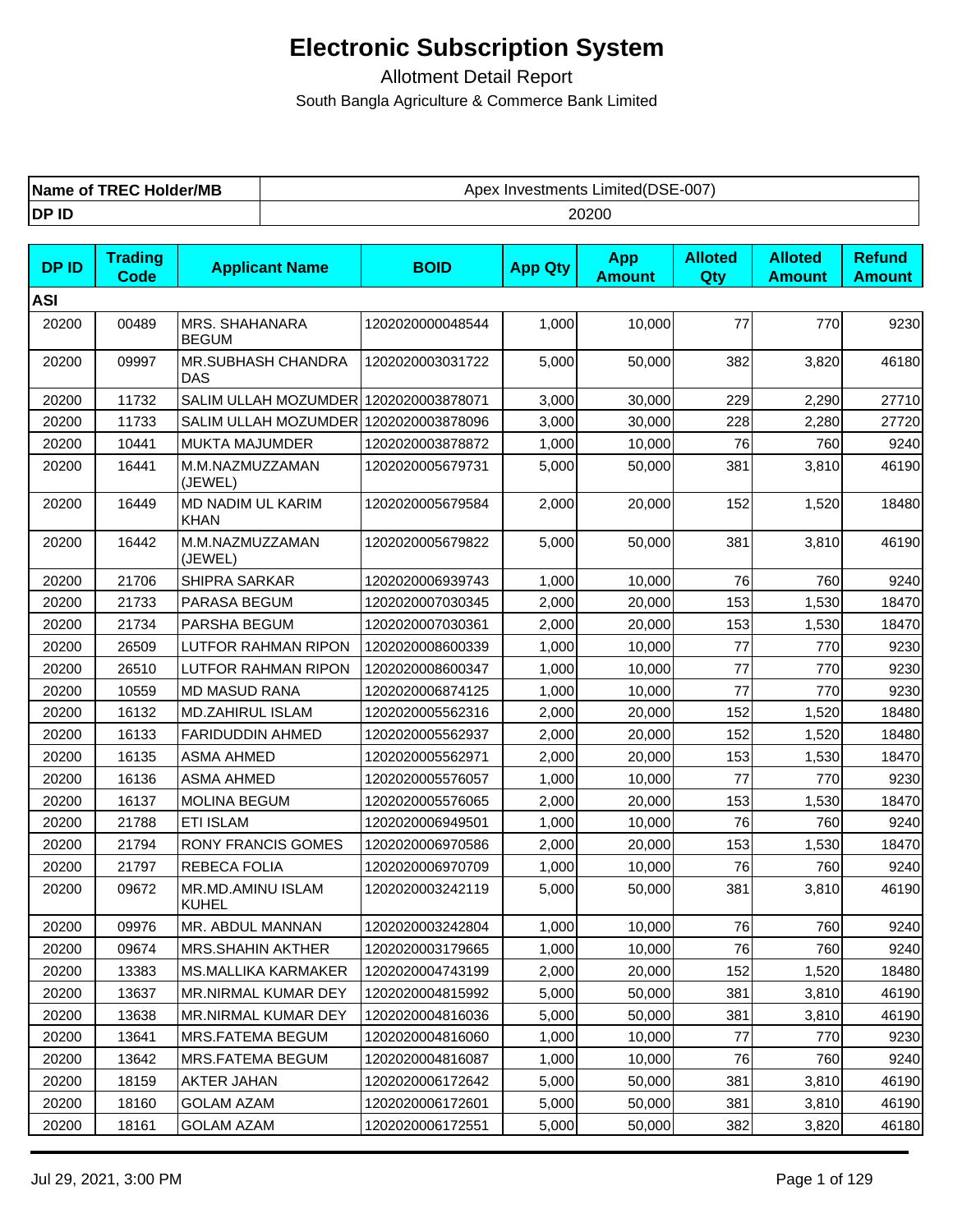| <b>DPID</b> | <b>Trading</b><br>Code | <b>Applicant Name</b>                       | <b>BOID</b>      | <b>App Qty</b> | <b>App</b><br><b>Amount</b> | <b>Alloted</b><br><b>Qty</b> | <b>Alloted</b><br><b>Amount</b> | <b>Refund</b><br><b>Amount</b> |
|-------------|------------------------|---------------------------------------------|------------------|----------------|-----------------------------|------------------------------|---------------------------------|--------------------------------|
| <b>ASI</b>  |                        |                                             |                  |                |                             |                              |                                 |                                |
| 20200       | 13665                  | <b>MRS.SIRIN SATTER</b><br><b>BHUIYAN</b>   | 1202020004825791 | 5,000          | 50,000                      | 382                          | 3,820                           | 46180                          |
| 20200       | 13666                  | <b>MR.MDMOHIUDDIN</b><br><b>BHUIYAN</b>     | 1202020004825815 | 5,000          | 50,000                      | 382                          | 3,820                           | 46180                          |
| 20200       | 18174                  | <b>MD.ABU SUFIAN</b>                        | 1202020006190027 | 4,000          | 40,000                      | 305                          | 3,050                           | 36950                          |
| 20200       | 23072                  | <b>NAZIA BEGUM</b>                          | 1202020007325341 | 2,000          | 20,000                      | 152                          | 1,520                           | 18480                          |
| 20200       | 23106                  | MD.REAZUL HAQUE<br>(DULAL)                  | 1202020007324877 | 1,000          | 10,000                      | 76                           | 760                             | 9240                           |
| 20200       | 23198                  | <b>ASHEK MIAH RONY</b>                      | 1202020007463487 | 2,000          | 20,000                      | 152                          | 1,520                           | 18480                          |
| 20200       | 23199                  | <b>ASHEK MIAH RONY</b>                      | 1202020007463527 | 2,000          | 20,000                      | 153                          | 1,530                           | 18470                          |
| 20200       | 23241                  | <b>SHAH ALAM</b>                            | 1202020007376227 | 5,000          | 50,000                      | 382                          | 3,820                           | 46180                          |
| 20200       | 23314                  | <b>MD.MASUDUR RAHMAN</b>                    | 1202020007507137 | 1,000          | 10,000                      | 77                           | 770                             | 9230                           |
| 20200       | 28492                  | <b>MD.OMAR FAROQUE</b>                      | 1202020009073847 | 1,000          | 10,000                      | 76                           | 760                             | 9240                           |
| 20200       | 28555                  | <b>SUNIL NAHA</b>                           | 1202020009098159 | 5,000          | 50,000                      | 381                          | 3,810                           | 46190                          |
| 20200       | 28558                  | MR. ASLAM                                   | 1202020009095436 | 1,000          | 10,000                      | 77                           | 770                             | 9230                           |
| 20200       | 28559                  | <b>MD. ABDUR ROUF</b>                       | 1202020009095974 | 1,000          | 10,000                      | 76                           | 760                             | 9240                           |
| 20200       | 00735                  | MR.A.T.M.ABDUL HYE<br><b>KHAN</b>           | 1202020000071635 | 5,000          | 50,000                      | 381                          | 3,810                           | 46190                          |
| 20200       | 00756                  | SHEIKH FARZANA NAHID                        | 1202020000077814 | 5,000          | 50,000                      | 382                          | 3,820                           | 46180                          |
| 20200       | 00758                  | MR.MD.BAZLUR<br><b>RAHAMAN</b>              | 1202020000077822 | 1,000          | 10,000                      | 76                           | 760                             | 9240                           |
| 20200       | 00789                  | MR.G.M.MAMUNUR<br><b>RASHID</b>             | 1202020000044861 | 5,000          | 50,000                      | 381                          | 3,810                           | 46190                          |
| 20200       | 00881                  | MRS.MUSHFEQUA<br><b>CHOWDHURY</b>           | 1202020001037429 | 5,000          | 50,000                      | 381                          | 3,810                           | 46190                          |
| 20200       | 00A19                  | MD. ANWAR HOSSAIN                           | 1202020043515348 | 5,000          | 50,000                      | 381                          | 3,810                           | 46190                          |
| 20200       | 00A33                  | KHITISH CHANDRA<br><b>BACHER</b>            | 1202020033311541 | 5,000          | 50,000                      | 382                          | 3,820                           | 46180                          |
| 20200       | 05331                  | MD. JAHIDUR RAHMAN                          | 1202020002119793 | 5,000          | 50,000                      | 381                          | 3,810                           | 46190                          |
| 20200       | 05357                  | MR.DELWAR HOSSAIN                           | 1202020002090457 | 2,000          | 20,000                      | 152                          | 1,520                           | 18480                          |
| 20200       | 05407                  | <b>MR.DENESH CHANDRA</b><br><b>MAJUMDER</b> | 1202020002079389 | 5,000          | 50,000                      | 382                          | 3,820                           | 46180                          |
| 20200       | 05409                  | MR.ASIM KRISHNA NATH                        | 1202020002079793 | 4,000          | 40,000                      | 305                          | 3,050                           | 36950                          |
| 20200       | 05410                  | <b>MR.ASHOK KRISHNA</b><br>NATH             | 1202020002079777 | 4,000          | 40,000                      | 305                          | 3,050                           | 36950                          |
| 20200       | 05412                  | ROBINDRA NATH                               | 1202020002079742 | 5,000          | 50,000                      | 382                          | 3,820                           | 46180                          |
| 20200       | 05503                  | MR.MD.AFJAL HOSSAIN                         | 1202020001764001 | 1,000          | 10,000                      | $77$                         | 770                             | 9230                           |
| 20200       | 05504                  | MR.MD.AFJAL HOSSAIN                         | 1202020001762988 | 1,000          | 10,000                      | 77                           | 770                             | 9230                           |
| 20200       | 0C102                  | <b>MD. MAHIBUL HASAN</b>                    | 1202020001615609 | 2,000          | 20,000                      | 152                          | 1,520                           | 18480                          |
| 20200       | 0C126                  | <b>MD. MASUDUR RAHMAN</b>                   | 1202020044971168 | 1,000          | 10,000                      | 77                           | 770                             | 9230                           |
| 20200       | 13687                  | MR.BAPPY PODDER                             | 1202020004816095 | 1,000          | 10,000                      | 76                           | 760                             | 9240                           |
| 20200       | 13688                  | MR.BAPPY PODDER                             | 1202020004816079 | 5,000          | 50,000                      | 381                          | 3,810                           | 46190                          |
| 20200       | 13839                  | MR.MD. ABDUL<br>KHALEQUE                    | 1202020004887023 | 1,000          | 10,000                      | 76                           | 760                             | 9240                           |
| 20200       | 13980                  | <b>MR.M S ISLAM</b>                         | 1202020004905731 | 5,000          | 50,000                      | 381                          | 3,810                           | 46190                          |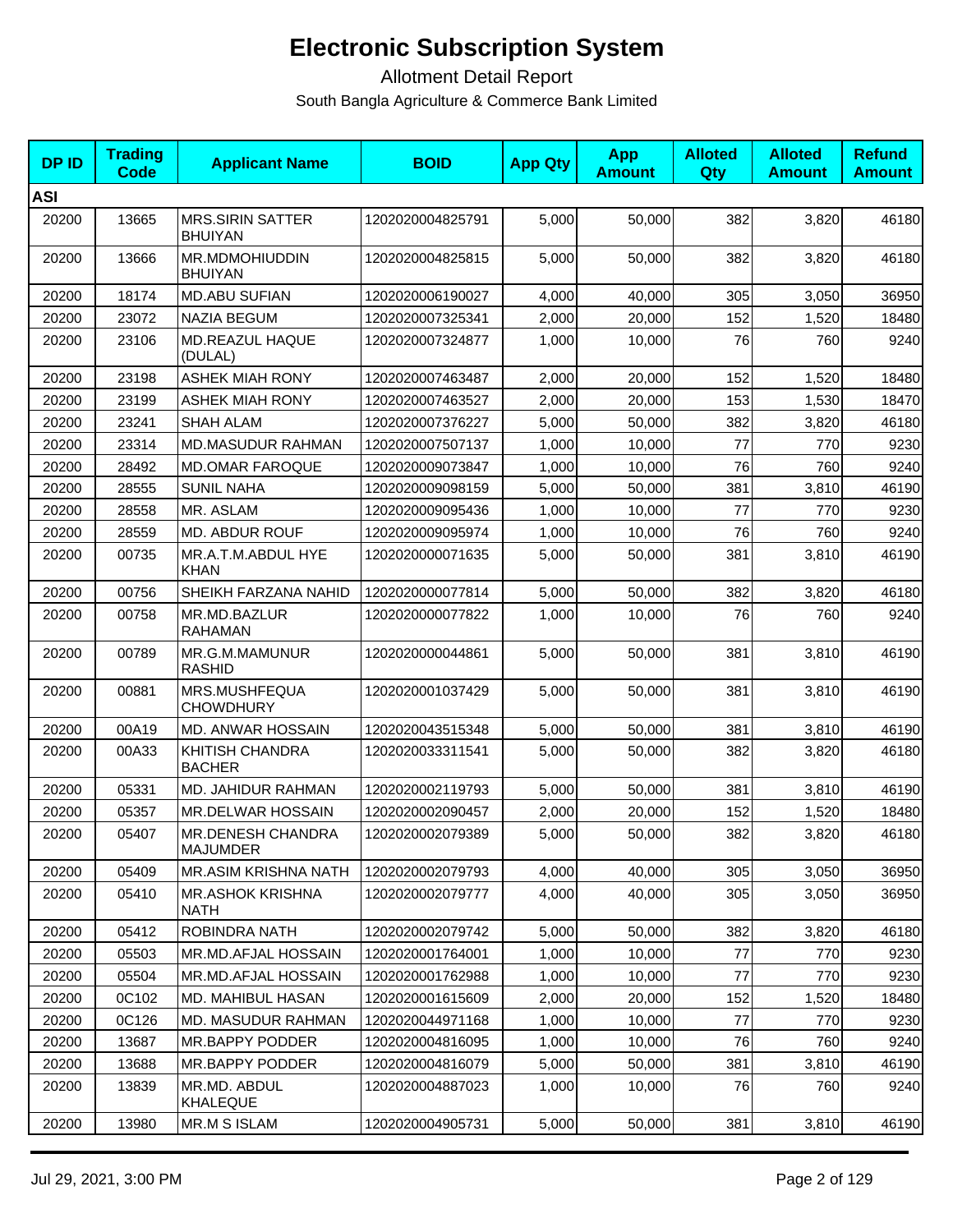| <b>DPID</b> | <b>Trading</b><br>Code | <b>Applicant Name</b>                   | <b>BOID</b>      | <b>App Qty</b> | <b>App</b><br><b>Amount</b> | <b>Alloted</b><br>Qty | <b>Alloted</b><br><b>Amount</b> | <b>Refund</b><br><b>Amount</b> |
|-------------|------------------------|-----------------------------------------|------------------|----------------|-----------------------------|-----------------------|---------------------------------|--------------------------------|
| <b>ASI</b>  |                        |                                         |                  |                |                             |                       |                                 |                                |
| 20200       | 19162                  | <b>MD.DELOWER HOSSAIN</b>               | 1202020006420910 | 4,000          | 40,000                      | 305                   | 3,050                           | 36950                          |
| 20200       | 19219                  | RAM PROSHAD SARKER                      | 1202020006431468 | 1,000          | 10,000                      | 77                    | 770                             | 9230                           |
| 20200       | 19256                  | MD JALAL MIA                            | 1202020006448186 | 1,000          | 10,000                      | 77                    | 770                             | 9230                           |
| 20200       | 19257                  | MD JALAL MIA                            | 1202020006448194 | 1,000          | 10,000                      | 76                    | 760                             | 9240                           |
| 20200       | 24846                  | <b>MD.AKTER HOSSAIN</b>                 | 1202020008021210 | 1,000          | 10,000                      | 77                    | 770                             | 9230                           |
| 20200       | 24928                  | <b>SONJAY KUMAR</b><br><b>CHOWDHURY</b> | 1202020008027649 | 1,000          | 10,000                      | 77                    | 770                             | 9230                           |
| 20200       | 25028                  | <b>MD.ABU BAKKAR</b>                    | 1202020008053915 | 5,000          | 50,000                      | 381                   | 3,810                           | 46190                          |
| 20200       | 25030                  | <b>BABUL KHAN</b>                       | 1202020008053931 | 3,000          | 30,000                      | 228                   | 2,280                           | 27720                          |
| 20200       | 25050                  | MR.MD.RUHUL AMIN                        | 1202020008062059 | 1,000          | 10,000                      | 76                    | 760                             | 9240                           |
| 20200       | 25055                  | <b>SUKLA BARUA</b>                      | 1202020008057252 | 1,000          | 10,000                      | 76                    | 760                             | 9240                           |
| 20200       | 25070                  | <b>MD.ROFIQUL ISLAM</b>                 | 1202020008063765 | 3,000          | 30,000                      | 228                   | 2,280                           | 27720                          |
| 20200       | 25071                  | <b>MR.ROFIQUL ISLAM</b>                 | 1202020008063773 | 5,000          | 50,000                      | 382                   | 3,820                           | 46180                          |
| 20200       | 25072                  | <b>MD.SOHIDUL ISLAM</b>                 | 1202020008063781 | 2,000          | 20,000                      | 152                   | 1,520                           | 18480                          |
| 20200       | 25073                  | MD.SOHIDUL ISLAM                        | 1202020008063791 | 3,000          | 30,000                      | 229                   | 2,290                           | 27710                          |
| 20200       | 25076                  | S M ASRAFUL HAQUE                       | 1202020008063821 | 2,000          | 20,000                      | 152                   | 1,520                           | 18480                          |
| 20200       | 25077                  | S M ASRAFUL HAQUE                       | 1202020008063690 | 4,000          | 40,000                      | 306                   | 3,060                           | 36940                          |
| 20200       | 25078                  | <b>BIBI FATEMA KHATON</b>               | 1202020008063714 | 5,000          | 50,000                      | 382                   | 3,820                           | 46180                          |
| 20200       | 25116                  | AZHAR ALI CHOWDHURY                     | 1202020008074841 | 5,000          | 50,000                      | 381                   | 3,810                           | 46190                          |
| 20200       | 25138                  | MRS.SARABAN TAHURA                      | 1202020008119403 | 1,000          | 10,000                      | 76                    | 760                             | 9240                           |
| 20200       | 00D60                  | MD. OBYDUR RAHMAN                       | 1202020044015541 | 5,000          | 50,000                      | 381                   | 3,810                           | 46190                          |
| 20200       | 00D61                  | MD. EYNUSL AZAM SHAH                    | 1202020044015590 | 5,000          | 50,000                      | 382                   | 3,820                           | 46180                          |
| 20200       | 00D63                  | <b>ASIA BEGUM</b>                       | 1202020044012795 | 5,000          | 50,000                      | 382                   | 3,820                           | 46180                          |
| 20200       | 00D72                  | SALMA AFROZ SUPTI                       | 1202020044163235 | 1,000          | 10,000                      | 77                    | 770                             | 9230                           |
| 20200       | 00D85                  | <b>MD.MOKARAM HOSSAIN</b>               | 1202020024247498 | 1,000          | 10,000                      | 76                    | 760                             | 9240                           |
| 20200       | 00E33                  | <b>MONIRA AKTHER</b>                    | 1202020043342796 | 2,000          | 20,000                      | 153                   | 1,530                           | 18470                          |
| 20200       | 00E36                  | <b>KHABIRON BEGUM</b>                   | 1202020043338231 | 1,000          | 10,000                      | 77                    | 770                             | 9230                           |
| 20200       | 00E55                  | <b>FARJANA AHMED</b>                    | 1202020043282387 | 1,000          | 10,000                      | 76                    | 760                             | 9240                           |
| 20200       | 00E59                  | <b>MUSTAFA ALAMGIR</b>                  | 1202020032128820 | 1,000          | 10,000                      | 76                    | 760                             | 9240                           |
| 20200       | 00F39                  | K.M. SAJIBULLAH                         | 1202020043562482 | 1,000          | 10,000                      | $77$                  | 770                             | 9230                           |
| 20200       | 00F48                  | <b>SALMA AKTER</b>                      | 1202020015839722 | 5,000          | 50,000                      | 382                   | 3,820                           | 46180                          |
| 20200       | 00F71                  | MD. SAYADUL ISLAM                       | 1202020020021574 | 5,000          | 50,000                      | 382                   | 3,820                           | 46180                          |
| 20200       | 00G78                  | ZANNATUL FEARDUS                        | 1202020019220291 | 1,000          | 10,000                      | 76                    | 760                             | 9240                           |
| 20200       | 00G79                  | MD. SHAHABUDDIN                         | 1202020043548584 | 1,000          | 10,000                      | 77                    | 770                             | 9230                           |
| 20200       | 06115                  | KHAN MD. PARVEZ<br>SHAZZAD              | 1202020002109009 | 5,000          | 50,000                      | 382                   | 3,820                           | 46180                          |
| 20200       | 0G193                  | <b>BHAGABATI GHOSH</b>                  | 1202020044686413 | 3,000          | 30,000                      | 228                   | 2,280                           | 27720                          |
| 20200       | 0G213                  | MD. ZIAUDDIN BHUYIN                     | 1202020006046131 | 5,000          | 50,000                      | 381                   | 3,810                           | 46190                          |
| 20200       | 0G260                  | JEWEL BARUA                             | 1202020045015741 | 5,000          | 50,000                      | 382                   | 3,820                           | 46180                          |
| 20200       | 13005                  | <b>MRS.HOSNE ARA SHAFIQ</b>             | 1202020004585122 | 5,000          | 50,000                      | 381                   | 3,810                           | 46190                          |
| 20200       | 13213                  | <b>MR.KRISHNA CHANDRA</b><br><b>ROY</b> | 1202020004658947 | 1,000          | 10,000                      | 76                    | 760                             | 9240                           |
| 20200       | 13254                  | MR.MD.NAZRUL ISLAM                      | 1202020004700509 | 1,000          | 10,000                      | 77                    | 770                             | 9230                           |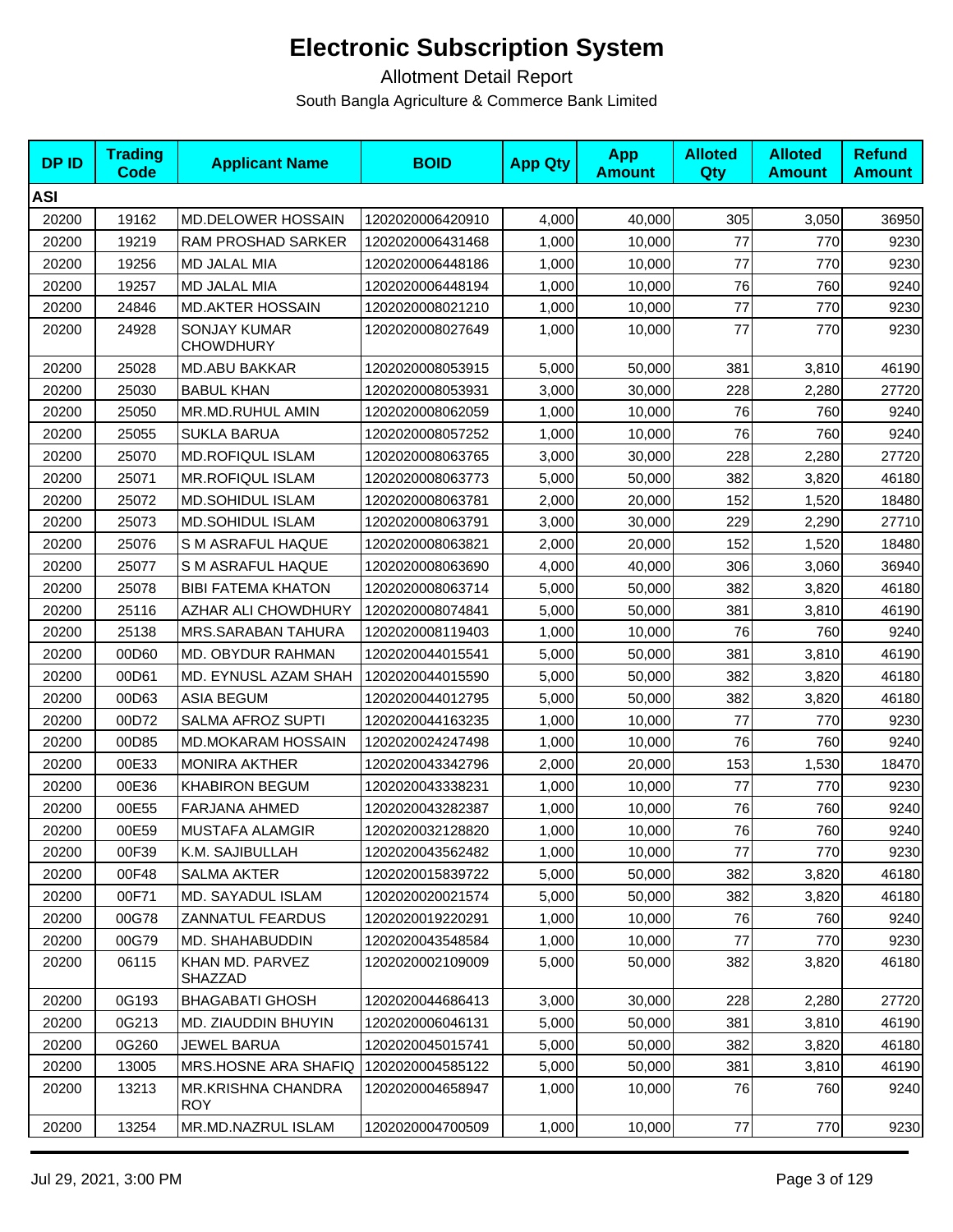| <b>DPID</b> | <b>Trading</b><br><b>Code</b> | <b>Applicant Name</b>                   | <b>BOID</b>      | <b>App Qty</b> | <b>App</b><br><b>Amount</b> | <b>Alloted</b><br><b>Qty</b> | <b>Alloted</b><br><b>Amount</b> | <b>Refund</b><br><b>Amount</b> |
|-------------|-------------------------------|-----------------------------------------|------------------|----------------|-----------------------------|------------------------------|---------------------------------|--------------------------------|
| <b>ASI</b>  |                               |                                         |                  |                |                             |                              |                                 |                                |
| 20200       | 13270                         | MR.S M AHSANUL KARIM<br><b>SHAMOL</b>   | 1202020004700434 | 1,000          | 10,000                      | 77                           | 770                             | 9230                           |
| 20200       | 13296                         | <b>MR.SUSANTA KUMAR</b><br><b>PAUL</b>  | 1202020004712481 | 5,000          | 50,000                      | 381                          | 3,810                           | 46190                          |
| 20200       | 18878                         | MD SOMAN SHEKHE                         | 1202020006341247 | 1,000          | 10,000                      | 77                           | 770                             | 9230                           |
| 20200       | 18956                         | <b>MD.NASHIRUL ALAM</b>                 | 1202020006359521 | 1,000          | 10.000                      | 77                           | 770                             | 9230                           |
| 20200       | 18957                         | <b>MD.NASHIRUL ALAM</b>                 | 1202020006359531 | 1,000          | 10,000                      | 76                           | 760                             | 9240                           |
| 20200       | 18995                         | <b>SUMI DEBNATH</b>                     | 1202020006370236 | 5,000          | 50,000                      | 381                          | 3,810                           | 46190                          |
| 20200       | 24621                         | <b>MR.MD.NASIR UDDIN</b><br>SARKER      | 1202020007950904 | 3,000          | 30,000                      | 228                          | 2,280                           | 27720                          |
| 20200       | 24623                         | <b>MD.JAHIRUL ISLAM</b>                 | 1202020007955535 | 1,000          | 10,000                      | 76                           | 760                             | 9240                           |
| 20200       | 24624                         | <b>MD.JAHIRUL ISLAM</b>                 | 1202020007955543 | 1,000          | 10,000                      | 76                           | 760                             | 9240                           |
| 20200       | 24632                         | MR.MD.ASHRAF MIAH<br>(RANA)             | 1202020007963188 | 2,000          | 20,000                      | 153                          | 1,530                           | 18470                          |
| 20200       | 24633                         | MRS.KANIZ FATEMA                        | 1202020007963196 | 2,000          | 20,000                      | 152                          | 1,520                           | 18480                          |
| 20200       | 24634                         | MRS.KANIZ FATEMA                        | 1202020007963201 | 1,000          | 10,000                      | 76                           | 760                             | 9240                           |
| 20200       | 24729                         | <b>FRANCIS LITON D COSTA</b>            | 1202020007986095 | 5,000          | 50,000                      | 382                          | 3,820                           | 46180                          |
| 20200       | 24750                         | MD.SOHEL RANA                           | 1202020007981729 | 4,000          | 40,000                      | 306                          | 3,060                           | 36940                          |
| 20200       | 30833                         | MD.MIZANUR RAHMAN                       | 1202020010190680 | 5,000          | 50,000                      | 381                          | 3,810                           | 46190                          |
| 20200       | 30905                         | H.M.A HANAN                             | 1202020009955646 | 1,000          | 10,000                      | 77                           | 770                             | 9230                           |
| 20200       | 18171                         | M.A.SUMAN                               | 1202020006189461 | 5,000          | 50,000                      | 381                          | 3,810                           | 46190                          |
| 20200       | 18172                         | MD.JASHIM UDDIN                         | 1202020006189534 | 2,000          | 20,000                      | 152                          | 1,520                           | 18480                          |
| 20200       | 18173                         | <b>MD.JASHIM UDDIN</b>                  | 1202020006189518 | 5,000          | 50,000                      | 381                          | 3,810                           | 46190                          |
| 20200       | 18188                         | MANBENDU BIKASH SAHA                    | 1202020006203037 | 5,000          | 50,000                      | 382                          | 3,820                           | 46180                          |
| 20200       | 18199                         | PRANNATH SAHA                           | 1202020006236348 | 5,000          | 50,000                      | 382                          | 3,820                           | 46180                          |
| 20200       | 18200                         | <b>PRANNATH SAHA</b>                    | 1202020006230530 | 5,000          | 50,000                      | 381                          | 3,810                           | 46190                          |
| 20200       | 18233                         | MD.ABDUL KHALEQUE                       | 1202020006215431 | 1,000          | 10,000                      | 76                           | 760                             | 9240                           |
| 20200       | 18234                         | <b>MD.ABDUR RAFIQUE</b>                 | 1202020006215456 | 2,000          | 20,000                      | 153                          | 1,530                           | 18470                          |
| 20200       | 18236                         | MRS.KHALIDA NARGISH                     | 1202020006215499 | 4,000          | 40,000                      | 305                          | 3,050                           | 36950                          |
| 20200       | 18302                         | MD.HAIDER ALI AKNDA                     | 1202020006215330 | 5,000          | 50,000                      | 381                          | 3,810                           | 46190                          |
| 20200       | 18303                         | MD.HAIDER ALI AKNDA                     | 1202020006215349 | 5,000          | 50,000                      | 382                          | 3,820                           | 46180                          |
| 20200       | 18305                         | <b>MD.RASHIDUL ISLAM</b>                | 1202020006215365 | 5,000          | 50,000                      | 381                          | 3,810                           | 46190                          |
| 20200       | 18329                         | MD. SHAHIDULLAH                         | 1202020006223652 | 1,000          | 10,000                      | 76                           | 760                             | 9240                           |
| 20200       | 23276                         | <b>RUHI TRADE</b><br>INTERNATIONAL LTD. | 1202020007456606 | 1,000          | 10,000                      | 76                           | 760                             | 9240                           |
| 20200       | 23344                         | <b>SUMAN CHANDRA DAS</b>                | 1202020007440834 | 5,000          | 50,000                      | 381                          | 3,810                           | 46190                          |
| 20200       | 28486                         | <b>MD.SAJJADUL ISLAM</b>                | 1202020009070075 | 1,000          | 10,000                      | 76                           | 760                             | 9240                           |
| 20200       | 28489                         | <b>MD.ABU TASLIM</b>                    | 1202020009072529 | 1,000          | 10,000                      | 76                           | 760                             | 9240                           |
| 20200       | 28490                         | SAKINA BEGUM                            | 1202020009072933 | 1,000          | 10,000                      | 76                           | 760                             | 9240                           |
| 20200       | 28556                         | <b>BISHAWJIT SAHA</b>                   | 1202020009096639 | 5,000          | 50,000                      | 381                          | 3,810                           | 46190                          |
| 20200       | 28560                         | <b>ABDUR ROUF</b>                       | 1202020009096275 | 1,000          | 10,000                      | 77                           | 770                             | 9230                           |
| 20200       | 00804                         | SK.GOLAM AHAMMED                        | 1202020000056486 | 5,000          | 50,000                      | 381                          | 3,810                           | 46190                          |
| 20200       | 00952                         | MR. M. SHAFAAT<br><b>HOSSAIN</b>        | 1202020001649708 | 1,000          | 10,000                      | 76                           | 760                             | 9240                           |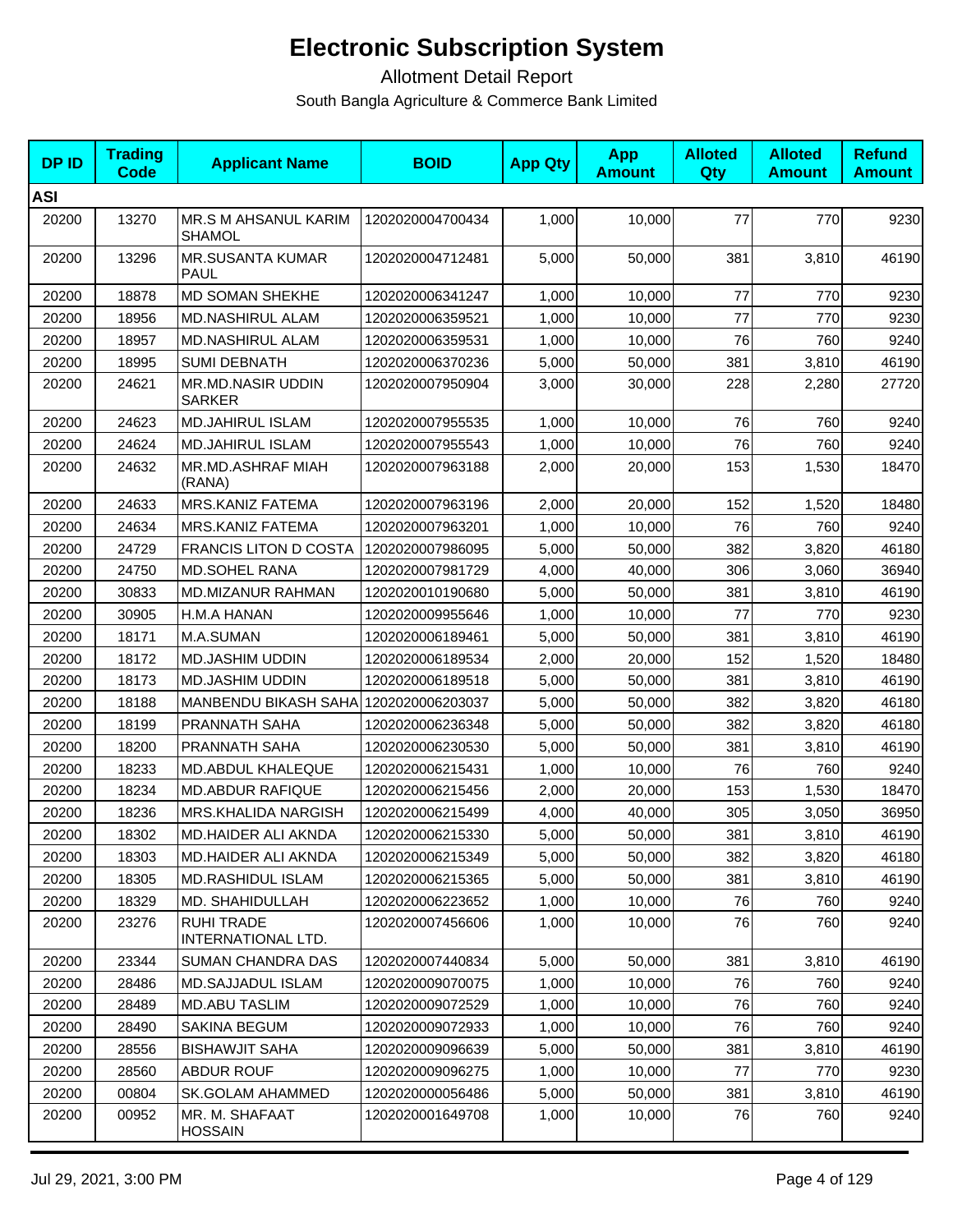| <b>DPID</b> | <b>Trading</b><br>Code | <b>Applicant Name</b>                     | <b>BOID</b>      | <b>App Qty</b> | <b>App</b><br><b>Amount</b> | <b>Alloted</b><br>Qty | <b>Alloted</b><br><b>Amount</b> | <b>Refund</b><br><b>Amount</b> |
|-------------|------------------------|-------------------------------------------|------------------|----------------|-----------------------------|-----------------------|---------------------------------|--------------------------------|
| <b>ASI</b>  |                        |                                           |                  |                |                             |                       |                                 |                                |
| 20200       | 05655                  | PRASHANTA KUMAR<br>GUHA                   | 1202020002329332 | 3,000          | 30,000                      | 228                   | 2,280                           | 27720                          |
| 20200       | 0C101                  | <b>MD. MAHIBUL HASAN</b>                  | 1202020001616512 | 1,000          | 10,000                      | 76                    | 760                             | 9240                           |
| 20200       | 19141                  | SAZAL SARKAR                              | 1202020006414970 | 1,000          | 10,000                      | 76                    | 760                             | 9240                           |
| 20200       | 19142                  | JAYANTA ROY                               | 1202020006414989 | 1,000          | 10,000                      | 77                    | 770                             | 9230                           |
| 20200       | 19143                  | <b>JAYANTA ROY</b>                        | 1202020006414997 | 1,000          | 10,000                      | 76                    | 760                             | 9240                           |
| 20200       | 19144                  | REZAUL ISLAM                              | 1202020006415006 | 1,000          | 10,000                      | 76                    | 760                             | 9240                           |
| 20200       | 19145                  | REZAUL ISLAM                              | 1202020006415014 | 1,000          | 10,000                      | 76                    | 760                             | 9240                           |
| 20200       | 19215                  | <b>ALLO BARUA</b>                         | 1202020006431631 | 1,000          | 10,000                      | 77                    | 770                             | 9230                           |
| 20200       | 24847                  | <b>MD.AKTER HOSSAIN</b>                   | 1202020008024637 | 1,000          | 10,000                      | 76                    | 760                             | 9240                           |
| 20200       | 24848                  | <b>MRS.RAJIA KHATUN</b>                   | 1202020008020952 | 1,000          | 10,000                      | 77                    | 770                             | 9230                           |
| 20200       | 24863                  | <b>MD.ALI HOSSAIN</b>                     | 1202020008020995 | 5,000          | 50,000                      | 381                   | 3,810                           | 46190                          |
| 20200       | 24851                  | <b>MD.ABDUL KAIUM</b>                     | 1202020008021138 | 2,000          | 20,000                      | 152                   | 1,520                           | 18480                          |
| 20200       | 24929                  | <b>MR.MANAJ KUMAR</b><br><b>CHOWDHURY</b> | 1202020008027954 | 1,000          | 10,000                      | 76                    | 760                             | 9240                           |
| 20200       | 24930                  | <b>MR.MANAJ KUMAR</b><br><b>CHOWDHURY</b> | 1202020008027970 | 1,000          | 10,000                      | 77                    | 770                             | 9230                           |
| 20200       | 24951                  | MD. DELWAR HOSSAIN                        | 1202020008041811 | 1,000          | 10,000                      | 76                    | 760                             | 9240                           |
| 20200       | 24963                  | MR.BIPLOB CH. SAHA                        | 1202020008047030 | 5,000          | 50,000                      | 382                   | 3,820                           | 46180                          |
| 20200       | 24964                  | <b>MRS.NILIMA SAHA</b>                    | 1202020008047049 | 5,000          | 50,000                      | 381                   | 3,810                           | 46190                          |
| 20200       | 25020                  | RABEYA KHATON                             | 1202020008053329 | 5,000          | 50,000                      | 381                   | 3,810                           | 46190                          |
| 20200       | 25022                  | <b>MD.ZAHIR HOSSAIN</b>                   | 1202020008053345 | 3,000          | 30,000                      | 229                   | 2,290                           | 27710                          |
| 20200       | 25024                  | <b>FEROZA BEGUM</b>                       | 1202020008053361 | 4,000          | 40,000                      | 305                   | 3,050                           | 36950                          |
| 20200       | 25026                  | <b>SELINA RAHMAN</b>                      | 1202020008053388 | 4,000          | 40,000                      | 305                   | 3,050                           | 36950                          |
| 20200       | 25027                  | <b>MD.ABU BAKKAR</b>                      | 1202020008053396 | 5,000          | 50,000                      | 381                   | 3,810                           | 46190                          |
| 20200       | 25032                  | <b>ASIT KUMER PAL</b>                     | 1202020008054853 | 1,000          | 10,000                      | 76                    | 760                             | 9240                           |
| 20200       | 25068                  | <b>MD.ABDUR RAHMAN</b>                    | 1202020008063682 | 3,000          | 30,000                      | 228                   | 2,280                           | 27720                          |
| 20200       | 25080                  | SYED A.K.M.SHAFIQUE                       | 1202020008064181 | 5,000          | 50,000                      | 382                   | 3,820                           | 46180                          |
| 20200       | 25100                  | <b>MONIR HOSSAIN</b>                      | 1202020008071530 | 1,000          | 10,000                      | 77                    | 770                             | 9230                           |
| 20200       | 25101                  | <b>MONIR HOSSAIN</b>                      | 1202020008071549 | 1,000          | 10,000                      | $77\,$                | 770                             | 9230                           |
| 20200       | 25113                  | MD.ABDUL LATIF                            | 1202020008076161 | 3,000          | 30,000                      | 228                   | 2,280                           | 27720                          |
| 20200       | 00G74                  | MR.MD. ABDUL WADUD                        | 1202020001665530 | 1,000          | 10,000                      | 77                    | 770                             | 9230                           |
| 20200       | 00G85                  | <b>SHILPI BARUA</b>                       | 1202020005148092 | 1,000          | 10,000                      | 77                    | 770                             | 9230                           |
| 20200       | 00G86                  | <b>DILIP BARUA</b>                        | 1202020004344362 | 1,000          | 10,000                      | 76                    | 760                             | 9240                           |
| 20200       | 06149                  | MD.MOZAMMEL HOSSAIN                       | 1202020002160483 | 1,000          | 10,000                      | 77                    | 770                             | 9230                           |
| 20200       | 06158                  | MD.MOHIUDDIN                              | 1202020002074153 | 5,000          | 50,000                      | 381                   | 3,810                           | 46190                          |
| 20200       | 12980                  | DIPTY DEY                                 | 1202020004567028 | 5,000          | 50,000                      | 381                   | 3,810                           | 46190                          |
| 20200       | 13198                  | MR.HARUN-AR-RASHID                        | 1202020004664863 | 5,000          | 50,000                      | 381                   | 3,810                           | 46190                          |
| 20200       | 13200                  | <b>MR.HARUN AR RASHID</b>                 | 1202020004664903 | 5,000          | 50,000                      | 381                   | 3,810                           | 46190                          |
| 20200       | 13202                  | <b>MR.MOSTAFA ZABED</b><br>IQBAL          | 1202020004658251 | 2,000          | 20,000                      | 153                   | 1,530                           | 18470                          |
| 20200       | 13221                  | MR.MD.ABDUL KADER                         | 1202020004668789 | 4,000          | 40,000                      | 305                   | 3,050                           | 36950                          |
| 20200       | 13271                  | MS.JESMIN NAHER RUMA                      | 1202020004700541 | 1,000          | 10,000                      | 76                    | 760                             | 9240                           |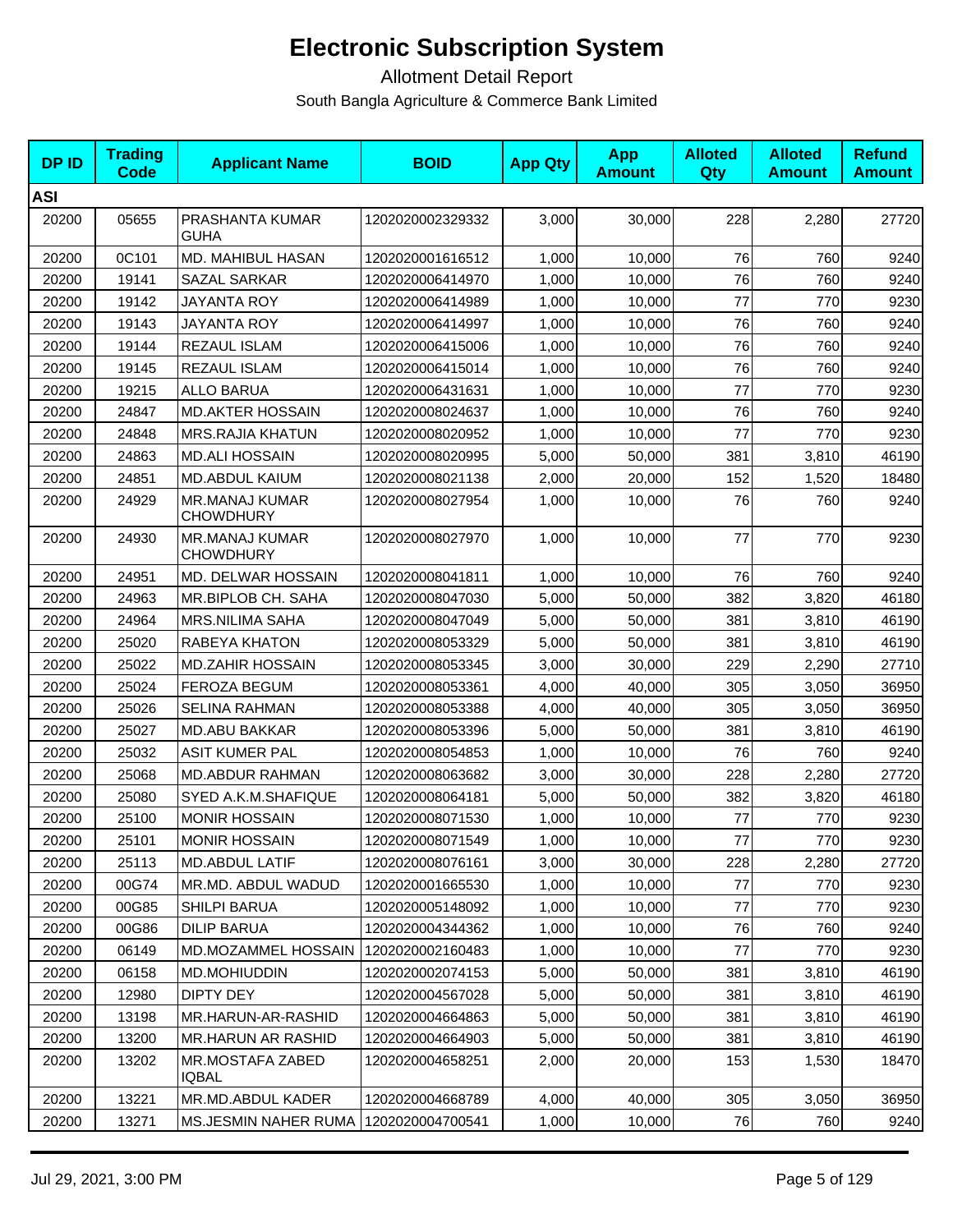| <b>DPID</b> | <b>Trading</b><br><b>Code</b> | <b>Applicant Name</b>                   | <b>BOID</b>      | <b>App Qty</b> | <b>App</b><br><b>Amount</b> | <b>Alloted</b><br>Qty | <b>Alloted</b><br><b>Amount</b> | <b>Refund</b><br><b>Amount</b> |
|-------------|-------------------------------|-----------------------------------------|------------------|----------------|-----------------------------|-----------------------|---------------------------------|--------------------------------|
| <b>ASI</b>  |                               |                                         |                  |                |                             |                       |                                 |                                |
| 20200       | 18708                         | <b>GOPAL KRISHNA KUNDU</b>              | 1202020006315981 | 2,000          | 20,000                      | 152                   | 1,520                           | 18480                          |
| 20200       | 18958                         | <b>JUBAIDA AKTER MITA</b>               | 1202020006359548 | 1,000          | 10,000                      | 76                    | 760                             | 9240                           |
| 20200       | 18961                         | MD.RAFI UDDIN BHUIYAN                   | 1202020006359572 | 1,000          | 10,000                      | 76                    | 760                             | 9240                           |
| 20200       | 18967                         | <b>MD.RABIUL ISLAM</b>                  | 1202020006360030 | 5,000          | 50,000                      | 381                   | 3,810                           | 46190                          |
| 20200       | 24480                         | <b>MD.TAHER ALI</b>                     | 1202020007908053 | 5,000          | 50,000                      | 382                   | 3,820                           | 46180                          |
| 20200       | 24613                         | MAHFUJA BEGUM                           | 1202020007944608 | 5,000          | 50,000                      | 382                   | 3,820                           | 46180                          |
| 20200       | 24622                         | <b>MD.MONIRUL ISLAM</b><br><b>MIZAN</b> | 1202020007954482 | 5,000          | 50,000                      | 381                   | 3,810                           | 46190                          |
| 20200       | 24635                         | MR.MONIRUZZAMAN                         | 1202020007962349 | 1,000          | 10,000                      | 76                    | 760                             | 9240                           |
| 20200       | 24636                         | MR.MONIRUZZAMAN                         | 1202020007962357 | 1,000          | 10,000                      | 76                    | 760                             | 9240                           |
| 20200       | 24676                         | MD. NAZRUL PATWARY                      | 1202020007968445 | 2,000          | 20,000                      | 153                   | 1,530                           | 18470                          |
| 20200       | 24677                         | MD. NAZRUL PATWARY                      | 1202020007968461 | 2,000          | 20,000                      | 153                   | 1,530                           | 18470                          |
| 20200       | 24678                         | MR.MD.MOZAFFAR<br><b>HOSSAIN</b>        | 1202020007968453 | 2,000          | 20,000                      | 152                   | 1,520                           | 18480                          |
| 20200       | 24679                         | MR.MD.MOZAFFAR<br><b>HOSSAIN</b>        | 1202020007968471 | 2,000          | 20,000                      | 152                   | 1,520                           | 18480                          |
| 20200       | 24741                         | <b>MS.SAMSUN NAHER</b>                  | 1202020007977499 | 5,000          | 50.000                      | 382                   | 3,820                           | 46180                          |
| 20200       | 24742                         | <b>SAMSUN NAHER</b>                     | 1202020007977480 | 5,000          | 50,000                      | 382                   | 3,820                           | 46180                          |
| 20200       | 24775                         | <b>MRS.LAYLA AKHTER</b>                 | 1202020007990127 | 1,000          | 10,000                      | 76                    | 760                             | 9240                           |
| 20200       | 30766                         | SHEIKH HABIBUR<br><b>RAHMAN</b>         | 1202020010248676 | 1,000          | 10,000                      | 77                    | 770                             | 9230                           |
| 20200       | 18261                         | MD ABUL HASHEM                          | 1202020006222451 | 5,000          | 50,000                      | 382                   | 3,820                           | 46180                          |
| 20200       | 18262                         | <b>SELENA AKTER</b>                     | 1202020006222524 | 5,000          | 50,000                      | 382                   | 3,820                           | 46180                          |
| 20200       | 18328                         | <b>MD.ABU TAHER</b>                     | 1202020006223553 | 1,000          | 10,000                      | 76                    | 760                             | 9240                           |
| 20200       | 00A15                         | <b>SHARIFA HAQUE</b>                    | 1202020043469306 | 5,000          | 50,000                      | 381                   | 3,810                           | 46190                          |
| 20200       | 05653                         | ASIT BARAN ADITYA                       | 1202020002323450 | 3,000          | 30,000                      | 228                   | 2,280                           | 27720                          |
| 20200       | 05680                         | <b>MR.SHEIKH SAIJUL ISLAM</b>           | 1202020002132231 | 1,000          | 10,000                      | 77                    | 770                             | 9230                           |
| 20200       | 05681                         | MRS.MOMENA KHATUN                       | 1202020002132215 | 1,000          | 10,000                      | 76                    | 760                             | 9240                           |
| 20200       | 13789                         | <b>MR.SANJIT KUMAR</b><br><b>BISWAS</b> | 1202020004872007 | 2,000          | 20,000                      | 153                   | 1,530                           | 18470                          |
| 20200       | 13926                         | MRS.KHOSH AKTER                         | 1202020004922071 | 1,000          | 10,000                      | 77                    | 770                             | 9230                           |
| 20200       | 13927                         | <b>MRS.KHOSH AKTER</b>                  | 1202020004922138 | 1,000          | 10,000                      | 76                    | 760                             | 9240                           |
| 20200       | 13979                         | <b>MR.M S ISLAM</b>                     | 1202020004902001 | 5,000          | 50,000                      | 381                   | 3,810                           | 46190                          |
| 20200       | 19247                         | PRADEP GHOSH                            | 1202020006444616 | 3,000          | 30,000                      | 228                   | 2,280                           | 27720                          |
| 20200       | 19248                         | PRADEP GHOSH                            | 1202020006444624 | 3,000          | 30,000                      | 229                   | 2,290                           | 27710                          |
| 20200       | 19251                         | <b>ASHIM GOSH</b>                       | 1202020006444659 | 3,000          | 30,000                      | 229                   | 2,290                           | 27710                          |
| 20200       | 30134                         | LATA RANI BANIK                         | 1202020009553112 | 1,000          | 10,000                      | 76                    | 760                             | 9240                           |
| 20200       | 06167                         | MRS. MONZURA SALMA<br><b>KHAN</b>       | 1202020002061433 | 1,000          | 10,000                      | 77                    | 770                             | 9230                           |
| 20200       | 06287                         | MR.MD.RUHUL AMIN                        | 1202020002108740 | 5,000          | 50,000                      | 382                   | 3,820                           | 46180                          |
| 20200       | 12963                         | MR.PRADIP BHOWMIK                       | 1202020004561047 | 1,000          | 10,000                      | 77                    | 770                             | 9230                           |
| 20200       | 12964                         | <b>MR.PRADIP BHOWMIK</b>                | 1202020004561039 | 1,000          | 10,000                      | 76                    | 760                             | 9240                           |
| 20200       | 12983                         | MONOARA ALAM                            | 1202020004572718 | 1,000          | 10,000                      | 77                    | 770                             | 9230                           |
| 20200       | 18861                         | RINA KHANAM                             | 1202020006322884 | 1,000          | 10,000                      | 76                    | 760                             | 9240                           |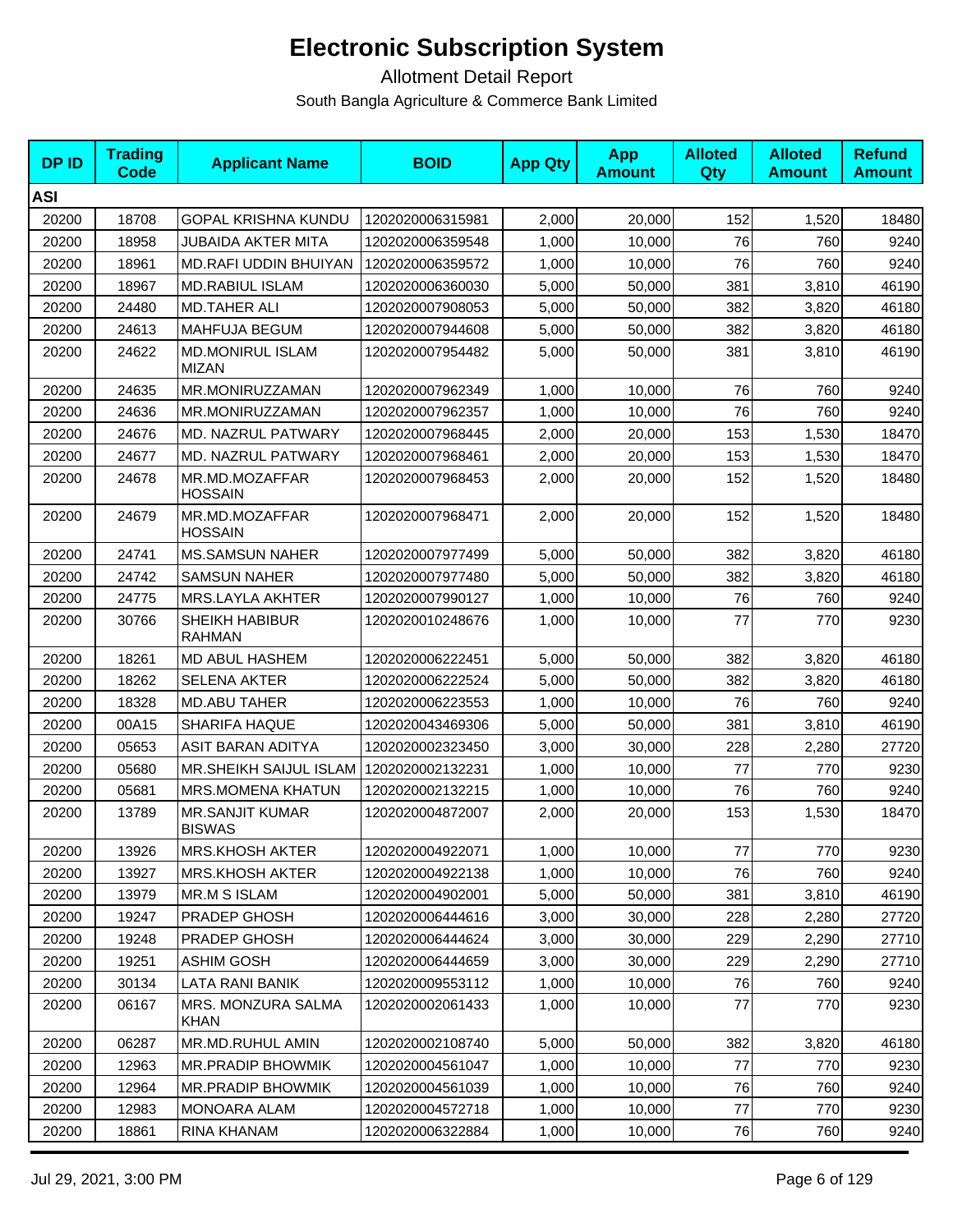| <b>DPID</b> | <b>Trading</b><br><b>Code</b> | <b>Applicant Name</b>                        | <b>BOID</b>      | <b>App Qty</b> | <b>App</b><br><b>Amount</b> | <b>Alloted</b><br>Qty | <b>Alloted</b><br><b>Amount</b> | <b>Refund</b><br><b>Amount</b> |
|-------------|-------------------------------|----------------------------------------------|------------------|----------------|-----------------------------|-----------------------|---------------------------------|--------------------------------|
| <b>ASI</b>  |                               |                                              |                  |                |                             |                       |                                 |                                |
| 20200       | 18863                         | JOYDEV CHANDRA DAS                           | 1202020006322908 | 1,000          | 10,000                      | 77                    | 770                             | 9230                           |
| 20200       | 18927                         | <b>SHAILA RAHMAN</b>                         | 1202020006350472 | 1,000          | 10,000                      | 77                    | 770                             | 9230                           |
| 20200       | 30832                         | MD.MIZANUR RAHMAN                            | 1202020010190704 | 5,000          | 50,000                      | 381                   | 3,810                           | 46190                          |
| 20200       | 03658                         | MR.ABUL KALAM KHAN                           | 1202020001289448 | 1,000          | 10,000                      | 77                    | 770                             | 9230                           |
| 20200       | 03789                         | MR.MD.NAZMUL HASAN                           | 1202020001688282 | 2,000          | 20,000                      | 152                   | 1,520                           | 18480                          |
| 20200       | 03861                         | MR.MD.ZAKIR HOSSAIN                          | 1202020001714913 | 5.000          | 50.000                      | 382                   | 3,820                           | 46180                          |
| 20200       | 03862                         | MR.MD.ZAKIR HOSSAIN                          | 1202020001714300 | 5,000          | 50,000                      | 381                   | 3,810                           | 46190                          |
| 20200       | 08718                         | MRS. SEAKHA RANI ROY                         | 1202020002558941 | 1,000          | 10,000                      | 77                    | 770                             | 9230                           |
| 20200       | 08774                         | <b>MR.PHANI BHUSAN</b><br>SOMODDER           | 1202020002715770 | 3,000          | 30,000                      | 229                   | 2,290                           | 27710                          |
| 20200       | 0F164                         | <b>SHAMS ARA SHAMEEM</b>                     | 1202020044032749 | 1,000          | 10,000                      | 76                    | 760                             | 9240                           |
| 20200       | 0F167                         | RESHADUL ISLAM                               | 1202020044025654 | 1,000          | 10,000                      | 76                    | 760                             | 9240                           |
| 20200       | 0F168                         | RESHADUL ISLAM                               | 1202020044030948 | 5,000          | 50,000                      | 381                   | 3,810                           | 46190                          |
| 20200       | 0F195                         | <b>MODASSHER HOSSAIN</b>                     | 1202020018043306 | 1,000          | 10.000                      | 76                    | 760                             | 9240                           |
| 20200       | 0F227                         | Md. Habibur Rahman                           | 1202020019632292 | 1,000          | 10,000                      | 76                    | 760                             | 9240                           |
| 20200       | 0F282                         | SANDHA RANI DAS                              | 1202020020784534 | 5,000          | 50,000                      | 381                   | 3,810                           | 46190                          |
| 20200       | 0F283                         | <b>JESMIN NAHAR</b>                          | 1202020044779413 | 1,000          | 10,000                      | 76                    | 760                             | 9240                           |
| 20200       | 0F292                         | <b>MONOTOSH SIKDER</b>                       | 1202020018678725 | 3,000          | 30,000                      | 228                   | 2,280                           | 27720                          |
| 20200       | 0F424                         | MD. MUNSUR AKON                              | 1202020044787502 | 2,000          | 20,000                      | 152                   | 1,520                           | 18480                          |
| 20200       | 0F425                         | <b>MD. LITON HOSSAIN</b>                     | 1202020044848488 | 2,000          | 20,000                      | 152                   | 1,520                           | 18480                          |
| 20200       | 0F428                         | <b>MD. SUZAN HOSSAIN</b>                     | 1202020044848437 | 1,000          | 10,000                      | 77                    | 770                             | 9230                           |
| 20200       | 0F429                         | <b>MST. RAHIMAN BEGUM</b>                    | 1202020044848496 | 1,000          | 10,000                      | 76                    | 760                             | 9240                           |
| 20200       | 15120                         | <b>MR.MONIR</b>                              | 1202020005310281 | 3,000          | 30,000                      | 228                   | 2,280                           | 27720                          |
| 20200       | 15263                         | <b>MD.MONIR AHAMED</b>                       | 1202020005406938 | 1,000          | 10,000                      | 77                    | 770                             | 9230                           |
| 20200       | 15270                         | <b>MD.MAHBUB HOSSAIN</b>                     | 1202020005331794 | 1,000          | 10,000                      | 76                    | 760                             | 9240                           |
| 20200       | 15271                         | MD.SHAHABUDDIN<br><b>SERKER</b>              | 1202020005331850 | 1,000          | 10,000                      | 77                    | 770                             | 9230                           |
| 20200       | 20397                         | <b>NAZMA KHATUN</b>                          | 1202020008313695 | 1,000          | 10,000                      | 76                    | 760                             | 9240                           |
| 20200       | 20399                         | <b>MD.ANOWAR HOSSAIN</b><br><b>CHOWDHURY</b> | 1202020008313818 | 5,000          | 50,000                      | 382                   | 3,820                           | 46180                          |
| 20200       | 20443                         | <b>MD.RUSTOM ALI</b><br><b>HOWLADER</b>      | 1202020008368817 | 1,000          | 10,000                      | 76                    | 760                             | 9240                           |
| 20200       | 30836                         | <b>MS.ASMA AKTER</b>                         | 1202020010190763 | 5,000          | 50,000                      | 382                   | 3,820                           | 46180                          |
| 20200       | 30837                         | <b>MS.ASMA AKTER</b>                         | 1202020010190781 | 5,000          | 50.000                      | 382                   | 3,820                           | 46180                          |
| 20200       | 31054                         | <b>MRS.BILKISH AKTER</b>                     | 1202020009980471 | 1,000          | 10,000                      | 77                    | 770                             | 9230                           |
| 20200       | 31056                         | <b>HANNAN SHEIKH</b>                         | 1202020009986578 | 4,000          | 40,000                      | 305                   | 3,050                           | 36950                          |
| 20200       | 31058                         | MD.ANSAR ALAM                                | 1202020009986677 | 4,000          | 40.000                      | 305                   | 3,050                           | 36950                          |
| 20200       | 02301                         | <b>MRS.SARBORI SAHA</b>                      | 1202020000841295 | 2,000          | 20,000                      | 153                   | 1,530                           | 18470                          |
| 20200       | 02302                         | <b>MR.AJIT RANJAN SAHA</b>                   | 1202020000841319 | 2,000          | 20,000                      | 153                   | 1,530                           | 18470                          |
| 20200       | 02316                         | MR.SHANKAR LAL SAHA                          | 1202020000858955 | 1,000          | 10,000                      | 77                    | 770                             | 9230                           |
| 20200       | 02320                         | <b>MR.SITAL CHANDRA</b><br><b>PAUL</b>       | 1202020000859272 | 1,000          | 10,000                      | 77                    | 770                             | 9230                           |
| 20200       | 02321                         | <b>MR.SITAL CHANDRA</b><br>PAUL              | 1202020000859264 | 1,000          | 10,000                      | 76                    | 760                             | 9240                           |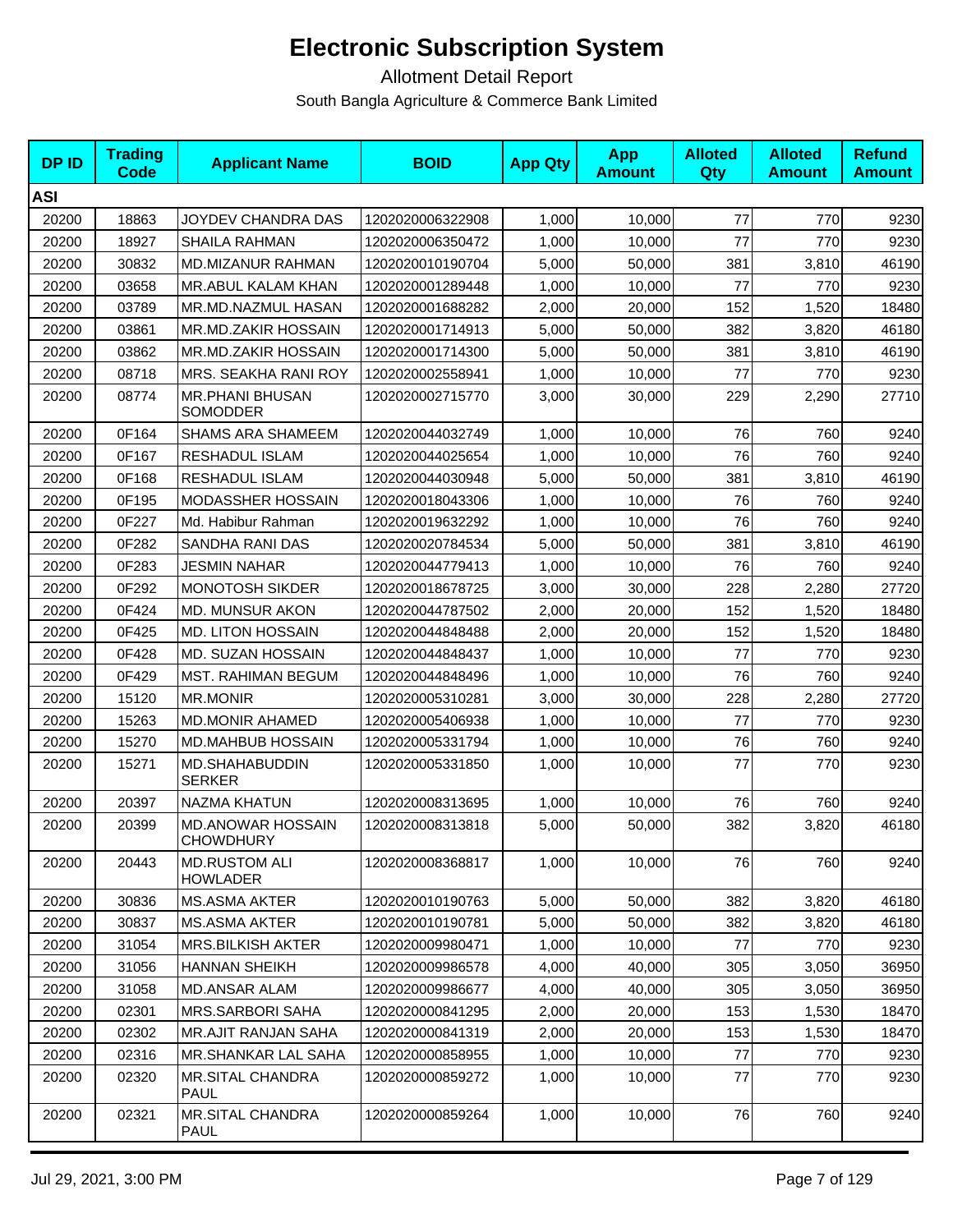| <b>DPID</b> | <b>Trading</b><br>Code | <b>Applicant Name</b>                  | <b>BOID</b>      | <b>App Qty</b> | <b>App</b><br><b>Amount</b> | <b>Alloted</b><br>Qty | <b>Alloted</b><br><b>Amount</b> | <b>Refund</b><br><b>Amount</b> |
|-------------|------------------------|----------------------------------------|------------------|----------------|-----------------------------|-----------------------|---------------------------------|--------------------------------|
| <b>ASI</b>  |                        |                                        |                  |                |                             |                       |                                 |                                |
| 20200       | 02372                  | MR.SAJAL KUMAR ROY                     | 1202020000870712 | 1,000          | 10,000                      | 76                    | 760                             | 9240                           |
| 20200       | 02403                  | <b>MR.SHANTANU DAS</b>                 | 1202020000919087 | 1,000          | 10,000                      | 77                    | 770                             | 9230                           |
| 20200       | 02404                  | <b>MRS.RANU PODDER</b>                 | 1202020000923780 | 1,000          | 10,000                      | 77                    | 770                             | 9230                           |
| 20200       | 02454                  | <b>MR.AJIT RANJAN SAHA</b>             | 1202020000982086 | 3,000          | 30,000                      | 228                   | 2,280                           | 27720                          |
| 20200       | 02481                  | MR.MD.NAHID REAZ                       | 1202020000992083 | 1,000          | 10,000                      | 77                    | 770                             | 9230                           |
| 20200       | 02495                  | MR.MD.ATAUR RAHMAN                     | 1202020001001007 | 5,000          | 50,000                      | 382                   | 3,820                           | 46180                          |
| 20200       | 02508                  | MOHAMMAD ABDUL<br>HAYE MEAH            | 1202020001033760 | 1,000          | 10,000                      | 77                    | 770                             | 9230                           |
| 20200       | 02510                  | MR.ABUL KALAM AZAD                     | 1202020001067950 | 1,000          | 10,000                      | 77                    | 770                             | 9230                           |
| 20200       | 02574                  | <b>MRS.UMA SARKER</b>                  | 1202020001045427 | 1,000          | 10,000                      | 76                    | 760                             | 9240                           |
| 20200       | 02586                  | <b>SHAMSUN NAHAR</b><br><b>BHUIYAN</b> | 1202020001045400 | 5,000          | 50,000                      | 381                   | 3,810                           | 46190                          |
| 20200       | 02602                  | MR.MAHBUBUR RAHMAN<br><b>KHAN</b>      | 1202020001067918 | 1,000          | 10,000                      | 76                    | 760                             | 9240                           |
| 20200       | 09344                  | MR.BIMAL KUMAR ROY                     | 1202020002759149 | 1,000          | 10,000                      | 77                    | 770                             | 9230                           |
| 20200       | 12065                  | <b>MS.TAHMINA AKTER</b>                | 1202020004130964 | 1,000          | 10,000                      | 77                    | 770                             | 9230                           |
| 20200       | 12097                  | MR.MD.MYNUL HOSSAIN<br>KABIR           | 1202020004158379 | 5,000          | 50,000                      | 381                   | 3,810                           | 46190                          |
| 20200       | 12099                  | <b>MR.MOHAMMAD ZOBAER</b>              | 1202020004160527 | 5,000          | 50,000                      | 382                   | 3,820                           | 46180                          |
| 20200       | 12181                  | <b>MR.PALASH KUMAR</b><br><b>DUTTA</b> | 1202020004217775 | 5,000          | 50,000                      | 381                   | 3,810                           | 46190                          |
| 20200       | 12199                  | <b>MRS.KANTA GHOSHAL</b>               | 1202020004224819 | 1,000          | 10,000                      | 77                    | 770                             | 9230                           |
| 20200       | 12221                  | <b>SMRITE CHOWDHURY</b>                | 1202020004237737 | 1,000          | 10,000                      | 76                    | 760                             | 9240                           |
| 20200       | 12275                  | MRS.NAHIDA PARVIN                      | 1202020004286747 | 1,000          | 10,000                      | 76                    | 760                             | 9240                           |
| 20200       | 12301                  | KANIJ FATEMA MUNMUN                    | 1202020004296800 | 5,000          | 50,000                      | 381                   | 3,810                           | 46190                          |
| 20200       | 12306                  | MR.MD.HAFIZUR RAHMAN                   | 1202020004295171 | 1,000          | 10,000                      | 76                    | 760                             | 9240                           |
| 20200       | 17733                  | <b>MD.MASUD IQBAL</b>                  | 1202020006037203 | 1,000          | 10,000                      | 77                    | 770                             | 9230                           |
| 20200       | 17881                  | <b>MD.ABBAS UDDIN KHAN</b>             | 1202020006085433 | 1,000          | 10,000                      | 77                    | 770                             | 9230                           |
| 20200       | 17882                  | <b>MD.YUSUF ALI KHAN</b>               | 1202020006085441 | 1,000          | 10,000                      | 76                    | 760                             | 9240                           |
| 20200       | 18034                  | PALASH KUMAR PAUL                      | 1202020006169738 | 2,000          | 20,000                      | 153                   | 1,530                           | 18470                          |
| 20200       | 18036                  | <b>BISHWAJIT CHANDRA</b><br>PAUL       | 1202020006169770 | 2,000          | 20,000                      | 153                   | 1,530                           | 18470                          |
| 20200       | 22689                  | TAHAMINA AKTER                         | 1202020007255845 | 1,000          | 10,000                      | 77                    | 770                             | 9230                           |
| 20200       | 22927                  | SADHAN CHANDRA PAUL                    | 1202020007557093 | 2,000          | 20,000                      | 152                   | 1,520                           | 18480                          |
| 20200       | 27840                  | SHAHENN SULTANA                        | 1202020009108173 | 1,000          | 10,000                      | 77                    | 770                             | 9230                           |
| 20200       | 32888                  | <b>SUJAN CHOWDHURY</b>                 | 1202020011854850 | 1,000          | 10,000                      | 77                    | 770                             | 9230                           |
| 20200       | 32892                  | <b>HARA KRISHNA ROY</b>                | 1202020011850621 | 1,000          | 10,000                      | 76                    | 760                             | 9240                           |
| 20200       | 32893                  | <b>KULSUM AKTER</b>                    | 1202020011850638 | 5,000          | 50,000                      | 382                   | 3,820                           | 46180                          |
| 20200       | 32895                  | <b>BALARAM DAS</b>                     | 1202020011856678 | 1,000          | 10,000                      | 77                    | 770                             | 9230                           |
| 20200       | 32896                  | <b>BALARAM DAS</b>                     | 1202020011856661 | 1,000          | 10,000                      | 76                    | 760                             | 9240                           |
| 20200       | 01996                  | MR.JAGADISH CHANDRA<br><b>BISWAS</b>   | 1202020000671313 | 1,000          | 10,000                      | 77                    | 770                             | 9230                           |
| 20200       | 01998                  | MR.MOHAMMAD ABDUL<br><b>MAJID</b>      | 1202020000671331 | 5,000          | 50,000                      | 381                   | 3,810                           | 46190                          |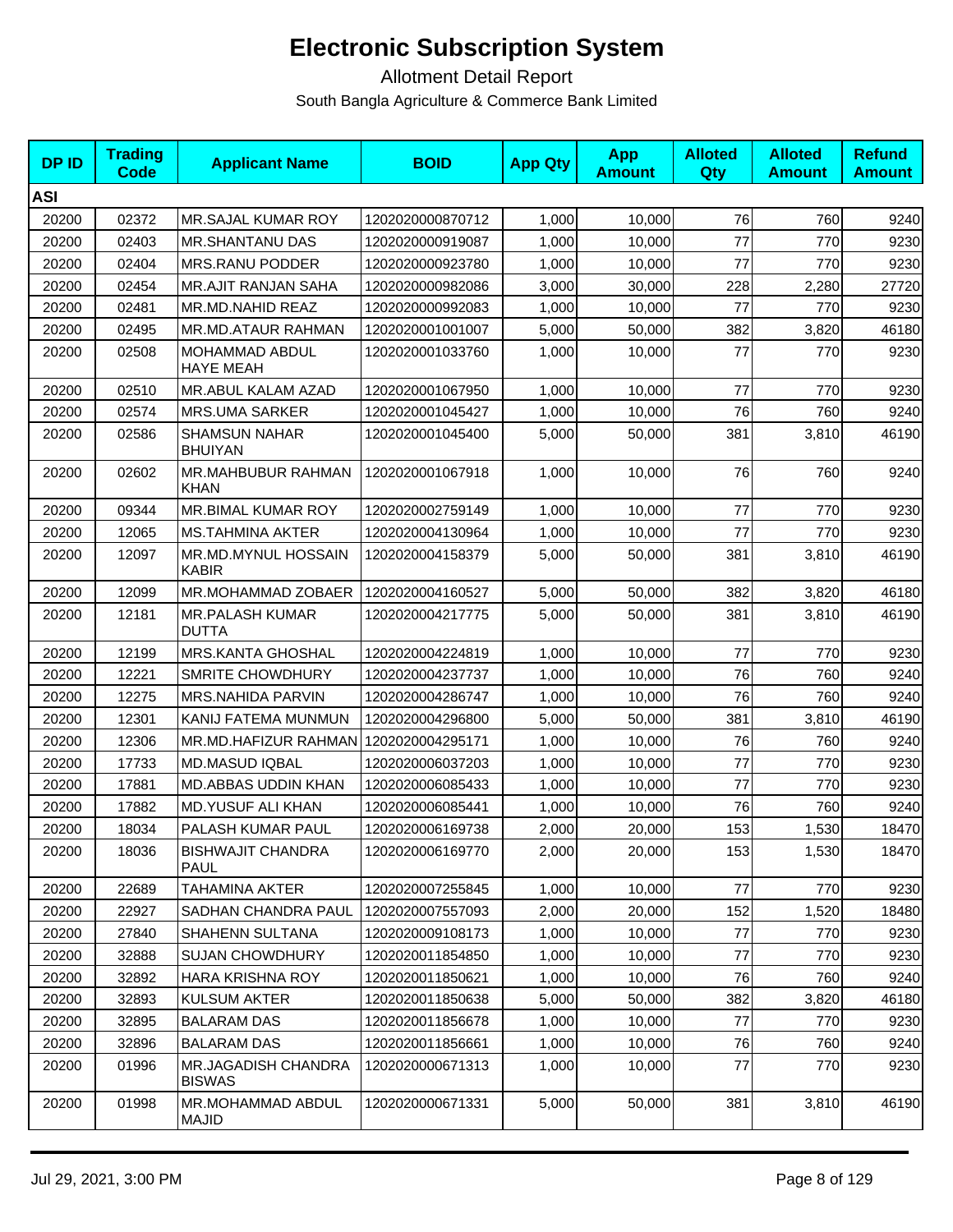| <b>DP ID</b> | <b>Trading</b><br>Code | <b>Applicant Name</b>                        | <b>BOID</b>      | <b>App Qty</b> | <b>App</b><br><b>Amount</b> | <b>Alloted</b><br>Qty | <b>Alloted</b><br><b>Amount</b> | <b>Refund</b><br><b>Amount</b> |
|--------------|------------------------|----------------------------------------------|------------------|----------------|-----------------------------|-----------------------|---------------------------------|--------------------------------|
| <b>ASI</b>   |                        |                                              |                  |                |                             |                       |                                 |                                |
| 20200        | 02049                  | <b>MR.MD.MOTASIM BILLAH</b>                  | 1202020000695613 | 3,000          | 30,000                      | 229                   | 2,290                           | 27710                          |
| 20200        | 02075                  | MRS.BIVA RANI SUTRA<br><b>DHAR</b>           | 1202020000702840 | 1,000          | 10,000                      | 76                    | 760                             | 9240                           |
| 20200        | 02076                  | MRS.BIVA RANI SUTRA<br><b>DHAR</b>           | 1202020000702859 | 5,000          | 50,000                      | 382                   | 3,820                           | 46180                          |
| 20200        | 02080                  | MR.PARIMAL CHANDRA<br><b>ROY</b>             | 1202020000705405 | 5,000          | 50,000                      | 381                   | 3,810                           | 46190                          |
| 20200        | 02133                  | <b>MOHAMMAD</b><br>MUSTAFIZUR RAHMAN         | 1202020000752001 | 2,000          | 20,000                      | 152                   | 1,520                           | 18480                          |
| 20200        | 02166                  | MR. MD. ISMAIL HOSSAIN                       | 1202020000771764 | 2,000          | 20,000                      | 152                   | 1,520                           | 18480                          |
| 20200        | 02194                  | MRS. REHANA MIZAN                            | 1202020000784722 | 1,000          | 10,000                      | 76                    | 760                             | 9240                           |
| 20200        | 02202                  | MRS.SHAMIMA ARA                              | 1202020000785933 | 5,000          | 50,000                      | 382                   | 3,820                           | 46180                          |
| 20200        | 02203                  | <b>MR.MD.ZAKIR HOSSAIN</b>                   | 1202020000785941 | 1,000          | 10,000                      | 76                    | 760                             | 9240                           |
| 20200        | 20444                  | SHAHNAZ PARVIN                               | 1202020008368868 | 1,000          | 10,000                      | 77                    | 770                             | 9230                           |
| 20200        | 20453                  | <b>MD.ABUL KALAM</b>                         | 1202020008344948 | 3,000          | 30,000                      | 229                   | 2,290                           | 27710                          |
| 20200        | 25175                  | <b>TASLIMA AKTER</b>                         | 1202020008101849 | 2,000          | 20,000                      | 153                   | 1,530                           | 18470                          |
| 20200        | 25180                  | <b>MD.RAHGIR MAHMUD</b>                      | 1202020008102348 | 1,000          | 10,000                      | 76                    | 760                             | 9240                           |
| 20200        | 25181                  | <b>MD.RAHGIR MAHMUD</b>                      | 1202020008102412 | 1,000          | 10,000                      | 77                    | 770                             | 9230                           |
| 20200        | 25238                  | MR.MD.MASUD RANA                             | 1202020008123545 | 2,000          | 20,000                      | 152                   | 1,520                           | 18480                          |
| 20200        | 25239                  | MR.MD.MASUD RANA                             | 1202020008123553 | 1,000          | 10,000                      | 76                    | 760                             | 9240                           |
| 20200        | 25280                  | MD.KAMAL                                     | 1202020008150578 | 3,000          | 30,000                      | 228                   | 2,280                           | 27720                          |
| 20200        | 25347                  | MR.BIPLAB KUMAR<br><b>CHAKRABORTY</b>        | 1202020008171676 | 3,000          | 30,000                      | 228                   | 2,280                           | 27720                          |
| 20200        | 25348                  | <b>MR.BIPLAB KUMAR</b><br><b>CHAKRABORTY</b> | 1202020008171684 | 3,000          | 30,000                      | 228                   | 2,280                           | 27720                          |
| 20200        | 25359                  | <b>TASLIMA AKTER</b>                         | 1202020008175144 | 2,000          | 20,000                      | 152                   | 1,520                           | 18480                          |
| 20200        | 00312                  | MD.KHAIRUZZAMAN                              | 1202020000085044 | 1,000          | 10,000                      | 76                    | 760                             | 9240                           |
| 20200        | 00326                  | MR.MD.AMINUDDIN                              | 1202020000053482 | 5.000          | 50,000                      | 382                   | 3,820                           | 46180                          |
| 20200        | 00335                  | <b>MD. SHALAUDDIN</b>                        | 1202020000116563 | 2,000          | 20,000                      | 153                   | 1,530                           | 18470                          |
| 20200        | 00395                  | MR.KAZI AHMADUL ISLAM                        | 1202020000039110 | 5,000          | 50,000                      | 381                   | 3,810                           | 46190                          |
| 20200        | 00423                  | <b>MR.SHAMIM AHMED</b>                       | 1202020000230928 | 5,000          | 50,000                      | 381                   | 3,810                           | 46190                          |
| 20200        | 00444                  | MD.MOSHARROF<br><b>HOSSAIN MIAJIE</b>        | 1202020000037882 | 1,000          | 10,000                      | 77                    | 770                             | 9230                           |
| 20200        | 00449                  | MRS. MAQSUDA MASUD                           | 1202020000052156 | 1,000          | 10,000                      | 76                    | 760                             | 9240                           |
| 20200        | 00453                  | MR.MD.MOHIUDDIN                              | 1202020000072177 | 5,000          | 50,000                      | 381                   | 3,810                           | 46190                          |
| 20200        | 00460                  | MR. MIR ABDUL HYE                            | 1202020000103760 | 2,000          | 20,000                      | 153                   | 1,530                           | 18470                          |
| 20200        | 00468                  | MR. MD. IDRISS ALI                           | 1202020000038266 | 1,000          | 10,000                      | 76                    | 760                             | 9240                           |
| 20200        | 00480                  | <b>MR.SHIMUL BARUA</b>                       | 1202020000038241 | 1,000          | 10,000                      | 76                    | 760                             | 9240                           |
| 20200        | 00511                  | <b>MAMUN HASAN</b>                           | 1202020019876388 | 5,000          | 50,000                      | 381                   | 3,810                           | 46190                          |
| 20200        | 00668                  | MR.SYED GIAS HUSSAIN                         | 1202020007727966 | 5,000          | 50,000                      | 381                   | 3,810                           | 46190                          |
| 20200        | 00707                  | LT.COL<br>MAZHARALICHOWDHURY(                | 1202020000134261 | 5,000          | 50,000                      | 381                   | 3,810                           | 46190                          |
| 20200        | 00708                  | <b>MD.MASUD CHOWDHURY</b>                    | 1202020003845114 | 5,000          | 50,000                      | 381                   | 3,810                           | 46190                          |
| 20200        | 00715                  | MD.HASHMAT ULLAH                             | 1202020000037981 | 5,000          | 50,000                      | 381                   | 3,810                           | 46190                          |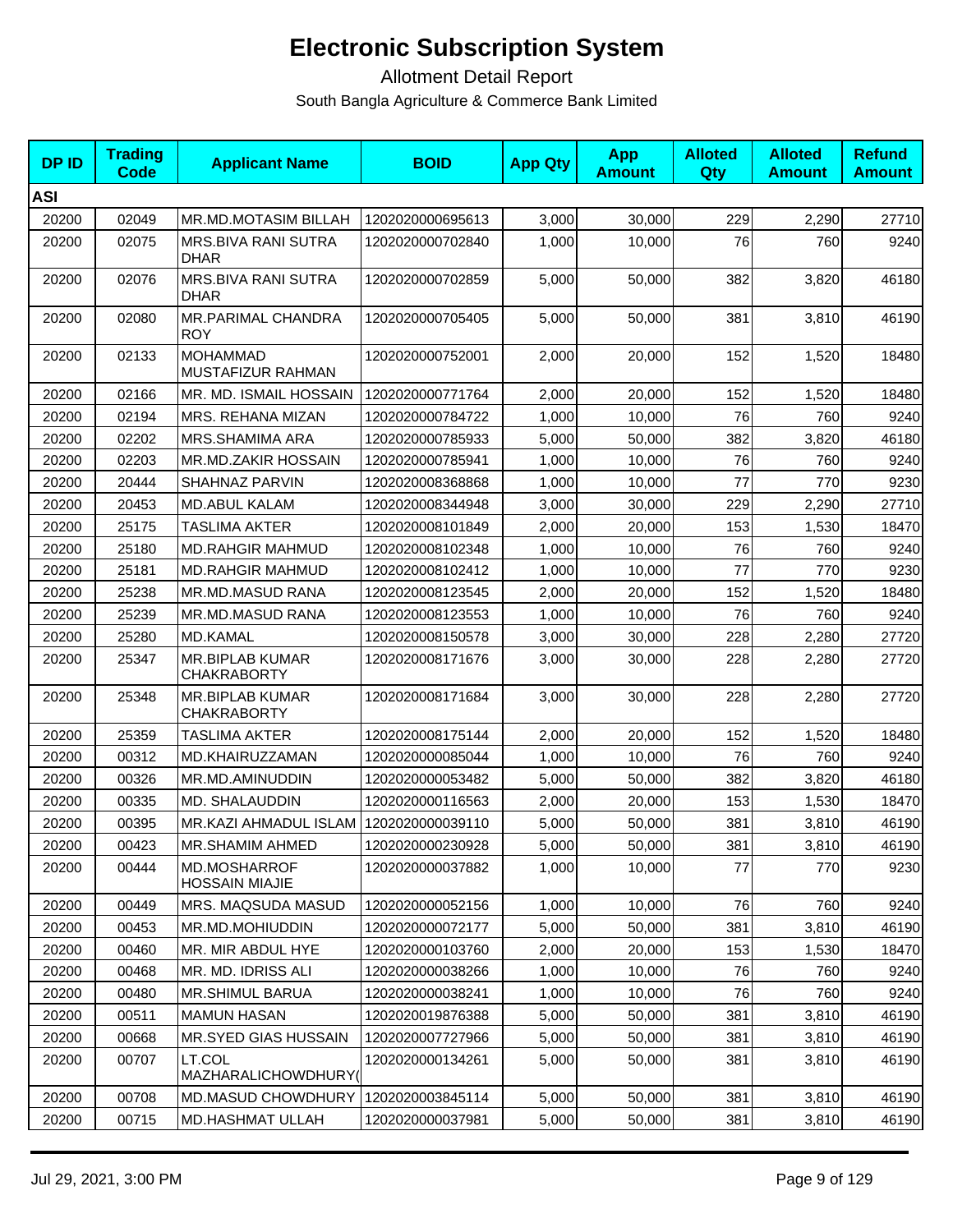| <b>DPID</b> | <b>Trading</b><br>Code | <b>Applicant Name</b>                         | <b>BOID</b>      | <b>App Qty</b> | <b>App</b><br><b>Amount</b> | <b>Alloted</b><br>Qty | <b>Alloted</b><br><b>Amount</b> | <b>Refund</b><br><b>Amount</b> |
|-------------|------------------------|-----------------------------------------------|------------------|----------------|-----------------------------|-----------------------|---------------------------------|--------------------------------|
| <b>ASI</b>  |                        |                                               |                  |                |                             |                       |                                 |                                |
| 20200       | 00719                  | MR.MD.TAJUL ISLAM                             | 1202020000608771 | 1,000          | 10,000                      | 76                    | 760                             | 9240                           |
| 20200       | 05077                  | MR.MD.HUMAYUN KABIR                           | 1202020001788492 | 1,000          | 10,000                      | 76                    | 760                             | 9240                           |
| 20200       | 05093                  | MR.MD.AMZAD HOSSAIN                           | 1202020001795876 | 5,000          | 50,000                      | 381                   | 3,810                           | 46190                          |
| 20200       | 05260                  | MR.DELWAR HOSSAIN                             | 1202020002079661 | 1,000          | 10,000                      | 76                    | 760                             | 9240                           |
| 20200       | 0A129                  | MR.MD.MONIR HOSSAIN                           | 1202020031822123 | 1,000          | 10,000                      | 76                    | 760                             | 9240                           |
| 20200       | 0A148                  | Md.Nazmul Hoque                               | 1202020000049142 | 5,000          | 50,000                      | 381                   | 3,810                           | 46190                          |
| 20200       | 0A176                  | PROSHANTA KUMAR<br>SAHA                       | 1202020007906394 | 1,000          | 10,000                      | 77                    | 770                             | 9230                           |
| 20200       | 11609                  | <b>GAUTAM CHANDRA SEN</b>                     | 1202020003867268 | 1,000          | 10,000                      | 77                    | 770                             | 9230                           |
| 20200       | 11857                  | <b>MS.NITA SAHA</b>                           | 1202020003956591 | 1,000          | 10,000                      | 76                    | 760                             | 9240                           |
| 20200       | 11860                  | <b>MR.SUDIP KUMAR</b><br><b>BHATTACHARJEE</b> | 1202020003962622 | 1,000          | 10,000                      | 76                    | 760                             | 9240                           |
| 20200       | 11862                  | MR.MD.JOYNAL ABEDIN                           | 1202020003966639 | 5,000          | 50,000                      | 381                   | 3,810                           | 46190                          |
| 20200       | 11926                  | MR.MD.HABIBUL ALAM                            | 1202020004002403 | 1,000          | 10,000                      | 77                    | 770                             | 9230                           |
| 20200       | 11934                  | <b>MRS.SANJUCTA BANIK</b>                     | 1202020004008360 | 1,000          | 10,000                      | 76                    | 760                             | 9240                           |
| 20200       | 11935                  | <b>MS.TUMPA BANIK</b>                         | 1202020004008352 | 1,000          | 10,000                      | 76                    | 760                             | 9240                           |
| 20200       | 16396                  | MAYEEN UDDIN AHMED                            | 1202020005633231 | 1,000          | 10,000                      | 77                    | 770                             | 9230                           |
| 20200       | 21414                  | <b>MR.RUHUL AMIN</b>                          | 1202020006828863 | 1,000          | 10,000                      | 77                    | 770                             | 9230                           |
| 20200       | 21415                  | <b>MD.JAHANGIR HOSSAIN</b><br>KHAN            | 1202020006832772 | 5,000          | 50,000                      | 382                   | 3,820                           | 46180                          |
| 20200       | 21416                  | <b>MD.JAHANGIR HOSSAIN</b><br><b>KHAN</b>     | 1202020006832756 | 5,000          | 50,000                      | 381                   | 3,810                           | 46190                          |
| 20200       | 21427                  | MD.SHAHJAMAL<br><b>HOWLADER</b>               | 1202020006962561 | 1,000          | 10,000                      | 76                    | 760                             | 9240                           |
| 20200       | 21468                  | <b>MD.NASIR UDDIN</b>                         | 1202020006956222 | 1,000          | 10,000                      | 77                    | 770                             | 9230                           |
| 20200       | 21702                  | SAZAL KUMAR SARKAR                            | 1202020006939588 | 1,000          | 10,000                      | 76                    | 760                             | 9240                           |
| 20200       | 21703                  | MD.ZAHIDUL KABIR                              | 1202020006939596 | 1,000          | 10,000                      | 77                    | 770                             | 9230                           |
| 20200       | 21704                  | <b>MD.ZAHIDUL KABIR</b>                       | 1202020006939601 | 1,000          | 10,000                      | 77                    | 770                             | 9230                           |
| 20200       | 21705                  | SHIPRA SARKAR                                 | 1202020006939628 | 1,000          | 10,000                      | 76                    | 760                             | 9240                           |
| 20200       | 26391                  | <b>MD.ABUL KALAM</b>                          | 1202020008551981 | 1,000          | 10,000                      | 76                    | 760                             | 9240                           |
| 20200       | 26394                  | <b>MD.PALASH MIA</b>                          | 1202020008552322 | 1,000          | 10,000                      | 76                    | 760                             | 9240                           |
| 20200       | 26396                  | <b>MD.PALASH MIA</b>                          | 1202020008552314 | 1,000          | 10,000                      | 77                    | 770                             | 9230                           |
| 20200       | 26429                  | MD.SAHIDUL ISLAM                              | 1202020008566245 | 1,000          | 10,000                      | 77                    | 770                             | 9230                           |
| 20200       | 26430                  | MD.ABDUL WAHAB                                | 1202020008566253 | 1,000          | 10,000                      | 76                    | 760                             | 9240                           |
| 20200       | 18275                  | <b>MD SHAFIQUL ISLAM</b>                      | 1202020006189271 | 5,000          | 50,000                      | 381                   | 3,810                           | 46190                          |
| 20200       | 18276                  | <b>MD SHAFIQUL ISLAM</b>                      | 1202020006189261 | 5,000          | 50,000                      | 382                   | 3,820                           | 46180                          |
| 20200       | 23223                  | JUMA SAHA                                     | 1202020007483620 | 1,000          | 10,000                      | 77                    | 770                             | 9230                           |
| 20200       | 00905                  | <b>MD.HASHMAT ULLAH</b>                       | 1202020001627846 | 5,000          | 50,000                      | 381                   | 3,810                           | 46190                          |
| 20200       | 05336                  | MR.SAJAL KUMAR ROY                            | 1202020001702588 | 1,000          | 10,000                      | 76                    | 760                             | 9240                           |
| 20200       | 13801                  | <b>MS.THAHA SHINA</b><br><b>BHUIYAN</b>       | 1202020004872157 | 5,000          | 50,000                      | 381                   | 3,810                           | 46190                          |
| 20200       | 19241                  | JAMUNA DEV                                    | 1202020006443662 | 3,000          | 30,000                      | 228                   | 2,280                           | 27720                          |
| 20200       | 19243                  | <b>MD ABDUL JALIL</b>                         | 1202020006443689 | 3,000          | 30,000                      | 229                   | 2,290                           | 27710                          |
| 20200       | 19244                  | MD ABDUL JALIL                                | 1202020006443697 | 3,000          | 30,000                      | 229                   | 2,290                           | 27710                          |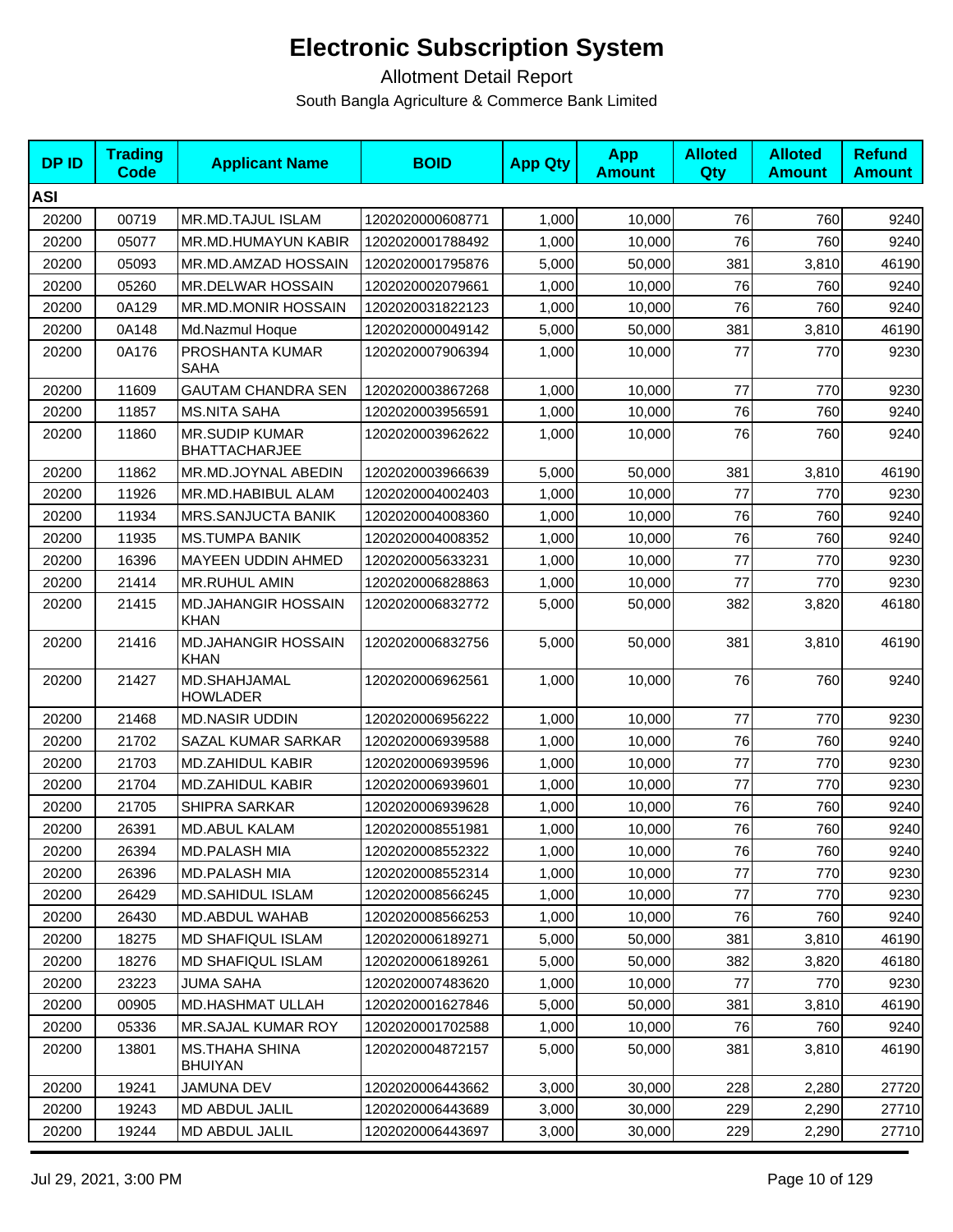| <b>DPID</b> | <b>Trading</b><br>Code | <b>Applicant Name</b>                      | <b>BOID</b>      | <b>App Qty</b> | <b>App</b><br><b>Amount</b> | <b>Alloted</b><br>Qty | <b>Alloted</b><br><b>Amount</b> | <b>Refund</b><br><b>Amount</b> |
|-------------|------------------------|--------------------------------------------|------------------|----------------|-----------------------------|-----------------------|---------------------------------|--------------------------------|
| <b>ASI</b>  |                        |                                            |                  |                |                             |                       |                                 |                                |
| 20200       | 30137                  | <b>SUMON GHOSH</b>                         | 1202020009555012 | 1,000          | 10,000                      | 76                    | 760                             | 9240                           |
| 20200       | 30192                  | <b>BIPLOB PODDER</b>                       | 1202020009591840 | 1,000          | 10,000                      | 76                    | 760                             | 9240                           |
| 20200       | 30193                  | <b>BABUL CHANDRA SAHA</b>                  | 1202020009591832 | 5,000          | 50,000                      | 382                   | 3,820                           | 46180                          |
| 20200       | 30213                  | <b>MD.NAHID SARWAR</b>                     | 1202020009591792 | 5,000          | 50,000                      | 381                   | 3,810                           | 46190                          |
| 20200       | 30203                  | <b>HALIMA KHATUN</b>                       | 1202020009607193 | 2,000          | 20,000                      | 153                   | 1,530                           | 18470                          |
| 20200       | 18925                  | SHAILA RAHMAN                              | 1202020006350456 | 1,000          | 10,000                      | 76                    | 760                             | 9240                           |
| 20200       | 18926                  | SADIA RAHMAN                               | 1202020006350464 | 1,000          | 10.000                      | 77                    | 770                             | 9230                           |
| 20200       | 24747                  | <b>MD.SHOFIQUL ISLAM</b>                   | 1202020007980311 | 1,000          | 10,000                      | 77                    | 770                             | 9230                           |
| 20200       | 24748                  | <b>MR.MD.SHOFIQUL ISLAM</b>                | 1202020007980189 | 1,000          | 10,000                      | 76                    | 760                             | 9240                           |
| 20200       | 24749                  | <b>MD.SOHEL RANA</b>                       | 1202020007980202 | 4,000          | 40,000                      | 306                   | 3,060                           | 36940                          |
| 20200       | 24777                  | <b>MR.AMAR CHANDRA</b><br>SAHA             | 1202020008001259 | 1,000          | 10,000                      | 76                    | 760                             | 9240                           |
| 20200       | 30910                  | MD. FAKIR ALI                              | 1202020009960592 | 1,000          | 10,000                      | 76                    | 760                             | 9240                           |
| 20200       | 30913                  | <b>MD.REZAUL KARIM</b>                     | 1202020009960624 | 1,000          | 10,000                      | 77                    | 770                             | 9230                           |
| 20200       | 30914                  | <b>MD.REZAUL KARIM</b>                     | 1202020009960632 | 1,000          | 10,000                      | 76                    | 760                             | 9240                           |
| 20200       | 30963                  | Md. Nurul Islam                            | 1202020000232638 | 1,000          | 10,000                      | 76                    | 760                             | 9240                           |
| 20200       | 31005                  | MD.KAMROL HASAN                            | 1202020010326501 | 2,000          | 20,000                      | 152                   | 1,520                           | 18480                          |
| 20200       | 31006                  | MD.JASHIMUDDIN                             | 1202020010326443 | 2,000          | 20,000                      | 152                   | 1,520                           | 18480                          |
| 20200       | 31007                  | MD.JOSHIMUDDIN                             | 1202020010326352 | 2,000          | 20,000                      | 153                   | 1,530                           | 18470                          |
| 20200       | 02395                  | MRS. NIOTI RANI SARKER                     | 1202020000934956 | 5,000          | 50,000                      | 382                   | 3,820                           | 46180                          |
| 20200       | 02396                  | <b>MR.SHEKHAR GHOSH</b>                    | 1202020000934964 | 5,000          | 50,000                      | 382                   | 3,820                           | 46180                          |
| 20200       | 02397                  | <b>MR.SHEKHAR GHOSH</b>                    | 1202020000934972 | 5,000          | 50,000                      | 381                   | 3,810                           | 46190                          |
| 20200       | 02502                  | MRS.RINA RANI DEY                          | 1202020001029008 | 5,000          | 50,000                      | 382                   | 3,820                           | 46180                          |
| 20200       | 02503                  | MR.PARITOSH DEY                            | 1202020001029032 | 1,000          | 10,000                      | 77                    | 770                             | 9230                           |
| 20200       | 02505                  | <b>MR.PARITOSH DEY</b>                     | 1202020001029024 | 5,000          | 50,000                      | 381                   | 3,810                           | 46190                          |
| 20200       | 02545                  | <b>MR.SHAMAL KANTI</b><br><b>BHOWMIK</b>   | 1202020001034791 | 1,000          | 10,000                      | 77                    | 770                             | 9230                           |
| 20200       | 02593                  | <b>MRS.MUN MUN TANJID</b>                  | 1202020001051211 | 1,000          | 10,000                      | 76                    | 760                             | 9240                           |
| 20200       | 02607                  | MR.BASU DEV<br><b>CHAKRABORTY</b>          | 1202020001067878 | 3,000          | 30,000                      | 228                   | 2,280                           | 27720                          |
| 20200       | 09342                  | <b>MR.BIMAL KUMAR ROY</b>                  | 1202020002760102 | 1,000          | 10,000                      | 76                    | 760                             | 9240                           |
| 20200       | 11982                  | MR.HARADHAN<br>CHANDRA BAROI               | 1202020004046360 | 1,000          | 10,000                      | 77                    | 770                             | 9230                           |
| 20200       | 11983                  | MR.HARADHAN<br>CHANDRA BAROI               | 1202020004046352 | 2,000          | 20,000                      | 152                   | 1,520                           | 18480                          |
| 20200       | 12067                  | MR.MOHAMMED ABDUL<br><b>ALIM</b>           | 1202020004134863 | 1,000          | 10,000                      | 76                    | 760                             | 9240                           |
| 20200       | 12077                  | MR.MD.NURUN NABI<br><b>MOJUMDER</b>        | 1202020004142802 | 1,000          | 10,000                      | 77                    | 770                             | 9230                           |
| 20200       | 12078                  | MR.MD.NURUN NABI<br><b>MOJUMDER</b>        | 1202020004142810 | 1,000          | 10,000                      | 77                    | 770                             | 9230                           |
| 20200       | 12122                  | <b>MR.PRANTUSH</b><br><b>CHANDRA SHAHA</b> | 1202020004188528 | 5,000          | 50,000                      | 382                   | 3,820                           | 46180                          |
| 20200       | 12123                  | <b>MR.PRANTUSH</b><br>CHANDRA SHAHA        | 1202020004188511 | 5,000          | 50,000                      | 382                   | 3,820                           | 46180                          |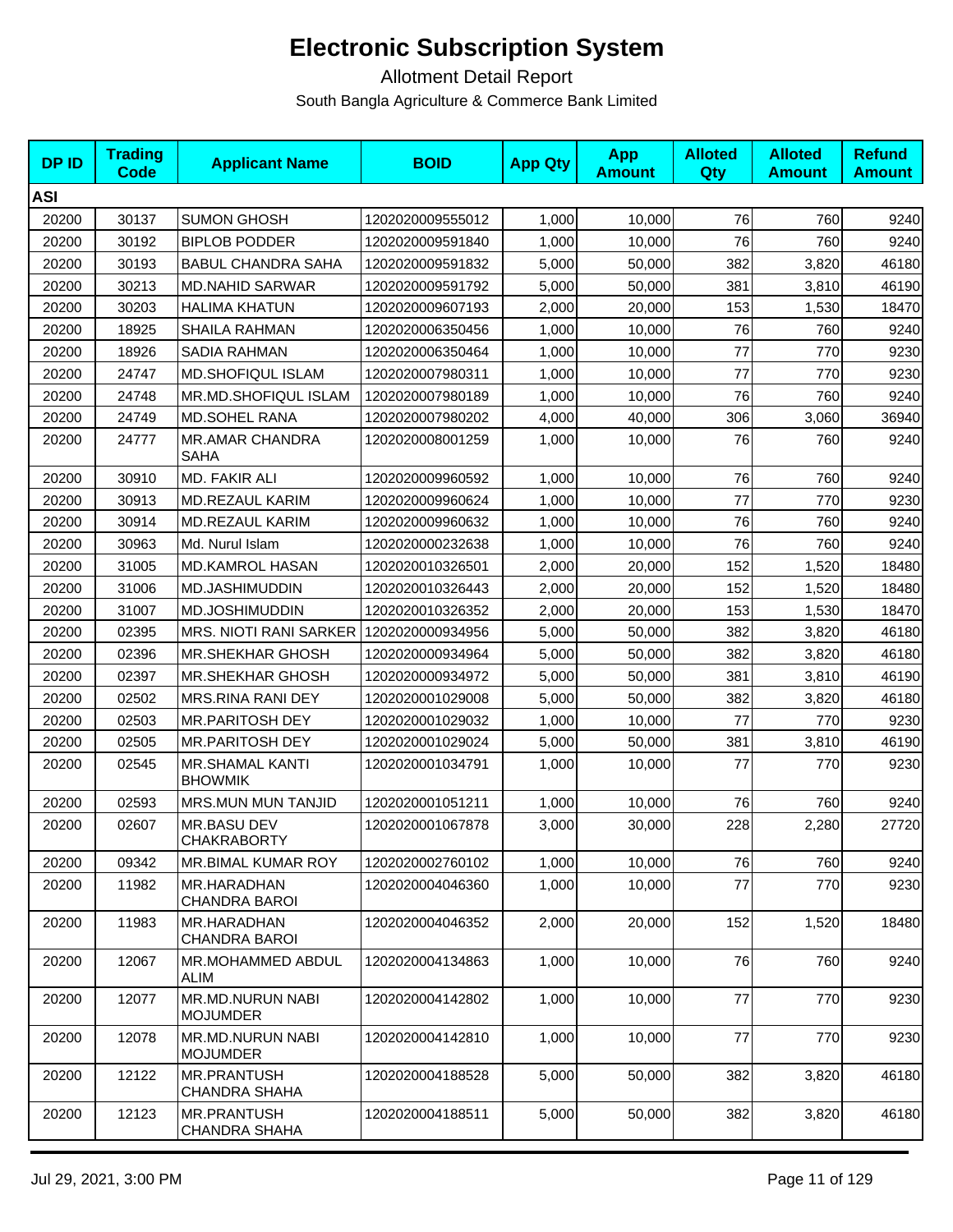| <b>DPID</b> | <b>Trading</b><br><b>Code</b> | <b>Applicant Name</b>               | <b>BOID</b>      | <b>App Qty</b> | <b>App</b><br><b>Amount</b> | <b>Alloted</b><br>Qty | <b>Alloted</b><br><b>Amount</b> | <b>Refund</b><br><b>Amount</b> |
|-------------|-------------------------------|-------------------------------------|------------------|----------------|-----------------------------|-----------------------|---------------------------------|--------------------------------|
| <b>ASI</b>  |                               |                                     |                  |                |                             |                       |                                 |                                |
| 20200       | 12124                         | MR.WAHEED ABDULLAH                  | 1202020004189268 | 5,000          | 50,000                      | 382                   | 3,820                           | 46180                          |
| 20200       | 26431                         | MD.WAHIDUZZAMAN                     | 1202020008566271 | 1,000          | 10,000                      | 76                    | 760                             | 9240                           |
| 20200       | 26577                         | <b>MD.EUNUS ALI</b>                 | 1202020008615114 | 1,000          | 10,000                      | 76                    | 760                             | 9240                           |
| 20200       | 04139                         | S,M. ASHIQUR RAHMAN                 | 1202020001375727 | 1,000          | 10,000                      | 76                    | 760                             | 9240                           |
| 20200       | 04162                         | MR.MD.ASADUR RAHMAN                 | 1202020001390662 | 1,000          | 10,000                      | 76                    | 760                             | 9240                           |
| 20200       | 04193                         | MR.MD.FAKHRUL ISLAM<br><b>NAYAN</b> | 1202020001434794 | 1,000          | 10,000                      | 76                    | 760                             | 9240                           |
| 20200       | 04288                         | MR.MA HAMID                         | 1202020001460035 | 1,000          | 10,000                      | 76                    | 760                             | 9240                           |
| 20200       | 0B114                         | MD. SOAB MIA                        | 1202020044289645 | 2,000          | 20,000                      | 153                   | 1,530                           | 18470                          |
| 20200       | 0B138                         | <b>MD. SARIFUL ISLAM</b>            | 1202020044459211 | 1,000          | 10,000                      | 77                    | 770                             | 9230                           |
| 20200       | 0B154                         | SAJJADUR RAHMAN                     | 1202020044681959 | 1,000          | 10,000                      | 76                    | 760                             | 9240                           |
| 20200       | 0B173                         | MD. FIROZ HOSSAIN                   | 1202020044783555 | 1,000          | 10,000                      | 76                    | 760                             | 9240                           |
| 20200       | 0B174                         | MD. FIROZ HOSSAIN                   | 1202020044783571 | 1,000          | 10,000                      | 77                    | 770                             | 9230                           |
| 20200       | 0B176                         | <b>BIPUL SAHA</b>                   | 1202020030077496 | 5,000          | 50,000                      | 382                   | 3,820                           | 46180                          |
| 20200       | 0B182                         | MD. FAKIR ALI                       | 1202020044791007 | 1,000          | 10,000                      | 76                    | 760                             | 9240                           |
| 20200       | 0B184                         | <b>TOSIRON NESA</b>                 | 1202020044794953 | 1,000          | 10,000                      | 77                    | 770                             | 9230                           |
| 20200       | 0B185                         | <b>TOSIRON NESA</b>                 | 1202020044797162 | 1,000          | 10,000                      | 76                    | 760                             | 9240                           |
| 20200       | 0B196                         | <b>MD. MOKTAR HOSSAIN</b>           | 1202020044805153 | 5,000          | 50,000                      | 381                   | 3,810                           | 46190                          |
| 20200       | 0B201                         | <b>ARJUN DATTA</b>                  | 1202020044852552 | 5,000          | 50,000                      | 381                   | 3,810                           | 46190                          |
| 20200       | 0B202                         | <b>ARJUN DATTA</b>                  | 1202020044926876 | 4,000          | 40,000                      | 305                   | 3,050                           | 36950                          |
| 20200       | 0B207                         | JHARNA RANI DATTA                   | 1202020044881731 | 4,000          | 40,000                      | 306                   | 3,060                           | 36940                          |
| 20200       | 0B208                         | JHARNA RANI DATTA                   | 1202020044931367 | 5,000          | 50,000                      | 382                   | 3,820                           | 46180                          |
| 20200       | 0B211                         | RANJANA RANI                        | 1202020044852579 | 4,000          | 40,000                      | 306                   | 3,060                           | 36940                          |
| 20200       | 0B212                         | RANJANA RANI                        | 1202020044947832 | 4,000          | 40,000                      | 305                   | 3,050                           | 36950                          |
| 20200       | 0B213                         | <b>ARCHANA RANI</b>                 | 1202020044852587 | 5,000          | 50,000                      | 381                   | 3,810                           | 46190                          |
| 20200       | 0B214                         | ARCHANA RANI                        | 1202020044947859 | 5,000          | 50,000                      | 382                   | 3,820                           | 46180                          |
| 20200       | 0B219                         | RINKU RANI PUL                      | 1202020044844570 | 5,000          | 50,000                      | 382                   | 3,820                           | 46180                          |
| 20200       | 0B221                         | SANJIB KUMAR KUNDU                  | 1202020044852619 | 5,000          | 50,000                      | 382                   | 3,820                           | 46180                          |
| 20200       | 0B225                         | SYED KAMAL UDDIN                    | 1202020044871298 | 5,000          | 50,000                      | 381                   | 3,810                           | 46190                          |
| 20200       | 0B244                         | <b>MD. FAKHRUL ISLAM</b><br>HAZRA   | 1202020044833868 | 5,000          | 50,000                      | 382                   | 3,820                           | 46180                          |
| 20200       | 0B247                         | SUDIPTA CHAKRABORTY<br>SHYAMOL      | 1202020044874960 | 5,000          | 50,000                      | 381                   | 3,810                           | 46190                          |
| 20200       | 0B258                         | MD. MASUM HASAN                     | 1202020044901191 | 2,000          | 20,000                      | 152                   | 1,520                           | 18480                          |
| 20200       | 0B293                         | SHAMIR KUMAR SAHA                   | 1202020044959606 | 3,000          | 30,000                      | 228                   | 2,280                           | 27720                          |
| 20200       | 0B295                         | SATYA RANJAN SAHA                   | 1202020044972261 | 3,000          | 30,000                      | 228                   | 2,280                           | 27720                          |
| 20200       | 0B296                         | SATYA RANJAN SAHA                   | 1202020044974161 | 3,000          | 30,000                      | 229                   | 2,290                           | 27710                          |
| 20200       | 0B323                         | SAMIR KUMAR DATTA                   | 1202020044947816 | 5,000          | 50,000                      | 382                   | 3,820                           | 46180                          |
| 20200       | 0B324                         | SAMIR KUMAR DATTA                   | 1202020044948465 | 5,000          | 50,000                      | 381                   | 3,810                           | 46190                          |
| 20200       | 10155                         | MRS.ZAKIA MOHSIN                    | 1202020003737056 | 1,000          | 10,000                      | 76                    | 760                             | 9240                           |
| 20200       | 10159                         | MR.BELAL UDDIN AHMED                | 1202020003736838 | 1,000          | 10,000                      | 77                    | 770                             | 9230                           |
| 20200       | 10192                         | <b>MD. NURUL AMIN</b>               | 1202020003695180 | 5,000          | 50,000                      | 382                   | 3,820                           | 46180                          |
| 20200       | 10194                         | MRS.FARIDA YASMIN                   | 1202020003695164 | 5,000          | 50,000                      | 382                   | 3,820                           | 46180                          |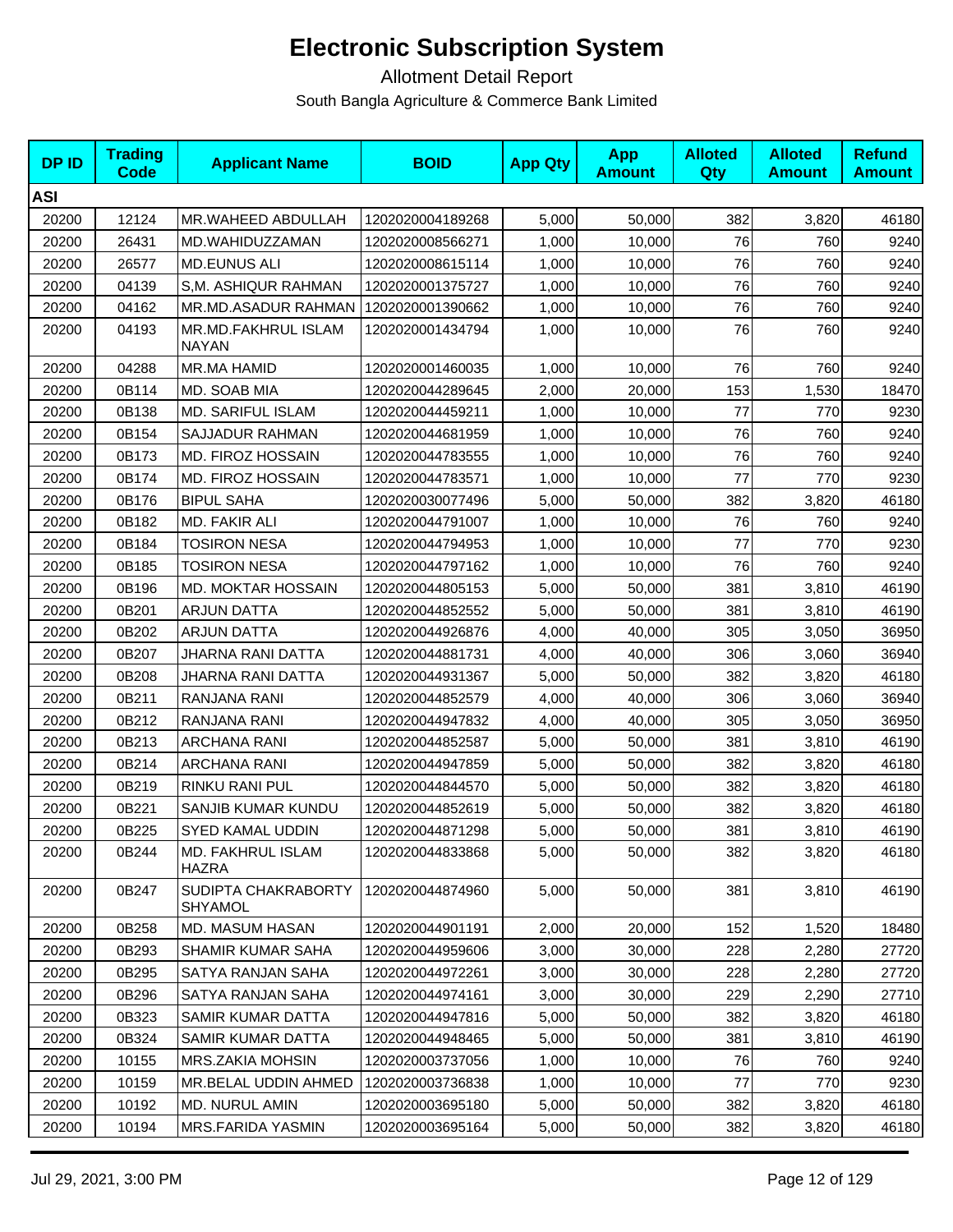| <b>DPID</b> | <b>Trading</b><br>Code | <b>Applicant Name</b>                    | <b>BOID</b>      | <b>App Qty</b> | <b>App</b><br><b>Amount</b> | <b>Alloted</b><br><b>Qty</b> | <b>Alloted</b><br><b>Amount</b> | <b>Refund</b><br><b>Amount</b> |
|-------------|------------------------|------------------------------------------|------------------|----------------|-----------------------------|------------------------------|---------------------------------|--------------------------------|
| <b>ASI</b>  |                        |                                          |                  |                |                             |                              |                                 |                                |
| 20200       | 10328                  | MR.MD.OHIDUZZAMAN                        | 1202020003645548 | 1,000          | 10,000                      | 76                           | 760                             | 9240                           |
| 20200       | 10414                  | MR.RAHAMAT ALI KHAN                      | 1202020003829292 | 1,000          | 10,000                      | 76                           | 760                             | 9240                           |
| 20200       | 10415                  | MR.MD.KHURSHED ALAM                      | 1202020003829308 | 1,000          | 10,000                      | 76                           | 760                             | 9240                           |
| 20200       | 16318                  | NAZMUL ISLAM BHUIYAN                     | 1202020005580528 | 5,000          | 50,000                      | 382                          | 3,820                           | 46180                          |
| 20200       | 16330                  | TAPAN KUMAR SAHA                         | 1202020005614628 | 1,000          | 10,000                      | 76                           | 760                             | 9240                           |
| 20200       | 16333                  | <b>MAHBUB ALAM</b>                       | 1202020005593850 | 3,000          | 30,000                      | 228                          | 2,280                           | 27720                          |
| 20200       | 16334                  | AFROZA MAHMUD                            | 1202020005593885 | 4,000          | 40,000                      | 306                          | 3,060                           | 36940                          |
| 20200       | 16335                  | AFROJA MAHMUD                            | 1202020005594558 | 3,000          | 30,000                      | 228                          | 2,280                           | 27720                          |
| 20200       | 16336                  | <b>MAHBUB ALAM</b>                       | 1202020005594582 | 4,000          | 40,000                      | 305                          | 3,050                           | 36950                          |
| 20200       | 21801                  | PURNIMA RANI SARKER                      | 1202020006938791 | 1,000          | 10,000                      | 76                           | 760                             | 9240                           |
| 20200       | 21802                  | SUBODH KUMAR AICH                        | 1202020006938831 | 1,000          | 10,000                      | 76                           | 760                             | 9240                           |
| 20200       | 21803                  | SUBODH KUMAR AICH                        | 1202020006938920 | 1,000          | 10,000                      | 77                           | 770                             | 9230                           |
| 20200       | 21804                  | <b>DHANU BHOWMICK</b>                    | 1202020006938947 | 1,000          | 10,000                      | 77                           | 770                             | 9230                           |
| 20200       | 21805                  | <b>DHANU BHOWMICK</b>                    | 1202020006938955 | 1,000          | 10,000                      | 77                           | 770                             | 9230                           |
| 20200       | 21928                  | SHEIKH JOGLUL SADEQ                      | 1202020007035230 | 5,000          | 50,000                      | 382                          | 3,820                           | 46180                          |
| 20200       | 27117                  | MRS.SHABNAZ SIKDER                       | 1202020008860977 | 1,000          | 10,000                      | 77                           | 770                             | 9230                           |
| 20200       | 27118                  | MRS.SHABNAZ SIKDER                       | 1202020008860985 | 1,000          | 10,000                      | 77                           | 770                             | 9230                           |
| 20200       | 01021                  | MR.MD.MUSTAFA<br><b>SARWAR</b>           | 1202020000081343 | 1,000          | 10,000                      | 76                           | 760                             | 9240                           |
| 20200       | 12219                  | <b>MRS.BANI RANI SAHA</b>                | 1202020004238592 | 1,000          | 10,000                      | 77                           | 770                             | 9230                           |
| 20200       | 17761                  | <b>MD.ABDUL WAHAB</b>                    | 1202020006048628 | 5,000          | 50,000                      | 382                          | 3,820                           | 46180                          |
| 20200       | 17861                  | <b>MD.MANIK MIAH</b>                     | 1202020006071992 | 5,000          | 50,000                      | 381                          | 3,810                           | 46190                          |
| 20200       | 17862                  | <b>MD.MANIK MIAH</b>                     | 1202020006072001 | 5,000          | 50,000                      | 381                          | 3,810                           | 46190                          |
| 20200       | 18045                  | SHAHIDUR RAHAMAN<br><b>DEWAN</b>         | 1202020006171889 | 2,000          | 20,000                      | 153                          | 1,530                           | 18470                          |
| 20200       | 18053                  | RAJU AHAMED                              | 1202020006116315 | 5,000          | 50,000                      | 382                          | 3,820                           | 46180                          |
| 20200       | 18054                  | RAJU AHAMED                              | 1202020006116216 | 5,000          | 50,000                      | 382                          | 3,820                           | 46180                          |
| 20200       | 22905                  | <b>AJAY KUMAR RAY</b>                    | 1202020007329184 | 5,000          | 50,000                      | 381                          | 3,810                           | 46190                          |
| 20200       | 02013                  | MR.MD.EMDADUL HOQUE                      | 1202020000671471 | 3,000          | 30,000                      | 229                          | 2,290                           | 27710                          |
| 20200       | 02017                  | KANCHI LAL DEBNATH                       | 1202020000671521 | 5,000          | 50,000                      | 381                          | 3,810                           | 46190                          |
| 20200       | 02142                  | MR DHRUBA KUMAR<br><b>GUHA</b>           | 1202020000757708 | 1,000          | 10,000                      | 76                           | 760                             | 9240                           |
| 20200       | 02201                  | KAZAL KUMAR SARKAR                       | 1202020000812172 | 5,000          | 50,000                      | 382                          | 3,820                           | 46180                          |
| 20200       | 02420                  | MRS.MALA AKHTER                          | 1202020000962453 | 2,000          | 20,000                      | 152                          | 1,520                           | 18480                          |
| 20200       | 02421                  | ANJAN KUMAR ADITYA                       | 1202020000962471 | 4,000          | 40,000                      | 306                          | 3,060                           | 36940                          |
| 20200       | 02479                  | MR.MD.NAHID REAZ                         | 1202020000992158 | 1,000          | 10,000                      | 76                           | 760                             | 9240                           |
| 20200       | 02565                  | <b>MRS.NILIMA RANI</b><br><b>JOARDER</b> | 1202020001020058 | 1,000          | 10,000                      | 76                           | 760                             | 9240                           |
| 20200       | 17894                  | <b>MD AMIR HOSSAIN</b>                   | 1202020006082084 | 1,000          | 10,000                      | 77                           | 770                             | 9230                           |
| 20200       | 17964                  | SUBODH CHANDRA<br><b>GHARAMI</b>         | 1202020006082092 | 1,000          | 10,000                      | 77                           | 770                             | 9230                           |
| 20200       | 17965                  | SUBODH CHANDRA<br><b>GHARAMI</b>         | 1202020006082076 | 1,000          | 10,000                      | 76                           | 760                             | 9240                           |
| 20200       | 17948                  | ZINIA AKTHER                             | 1202020006082689 | 1,000          | 10,000                      | 76                           | 760                             | 9240                           |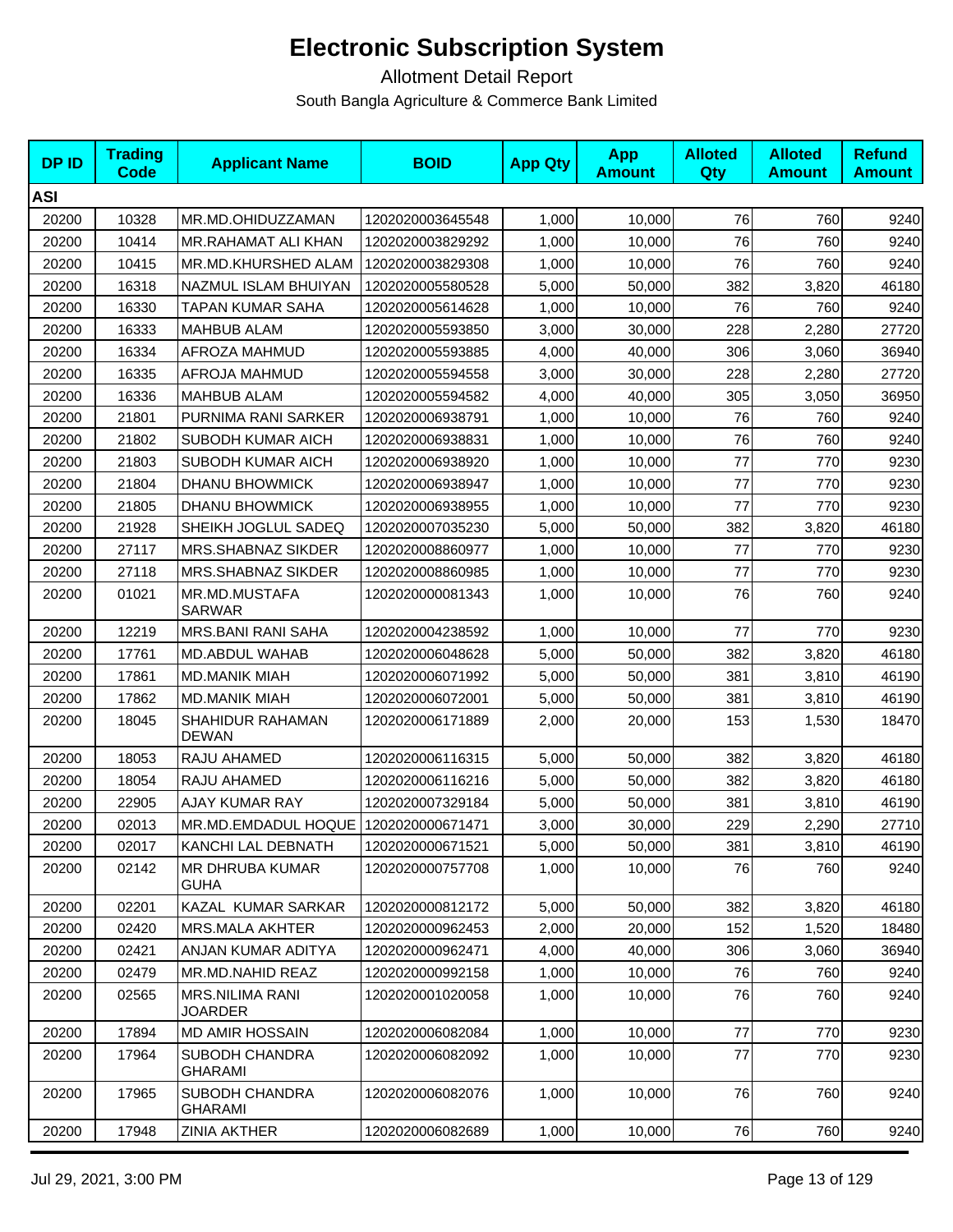| <b>DPID</b> | <b>Trading</b><br><b>Code</b> | <b>Applicant Name</b>                 | <b>BOID</b>      | <b>App Qty</b> | <b>App</b><br><b>Amount</b> | <b>Alloted</b><br>Qty | <b>Alloted</b><br><b>Amount</b> | <b>Refund</b><br><b>Amount</b> |
|-------------|-------------------------------|---------------------------------------|------------------|----------------|-----------------------------|-----------------------|---------------------------------|--------------------------------|
| <b>ASI</b>  |                               |                                       |                  |                |                             |                       |                                 |                                |
| 20200       | 22802                         | <b>MD.SHAFIQUL ISLAM</b>              | 1202020007282008 | 5,000          | 50,000                      | 381                   | 3,810                           | 46190                          |
| 20200       | 27760                         | MD.AMJAD HOSSAIN<br><b>SARKER</b>     | 1202020009100621 | 5,000          | 50,000                      | 381                   | 3,810                           | 46190                          |
| 20200       | 27848                         | MD.SOLAIMAN                           | 1202020009101891 | 1,000          | 10,000                      | 76                    | 760                             | 9240                           |
| 20200       | 27856                         | <b>FRANCIS LITON D'COSTA</b>          | 1202020009109001 | 5,000          | 50.000                      | 381                   | 3,810                           | 46190                          |
| 20200       | 27857                         | <b>JULIAT STALA D'COSTA</b>           | 1202020009108941 | 2,000          | 20,000                      | 153                   | 1,530                           | 18470                          |
| 20200       | 27858                         | <b>JULIAT STALA D'COSTA</b>           | 1202020009108893 | 2,000          | 20,000                      | 152                   | 1,520                           | 18480                          |
| 20200       | 04320                         | MR.BIMAL MAJUMDER                     | 1202020001435847 | 1,000          | 10.000                      | 76                    | 760                             | 9240                           |
| 20200       | 09856                         | MR.MD.SOGIR HOSSAIN                   | 1202020003673821 | 1,000          | 10,000                      | 77                    | 770                             | 9230                           |
| 20200       | 09857                         | <b>MD.SOGIR</b>                       | 1202020003673831 | 1,000          | 10,000                      | 76                    | 760                             | 9240                           |
| 20200       | 0F434                         | MD. RAZU                              | 1202020044848471 | 1,000          | 10,000                      | 76                    | 760                             | 9240                           |
| 20200       | 0F437                         | MD. KHALILUR RAHMAN<br><b>MALLIK</b>  | 1202020044848726 | 2,000          | 20,000                      | 153                   | 1,530                           | 18470                          |
| 20200       | 0F438                         | MD. SUZAN HOSSAIN                     | 1202020044848734 | 1,000          | 10,000                      | 76                    | 760                             | 9240                           |
| 20200       | 0F439                         | <b>MD. LITON HOSSAIN</b>              | 1202020044847820 | 2,000          | 20,000                      | 152                   | 1,520                           | 18480                          |
| 20200       | 0F440                         | <b>MD. TAKIB HOSSAIN</b>              | 1202020044847839 | 1,000          | 10,000                      | 77                    | 770                             | 9230                           |
| 20200       | 0F441                         | <b>MD. HASAN HOWLADAR</b>             | 1202020044847847 | 1,000          | 10.000                      | 77                    | 770                             | 9230                           |
| 20200       | 0F457                         | MD. MASUDUR RAHMAN                    | 1202020044797146 | 1,000          | 10.000                      | 77                    | 770                             | 9230                           |
| 20200       | 0F552                         | <b>ABDUL MANNAN</b>                   | 1202020044876241 | 5,000          | 50,000                      | 382                   | 3,820                           | 46180                          |
| 20200       | 0F575                         | SARKER FORHAD AHMED                   | 1202020000035428 | 5,000          | 50,000                      | 382                   | 3,820                           | 46180                          |
| 20200       | 0F580                         | <b>FARAH TAHMIN RUBU</b>              | 1202020044980749 | 1,000          | 10,000                      | 76                    | 760                             | 9240                           |
| 20200       | 13425                         | MR.MD.MOKBUL HOSSAIN 1202020004756801 |                  | 1,000          | 10,000                      | 77                    | 770                             | 9230                           |
| 20200       | 13432                         | <b>MR.NILIMA SARKER</b>               | 1202020004764931 | 1,000          | 10,000                      | 77                    | 770                             | 9230                           |
| 20200       | 13437                         | MR.TOWHIDUL ALAM<br><b>CHOWDHURY</b>  | 1202020004764768 | 1,000          | 10,000                      | 76                    | 760                             | 9240                           |
| 20200       | 13460                         | MR.MD.MOSARAP<br><b>HOSSAIN</b>       | 1202020004767512 | 1,000          | 10,000                      | 76                    | 760                             | 9240                           |
| 20200       | 13464                         | MR.MD.ZAKIR HOSSAIN                   | 1202020004767520 | 1,000          | 10,000                      | 76                    | 760                             | 9240                           |
| 20200       | 13465                         | <b>MR.ZAKIR HOSSAIN</b>               | 1202020004767539 | 1,000          | 10,000                      | 77                    | 770                             | 9230                           |
| 20200       | 13466                         | MR.JAHANGIR KABIR                     | 1202020004767611 | 1,000          | 10,000                      | 77                    | 770                             | 9230                           |
| 20200       | 13470                         | MR.A.K.M.ATIQUZZAMAN<br><b>BADAL</b>  | 1202020004774658 | 1,000          | 10,000                      | 76                    | 760                             | 9240                           |
| 20200       | 13471                         | MR.A.K.M.ATIQUZZAMAN<br><b>BADAL</b>  | 1202020004774623 | 1,000          | 10,000                      | 77                    | 770                             | 9230                           |
| 20200       | 13627                         | MR.MD.AZIZUL HAQUE<br><b>SARKER</b>   | 1202020004855651 | 4,000          | 40,000                      | 305                   | 3,050                           | 36950                          |
| 20200       | 13659                         | MR.MD.MOHIUDDIN<br><b>BHUIYAN</b>     | 1202020004820938 | 5,000          | 50,000                      | 382                   | 3,820                           | 46180                          |
| 20200       | 03660                         | MR.ABUL KALAM KAHAN                   | 1202020001290535 | 1,000          | 10,000                      | 76                    | 760                             | 9240                           |
| 20200       | 03748                         | MR.SHITANKSU RANJAN<br>DAS            | 1202020001390828 | 1,000          | 10.000                      | 76                    | 760                             | 9240                           |
| 20200       | 03817                         | MR. MD. BILLAL HOSSAIN                | 1202020001687170 | 5,000          | 50,000                      | 381                   | 3,810                           | 46190                          |
| 20200       | 0F169                         | MR. MD. ABDUL HANNAN                  | 1202020000388595 | 5,000          | 50,000                      | 381                   | 3,810                           | 46190                          |
| 20200       | 15118                         | <b>MD.ABDUL KADER</b>                 | 1202020005310439 | 1,000          | 10,000                      | 76                    | 760                             | 9240                           |
| 20200       | 15266                         | MD MAHBUB HOSSAIN                     | 1202020005331636 | 1,000          | 10,000                      | 77                    | 770                             | 9230                           |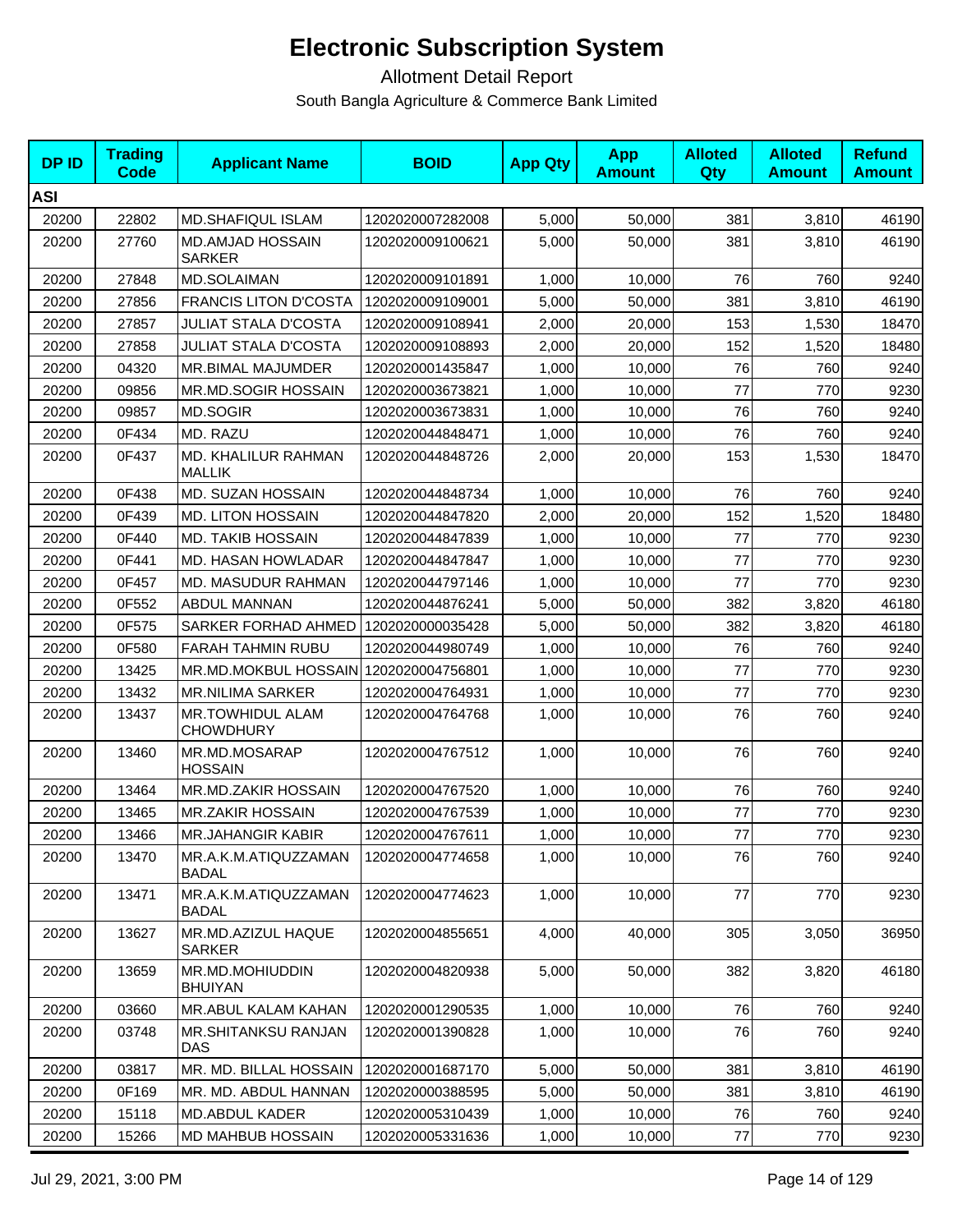| <b>DPID</b> | <b>Trading</b><br><b>Code</b> | <b>Applicant Name</b>                    | <b>BOID</b>      | <b>App Qty</b> | <b>App</b><br><b>Amount</b> | <b>Alloted</b><br>Qty | <b>Alloted</b><br><b>Amount</b> | <b>Refund</b><br><b>Amount</b> |
|-------------|-------------------------------|------------------------------------------|------------------|----------------|-----------------------------|-----------------------|---------------------------------|--------------------------------|
| <b>ASI</b>  |                               |                                          |                  |                |                             |                       |                                 |                                |
| 20200       | 15269                         | MD.SHAHABUDDIN<br><b>SERKER</b>          | 1202020005335155 | 1,000          | 10,000                      | 77                    | 770                             | 9230                           |
| 20200       | 20325                         | <b>MR.PARTHA ROY</b>                     | 1202020008291326 | 5,000          | 50,000                      | 382                   | 3,820                           | 46180                          |
| 20200       | 20455                         | ASHOK BIWSAS                             | 1202020008368678 | 4,000          | 40,000                      | 306                   | 3,060                           | 36940                          |
| 20200       | 20456                         | <b>MD.MILON</b>                          | 1202020008368701 | 4,000          | 40,000                      | 306                   | 3,060                           | 36940                          |
| 20200       | 20457                         | <b>MD.MILION</b>                         | 1202020008368718 | 5,000          | 50,000                      | 382                   | 3,820                           | 46180                          |
| 20200       | 20458                         | <b>MR.ASHOK BIWSAS</b>                   | 1202020008368734 | 1,000          | 10,000                      | 77                    | 770                             | 9230                           |
| 20200       | 20459                         | <b>MD.IDRIS BHUIYAN</b>                  | 1202020008368750 | 5,000          | 50,000                      | 382                   | 3,820                           | 46180                          |
| 20200       | 20460                         | <b>MD.IDRAS BHUYIA</b>                   | 1202020008368777 | 4,000          | 40,000                      | 305                   | 3,050                           | 36950                          |
| 20200       | 20497                         | <b>MD.SIDDIQUR RAHMAN</b><br>KHAN        | 1202020008339994 | 5,000          | 50,000                      | 381                   | 3,810                           | 46190                          |
| 20200       | 20498                         | <b>MD.SIDDIQUR RAHMAN</b><br><b>KHAN</b> | 1202020008340005 | 5,000          | 50,000                      | 382                   | 3,820                           | 46180                          |
| 20200       | 25167                         | SUBHASH CHANDRA DAS                      | 1202020008096546 | 5,000          | 50,000                      | 382                   | 3,820                           | 46180                          |
| 20200       | 25231                         | MR.MD.MONIR HOSSAIN                      | 1202020008114451 | 1,000          | 10,000                      | 77                    | 770                             | 9230                           |
| 20200       | 25232                         | <b>MR.MD.MONIR HOSSAIN</b>               | 1202020008114461 | 1,000          | 10,000                      | 76                    | 760                             | 9240                           |
| 20200       | 25295                         | <b>MD.ROJOB ALI (JEWEL)</b>              | 1202020008152443 | 1,000          | 10,000                      | 77                    | 770                             | 9230                           |
| 20200       | 25296                         | MD.ROJOB ALI (JEWEL)                     | 1202020008152451 | 1,000          | 10,000                      | 77                    | 770                             | 9230                           |
| 20200       | 00292                         | MR.NIRMAL KANTI SAHA                     | 1202020000559959 | 1,000          | 10,000                      | 77                    | 770                             | 9230                           |
| 20200       | 00666                         | MR. SAGAR DIP (BARUN)                    | 1202020007744496 | 5,000          | 50,000                      | 382                   | 3,820                           | 46180                          |
| 20200       | 00689                         | <b>MAYA RANI SAHA</b>                    | 1202020014842121 | 5,000          | 50,000                      | 382                   | 3,820                           | 46180                          |
| 20200       | 00690                         | SWADESH RANJAN SAHA                      | 1202020014842113 | 5,000          | 50,000                      | 381                   | 3,810                           | 46190                          |
| 20200       | 05087                         | MR.MD.SHIRAZUL ISLAM                     | 1202020001795777 | 5,000          | 50,000                      | 381                   | 3,810                           | 46190                          |
| 20200       | 05089                         | MR.M.SHAFIQUL ISLAM                      | 1202020001795793 | 5,000          | 50,000                      | 381                   | 3,810                           | 46190                          |
| 20200       | 05272                         | KALLANI RANI BANIK                       | 1202020001661805 | 1,000          | 10,000                      | 76                    | 760                             | 9240                           |
| 20200       | 05279                         | <b>MR.HRISHI KESH BANIK</b>              | 1202020001654017 | 1,000          | 10,000                      | 77                    | 770                             | 9230                           |
| 20200       | 05281                         | <b>MRS.MALINA BANIK</b>                  | 1202020001654051 | 1,000          | 10,000                      | 76                    | 760                             | 9240                           |
| 20200       | 11705                         | MR.BENI MADHAB DAS                       | 1202020003876980 | 1,000          | 10,000                      | 77                    | 770                             | 9230                           |
| 20200       | 11707                         | MR.BENI MADHAB DAS                       | 1202020003877032 | 1,000          | 10,000                      | 76                    | 760                             | 9240                           |
| 20200       | 02377                         | MR.MD.MOHSIN SIKDER                      | 1202020000890099 | 1,000          | 10,000                      | 77                    | 770                             | 9230                           |
| 20200       | 02590                         | MR.MEER JABED KAYSER                     | 1202020001064981 | 1,000          | 10,000                      | 76                    | 760                             | 9240                           |
| 20200       | 02591                         | MR.MIR ABDUL WADUD                       | 1202020001064973 | 2,000          | 20,000                      | 152                   | 1,520                           | 18480                          |
| 20200       | 12171                         | MR.MD.TANVEER<br><b>HUSSAIN</b>          | 1202020004210864 | 1,000          | 10,000                      | 77                    | 770                             | 9230                           |
| 20200       | 12172                         | MR.MD.TANVEER<br><b>HUSSAIN</b>          | 1202020004210872 | 2,000          | 20,000                      | 152                   | 1,520                           | 18480                          |
| 20200       | 22805                         | <b>MIZANUR RAHMAN</b>                    | 1202020007281485 | 1,000          | 10,000                      | 76                    | 760                             | 9240                           |
| 20200       | 22817                         | KALYANI RANI HALDER                      | 1202020007279631 | 1,000          | 10,000                      | 76                    | 760                             | 9240                           |
| 20200       | 22928                         | <b>RONY DATTA</b>                        | 1202020007498473 | 2,000          | 20,000                      | 152                   | 1,520                           | 18480                          |
| 20200       | 11933                         | MRS.SANJUCTA BANIK                       | 1202020004008189 | 1,000          | 10,000                      | 77                    | 770                             | 9230                           |
| 20200       | 11945                         | MRS.MAHMUDA KHATUN                       | 1202020004008261 | 1,000          | 10,000                      | 77                    | 770                             | 9230                           |
| 20200       | 11946                         | MRS.MAHMUDA KHATUN                       | 1202020004008253 | 5,000          | 50,000                      | 382                   | 3,820                           | 46180                          |
| 20200       | 11947                         | MRS.JAHANARA<br>PERVEEN                  | 1202020004008245 | 5,000          | 50,000                      | 381                   | 3,810                           | 46190                          |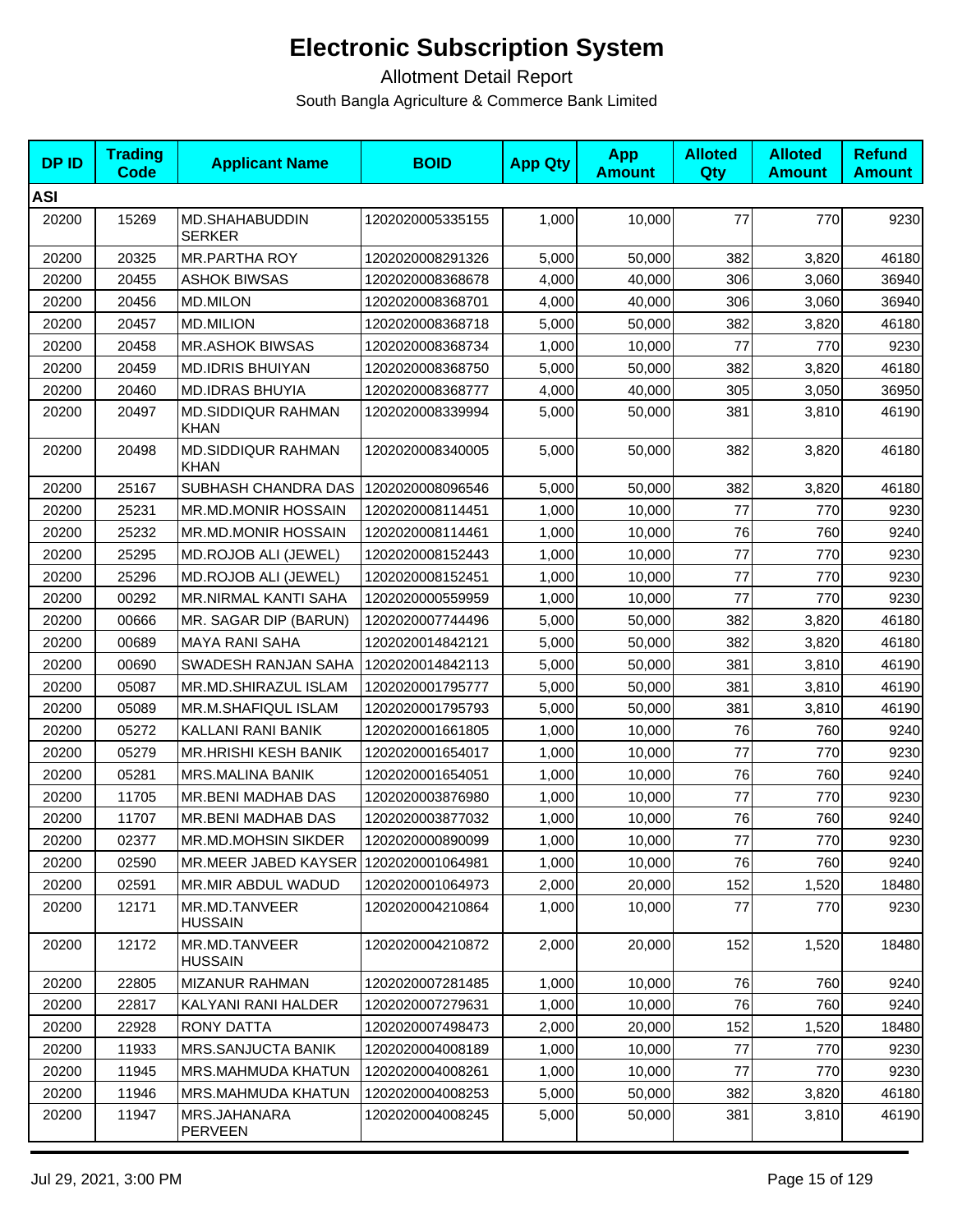| <b>DPID</b> | <b>Trading</b><br><b>Code</b> | <b>Applicant Name</b>                   | <b>BOID</b>      | <b>App Qty</b> | <b>App</b><br><b>Amount</b> | <b>Alloted</b><br>Qty | <b>Alloted</b><br><b>Amount</b> | <b>Refund</b><br><b>Amount</b> |
|-------------|-------------------------------|-----------------------------------------|------------------|----------------|-----------------------------|-----------------------|---------------------------------|--------------------------------|
| <b>ASI</b>  |                               |                                         |                  |                |                             |                       |                                 |                                |
| 20200       | 11948                         | MR.MD.MOMENUL<br><b>HOQUE BHUIYAN</b>   | 1202020004008229 | 5,000          | 50,000                      | 381                   | 3,810                           | 46190                          |
| 20200       | 11959                         | <b>MR.MOHAMMED ABDUL</b><br><b>ALIM</b> | 1202020004021885 | 1,000          | 10,000                      | 76                    | 760                             | 9240                           |
| 20200       | 16451                         | MD.ABDUL AWAL BABUL                     | 1202020005614660 | 2,000          | 20,000                      | 153                   | 1,530                           | 18470                          |
| 20200       | 16559                         | MD.ABDUR RAZZAQUE                       | 1202020005668780 | 1,000          | 10,000                      | 77                    | 770                             | 9230                           |
| 20200       | 21417                         | MR.RUHUL AMIN                           | 1202020006828921 | 1,000          | 10.000                      | 77                    | 770                             | 9230                           |
| 20200       | 21450                         | MOHAMMAD ALI                            | 1202020006974129 | 1,000          | 10,000                      | 76                    | 760                             | 9240                           |
| 20200       | 21489                         | <b>HASMAT ARA</b>                       | 1202020006984763 | 2,000          | 20,000                      | 153                   | 1,530                           | 18470                          |
| 20200       | 26492                         | <b>MR.ABDUS SATTER</b>                  | 1202020008589261 | 5,000          | 50,000                      | 382                   | 3,820                           | 46180                          |
| 20200       | 26556                         | MOHAMMAD SHAMIM<br><b>SARWAR</b>        | 1202020008613538 | 2,000          | 20,000                      | 152                   | 1,520                           | 18480                          |
| 20200       | 26564                         | <b>ISMOT ZERIN NILA</b>                 | 1202020008613610 | 1,000          | 10,000                      | 77                    | 770                             | 9230                           |
| 20200       | 26566                         | <b>ETI ISLAM</b>                        | 1202020008613645 | 1,000          | 10,000                      | 76                    | 760                             | 9240                           |
| 20200       | 03976                         | MR.MD.MOSLEM SHEIKH                     | 1202020001596171 | 1,000          | 10,000                      | 76                    | 760                             | 9240                           |
| 20200       | 04208                         | <b>MR.MINTO TALUKDER</b>                | 1202020001435079 | 4,000          | 40,000                      | 305                   | 3,050                           | 36950                          |
| 20200       | 0B158                         | MD. MAMUNUL HAQUE                       | 1202020012066718 | 4,000          | 40,000                      | 306                   | 3,060                           | 36940                          |
| 20200       | 10171                         | MR.MD.ABDUL LATIF                       | 1202020003854928 | 1,000          | 10,000                      | 76                    | 760                             | 9240                           |
| 20200       | 10195                         | MR.MONZURUL WAHAB                       | 1202020003695156 | 5,000          | 50,000                      | 382                   | 3,820                           | 46180                          |
| 20200       | 10196                         | MR.MONZURUL WAHAB                       | 1202020003695148 | 5,000          | 50,000                      | 381                   | 3,810                           | 46190                          |
| 20200       | 16164                         | <b>ANSAR ALI</b>                        | 1202020005544297 | 1,000          | 10,000                      | 77                    | 770                             | 9230                           |
| 20200       | 16180                         | <b>AZIZUL ISLAM</b>                     | 1202020005580959 | 1,000          | 10,000                      | 76                    | 760                             | 9240                           |
| 20200       | 00H14                         | NRURL ALAM MOZUMDER                     | 1202020016145538 | 1,000          | 10,000                      | 77                    | 770                             | 9230                           |
| 20200       | 00H53                         | Md. Shariful Islam                      | 1202020020285549 | 2,000          | 20,000                      | 152                   | 1,520                           | 18480                          |
| 20200       | 01017                         | MR. A.T.M ASHRAF<br><b>UDDIN AHMED</b>  | 1202020000071686 | 3,000          | 30,000                      | 228                   | 2,280                           | 27720                          |
| 20200       | 13332                         | <b>AMINA KATER</b>                      | 1202020004732542 | 4,000          | 40,000                      | 306                   | 3,060                           | 36940                          |
| 20200       | 03813                         | MR. MD. ALI AZGOR                       | 1202020001603257 | 5,000          | 50,000                      | 382                   | 3,820                           | 46180                          |
| 20200       | 08638                         | MRS.SABINA NAJNIN                       | 1202020003720983 | 1,000          | 10,000                      | 76                    | 760                             | 9240                           |
| 20200       | 0F162                         | SUMAIYA SHAMEEM                         | 1202020044153741 | 1,000          | 10,000                      | 77                    | 770                             | 9230                           |
| 20200       | 0F163                         | SHAIKHA SHAMEEM                         | 1202020044153883 | 2,000          | 20,000                      | 152                   | 1,520                           | 18480                          |
| 20200       | 0F165                         | SUMAIYA SHAMEEM                         | 1202020044033601 | 1,000          | 10,000                      | 76                    | 760                             | 9240                           |
| 20200       | 0F236                         | <b>MASUDA YASMIN</b>                    | 1202020044714243 | 1,000          | 10,000                      | 76                    | 760                             | 9240                           |
| 20200       | 0F244                         | MOHAMMAD REHAN<br><b>UDDIN</b>          | 1202020032533631 | 1,000          | 10,000                      | 76                    | 760                             | 9240                           |
| 20200       | 0F247                         | MD. ASHRAFUZZAMAN                       | 1202020044703268 | 5,000          | 50,000                      | 381                   | 3,810                           | 46190                          |
| 20200       | 0F291                         | DR. MD. SHAHIN REZA                     | 1202020041085992 | 3,000          | 30,000                      | 228                   | 2,280                           | 27720                          |
| 20200       | 0F431                         | MD. HASAN HOWLADAR                      | 1202020044823231 | 3,000          | 30,000                      | 228                   | 2,280                           | 27720                          |
| 20200       | 20408                         | MD.ABDUL WALI                           | 1202020008326075 | 2,000          | 20,000                      | 153                   | 1,530                           | 18470                          |
| 20200       | 20454                         | MD.ABUL KALAM                           | 1202020008347149 | 5,000          | 50,000                      | 381                   | 3,810                           | 46190                          |
| 20200       | 25219                         | <b>MD.SAIFUL AZAM</b>                   | 1202020008118682 | 1,000          | 10,000                      | 77                    | 770                             | 9230                           |
| 20200       | 25267                         | MR.ABDULLAH AL IMTIAZ<br><b>FAISAL</b>  | 1202020008149520 | 2,000          | 20,000                      | 152                   | 1,520                           | 18480                          |
| 20200       | 25275                         | MD.FORMAN ALI                           | 1202020008149563 | 5,000          | 50,000                      | 381                   | 3,810                           | 46190                          |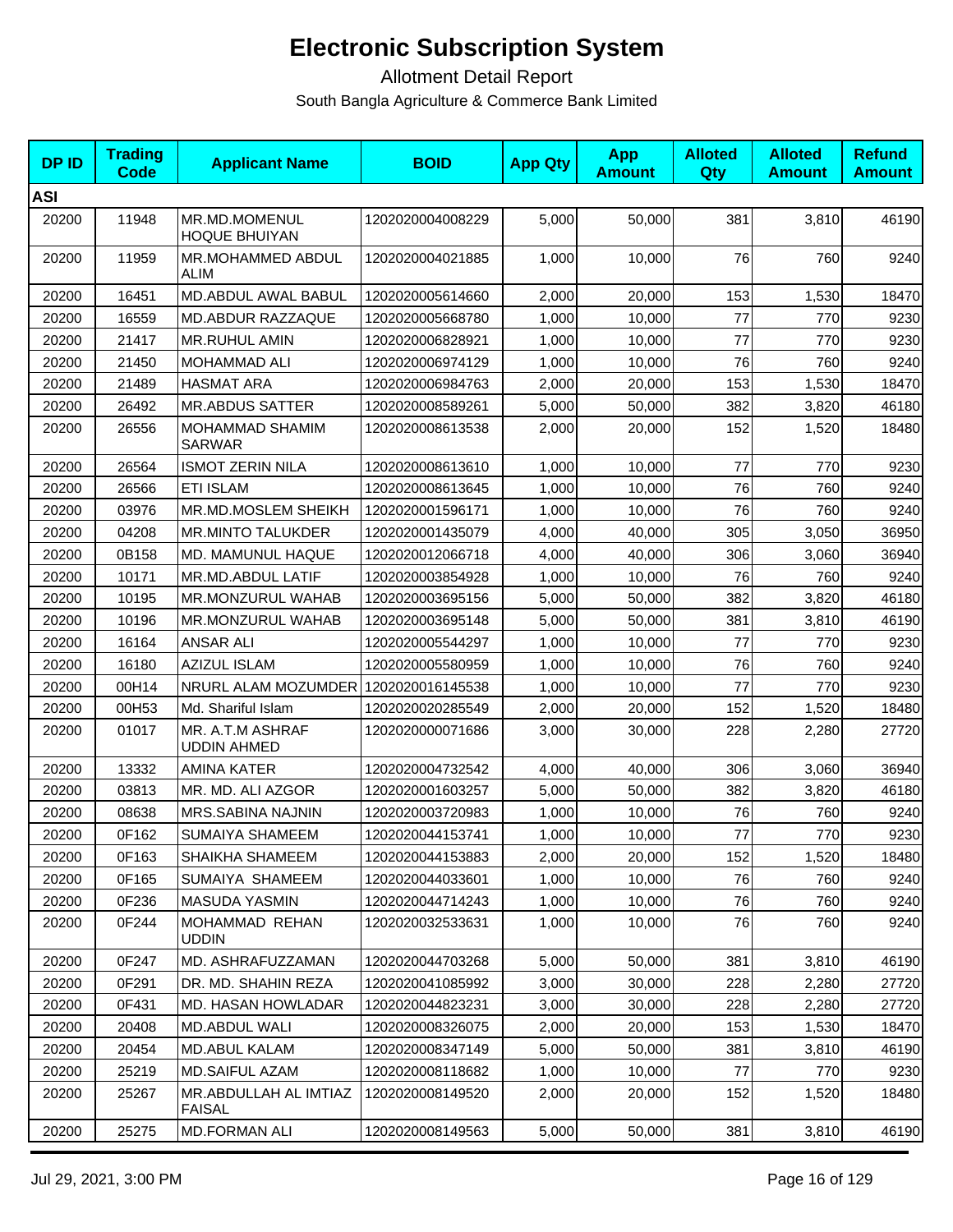| <b>DPID</b> | <b>Trading</b><br>Code | <b>Applicant Name</b>                   | <b>BOID</b>      | <b>App Qty</b> | <b>App</b><br><b>Amount</b> | <b>Alloted</b><br>Qty | <b>Alloted</b><br><b>Amount</b> | <b>Refund</b><br><b>Amount</b> |
|-------------|------------------------|-----------------------------------------|------------------|----------------|-----------------------------|-----------------------|---------------------------------|--------------------------------|
| <b>ASI</b>  |                        |                                         |                  |                |                             |                       |                                 |                                |
| 20200       | 25276                  | <b>MD.FORMAN ALI</b>                    | 1202020008149547 | 1,000          | 10,000                      | 77                    | 770                             | 9230                           |
| 20200       | 25284                  | MR.MD.ROBIUL                            | 1202020008149539 | 3,000          | 30,000                      | 229                   | 2,290                           | 27710                          |
| 20200       | 25285                  | JORNA AKTER                             | 1202020008149571 | 1,000          | 10,000                      | 77                    | 770                             | 9230                           |
| 20200       | 25289                  | <b>MD.ABUL KALAM</b>                    | 1202020008149662 | 5,000          | 50,000                      | 382                   | 3,820                           | 46180                          |
| 20200       | 03815                  | MR. MD. ALI AZGOR                       | 1202020001589259 | 5,000          | 50,000                      | 382                   | 3,820                           | 46180                          |
| 20200       | 05011                  | <b>MR.SANKAR KUMAR</b><br>SAHA          | 1202020001588923 | 5,000          | 50,000                      | 381                   | 3,810                           | 46190                          |
| 20200       | 05012                  | MRS.SWAPNA RANI SAHA                    | 1202020001589093 | 1,000          | 10,000                      | 77                    | 770                             | 9230                           |
| 20200       | 05013                  | <b>MR.SANKAR KUMAR</b><br>SAHA          | 1202020001589018 | 5,000          | 50,000                      | 382                   | 3,820                           | 46180                          |
| 20200       | 08856                  | MRS.GULAI NOOR<br><b>BEGUM</b>          | 1202020002936389 | 1,000          | 10,000                      | 77                    | 770                             | 9230                           |
| 20200       | 0F288                  | Mohammed Sadikur<br>Rahman              | 1202020007457263 | 1,000          | 10,000                      | 77                    | 770                             | 9230                           |
| 20200       | 15187                  | MRS.RAHAT ARA MAYA                      | 1202020005276112 | 1,000          | 10,000                      | 76                    | 760                             | 9240                           |
| 20200       | 15188                  | MRS.RAHAT ARA MAYA                      | 1202020005276139 | 1,000          | 10,000                      | 77                    | 770                             | 9230                           |
| 20200       | 25240                  | MD.MOUZZAM HOSSAIN                      | 1202020008120551 | 1,000          | 10,000                      | 76                    | 760                             | 9240                           |
| 20200       | 25268                  | MR.ABDULLAH AL IMTIAZ<br><b>FAISAL</b>  | 1202020008149654 | 5,000          | 50,000                      | 381                   | 3,810                           | 46190                          |
| 20200       | 25269                  | MD.SHAHJALAL                            | 1202020008149702 | 2,000          | 20,000                      | 153                   | 1,530                           | 18470                          |
| 20200       | 25270                  | MD.SHAHJALAL                            | 1202020008149689 | 1,000          | 10,000                      | 77                    | 770                             | 9230                           |
| 20200       | 25273                  | ABDULLAH AL REAZ                        | 1202020008149710 | 2,000          | 20,000                      | 152                   | 1,520                           | 18480                          |
| 20200       | 25274                  | ABDULLAH AL REAZ                        | 1202020008149745 | 1,000          | 10,000                      | 77                    | 770                             | 9230                           |
| 20200       | 25277                  | <b>MD.RAFIQUL ISLAM</b><br><b>MONTU</b> | 1202020008149638 | 2,000          | 20,000                      | 152                   | 1,520                           | 18480                          |
| 20200       | 25278                  | <b>MD.RAFIQUL ISLAM</b><br><b>MONTU</b> | 1202020008149598 | 4,000          | 40,000                      | 306                   | 3,060                           | 36940                          |
| 20200       | 25283                  | MR.MD.ROBIUL                            | 1202020008149737 | 5,000          | 50,000                      | 381                   | 3,810                           | 46190                          |
| 20200       | 25288                  | <b>MD.BABUL HOSSAIN</b>                 | 1202020008149611 | 5,000          | 50,000                      | 382                   | 3,820                           | 46180                          |
| 20200       | 25290                  | <b>MD.ABUL KALAM</b>                    | 1202020008149670 | 5,000          | 50,000                      | 381                   | 3,810                           | 46190                          |
| 20200       | 0A133                  | PROSHANTA KUMAR<br><b>SAHA</b>          | 1202020006817505 | 1,000          | 10,000                      | 77                    | 770                             | 9230                           |
| 20200       | 0A137                  | SAZEDA BEGUM                            | 1202020027740117 | 1,000          | 10,000                      | 76                    | 760                             | 9240                           |
| 20200       | 0A138                  | <b>MD. MAMUNUL ISLAM</b>                | 1202020027740085 | 2,000          | 20,000                      | 153                   | 1,530                           | 18470                          |
| 20200       | 21465                  | <b>MD FARHADUL ISLAM</b>                | 1202020006960736 | 4,000          | 40,000                      | 305                   | 3,050                           | 36950                          |
| 20200       | 21808                  | SANJIB CHANDA                           | 1202020006940129 | 1,000          | 10,000                      | 77                    | 770                             | 9230                           |
| 20200       | 21809                  | SANJIB CHANDA                           | 1202020006940145 | 1,000          | 10.000                      | 77                    | 770                             | 9230                           |
| 20200       | 21811                  | RUNU RANI CHANDA                        | 1202020006940161 | 1,000          | 10,000                      | 76                    | 760                             | 9240                           |
| 20200       | 04274                  | MR.AZHARUL HOQUE<br><b>CHOWDHURY</b>    | 1202020001408196 | 1.000          | 10,000                      | 77                    | 770                             | 9230                           |
| 20200       | 0B113                  | MD. SOWAB MIA                           | 1202020044287183 | 3,000          | 30,000                      | 229                   | 2,290                           | 27710                          |
| 20200       | 0B136                  | MD. SHAHABUDDIN FAKIR                   | 1202020044460491 | 1,000          | 10,000                      | 76                    | 760                             | 9240                           |
| 20200       | 0B150                  | <b>GOPAL SHIL</b>                       | 1202020038027973 | 1,000          | 10,000                      | 76                    | 760                             | 9240                           |
| 20200       | 0B220                  | RINKU RANI PUL                          | 1202020044941498 | 5,000          | 50,000                      | 382                   | 3,820                           | 46180                          |
| 20200       | 0B294                  | SHAMIR KUMAR SAHA                       | 1202020045330081 | 3,000          | 30,000                      | 228                   | 2,280                           | 27720                          |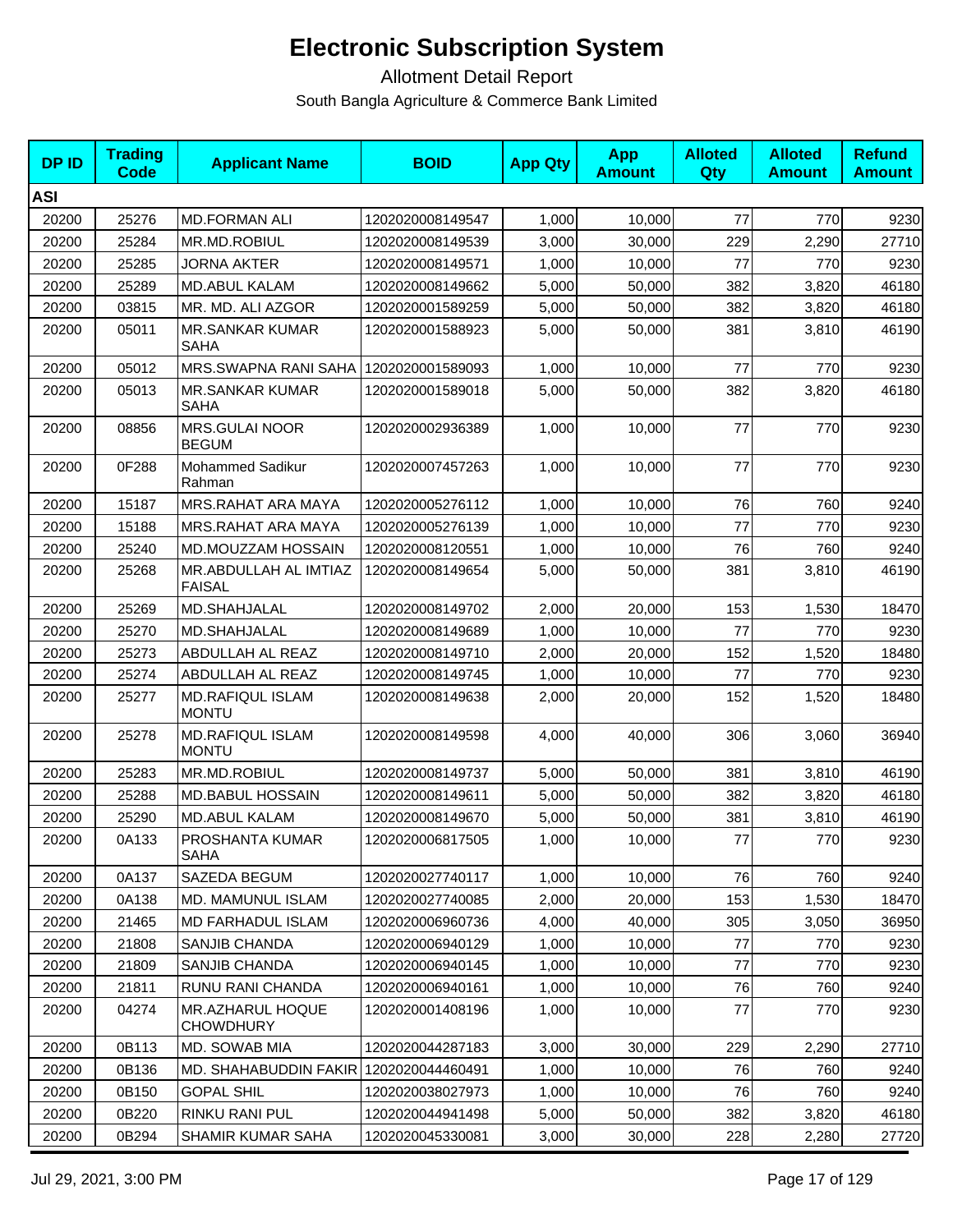| <b>DPID</b> | <b>Trading</b><br><b>Code</b> | <b>Applicant Name</b>                     | <b>BOID</b>      | <b>App Qty</b> | <b>App</b><br><b>Amount</b> | <b>Alloted</b><br><b>Qty</b> | <b>Alloted</b><br><b>Amount</b> | <b>Refund</b><br><b>Amount</b> |
|-------------|-------------------------------|-------------------------------------------|------------------|----------------|-----------------------------|------------------------------|---------------------------------|--------------------------------|
| <b>ASI</b>  |                               |                                           |                  |                |                             |                              |                                 |                                |
| 20200       | 10256                         | <b>MRS.NASRIN BEGUM</b>                   | 1202020003617561 | 1,000          | 10,000                      | 76                           | 760                             | 9240                           |
| 20200       | 16117                         | <b>PRABIR KUMAR SAHA</b>                  | 1202020005543169 | 5,000          | 50,000                      | 381                          | 3,810                           | 46190                          |
| 20200       | 16182                         | <b>MD.MIZANUR RAHMAN</b>                  | 1202020005580496 | 1,000          | 10,000                      | 76                           | 760                             | 9240                           |
| 20200       | 16352                         | <b>NASIMA AKTER</b>                       | 1202020005623797 | 1,000          | 10,000                      | 76                           | 760                             | 9240                           |
| 20200       | 21981                         | <b>SUJAN KUMAR PAUL</b>                   | 1202020007182271 | 2,000          | 20,000                      | 152                          | 1,520                           | 18480                          |
| 20200       | 21982                         | <b>SUJAN KUMAR PAUL</b>                   | 1202020007182360 | 2,000          | 20,000                      | 153                          | 1,530                           | 18470                          |
| 20200       | 27115                         | <b>MD.JAKIR HOSSEN</b>                    | 1202020008843951 | 1,000          | 10,000                      | 77                           | 770                             | 9230                           |
| 20200       | 04295                         | MR. DIPU ACHERJEE                         | 1202020001445041 | 1,000          | 10,000                      | 76                           | 760                             | 9240                           |
| 20200       | 04316                         | MRS.ENA SIDDIQA<br><b>AFROZE</b>          | 1202020001441557 | 2,000          | 20,000                      | 153                          | 1,530                           | 18470                          |
| 20200       | 09671                         | MR.MD.AMINUL ISLAM<br>KUHEL               | 1202020003173676 | 1,000          | 10,000                      | 77                           | 770                             | 9230                           |
| 20200       | 0F453                         | SAMIMA SULTANA<br>LABONI                  | 1202020044792911 | 1,000          | 10,000                      | 76                           | 760                             | 9240                           |
| 20200       | 0F454                         | <b>UMME KULSUM</b>                        | 1202020044792921 | 2,000          | 20,000                      | 152                          | 1,520                           | 18480                          |
| 20200       | 0F518                         | <b>FAHIMA KHANOM</b>                      | 1202020044836620 | 5,000          | 50,000                      | 382                          | 3,820                           | 46180                          |
| 20200       | 0F567                         | SHAFIQUR RAHMAN                           | 1202020023466517 | 2,000          | 20,000                      | 152                          | 1,520                           | 18480                          |
| 20200       | 0F579                         | <b>SUNANDA BEPARI</b>                     | 1202020024922105 | 1,000          | 10,000                      | 76                           | 760                             | 9240                           |
| 20200       | 13384                         | MRS.SABITA KARMAKER                       | 1202020004743777 | 4,000          | 40,000                      | 305                          | 3,050                           | 36950                          |
| 20200       | 13660                         | <b>MRS.SIRIN SATTER</b><br><b>BHUIYAN</b> | 1202020004820989 | 5,000          | 50,000                      | 381                          | 3,810                           | 46190                          |
| 20200       | 13661                         | MR.MD.ABDUS SATTER<br><b>BHUIYAN</b>      | 1202020004820997 | 5,000          | 50,000                      | 382                          | 3,820                           | 46180                          |
| 20200       | 13662                         | MR.MD.ABDUS SATTER<br><b>BHUIYAN</b>      | 1202020004821022 | 5,000          | 50,000                      | 381                          | 3,810                           | 46190                          |
| 20200       | 13664                         | MRS.THAHASHINA<br><b>BHUIYAN</b>          | 1202020004822094 | 5,000          | 50,000                      | 382                          | 3,820                           | 46180                          |
| 20200       | 41019                         | MANIK CHANDRA PAUL                        | 1202020018676131 | 2,000          | 20,000                      | 152                          | 1,520                           | 18480                          |
| 20200       | 41056                         | Mrs. Khuku Rani Paul                      | 1202020000376473 | 1,000          | 10,000                      | 76                           | 760                             | 9240                           |
| 20200       | 55040                         | MAHMUDUR RAHMAN                           | 1202020019165728 | 5,000          | 50,000                      | 382                          | 3,820                           | 46180                          |
| 20200       | 55057                         | MUHAMMAD<br>ASHANULLAH BAHAR              | 1202020019467016 | 1,000          | 10,000                      | 76                           | 760                             | 9240                           |
| 20200       | 55061                         | TANVIR AHMED                              | 1202020019579701 | 1,000          | 10,000                      | 76                           | 760                             | 9240                           |
| 20200       | 55062                         | TANVIR AHMED                              | 1202020019579711 | 1,000          | 10,000                      | 77                           | 770                             | 9230                           |
| 20200       | 55066                         | MOHAMMAD ABDUL<br>AHAD                    | 1202020021051495 | 3,000          | 30,000                      | 228                          | 2,280                           | 27720                          |
| 20200       | 55067                         | MOHAMMAD ABDUL<br>AHAD                    | 1202020021051519 | 3,000          | 30,000                      | 228                          | 2,280                           | 27720                          |
| 20200       | 55072                         | <b>MST.SAMSUN NAHAR</b><br>SALMA          | 1202020022274623 | 1,000          | 10,000                      | 76                           | 760                             | 9240                           |
| 20200       | 55074                         | MUHAMMAD SIRAZUL<br><b>ISLAM</b>          | 1202020022274666 | 1,000          | 10,000                      | 76                           | 760                             | 9240                           |
| 20200       | 55142                         | <b>MD.SHA ALAM</b>                        | 1202020027137872 | 4,000          | 40,000                      | 305                          | 3,050                           | 36950                          |
| 20200       | 55143                         | <b>MD.SHA ALAM</b>                        | 1202020027137864 | 4,000          | 40,000                      | 305                          | 3,050                           | 36950                          |
| 20200       | 55145                         | MD.NAZRUL ISLAM                           | 1202020027392268 | 1,000          | 10,000                      | 76                           | 760                             | 9240                           |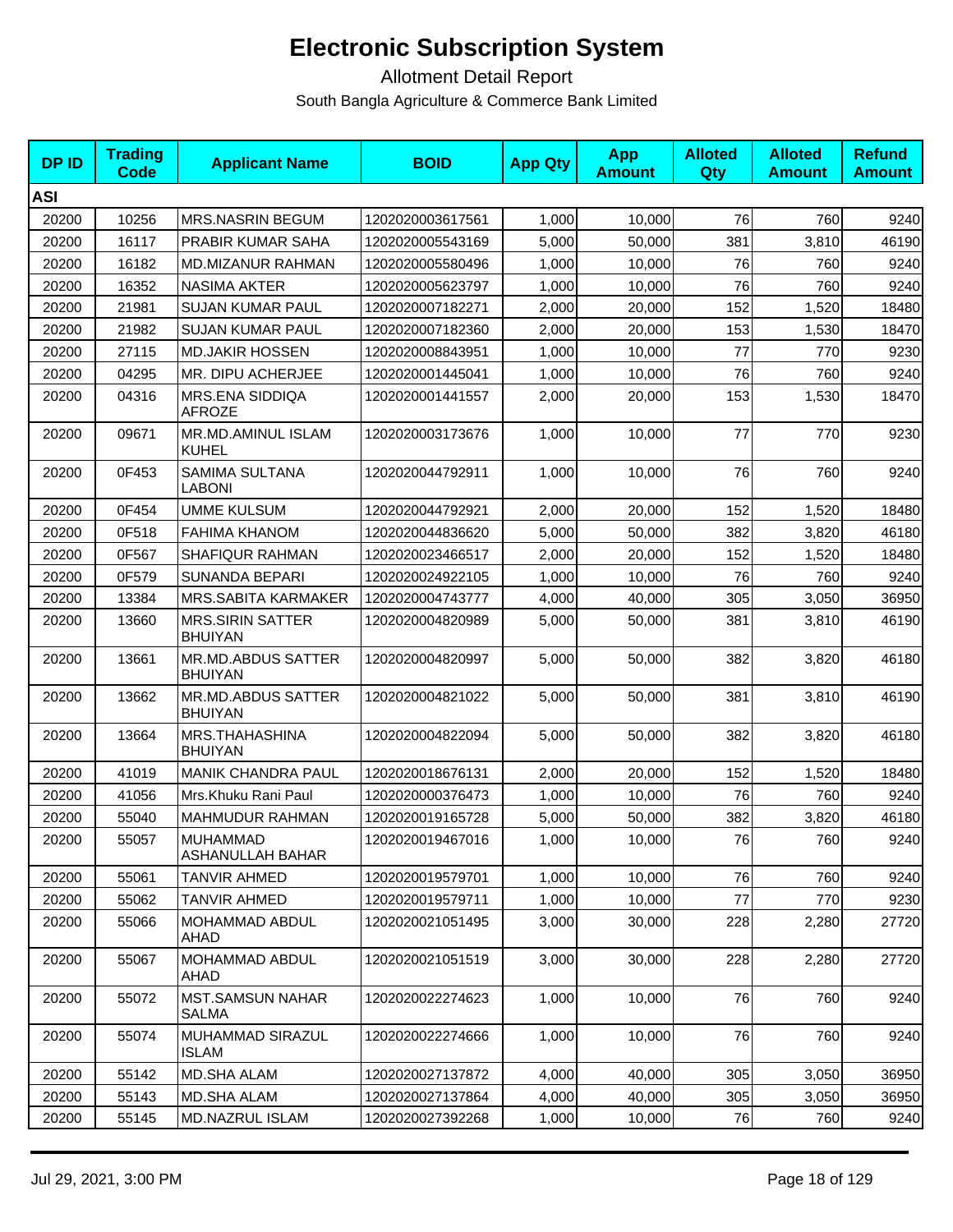| <b>DPID</b> | <b>Trading</b><br><b>Code</b> | <b>Applicant Name</b>                   | <b>BOID</b>      | <b>App Qty</b> | <b>App</b><br><b>Amount</b> | <b>Alloted</b><br>Qty | <b>Alloted</b><br><b>Amount</b> | <b>Refund</b><br><b>Amount</b> |
|-------------|-------------------------------|-----------------------------------------|------------------|----------------|-----------------------------|-----------------------|---------------------------------|--------------------------------|
| <b>ASI</b>  |                               |                                         |                  |                |                             |                       |                                 |                                |
| 20200       | 55163                         | MD.NAYEM HOSSAIN<br><b>MANIK</b>        | 1202020030953346 | 1,000          | 10,000                      | 76                    | 760                             | 9240                           |
| 20200       | 55164                         | <b>MD.NAYEM HOSSAIN</b><br><b>MANIK</b> | 1202020030953338 | 1,000          | 10,000                      | 76                    | 760                             | 9240                           |
| 20200       | 55173                         | MAHFUZA SULTANA                         | 1202020030953321 | 1,000          | 10,000                      | 76                    | 760                             | 9240                           |
| 20200       | 55200                         | <b>HOSNE ARA</b>                        | 1202020032957075 | 5,000          | 50,000                      | 382                   | 3,820                           | 46180                          |
| 20200       | 55201                         | <b>HOSNE ARA</b>                        | 1202020032957083 | 5,000          | 50,000                      | 381                   | 3,810                           | 46190                          |
| 20200       | 55203                         | NAZMI ARA KHAN                          | 1202020034248327 | 5,000          | 50,000                      | 382                   | 3,820                           | 46180                          |
| 20200       | 55204                         | MAHMUDUR RAHMAN                         | 1202020034248343 | 5,000          | 50,000                      | 381                   | 3,810                           | 46190                          |
| 20200       | 55205                         | NAZMI ARA KHAN                          | 1202020034248361 | 5,000          | 50,000                      | 382                   | 3,820                           | 46180                          |
| 20200       | 60044                         | MD. SHAHEDUL ALAM                       | 1202020018326322 | 2,000          | 20,000                      | 153                   | 1,530                           | 18470                          |
| 20200       | 60046                         | <b>KANON PAUL</b>                       | 1202020018440315 | 4,000          | 40,000                      | 306                   | 3,060                           | 36940                          |
| 20200       | 31059                         | <b>RIPA AKHTER</b>                      | 1202020009986487 | 5,000          | 50,000                      | 381                   | 3,810                           | 46190                          |
| 20200       | 31060                         | MD.ASADUZZAMAN                          | 1202020009986535 | 1,000          | 10,000                      | 76                    | 760                             | 9240                           |
| 20200       | 31063                         | <b>RIPON AKTER</b>                      | 1202020009991944 | 5,000          | 50,000                      | 381                   | 3,810                           | 46190                          |
| 20200       | 37013                         | <b>ABDUL HALIM</b>                      | 1202020014477247 | 1,000          | 10,000                      | 77                    | 770                             | 9230                           |
| 20200       | 37018                         | RAJIB KUMAR SAHA                        | 1202020014253204 | 1,000          | 10,000                      | 76                    | 760                             | 9240                           |
| 20200       | 37131                         | <b>SHAMIM AHMED</b>                     | 1202020014453260 | 1,000          | 10,000                      | 76                    | 760                             | 9240                           |
| 20200       | 37307                         | MD.MONAEM HOSSAIN                       | 1202020014479452 | 1,000          | 10,000                      | 77                    | 770                             | 9230                           |
| 20200       | 42038                         | <b>LAKI RANI DAS</b>                    | 1202020020266431 | 3,000          | 30,000                      | 228                   | 2,280                           | 27720                          |
| 20200       | 42040                         | <b>BISWAJIT KUMAR</b><br><b>HALDER</b>  | 1202020020266441 | 1,000          | 10,000                      | 76                    | 760                             | 9240                           |
| 20200       | 42041                         | <b>BISWAJIT KUMAR</b><br><b>HALDER</b>  | 1202020020266466 | 1,000          | 10,000                      | 77                    | 770                             | 9230                           |
| 20200       | 42100                         | <b>BEBY KHANOM</b>                      | 1202020020394066 | 2,000          | 20,000                      | 153                   | 1,530                           | 18470                          |
| 20200       | 42101                         | <b>MD.KAMAL HOSSAN</b>                  | 1202020020394082 | 1,000          | 10,000                      | 77                    | 770                             | 9230                           |
| 20200       | 42102                         | <b>MD.KAMAL HOSSAN</b>                  | 1202020020394090 | 1,000          | 10,000                      | 76                    | 760                             | 9240                           |
| 20200       | 42109                         | S.M FARHAD HOSSAIN                      | 1202020020440635 | 2,000          | 20,000                      | 153                   | 1,530                           | 18470                          |
| 20200       | 42110                         | S.M FARHAD HOSSAIN                      | 1202020020440627 | 2,000          | 20,000                      | 153                   | 1,530                           | 18470                          |
| 20200       | 42115                         | <b>MD.NURUL ISLAM</b>                   | 1202020020482336 | 5,000          | 50,000                      | 381                   | 3,810                           | 46190                          |
| 20200       | 42116                         | <b>MD.NURUL ISLAM</b>                   | 1202020020482328 | 5,000          | 50,000                      | 381                   | 3,810                           | 46190                          |
| 20200       | 42145                         | <b>KRISHNA RANI DAS</b>                 | 1202020020589829 | 1,000          | 10,000                      | 77                    | 770                             | 9230                           |
| 20200       | 42146                         | <b>KRISHAN RANI DAS</b>                 | 1202020020589837 | 1,000          | 10.000                      | 77                    | 770                             | 9230                           |
| 20200       | 42155                         | MRINMAYEE DAS                           | 1202020020797171 | 1,000          | 10,000                      | 77                    | 770                             | 9230                           |
| 20200       | 34442                         | <b>MD.ATIKUR RAHAMAN</b>                | 1202020012912071 | 4,000          | 40,000                      | 305                   | 3,050                           | 36950                          |
| 20200       | 65667                         | MD.SAZIDUR RAHMAN                       | 1202020022429769 | 4,000          | 40,000                      | 306                   | 3,060                           | 36940                          |
| 20200       | 65696                         | MD.ASADUL HAQUE<br><b>PANNA</b>         | 1202020022570221 | 1,000          | 10,000                      | 77                    | 770                             | 9230                           |
| 20200       | 65705                         | MD. SAIFUL ISLAM                        | 1202020022890094 | 1,000          | 10,000                      | 77                    | 770                             | 9230                           |
| 20200       | 65717                         | UTTAM KUMAR SAHA                        | 1202020022985521 | 1,000          | 10,000                      | 76                    | 760                             | 9240                           |
| 20200       | 65724                         | <b>RIPON SAHA</b>                       | 1202020022982113 | 1,000          | 10,000                      | 77                    | 770                             | 9230                           |
| 20200       | 60674                         | <b>MST.NAHIDA ISALM</b>                 | 1202020025149792 | 1,000          | 10,000                      | $77$                  | 770                             | 9230                           |
| 20200       | 60675                         | <b>MST.NAHIDA ISLAM</b>                 | 1202020025149808 | 1,000          | 10,000                      | 77                    | 770                             | 9230                           |
| 20200       | 60747                         | <b>CHITRA BHADRA</b>                    | 1202020025822922 | 1,000          | 10,000                      | 76                    | 760                             | 9240                           |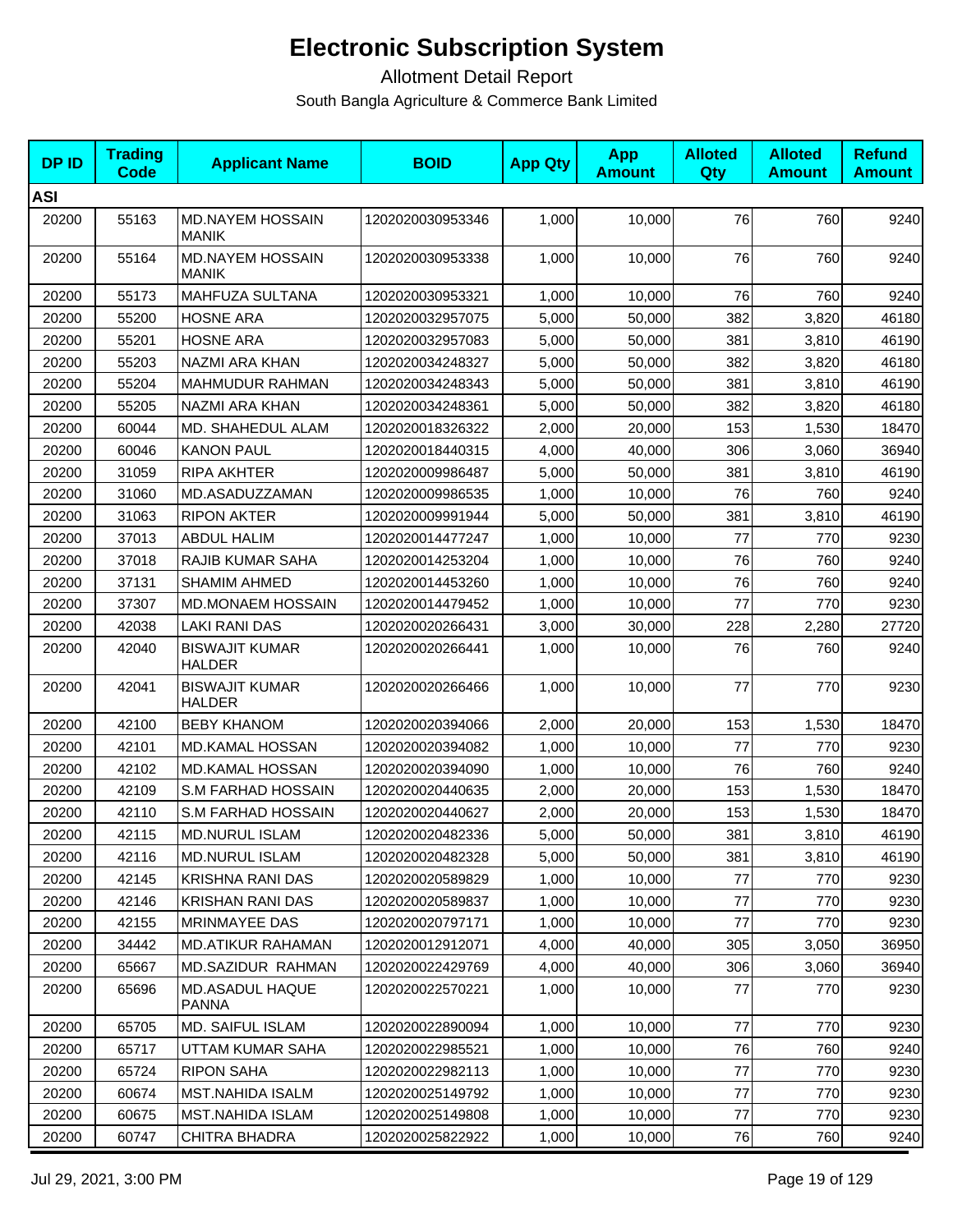| <b>DPID</b> | <b>Trading</b><br>Code | <b>Applicant Name</b>                  | <b>BOID</b>      | <b>App Qty</b> | <b>App</b><br><b>Amount</b> | <b>Alloted</b><br>Qty | <b>Alloted</b><br><b>Amount</b> | <b>Refund</b><br><b>Amount</b> |
|-------------|------------------------|----------------------------------------|------------------|----------------|-----------------------------|-----------------------|---------------------------------|--------------------------------|
| <b>ASI</b>  |                        |                                        |                  |                |                             |                       |                                 |                                |
| 20200       | 60749                  | TRISHNA BHADRA                         | 1202020025822949 | 1,000          | 10,000                      | 76                    | 760                             | 9240                           |
| 20200       | 27147                  | ARUN CHANDRA SARKER                    | 1202020008877984 | 5,000          | 50,000                      | 381                   | 3,810                           | 46190                          |
| 20200       | 27148                  | ARUN CHANDRA SARKER                    | 1202020008878127 | 5,000          | 50,000                      | 381                   | 3,810                           | 46190                          |
| 20200       | 27150                  | <b>BAKUL RANI SARKER</b>               | 1202020008878151 | 5,000          | 50,000                      | 382                   | 3,820                           | 46180                          |
| 20200       | 27153                  | <b>MD.RAKIB UDDIN</b>                  | 1202020008878285 | 1,000          | 10,000                      | 76                    | 760                             | 9240                           |
| 20200       | 27187                  | MD.ZAHIDUL ALAM                        | 1202020008902826 | 1,000          | 10.000                      | 76                    | 760                             | 9240                           |
| 20200       | 27364                  | <b>MD.ABDUR RAZZAK</b>                 | 1202020008991779 | 5,000          | 50,000                      | 381                   | 3,810                           | 46190                          |
| 20200       | 27365                  | <b>MD.ABDUR RAZZAK</b>                 | 1202020008991752 | 4,000          | 40,000                      | 306                   | 3,060                           | 36940                          |
| 20200       | 27409                  | MR.PABIR KUMAR SAHA                    | 1202020008930746 | 5,000          | 50,000                      | 382                   | 3,820                           | 46180                          |
| 20200       | 27446                  | <b>SUJAN MIAH</b>                      | 1202020009046426 | 1,000          | 10,000                      | 77                    | 770                             | 9230                           |
| 20200       | 34690                  | <b>ABU MUSHA</b>                       | 1202020013043797 | 1,000          | 10,000                      | 76                    | 760                             | 9240                           |
| 20200       | 34691                  | <b>ABU MUSHA</b>                       | 1202020013043754 | 1,000          | 10,000                      | 77                    | 770                             | 9230                           |
| 20200       | 34744                  | <b>ARIF MAHMUD</b>                     | 1202020013043465 | 1,000          | 10,000                      | 76                    | 760                             | 9240                           |
| 20200       | 34747                  | <b>MD.SHAHADAT HOSSAIN</b>             | 1202020013005797 | 5,000          | 50,000                      | 382                   | 3,820                           | 46180                          |
| 20200       | 34820                  | <b>G.M.AZAD MOLLA</b>                  | 1202020013185341 | 1,000          | 10,000                      | 77                    | 770                             | 9230                           |
| 20200       | 42661                  | ABUL KALAM AZAD                        | 1202020022259233 | 1,000          | 10,000                      | 76                    | 760                             | 9240                           |
| 20200       | 42662                  | MOHAMMAD ABDUL<br><b>HAYE MEAH</b>     | 1202020022259251 | 1,000          | 10,000                      | 77                    | 770                             | 9230                           |
| 20200       | 42663                  | MD.AL-AMIN HOWLADER                    | 1202020022259276 | 1,000          | 10,000                      | 77                    | 770                             | 9230                           |
| 20200       | 42674                  | <b>SUMON CHANDRA DEY</b>               | 1202020022324802 | 5,000          | 50,000                      | 382                   | 3,820                           | 46180                          |
| 20200       | 42675                  | MONINDRA CHANDRA<br><b>SHILL</b>       | 1202020022430045 | 5,000          | 50,000                      | 382                   | 3,820                           | 46180                          |
| 20200       | 42676                  | MONINDRA CHANDRA<br><b>SHILL</b>       | 1202020022427909 | 5,000          | 50,000                      | 381                   | 3,810                           | 46190                          |
| 20200       | 42682                  | MOHD.HUMAYUN KABIR                     | 1202020022325858 | 1,000          | 10,000                      | 76                    | 760                             | 9240                           |
| 20200       | 42692                  | MD.MOTALEB HOSSAIN                     | 1202020022429346 | 1,000          | 10,000                      | 77                    | 770                             | 9230                           |
| 20200       | 42698                  | MD.YOUSUF ALI MOLLAH                   | 1202020022429635 | 1,000          | 10,000                      | 76                    | 760                             | 9240                           |
| 20200       | 42719                  | <b>SUMAN BHUIYAN</b>                   | 1202020022900662 | 5,000          | 50,000                      | 381                   | 3,810                           | 46190                          |
| 20200       | 42729                  | <b>RUBINA HOSSAIN</b>                  | 1202020022814193 | 1,000          | 10,000                      | 76                    | 760                             | 9240                           |
| 20200       | 42733                  | <b>MODON KUMAR PAUL</b>                | 1202020022720635 | 2,000          | 20,000                      | 152                   | 1,520                           | 18480                          |
| 20200       | 42734                  | <b>MODON KUMAR PAUL</b>                | 1202020022720619 | 2,000          | 20,000                      | 152                   | 1,520                           | 18480                          |
| 20200       | 42802                  | MRS.DIPTY DEY                          | 1202020022956821 | 5,000          | 50,000                      | 382                   | 3,820                           | 46180                          |
| 20200       | 42803                  | DR.AMITAV SAHA                         | 1202020022963437 | 1,000          | 10,000                      | 77                    | 770                             | 9230                           |
| 20200       | 42804                  | DR.PRIYANKA SAHA                       | 1202020022963453 | 1,000          | 10,000                      | 77                    | 770                             | 9230                           |
| 20200       | 42831                  | RABINDRANATH PAUL                      | 1202020023106041 | 5,000          | 50,000                      | 381                   | 3,810                           | 46190                          |
| 20200       | 38210                  | <b>SALIM SARWAR</b>                    | 1202020015260194 | 5,000          | 50,000                      | 382                   | 3,820                           | 46180                          |
| 20200       | 32467                  | PHANI BHUSAN                           | 1202020011718583 | 2,000          | 20,000                      | 152                   | 1,520                           | 18480                          |
| 20200       | 39783                  | <b>MILTON NICHOLAS</b><br><b>GOMES</b> | 1202020017002228 | 2,000          | 20,000                      | 152                   | 1,520                           | 18480                          |
| 20200       | 39838                  | <b>SUJITA RANI SAHA</b>                | 1202020017002295 | 5,000          | 50,000                      | 382                   | 3,820                           | 46180                          |
| 20200       | 39841                  | SUBODH KUMAR SAHA                      | 1202020017002287 | 3,000          | 30,000                      | 228                   | 2,280                           | 27720                          |
| 20200       | 39784                  | <b>MILTON NICHOLAS</b><br><b>GOMES</b> | 1202020017002211 | 2,000          | 20,000                      | 152                   | 1,520                           | 18480                          |
| 20200       | 36890                  | SAYEEDA SULTANA                        | 1202020014189269 | 2,000          | 20,000                      | 152                   | 1,520                           | 18480                          |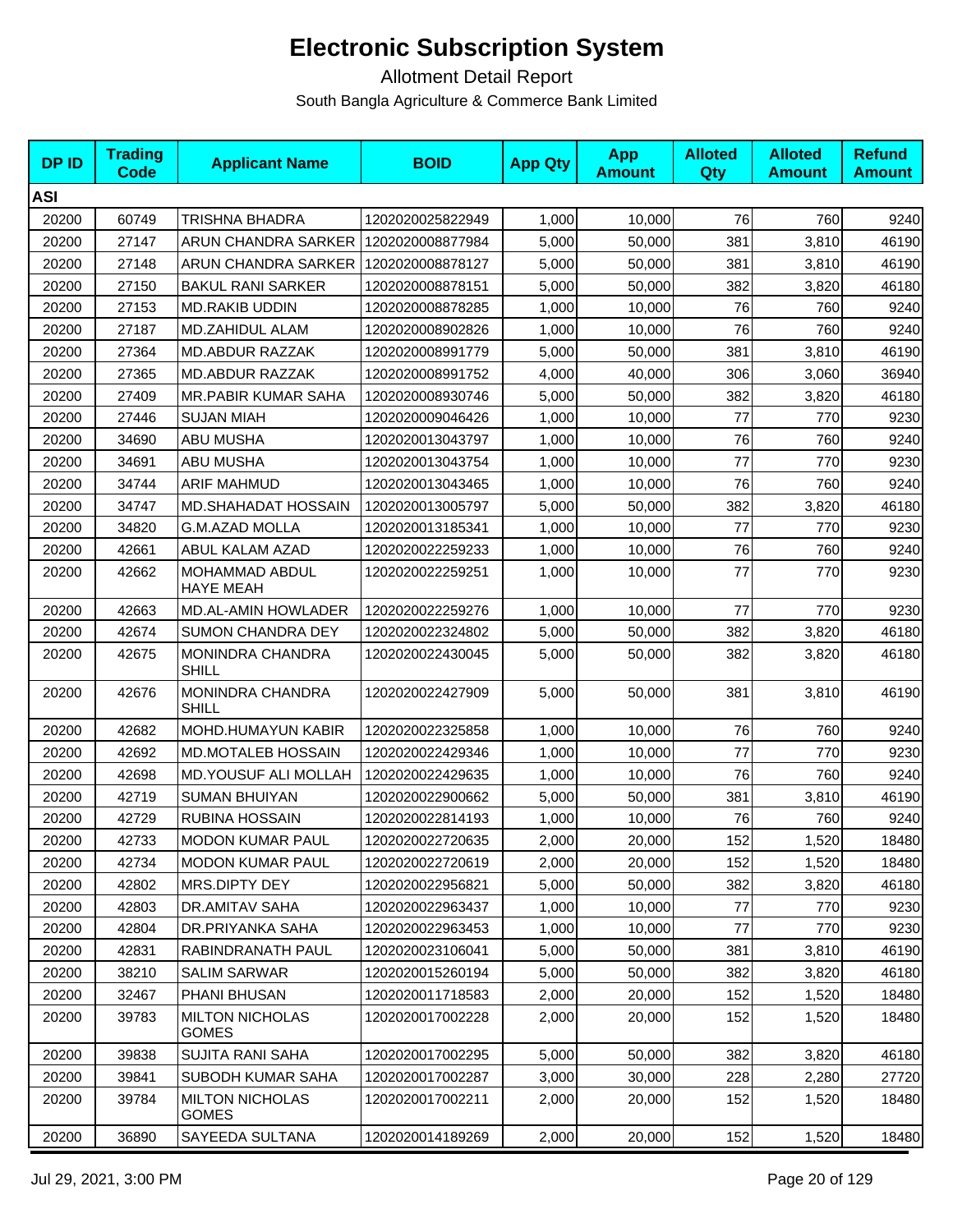| <b>DPID</b> | <b>Trading</b><br><b>Code</b> | <b>Applicant Name</b>                     | <b>BOID</b>      | <b>App Qty</b> | <b>App</b><br><b>Amount</b> | <b>Alloted</b><br><b>Qty</b> | <b>Alloted</b><br><b>Amount</b> | <b>Refund</b><br><b>Amount</b> |
|-------------|-------------------------------|-------------------------------------------|------------------|----------------|-----------------------------|------------------------------|---------------------------------|--------------------------------|
| <b>ASI</b>  |                               |                                           |                  |                |                             |                              |                                 |                                |
| 20200       | 36898                         | <b>SANJOY KRISHNA</b><br><b>PODDER</b>    | 1202020014188917 | 2,000          | 20,000                      | 152                          | 1,520                           | 18480                          |
| 20200       | 40805                         | <b>MRS.SALEHA KHATUN</b>                  | 1202020018326231 | 1,000          | 10,000                      | 77                           | 770                             | 9230                           |
| 20200       | 40844                         | DEBESH CHANDRA ROY                        | 1202020018368727 | 5,000          | 50,000                      | 382                          | 3,820                           | 46180                          |
| 20200       | 40846                         | <b>DIPALI RANI ROY</b>                    | 1202020018368743 | 5,000          | 50,000                      | 381                          | 3,810                           | 46190                          |
| 20200       | 41016                         | RABINDRA NATH KUNDU                       | 1202020018667378 | 2,000          | 20,000                      | 153                          | 1,530                           | 18470                          |
| 20200       | 41043                         | <b>SUMON CHANDRA DAS</b>                  | 1202020018651330 | 5.000          | 50,000                      | 381                          | 3,810                           | 46190                          |
| 20200       | 41046                         | <b>SUMON CHANDRA DAS</b>                  | 1202020018651365 | 5,000          | 50,000                      | 382                          | 3,820                           | 46180                          |
| 20200       | 37333                         | <b>ARIF MAHMUD</b>                        | 1202020014480060 | 1,000          | 10,000                      | 76                           | 760                             | 9240                           |
| 20200       | 42036                         | RINTON CHAKROBORTHY 1202020020250678      |                  | 5,000          | 50,000                      | 382                          | 3,820                           | 46180                          |
| 20200       | 42037                         | RINTON CHAKROBORTHY                       | 1202020020250718 | 1,000          | 10,000                      | 76                           | 760                             | 9240                           |
| 20200       | 42114                         | SOURAV ROY                                | 1202020020481077 | 1,000          | 10,000                      | 76                           | 760                             | 9240                           |
| 20200       | 42156                         | MRINMAYEE DAS                             | 1202020020797181 | 1,000          | 10,000                      | 77                           | 770                             | 9230                           |
| 20200       | 41047                         | PABITRA KUMER<br><b>SUTRADHAR</b>         | 1202020018652485 | 5,000          | 50,000                      | 381                          | 3,810                           | 46190                          |
| 20200       | 55196                         | <b>SALAH UDDIN</b>                        | 1202020032410646 | 1,000          | 10,000                      | 76                           | 760                             | 9240                           |
| 20200       | 37313                         | <b>MD.MOSHARAF HOSSAIN</b><br><b>KHAN</b> | 1202020014478019 | 1,000          | 10,000                      | 77                           | 770                             | 9230                           |
| 20200       | 42103                         | <b>MD.ABUL HASAN</b><br><b>CHOWDHURY</b>  | 1202020020404099 | 5,000          | 50,000                      | 381                          | 3,810                           | 46190                          |
| 20200       | 42281                         | JHANTU KUMAR PAUL                         | 1202020021013021 | 5,000          | 50,000                      | 382                          | 3,820                           | 46180                          |
| 20200       | 42282                         | <b>JHANTU KUMAR PAUL</b>                  | 1202020021013013 | 5,000          | 50,000                      | 381                          | 3,810                           | 46190                          |
| 20200       | 42291                         | <b>SUMON CHANDRA</b><br><b>MAJUMDER</b>   | 1202020021051479 | 3,000          | 30,000                      | 229                          | 2,290                           | 27710                          |
| 20200       | 42292                         | <b>SUMON CHANDRA</b><br><b>MAJUMDER</b>   | 1202020021051452 | 3,000          | 30,000                      | 229                          | 2,290                           | 27710                          |
| 20200       | 42318                         | <b>MD.MAHEDI HASAN</b>                    | 1202020021200250 | 2,000          | 20,000                      | 152                          | 1,520                           | 18480                          |
| 20200       | 42321                         | <b>MD.MAHEDI HASAN</b>                    | 1202020021200226 | 2,000          | 20,000                      | 153                          | 1,530                           | 18470                          |
| 20200       | 42323                         | ZAKIR MAHMUD                              | 1202020021200325 | 1,000          | 10,000                      | 76                           | 760                             | 9240                           |
| 20200       | 42324                         | ZAKIR MAHMUD                              | 1202020021200333 | 2,000          | 20,000                      | 153                          | 1,530                           | 18470                          |
| 20200       | 60790                         | ROWSHANARA HOSSAIN<br><b>KHAN</b>         | 1202020026220709 | 1,000          | 10,000                      | 77                           | 770                             | 9230                           |
| 20200       | 60791                         | ROWSHANARA HOSSAIN<br><b>KHAN</b>         | 1202020026220725 | 1,000          | 10,000                      | 76                           | 760                             | 9240                           |
| 20200       | 60805                         | MR.NURUL AMIN                             | 1202020026343537 | 1,000          | 10,000                      | 76                           | 760                             | 9240                           |
| 20200       | 60819                         | <b>SHARMINOOR AKTER</b>                   | 1202020026559729 | 2,000          | 20,000                      | 153                          | 1,530                           | 18470                          |
| 20200       | 60827                         | ASHISH KUMAR BAIRAGI                      | 1202020026613488 | 5,000          | 50,000                      | 382                          | 3,820                           | 46180                          |
| 20200       | 60830                         | <b>HASINA AKTHER</b>                      | 1202020026613536 | 2,000          | 20,000                      | 152                          | 1,520                           | 18480                          |
| 20200       | 60835                         | <b>MRS.SALEHA KHATUN</b>                  | 1202020026694159 | 1,000          | 10,000                      | 76                           | 760                             | 9240                           |
| 20200       | 60863                         | <b>MD.ABDUL BASID</b>                     | 1202020027263901 | 3,000          | 30,000                      | 229                          | 2,290                           | 27710                          |
| 20200       | 60867                         | <b>MD.KHAIRUL AZAD</b>                    | 1202020027263548 | 1,000          | 10,000                      | 76                           | 760                             | 9240                           |
| 20200       | 60868                         | <b>MD.KHAIRUL AZAD</b>                    | 1202020027263572 | 1,000          | 10,000                      | 77                           | 770                             | 9230                           |
| 20200       | 60937                         | <b>KIRON CHANDRA PAL</b>                  | 1202020028459381 | 3,000          | 30,000                      | 228                          | 2,280                           | 27720                          |
| 20200       | 33995                         | RATAN SARKER                              | 1202020012714635 | 1,000          | 10,000                      | 76                           | 760                             | 9240                           |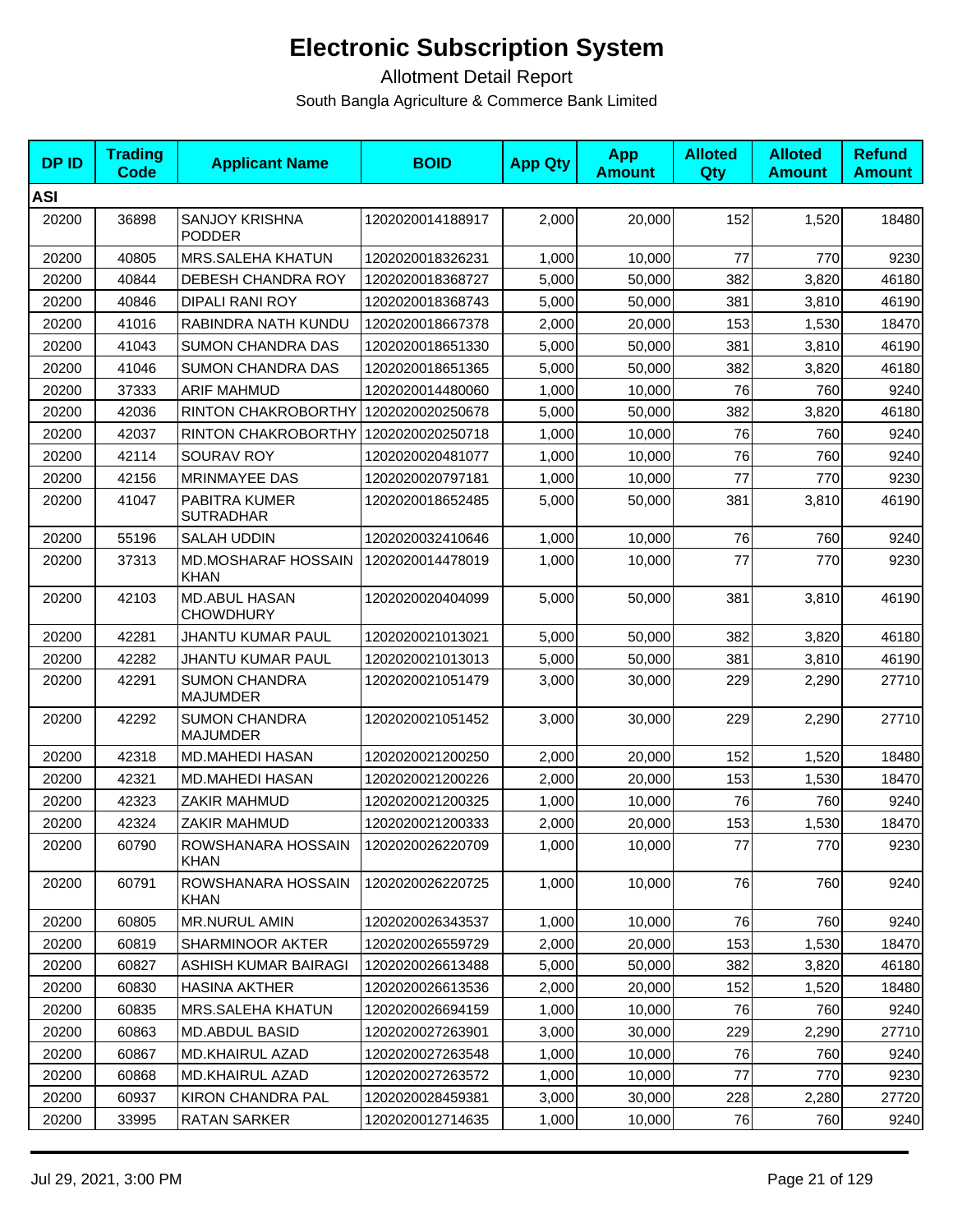| <b>DPID</b> | <b>Trading</b><br><b>Code</b> | <b>Applicant Name</b>                  | <b>BOID</b>      | <b>App Qty</b> | <b>App</b><br><b>Amount</b> | <b>Alloted</b><br>Qty | <b>Alloted</b><br><b>Amount</b> | <b>Refund</b><br><b>Amount</b> |
|-------------|-------------------------------|----------------------------------------|------------------|----------------|-----------------------------|-----------------------|---------------------------------|--------------------------------|
| <b>ASI</b>  |                               |                                        |                  |                |                             |                       |                                 |                                |
| 20200       | 38978                         | NARAYAN CHANDRA<br>SAHA                | 1202020016165722 | 1,000          | 10,000                      | 77                    | 770                             | 9230                           |
| 20200       | 39157                         | RASHEDUL HASSAN                        | 1202020016351253 | 2,000          | 20,000                      | 152                   | 1,520                           | 18480                          |
| 20200       | 39159                         | MAHMUDUL HASSAN                        | 1202020016351271 | 2,000          | 20,000                      | 153                   | 1,530                           | 18470                          |
| 20200       | 39160                         | MAHMUDUL HASSAN                        | 1202020016351301 | 2,000          | 20,000                      | 152                   | 1,520                           | 18480                          |
| 20200       | 39226                         | ROWSAN ARA BEGUM                       | 1202020016419840 | 1,000          | 10,000                      | 77                    | 770                             | 9230                           |
| 20200       | 39280                         | RAKHAL MAZUMDER                        | 1202020016493635 | 1,000          | 10,000                      | 76                    | 760                             | 9240                           |
| 20200       | 39281                         | PROSHUN DEY                            | 1202020016493643 | 1,000          | 10,000                      | 76                    | 760                             | 9240                           |
| 20200       | 39282                         | KALPANA RANI DAS                       | 1202020016493651 | 1,000          | 10,000                      | 76                    | 760                             | 9240                           |
| 20200       | 33648                         | SIBANI SAHA                            | 1202020012458631 | 5,000          | 50,000                      | 381                   | 3,810                           | 46190                          |
| 20200       | 33779                         | MR.DEVDAS                              | 1202020012634023 | 5,000          | 50,000                      | 382                   | 3,820                           | 46180                          |
| 20200       | 33830                         | MD.ROBEL SHAKE                         | 1202020012718237 | 5,000          | 50,000                      | 381                   | 3,810                           | 46190                          |
| 20200       | 33831                         | MD.ROBEL SHAKE                         | 1202020012718245 | 5,000          | 50,000                      | 381                   | 3,810                           | 46190                          |
| 20200       | 33832                         | <b>MD.ROBI HOSSAIN</b>                 | 1202020012718253 | 2,000          | 20,000                      | 152                   | 1,520                           | 18480                          |
| 20200       | 38353                         | PRABIR KUMAR SAHA                      | 1202020015433118 | 1,000          | 10,000                      | 76                    | 760                             | 9240                           |
| 20200       | 37662                         | <b>MR.PRITI RANJAN SAHA</b>            | 1202020014904572 | 5,000          | 50,000                      | 382                   | 3,820                           | 46180                          |
| 20200       | 37735                         | YESMIN AKTHER                          | 1202020014962906 | 1,000          | 10,000                      | 77                    | 770                             | 9230                           |
| 20200       | 37736                         | YESMIN AKTHER                          | 1202020014962890 | 1,000          | 10,000                      | 77                    | 770                             | 9230                           |
| 20200       | 37775                         | MD.SHAFIQUL ISLAM                      | 1202020014981973 | 1,000          | 10,000                      | 76                    | 760                             | 9240                           |
| 20200       | 37861                         | SUBRATA BARDHAN                        | 1202020015137521 | 2,000          | 20,000                      | 153                   | 1,530                           | 18470                          |
| 20200       | 65452                         | <b>JOY KRISHNA ROY</b>                 | 1202020020545765 | 1,000          | 10,000                      | 76                    | 760                             | 9240                           |
| 20200       | 65469                         | SHANKAR KUMAR SAHA                     | 1202020020698220 | 1,000          | 10,000                      | 77                    | 770                             | 9230                           |
| 20200       | 65487                         | <b>MD.ABU SAYEDUR</b><br><b>RAHMAN</b> | 1202020020806266 | 1,000          | 10,000                      | 77                    | 770                             | 9230                           |
| 20200       | 34616                         | <b>KRISHNO KANTO SAHA</b>              | 1202020012934521 | 2,000          | 20,000                      | 152                   | 1,520                           | 18480                          |
| 20200       | 34807                         | MD.OBAIDUR RAHMAN                      | 1202020013067532 | 5,000          | 50,000                      | 382                   | 3,820                           | 46180                          |
| 20200       | 34859                         | SWAPNA RANI GOSH                       | 1202020013156154 | 1,000          | 10,000                      | 77                    | 770                             | 9230                           |
| 20200       | 34861                         | <b>LITON PAUL</b>                      | 1202020013164682 | 2,000          | 20,000                      | 153                   | 1,530                           | 18470                          |
| 20200       | 34862                         | <b>LITON PAUL</b>                      | 1202020013164690 | 1,000          | 10,000                      | 77                    | 770                             | 9230                           |
| 20200       | 34881                         | <b>NASIMA BEGUM</b>                    | 1202020013176710 | 1,000          | 10,000                      | 76                    | 760                             | 9240                           |
| 20200       | 34883                         | ROKSANA AKHTER IRIN                    | 1202020013176737 | 1,000          | 10,000                      | 76                    | 760                             | 9240                           |
| 20200       | 34885                         | <b>MUKTHA AKHTER</b>                   | 1202020013176745 | 1,000          | 10,000                      | $77$                  | 770                             | 9230                           |
| 20200       | 34886                         | <b>MD.EMRAN HOSSAIN</b>                | 1202020013176761 | 1,000          | 10,000                      | 77                    | 770                             | 9230                           |
| 20200       | 34882                         | <b>MD.ANWAR HOSSAIN</b>                | 1202020013207991 | 1,000          | 10,000                      | 76                    | 760                             | 9240                           |
| 20200       | 34884                         | ROKSANA AKHTER IRIN                    | 1202020013208000 | 1,000          | 10,000                      | 77                    | 770                             | 9230                           |
| 20200       | 25891                         | <b>MR.TOFAEL AHMED</b>                 | 1202020008402381 | 5,000          | 50,000                      | 382                   | 3,820                           | 46180                          |
| 20200       | 25916                         | <b>MD.ABU SUFIAN</b>                   | 1202020008428177 | 2,000          | 20,000                      | 153                   | 1,530                           | 18470                          |
| 20200       | 25917                         | <b>MD.SHAHIDUL ISLAM</b>               | 1202020008428193 | 2,000          | 20,000                      | 153                   | 1,530                           | 18470                          |
| 20200       | 30442                         | MRS.SHARABAN TAHURA                    | 1202020009767554 | 1,000          | 10,000                      | 76                    | 760                             | 9240                           |
| 20200       | 30491                         | SAFIQUL ISLAM                          | 1202020009653159 | 5,000          | 50,000                      | 381                   | 3,810                           | 46190                          |
| 20200       | 30492                         | <b>MD.SAFIQUL ISLAM</b>                | 1202020009653167 | 5,000          | 50,000                      | 381                   | 3,810                           | 46190                          |
| 20200       | 36564                         | ABDULLAH AL RAKIBUR<br>RAHIM           | 1202020014019489 | 5,000          | 50,000                      | 382                   | 3,820                           | 46180                          |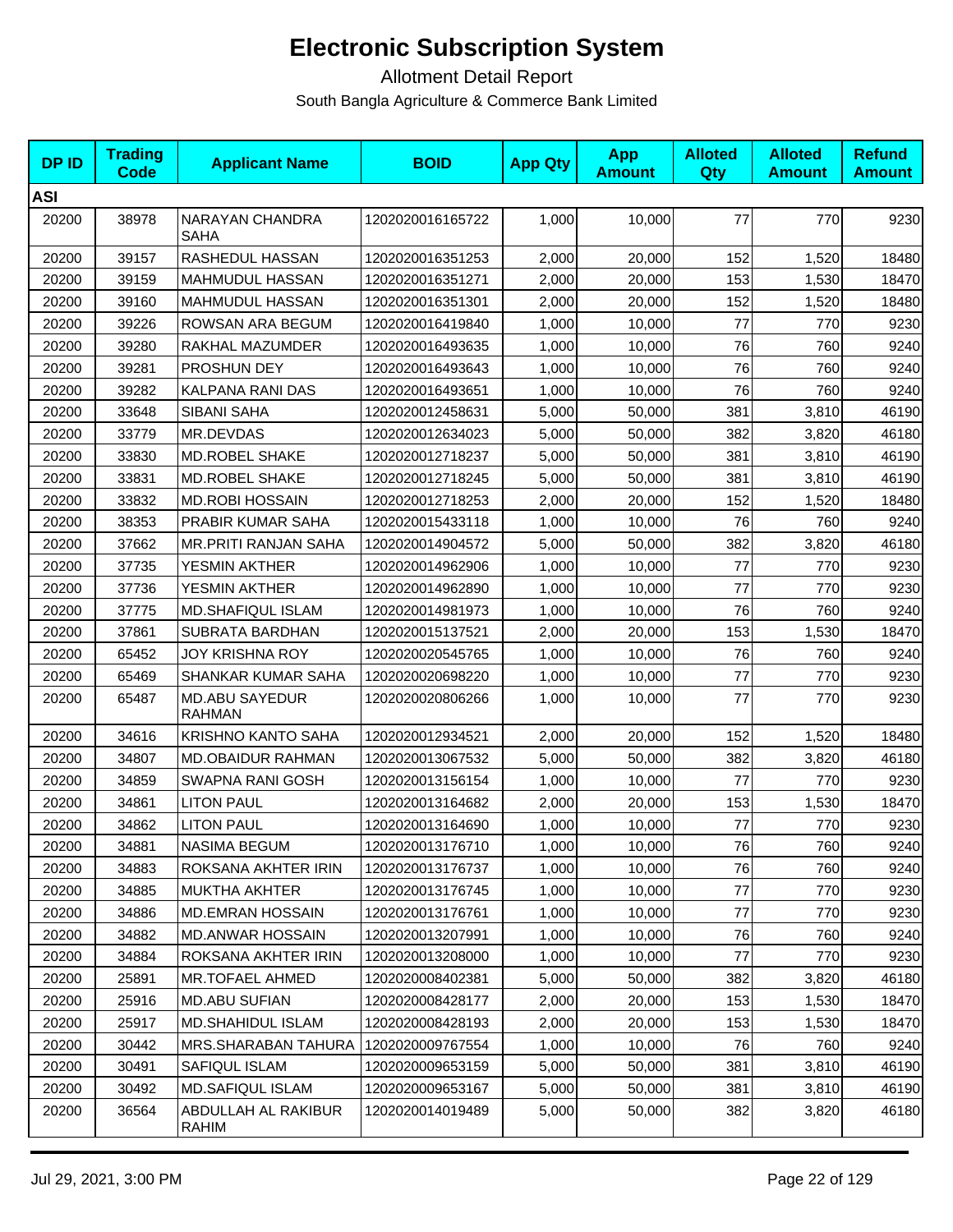| <b>DPID</b> | <b>Trading</b><br>Code | <b>Applicant Name</b>                     | <b>BOID</b>      | <b>App Qty</b> | <b>App</b><br><b>Amount</b> | <b>Alloted</b><br>Qty | <b>Alloted</b><br><b>Amount</b> | <b>Refund</b><br><b>Amount</b> |
|-------------|------------------------|-------------------------------------------|------------------|----------------|-----------------------------|-----------------------|---------------------------------|--------------------------------|
| <b>ASI</b>  |                        |                                           |                  |                |                             |                       |                                 |                                |
| 20200       | 08306                  | <b>MR.RANJIT KUMAR DAS</b>                | 1202020002641449 | 1,000          | 10,000                      | 76                    | 760                             | 9240                           |
| 20200       | 20679                  | FARUK AHMED MOLLAH                        | 1202020006711571 | 2,000          | 20,000                      | 153                   | 1,530                           | 18470                          |
| 20200       | 20680                  | FARUK AHMED MOLLAH                        | 1202020006710684 | 3,000          | 30,000                      | 228                   | 2,280                           | 27720                          |
| 20200       | 20819                  | <b>MD.WALI ULLAH</b>                      | 1202020006711555 | 5,000          | 50,000                      | 381                   | 3,810                           | 46190                          |
| 20200       | 20837                  | MD.SHAHJAHAN<br><b>TALUKDER</b>           | 1202020006771037 | 1.000          | 10.000                      | 77                    | 770                             | 9230                           |
| 20200       | 26224                  | <b>MRS.SUCHITRA RANI</b><br><b>PODDAR</b> | 1202020008468341 | 1,000          | 10,000                      | 76                    | 760                             | 9240                           |
| 20200       | 26225                  | <b>MRS.SUCHITRA RANI</b><br><b>PODDAR</b> | 1202020008468449 | 1,000          | 10,000                      | 76                    | 760                             | 9240                           |
| 20200       | 32069                  | UZZAL SARKAR                              | 1202020010939462 | 1,000          | 10,000                      | 77                    | 770                             | 9230                           |
| 20200       | 32094                  | <b>MD.SYFUL ISLAM</b>                     | 1202020011127201 | 4,000          | 40,000                      | 305                   | 3,050                           | 36950                          |
| 20200       | 37380                  | <b>DIPTI MONI BISWAS</b>                  | 1202020014722546 | 1,000          | 10,000                      | 76                    | 760                             | 9240                           |
| 20200       | 37603                  | <b>MD.AMINUL ISLAM</b>                    | 1202020014875376 | 1,000          | 10,000                      | 77                    | 770                             | 9230                           |
| 20200       | 37604                  | <b>MD.AMINUL ISLAM</b>                    | 1202020014875351 | 1,000          | 10,000                      | 77                    | 770                             | 9230                           |
| 20200       | 31327                  | <b>BELA ROY</b>                           | 1202020010222805 | 1,000          | 10,000                      | 77                    | 770                             | 9230                           |
| 20200       | 31437                  | MR.AKHTERUZZAMAN                          | 1202020010393277 | 1,000          | 10.000                      | 76                    | 760                             | 9240                           |
| 20200       | 31440                  | DR.MD.ZILLUR RAHMAN                       | 1202020010393416 | 5,000          | 50,000                      | 381                   | 3,810                           | 46190                          |
| 20200       | 31439                  | MR.AKHTERUZZAMAN                          | 1202020010569055 | 1,000          | 10,000                      | 76                    | 760                             | 9240                           |
| 20200       | 35654                  | <b>SYED LUTFUR RAHMAN</b>                 | 1202020013788248 | 1,000          | 10,000                      | 77                    | 770                             | 9230                           |
| 20200       | 35698                  | JHARNA BEGUM                              | 1202020013815354 | 5,000          | 50,000                      | 381                   | 3,810                           | 46190                          |
| 20200       | 35835                  | <b>MD.ALI AHSAN</b>                       | 1202020013943219 | 3,000          | 30,000                      | 228                   | 2,280                           | 27720                          |
| 20200       | 41177                  | MD.SELIM                                  | 1202020018850036 | 1,000          | 10,000                      | 77                    | 770                             | 9230                           |
| 20200       | 41178                  | MD.SELIM                                  | 1202020018849784 | 1,000          | 10,000                      | 77                    | 770                             | 9230                           |
| 20200       | 41271                  | SANJIB KUMAR SINGHA                       | 1202020018864015 | 5,000          | 50,000                      | 382                   | 3,820                           | 46180                          |
| 20200       | 41364                  | <b>MANASH KUMAR DAS</b>                   | 1202020018961066 | 1,000          | 10,000                      | 77                    | 770                             | 9230                           |
| 20200       | 25404                  | KAZI MAHFUJA KHANAM                       | 1202020008198474 | 5,000          | 50,000                      | 381                   | 3,810                           | 46190                          |
| 20200       | 25405                  | KAZI MAHFUJA KHANAM                       | 1202020008198466 | 5,000          | 50,000                      | 381                   | 3,810                           | 46190                          |
| 20200       | 29504                  | <b>BELAYET HOSSAIN</b>                    | 1202020009179781 | 1,000          | 10,000                      | 76                    | 760                             | 9240                           |
| 20200       | 29621                  | MD.ENAMUL BARI                            | 1202020009536237 | 1,000          | 10,000                      | 77                    | 770                             | 9230                           |
| 20200       | 35483                  | <b>SHARMIN CHOWDHURY</b>                  | 1202020013459919 | 1,000          | 10,000                      | 77                    | 770                             | 9230                           |
| 20200       | 35484                  | <b>SHARMIN CHOWDHURY</b>                  | 1202020013459828 | 1,000          | 10,000                      | 76                    | 760                             | 9240                           |
| 20200       | 35618                  | <b>DELWAR HOSSAIN</b>                     | 1202020013566389 | 3,000          | 30,000                      | 229                   | 2,290                           | 27710                          |
| 20200       | 35619                  | <b>DELWAR HOSSAIN</b>                     | 1202020013566429 | 3,000          | 30,000                      | 228                   | 2,280                           | 27720                          |
| 20200       | 40088                  | ASHOK KUMAR SAHA                          | 1202020017299629 | 3,000          | 30,000                      | 228                   | 2,280                           | 27720                          |
| 20200       | 40185                  | PARBATI BARUA                             | 1202020017452807 | 2,000          | 20,000                      | 153                   | 1,530                           | 18470                          |
| 20200       | 40186                  | <b>BIKASH BARUA</b>                       | 1202020017452791 | 2,000          | 20,000                      | 153                   | 1,530                           | 18470                          |
| 20200       | 40256                  | <b>BISSHAJIT KUMAR ROY</b>                | 1202020017545379 | 1,000          | 10,000                      | 76                    | 760                             | 9240                           |
| 20200       | 40301                  | KANIKA BARAL                              | 1202020017551054 | 1,000          | 10,000                      | 76                    | 760                             | 9240                           |
| 20200       | 40302                  | KANIKA BARAL                              | 1202020017551062 | 1,000          | 10,000                      | 76                    | 760                             | 9240                           |
| 20200       | 40312                  | PINTU SARKER                              | 1202020017577784 | 1,000          | 10,000                      | 76                    | 760                             | 9240                           |
| 20200       | 60949                  | MOHAMMED JEWEL MIAH                       | 1202020028725810 | 1,000          | 10,000                      | 76                    | 760                             | 9240                           |
| 20200       | 60977                  | <b>BOSHU PAUL</b>                         | 1202020029349077 | 2,000          | 20,000                      | 153                   | 1,530                           | 18470                          |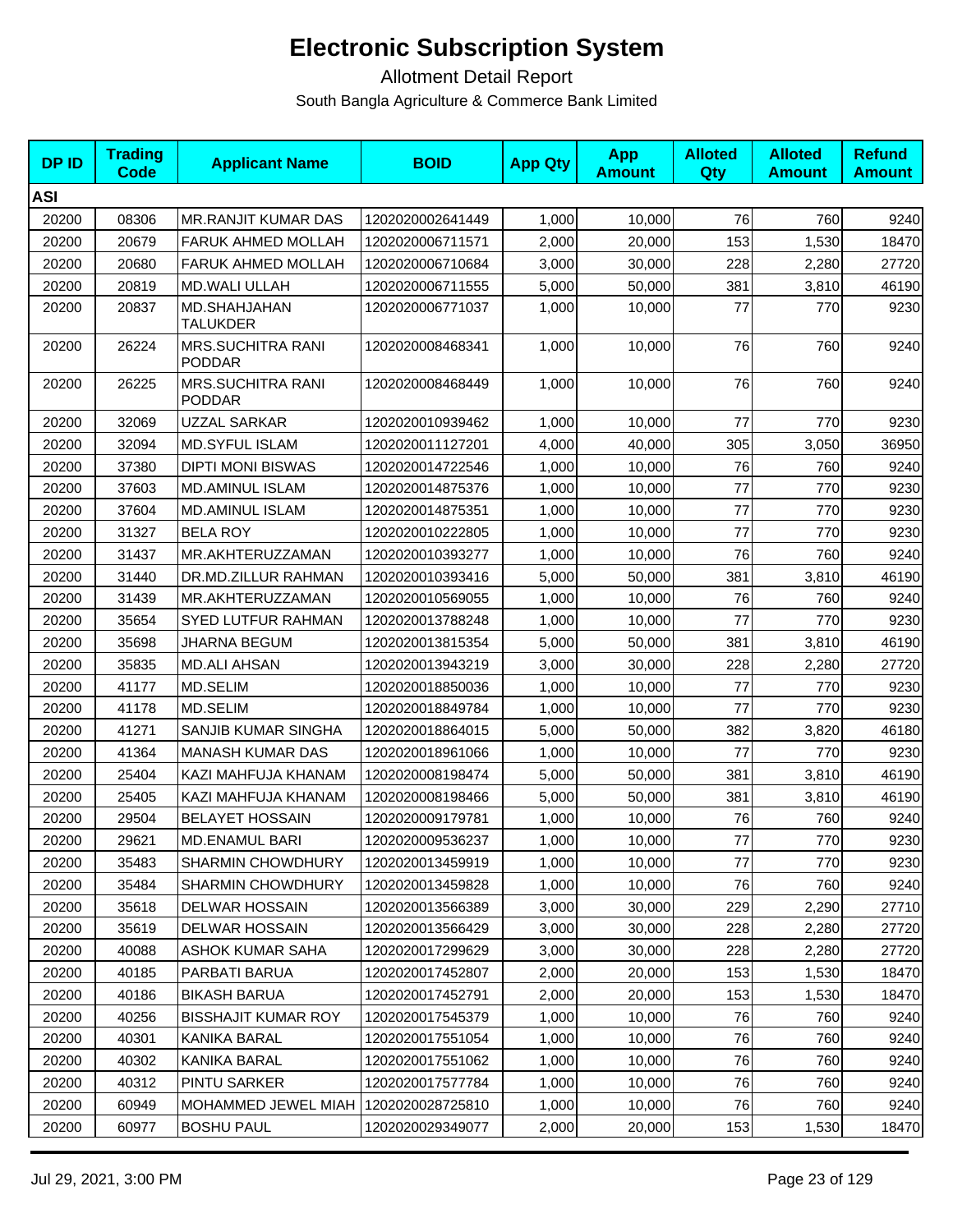| <b>DPID</b> | <b>Trading</b><br><b>Code</b> | <b>Applicant Name</b>                 | <b>BOID</b>      | <b>App Qty</b> | <b>App</b><br><b>Amount</b> | <b>Alloted</b><br>Qty | <b>Alloted</b><br><b>Amount</b> | <b>Refund</b><br><b>Amount</b> |
|-------------|-------------------------------|---------------------------------------|------------------|----------------|-----------------------------|-----------------------|---------------------------------|--------------------------------|
| <b>ASI</b>  |                               |                                       |                  |                |                             |                       |                                 |                                |
| 20200       | 33253                         | ANAMIKA DEY                           | 1202020012145431 | 1,000          | 10,000                      | 76                    | 760                             | 9240                           |
| 20200       | 33362                         | <b>MOHAMMAD</b><br><b>SHYFOULLAH</b>  | 1202020012211111 | 5,000          | 50,000                      | 382                   | 3,820                           | 46180                          |
| 20200       | 33499                         | A.K.M AKTARUL ALAM                    | 1202020012380542 | 1,000          | 10,000                      | 76                    | 760                             | 9240                           |
| 20200       | 33567                         | MRS.SHAHANARA BEGUM 1202020012405417  |                  | 1,000          | 10,000                      | 77                    | 770                             | 9230                           |
| 20200       | 38608                         | <b>BISWANATH KUNDU</b>                | 1202020015620700 | 5,000          | 50,000                      | 382                   | 3,820                           | 46180                          |
| 20200       | 38649                         | <b>GOUR GOPAL SAHA</b>                | 1202020015690503 | 5,000          | 50,000                      | 381                   | 3,810                           | 46190                          |
| 20200       | 38650                         | <b>GOUR GOPAL SAHA</b>                | 1202020015690521 | 5,000          | 50,000                      | 381                   | 3,810                           | 46190                          |
| 20200       | 38695                         | <b>LIPI RANI PAUL</b>                 | 1202020015769549 | 2,000          | 20,000                      | 152                   | 1,520                           | 18480                          |
| 20200       | 38761                         | <b>EMRAN HOSSAIN</b>                  | 1202020015855710 | 1,000          | 10,000                      | 76                    | 760                             | 9240                           |
| 20200       | 38762                         | MD.MOAZZAM HOSSEN                     | 1202020015855702 | 2,000          | 20,000                      | 153                   | 1,530                           | 18470                          |
| 20200       | 38809                         | <b>MD.EMAM HOSSAIN</b><br><b>EMON</b> | 1202020015920901 | 5,000          | 50,000                      | 381                   | 3,810                           | 46190                          |
| 20200       | 38810                         | <b>MD.IMRAN HOSSAIN</b>               | 1202020015920918 | 3,000          | 30,000                      | 228                   | 2,280                           | 27720                          |
| 20200       | 38811                         | KHADIZA AKTAR                         | 1202020015920894 | 3,000          | 30,000                      | 228                   | 2,280                           | 27720                          |
| 20200       | 38812                         | MAHMUDA KHANAM                        | 1202020015920942 | 1,000          | 10,000                      | 76                    | 760                             | 9240                           |
| 20200       | 38813                         | MAHMUDA KHANAM                        | 1202020015920926 | 1,000          | 10,000                      | 77                    | 770                             | 9230                           |
| 20200       | 38919                         | <b>MD.SAMIR</b>                       | 1202020016104858 | 5,000          | 50,000                      | 381                   | 3,810                           | 46190                          |
| 20200       | 38920                         | MRS.RIMA AKHTER                       | 1202020016104831 | 1,000          | 10,000                      | 76                    | 760                             | 9240                           |
| 20200       | 44417                         | MR.JALAL                              | 1202020030004408 | 1,000          | 10,000                      | 76                    | 760                             | 9240                           |
| 20200       | 44418                         | MR.JALAL                              | 1202020030004424 | 1,000          | 10,000                      | 76                    | 760                             | 9240                           |
| 20200       | 44422                         | <b>NAHIDA BEGUM</b>                   | 1202020030004242 | 1,000          | 10,000                      | 77                    | 770                             | 9230                           |
| 20200       | 44423                         | <b>NAHIDA BEGUM</b>                   | 1202020030004250 | 1,000          | 10,000                      | 77                    | 770                             | 9230                           |
| 20200       | 44425                         | <b>SUMON SARKER</b>                   | 1202020030138487 | 1,000          | 10,000                      | 77                    | 770                             | 9230                           |
| 20200       | 44459                         | <b>MD.SHAID KHAN</b>                  | 1202020030249656 | 1,000          | 10,000                      | 76                    | 760                             | 9240                           |
| 20200       | 44462                         | <b>SYED SHAKUR AHMED</b>              | 1202020030249621 | 1,000          | 10,000                      | 77                    | 770                             | 9230                           |
| 20200       | 44485                         | NITTYANANDA SINHA                     | 1202020030447431 | 5,000          | 50,000                      | 382                   | 3,820                           | 46180                          |
| 20200       | 44486                         | NITTYANANDA SINHA                     | 1202020030447448 | 5,000          | 50,000                      | 381                   | 3,810                           | 46190                          |
| 20200       | 44516                         | <b>MR.RAJDIP GHOSH</b>                | 1202020030389525 | 1,000          | 10,000                      | 77                    | 770                             | 9230                           |
| 20200       | 44517                         | <b>MR.RAJDIP GHOSH</b>                | 1202020030389576 | 2,000          | 20,000                      | 152                   | 1,520                           | 18480                          |
| 20200       | 44547                         | SANJIB KUMAR SINGHA                   | 1202020030461833 | 5,000          | 50.000                      | 382                   | 3,820                           | 46180                          |
| 20200       | 44551                         | <b>MR.MD.MONIR HOSSAIN</b>            | 1202020030593308 | 1,000          | 10,000                      | 77                    | 770                             | 9230                           |
| 20200       | 44582                         | <b>MD.ZAHIRUL HOQUE</b>               | 1202020030823862 | 2,000          | 20,000                      | 152                   | 1,520                           | 18480                          |
| 20200       | 44627                         | KAZI TARIKUL ISLAM                    | 1202020031369177 | 1,000          | 10,000                      | 77                    | 770                             | 9230                           |
| 20200       | 44632                         | LABANI ROY TIPU                       | 1202020031463545 | 2,000          | 20,000                      | 152                   | 1,520                           | 18480                          |
| 20200       | 44643                         | <b>NARAYAN SARKAR</b>                 | 1202020031463497 | 1,000          | 10.000                      | 76                    | 760                             | 9240                           |
| 20200       | 44661                         | CHANCHAL SAMADDAR                     | 1202020031850209 | 2,000          | 20,000                      | 153                   | 1,530                           | 18470                          |
| 20200       | 44720                         | <b>BIDHAN CHANDRA DAS</b>             | 1202020032113780 | 2,000          | 20,000                      | 153                   | 1,530                           | 18470                          |
| 20200       | 66466                         | KAMAL KUMAR SAHA                      | 1202020026343403 | 3,000          | 30,000                      | 229                   | 2,290                           | 27710                          |
| 20200       | 66482                         | MRS.FARJANA AKTAR                     | 1202020026559621 | 3,000          | 30,000                      | 228                   | 2,280                           | 27720                          |
| 20200       | 66483                         | <b>MD.SAIFUL ISLAM</b>                | 1202020026559646 | 1,000          | 10,000                      | 77                    | 770                             | 9230                           |
| 20200       | 66495                         | <b>MD SOHAG MIA</b>                   | 1202020026621098 | 5,000          | 50,000                      | 382                   | 3,820                           | 46180                          |
| 20200       | 66496                         | MD SOHAG MIA                          | 1202020026620960 | 5,000          | 50,000                      | 382                   | 3,820                           | 46180                          |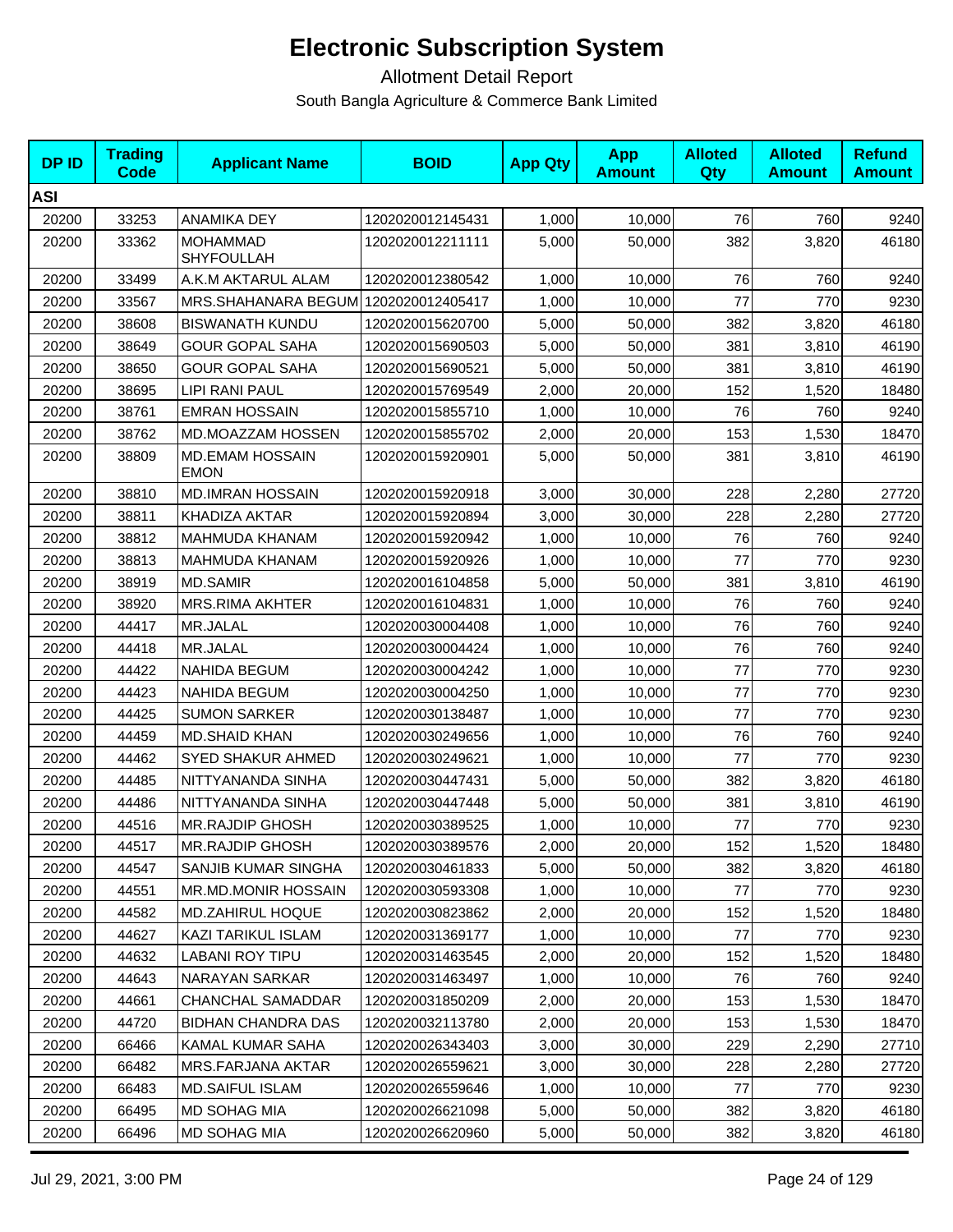| <b>DPID</b> | <b>Trading</b><br><b>Code</b> | <b>Applicant Name</b>                    | <b>BOID</b>      | <b>App Qty</b> | <b>App</b><br><b>Amount</b> | <b>Alloted</b><br><b>Qty</b> | <b>Alloted</b><br><b>Amount</b> | <b>Refund</b><br><b>Amount</b> |
|-------------|-------------------------------|------------------------------------------|------------------|----------------|-----------------------------|------------------------------|---------------------------------|--------------------------------|
| <b>ASI</b>  |                               |                                          |                  |                |                             |                              |                                 |                                |
| 20200       | 66505                         | <b>TAHMINA AKTER</b>                     | 1202020026631921 | 2,000          | 20,000                      | 153                          | 1,530                           | 18470                          |
| 20200       | 66518                         | MARUF HOSSION OZZUL                      | 1202020027045191 | 5,000          | 50,000                      | 382                          | 3,820                           | 46180                          |
| 20200       | 66532                         | <b>MD.HASAN ALI</b>                      | 1202020027044904 | 2,000          | 20,000                      | 152                          | 1,520                           | 18480                          |
| 20200       | 66548                         | <b>MD.SHAFIUL AZAM SHAH</b><br>PARVEG    | 1202020027067415 | 5,000          | 50,000                      | 381                          | 3,810                           | 46190                          |
| 20200       | 66549                         | MR.MD.SHAFIUL AZAM<br><b>SHAH PARVEG</b> | 1202020027067423 | 5,000          | 50,000                      | 381                          | 3,810                           | 46190                          |
| 20200       | 66550                         | <b>HUMAYON KABIR</b>                     | 1202020027067466 | 5,000          | 50,000                      | 381                          | 3,810                           | 46190                          |
| 20200       | 66551                         | <b>HUMAYON KABIR</b>                     | 1202020027067490 | 5,000          | 50,000                      | 382                          | 3,820                           | 46180                          |
| 20200       | 66566                         | NURZAHAN BEGUM                           | 1202020027275940 | 5,000          | 50,000                      | 382                          | 3,820                           | 46180                          |
| 20200       | 66567                         | NURZAHAN BEGUM                           | 1202020027275959 | 5,000          | 50,000                      | 382                          | 3,820                           | 46180                          |
| 20200       | 66581                         | TAPAN KUMAR SAHA                         | 1202020027477567 | 1,000          | 10,000                      | 77                           | 770                             | 9230                           |
| 20200       | 66623                         | <b>CHINMON DABNATH</b>                   | 1202020028030381 | 5,000          | 50,000                      | 381                          | 3,810                           | 46190                          |
| 20200       | 66701                         | ROPON CHANDRA DEY                        | 1202020028725861 | 5,000          | 50,000                      | 382                          | 3,820                           | 46180                          |
| 20200       | 66739                         | <b>SAKTI SARKER</b>                      | 1202020029349109 | 1,000          | 10,000                      | 76                           | 760                             | 9240                           |
| 20200       | 66740                         | PRATIMA RANI DAS                         | 1202020029349117 | 5,000          | 50,000                      | 381                          | 3,810                           | 46190                          |
| 20200       | 44298                         | <b>TRISHNA BAROI</b>                     | 1202020029191899 | 2,000          | 20,000                      | 153                          | 1,530                           | 18470                          |
| 20200       | 44301                         | SWAPAN KUMAR NANDI                       | 1202020029191615 | 4,000          | 40,000                      | 306                          | 3,060                           | 36940                          |
| 20200       | 44302                         | SWAPAN KUMAR NANDI                       | 1202020029191631 | 5,000          | 50,000                      | 381                          | 3,810                           | 46190                          |
| 20200       | 44307                         | PABITRA KUMAR NANDI                      | 1202020029191730 | 4,000          | 40,000                      | 306                          | 3,060                           | 36940                          |
| 20200       | 44308                         | PABITRA KUMAR NANDI                      | 1202020029191765 | 4,000          | 40,000                      | 305                          | 3,050                           | 36950                          |
| 20200       | 44309                         | JHUMUR RANI NANDI                        | 1202020029191781 | 5,000          | 50,000                      | 381                          | 3,810                           | 46190                          |
| 20200       | 44310                         | JHUMUR RANI NANDI                        | 1202020029191805 | 5,000          | 50,000                      | 382                          | 3,820                           | 46180                          |
| 20200       | 43608                         | TAHMINA NAZNIN                           | 1202020025790864 | 1,000          | 10,000                      | 77                           | 770                             | 9230                           |
| 20200       | 43609                         | RAIYANA FERDOUS                          | 1202020025790872 | 1,000          | 10,000                      | 76                           | 760                             | 9240                           |
| 20200       | 43687                         | <b>SHANGKOR</b><br><b>CHAKRABARTI</b>    | 1202020025972882 | 1,000          | 10,000                      | 77                           | 770                             | 9230                           |
| 20200       | 37749                         | <b>MD.AMIR HOSSAIN</b>                   | 1202020014972748 | 1,000          | 10,000                      | 77                           | 770                             | 9230                           |
| 20200       | 43008                         | <b>MR.ASHIS KUMAR</b><br><b>HOWLADAR</b> | 1202020023675972 | 1,000          | 10,000                      | 77                           | 770                             | 9230                           |
| 20200       | 43009                         | <b>MR ASHIS KUMAR</b><br><b>HOWLADER</b> | 1202020023675964 | 1,000          | 10,000                      | 76                           | 760                             | 9240                           |
| 20200       | 43339                         | <b>BISHAWJIT SAHA</b>                    | 1202020024885018 | 5,000          | 50,000                      | 381                          | 3,810                           | 46190                          |
| 20200       | 43340                         | <b>MUNMUN SAHA</b>                       | 1202020024884883 | 5,000          | 50,000                      | 382                          | 3,820                           | 46180                          |
| 20200       | 65579                         | <b>INDRAJIT PODDER</b>                   | 1202020021695949 | 1,000          | 10,000                      | 77                           | 770                             | 9230                           |
| 20200       | 65685                         | TRINATH CHANDRA SAHA   1202020022555279  |                  | 5,000          | 50,000                      | 381                          | 3,810                           | 46190                          |
| 20200       | 65686                         | JOYA RANI SAHA                           | 1202020022555300 | 5,000          | 50,000                      | 382                          | 3,820                           | 46180                          |
| 20200       | 65718                         | UTTAM KUMAR SAHA                         | 1202020022932232 | 1,000          | 10,000                      | 77                           | 770                             | 9230                           |
| 20200       | 42711                         | SHAMIMA SULTANA                          | 1202020022932168 | 1,000          | 10,000                      | 76                           | 760                             | 9240                           |
| 20200       | 42712                         | SHAMIMA SULTANA                          | 1202020022932133 | 1,000          | 10,000                      | 76                           | 760                             | 9240                           |
| 20200       | 60725                         | RABEYA PARVIN                            | 1202020025597130 | 2,000          | 20,000                      | 153                          | 1,530                           | 18470                          |
| 20200       | 60727                         | NAZMUL HAQUE                             | 1202020025597122 | 2,000          | 20,000                      | 153                          | 1,530                           | 18470                          |
| 20200       | 60728                         | NAZMUL HAQUE                             | 1202020025597106 | 1,000          | 10,000                      | 76                           | 760                             | 9240                           |
| 20200       | 34748                         | MD.SHAHADAT HOSSAIN                      | 1202020013005845 | 5,000          | 50,000                      | 381                          | 3,810                           | 46190                          |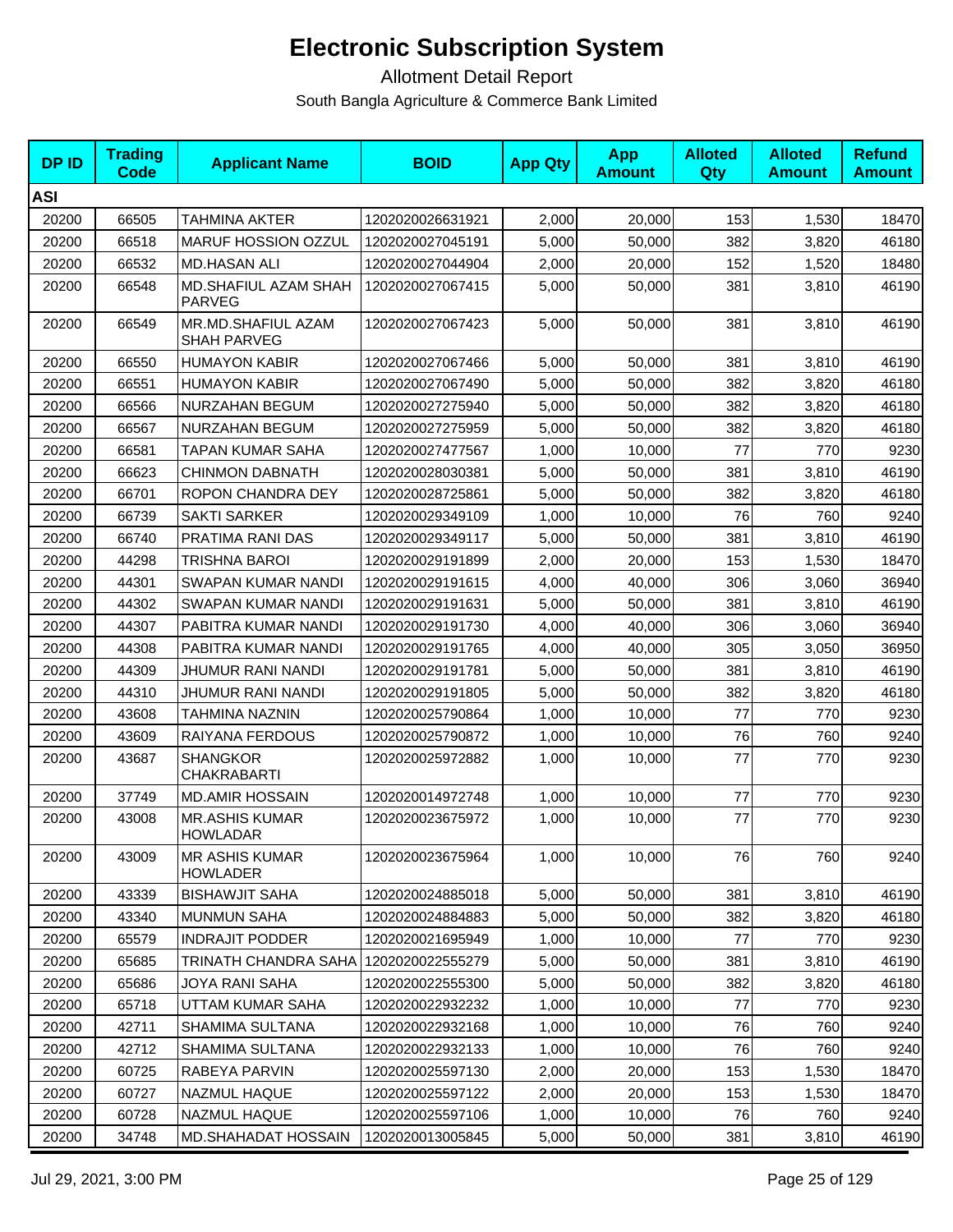| <b>DPID</b> | <b>Trading</b><br>Code | <b>Applicant Name</b>                   | <b>BOID</b>      | <b>App Qty</b> | <b>App</b><br><b>Amount</b> | <b>Alloted</b><br><b>Qty</b> | <b>Alloted</b><br><b>Amount</b> | <b>Refund</b><br><b>Amount</b> |
|-------------|------------------------|-----------------------------------------|------------------|----------------|-----------------------------|------------------------------|---------------------------------|--------------------------------|
| <b>ASI</b>  |                        |                                         |                  |                |                             |                              |                                 |                                |
| 20200       | 34749                  | <b>MD.SHAHIN HOWLADER</b>               | 1202020013005871 | 5,000          | 50,000                      | 382                          | 3,820                           | 46180                          |
| 20200       | 34750                  | <b>MD.SHAHIN HOWLADER</b>               | 1202020013005901 | 5,000          | 50,000                      | 382                          | 3,820                           | 46180                          |
| 20200       | 42794                  | ROBIUL ISLAM                            | 1202020022926996 | 1,000          | 10,000                      | 77                           | 770                             | 9230                           |
| 20200       | 42795                  | ROBIUL ISLAM                            | 1202020022927013 | 1,000          | 10,000                      | 77                           | 770                             | 9230                           |
| 20200       | 35386                  | PROKASH CHANDRA<br><b>PAUL</b>          | 1202020013473785 | 2,000          | 20,000                      | 152                          | 1,520                           | 18480                          |
| 20200       | 35469                  | <b>MANEKA RANI SAHA</b>                 | 1202020013473975 | 5,000          | 50,000                      | 382                          | 3,820                           | 46180                          |
| 20200       | 35472                  | DELIP CHANDRA SAHA                      | 1202020013473817 | 5,000          | 50,000                      | 381                          | 3,810                           | 46190                          |
| 20200       | 35473                  | <b>MANEKA RANI SAHA</b>                 | 1202020013473892 | 5,000          | 50,000                      | 381                          | 3,810                           | 46190                          |
| 20200       | 40187                  | <b>UMME HALIMA</b>                      | 1202020017451026 | 4,000          | 40,000                      | 305                          | 3,050                           | 36950                          |
| 20200       | 67174                  | PRANAB KUMAR SAHA                       | 1202020035166885 | 1,000          | 10,000                      | 76                           | 760                             | 9240                           |
| 20200       | 67184                  | <b>MD.NUR NOBI</b>                      | 1202020035294533 | 1,000          | 10,000                      | 76                           | 760                             | 9240                           |
| 20200       | 67185                  | <b>NAZMUN NAHAR</b>                     | 1202020035294948 | 2,000          | 20,000                      | 152                          | 1,520                           | 18480                          |
| 20200       | 67186                  | ROKHSANA MOSTARY                        | 1202020035294865 | 2,000          | 20,000                      | 153                          | 1,530                           | 18470                          |
| 20200       | 67187                  | MD.MIZANUR RAHMAN<br><b>BHUIYAN</b>     | 1202020035294849 | 2,000          | 20,000                      | 152                          | 1,520                           | 18480                          |
| 20200       | 67213                  | <b>ZAKIR HOSSAIN</b>                    | 1202020035866939 | 3,000          | 30,000                      | 229                          | 2,290                           | 27710                          |
| 20200       | 67214                  | ZAKIR HOSSAIN                           | 1202020035867007 | 2,000          | 20,000                      | 152                          | 1,520                           | 18480                          |
| 20200       | 41810                  | MD.MOSHARAF HOSSAIN<br>KHAN             | 1202020019835408 | 2,000          | 20,000                      | 153                          | 1,530                           | 18470                          |
| 20200       | 41904                  | <b>MD.ZIAUR RAHMAN</b>                  | 1202020020039147 | 1,000          | 10,000                      | 76                           | 760                             | 9240                           |
| 20200       | 41905                  | <b>MD.ZIAUR RAHMAN</b>                  | 1202020020039139 | 1,000          | 10,000                      | 76                           | 760                             | 9240                           |
| 20200       | 41909                  | MD.HAFIZ                                | 1202020020084771 | 1,000          | 10,000                      | 76                           | 760                             | 9240                           |
| 20200       | 41916                  | <b>BABUL CHANDRA DAS</b>                | 1202020020060281 | 5,000          | 50,000                      | 381                          | 3,810                           | 46190                          |
| 20200       | 41917                  | <b>BABUL CHANDRA DAS</b>                | 1202020020060271 | 5,000          | 50,000                      | 381                          | 3,810                           | 46190                          |
| 20200       | 41941                  | MD.RAMZAN                               | 1202020020137995 | 3,000          | 30,000                      | 229                          | 2,290                           | 27710                          |
| 20200       | 41944                  | <b>MOSSAMAT SHAHINA</b><br><b>BEGUM</b> | 1202020020137960 | 1,000          | 10,000                      | 77                           | 770                             | 9230                           |
| 20200       | 41947                  | <b>MONIR HOSSAIN BHUIYA</b>             | 1202020020137944 | 1,000          | 10,000                      | 77                           | 770                             | 9230                           |
| 20200       | 41985                  | RAHIMA KHATUN                           | 1202020020172651 | 1,000          | 10,000                      | 77                           | 770                             | 9230                           |
| 20200       | 41989                  | BIREN CHANDRA HALDER 1202020020183399   |                  | 1,000          | 10,000                      | 76                           | 760                             | 9240                           |
| 20200       | 41990                  | BIREN CHANDRA HALDER 1202020020183380   |                  | 1,000          | 10,000                      | 77                           | 770                             | 9230                           |
| 20200       | 42009                  | <b>NOOR HOSSAIN</b>                     | 1202020020212156 | 5,000          | 50,000                      | 382                          | 3,820                           | 46180                          |
| 20200       | 42010                  | FEROZA BEGUM                            | 1202020020212172 | 3,000          | 30,000                      | 229                          | 2,290                           | 27710                          |
| 20200       | 42018                  | PROVASH CHANDRA ROY                     | 1202020020242206 | 5,000          | 50,000                      | 382                          | 3,820                           | 46180                          |
| 20200       | 42020                  | <b>MITU SEN</b>                         | 1202020020242107 | 5,000          | 50,000                      | 382                          | 3,820                           | 46180                          |
| 20200       | 60063                  | SADHAN CHANDRA SAHA                     | 1202020018496327 | 1,000          | 10,000                      | 76                           | 760                             | 9240                           |
| 20200       | 60065                  | LIPIKA RANI SAHA                        | 1202020018496351 | 1,000          | 10,000                      | 76                           | 760                             | 9240                           |
| 20200       | 60069                  | <b>FARIA HOSSAIN KOLE</b>               | 1202020018515625 | 1,000          | 10,000                      | 76                           | 760                             | 9240                           |
| 20200       | 60076                  | SAIFUL ISLAM                            | 1202020018550375 | 1,000          | 10,000                      | 77                           | 770                             | 9230                           |
| 20200       | 60193                  | MD. MONIR HOSSAIN                       | 1202020018966141 | 1,000          | 10,000                      | 76                           | 760                             | 9240                           |
| 20200       | 60256                  | SAJIB CHANDRA DAS                       | 1202020019331211 | 4,000          | 40,000                      | 305                          | 3,050                           | 36950                          |
| 20200       | 60257                  | SAJIB CHANDRA DAS                       | 1202020019331099 | 2,000          | 20,000                      | 153                          | 1,530                           | 18470                          |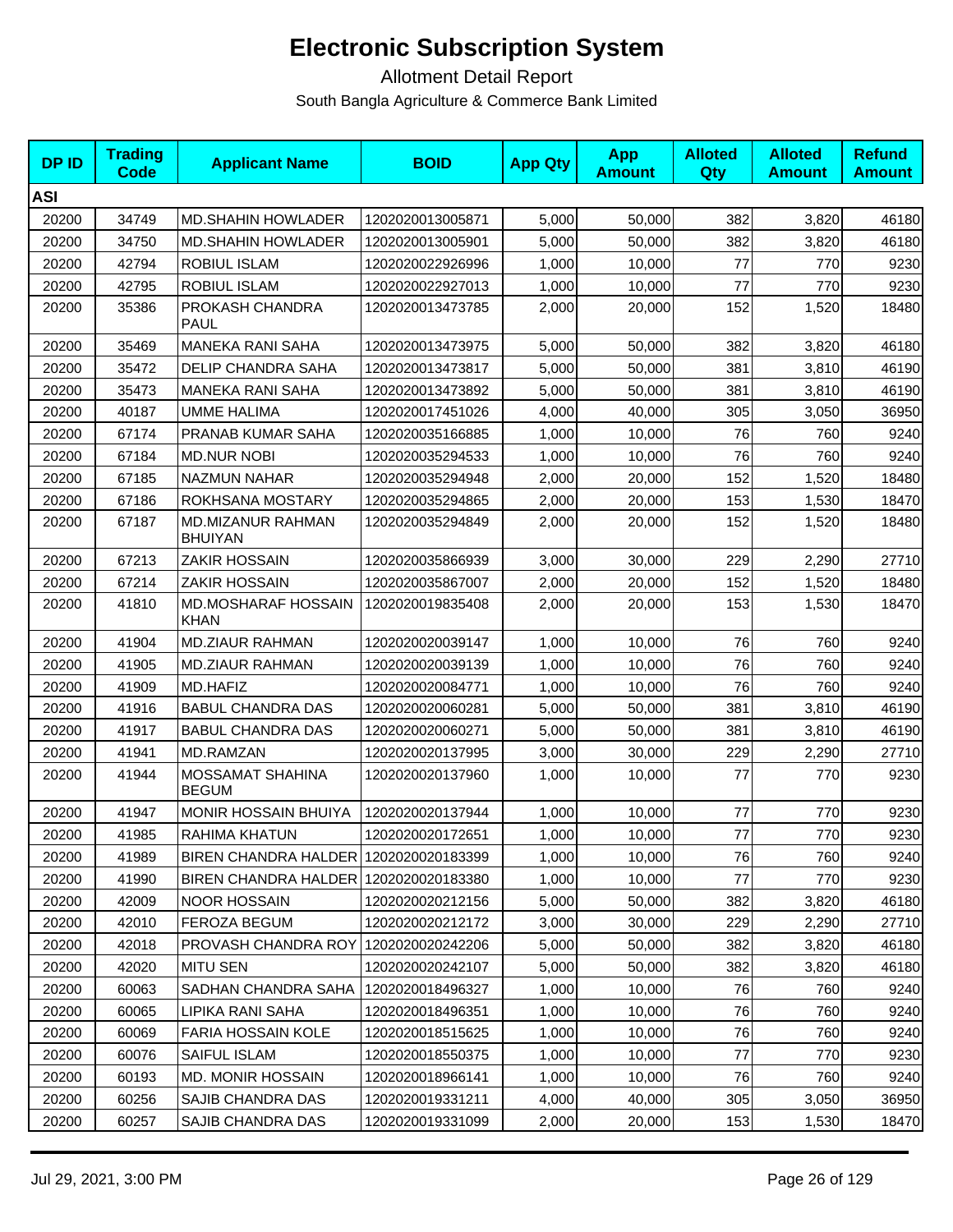| <b>DPID</b> | <b>Trading</b><br><b>Code</b> | <b>Applicant Name</b>                    | <b>BOID</b>      | <b>App Qty</b> | <b>App</b><br><b>Amount</b> | <b>Alloted</b><br>Qty | <b>Alloted</b><br><b>Amount</b> | <b>Refund</b><br><b>Amount</b> |
|-------------|-------------------------------|------------------------------------------|------------------|----------------|-----------------------------|-----------------------|---------------------------------|--------------------------------|
| <b>ASI</b>  |                               |                                          |                  |                |                             |                       |                                 |                                |
| 20200       | 60317                         | RABI SHANKAR<br><b>BHOWMICK</b>          | 1202020019894441 | 5,000          | 50,000                      | 382                   | 3,820                           | 46180                          |
| 20200       | 60318                         | TANIA SULTANA                            | 1202020019911492 | 5,000          | 50.000                      | 382                   | 3,820                           | 46180                          |
| 20200       | 60319                         | TANIA SULTANA                            | 1202020019911508 | 5,000          | 50,000                      | 382                   | 3,820                           | 46180                          |
| 20200       | 60321                         | <b>DEBASIS BASAK</b>                     | 1202020019924401 | 2,000          | 20,000                      | 152                   | 1,520                           | 18480                          |
| 20200       | 60367                         | <b>MD.RASEL SHAIK</b>                    | 1202020020883608 | 2,000          | 20,000                      | 153                   | 1,530                           | 18470                          |
| 20200       | 60398                         | <b>BIJON KUMAR SAHA</b>                  | 1202020021345221 | 1,000          | 10,000                      | 76                    | 760                             | 9240                           |
| 20200       | 34923                         | <b>MD.MONIRUL ISLAM</b><br><b>MIZAN</b>  | 1202020013270211 | 3,000          | 30,000                      | 228                   | 2,280                           | 27720                          |
| 20200       | 35005                         | <b>MRIDHA SULTAN-A-</b><br><b>TOYMUR</b> | 1202020013210440 | 5,000          | 50,000                      | 381                   | 3,810                           | 46190                          |
| 20200       | 35006                         | MRIDHA SULTAN-A-<br><b>TOYMUR</b>        | 1202020013210590 | 5,000          | 50,000                      | 382                   | 3,820                           | 46180                          |
| 20200       | 35137                         | SAYED MOSTAFA KABIR                      | 1202020013292068 | 1,000          | 10,000                      | 76                    | 760                             | 9240                           |
| 20200       | 35138                         | SAYED MOSTAFA KABIR                      | 1202020013291585 | 1,000          | 10,000                      | 77                    | 770                             | 9230                           |
| 20200       | 35191                         | <b>BINA RANI NATH</b>                    | 1202020013295981 | 4,000          | 40,000                      | 306                   | 3,060                           | 36940                          |
| 20200       | 35193                         | <b>JONY BANIK</b>                        | 1202020013347017 | 1,000          | 10,000                      | 76                    | 760                             | 9240                           |
| 20200       | 40364                         | SUSHIL CHANDRA SHIL                      | 1202020017633657 | 2,000          | 20,000                      | 152                   | 1,520                           | 18480                          |
| 20200       | 40375                         | <b>SAJAL KUMAR DAS</b>                   | 1202020017687321 | 4,000          | 40,000                      | 305                   | 3,050                           | 36950                          |
| 20200       | 40378                         | SHACAINDRA CHANDRA<br><b>DAS</b>         | 1202020017687239 | 3,000          | 30,000                      | 228                   | 2,280                           | 27720                          |
| 20200       | 40379                         | SHACHINDRA CHANDRA<br><b>DAS</b>         | 1202020017687263 | 5,000          | 50,000                      | 382                   | 3,820                           | 46180                          |
| 20200       | 40380                         | PALASH CHANDRA<br><b>PODDER</b>          | 1202020017687271 | 5,000          | 50,000                      | 381                   | 3,810                           | 46190                          |
| 20200       | 40381                         | PALASH CHANDRA<br><b>PODDER</b>          | 1202020017689561 | 5,000          | 50,000                      | 381                   | 3,810                           | 46190                          |
| 20200       | 40382                         | <b>BILASH CHANDRA</b><br><b>PODDER</b>   | 1202020017689578 | 5,000          | 50,000                      | 381                   | 3,810                           | 46190                          |
| 20200       | 40383                         | <b>BILASH CHANDRA</b><br><b>PODDER</b>   | 1202020017689594 | 5,000          | 50,000                      | 381                   | 3,810                           | 46190                          |
| 20200       | 40408                         | MOHAMMAD ALI SARKER 1202020017734457     |                  | 5,000          | 50,000                      | 381                   | 3,810                           | 46190                          |
| 20200       | 40409                         | SAILA TAMANNA                            | 1202020017734465 | 1,000          | 10.000                      | 76                    | 760                             | 9240                           |
| 20200       | 40439                         | MD.BAHAUDDIN                             | 1202020017734422 | 4,000          | 40,000                      | 306                   | 3,060                           | 36940                          |
| 20200       | 40440                         | MD.BAHAUDDIN                             | 1202020017734430 | 4,000          | 40,000                      | 305                   | 3,050                           | 36950                          |
| 20200       | 40506                         | MRS.ROKEYA BEGUM                         | 1202020017862686 | 5,000          | 50,000                      | 382                   | 3,820                           | 46180                          |
| 20200       | 40586                         | <b>JANNATUL FERDOUS</b>                  | 1202020017956704 | 1,000          | 10,000                      | 77                    | 770                             | 9230                           |
| 20200       | 42857                         | <b>BABITA DAS</b>                        | 1202020023164426 | 1,000          | 10,000                      | 77                    | 770                             | 9230                           |
| 20200       | 42858                         | TAPOSH KUMAR DAS                         | 1202020023164434 | 1,000          | 10,000                      | 77                    | 770                             | 9230                           |
| 20200       | 42867                         | <b>MOHD.HUMAYUN KABIR</b>                | 1202020023289296 | 1,000          | 10,000                      | 76                    | 760                             | 9240                           |
| 20200       | 42914                         | <b>MITHU MISTRI</b>                      | 1202020023434981 | 1,000          | 10,000                      | 77                    | 770                             | 9230                           |
| 20200       | 42915                         | <b>MITHU MISTRI</b>                      | 1202020023435007 | 1,000          | 10,000                      | 77                    | 770                             | 9230                           |
| 20200       | 42925                         | <b>MRS.RAHIMA BEGUM</b>                  | 1202020023405388 | 1,000          | 10,000                      | $77$                  | 770                             | 9230                           |
| 20200       | 42931                         | SABRINA YESMIN                           | 1202020023464732 | 1,000          | 10,000                      | 77                    | 770                             | 9230                           |
| 20200       | 42985                         | PARTHA PROTIM TARUA                      | 1202020023568281 | 1,000          | 10,000                      | 77                    | 770                             | 9230                           |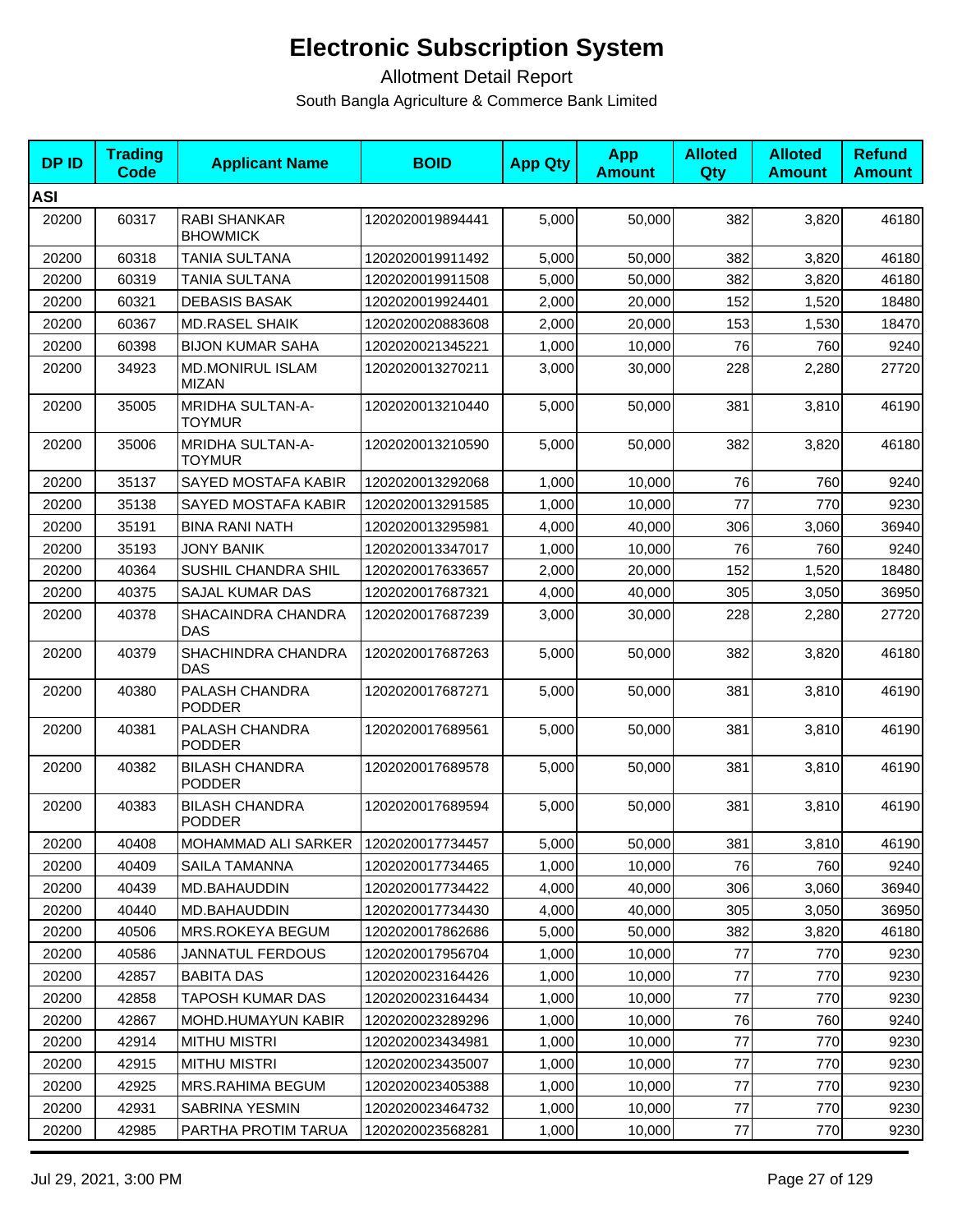| <b>DPID</b> | <b>Trading</b><br><b>Code</b> | <b>Applicant Name</b>                  | <b>BOID</b>      | <b>App Qty</b> | <b>App</b><br><b>Amount</b> | <b>Alloted</b><br><b>Qty</b> | <b>Alloted</b><br><b>Amount</b> | <b>Refund</b><br><b>Amount</b> |
|-------------|-------------------------------|----------------------------------------|------------------|----------------|-----------------------------|------------------------------|---------------------------------|--------------------------------|
| <b>ASI</b>  |                               |                                        |                  |                |                             |                              |                                 |                                |
| 20200       | 42986                         | PARTHA PROTIM TARUA                    | 1202020023568389 | 1,000          | 10,000                      | 76                           | 760                             | 9240                           |
| 20200       | 42995                         | ABU NASER BHUIYAN                      | 1202020023626590 | 1,000          | 10,000                      | 76                           | 760                             | 9240                           |
| 20200       | 42996                         | ABU NASER BHUIYAN                      | 1202020023626630 | 1,000          | 10,000                      | 76                           | 760                             | 9240                           |
| 20200       | 66122                         | <b>MONORANJAN PODDER</b>               | 1202020025277001 | 1,000          | 10,000                      | 76                           | 760                             | 9240                           |
| 20200       | 66123                         | MONORANJAN PODDER                      | 1202020025277095 | 1,000          | 10,000                      | 76                           | 760                             | 9240                           |
| 20200       | 66137                         | MINA HAFIZUR RAHMAN                    | 1202020025277011 | 5,000          | 50,000                      | 382                          | 3,820                           | 46180                          |
| 20200       | 66166                         | SHAMPA RANI GHOSH                      | 1202020025346638 | 5,000          | 50,000                      | 382                          | 3,820                           | 46180                          |
| 20200       | 66247                         | TAHMINA SIDDIK                         | 1202020025526218 | 1,000          | 10,000                      | 76                           | 760                             | 9240                           |
| 20200       | 66266                         | <b>APA GHOSH</b>                       | 1202020025597015 | 1,000          | 10,000                      | 76                           | 760                             | 9240                           |
| 20200       | 66267                         | MD.SAHATHAT ZAMAN                      | 1202020025666253 | 1,000          | 10,000                      | 76                           | 760                             | 9240                           |
| 20200       | 66297                         | JOHN KUMAR SAHA                        | 1202020025642483 | 5,000          | 50,000                      | 381                          | 3,810                           | 46190                          |
| 20200       | 66308                         | MRS. MINA RANI DATTA                   | 1202020025714912 | 5,000          | 50,000                      | 381                          | 3,810                           | 46190                          |
| 20200       | 66403                         | <b>MRS.BANI DAS</b>                    | 1202020025972890 | 1,000          | 10,000                      | 77                           | 770                             | 9230                           |
| 20200       | 66415                         | <b>MD.MOSARROF HOSSAIN</b>             | 1202020026004293 | 2,000          | 20,000                      | 153                          | 1,530                           | 18470                          |
| 20200       | 66420                         | <b>MD.SIDDIQUR RAHMAN</b>              | 1202020026025316 | 5,000          | 50,000                      | 382                          | 3,820                           | 46180                          |
| 20200       | 66421                         | <b>MD.SIDDIQUR RAHMAN</b>              | 1202020026025324 | 5,000          | 50,000                      | 382                          | 3,820                           | 46180                          |
| 20200       | 66456                         | MD.JOSHIM UDDIN                        | 1202020026305058 | 2,000          | 20,000                      | 152                          | 1,520                           | 18480                          |
| 20200       | 33700                         | <b>SONY SAHA</b>                       | 1202020012493282 | 5,000          | 50.000                      | 382                          | 3,820                           | 46180                          |
| 20200       | 33701                         | UTPAL KUMAR SAHA                       | 1202020012493274 | 5,000          | 50,000                      | 382                          | 3,820                           | 46180                          |
| 20200       | 33702                         | UTPAL KUMAR SAHA                       | 1202020012493266 | 5,000          | 50,000                      | 382                          | 3,820                           | 46180                          |
| 20200       | 45790                         | MD. ATIQUZZAMAN                        | 1202020040999228 | 4,000          | 40,000                      | 305                          | 3,050                           | 36950                          |
| 20200       | 45832                         | <b>MOHAMMAD ALI</b>                    | 1202020042473454 | 1,000          | 10,000                      | 76                           | 760                             | 9240                           |
| 20200       | 50014                         | <b>RITA RANI BISWAS</b>                | 1202020017260941 | 1,000          | 10,000                      | 77                           | 770                             | 9230                           |
| 20200       | 65756                         | SUSHIL KUMAR DATTA                     | 1202020022983591 | 1,000          | 10,000                      | 76                           | 760                             | 9240                           |
| 20200       | 65802                         | MD.MIZANUR RAHMAN<br>(MAMUN)           | 1202020023435149 | 1,000          | 10,000                      | 76                           | 760                             | 9240                           |
| 20200       | 65854                         | <b>JIBAN SAHA</b>                      | 1202020023791469 | 1,000          | 10,000                      | 77                           | 770                             | 9230                           |
| 20200       | 65855                         | <b>BIKASH CHANDRA SAHA</b>             | 1202020023791493 | 1,000          | 10,000                      | 76                           | 760                             | 9240                           |
| 20200       | 65856                         | <b>LIPIKA SAHA</b>                     | 1202020023791533 | 1,000          | 10,000                      | 76                           | 760                             | 9240                           |
| 20200       | 65857                         | <b>SREDAM KUMAR SAHA</b>               | 1202020023791541 | 2,000          | 20,000                      | 153                          | 1,530                           | 18470                          |
| 20200       | 65859                         | ABUL KALAM                             | 1202020023791584 | 1,000          | 10,000                      | 77                           | 770                             | 9230                           |
| 20200       | 65882                         | <b>MONI LAL SAHA</b>                   | 1202020023870059 | 1,000          | 10,000                      | 77                           | 770                             | 9230                           |
| 20200       | 34344                         | <b>MORIUM MERIN</b>                    | 1202020012783631 | 1,000          | 10,000                      | 76                           | 760                             | 9240                           |
| 20200       | 34398                         | <b>MD.RAJU AHMED</b><br><b>KHOKAN</b>  | 1202020013014096 | 1,000          | 10,000                      | 76                           | 760                             | 9240                           |
| 20200       | 34399                         | <b>MD.RAJU AHAMED</b><br><b>KHOKAN</b> | 1202020013014111 | 1,000          | 10,000                      | 76                           | 760                             | 9240                           |
| 20200       | 37920                         | SHAHEEN AKHTER                         | 1202020015107833 | 3,000          | 30,000                      | 229                          | 2,290                           | 27710                          |
| 20200       | 37928                         | <b>MD.BAHAUDDIN</b>                    | 1202020015107817 | 2,000          | 20,000                      | 153                          | 1,530                           | 18470                          |
| 20200       | 38027                         | <b>MORIOM AKTER</b>                    | 1202020015090825 | 1,000          | 10,000                      | 77                           | 770                             | 9230                           |
| 20200       | 38030                         | MOHAMMAD MASUD                         | 1202020015090793 | 1,000          | 10,000                      | 76                           | 760                             | 9240                           |
| 20200       | 38095                         | <b>AVIJIT SAHA</b>                     | 1202020015162818 | 4,000          | 40,000                      | 306                          | 3,060                           | 36940                          |
| 20200       | 38125                         | <b>FATIMA AKTER</b>                    | 1202020015186564 | 1,000          | 10,000                      | 76                           | 760                             | 9240                           |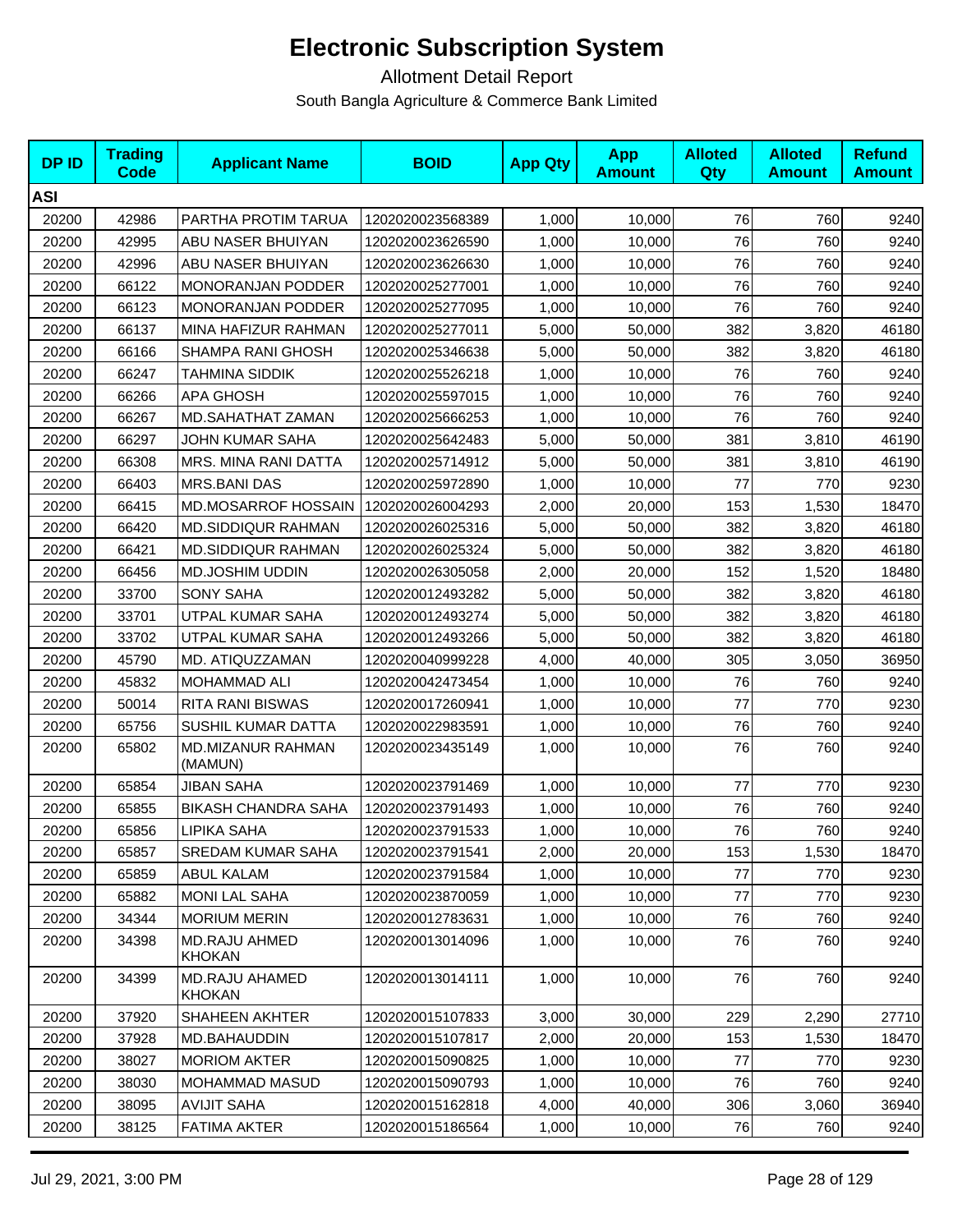| <b>DPID</b> | <b>Trading</b><br><b>Code</b> | <b>Applicant Name</b>                  | <b>BOID</b>      | <b>App Qty</b> | <b>App</b><br><b>Amount</b> | <b>Alloted</b><br><b>Qty</b> | <b>Alloted</b><br><b>Amount</b> | <b>Refund</b><br><b>Amount</b> |
|-------------|-------------------------------|----------------------------------------|------------------|----------------|-----------------------------|------------------------------|---------------------------------|--------------------------------|
| <b>ASI</b>  |                               |                                        |                  |                |                             |                              |                                 |                                |
| 20200       | 38126                         | <b>FATIMA AKTER</b>                    | 1202020015186580 | 1,000          | 10,000                      | 77                           | 770                             | 9230                           |
| 20200       | 38127                         | <b>HASIA BEGUM</b>                     | 1202020015186599 | 1,000          | 10,000                      | 76                           | 760                             | 9240                           |
| 20200       | 38134                         | MD.RAFIQUL ISLAM                       | 1202020015186531 | 1,000          | 10,000                      | 76                           | 760                             | 9240                           |
| 20200       | 38136                         | <b>HASIA BEGUM</b>                     | 1202020015187245 | 1,000          | 10,000                      | 77                           | 770                             | 9230                           |
| 20200       | 38160                         | DR.MOHAMMED KABIRUL<br><b>ISLAM</b>    | 1202020015228547 | 5,000          | 50,000                      | 382                          | 3,820                           | 46180                          |
| 20200       | 38164                         | TARAK NATH DAS                         | 1202020015233790 | 1,000          | 10,000                      | 76                           | 760                             | 9240                           |
| 20200       | 38165                         | TARAK NATH DAS                         | 1202020015233806 | 1,000          | 10,000                      | $77$                         | 770                             | 9230                           |
| 20200       | 38191                         | MD. SAFIKUL ALAM                       | 1202020015247860 | 1,000          | 10,000                      | 77                           | 770                             | 9230                           |
| 20200       | 38213                         | <b>MANSURA AKTER</b>                   | 1202020015293850 | 1,000          | 10,000                      | 76                           | 760                             | 9240                           |
| 20200       | 38214                         | <b>MANSURA AKHTER</b>                  | 1202020015293877 | 1,000          | 10,000                      | 77                           | 770                             | 9230                           |
| 20200       | 38217                         | MD.ZAMAN                               | 1202020015270900 | 5,000          | 50,000                      | 381                          | 3,810                           | 46190                          |
| 20200       | 43707                         | <b>FAISAL MAHMUD MAHEDI</b>            | 1202020026126116 | 2,000          | 20,000                      | 153                          | 1,530                           | 18470                          |
| 20200       | 43723                         | <b>MD.JULEL HOWLADER</b>               | 1202020026267164 | 1,000          | 10,000                      | 76                           | 760                             | 9240                           |
| 20200       | 43724                         | <b>QUAZI SHAFIQUL ISLAM</b>            | 1202020026267180 | 5,000          | 50,000                      | 381                          | 3,810                           | 46190                          |
| 20200       | 43725                         | <b>QUAZI SHAFIQUL ISLAM</b>            | 1202020026272383 | 5,000          | 50,000                      | 381                          | 3,810                           | 46190                          |
| 20200       | 43727                         | MRS.LAKI                               | 1202020026272407 | 1,000          | 10,000                      | 76                           | 760                             | 9240                           |
| 20200       | 43728                         | MAKSUDA BEGUM                          | 1202020026272415 | 1,000          | 10,000                      | 76                           | 760                             | 9240                           |
| 20200       | 43729                         | MAKSUDA BEGUM                          | 1202020026272423 | 1,000          | 10,000                      | 76                           | 760                             | 9240                           |
| 20200       | 43730                         | TAJMIRA BEGUM                          | 1202020026272431 | 1,000          | 10,000                      | 76                           | 760                             | 9240                           |
| 20200       | 43731                         | TAJMIRA BEGUM                          | 1202020026272340 | 1,000          | 10,000                      | 76                           | 760                             | 9240                           |
| 20200       | 43732                         | KAZI ANOWARA BEGUM                     | 1202020026272359 | 1,000          | 10,000                      | 76                           | 760                             | 9240                           |
| 20200       | 43733                         | KAZI ANOWARA BEGUM                     | 1202020026272367 | 1,000          | 10,000                      | 76                           | 760                             | 9240                           |
| 20200       | 43747                         | <b>MRS.AMENA AKTHER</b><br><b>NIPA</b> | 1202020026395451 | 1,000          | 10,000                      | 77                           | 770                             | 9230                           |
| 20200       | 43759                         | <b>FERDOUS ARA</b>                     | 1202020026395508 | 1,000          | 10,000                      | 76                           | 760                             | 9240                           |
| 20200       | 40632                         | <b>HELAL SIKDER</b>                    | 1202020018034750 | 1,000          | 10,000                      | 76                           | 760                             | 9240                           |
| 20200       | 45170                         | <b>MST. TARIKA KHATUN</b>              | 1202020034769781 | 5,000          | 50,000                      | 381                          | 3,810                           | 46190                          |
| 20200       | 45171                         | <b>MST. TARIKA KHATUN</b>              | 1202020034769771 | 5,000          | 50,000                      | 381                          | 3,810                           | 46190                          |
| 20200       | 45190                         | TAPAS KUMAR CHANDA                     | 1202020035123387 | 1,000          | 10,000                      | 76                           | 760                             | 9240                           |
| 20200       | 45191                         | TAPAS KUMAR CHANDA                     | 1202020035123451 | 1,000          | 10,000                      | 77                           | 770                             | 9230                           |
| 20200       | 45192                         | <b>MRINAL KANTI AICH</b>               | 1202020035123518 | 1,000          | 10,000                      | 77                           | 770                             | 9230                           |
| 20200       | 45193                         | MRINAL KANTI AICH                      | 1202020035123550 | 1,000          | 10,000                      | 76                           | 760                             | 9240                           |
| 20200       | 45196                         | SWAPAN KUMAR RAY                       | 1202020035123419 | 1,000          | 10,000                      | 77                           | 770                             | 9230                           |
| 20200       | 45209                         | <b>SAMIMA KHAN</b>                     | 1202020035294790 | 1,000          | 10.000                      | 77                           | 770                             | 9230                           |
| 20200       | 45212                         | <b>MAMATA AHMED</b>                    | 1202020035294683 | 1,000          | 10,000                      | 77                           | 770                             | 9230                           |
| 20200       | 45213                         | LOVELY BEGUM                           | 1202020035294640 | 3,000          | 30,000                      | 228                          | 2,280                           | 27720                          |
| 20200       | 45230                         | <b>VAROTI RANI DEB</b>                 | 1202020035369653 | 1,000          | 10,000                      | 77                           | 770                             | 9230                           |
| 20200       | 45231                         | <b>VAROTI RANI DEB</b>                 | 1202020035369637 | 1,000          | 10,000                      | 77                           | 770                             | 9230                           |
| 20200       | 45561                         | PALLAB BHATTACHARJEE                   | 1202020035588982 | 5,000          | 50,000                      | 381                          | 3,810                           | 46190                          |
| 20200       | 45582                         | MISS AYSHA SIDDIKA                     | 1202020035866947 | 1,000          | 10,000                      | 76                           | 760                             | 9240                           |
| 20200       | 45583                         | ABDULLAH AL RIFAT                      | 1202020035866971 | 1,000          | 10,000                      | 76                           | 760                             | 9240                           |
| 20200       | 45585                         | LOVELY BEGUM                           | 1202020035866920 | 1,000          | 10,000                      | 76                           | 760                             | 9240                           |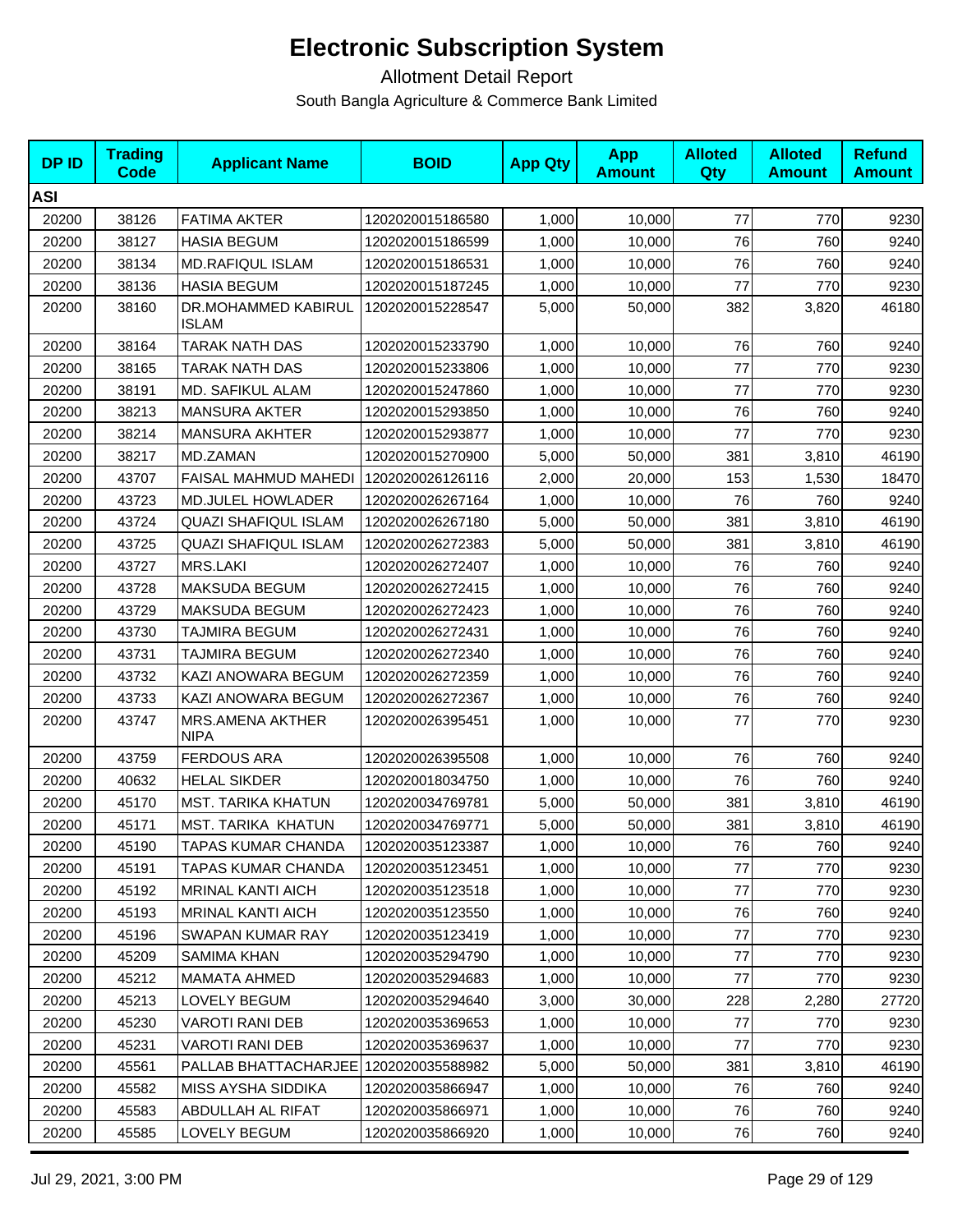| <b>DPID</b> | <b>Trading</b><br><b>Code</b> | <b>Applicant Name</b>                  | <b>BOID</b>      | <b>App Qty</b> | <b>App</b><br><b>Amount</b> | <b>Alloted</b><br>Qty | <b>Alloted</b><br><b>Amount</b> | <b>Refund</b><br><b>Amount</b> |
|-------------|-------------------------------|----------------------------------------|------------------|----------------|-----------------------------|-----------------------|---------------------------------|--------------------------------|
| <b>ASI</b>  |                               |                                        |                  |                |                             |                       |                                 |                                |
| 20200       | 45611                         | ANU GHOSH                              | 1202020036174339 | 2,000          | 20,000                      | 152                   | 1,520                           | 18480                          |
| 20200       | 45612                         | ANU GHOSH                              | 1202020036174355 | 2,000          | 20,000                      | 152                   | 1,520                           | 18480                          |
| 20200       | 45615                         | RINKO RANI DAS                         | 1202020036174256 | 5,000          | 50,000                      | 381                   | 3,810                           | 46190                          |
| 20200       | 45627                         | <b>MST.BILKIS PARVIN</b>               | 1202020036393288 | 5,000          | 50,000                      | 382                   | 3,820                           | 46180                          |
| 20200       | 45628                         | MST.RASHIDA YESMIN                     | 1202020036393261 | 5,000          | 50,000                      | 382                   | 3,820                           | 46180                          |
| 20200       | 45629                         | <b>MST.BILKIS PARVIN</b>               | 1202020036393253 | 5,000          | 50,000                      | 382                   | 3,820                           | 46180                          |
| 20200       | 45630                         | MST.RASHIDA YESMIN                     | 1202020036393237 | 5,000          | 50,000                      | 382                   | 3,820                           | 46180                          |
| 20200       | 45633                         | SHEKH BORHAN UDDIN                     | 1202020036393296 | 2,000          | 20,000                      | 153                   | 1,530                           | 18470                          |
| 20200       | 45642                         | JOYONTO MITHU GHOSH                    | 1202020036523591 | 2,000          | 20,000                      | 152                   | 1,520                           | 18480                          |
| 20200       | 45643                         | JOYONTO MITHU GHOSH                    | 1202020036523573 | 2,000          | 20,000                      | 153                   | 1,530                           | 18470                          |
| 20200       | 45654                         | <b>MD.HUMAYUN KABIR</b>                | 1202020036722054 | 1,000          | 10,000                      | 76                    | 760                             | 9240                           |
| 20200       | 45655                         | <b>MD.HUMAYUN KABIR</b>                | 1202020036721994 | 1,000          | 10,000                      | 77                    | 770                             | 9230                           |
| 20200       | 45661                         | <b>MD.SHA ALAM</b>                     | 1202020036930167 | 1,000          | 10,000                      | 76                    | 760                             | 9240                           |
| 20200       | 45662                         | <b>MD.SADIQUR RAHMAN</b>               | 1202020036930207 | 1,000          | 10,000                      | 77                    | 770                             | 9230                           |
| 20200       | 45663                         | ABUL FAIZ MD. HABIBUR<br><b>RAHMAN</b> | 1202020036930215 | 2,000          | 20,000                      | 152                   | 1,520                           | 18480                          |
| 20200       | 45676                         | MD. MONIRUZZAMAN                       | 1202020037169501 | 5,000          | 50,000                      | 381                   | 3,810                           | 46190                          |
| 20200       | 45714                         | S. M. OSMAN GONI                       | 1202020039883522 | 5,000          | 50,000                      | 381                   | 3,810                           | 46190                          |
| 20200       | 45727                         | SAMSUN NAHAR (MAYA)                    | 1202020040014531 | 5,000          | 50,000                      | 382                   | 3,820                           | 46180                          |
| 20200       | 45765                         | FORHAD BIN ALAM                        | 1202020040487183 | 4,000          | 40,000                      | 306                   | 3,060                           | 36940                          |
| 20200       | 65883                         | POLI RANI PODDER                       | 1202020023870107 | 1,000          | 10,000                      | 77                    | 770                             | 9230                           |
| 20200       | 65904                         | SHAMPA RANI GHOSH                      | 1202020024349656 | 5,000          | 50,000                      | 382                   | 3,820                           | 46180                          |
| 20200       | 65909                         | <b>MD.AMINUL ISLAM</b>                 | 1202020024343525 | 1,000          | 10,000                      | 77                    | 770                             | 9230                           |
| 20200       | 65910                         | <b>MD. MOSHIUR RAHAMAN</b>             | 1202020024343533 | 2,000          | 20,000                      | 152                   | 1,520                           | 18480                          |
| 20200       | 65911                         | <b>MD. MOSHIUR RAHMAN</b>              | 1202020024343541 | 1,000          | 10,000                      | 76                    | 760                             | 9240                           |
| 20200       | 65919                         | <b>SUMON MONDAL</b>                    | 1202020024339873 | 3,000          | 30,000                      | 228                   | 2,280                           | 27720                          |
| 20200       | 65920                         | <b>SUMON MONDAL</b>                    | 1202020024339790 | 3,000          | 30,000                      | 229                   | 2,290                           | 27710                          |
| 20200       | 65931                         | <b>SHOVA RANI SAHA</b>                 | 1202020024462561 | 1,000          | 10,000                      | 77                    | 770                             | 9230                           |
| 20200       | 65932                         | RADHA MADHAB SAHA                      | 1202020024462588 | 1,000          | 10,000                      | $77$                  | 770                             | 9230                           |
| 20200       | 65976                         | MD.NURUZZAMAN                          | 1202020024571145 | 2,000          | 20,000                      | 152                   | 1,520                           | 18480                          |
| 20200       | 65982                         | PRABIR KUMAR SAHA                      | 1202020024570796 | 1,000          | 10,000                      | 76                    | 760                             | 9240                           |
| 20200       | 65983                         | SANJOY KUMAR SAHA                      | 1202020024570828 | 1,000          | 10,000                      | 76                    | 760                             | 9240                           |
| 20200       | 65984                         | SANJOY KUMAR SAHA                      | 1202020024585421 | 1,000          | 10,000                      | 76                    | 760                             | 9240                           |
| 20200       | 66012                         | MOHAMMAD TIJUL ISLAM                   | 1202020024656733 | 5,000          | 50,000                      | 382                   | 3,820                           | 46180                          |
| 20200       | 66029                         | MOHAMMAD TIJUL ISLAM                   | 1202020024801525 | 5,000          | 50,000                      | 382                   | 3,820                           | 46180                          |
| 20200       | 66049                         | KHADIJA TAHERA                         | 1202020024801211 | 5,000          | 50,000                      | 381                   | 3,810                           | 46190                          |
| 20200       | 66050                         | KHADIJA TAHERA                         | 1202020024801244 | 5,000          | 50,000                      | 381                   | 3,810                           | 46190                          |
| 20200       | 66051                         | SHANKAR SAHA                           | 1202020024801171 | 1,000          | 10,000                      | 76                    | 760                             | 9240                           |
| 20200       | 66052                         | SHANKAR SAHA                           | 1202020024801188 | 1,000          | 10,000                      | 76                    | 760                             | 9240                           |
| 20200       | 66068                         | RIPON KUMAR SAHA                       | 1202020025004042 | 1,000          | 10,000                      | 77                    | 770                             | 9230                           |
| 20200       | 33703                         | <b>SONY SAHA</b>                       | 1202020012493258 | 5,000          | 50,000                      | 381                   | 3,810                           | 46190                          |
| 20200       | 32827                         | MD.JULEL HOWLADER                      | 1202020011685868 | 1,000          | 10,000                      | 76                    | 760                             | 9240                           |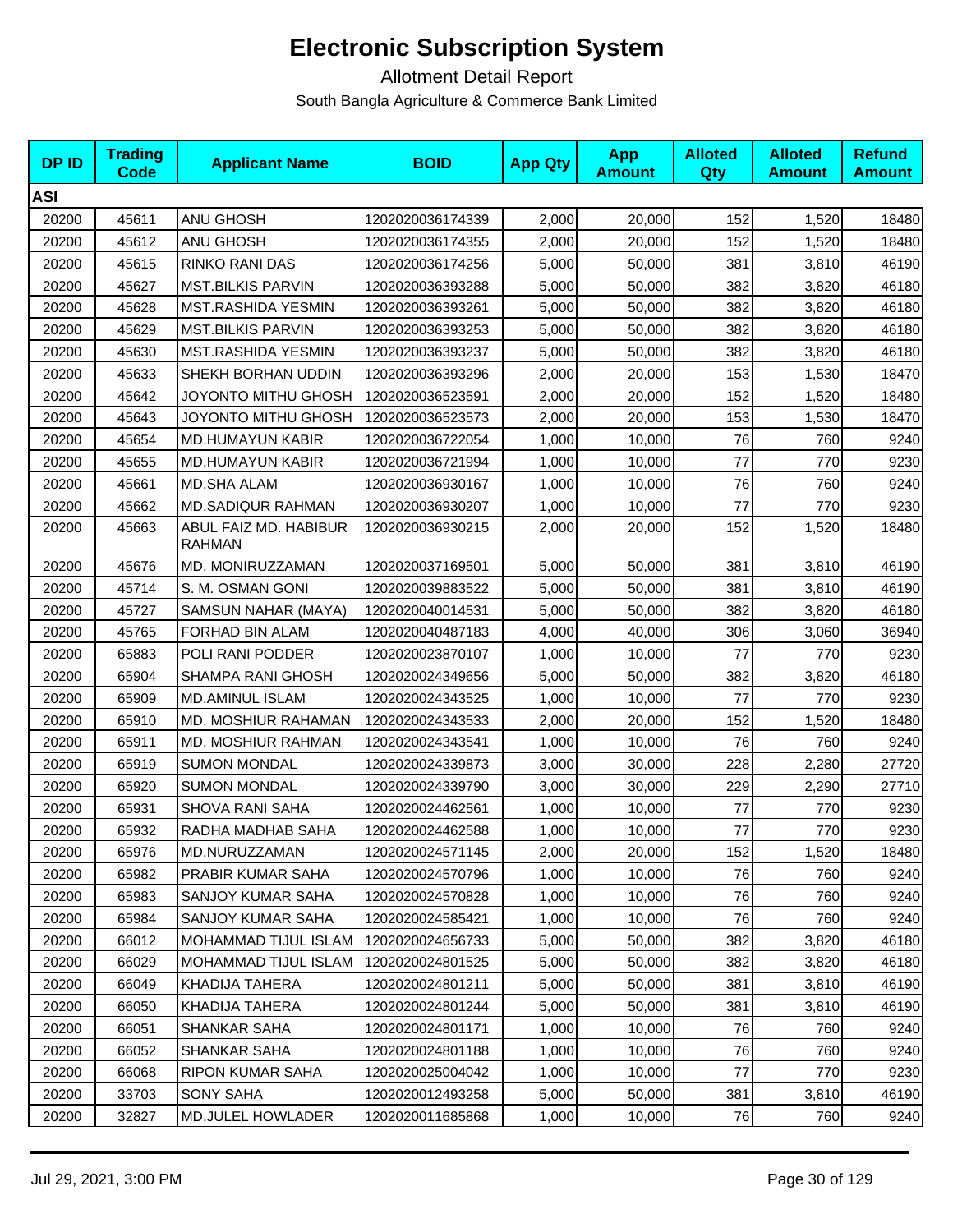| <b>DPID</b> | <b>Trading</b><br><b>Code</b> | <b>Applicant Name</b>                   | <b>BOID</b>      | <b>App Qty</b> | <b>App</b><br><b>Amount</b> | <b>Alloted</b><br><b>Qty</b> | <b>Alloted</b><br><b>Amount</b> | <b>Refund</b><br><b>Amount</b> |
|-------------|-------------------------------|-----------------------------------------|------------------|----------------|-----------------------------|------------------------------|---------------------------------|--------------------------------|
| <b>ASI</b>  |                               |                                         |                  |                |                             |                              |                                 |                                |
| 20200       | 32831                         | <b>HAFIZA BEGUM</b>                     | 1202020011681942 | 1,000          | 10,000                      | 76                           | 760                             | 9240                           |
| 20200       | 32862                         | <b>SHAWON TALUKDER</b>                  | 1202020011817954 | 1,000          | 10,000                      | 76                           | 760                             | 9240                           |
| 20200       | 32864                         | ASM HARUNUL ISLAM                       | 1202020011818346 | 1,000          | 10,000                      | 76                           | 760                             | 9240                           |
| 20200       | 32866                         | SAYMA ISLAM                             | 1202020011818081 | 1,000          | 10,000                      | 77                           | 770                             | 9230                           |
| 20200       | 37629                         | <b>JOHN SHUBRATA</b><br><b>KARMAKER</b> | 1202020014873261 | 1,000          | 10.000                      | 76                           | 760                             | 9240                           |
| 20200       | 27156                         | <b>MD.RAKIB UDDIN</b>                   | 1202020008883661 | 1,000          | 10,000                      | 76                           | 760                             | 9240                           |
| 20200       | 27179                         | <b>MD.WALIUL ISLAM</b>                  | 1202020008916730 | 1,000          | 10,000                      | 77                           | 770                             | 9230                           |
| 20200       | 27387                         | <b>BAKUL RANI SARKER</b>                | 1202020008916722 | 5,000          | 50,000                      | 382                          | 3,820                           | 46180                          |
| 20200       | 27199                         | ROWSHAN ARA RUNA                        | 1202020008916813 | 1,000          | 10,000                      | 77                           | 770                             | 9230                           |
| 20200       | 27248                         | <b>BADAL CHANDRA MITRA</b>              | 1202020008916805 | 5,000          | 50,000                      | 382                          | 3,820                           | 46180                          |
| 20200       | 27249                         | <b>BADAL CHANDRA MITRA</b>              | 1202020008916831 | 5,000          | 50,000                      | 382                          | 3,820                           | 46180                          |
| 20200       | 27205                         | <b>MD.HOSSAIN</b>                       | 1202020008916981 | 1,000          | 10,000                      | 77                           | 770                             | 9230                           |
| 20200       | 27257                         | <b>MD.MASUD</b>                         | 1202020008916963 | 4,000          | 40,000                      | 306                          | 3,060                           | 36940                          |
| 20200       | 27258                         | MD.MASUD                                | 1202020008916998 | 1,000          | 10,000                      | 76                           | 760                             | 9240                           |
| 20200       | 42859                         | TAPOSH KUMAR DAS                        | 1202020023167951 | 1,000          | 10,000                      | 77                           | 770                             | 9230                           |
| 20200       | 66253                         | <b>DIPAK KUMER RAY</b>                  | 1202020025538562 | 2,000          | 20,000                      | 153                          | 1,530                           | 18470                          |
| 20200       | 66256                         | ANUP KUMAR SAHA                         | 1202020025538671 | 1,000          | 10,000                      | 77                           | 770                             | 9230                           |
| 20200       | 66285                         | <b>MD.SALIM MIAH</b>                    | 1202020025651427 | 2,000          | 20,000                      | 152                          | 1,520                           | 18480                          |
| 20200       | 66320                         | MR.GANESH CHANDRA<br>SAHA               | 1202020025651518 | 2,000          | 20,000                      | 153                          | 1,530                           | 18470                          |
| 20200       | 66321                         | MR.GANESH CHANDRA<br><b>SAHA</b>        | 1202020025651569 | 2,000          | 20,000                      | 153                          | 1,530                           | 18470                          |
| 20200       | 66322                         | <b>KAMALESH SAHA</b>                    | 1202020025651296 | 2,000          | 20,000                      | 152                          | 1,520                           | 18480                          |
| 20200       | 66323                         | MRS.KALPANA RANI<br><b>SAHA</b>         | 1202020025651301 | 2,000          | 20,000                      | 153                          | 1,530                           | 18470                          |
| 20200       | 66324                         | <b>KAMALESH SAHA</b>                    | 1202020025651352 | 5,000          | 50,000                      | 382                          | 3,820                           | 46180                          |
| 20200       | 43760                         | MD.RAMJAN ALI BHUIYAN                   | 1202020026395468 | 1,000          | 10,000                      | 76                           | 760                             | 9240                           |
| 20200       | 43771                         | <b>MD.FAZLUR RAHMAN</b>                 | 1202020026438619 | 1,000          | 10,000                      | 77                           | 770                             | 9230                           |
| 20200       | 43772                         | <b>MD.FAZLUR RAHMAN</b>                 | 1202020026441052 | 3,000          | 30,000                      | 228                          | 2,280                           | 27720                          |
| 20200       | 43798                         | RUMKI SUTRADHAR                         | 1202020026613579 | 5,000          | 50,000                      | 382                          | 3,820                           | 46180                          |
| 20200       | 43799                         | RUMKI SUTRADHAR                         | 1202020026613587 | 5,000          | 50,000                      | 382                          | 3,820                           | 46180                          |
| 20200       | 43812                         | <b>MD.RAFIQUL ISLAM</b>                 | 1202020026613511 | 1,000          | 10,000                      | 77                           | 770                             | 9230                           |
| 20200       | 43838                         | SUNIL CHANDRA SAHA                      | 1202020026811344 | 1,000          | 10,000                      | 77                           | 770                             | 9230                           |
| 20200       | 43839                         | SUNIL CHANDRA SAHA                      | 1202020026811352 | 1,000          | 10,000                      | 76                           | 760                             | 9240                           |
| 20200       | 43841                         | RASAL DALY                              | 1202020026811379 | 1,000          | 10,000                      | 76                           | 760                             | 9240                           |
| 20200       | 43873                         | MD.MILAN MAHMUD                         | 1202020027067324 | 1,000          | 10,000                      | 77                           | 770                             | 9230                           |
| 20200       | 43885                         | MD.MASUM HASAN                          | 1202020027170192 | 1,000          | 10,000                      | 77                           | 770                             | 9230                           |
| 20200       | 43902                         | <b>TAZIN AKHTER</b>                     | 1202020027133823 | 1,000          | 10,000                      | 76                           | 760                             | 9240                           |
| 20200       | 43903                         | TANVEER ISLAM                           | 1202020027133841 | 1,000          | 10,000                      | 76                           | 760                             | 9240                           |
| 20200       | 43906                         | KHADIGA BEGUM                           | 1202020027133922 | 1,000          | 10,000                      | 76                           | 760                             | 9240                           |
| 20200       | 43911                         | PALASH BANIK                            | 1202020027304154 | 2,000          | 20,000                      | 153                          | 1,530                           | 18470                          |
| 20200       | 43920                         | <b>MONOROMA SAHA</b>                    | 1202020027137848 | 2,000          | 20,000                      | 153                          | 1,530                           | 18470                          |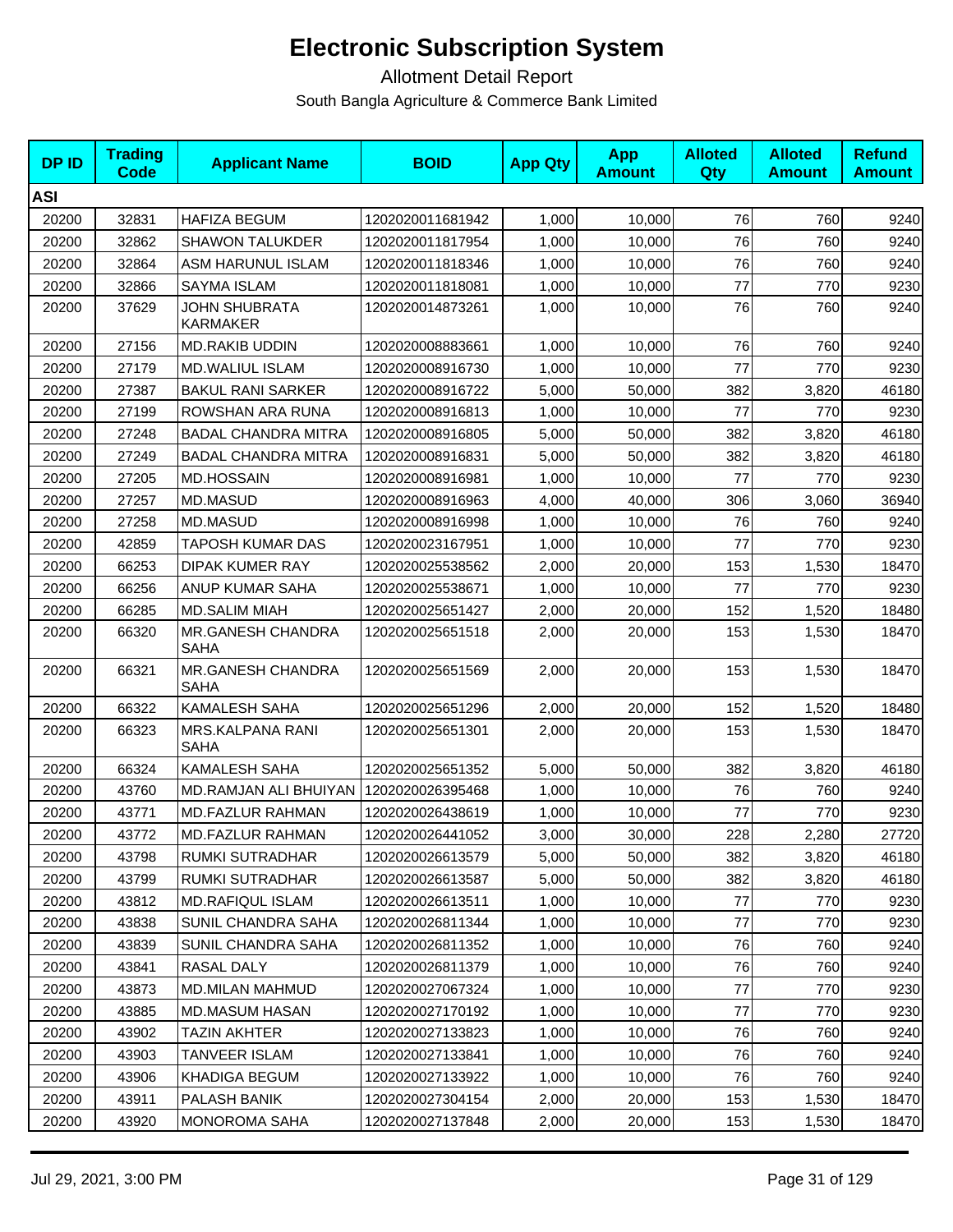| <b>DPID</b> | <b>Trading</b><br><b>Code</b> | <b>Applicant Name</b>                  | <b>BOID</b>      | <b>App Qty</b> | <b>App</b><br><b>Amount</b> | <b>Alloted</b><br><b>Qty</b> | <b>Alloted</b><br><b>Amount</b> | <b>Refund</b><br><b>Amount</b> |
|-------------|-------------------------------|----------------------------------------|------------------|----------------|-----------------------------|------------------------------|---------------------------------|--------------------------------|
| <b>ASI</b>  |                               |                                        |                  |                |                             |                              |                                 |                                |
| 20200       | 43932                         | <b>SREE KUMAR SAHA</b>                 | 1202020027263556 | 2,000          | 20,000                      | 152                          | 1,520                           | 18480                          |
| 20200       | 43956                         | <b>MD.HEMAET GHARAMI</b>               | 1202020027289946 | 1,000          | 10,000                      | 76                           | 760                             | 9240                           |
| 20200       | 43960                         | <b>GITA RANI CHANDA</b>                | 1202020027294389 | 1,000          | 10,000                      | 77                           | 770                             | 9230                           |
| 20200       | 43961                         | <b>GITA RANI CHANDA</b>                | 1202020027294410 | 1,000          | 10,000                      | 77                           | 770                             | 9230                           |
| 20200       | 43970                         | ABUL KAYES MIA                         | 1202020027418616 | 2,000          | 20,000                      | 152                          | 1,520                           | 18480                          |
| 20200       | 43972                         | <b>MUMTAJ BEGUM</b>                    | 1202020027418640 | 2,000          | 20,000                      | 152                          | 1,520                           | 18480                          |
| 20200       | 43983                         | TALUKDER ABDUL HAI                     | 1202020027380387 | 1,000          | 10,000                      | 76                           | 760                             | 9240                           |
| 20200       | 43984                         | TALUKDER ABDUL HAI                     | 1202020027380395 | 1,000          | 10,000                      | 77                           | 770                             | 9230                           |
| 20200       | 44019                         | MD.MAHMUD ZAMAN<br>HELAL               | 1202020027742603 | 1,000          | 10,000                      | 76                           | 760                             | 9240                           |
| 20200       | 44032                         | MRS.SABINA YESMIN                      | 1202020027742421 | 1,000          | 10,000                      | 76                           | 760                             | 9240                           |
| 20200       | 44038                         | <b>HOSNRARA BEGUM</b>                  | 1202020027742274 | 1,000          | 10,000                      | 76                           | 760                             | 9240                           |
| 20200       | 44039                         | <b>HOSNEARA BEGUM</b>                  | 1202020027742282 | 1,000          | 10,000                      | 77                           | 770                             | 9230                           |
| 20200       | 44042                         | <b>MD.HEMAET GHARAMI</b>               | 1202020027742349 | 1,000          | 10,000                      | 76                           | 760                             | 9240                           |
| 20200       | 67170                         | <b>MASUDA AKTER</b>                    | 1202020035034261 | 4,000          | 40,000                      | 305                          | 3,050                           | 36950                          |
| 20200       | 39322                         | <b>MOHAMMAD FAISAL</b><br><b>AHMED</b> | 1202020016539401 | 2,000          | 20,000                      | 152                          | 1,520                           | 18480                          |
| 20200       | 39344                         | SUKUMAR CHANDRA ROY 1202020016556081   |                  | 1,000          | 10,000                      | 76                           | 760                             | 9240                           |
| 20200       | 39349                         | MD.MONIRUZZAMAN                        | 1202020016562624 | 5,000          | 50,000                      | 382                          | 3,820                           | 46180                          |
| 20200       | 39388                         | NAZMA BEGUM                            | 1202020016608971 | 1,000          | 10,000                      | 76                           | 760                             | 9240                           |
| 20200       | 39401                         | SATTYA RANJAN<br><b>CHAKRABORTY</b>    | 1202020016618546 | 1,000          | 10,000                      | 76                           | 760                             | 9240                           |
| 20200       | 39425                         | <b>KAMAL UDDIN</b>                     | 1202020016644226 | 1,000          | 10,000                      | 76                           | 760                             | 9240                           |
| 20200       | 39437                         | <b>MRS.BANI DAS</b>                    | 1202020016642706 | 1,000          | 10,000                      | 76                           | 760                             | 9240                           |
| 20200       | 39445                         | RAJESH DAS                             | 1202020016659161 | 1,000          | 10,000                      | 76                           | 760                             | 9240                           |
| 20200       | 39455                         | SHEIKH HARUN OR<br><b>RASHID</b>       | 1202020016705506 | 1,000          | 10,000                      | 77                           | 770                             | 9230                           |
| 20200       | 39502                         | PRANOY CHANDRA DAS                     | 1202020016753331 | 5,000          | 50,000                      | 381                          | 3,810                           | 46190                          |
| 20200       | 39503                         | PRANOY CHANDRA DAS                     | 1202020016753348 | 5,000          | 50,000                      | 381                          | 3,810                           | 46190                          |
| 20200       | 39561                         | KANAI CHAKROBORTY                      | 1202020016780742 | 1,000          | 10,000                      | 77                           | 770                             | 9230                           |
| 20200       | 50309                         | <b>MD.RAFIQUL ISLAM</b>                | 1202020018954201 | 1,000          | 10,000                      | 77                           | 770                             | 9230                           |
| 20200       | 50330                         | <b>SUMON BAPARI</b>                    | 1202020018928531 | 5,000          | 50,000                      | 382                          | 3,820                           | 46180                          |
| 20200       | 50377                         | MD.SHAHIDUL ISLAM<br><b>BABUL</b>      | 1202020019216845 | 1,000          | 10,000                      | 77                           | 770                             | 9230                           |
| 20200       | 50384                         | <b>GOLUM SHAHANAZE</b><br><b>BEGUM</b> | 1202020019216770 | 5,000          | 50,000                      | 381                          | 3,810                           | 46190                          |
| 20200       | 50385                         | <b>GOLAM SHAHANAZE</b><br><b>BEGUM</b> | 1202020019216789 | 5,000          | 50,000                      | 381                          | 3,810                           | 46190                          |
| 20200       | 50389                         | <b>NURUN NAHER</b><br><b>CHOWDHURY</b> | 1202020019261865 | 1,000          | 10,000                      | 77                           | 770                             | 9230                           |
| 20200       | 50390                         | <b>NURUN NAHER</b><br><b>CHOWDHURY</b> | 1202020019261873 | 1,000          | 10,000                      | 76                           | 760                             | 9240                           |
| 20200       | 50412                         | <b>MD.KABIR HOSEN</b>                  | 1202020019401272 | 5,000          | 50,000                      | 381                          | 3,810                           | 46190                          |
| 20200       | 55007                         | <b>FULKUMAR MODAK</b>                  | 1202020017911499 | 1,000          | 10,000                      | 76                           | 760                             | 9240                           |
| 20200       | 32907                         | MD.DELOWER HOSSAIN                     | 1202020011868757 | 5,000          | 50,000                      | 381                          | 3,810                           | 46190                          |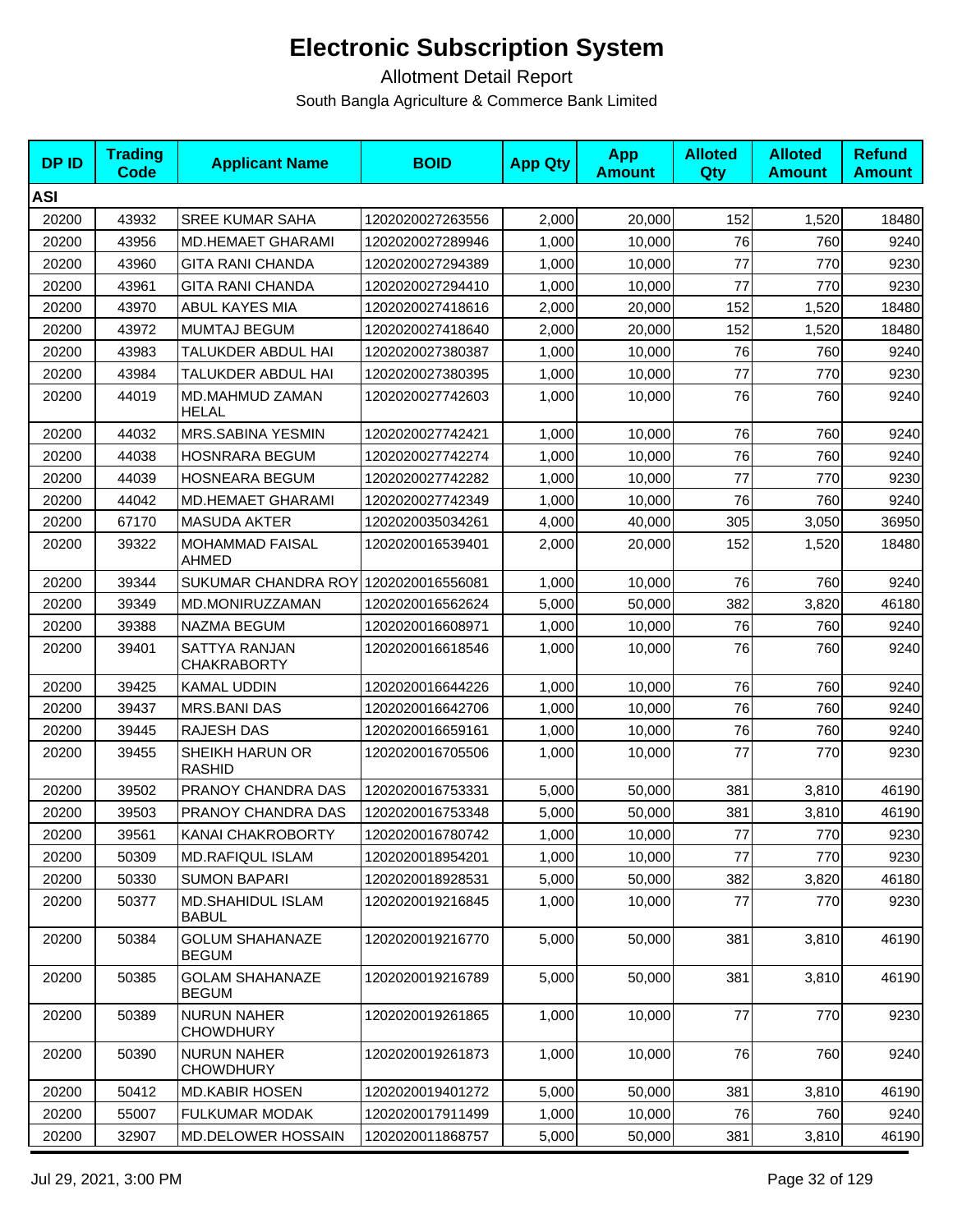| <b>DPID</b> | <b>Trading</b><br>Code | <b>Applicant Name</b>                     | <b>BOID</b>      | <b>App Qty</b> | <b>App</b><br><b>Amount</b> | <b>Alloted</b><br><b>Qty</b> | <b>Alloted</b><br><b>Amount</b> | <b>Refund</b><br><b>Amount</b> |
|-------------|------------------------|-------------------------------------------|------------------|----------------|-----------------------------|------------------------------|---------------------------------|--------------------------------|
| ASI         |                        |                                           |                  |                |                             |                              |                                 |                                |
| 20200       | 32908                  | <b>MD.DELOWER HOSSAIN</b>                 | 1202020011868773 | 5,000          | 50,000                      | 382                          | 3,820                           | 46180                          |
| 20200       | 32920                  | <b>MRITYUNJOY PAUL</b>                    | 1202020011876605 | 5,000          | 50,000                      | 382                          | 3,820                           | 46180                          |
| 20200       | 32933                  | <b>RIPON KUMAR SAHA</b>                   | 1202020011889285 | 1,000          | 10,000                      | 77                           | 770                             | 9230                           |
| 20200       | 32934                  | <b>RIPON KUMAR SAHA</b>                   | 1202020011889293 | 1,000          | 10,000                      | 76                           | 760                             | 9240                           |
| 20200       | 32940                  | <b>MUNMUN SAHA</b>                        | 1202020011902535 | 5,000          | 50,000                      | 382                          | 3,820                           | 46180                          |
| 20200       | 42190                  | <b>MD.SHORIOT MIA</b>                     | 1202020020725642 | 5,000          | 50,000                      | 381                          | 3,810                           | 46190                          |
| 20200       | 55047                  | <b>MD.KAMAL</b>                           | 1202020019468484 | 4,000          | 40,000                      | 306                          | 3,060                           | 36940                          |
| 20200       | 55048                  | <b>MD.KAMAL</b>                           | 1202020019468476 | 4,000          | 40,000                      | 306                          | 3,060                           | 36940                          |
| 20200       | 60018                  | <b>MR.SHAHIN AHMED</b>                    | 1202020018202417 | 5,000          | 50,000                      | 382                          | 3,820                           | 46180                          |
| 20200       | 60026                  | <b>KANON PAUL</b>                         | 1202020018244763 | 5,000          | 50,000                      | 381                          | 3,810                           | 46190                          |
| 20200       | 37057                  | <b>LITON KUMAR ROY</b>                    | 1202020014345756 | 5,000          | 50,000                      | 382                          | 3,820                           | 46180                          |
| 20200       | 42195                  | <b>JWEL KUMAR SAHA</b>                    | 1202020020754749 | 1,000          | 10,000                      | 76                           | 760                             | 9240                           |
| 20200       | 42196                  | JWEL KUMAR SAHA                           | 1202020020754757 | 1,000          | 10,000                      | 76                           | 760                             | 9240                           |
| 20200       | 42227                  | <b>MD.RAFIQUL ISLAM</b>                   | 1202020020848090 | 5,000          | 50.000                      | 381                          | 3,810                           | 46190                          |
| 20200       | 42245                  | MD.HASAN MAHMUD                           | 1202020020917419 | 5,000          | 50,000                      | 381                          | 3,810                           | 46190                          |
| 20200       | 42247                  | AMINA KHATUN                              | 1202020020917395 | 5,000          | 50,000                      | 382                          | 3,820                           | 46180                          |
| 20200       | 42248                  | <b>MD.HASAN MAHMUD</b>                    | 1202020020917387 | 5,000          | 50,000                      | 381                          | 3,810                           | 46190                          |
| 20200       | 42250                  | <b>AMINA KHATUN</b>                       | 1202020020917360 | 5,000          | 50,000                      | 382                          | 3,820                           | 46180                          |
| 20200       | 42268                  | RABINDRANATH SINGHA                       | 1202020020971971 | 5,000          | 50,000                      | 381                          | 3,810                           | 46190                          |
| 20200       | 42269                  | RABINDRANATH SINGHA                       | 1202020020971988 | 5,000          | 50,000                      | 382                          | 3,820                           | 46180                          |
| 20200       | 33257                  | <b>RATNA DAS</b>                          | 1202020012143269 | 1,000          | 10,000                      | 76                           | 760                             | 9240                           |
| 20200       | 33258                  | <b>RATNA DAS</b>                          | 1202020012143250 | 1,000          | 10,000                      | 77                           | 770                             | 9230                           |
| 20200       | 33275                  | <b>BIMAL KANTI PAUL</b>                   | 1202020012138074 | 1,000          | 10,000                      | 76                           | 760                             | 9240                           |
| 20200       | 38603                  | <b>BISWANATH KUNDU</b>                    | 1202020015625176 | 5,000          | 50,000                      | 381                          | 3,810                           | 46190                          |
| 20200       | 38652                  | <b>MD.JALAL UDDIN</b>                     | 1202020015690570 | 1,000          | 10,000                      | 77                           | 770                             | 9230                           |
| 20200       | 38653                  | <b>MD.JALAL UDDIN</b>                     | 1202020015690589 | 1,000          | 10,000                      | 76                           | 760                             | 9240                           |
| 20200       | 38763                  | MD.MOAZZAM HOSSEN                         | 1202020015855697 | 1,000          | 10,000                      | 77                           | 770                             | 9230                           |
| 20200       | 38863                  | PABITRA KUMER<br><b>SUTRADHAR</b>         | 1202020016030071 | 5,000          | 50,000                      | 381                          | 3,810                           | 46190                          |
| 20200       | 38899                  | <b>MD.AMINUL ISLAM</b>                    | 1202020016094967 | 1,000          | 10,000                      | 77                           | 770                             | 9230                           |
| 20200       | 41761                  | <b>BISWAJIT SUR</b>                       | 1202020019741735 | 5,000          | 50,000                      | 382                          | 3,820                           | 46180                          |
| 20200       | 41858                  | ROKSANA KABIR                             | 1202020019948057 | 5,000          | 50,000                      | 381                          | 3,810                           | 46190                          |
| 20200       | 41859                  | MD.MONOWARUL HAQUE                        | 1202020019948091 | 5,000          | 50,000                      | 381                          | 3,810                           | 46190                          |
| 20200       | 41860                  | MD.MONOWARUL HAQUE                        | 1202020019948105 | 5,000          | 50,000                      | 382                          | 3,820                           | 46180                          |
| 20200       | 41861                  | ROKSANA KABIR                             | 1202020019948113 | 5,000          | 50,000                      | 381                          | 3,810                           | 46190                          |
| 20200       | 41872                  | ABU NAIM MUHAMMAD<br>NAZMUL BARI          | 1202020019961231 | 1.000          | 10,000                      | 77                           | 770                             | 9230                           |
| 20200       | 41899                  | <b>MD.TAUIBUR RAHMAN</b>                  | 1202020019998821 | 1,000          | 10,000                      | 77                           | 770                             | 9230                           |
| 20200       | 42013                  | <b>GOBINDA CHANDRA</b><br><b>KARMAKER</b> | 1202020020242249 | 5,000          | 50,000                      | 382                          | 3,820                           | 46180                          |
| 20200       | 60092                  | <b>MD.MASUD RANA</b>                      | 1202020018628994 | 1,000          | 10,000                      | 76                           | 760                             | 9240                           |
| 20200       | 60102                  | <b>KRISHNO KANTO SARKER</b>               | 1202020018629102 | 1,000          | 10,000                      | 76                           | 760                             | 9240                           |
| 20200       | 60109                  | SADHAN CHANDRA SAHA                       | 1202020018629171 | 1,000          | 10,000                      | 76                           | 760                             | 9240                           |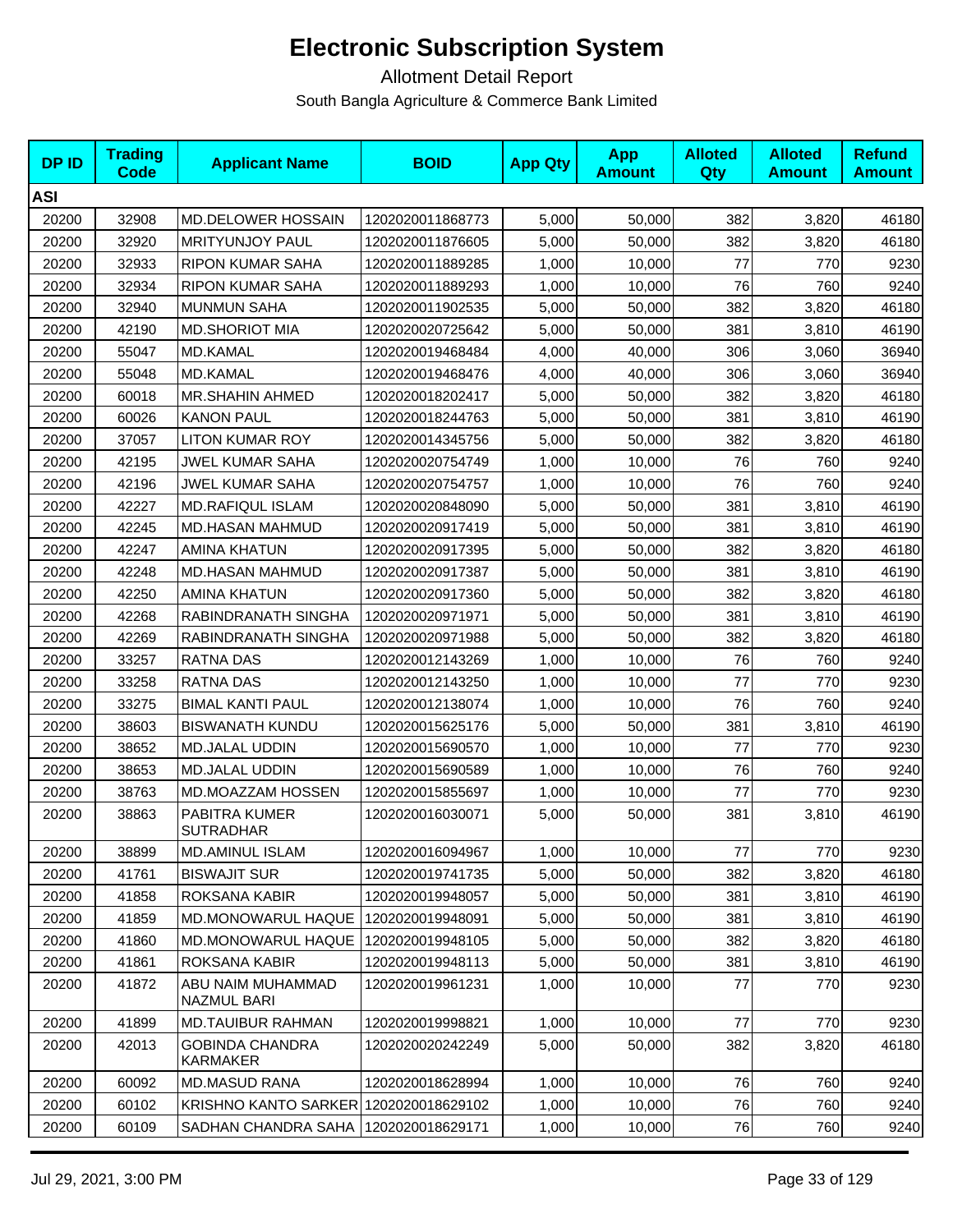| <b>DPID</b> | <b>Trading</b><br><b>Code</b> | <b>Applicant Name</b>          | <b>BOID</b>      | <b>App Qty</b> | <b>App</b><br><b>Amount</b> | <b>Alloted</b><br>Qty | <b>Alloted</b><br><b>Amount</b> | <b>Refund</b><br><b>Amount</b> |
|-------------|-------------------------------|--------------------------------|------------------|----------------|-----------------------------|-----------------------|---------------------------------|--------------------------------|
| <b>ASI</b>  |                               |                                |                  |                |                             |                       |                                 |                                |
| 20200       | 60258                         | TANJINA SULTANA                | 1202020019352542 | 1,000          | 10,000                      | 76                    | 760                             | 9240                           |
| 20200       | 35037                         | <b>DOLY AKHTER</b>             | 1202020013347116 | 1,000          | 10,000                      | 77                    | 770                             | 9230                           |
| 20200       | 32949                         | <b>MD.RAMZAN ALI</b>           | 1202020011918979 | 1,000          | 10,000                      | 76                    | 760                             | 9240                           |
| 20200       | 32950                         | M/S.ASMA BEGUM                 | 1202020011918513 | 1,000          | 10,000                      | 76                    | 760                             | 9240                           |
| 20200       | 32952                         | <b>MS.PRIYANGKA ISLAM</b>      | 1202020011918556 | 1,000          | 10,000                      | 77                    | 770                             | 9230                           |
| 20200       | 32953                         | <b>MD.MUSLIM</b>               | 1202020011918572 | 1,000          | 10,000                      | 77                    | 770                             | 9230                           |
| 20200       | 32955                         | <b>MD.RAMZAN ALI</b>           | 1202020011918599 | 1,000          | 10,000                      | 76                    | 760                             | 9240                           |
| 20200       | 32956                         | <b>MD.MUSLIM</b>               | 1202020011918620 | 1,000          | 10,000                      | 76                    | 760                             | 9240                           |
| 20200       | 32957                         | <b>MD.ALAMGIR</b>              | 1202020011918639 | 1,000          | 10,000                      | 77                    | 770                             | 9230                           |
| 20200       | 32958                         | MD.MAHADI HASSAN               | 1202020011918655 | 1,000          | 10,000                      | 76                    | 760                             | 9240                           |
| 20200       | 32959                         | <b>MS.PRIYANGKA ISLAM</b>      | 1202020011918663 | 1,000          | 10,000                      | 77                    | 770                             | 9230                           |
| 20200       | 32968                         | <b>MD.SAIFUL ISLAM</b>         | 1202020011918861 | 5,000          | 50,000                      | 382                   | 3,820                           | 46180                          |
| 20200       | 32969                         | <b>MD.SAIFUL</b>               | 1202020011918896 | 5,000          | 50,000                      | 382                   | 3,820                           | 46180                          |
| 20200       | 32970                         | <b>MD.ALAMGIR</b>              | 1202020011918936 | 1,000          | 10,000                      | 77                    | 770                             | 9230                           |
| 20200       | 32985                         | <b>MD.SUMON MIA</b>            | 1202020011918944 | 3,000          | 30,000                      | 228                   | 2,280                           | 27720                          |
| 20200       | 33022                         | <b>TAJUL ISLAM</b>             | 1202020011951611 | 1,000          | 10,000                      | 77                    | 770                             | 9230                           |
| 20200       | 33058                         | A.T.M. ABDUL HYE KHAN          | 1202020012000064 | 1,000          | 10,000                      | 77                    | 770                             | 9230                           |
| 20200       | 33075                         | MRS.SAZIDA BEGUM               | 1202020012009180 | 2,000          | 20,000                      | 152                   | 1,520                           | 18480                          |
| 20200       | 33076                         | A.H.M.KAMRUZZAMAN              | 1202020012009354 | 2,000          | 20,000                      | 152                   | 1,520                           | 18480                          |
| 20200       | 33094                         | <b>MD.ALAMGIR HOSSAIN</b>      | 1202020012036542 | 5,000          | 50,000                      | 382                   | 3,820                           | 46180                          |
| 20200       | 33095                         | <b>MD.ALAMGIR HOSSAIN</b>      | 1202020012036550 | 5,000          | 50,000                      | 381                   | 3,810                           | 46190                          |
| 20200       | 33146                         | SHALMA JESMIN                  | 1202020012102950 | 1,000          | 10,000                      | 76                    | 760                             | 9240                           |
| 20200       | 33224                         | <b>MD.EMRAN HOSSAIN</b>        | 1202020012146388 | 1,000          | 10,000                      | 76                    | 760                             | 9240                           |
| 20200       | 39648                         | <b>SUMA RANI DEY</b>           | 1202020016832136 | 1,000          | 10,000                      | 76                    | 760                             | 9240                           |
| 20200       | 39653                         | <b>SHARMIN HAQUE</b>           | 1202020016832278 | 5,000          | 50,000                      | 382                   | 3,820                           | 46180                          |
| 20200       | 39654                         | <b>SHARMIN HAQUE</b>           | 1202020016832286 | 5,000          | 50,000                      | 382                   | 3,820                           | 46180                          |
| 20200       | 39655                         | <b>SALINA AKTER</b>            | 1202020016832294 | 1,000          | 10,000                      | 77                    | 770                             | 9230                           |
| 20200       | 39656                         | SALINA AKTER                   | 1202020016832301 | 1,000          | 10,000                      | 76                    | 760                             | 9240                           |
| 20200       | 39675                         | <b>SREEKUMAR SAHA</b>          | 1202020016895422 | 2,000          | 20,000                      | 153                   | 1,530                           | 18470                          |
| 20200       | 39676                         | <b>ANINDA SAHA</b>             | 1202020016897076 | 2,000          | 20,000                      | 152                   | 1,520                           | 18480                          |
| 20200       | 39708                         | SABBIR RAHMAN SHUVO            | 1202020016889910 | 1,000          | 10,000                      | 76                    | 760                             | 9240                           |
| 20200       | 39736                         | <b>GOUTAM KUMAR</b><br>JOADDER | 1202020016889870 | 5,000          | 50,000                      | 382                   | 3,820                           | 46180                          |
| 20200       | 44793                         | MD.KAMRUL MIA                  | 1202020032689787 | 2,000          | 20,000                      | 153                   | 1,530                           | 18470                          |
| 20200       | 44794                         | <b>MD.KAMRUL MIA</b>           | 1202020032689795 | 1,000          | 10,000                      | 77                    | 770                             | 9230                           |
| 20200       | 44918                         | APU RANI BHADRA                | 1202020032870411 | 1,000          | 10,000                      | 76                    | 760                             | 9240                           |
| 20200       | 44984                         | <b>KAJAL SARER</b>             | 1202020033210790 | 1,000          | 10,000                      | 76                    | 760                             | 9240                           |
| 20200       | 44985                         | KAJAL SARKER                   | 1202020033210806 | 1,000          | 10,000                      | 76                    | 760                             | 9240                           |
| 20200       | 45006                         | UTTAM KUMAR SAHA               | 1202020033289966 | 3,000          | 30,000                      | 228                   | 2,280                           | 27720                          |
| 20200       | 45034                         | <b>MD.BILLAL HOSSAIN</b>       | 1202020033440179 | 1,000          | 10,000                      | 77                    | 770                             | 9230                           |
| 20200       | 45077                         | MD.JAHANGIR ALAM               | 1202020033637494 | 1,000          | 10,000                      | 77                    | 770                             | 9230                           |
| 20200       | 45119                         | TANIA AKTER                    | 1202020034320346 | 5,000          | 50,000                      | 381                   | 3,810                           | 46190                          |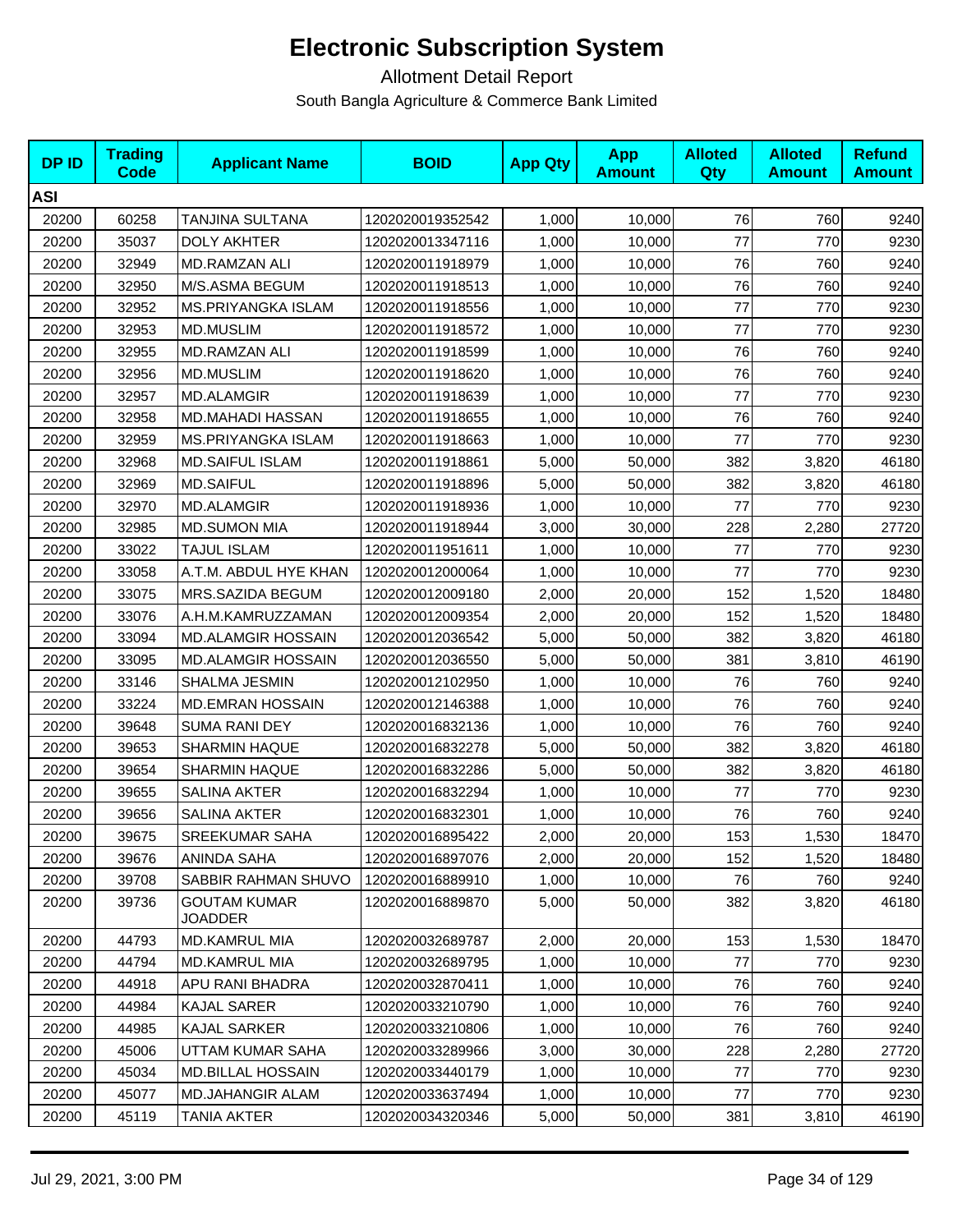| <b>DPID</b> | <b>Trading</b><br>Code | <b>Applicant Name</b>                    | <b>BOID</b>      | <b>App Qty</b> | <b>App</b><br><b>Amount</b> | <b>Alloted</b><br>Qty | <b>Alloted</b><br><b>Amount</b> | <b>Refund</b><br><b>Amount</b> |
|-------------|------------------------|------------------------------------------|------------------|----------------|-----------------------------|-----------------------|---------------------------------|--------------------------------|
| <b>ASI</b>  |                        |                                          |                  |                |                             |                       |                                 |                                |
| 20200       | 45122                  | <b>TANIA AKTER</b>                       | 1202020034320389 | 5,000          | 50,000                      | 382                   | 3,820                           | 46180                          |
| 20200       | 45136                  | ANITA RANI SUTRA DHAR 1202020034509168   |                  | 5,000          | 50,000                      | 382                   | 3,820                           | 46180                          |
| 20200       | 41432                  | <b>MD.KAJAL HOWLADER</b>                 | 1202020019137693 | 3,000          | 30,000                      | 228                   | 2,280                           | 27720                          |
| 20200       | 41433                  | KAJAL HOWLADER                           | 1202020019137709 | 3,000          | 30,000                      | 228                   | 2,280                           | 27720                          |
| 20200       | 41509                  | RINKU SAHA                               | 1202020019341524 | 5,000          | 50,000                      | 381                   | 3,810                           | 46190                          |
| 20200       | 41559                  | DEBANSHU<br><b>CHAKROBORTI</b>           | 1202020019382661 | 5,000          | 50,000                      | 381                   | 3,810                           | 46190                          |
| 20200       | 41561                  | ANJANA RANI BASAK                        | 1202020019382303 | 5,000          | 50,000                      | 381                   | 3,810                           | 46190                          |
| 20200       | 41562                  | ANJANA RANI BASAK                        | 1202020019382298 | 5,000          | 50,000                      | 381                   | 3,810                           | 46190                          |
| 20200       | 41563                  | SAMVU NATH PAUL                          | 1202020019418180 | 2,000          | 20,000                      | 153                   | 1,530                           | 18470                          |
| 20200       | 41564                  | SAMVUNATH PAUL                           | 1202020019418199 | 2,000          | 20,000                      | 153                   | 1,530                           | 18470                          |
| 20200       | 41599                  | MD. RAJIB HASAN                          | 1202020019446290 | 1,000          | 10,000                      | 77                    | 770                             | 9230                           |
| 20200       | 41658                  | <b>HAMIDA AKTER</b>                      | 1202020019600711 | 1,000          | 10,000                      | 76                    | 760                             | 9240                           |
| 20200       | 41687                  | TAHMINA KHANDOKER<br><b>SHIBLY</b>       | 1202020019615457 | 3,000          | 30,000                      | 229                   | 2,290                           | 27710                          |
| 20200       | 41694                  | <b>MAHMUDA AKTER</b>                     | 1202020019627164 | 5,000          | 50,000                      | 381                   | 3,810                           | 46190                          |
| 20200       | 41752                  | MRS.SELINA FERDOUS                       | 1202020019730297 | 1,000          | 10,000                      | 77                    | 770                             | 9230                           |
| 20200       | 61030                  | <b>MOHAMMAD ERFAN</b>                    | 1202020030523639 | 1,000          | 10.000                      | 76                    | 760                             | 9240                           |
| 20200       | 61077                  | ANJANA MONDAL                            | 1202020032113657 | 1,000          | 10,000                      | 77                    | 770                             | 9230                           |
| 20200       | 61105                  | MD.NURUL ALIM TOWHID                     | 1202020033079961 | 1,000          | 10,000                      | 77                    | 770                             | 9230                           |
| 20200       | 61106                  | <b>MD.NURUL ALIM TOWHID</b>              | 1202020033079971 | 1,000          | 10,000                      | 77                    | 770                             | 9230                           |
| 20200       | 35153                  | <b>MD.ARAFAT KARIM KHAN</b>              | 1202020013347539 | 5,000          | 50,000                      | 382                   | 3,820                           | 46180                          |
| 20200       | 35154                  | SHEIKH MOHAMMAD<br><b>ABDUL MOKTADER</b> | 1202020013347621 | 3,000          | 30,000                      | 228                   | 2,280                           | 27720                          |
| 20200       | 35156                  | <b>MD.ABUL HOSSAIN</b>                   | 1202020013378990 | 1,000          | 10,000                      | 77                    | 770                             | 9230                           |
| 20200       | 35157                  | <b>MD.ABUL HOSSAIN</b>                   | 1202020013379042 | 1,000          | 10,000                      | 76                    | 760                             | 9240                           |
| 20200       | 40373                  | MRS.MOMTAJ BEGUM                         | 1202020017765220 | 1,000          | 10,000                      | 76                    | 760                             | 9240                           |
| 20200       | 40402                  | SHIULI RANI SAHA                         | 1202020017723364 | 5,000          | 50,000                      | 381                   | 3,810                           | 46190                          |
| 20200       | 40447                  | TAYEEB AHMED KHAN                        | 1202020017769387 | 1,000          | 10,000                      | 77                    | 770                             | 9230                           |
| 20200       | 40537                  | JOY SHANKAR PAUL                         | 1202020017890215 | 5,000          | 50,000                      | 382                   | 3,820                           | 46180                          |
| 20200       | 40629                  | <b>S.M REAZ HOSSAIN</b>                  | 1202020018034726 | 1,000          | 10,000                      | 77                    | 770                             | 9230                           |
| 20200       | 40630                  | S.M REZA HOSSAIN                         | 1202020018034734 | 1,000          | 10,000                      | 77                    | 770                             | 9230                           |
| 20200       | 40631                  | <b>HELAL SIKDER</b>                      | 1202020018034742 | 2,000          | 20,000                      | 153                   | 1,530                           | 18470                          |
| 20200       | 40676                  | <b>MEHERUN NESSA</b>                     | 1202020018147086 | 1,000          | 10,000                      | 76                    | 760                             | 9240                           |
| 20200       | 40691                  | <b>MD.IFTEKHAR TANVEER</b><br>AHMED KHAN | 1202020018160972 | 1,000          | 10,000                      | 77                    | 770                             | 9230                           |
| 20200       | 60956                  | DILRUBA AFROZ                            | 1202020028859279 | 1,000          | 10,000                      | 77                    | 770                             | 9230                           |
| 20200       | 33320                  | <b>NURUN NAHAR</b>                       | 1202020012186841 | 2,000          | 20,000                      | 152                   | 1,520                           | 18480                          |
| 20200       | 33456                  | <b>MD.SHAHIN ALOM</b>                    | 1202020012345894 | 1,000          | 10,000                      | 77                    | 770                             | 9230                           |
| 20200       | 38696                  | UTTAM KUMAR SAHA                         | 1202020015769506 | 1,000          | 10,000                      | 77                    | 770                             | 9230                           |
| 20200       | 44600                  | <b>GOPAL CHANDRA</b><br>KARMAKER         | 1202020031097451 | 1,000          | 10,000                      | 76                    | 760                             | 9240                           |
| 20200       | 44601                  | <b>GOPAL CHANDRA</b><br>KARMAKER         | 1202020031097516 | 1,000          | 10,000                      | 76                    | 760                             | 9240                           |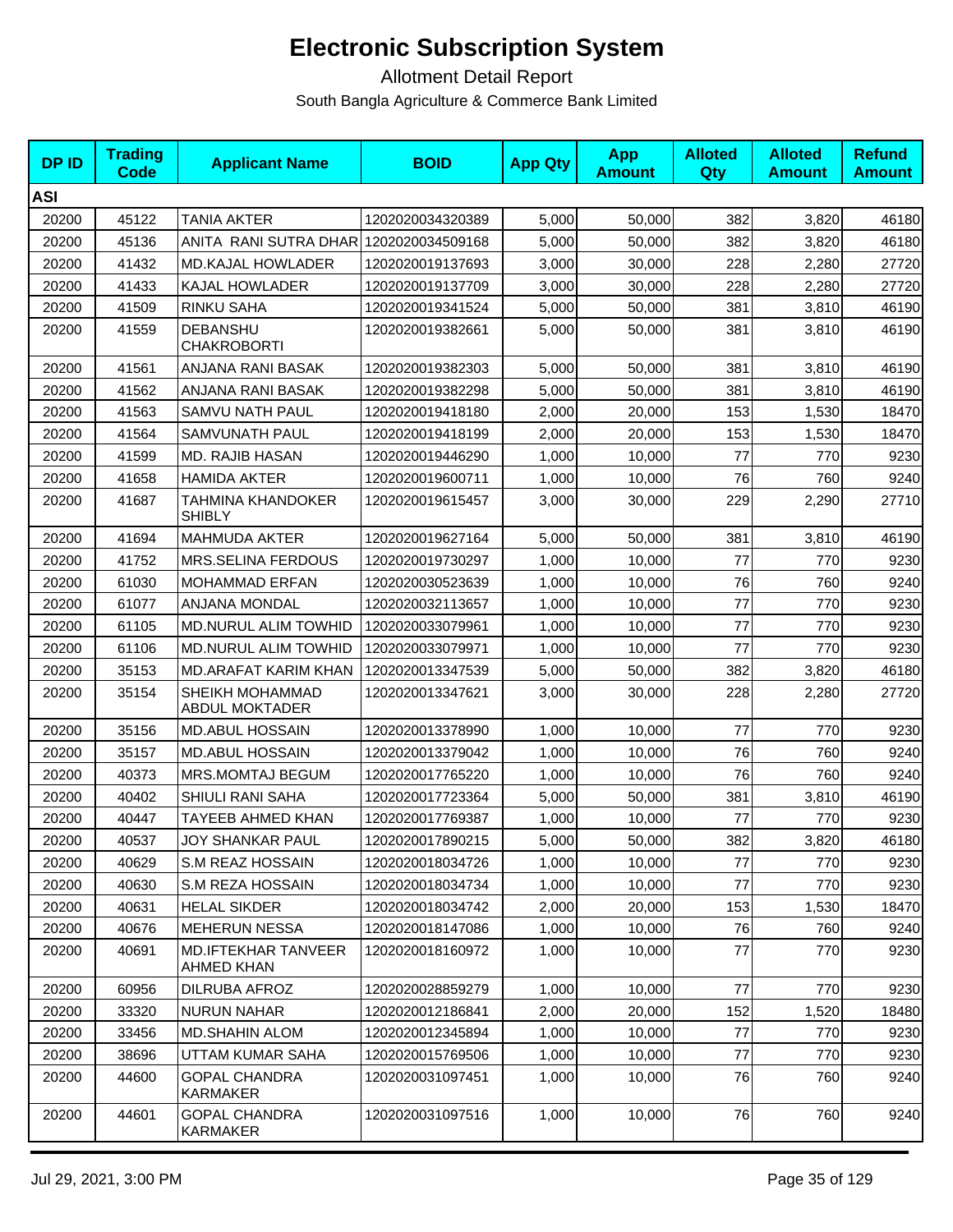| <b>DPID</b> | <b>Trading</b><br><b>Code</b> | <b>Applicant Name</b>           | <b>BOID</b>      | <b>App Qty</b> | <b>App</b><br><b>Amount</b> | <b>Alloted</b><br>Qty | <b>Alloted</b><br><b>Amount</b> | <b>Refund</b><br><b>Amount</b> |
|-------------|-------------------------------|---------------------------------|------------------|----------------|-----------------------------|-----------------------|---------------------------------|--------------------------------|
| ASI         |                               |                                 |                  |                |                             |                       |                                 |                                |
| 20200       | 44666                         | JASHIM UDDIN AHMED              | 1202020031897333 | 1,000          | 10,000                      | 76                    | 760                             | 9240                           |
| 20200       | 66457                         | MD.JOSHIM UDDIN                 | 1202020026305023 | 2,000          | 20,000                      | 152                   | 1,520                           | 18480                          |
| 20200       | 66514                         | <b>MD.MOSARAF MOLLIK</b>        | 1202020026789942 | 2,000          | 20,000                      | 153                   | 1,530                           | 18470                          |
| 20200       | 66526                         | <b>MD.HANNAN MIAH</b>           | 1202020026872623 | 5,000          | 50,000                      | 382                   | 3,820                           | 46180                          |
| 20200       | 66527                         | <b>MD.KAMRUL HASSAN</b>         | 1202020026872342 | 5,000          | 50,000                      | 381                   | 3,810                           | 46190                          |
| 20200       | 66528                         | <b>MD.KAMRUL HASSAN</b>         | 1202020026872350 | 5,000          | 50,000                      | 382                   | 3,820                           | 46180                          |
| 20200       | 67282                         | MD. AKTERUZZAMAN<br><b>KHAN</b> | 1202020042613458 | 1,000          | 10,000                      | 76                    | 760                             | 9240                           |
| 20200       | 36617                         | SAIF-AL-ARAFIN                  | 1202020014674275 | 5,000          | 50,000                      | 382                   | 3,820                           | 46180                          |
| 20200       | 36618                         | SAIF-AL-ARAFIN                  | 1202020014674323 | 5,000          | 50,000                      | 382                   | 3,820                           | 46180                          |
| 20200       | 60114                         | <b>KAMALESH PAUL</b>            | 1202020018673261 | 1,000          | 10,000                      | 76                    | 760                             | 9240                           |
| 20200       | 35036                         | <b>MD.JAKIR HOSSAIN</b>         | 1202020013346617 | 1,000          | 10,000                      | 76                    | 760                             | 9240                           |
| 20200       | 40384                         | RAJIB PODDER                    | 1202020017675711 | 3,000          | 30,000                      | 228                   | 2,280                           | 27720                          |
| 20200       | 40449                         | <b>TULI BASAK</b>               | 1202020017770514 | 5,000          | 50,000                      | 382                   | 3,820                           | 46180                          |
| 20200       | 40450                         | <b>TULI BASAK</b>               | 1202020017771072 | 5,000          | 50,000                      | 381                   | 3,810                           | 46190                          |
| 20200       | 40639                         | <b>ZINIA AKTHER</b>             | 1202020018049651 | 1,000          | 10,000                      | 76                    | 760                             | 9240                           |
| 20200       | 65895                         | POLI RANI PODDER                | 1202020024101091 | 1,000          | 10,000                      | 77                    | 770                             | 9230                           |
| 20200       | 66016                         | <b>FARJANA AKTAR</b>            | 1202020024665570 | 1,000          | 10,000                      | 76                    | 760                             | 9240                           |
| 20200       | 61112                         | <b>MD.SHAMSUL ALAM</b>          | 1202020033254821 | 1,000          | 10,000                      | 77                    | 770                             | 9230                           |
| 20200       | 61132                         | <b>KULSUM AKTER</b>             | 1202020033637526 | 1,000          | 10,000                      | 76                    | 760                             | 9240                           |
| 20200       | 61134                         | <b>KULSUM AKTER</b>             | 1202020033637534 | 1,000          | 10,000                      | 77                    | 770                             | 9230                           |
| 20200       | 61142                         | <b>MD.TAIUM UDDIN</b>           | 1202020034044182 | 1,000          | 10,000                      | 77                    | 770                             | 9230                           |
| 20200       | 61156                         | <b>IMRAN RAIHAN</b>             | 1202020034574589 | 5,000          | 50,000                      | 381                   | 3,810                           | 46190                          |
| 20200       | 61169                         | <b>MD.TAIUM UDDIN</b>           | 1202020035866805 | 1,000          | 10,000                      | 76                    | 760                             | 9240                           |
| 20200       | 61175                         | SHAHARA AKTER EKRAM             | 1202020036089948 | 1,000          | 10,000                      | 76                    | 760                             | 9240                           |
| 20200       | 61176                         | SHAHARA AKTER EKRAM             | 1202020036089980 | 1,000          | 10,000                      | 76                    | 760                             | 9240                           |
| 20200       | 61193                         | <b>MD.SAFI IMAM</b>             | 1202020037102306 | 1,000          | 10,000                      | 77                    | 770                             | 9230                           |
| 20200       | 61226                         | <b>HOSNEARA BEGUM</b>           | 1202020000719831 | 2,000          | 20,000                      | 152                   | 1,520                           | 18480                          |
| 20200       | 61228                         | SHIBLY SADEQ                    | 1202020041568542 | 5,000          | 50,000                      | 382                   | 3,820                           | 46180                          |
| 20200       | 40727                         | DIBAKAR ROY                     | 1202020018227802 | 5,000          | 50.000                      | 382                   | 3,820                           | 46180                          |
| 20200       | 40734                         | TRINATH SINGHA                  | 1202020018213783 | 5,000          | 50,000                      | 381                   | 3,810                           | 46190                          |
| 20200       | 40735                         | <b>BISHOWJIT KUMAR PAUL</b>     | 1202020018213791 | 5,000          | 50,000                      | 382                   | 3,820                           | 46180                          |
| 20200       | 40736                         | <b>BISHOWJIT KUMAR PAUL</b>     | 1202020018213807 | 5,000          | 50,000                      | 381                   | 3,810                           | 46190                          |
| 20200       | 40737                         | <b>MD.ANISUL ISLAM</b>          | 1202020018228461 | 4,000          | 40,000                      | 305                   | 3,050                           | 36950                          |
| 20200       | 40738                         | <b>MD.ANISUL ISLAM</b>          | 1202020018228486 | 1,000          | 10,000                      | 76                    | 760                             | 9240                           |
| 20200       | 40739                         | MD.MIZANUR RAHMAN               | 1202020018228451 | 1,000          | 10,000                      | 76                    | 760                             | 9240                           |
| 20200       | 40788                         | HASINA KHANOM                   | 1202020018338634 | 1,000          | 10,000                      | 77                    | 770                             | 9230                           |
| 20200       | 40813                         | SHUHEL AHMED                    | 1202020018329200 | 1,000          | 10,000                      | 76                    | 760                             | 9240                           |
| 20200       | 40814                         | SHUHEL AHMED                    | 1202020018329195 | 1,000          | 10,000                      | 77                    | 770                             | 9230                           |
| 20200       | 40817                         | TAWHIDUL TANVIR                 | 1202020018329160 | 1,000          | 10,000                      | 77                    | 770                             | 9230                           |
| 20200       | 40819                         | ABUL HASHEM BABUL               | 1202020018329136 | 1,000          | 10,000                      | 76                    | 760                             | 9240                           |
| 20200       | 40855                         | <b>DIPAK KUMAR MISTRI</b>       | 1202020018389022 | 1,000          | 10,000                      | 76                    | 760                             | 9240                           |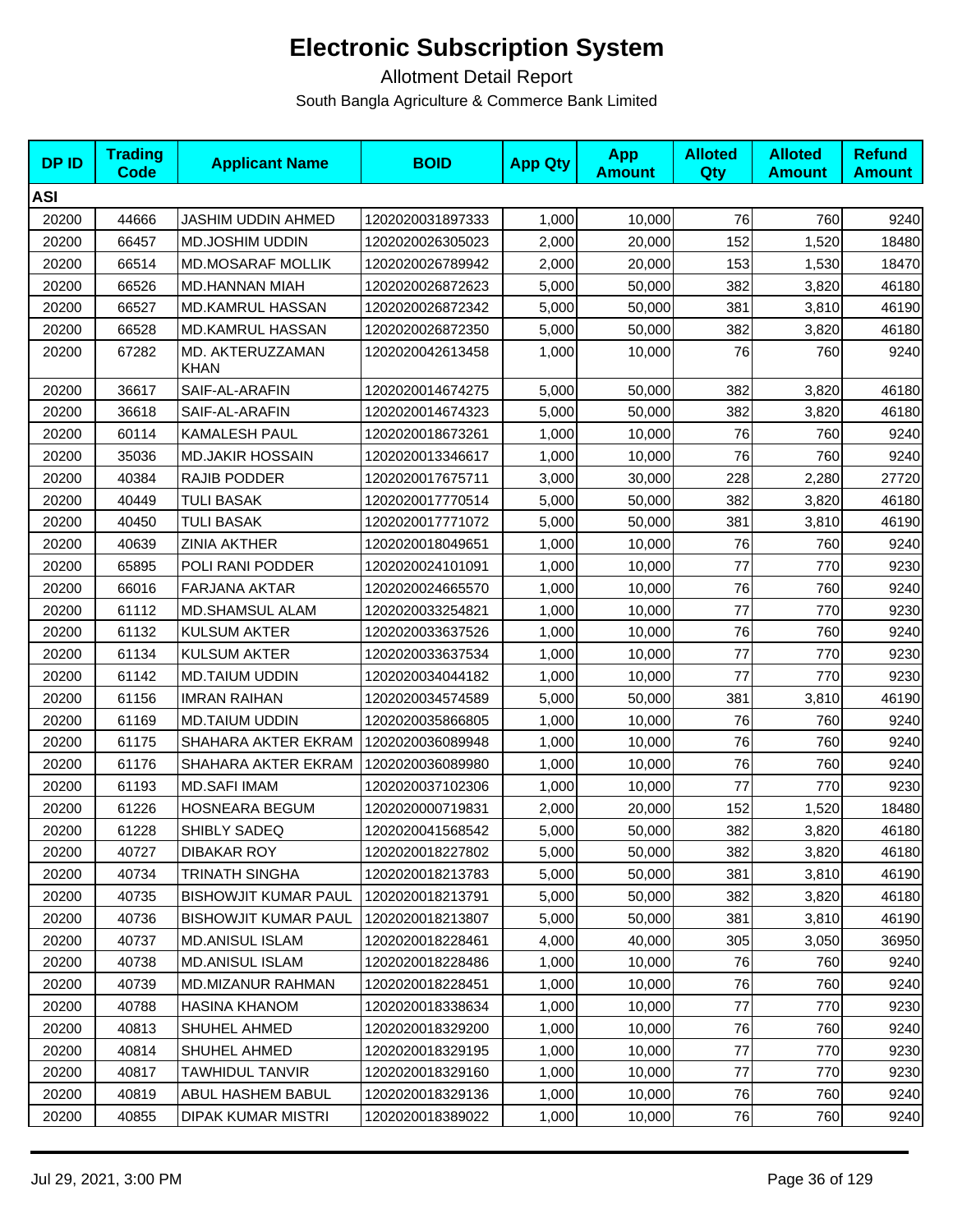| <b>DPID</b> | <b>Trading</b><br>Code | <b>Applicant Name</b>                           | <b>BOID</b>      | <b>App Qty</b> | <b>App</b><br><b>Amount</b> | <b>Alloted</b><br>Qty | <b>Alloted</b><br><b>Amount</b> | <b>Refund</b><br><b>Amount</b> |
|-------------|------------------------|-------------------------------------------------|------------------|----------------|-----------------------------|-----------------------|---------------------------------|--------------------------------|
| <b>ASI</b>  |                        |                                                 |                  |                |                             |                       |                                 |                                |
| 20200       | 40938                  | RAHENA AKTHER                                   | 1202020018496319 | 1,000          | 10,000                      | 76                    | 760                             | 9240                           |
| 20200       | 40969                  | <b>HASINA BEGUM</b>                             | 1202020018550332 | 1,000          | 10,000                      | 76                    | 760                             | 9240                           |
| 20200       | 40970                  | MD. MONIRUZZAMAN                                | 1202020018550367 | 1,000          | 10,000                      | 76                    | 760                             | 9240                           |
| 20200       | 40971                  | <b>HASINA BEGUM</b>                             | 1202020018550407 | 1,000          | 10,000                      | 76                    | 760                             | 9240                           |
| 20200       | 40972                  | MD.MONIRUZZAMAN                                 | 1202020018550391 | 1,000          | 10,000                      | 77                    | 770                             | 9230                           |
| 20200       | 40979                  | SANJOY KUMER PAUL                               | 1202020018561326 | 5,000          | 50,000                      | 381                   | 3,810                           | 46190                          |
| 20200       | 40984                  | <b>LITON CHANDRA</b><br><b>MAZUMDER</b>         | 1202020018565177 | 5,000          | 50,000                      | 381                   | 3,810                           | 46190                          |
| 20200       | 40985                  | <b>LITON CHANDRA</b><br><b>MAZUMDER</b>         | 1202020018565169 | 5,000          | 50,000                      | 382                   | 3,820                           | 46180                          |
| 20200       | 40994                  | MRS.MAKSUDA KHANAM                              | 1202020018564362 | 1,000          | 10,000                      | 77                    | 770                             | 9230                           |
| 20200       | 35289                  | AFM NAZRUL ISLAM                                | 1202020013367361 | 1,000          | 10,000                      | 77                    | 770                             | 9230                           |
| 20200       | 35291                  | SHAMEEMA SULTANA                                | 1202020013367551 | 1,000          | 10,000                      | 76                    | 760                             | 9240                           |
| 20200       | 35292                  | A.M.SERAJUL HAQUE                               | 1202020013367576 | 1,000          | 10,000                      | 77                    | 770                             | 9230                           |
| 20200       | 35294                  | AKHTER JAHAN                                    | 1202020013377664 | 1,000          | 10,000                      | 76                    | 760                             | 9240                           |
| 20200       | 35383                  | <b>MR.SWAPAN CHANDRA</b><br><b>DAS</b>          | 1202020013473560 | 1,000          | 10,000                      | 77                    | 770                             | 9230                           |
| 20200       | 35384                  | SWAPAN CHANDRA DAS                              | 1202020013473643 | 1,000          | 10,000                      | 77                    | 770                             | 9230                           |
| 20200       | 35385                  | PROKASH CHANDRA<br>PAUL                         | 1202020013473726 | 1,000          | 10,000                      | 76                    | 760                             | 9240                           |
| 20200       | 35433                  | SHEFALI RANI<br><b>CHATTERJEE</b>               | 1202020013447939 | 1,000          | 10,000                      | 77                    | 770                             | 9230                           |
| 20200       | 40205                  | <b>BIPLAB CHAKRABORTY</b>                       | 1202020017451176 | 1,000          | 10,000                      | 76                    | 760                             | 9240                           |
| 20200       | 40206                  | <b>BIPLAB CHAKRABORTY</b>                       | 1202020017451184 | 1,000          | 10,000                      | 77                    | 770                             | 9230                           |
| 20200       | 40208                  | <b>FARHANA KHADIGA</b>                          | 1202020017451085 | 3,000          | 30,000                      | 229                   | 2,290                           | 27710                          |
| 20200       | 40213                  | <b>FAJLEH RABBI</b>                             | 1202020017451133 | 2,000          | 20,000                      | 153                   | 1,530                           | 18470                          |
| 20200       | 40214                  | <b>SUMON KUMAR DAS</b>                          | 1202020017451141 | 1,000          | 10,000                      | 76                    | 760                             | 9240                           |
| 20200       | 40285                  | <b>UMME ISLAM</b><br><b>CHOWDHURY</b>           | 1202020017525406 | 1,000          | 10,000                      | 76                    | 760                             | 9240                           |
| 20200       | 40286                  | <b>MOHMMED MUSLEM</b><br><b>UDDIN CHOWDHURY</b> | 1202020017525374 | 1,000          | 10,000                      | 77                    | 770                             | 9230                           |
| 20200       | 50007                  | MRS.JOLYZAMAN                                   | 1202020017247235 | 1,000          | 10,000                      | 77                    | 770                             | 9230                           |
| 20200       | 34362                  | <b>RANJIT SAHA</b>                              | 1202020012797222 | 1,000          | 10,000                      | 76                    | 760                             | 9240                           |
| 20200       | 37904                  | MD.ABDUL SALAM                                  | 1202020015189766 | 2,000          | 20,000                      | 153                   | 1,530                           | 18470                          |
| 20200       | 37906                  | <b>MD.RAMJAN ALI</b>                            | 1202020015189790 | 1,000          | 10,000                      | 76                    | 760                             | 9240                           |
| 20200       | 37907                  | MD.RAMJAN ALI                                   | 1202020015189806 | 1,000          | 10,000                      | 77                    | 770                             | 9230                           |
| 20200       | 66069                  | <b>RIPON KUMAR SAHA</b>                         | 1202020025004050 | 1,000          | 10,000                      | 77                    | 770                             | 9230                           |
| 20200       | 66078                  | MR. ARUP DEBNATH                                | 1202020025027511 | 3,000          | 30,000                      | 228                   | 2,280                           | 27720                          |
| 20200       | 66085                  | DELOARA BEGUM                                   | 1202020025126090 | 2,000          | 20,000                      | 153                   | 1,530                           | 18470                          |
| 20200       | 66100                  | RONY KUMAR SAHA                                 | 1202020025200207 | 5,000          | 50,000                      | 381                   | 3,810                           | 46190                          |
| 20200       | 66102                  | <b>ASIA BEGUM</b>                               | 1202020025218200 | 5,000          | 50,000                      | 381                   | 3,810                           | 46190                          |
| 20200       | 42401                  | PORITUSH SAHA                                   | 1202020021544473 | 1,000          | 10,000                      | 77                    | 770                             | 9230                           |
| 20200       | 42402                  | VAJANA RANI SAHA                                | 1202020021551201 | 5,000          | 50,000                      | 381                   | 3,810                           | 46190                          |
| 20200       | 42403                  | VAJANA RANI SAHA                                | 1202020021545111 | 5,000          | 50,000                      | 381                   | 3,810                           | 46190                          |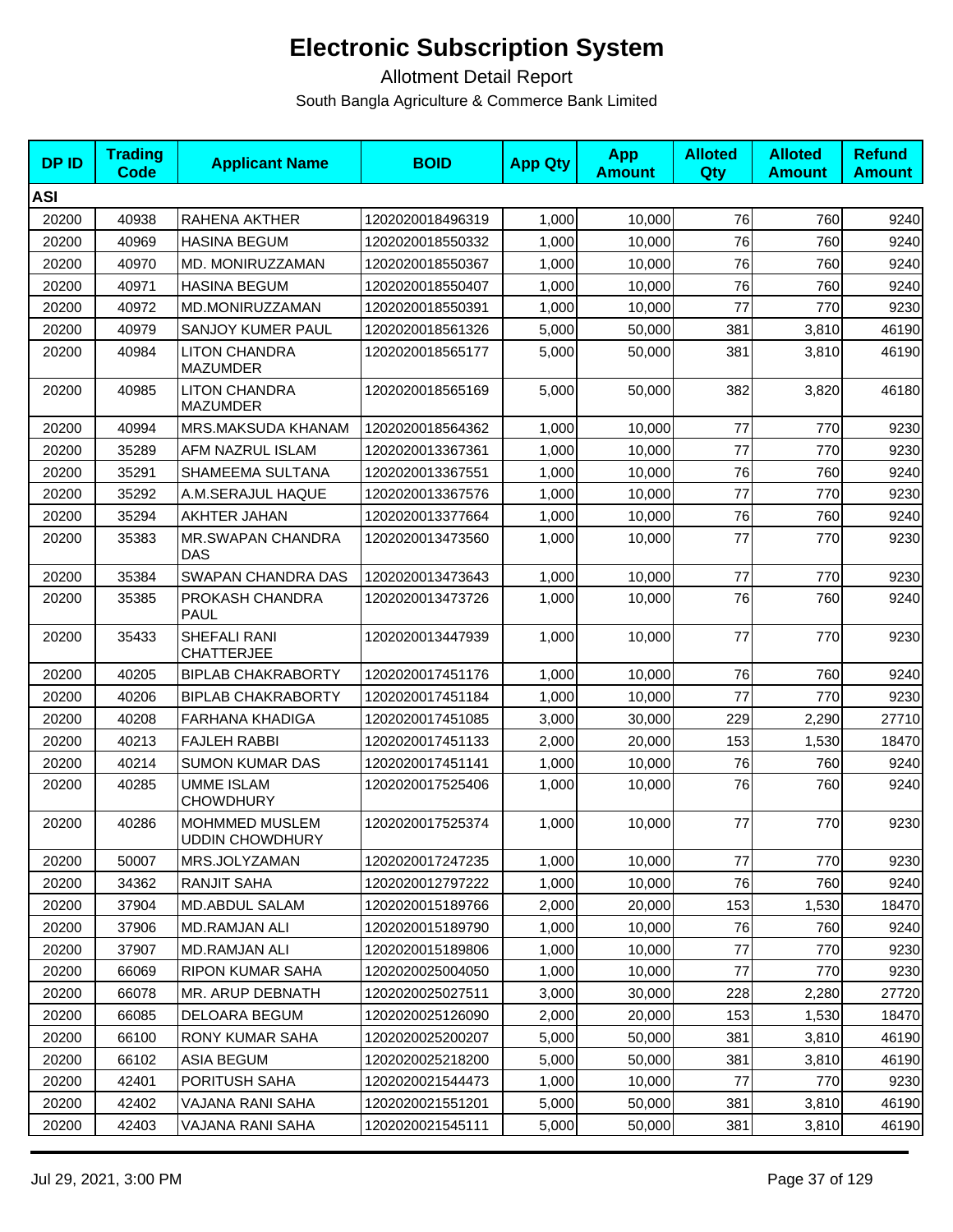| <b>DPID</b> | <b>Trading</b><br><b>Code</b> | <b>Applicant Name</b>                      | <b>BOID</b>      | <b>App Qty</b> | <b>App</b><br><b>Amount</b> | <b>Alloted</b><br><b>Qty</b> | <b>Alloted</b><br><b>Amount</b> | <b>Refund</b><br><b>Amount</b> |
|-------------|-------------------------------|--------------------------------------------|------------------|----------------|-----------------------------|------------------------------|---------------------------------|--------------------------------|
| <b>ASI</b>  |                               |                                            |                  |                |                             |                              |                                 |                                |
| 20200       | 42404                         | <b>SUMAN SAHA</b>                          | 1202020021545138 | 5,000          | 50,000                      | 382                          | 3,820                           | 46180                          |
| 20200       | 42456                         | <b>MANZUR MOLLAH</b>                       | 1202020021632834 | 1,000          | 10,000                      | 77                           | 770                             | 9230                           |
| 20200       | 42457                         | MIS.MASUMA AKHTER                          | 1202020021632801 | 1,000          | 10,000                      | 76                           | 760                             | 9240                           |
| 20200       | 42458                         | <b>MANZUR MOLLAH</b>                       | 1202020021632826 | 1,000          | 10,000                      | 76                           | 760                             | 9240                           |
| 20200       | 42487                         | <b>KHANDOKER</b><br>MD.FARIDUDDIN          | 1202020021774167 | 3,000          | 30,000                      | 228                          | 2,280                           | 27720                          |
| 20200       | 42492                         | DR.TEJENDRA CHANDRA<br>DAS                 | 1202020021798095 | 1,000          | 10,000                      | 76                           | 760                             | 9240                           |
| 20200       | 42493                         | DR.TEJENDRA CHANDRA<br><b>DAS</b>          | 1202020021798135 | 1,000          | 10,000                      | 77                           | 770                             | 9230                           |
| 20200       | 42509                         | <b>MRS.NASRIN FATIMA</b>                   | 1202020021834129 | 1,000          | 10,000                      | 77                           | 770                             | 9230                           |
| 20200       | 42513                         | <b>MD.YOUSUF ALI</b>                       | 1202020021834171 | 1,000          | 10,000                      | 76                           | 760                             | 9240                           |
| 20200       | 42514                         | <b>MD.YOUSUF ALI</b>                       | 1202020021834188 | 1,000          | 10,000                      | 76                           | 760                             | 9240                           |
| 20200       | 42523                         | <b>BIBHUTI RANJAN SAHA</b>                 | 1202020021909249 | 1,000          | 10,000                      | 77                           | 770                             | 9230                           |
| 20200       | 42532                         | <b>MD.ILIASH HOSSAIN</b><br>PINTU          | 1202020022157942 | 1,000          | 10,000                      | 77                           | 770                             | 9230                           |
| 20200       | 42534                         | <b>NUSRATH BILLA</b>                       | 1202020022157950 | 1,000          | 10,000                      | 77                           | 770                             | 9230                           |
| 20200       | 42540                         | PARMITA DAS TITHI                          | 1202020021939331 | 1,000          | 10,000                      | 76                           | 760                             | 9240                           |
| 20200       | 42547                         | <b>BIBHUTI RANJAN SAHA</b>                 | 1202020021939366 | 1,000          | 10,000                      | 76                           | 760                             | 9240                           |
| 20200       | 42548                         | DR.PRIYANKA SAHA                           | 1202020021939374 | 1,000          | 10,000                      | 77                           | 770                             | 9230                           |
| 20200       | 42549                         | DR.AMITAV SAHA                             | 1202020021939382 | 1,000          | 10,000                      | 76                           | 760                             | 9240                           |
| 20200       | 42627                         | <b>BABU LAL AICH</b>                       | 1202020022168521 | 1,000          | 10,000                      | 76                           | 760                             | 9240                           |
| 20200       | 42628                         | <b>BABU LAL AICH</b>                       | 1202020022168548 | 1,000          | 10,000                      | 77                           | 770                             | 9230                           |
| 20200       | 42629                         | SHAMIR KUMAR DATTA                         | 1202020022168556 | 1,000          | 10,000                      | 76                           | 760                             | 9240                           |
| 20200       | 42630                         | SHAMIR KUMAR DATTA                         | 1202020022168564 | 1,000          | 10,000                      | 77                           | 770                             | 9230                           |
| 20200       | 42641                         | MD.SHOHAG                                  | 1202020022258892 | 2,000          | 20,000                      | 153                          | 1,530                           | 18470                          |
| 20200       | 42642                         | MD.SHOHAG                                  | 1202020022276341 | 2,000          | 20,000                      | 152                          | 1,520                           | 18480                          |
| 20200       | 42643                         | <b>MD.MONOAR AHSAN</b><br><b>CHOWDHURY</b> | 1202020022259177 | 2,000          | 20,000                      | 153                          | 1,530                           | 18470                          |
| 20200       | 42644                         | <b>MD.MONOAR AHSAN</b><br><b>CHOWDHURY</b> | 1202020022259225 | 2,000          | 20,000                      | 152                          | 1,520                           | 18480                          |
| 20200       | 42645                         | SHYMAL CHANDRA PAUL                        | 1202020022259241 | 5,000          | 50,000                      | 381                          | 3,810                           | 46190                          |
| 20200       | 42646                         | <b>GANGA RANI PAUL</b>                     | 1202020022259268 | 2,000          | 20,000                      | 153                          | 1,530                           | 18470                          |
| 20200       | 65075                         | MORSHEDA YEASMIN                           | 1202020018514001 | 1,000          | 10,000                      | 76                           | 760                             | 9240                           |
| 20200       | 65087                         | RATAN CHANDRA DAS                          | 1202020018564346 | 1,000          | 10,000                      | 77                           | 770                             | 9230                           |
| 20200       | 65092                         | HAFIZ MD.SOLAIMAN                          | 1202020018598156 | 1,000          | 10,000                      | 77                           | 770                             | 9230                           |
| 20200       | 65165                         | A.K.M.IMAM HOSSAIN                         | 1202020018833375 | 5,000          | 50,000                      | 381                          | 3,810                           | 46190                          |
| 20200       | 65166                         | A.K.M.IMAM HOSSAIN                         | 1202020018833383 | 5,000          | 50,000                      | 381                          | 3,810                           | 46190                          |
| 20200       | 65192                         | PROVATI RANI<br><b>BHOWMICK</b>            | 1202020018981151 | 4,000          | 40,000                      | 306                          | 3,060                           | 36940                          |
| 20200       | 65193                         | PROVATI RANI<br><b>BHOWMICK</b>            | 1202020018981161 | 4,000          | 40,000                      | 305                          | 3,050                           | 36950                          |
| 20200       | 65241                         | KRISHNA GOPAL ROY                          | 1202020019261038 | 1,000          | 10,000                      | 76                           | 760                             | 9240                           |
| 20200       | 65255                         | <b>DEBASHISH SAHA</b>                      | 1202020019352716 | 5,000          | 50,000                      | 382                          | 3,820                           | 46180                          |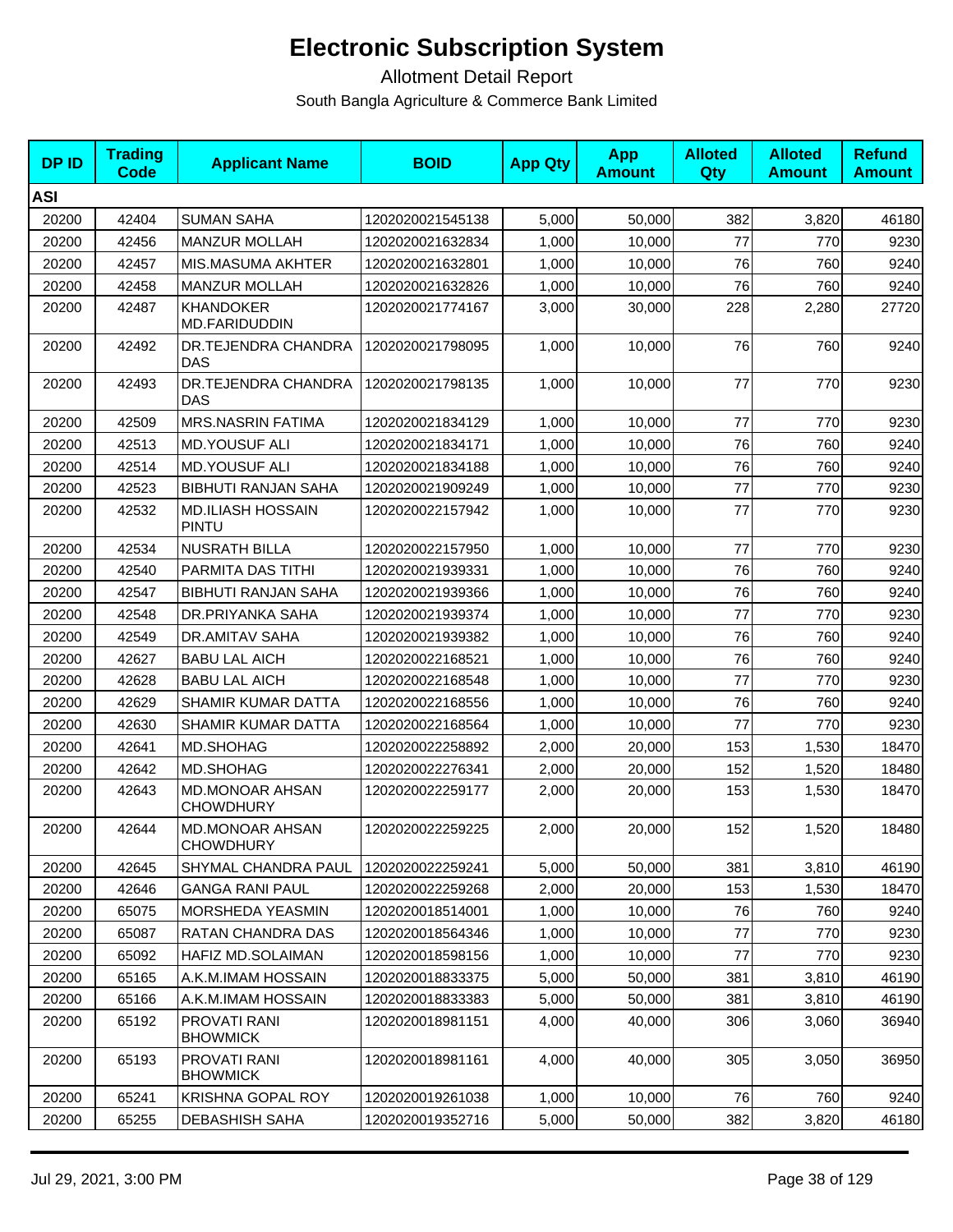| <b>DPID</b> | <b>Trading</b><br><b>Code</b> | <b>Applicant Name</b>              | <b>BOID</b>      | <b>App Qty</b> | <b>App</b><br><b>Amount</b> | <b>Alloted</b><br>Qty | <b>Alloted</b><br><b>Amount</b> | <b>Refund</b><br><b>Amount</b> |
|-------------|-------------------------------|------------------------------------|------------------|----------------|-----------------------------|-----------------------|---------------------------------|--------------------------------|
| <b>ASI</b>  |                               |                                    |                  |                |                             |                       |                                 |                                |
| 20200       | 65263                         | MD.SHAHJAHAN                       | 1202020019421764 | 5,000          | 50,000                      | 381                   | 3,810                           | 46190                          |
| 20200       | 65324                         | ARJU AHAMED                        | 1202020019509421 | 1,000          | 10,000                      | 76                    | 760                             | 9240                           |
| 20200       | 65326                         | <b>MD.SELIM MIAH</b>               | 1202020019509438 | 1,000          | 10,000                      | 77                    | 770                             | 9230                           |
| 20200       | 65327                         | <b>MD.AMIRUL ISLAM</b>             | 1202020019509454 | 1,000          | 10,000                      | 77                    | 770                             | 9230                           |
| 20200       | 65328                         | SHAHNAZ AKTER                      | 1202020019509462 | 1,000          | 10,000                      | 76                    | 760                             | 9240                           |
| 20200       | 65329                         | <b>MD.AMIRUL ISLAM</b>             | 1202020019509470 | 1,000          | 10,000                      | 76                    | 760                             | 9240                           |
| 20200       | 65330                         | <b>MD.SELIM MIAH</b>               | 1202020019509497 | 1,000          | 10,000                      | 76                    | 760                             | 9240                           |
| 20200       | 65331                         | SHAHNAZ AKTER                      | 1202020019509502 | 1,000          | 10,000                      | 76                    | 760                             | 9240                           |
| 20200       | 65355                         | ASHIS CHANDRA ROY                  | 1202020019660913 | 1,000          | 10,000                      | 76                    | 760                             | 9240                           |
| 20200       | 65357                         | AMULYA CHANDRA SAHA                | 1202020019660931 | 1,000          | 10,000                      | 77                    | 770                             | 9230                           |
| 20200       | 37968                         | MD.ZULFIKAR HOSSAIN                | 1202020015189857 | 2,000          | 20,000                      | 152                   | 1,520                           | 18480                          |
| 20200       | 37969                         | <b>MD.ZULFIKAR HOSSAIN</b>         | 1202020015189881 | 2,000          | 20,000                      | 153                   | 1,530                           | 18470                          |
| 20200       | 37970                         | <b>HABIB ULLAH</b>                 | 1202020015189913 | 2,000          | 20,000                      | 152                   | 1,520                           | 18480                          |
| 20200       | 37971                         | <b>HABIB ULLAH</b>                 | 1202020015189774 | 1,000          | 10,000                      | 76                    | 760                             | 9240                           |
| 20200       | 37917                         | MD.BAHAUDDIN                       | 1202020015107924 | 3,000          | 30,000                      | 228                   | 2,280                           | 27720                          |
| 20200       | 37925                         | NRUN NAHAR SONIA                   | 1202020015107983 | 2,000          | 20,000                      | 153                   | 1,530                           | 18470                          |
| 20200       | 37923                         | NURUN NAHAR SONIA                  | 1202020015108051 | 2,000          | 20,000                      | 152                   | 1,520                           | 18480                          |
| 20200       | 37924                         | TAHMINA KAHNDOKER<br><b>SHIBLE</b> | 1202020015108043 | 3,000          | 30,000                      | 228                   | 2,280                           | 27720                          |
| 20200       | 37932                         | MD.KAMIL AHMED                     | 1202020015111255 | 3,000          | 30,000                      | 228                   | 2,280                           | 27720                          |
| 20200       | 37972                         | <b>MD.SADAQUR RAHMAN</b>           | 1202020015134684 | 5,000          | 50,000                      | 381                   | 3,810                           | 46190                          |
| 20200       | 38154                         | M.A.SALAM                          | 1202020015216261 | 5,000          | 50,000                      | 381                   | 3,810                           | 46190                          |
| 20200       | 32466                         | PHANI BHUSAN                       | 1202020011714991 | 2,000          | 20,000                      | 152                   | 1,520                           | 18480                          |
| 20200       | 39301                         | MD.HAIDAR ALI                      | 1202020016513242 | 2,000          | 20,000                      | 153                   | 1,530                           | 18470                          |
| 20200       | 39302                         | MD.HAIDAR ALI                      | 1202020016510348 | 2,000          | 20,000                      | 153                   | 1,530                           | 18470                          |
| 20200       | 39366                         | <b>SIMA ROY</b>                    | 1202020016591631 | 1,000          | 10,000                      | 77                    | 770                             | 9230                           |
| 20200       | 39370                         | MD. SATTAR MOLLA                   | 1202020016591672 | 5,000          | 50,000                      | 381                   | 3,810                           | 46190                          |
| 20200       | 39498                         | <b>BISWAJIT DAS</b>                | 1202020016726275 | 1,000          | 10,000                      | 76                    | 760                             | 9240                           |
| 20200       | 39507                         | MOHAMMAD SAYDUL<br><b>ALAM</b>     | 1202020016726291 | 1,000          | 10,000                      | 77                    | 770                             | 9230                           |
| 20200       | 50373                         | MOHAMMED TAZUL<br><b>ISLAM</b>     | 1202020019108107 | 1,000          | 10,000                      | 77                    | 770                             | 9230                           |
| 20200       | 50387                         | PRADIP KUMAR SAHA                  | 1202020019227491 | 5,000          | 50,000                      | 382                   | 3,820                           | 46180                          |
| 20200       | 32922                         | <b>MRITYUNJOY PAUL</b>             | 1202020011876474 | 2,000          | 20,000                      | 152                   | 1,520                           | 18480                          |
| 20200       | 32960                         | M/S.ASMA BAGUM                     | 1202020011918671 | 1,000          | 10,000                      | 76                    | 760                             | 9240                           |
| 20200       | 32961                         | MD.ALAM                            | 1202020011918703 | 1,000          | 10,000                      | 76                    | 760                             | 9240                           |
| 20200       | 32962                         | RAFIQUL ISLAM BABU                 | 1202020011918738 | 5,000          | 50,000                      | 381                   | 3,810                           | 46190                          |
| 20200       | 32963                         | RAFIQUL ISLAM BABU                 | 1202020011918762 | 5,000          | 50,000                      | 382                   | 3,820                           | 46180                          |
| 20200       | 32964                         | SHIRIN AKTER CHAYAN                | 1202020011918789 | 5,000          | 50,000                      | 382                   | 3,820                           | 46180                          |
| 20200       | 32965                         | SHIRIN AKTER CHAYAN                | 1202020011918802 | 5,000          | 50,000                      | 382                   | 3,820                           | 46180                          |
| 20200       | 32966                         | AYESHA AKTER AIRIN                 | 1202020011918829 | 5,000          | 50,000                      | 381                   | 3,810                           | 46190                          |
| 20200       | 32967                         | AYESHA AKTER AIRIN                 | 1202020011918845 | 5,000          | 50,000                      | 381                   | 3,810                           | 46190                          |
| 20200       | 32986                         | <b>MD.SUMON MIA</b>                | 1202020011918853 | 2,000          | 20,000                      | 153                   | 1,530                           | 18470                          |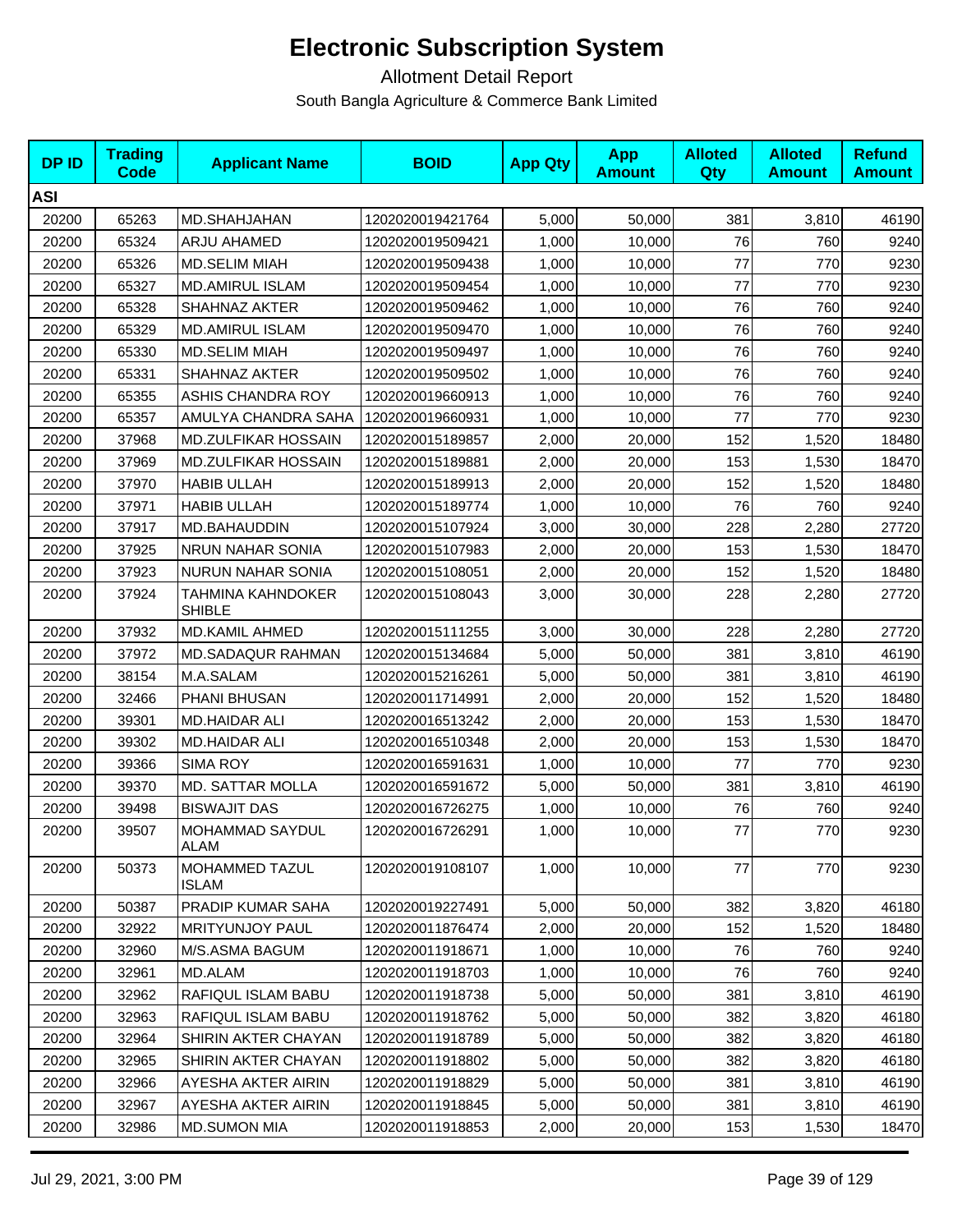| <b>DPID</b> | <b>Trading</b><br>Code | <b>Applicant Name</b>                     | <b>BOID</b>      | <b>App Qty</b> | <b>App</b><br><b>Amount</b> | <b>Alloted</b><br><b>Qty</b> | <b>Alloted</b><br><b>Amount</b> | <b>Refund</b><br><b>Amount</b> |
|-------------|------------------------|-------------------------------------------|------------------|----------------|-----------------------------|------------------------------|---------------------------------|--------------------------------|
| <b>ASI</b>  |                        |                                           |                  |                |                             |                              |                                 |                                |
| 20200       | 32971                  | <b>MD.MAMUN HASSAN</b>                    | 1202020011919684 | 5,000          | 50,000                      | 381                          | 3,810                           | 46190                          |
| 20200       | 32972                  | <b>MD.MAMUN HASSAN</b>                    | 1202020011919692 | 5,000          | 50,000                      | 382                          | 3,820                           | 46180                          |
| 20200       | 33098                  | <b>MEHERUN NESSA</b>                      | 1202020012036336 | 5,000          | 50,000                      | 382                          | 3,820                           | 46180                          |
| 20200       | 33099                  | <b>MEHERUN NESSA</b>                      | 1202020012036352 | 5,000          | 50,000                      | 381                          | 3,810                           | 46190                          |
| 20200       | 33100                  | MD. ALAUDDIN MANZI                        | 1202020012036360 | 5,000          | 50,000                      | 382                          | 3,820                           | 46180                          |
| 20200       | 33101                  | MD. ALAUDDIN MANZI                        | 1202020012036387 | 5,000          | 50,000                      | 381                          | 3,810                           | 46190                          |
| 20200       | 33104                  | HOSNE-ARA-BEGUM                           | 1202020012036435 | 5,000          | 50,000                      | 382                          | 3,820                           | 46180                          |
| 20200       | 33105                  | HOSNE-ARA-BEGUM                           | 1202020012036443 | 5,000          | 50,000                      | 381                          | 3,810                           | 46190                          |
| 20200       | 33106                  | DR.ZILLUR RAHMAN                          | 1202020012036451 | 5,000          | 50,000                      | 381                          | 3,810                           | 46190                          |
| 20200       | 33107                  | DR.ZILLUR RAHMAN                          | 1202020012036461 | 5,000          | 50,000                      | 382                          | 3,820                           | 46180                          |
| 20200       | 33145                  | SHALMA JESMIN                             | 1202020012102934 | 1,000          | 10,000                      | 77                           | 770                             | 9230                           |
| 20200       | 39809                  | MRS.ASMA PARVIN                           | 1202020016970346 | 2,000          | 20,000                      | 153                          | 1,530                           | 18470                          |
| 20200       | 39839                  | SUBODH KUMAR SAHA                         | 1202020017003399 | 5,000          | 50,000                      | 382                          | 3,820                           | 46180                          |
| 20200       | 39862                  | <b>KAMAL UDDIN</b>                        | 1202020017021731 | 1,000          | 10,000                      | 76                           | 760                             | 9240                           |
| 20200       | 39888                  | <b>REDWAN ISLAM</b>                       | 1202020017043454 | 2,000          | 20,000                      | 152                          | 1,520                           | 18480                          |
| 20200       | 39932                  | REBECA FOLIA                              | 1202020017129260 | 1,000          | 10,000                      | 76                           | 760                             | 9240                           |
| 20200       | 39936                  | PAPAN KUMAR SAHA                          | 1202020017129335 | 3,000          | 30,000                      | 229                          | 2,290                           | 27710                          |
| 20200       | 41497                  | <b>MD.TIPU SULTAN</b>                     | 1202020019331221 | 1,000          | 10,000                      | 77                           | 770                             | 9230                           |
| 20200       | 41506                  | <b>MD.TIPU SULTAN</b>                     | 1202020019331147 | 1,000          | 10,000                      | 76                           | 760                             | 9240                           |
| 20200       | 41570                  | <b>MRS.DIPTI RANI</b><br><b>HAOWLADER</b> | 1202020019399203 | 1,000          | 10,000                      | 76                           | 760                             | 9240                           |
| 20200       | 41581                  | NAMITA RANI DEY                           | 1202020019466948 | 1,000          | 10,000                      | 76                           | 760                             | 9240                           |
| 20200       | 41582                  | NAMITA RANI DEY                           | 1202020019466931 | 1,000          | 10,000                      | 77                           | 770                             | 9230                           |
| 20200       | 41583                  | NIPA RANI DEY                             | 1202020019466964 | 1,000          | 10,000                      | 76                           | 760                             | 9240                           |
| 20200       | 41584                  | NIPA RANI DEY                             | 1202020019466921 | 1,000          | 10,000                      | 77                           | 770                             | 9230                           |
| 20200       | 41646                  | KIRAN CHANDRA SARKER 1202020019563244     |                  | 5,000          | 50,000                      | 382                          | 3,820                           | 46180                          |
| 20200       | 41647                  | KIRAN CHANDRA SARKER 1202020019563252     |                  | 5,000          | 50,000                      | 381                          | 3,810                           | 46190                          |
| 20200       | 41677                  | PARTHA KUMER DAS                          | 1202020019615341 | 1,000          | 10,000                      | 76                           | 760                             | 9240                           |
| 20200       | 65359                  | PRANAB ADHIKARI                           | 1202020019672936 | 1,000          | 10,000                      | 76                           | 760                             | 9240                           |
| 20200       | 65364                  | KAZI NAZRUL ISLAM                         | 1202020019690915 | 1,000          | 10,000                      | 77                           | 770                             | 9230                           |
| 20200       | 38749                  | <b>FATEMA BEGUM</b>                       | 1202020015854585 | 1,000          | 10,000                      | 77                           | 770                             | 9230                           |
| 20200       | 38750                  | RUMANA AHMED                              | 1202020015854569 | 1,000          | 10,000                      | 76                           | 760                             | 9240                           |
| 20200       | 38752                  | <b>FATEMA BEGUM</b>                       | 1202020015854542 | 1,000          | 10,000                      | 77                           | 770                             | 9230                           |
| 20200       | 41938                  | <b>MD.ABDUR RAHMAN</b>                    | 1202020020139986 | 4,000          | 40,000                      | 305                          | 3,050                           | 36950                          |
| 20200       | 41939                  | <b>MD.KAMAL</b>                           | 1202020020139978 | 3,000          | 30,000                      | 228                          | 2,280                           | 27720                          |
| 20200       | 41940                  | <b>BABUL KHAN</b>                         | 1202020020139961 | 2,000          | 20,000                      | 152                          | 1,520                           | 18480                          |
| 20200       | 60115                  | KAMALESH PAUL                             | 1202020018673286 | 3,000          | 30,000                      | 228                          | 2,280                           | 27720                          |
| 20200       | 30360                  | <b>MD.AHSANUL HOQUE</b>                   | 1202020009738591 | 1,000          | 10,000                      | 77                           | 770                             | 9230                           |
| 20200       | 30361                  | <b>MD.AHSANUL HOQUE</b>                   | 1202020009738605 | 2,000          | 20,000                      | 152                          | 1,520                           | 18480                          |
| 20200       | 30363                  | A.B.M MOZAMMEL<br><b>HOQUE</b>            | 1202020009738621 | 1,000          | 10,000                      | 76                           | 760                             | 9240                           |
| 20200       | 35035                  | <b>MD.JAKIR HOSSAIN</b>                   | 1202020013346435 | 1,000          | 10,000                      | 77                           | 770                             | 9230                           |
| 20200       | 35130                  | PARTHA ROY                                | 1202020013295144 | 5,000          | 50,000                      | 382                          | 3,820                           | 46180                          |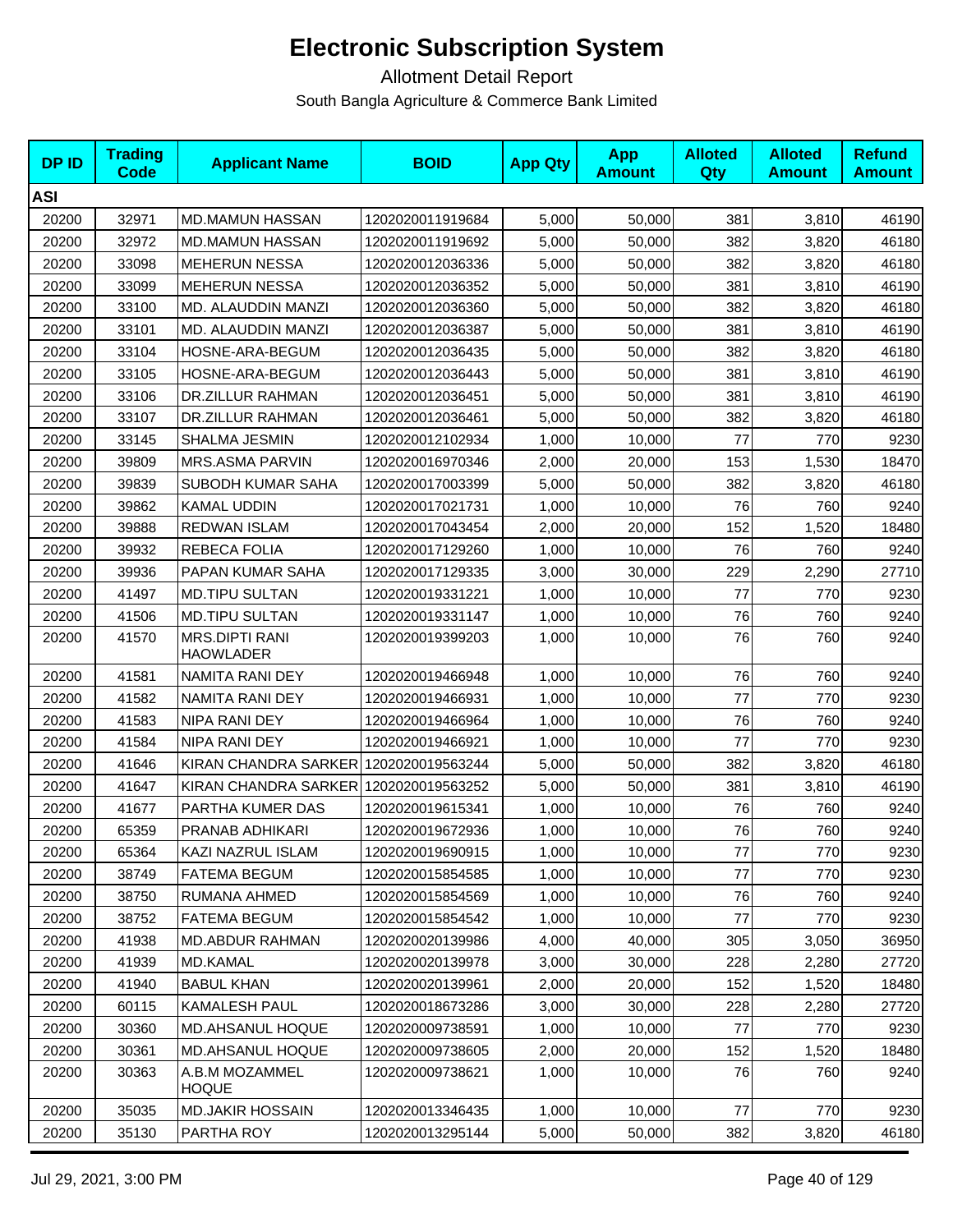| <b>DPID</b> | <b>Trading</b><br><b>Code</b> | <b>Applicant Name</b>                  | <b>BOID</b>      | <b>App Qty</b> | <b>App</b><br><b>Amount</b> | <b>Alloted</b><br><b>Qty</b> | <b>Alloted</b><br><b>Amount</b> | <b>Refund</b><br><b>Amount</b> |
|-------------|-------------------------------|----------------------------------------|------------------|----------------|-----------------------------|------------------------------|---------------------------------|--------------------------------|
| <b>ASI</b>  |                               |                                        |                  |                |                             |                              |                                 |                                |
| 20200       | 35190                         | <b>BINA RANI NATH</b>                  | 1202020013295200 | 4,000          | 40,000                      | 306                          | 3,060                           | 36940                          |
| 20200       | 65052                         | <b>DEB KUMAR MISTRY</b>                | 1202020018346921 | 3,000          | 30,000                      | 229                          | 2,290                           | 27710                          |
| 20200       | 65077                         | MORSHEDA YEASMIN                       | 1202020018540873 | 1,000          | 10,000                      | 76                           | 760                             | 9240                           |
| 20200       | 65114                         | JAYA DAS                               | 1202020018655347 | 1,000          | 10,000                      | 76                           | 760                             | 9240                           |
| 20200       | 65115                         | <b>MD.NAHID SARWAR</b>                 | 1202020018655339 | 5,000          | 50,000                      | 381                          | 3,810                           | 46190                          |
| 20200       | 65203                         | MD.ASADUL HOQUE<br><b>PANNA</b>        | 1202020019089778 | 1,000          | 10,000                      | 76                           | 760                             | 9240                           |
| 20200       | 65235                         | <b>ASLAM HOSSAIN</b>                   | 1202020019203646 | 1,000          | 10,000                      | 76                           | 760                             | 9240                           |
| 20200       | 65314                         | MD.ENAMUL HOQUE                        | 1202020019489566 | 2,000          | 20,000                      | 152                          | 1,520                           | 18480                          |
| 20200       | 42483                         | <b>MD.SUMON MOLLA</b>                  | 1202020021742779 | 5,000          | 50,000                      | 381                          | 3,810                           | 46190                          |
| 20200       | 65237                         | <b>ASHOK KUMAR SARMA</b>               | 1202020019223999 | 5,000          | 50,000                      | 381                          | 3,810                           | 46190                          |
| 20200       | 65333                         | MD.ABDUL MANNAN                        | 1202020019533673 | 1,000          | 10,000                      | 76                           | 760                             | 9240                           |
| 20200       | 65375                         | <b>REPON CHANDRA DAY</b>               | 1202020019795100 | 5,000          | 50,000                      | 381                          | 3,810                           | 46190                          |
| 20200       | 65389                         | MD.KHORSHED ALAM                       | 1202020019893496 | 5,000          | 50,000                      | 381                          | 3,810                           | 46190                          |
| 20200       | 34007                         | <b>GAUTAM CHANDRA</b><br><b>MRIDHA</b> | 1202020012680388 | 5,000          | 50,000                      | 382                          | 3,820                           | 46180                          |
| 20200       | 38933                         | <b>MD.MURAD</b>                        | 1202020016114384 | 1,000          | 10,000                      | 77                           | 770                             | 9230                           |
| 20200       | 38934                         | MD.MONIRUZZAMAN                        | 1202020016114392 | 1,000          | 10,000                      | 77                           | 770                             | 9230                           |
| 20200       | 38935                         | RINA ZAMAN                             | 1202020016114408 | 1,000          | 10,000                      | 76                           | 760                             | 9240                           |
| 20200       | 38936                         | RINA ZAMAN                             | 1202020016114416 | 1,000          | 10,000                      | 77                           | 770                             | 9230                           |
| 20200       | 38977                         | NARAYAN CHANDRA<br>SAHA                | 1202020016165714 | 1,000          | 10,000                      | 76                           | 760                             | 9240                           |
| 20200       | 39019                         | MD.ABDUL MOZID                         | 1202020016233626 | 3,000          | 30,000                      | 229                          | 2,290                           | 27710                          |
| 20200       | 39047                         | MD.WAHIDUZZAMAN                        | 1202020016254301 | 1,000          | 10,000                      | 77                           | 770                             | 9230                           |
| 20200       | 39106                         | <b>ABDUL KADER</b>                     | 1202020016322695 | 1,000          | 10,000                      | 76                           | 760                             | 9240                           |
| 20200       | 39150                         | <b>MD.MONIR HOSSAIN</b>                | 1202020016335711 | 1,000          | 10,000                      | 76                           | 760                             | 9240                           |
| 20200       | 39247                         | <b>BHAKTA DAS ROY</b>                  | 1202020016449371 | 1,000          | 10,000                      | 76                           | 760                             | 9240                           |
| 20200       | 39248                         | <b>BHAKTA DAS ROY</b>                  | 1202020016449363 | 1,000          | 10,000                      | 76                           | 760                             | 9240                           |
| 20200       | 39259                         | <b>MR.DULAL PONDIT</b>                 | 1202020016456953 | 1,000          | 10,000                      | 76                           | 760                             | 9240                           |
| 20200       | 44091                         | SAHIDA BEGUM                           | 1202020028006890 | 2,000          | 20,000                      | 153                          | 1,530                           | 18470                          |
| 20200       | 44092                         | SAHIDA BEGUM                           | 1202020028006922 | 1,000          | 10,000                      | 76                           | 760                             | 9240                           |
| 20200       | 44100                         | <b>MALLIKA RANI NANDI</b>              | 1202020027872534 | 5,000          | 50,000                      | 381                          | 3,810                           | 46190                          |
| 20200       | 44101                         | <b>MALLIKA RANI NANDI</b>              | 1202020027872625 | 5,000          | 50,000                      | 381                          | 3,810                           | 46190                          |
| 20200       | 44115                         | PRAKASH BARUA                          | 1202020028071749 | 2,000          | 20,000                      | 152                          | 1,520                           | 18480                          |
| 20200       | 44128                         | <b>HARMOHAN KARMAKER</b>               | 1202020028132119 | 1,000          | 10,000                      | 76                           | 760                             | 9240                           |
| 20200       | 44140                         | MOHAMMED AWLAD<br><b>HOSSAIN</b>       | 1202020028199272 | 2,000          | 20,000                      | 152                          | 1,520                           | 18480                          |
| 20200       | 44181                         | ALOK KUMAR KUNDU                       | 1202020028628521 | 1,000          | 10,000                      | 76                           | 760                             | 9240                           |
| 20200       | 44243                         | MRS.NAMITA DUTTA                       | 1202020028978596 | 1,000          | 10,000                      | 77                           | 770                             | 9230                           |
| 20200       | 44249                         | KRISHNA RANI DUTTA                     | 1202020028978700 | 1,000          | 10,000                      | 76                           | 760                             | 9240                           |
| 20200       | 41679                         | MD.ASADUJJAMAN                         | 1202020019615366 | 2,000          | 20,000                      | 152                          | 1,520                           | 18480                          |
| 20200       | 41680                         | MST.MIRAJUNNESA                        | 1202020019615374 | 5,000          | 50,000                      | 382                          | 3,820                           | 46180                          |
| 20200       | 41681                         | MST.MIRAJUNNESA                        | 1202020019615382 | 5,000          | 50,000                      | 382                          | 3,820                           | 46180                          |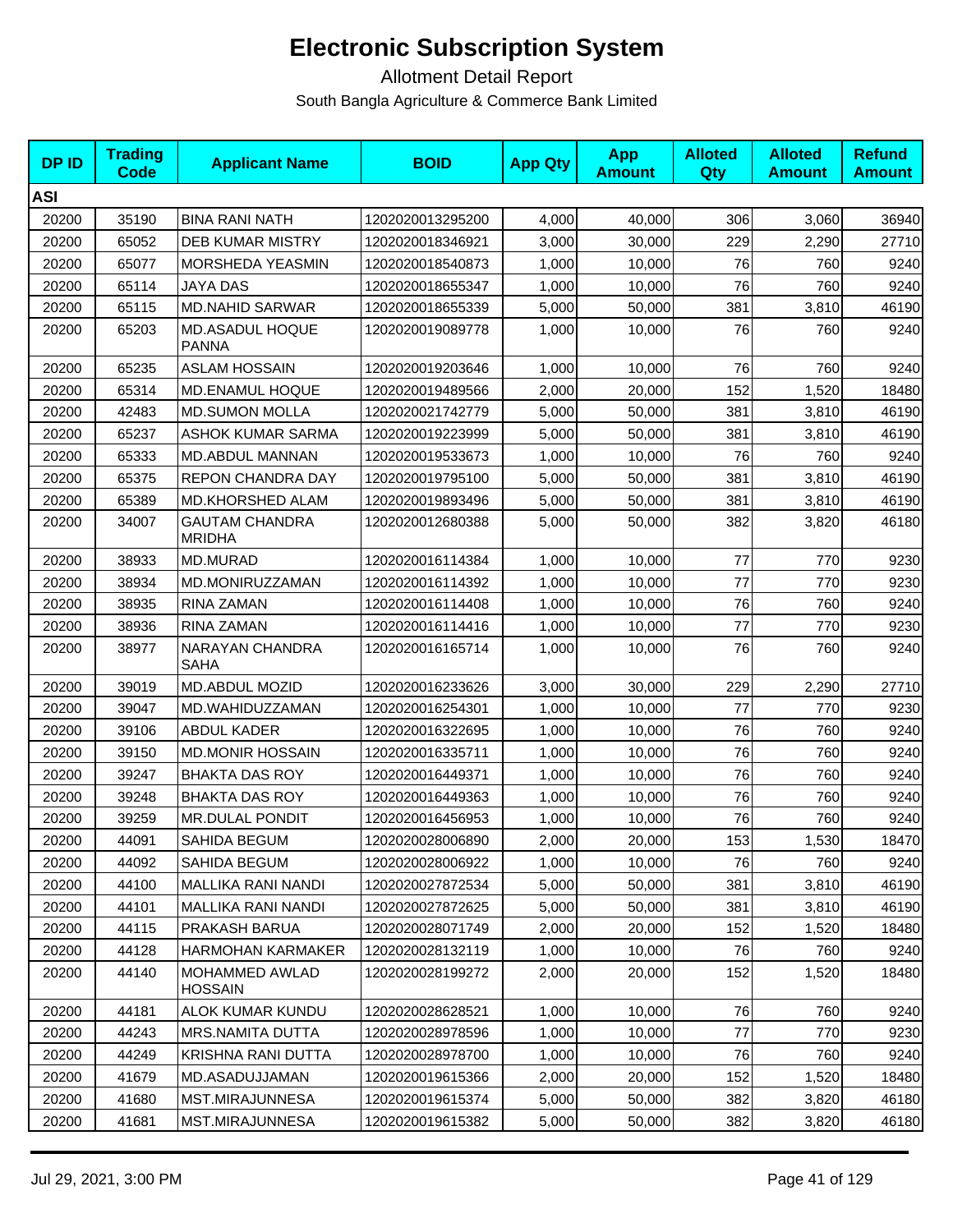| <b>DPID</b> | <b>Trading</b><br>Code | <b>Applicant Name</b>                     | <b>BOID</b>      | <b>App Qty</b> | <b>App</b><br><b>Amount</b> | <b>Alloted</b><br>Qty | <b>Alloted</b><br><b>Amount</b> | <b>Refund</b><br><b>Amount</b> |
|-------------|------------------------|-------------------------------------------|------------------|----------------|-----------------------------|-----------------------|---------------------------------|--------------------------------|
| <b>ASI</b>  |                        |                                           |                  |                |                             |                       |                                 |                                |
| 20200       | 41689                  | <b>BIDHAN CHANDRA</b><br><b>SARKER</b>    | 1202020019615406 | 1,000          | 10,000                      | 76                    | 760                             | 9240                           |
| 20200       | 41707                  | <b>MAHMUDA AKTER</b>                      | 1202020019635478 | 5,000          | 50,000                      | 381                   | 3,810                           | 46190                          |
| 20200       | 41713                  | <b>MR.CHANDAN CHANDRA</b><br><b>DAS</b>   | 1202020019660956 | 1,000          | 10,000                      | 77                    | 770                             | 9230                           |
| 20200       | 41720                  | <b>MD.SALAM</b>                           | 1202020019660849 | 1,000          | 10,000                      | 76                    | 760                             | 9240                           |
| 20200       | 41724                  | <b>MD.KAIUM</b>                           | 1202020019660972 | 1,000          | 10,000                      | 77                    | 770                             | 9230                           |
| 20200       | 41721                  | <b>MD.SALAM</b>                           | 1202020019660822 | 1,000          | 10,000                      | 77                    | 770                             | 9230                           |
| 20200       | 65031                  | MRS.FATEMA AKTER<br>(DOYA)                | 1202020018313364 | 1,000          | 10,000                      | 76                    | 760                             | 9240                           |
| 20200       | 40740                  | <b>MD.MIZANUR RAHMAN</b>                  | 1202020018227754 | 1,000          | 10,000                      | 76                    | 760                             | 9240                           |
| 20200       | 40767                  | A.S.M ISHA KHAN                           | 1202020018261440 | 5,000          | 50,000                      | 382                   | 3,820                           | 46180                          |
| 20200       | 40770                  | <b>MOHAMMED ABUL</b><br><b>KALAM AZAD</b> | 1202020018261459 | 1,000          | 10,000                      | 76                    | 760                             | 9240                           |
| 20200       | 40843                  | <b>TAWHIDUL TANVIR</b>                    | 1202020018342353 | 1,000          | 10,000                      | 76                    | 760                             | 9240                           |
| 20200       | 40849                  | MD.BELAYET                                | 1202020018388989 | 1,000          | 10,000                      | 76                    | 760                             | 9240                           |
| 20200       | 40854                  | <b>DIPAK KUMAR MISTRI</b>                 | 1202020018389014 | 1,000          | 10,000                      | 77                    | 770                             | 9230                           |
| 20200       | 40857                  | <b>ETI SAHA</b>                           | 1202020018438116 | 5,000          | 50,000                      | 382                   | 3,820                           | 46180                          |
| 20200       | 40858                  | <b>ETI SAHA</b>                           | 1202020018438108 | 5,000          | 50,000                      | 382                   | 3,820                           | 46180                          |
| 20200       | 40859                  | <b>DEBIROY</b>                            | 1202020018438092 | 5,000          | 50,000                      | 381                   | 3,810                           | 46190                          |
| 20200       | 40860                  | <b>DEBIROY</b>                            | 1202020018438084 | 5,000          | 50,000                      | 382                   | 3,820                           | 46180                          |
| 20200       | 40953                  | <b>MST.MONIRA KHATUN</b>                  | 1202020018550474 | 5,000          | 50,000                      | 382                   | 3,820                           | 46180                          |
| 20200       | 40967                  | HOSNE ARA RANU                            | 1202020018550466 | 1,000          | 10,000                      | 76                    | 760                             | 9240                           |
| 20200       | 40968                  | HOSNE ARA RANU                            | 1202020018550482 | 1,000          | 10,000                      | 76                    | 760                             | 9240                           |
| 20200       | 41009                  | SK.MD.KALIMULLAH                          | 1202020018667418 | 2,000          | 20,000                      | 153                   | 1,530                           | 18470                          |
| 20200       | 65777                  | <b>MD.ABU MUSA</b><br><b>MAZUMDER</b>     | 1202020023334702 | 1,000          | 10,000                      | 77                    | 770                             | 9230                           |
| 20200       | 65821                  | SHIB SHANKAR SAHA                         | 1202020023595146 | 1,000          | 10,000                      | 77                    | 770                             | 9230                           |
| 20200       | 65822                  | SHIB SHANKAR SAHA                         | 1202020023595154 | 1,000          | 10,000                      | 77                    | 770                             | 9230                           |
| 20200       | 65825                  | <b>MRS.DIPIKA SAHA</b>                    | 1202020023626341 | 1,000          | 10,000                      | 76                    | 760                             | 9240                           |
| 20200       | 65826                  | <b>DIPIKA SAHA</b>                        | 1202020023626368 | 1,000          | 10,000                      | 77                    | 770                             | 9230                           |
| 20200       | 34436                  | <b>MD.HEFZUR RAHAMAN</b>                  | 1202020012913266 | 4,000          | 40,000                      | 306                   | 3,060                           | 36940                          |
| 20200       | 34437                  | MOHAMMED ABDUL<br>HALIM                   | 1202020012913391 | 4,000          | 40,000                      | 305                   | 3,050                           | 36950                          |
| 20200       | 34527                  | TAPASI RANI BEPARI                        | 1202020013009372 | 1,000          | 10,000                      | 77                    | 770                             | 9230                           |
| 20200       | 37933                  | <b>MD.KAMIL AHAMED</b>                    | 1202020015111726 | 3,000          | 30,000                      | 228                   | 2,280                           | 27720                          |
| 20200       | 43808                  | <b>MUNNI DAS</b>                          | 1202020026694266 | 3,000          | 30,000                      | 228                   | 2,280                           | 27720                          |
| 20200       | 43809                  | <b>MUNNI DAS</b>                          | 1202020026694231 | 3,000          | 30,000                      | 228                   | 2,280                           | 27720                          |
| 20200       | 43965                  | <b>MRS.MITU GHOSH</b>                     | 1202020027302840 | 1,000          | 10,000                      | 77                    | 770                             | 9230                           |
| 20200       | 43966                  | MRS.MITU GHOSH                            | 1202020027302832 | 1,000          | 10,000                      | 76                    | 760                             | 9240                           |
| 20200       | 43968                  | MRS.LIPI BISWAS                           | 1202020027303871 | 1,000          | 10,000                      | 76                    | 760                             | 9240                           |
| 20200       | 43977                  | MRS.ROHIMA AKHTAR                         | 1202020027392251 | 1,000          | 10,000                      | 76                    | 760                             | 9240                           |
| 20200       | 43981                  | <b>MD.KAMAL TALUKDER</b>                  | 1202020027365385 | 1,000          | 10,000                      | 76                    | 760                             | 9240                           |
| 20200       | 32470                  | <b>MD.ELISH HOSSAIN</b>                   | 1202020011681024 | 1,000          | 10,000                      | 76                    | 760                             | 9240                           |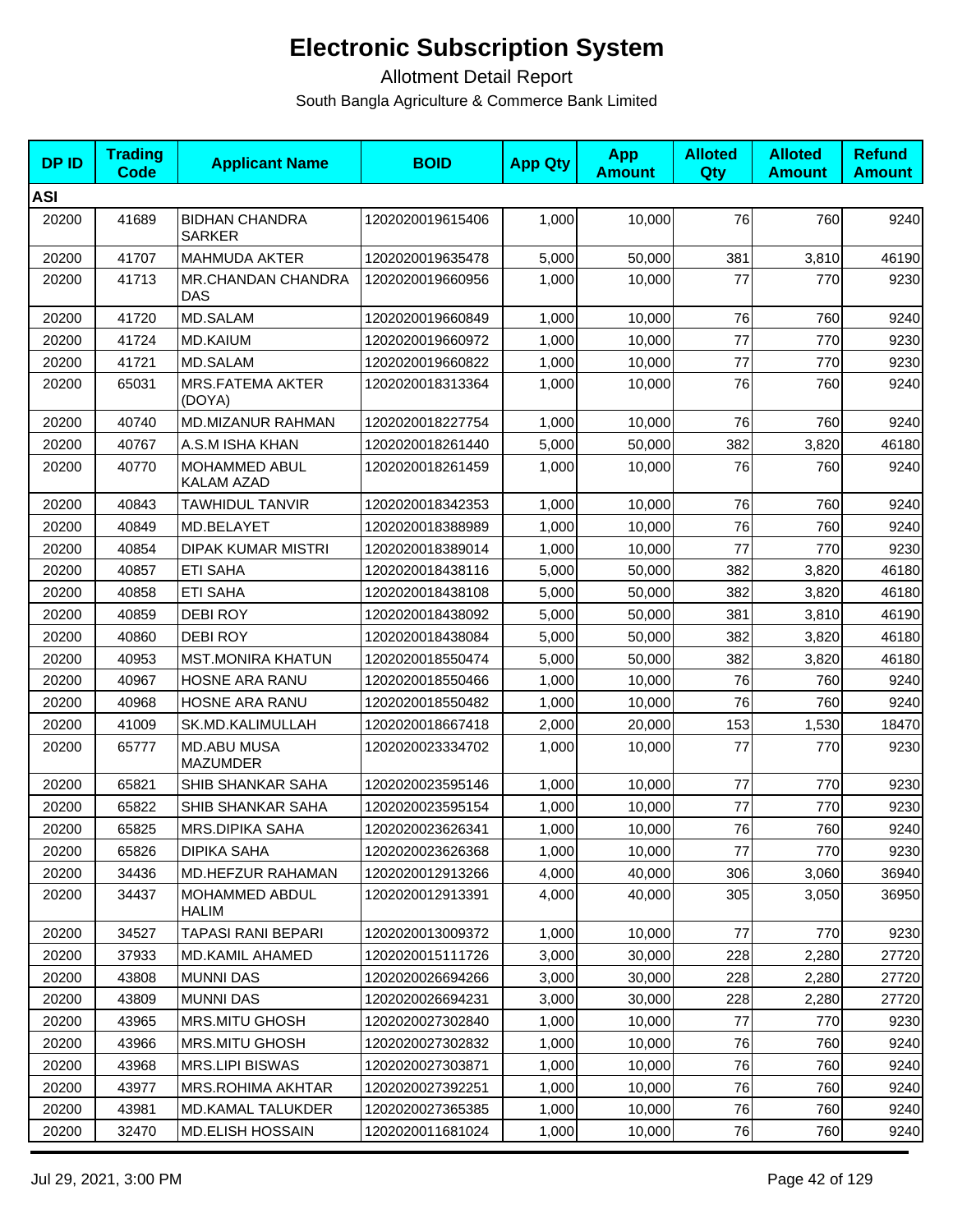| <b>DPID</b> | <b>Trading</b><br><b>Code</b> | <b>Applicant Name</b>                  | <b>BOID</b>      | <b>App Qty</b> | <b>App</b><br><b>Amount</b> | <b>Alloted</b><br>Qty | <b>Alloted</b><br><b>Amount</b> | <b>Refund</b><br><b>Amount</b> |
|-------------|-------------------------------|----------------------------------------|------------------|----------------|-----------------------------|-----------------------|---------------------------------|--------------------------------|
| <b>ASI</b>  |                               |                                        |                  |                |                             |                       |                                 |                                |
| 20200       | 39477                         | <b>MR.MONI GHARAMI</b>                 | 1202020016704579 | 1,000          | 10,000                      | $77$                  | 770                             | 9230                           |
| 20200       | 39669                         | <b>DEBASIS BISWAS</b>                  | 1202020016889798 | 1,000          | 10,000                      | 76                    | 760                             | 9240                           |
| 20200       | 39670                         | <b>DEBASIS BISWAS</b>                  | 1202020016889862 | 1,000          | 10,000                      | 76                    | 760                             | 9240                           |
| 20200       | 44772                         | AKLIMA JAHAN                           | 1202020032492750 | 1,000          | 10,000                      | 76                    | 760                             | 9240                           |
| 20200       | 45030                         | <b>MD.BILLAL HOSSAIN</b>               | 1202020033405959 | 1,000          | 10,000                      | 77                    | 770                             | 9230                           |
| 20200       | 45031                         | ROKSANA RASHID                         | 1202020033405932 | 1,000          | 10,000                      | 77                    | 770                             | 9230                           |
| 20200       | 36897                         | <b>SANJOY KRISHNA</b><br><b>PODDER</b> | 1202020014189764 | 1,000          | 10,000                      | 77                    | 770                             | 9230                           |
| 20200       | 61055                         | RASHIDA BEGUM                          | 1202020031463611 | 1,000          | 10,000                      | 76                    | 760                             | 9240                           |
| 20200       | 61246                         | <b>HASINA AHKTER</b>                   | 1202020043114025 | 2,000          | 20,000                      | 152                   | 1,520                           | 18480                          |
| 20200       | 40707                         | <b>LABONY YEASMIN</b>                  | 1202020018190751 | 1,000          | 10,000                      | 76                    | 760                             | 9240                           |
| 20200       | 40708                         | MR.SHAMIM AHMED                        | 1202020018190768 | 1,000          | 10,000                      | 76                    | 760                             | 9240                           |
| 20200       | 40709                         | MRS.LABONY YEASMIN                     | 1202020018190776 | 1,000          | 10,000                      | 77                    | 770                             | 9230                           |
| 20200       | 40803                         | <b>MD.SHAHADAT HOSSAIN</b>             | 1202020018326258 | 1,000          | 10,000                      | 76                    | 760                             | 9240                           |
| 20200       | 40807                         | MRS.ROKEYA BEGUM                       | 1202020018326391 | 1,000          | 10,000                      | 76                    | 760                             | 9240                           |
| 20200       | 44261                         | <b>SALMA KABIR</b>                     | 1202020029013703 | 1,000          | 10,000                      | 76                    | 760                             | 9240                           |
| 20200       | 44265                         | <b>MAHBUBUR RAHMAN</b>                 | 1202020029013604 | 1,000          | 10,000                      | 77                    | 770                             | 9230                           |
| 20200       | 44266                         | MAHBUBUR RAHMAN                        | 1202020029013612 | 1,000          | 10,000                      | 77                    | 770                             | 9230                           |
| 20200       | 44270                         | MD.ATAUL ISLAM MUNNA                   | 1202020029111914 | 1,000          | 10,000                      | 76                    | 760                             | 9240                           |
| 20200       | 44271                         | MD.ATAUL ISLAM MUNNA                   | 1202020029111922 | 1,000          | 10,000                      | 77                    | 770                             | 9230                           |
| 20200       | 44273                         | AUPU CHAKRABORTY                       | 1202020029111906 | 2,000          | 20,000                      | 153                   | 1,530                           | 18470                          |
| 20200       | 44281                         | <b>SUFIA KHATUN</b>                    | 1202020029111807 | 1,000          | 10,000                      | 76                    | 760                             | 9240                           |
| 20200       | 44282                         | <b>SUFIA KHATUN</b>                    | 1202020029111815 | 1,000          | 10,000                      | 76                    | 760                             | 9240                           |
| 20200       | 44283                         | <b>MONOWARA KHATUN</b>                 | 1202020029111823 | 1,000          | 10,000                      | 77                    | 770                             | 9230                           |
| 20200       | 44284                         | <b>MONOWARA KHATUN</b>                 | 1202020029111831 | 1,000          | 10,000                      | 77                    | 770                             | 9230                           |
| 20200       | 44285                         | MRS. MILI                              | 1202020029111841 | 1,000          | 10,000                      | 76                    | 760                             | 9240                           |
| 20200       | 44286                         | MRS.MILI                               | 1202020029111858 | 1,000          | 10,000                      | 76                    | 760                             | 9240                           |
| 20200       | 44313                         | MOHAMMED ABUL<br>KALAM AZAD            | 1202020029262828 | 1,000          | 10,000                      | 77                    | 770                             | 9230                           |
| 20200       | 44331                         | <b>MOHAMMAD FAISAL</b><br>AHMED        | 1202020029262844 | 1,000          | 10,000                      | 77                    | 770                             | 9230                           |
| 20200       | 44356                         | <b>BABU LAL DEY</b>                    | 1202020029471068 | 5,000          | 50,000                      | 381                   | 3,810                           | 46190                          |
| 20200       | 44357                         | <b>BABU LAL DEY</b>                    | 1202020029471092 | 5,000          | 50,000                      | 381                   | 3,810                           | 46190                          |
| 20200       | 44360                         | <b>DIPTY DEY</b>                       | 1202020029471140 | 5,000          | 50,000                      | 381                   | 3,810                           | 46190                          |
| 20200       | 44378                         | MR.AMAL DAS                            | 1202020029496511 | 1,000          | 10,000                      | 77                    | 770                             | 9230                           |
| 20200       | 44379                         | MR.AMAL DAS                            | 1202020029496544 | 1,000          | 10,000                      | 76                    | 760                             | 9240                           |
| 20200       | 66819                         | <b>MRS.SUPRITI ROY</b>                 | 1202020030058204 | 1,000          | 10,000                      | 77                    | 770                             | 9230                           |
| 20200       | 66859                         | MOS.SAHIDA AKTER                       | 1202020030523711 | 5,000          | 50,000                      | 381                   | 3,810                           | 46190                          |
| 20200       | 66860                         | MOS.SAHIDA AKTER                       | 1202020030523612 | 5,000          | 50,000                      | 382                   | 3,820                           | 46180                          |
| 20200       | 66914                         | ABDULLAH AL SHAHI                      | 1202020031463411 | 2,000          | 20,000                      | 152                   | 1,520                           | 18480                          |
| 20200       | 67033                         | <b>MD.AMINUL ISLAM</b>                 | 1202020032522274 | 1,000          | 10,000                      | 77                    | 770                             | 9230                           |
| 20200       | 67057                         | ANITA PODDAR                           | 1202020032951648 | 2,000          | 20,000                      | 152                   | 1,520                           | 18480                          |
| 20200       | 67059                         | PARVIN AKTER                           | 1202020032951664 | 5,000          | 50,000                      | 381                   | 3,810                           | 46190                          |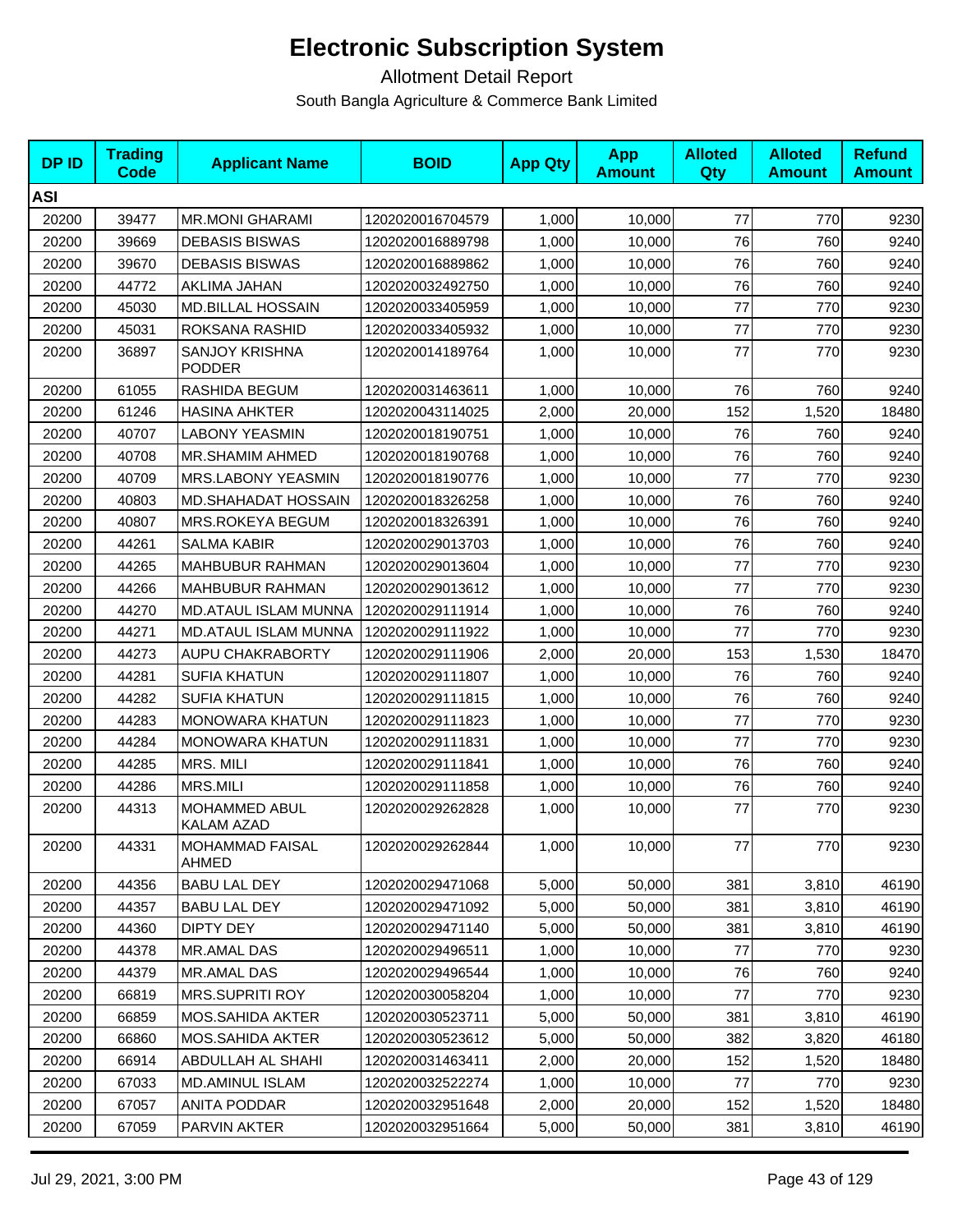| <b>DPID</b> | <b>Trading</b><br><b>Code</b> | <b>Applicant Name</b>                                     | <b>BOID</b>      | <b>App Qty</b> | <b>App</b><br><b>Amount</b> | <b>Alloted</b><br><b>Qty</b> | <b>Alloted</b><br><b>Amount</b> | <b>Refund</b><br><b>Amount</b> |
|-------------|-------------------------------|-----------------------------------------------------------|------------------|----------------|-----------------------------|------------------------------|---------------------------------|--------------------------------|
| <b>ASI</b>  |                               |                                                           |                  |                |                             |                              |                                 |                                |
| 20200       | 67069                         | <b>MD.HASAN MIAH</b>                                      | 1202020033079910 | 5,000          | 50,000                      | 382                          | 3,820                           | 46180                          |
| 20200       | 67086                         | ANJANA RANI SHAH                                          | 1202020033363213 | 1,000          | 10.000                      | 77                           | 770                             | 9230                           |
| 20200       | 67103                         | MOHAMMAD ABDUL AZIZ                                       | 1202020033558267 | 1,000          | 10,000                      | 77                           | 770                             | 9230                           |
| 20200       | 67104                         | MR.AKTARUZ ZAMAN                                          | 1202020033558275 | 5,000          | 50,000                      | 382                          | 3,820                           | 46180                          |
| 20200       | 67111                         | <b>QUAZI SAYDUL ISLAM</b>                                 | 1202020033637461 | 1,000          | 10,000                      | 77                           | 770                             | 9230                           |
| 20200       | 67119                         | SANJIT BARMAN                                             | 1202020033764370 | 5,000          | 50,000                      | 382                          | 3,820                           | 46180                          |
| 20200       | 67121                         | AMINUR RAHMAN                                             | 1202020033796191 | 5,000          | 50,000                      | 381                          | 3,810                           | 46190                          |
| 20200       | 67126                         | A.K.M RAFIQUL ISLAM                                       | 1202020033930442 | 5,000          | 50,000                      | 382                          | 3,820                           | 46180                          |
| 20200       | 67127                         | A.K.M RAFIQUL ISLAM                                       | 1202020033930450 | 5,000          | 50,000                      | 382                          | 3,820                           | 46180                          |
| 20200       | 67130                         | NETAI CHANDRA SAHA                                        | 1202020034044206 | 2,000          | 20,000                      | 152                          | 1,520                           | 18480                          |
| 20200       | 67142                         | <b>MD.MURAD ALI MOLLA</b>                                 | 1202020034248252 | 5,000          | 50,000                      | 381                          | 3,810                           | 46190                          |
| 20200       | 67143                         | <b>MD.MURAD ALI MOLLA</b>                                 | 1202020034248260 | 4,000          | 40,000                      | 305                          | 3,050                           | 36950                          |
| 20200       | 33605                         | MD.JAYNAL ABEDIN                                          | 1202020012442455 | 1,000          | 10,000                      | 76                           | 760                             | 9240                           |
| 20200       | 33649                         | SIBANI SAHA                                               | 1202020012458433 | 5,000          | 50,000                      | 382                          | 3,820                           | 46180                          |
| 20200       | 33691                         | NARAYAN CHANDRA DAS                                       | 1202020012522687 | 2,000          | 20,000                      | 152                          | 1,520                           | 18480                          |
| 20200       | 33694                         | <b>URME AKTER</b>                                         | 1202020012522695 | 5,000          | 50,000                      | 382                          | 3,820                           | 46180                          |
| 20200       | 33695                         | <b>URME AKTER</b>                                         | 1202020012522719 | 5,000          | 50,000                      | 381                          | 3,810                           | 46190                          |
| 20200       | 33696                         | <b>SABNOM ISLAM</b>                                       | 1202020012522601 | 5,000          | 50,000                      | 381                          | 3,810                           | 46190                          |
| 20200       | 33697                         | <b>SABNOM ISLAM</b>                                       | 1202020012522628 | 5,000          | 50,000                      | 382                          | 3,820                           | 46180                          |
| 20200       | 33709                         | H.M.NASIR UDDIN                                           | 1202020012805561 | 1,000          | 10,000                      | 76                           | 760                             | 9240                           |
| 20200       | 33710                         | H.M.NASHIR UDDIN                                          | 1202020012805660 | 1,000          | 10,000                      | 76                           | 760                             | 9240                           |
| 20200       | 33712                         | ABUL KALAM                                                | 1202020012508738 | 1,000          | 10,000                      | 76                           | 760                             | 9240                           |
| 20200       | 33713                         | KAMAN RANI SAHA                                           | 1202020012508770 | 5,000          | 50,000                      | 381                          | 3,810                           | 46190                          |
| 20200       | 33714                         | SREEDAM KUMAR SAHA                                        | 1202020012508802 | 2,000          | 20,000                      | 152                          | 1,520                           | 18480                          |
| 20200       | 33777                         | MD.ABDUL WAHAB                                            | 1202020012638578 | 3,000          | 30,000                      | 228                          | 2,280                           | 27720                          |
| 20200       | 33778                         | MD.ABDUL WAHAB                                            | 1202020012638594 | 4,000          | 40,000                      | 305                          | 3,050                           | 36950                          |
| 20200       | 38246                         | <b>SAMPA PAUL</b>                                         | 1202020015313301 | 1,000          | 10,000                      | 76                           | 760                             | 9240                           |
| 20200       | 38247                         | <b>SAMPA PAUL</b>                                         | 1202020015313318 | 1,000          | 10,000                      | 76                           | 760                             | 9240                           |
| 20200       | 38248                         | SAMIR KUMAR SAHA                                          | 1202020015313821 | 1,000          | 10,000                      | 76                           | 760                             | 9240                           |
| 20200       | 38444                         | HAFIZ MD.SOLAIMAN                                         | 1202020015441638 | 1,000          | 10,000                      | 77                           | 770                             | 9230                           |
| 20200       | 43401                         | <b>MD.AKTAR UZZAMAN</b>                                   | 1202020025127459 | 5,000          | 50,000                      | 382                          | 3,820                           | 46180                          |
| 20200       | 43402                         | <b>MD.AKTAR UZZAMAN</b>                                   | 1202020025127440 | 5,000          | 50.000                      | 381                          | 3,810                           | 46190                          |
| 20200       | 40808                         | <b>MRS.ROKEYA BEGUM</b>                                   | 1202020018326373 | 1,000          | 10,000                      | 77                           | 770                             | 9230                           |
| 20200       | 40809                         | <b>MD.SAHIDUL ISLAM</b>                                   | 1202020018326365 | 1,000          | 10,000                      | 77                           | 770                             | 9230                           |
| 20200       | 40810                         | JEWEL AHAMMED                                             | 1202020018326357 | 1,000          | 10,000                      | 77                           | 770                             | 9230                           |
| 20200       | 40811                         | JEWEL AHAMMED                                             | 1202020018326330 | 1,000          | 10,000                      | 76                           | 760                             | 9240                           |
| 20200       | 40852                         | <b>MOHAMMED</b><br><b>BABULAKHTER</b><br><b>CHAUDHURY</b> | 1202020018409731 | 1,000          | 10,000                      | 77                           | 770                             | 9230                           |
| 20200       | 43422                         | HAFIZA AKTER KHANOM                                       | 1202020025152747 | 2,000          | 20,000                      | 153                          | 1,530                           | 18470                          |
| 20200       | 43520                         | <b>MAMUN HASAN</b>                                        | 1202020025335446 | 5,000          | 50,000                      | 381                          | 3,810                           | 46190                          |
| 20200       | 43529                         | <b>MD. SATTAR MOLLA</b>                                   | 1202020025409628 | 5,000          | 50,000                      | 382                          | 3,820                           | 46180                          |
| 20200       | 43564                         | PRATAP CHANDRA DAS                                        | 1202020025637007 | 1,000          | 10,000                      | 76                           | 760                             | 9240                           |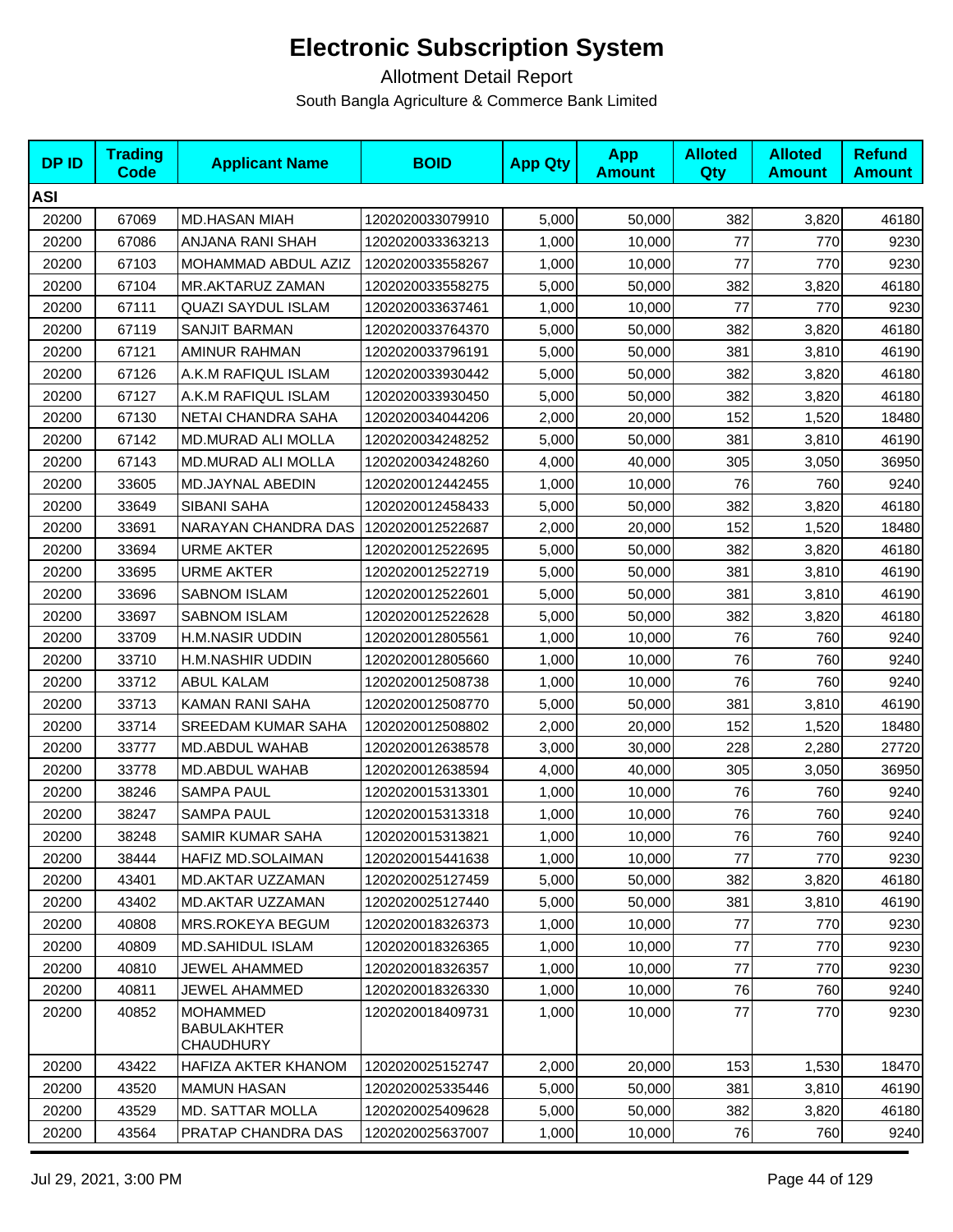| <b>DPID</b> | <b>Trading</b><br><b>Code</b> | <b>Applicant Name</b>                      | <b>BOID</b>      | <b>App Qty</b> | <b>App</b><br><b>Amount</b> | <b>Alloted</b><br>Qty | <b>Alloted</b><br><b>Amount</b> | <b>Refund</b><br><b>Amount</b> |
|-------------|-------------------------------|--------------------------------------------|------------------|----------------|-----------------------------|-----------------------|---------------------------------|--------------------------------|
| <b>ASI</b>  |                               |                                            |                  |                |                             |                       |                                 |                                |
| 20200       | 43566                         | MOHAMMAD SAFIQUR<br><b>RAHMAN</b>          | 1202020025666301 | 2,000          | 20,000                      | 152                   | 1,520                           | 18480                          |
| 20200       | 43567                         | MOHAMMAD SAFIQUR<br><b>RAHMAN</b>          | 1202020025666311 | 3,000          | 30,000                      | 228                   | 2,280                           | 27720                          |
| 20200       | 43573                         | PANOWARA BAREK                             | 1202020025642558 | 1,000          | 10,000                      | 76                    | 760                             | 9240                           |
| 20200       | 43574                         | <b>MD.SADIQUR RAHMAN</b>                   | 1202020025642541 | 2,000          | 20,000                      | 153                   | 1,530                           | 18470                          |
| 20200       | 43585                         | <b>NASIM AL GONI</b>                       | 1202020025716269 | 1,000          | 10,000                      | 76                    | 760                             | 9240                           |
| 20200       | 43625                         | NASIM ALI GONI                             | 1202020025815664 | 1,000          | 10,000                      | 76                    | 760                             | 9240                           |
| 20200       | 43626                         | SABBIR RAHMAN SHUVO                        | 1202020025815672 | 1,000          | 10,000                      | 77                    | 770                             | 9230                           |
| 20200       | 43637                         | <b>SYEAD TAWFIK IMAM</b>                   | 1202020025873519 | 1,000          | 10,000                      | 76                    | 760                             | 9240                           |
| 20200       | 32824                         | <b>MD.JALAL HOSSAIN</b>                    | 1202020011705424 | 1,000          | 10,000                      | 76                    | 760                             | 9240                           |
| 20200       | 37803                         | <b>MD.SALIM MIAH</b>                       | 1202020015134815 | 1,000          | 10.000                      | 77                    | 770                             | 9230                           |
| 20200       | 37804                         | <b>MD.SALIM MIAH</b>                       | 1202020015134783 | 1,000          | 10,000                      | 76                    | 760                             | 9240                           |
| 20200       | 37859                         | <b>ADITI SAHA</b>                          | 1202020015109982 | 2,000          | 20,000                      | 152                   | 1,520                           | 18480                          |
| 20200       | 37860                         | ANINDA SAHA                                | 1202020015109990 | 3,000          | 30,000                      | 229                   | 2,290                           | 27710                          |
| 20200       | 37866                         | YOUNUS ALI MOLLAH                          | 1202020015169373 | 2,000          | 20,000                      | 153                   | 1,530                           | 18470                          |
| 20200       | 37867                         | YOUNIUS ALI MOLLAH                         | 1202020015169413 | 2,000          | 20,000                      | 152                   | 1,520                           | 18480                          |
| 20200       | 43011                         | <b>MD.AHIDUR RAHMAN</b>                    | 1202020023739204 | 1,000          | 10,000                      | 76                    | 760                             | 9240                           |
| 20200       | 43059                         | <b>MAJMUN NAHAR</b>                        | 1202020023850378 | 3,000          | 30,000                      | 229                   | 2,290                           | 27710                          |
| 20200       | 43061                         | <b>KANECH FATEMA</b>                       | 1202020023850434 | 3,000          | 30,000                      | 229                   | 2,290                           | 27710                          |
| 20200       | 43067                         | TRINATH PODDAR                             | 1202020023791386 | 2,000          | 20,000                      | 152                   | 1,520                           | 18480                          |
| 20200       | 43068                         | TRINATH PODDAR                             | 1202020023791401 | 2,000          | 20,000                      | 152                   | 1,520                           | 18480                          |
| 20200       | 43069                         | REBA PODDAR FULU                           | 1202020023791418 | 2,000          | 20,000                      | 153                   | 1,530                           | 18470                          |
| 20200       | 43070                         | REBA PODDAR FULU                           | 1202020023791434 | 2,000          | 20,000                      | 152                   | 1,520                           | 18480                          |
| 20200       | 43085                         | ZINNAT ARA YESMIN                          | 1202020023850295 | 1,000          | 10,000                      | 77                    | 770                             | 9230                           |
| 20200       | 43099                         | SHIKHA RANI DAS                            | 1202020024131275 | 4,000          | 40.000                      | 305                   | 3,050                           | 36950                          |
| 20200       | 43110                         | MD.SIDDIKUR RAHMAN<br><b>MOLLAH</b>        | 1202020023947234 | 2,000          | 20,000                      | 153                   | 1,530                           | 18470                          |
| 20200       | 43111                         | <b>MD.SIDDIKUR RAHMAN</b><br><b>MOLLAH</b> | 1202020023947250 | 1,000          | 10,000                      | 77                    | 770                             | 9230                           |
| 20200       | 43149                         | RITA RANI PAUL                             | 1202020024109055 | 5,000          | 50,000                      | 381                   | 3,810                           | 46190                          |
| 20200       | 43157                         | <b>MUNSUR AHMED</b>                        | 1202020024318716 | 1,000          | 10,000                      | 77                    | 770                             | 9230                           |
| 20200       | 43158                         | <b>MUNSUR AHMED</b>                        | 1202020024318732 | 1,000          | 10,000                      | 77                    | 770                             | 9230                           |
| 20200       | 43159                         | MAHAFUZA AHMED                             | 1202020024318724 | 1,000          | 10,000                      | 77                    | 770                             | 9230                           |
| 20200       | 43243                         | SYEDA KHAINOOR<br>AFROJ SHETHE             | 1202020024462363 | 5,000          | 50,000                      | 381                   | 3,810                           | 46190                          |
| 20200       | 43244                         | RAZIA SULTANA LAKE                         | 1202020024462339 | 5,000          | 50,000                      | 382                   | 3,820                           | 46180                          |
| 20200       | 43259                         | KAZI MOHAMMAD<br><b>HOSSAIN</b>            | 1202020024462381 | 5,000          | 50,000                      | 382                   | 3,820                           | 46180                          |
| 20200       | 43264                         | MR.KAZI ANOWARUL<br>AZIM(SOBUZ)            | 1202020024486647 | 5,000          | 50,000                      | 382                   | 3,820                           | 46180                          |
| 20200       | 43288                         | MD.MIZANUR RAHMAN                          | 1202020024655051 | 1,000          | 10,000                      | 77                    | 770                             | 9230                           |
| 20200       | 43289                         | <b>MD.MIZANUR RAHMAN</b>                   | 1202020024655035 | 1,000          | 10,000                      | 77                    | 770                             | 9230                           |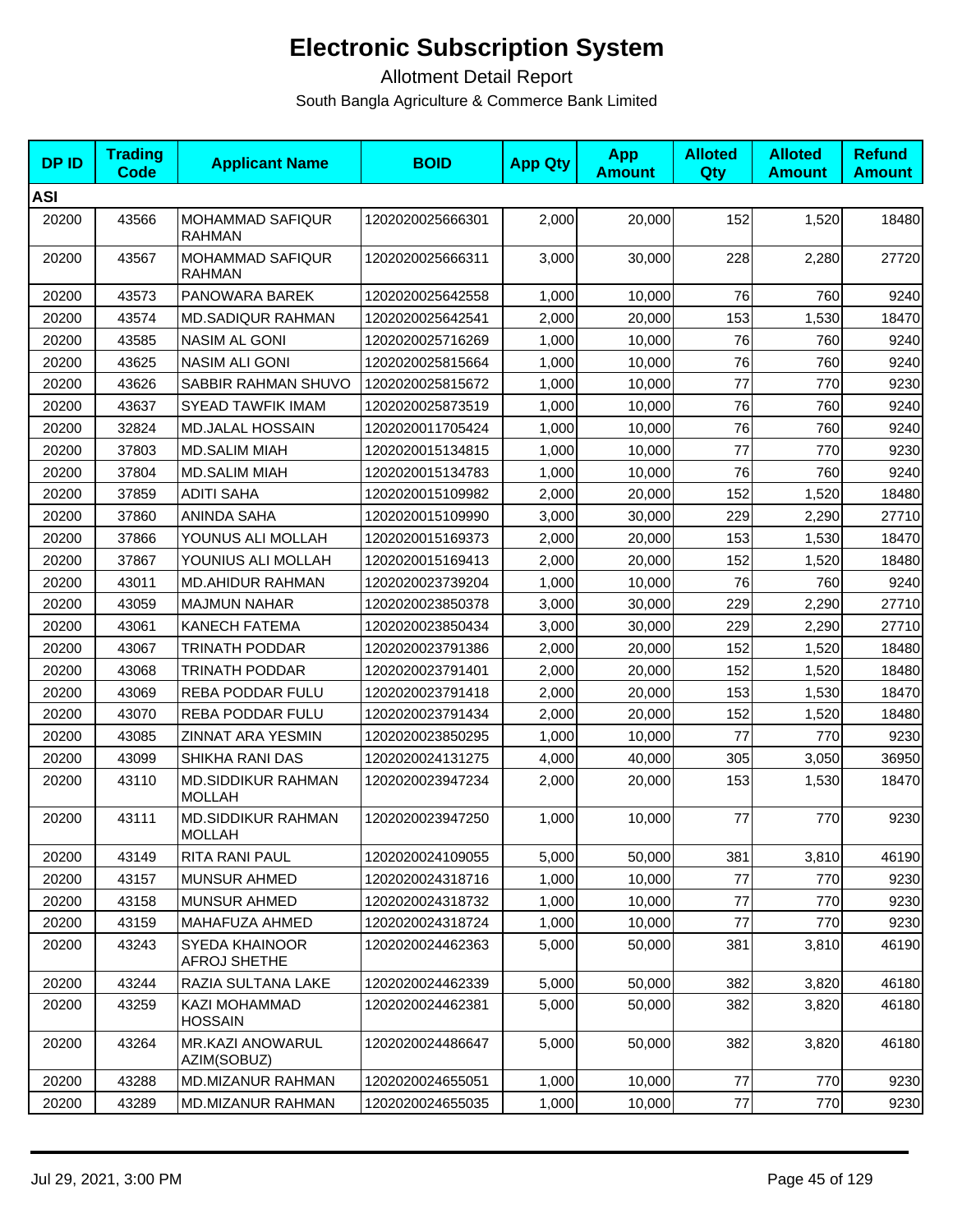| <b>DPID</b> | <b>Trading</b><br><b>Code</b> | <b>Applicant Name</b>                        | <b>BOID</b>      | <b>App Qty</b> | <b>App</b><br><b>Amount</b> | <b>Alloted</b><br>Qty | <b>Alloted</b><br><b>Amount</b> | <b>Refund</b><br><b>Amount</b> |
|-------------|-------------------------------|----------------------------------------------|------------------|----------------|-----------------------------|-----------------------|---------------------------------|--------------------------------|
| <b>ASI</b>  |                               |                                              |                  |                |                             |                       |                                 |                                |
| 20200       | 43335                         | MD.ABDUL BAREK<br><b>MOLLAH</b>              | 1202020024801576 | 1,000          | 10,000                      | 76                    | 760                             | 9240                           |
| 20200       | 43343                         | RABINDRA NATH PAUL                           | 1202020025014066 | 5,000          | 50,000                      | 381                   | 3,810                           | 46190                          |
| 20200       | 65412                         | <b>M.A MOMIN</b>                             | 1202020020084828 | 1,000          | 10,000                      | 77                    | 770                             | 9230                           |
| 20200       | 65440                         | NIRMAL KUMAR SAHA                            | 1202020020429955 | 5,000          | 50,000                      | 381                   | 3,810                           | 46190                          |
| 20200       | 65441                         | NIRMAL KUMAR SAHA                            | 1202020020429963 | 1,000          | 10,000                      | 76                    | 760                             | 9240                           |
| 20200       | 65461                         | MD. HARUN-UR-RASHID                          | 1202020020641554 | 5,000          | 50,000                      | 382                   | 3,820                           | 46180                          |
| 20200       | 65465                         | <b>ARJUN SAHA</b>                            | 1202020020683742 | 1,000          | 10,000                      | 77                    | 770                             | 9230                           |
| 20200       | 65486                         | <b>MD.ABU SAYEDUR</b><br><b>RAHMAN</b>       | 1202020020806472 | 1,000          | 10,000                      | 76                    | 760                             | 9240                           |
| 20200       | 65527                         | <b>BIPLAB ROY</b>                            | 1202020021200309 | 1,000          | 10,000                      | 76                    | 760                             | 9240                           |
| 20200       | 65528                         | <b>G.M ABU SADEQUE</b>                       | 1202020021200285 | 1,000          | 10,000                      | 76                    | 760                             | 9240                           |
| 20200       | 65553                         | RADHA MADHAB SAHA                            | 1202020021491761 | 1.000          | 10,000                      | 76                    | 760                             | 9240                           |
| 20200       | 65567                         | <b>MD.YOSUF PATOARY</b>                      | 1202020021584175 | 5,000          | 50,000                      | 381                   | 3,810                           | 46190                          |
| 20200       | 65590                         | A.K.M AMIRUL ISLAM                           | 1202020021713407 | 5.000          | 50,000                      | 382                   | 3,820                           | 46180                          |
| 20200       | 65599                         | <b>BIPLAB ROY</b>                            | 1202020021774207 | 1,000          | 10,000                      | 76                    | 760                             | 9240                           |
| 20200       | 65612                         | SHIKHA RANI DAS                              | 1202020021834196 | 2,000          | 20,000                      | 152                   | 1,520                           | 18480                          |
| 20200       | 65613                         | SHIKHA RANI DAS                              | 1202020021834211 | 2,000          | 20,000                      | 153                   | 1,530                           | 18470                          |
| 20200       | 65645                         | SAMIR CHANDRA SAHA                           | 1202020022081710 | 1,000          | 10,000                      | 76                    | 760                             | 9240                           |
| 20200       | 17650                         | <b>MOHAMMAD FARHAD</b><br><b>FARID UDDIN</b> | 1202020006009831 | 1,000          | 10,000                      | 76                    | 760                             | 9240                           |
| 20200       | 17701                         | LAXMAN CHANDRA<br><b>MONDOL</b>              | 1202020006016022 | 5,000          | 50,000                      | 381                   | 3,810                           | 46190                          |
| 20200       | 23465                         | MD HANIFUR RAHMAN                            | 1202020007519531 | 2,000          | 20,000                      | 152                   | 1,520                           | 18480                          |
| 20200       | 23706                         | MD. JOBEYAR HOSSAIN                          | 1202020007645205 | 5,000          | 50,000                      | 382                   | 3,820                           | 46180                          |
| 20200       | 23709                         | <b>MR.DILIP BARUA</b>                        | 1202020007651536 | 1,000          | 10,000                      | 77                    | 770                             | 9230                           |
| 20200       | 01144                         | SHEULI SAHA                                  | 1202020000138451 | 1,000          | 10,000                      | 76                    | 760                             | 9240                           |
| 20200       | 01260                         | MR MD.KABIRUL ISLAM                          | 1202020000250012 | 1,000          | 10,000                      | 77                    | 770                             | 9230                           |
| 20200       | 0B366                         | MRS NAFIZA HAQUE                             | 1202020016067372 | 1,000          | 10,000                      | 76                    | 760                             | 9240                           |
| 20200       | 11377                         | MR.GOPAL CHANDRA<br><b>GHOSH</b>             | 1202020003709227 | 1,000          | 10,000                      | 77                    | 770                             | 9230                           |
| 20200       | 11589                         | <b>AKTERY KHANAM</b>                         | 1202020003849411 | 4,000          | 40,000                      | 306                   | 3,060                           | 36940                          |
| 20200       | 11590                         | <b>AKTERY KHANAM</b>                         | 1202020003849428 | 1,000          | 10,000                      | 77                    | 770                             | 9230                           |
| 20200       | 11591                         | MR.MD.WAHEED AKHTAR                          | 1202020003849436 | 4,000          | 40,000                      | 306                   | 3,060                           | 36940                          |
| 20200       | 11597                         | MR.MD.BULBUL HOSSAIN                         | 1202020003852142 | 1,000          | 10,000                      | 77                    | 770                             | 9230                           |
| 20200       | 16782                         | <b>IQBAL SHARIF</b>                          | 1202020005762281 | 1,000          | 10,000                      | 77                    | 770                             | 9230                           |
| 20200       | 16933                         | <b>MRS.SULATA SARKER</b>                     | 1202020005809770 | 1,000          | 10,000                      | 76                    | 760                             | 9240                           |
| 20200       | 16934                         | <b>MR.RANJIT CHANDRA</b><br><b>SARKER</b>    | 1202020005809861 | 3,000          | 30,000                      | 229                   | 2,290                           | 27710                          |
| 20200       | 16935                         | <b>MR.RANJIT CHANDRA</b><br><b>SARKER</b>    | 1202020005809928 | 1,000          | 10,000                      | 76                    | 760                             | 9240                           |
| 20200       | 22052                         | <b>HEMANTHA KUMAR</b><br><b>SARKER</b>       | 1202020007100794 | 1,000          | 10,000                      | 77                    | 770                             | 9230                           |
| 20200       | 22055                         | <b>HEMANTA KUMAR</b><br><b>SARKER</b>        | 1202020007101392 | 1,000          | 10,000                      | 77                    | 770                             | 9230                           |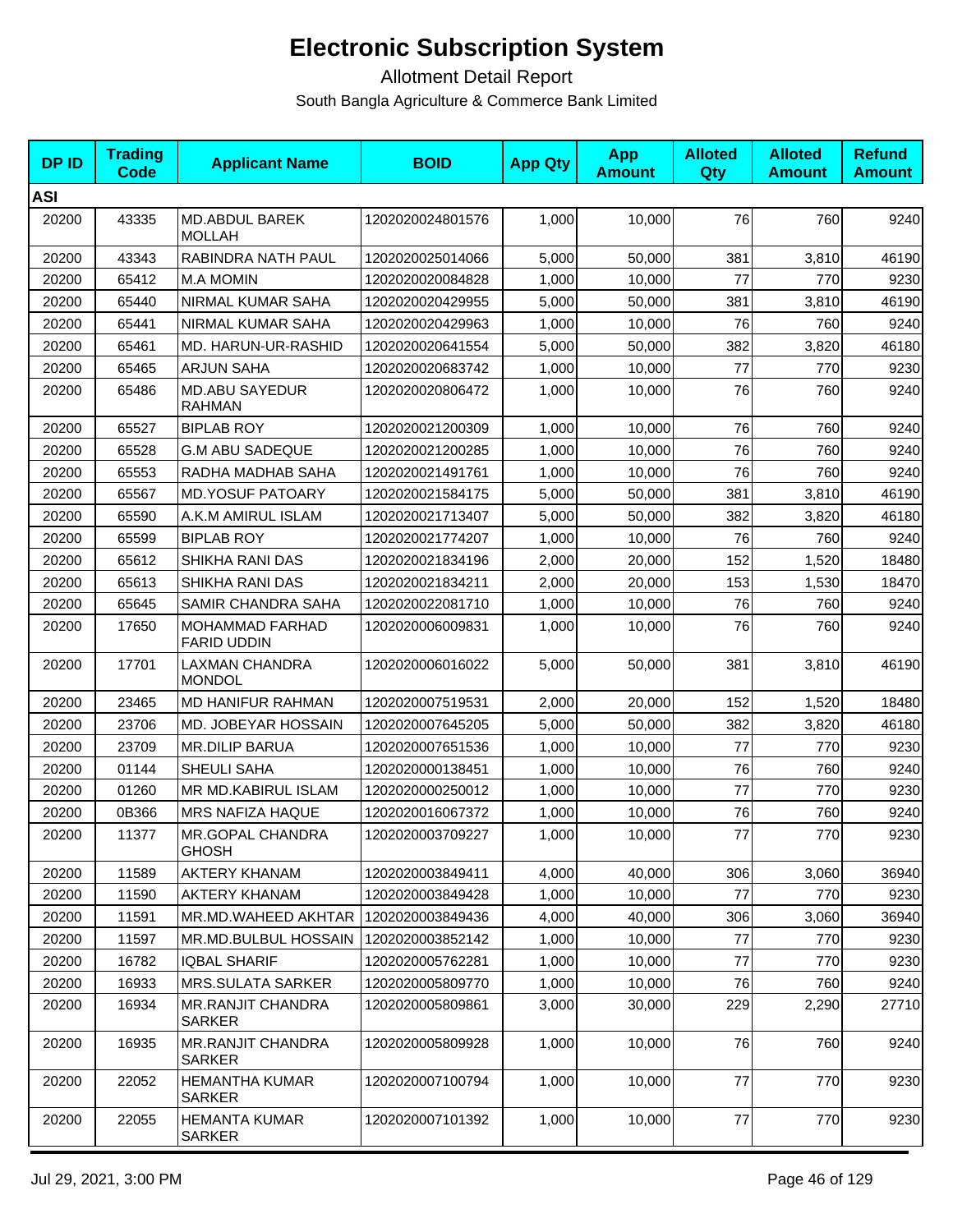| <b>DPID</b> | <b>Trading</b><br><b>Code</b> | <b>Applicant Name</b>                           | <b>BOID</b>      | <b>App Qty</b> | <b>App</b><br><b>Amount</b> | <b>Alloted</b><br>Qty | <b>Alloted</b><br><b>Amount</b> | <b>Refund</b><br><b>Amount</b> |
|-------------|-------------------------------|-------------------------------------------------|------------------|----------------|-----------------------------|-----------------------|---------------------------------|--------------------------------|
| <b>ASI</b>  |                               |                                                 |                  |                |                             |                       |                                 |                                |
| 20200       | 22241                         | <b>SHAGOTOM BASAK</b>                           | 1202020007056553 | 5,000          | 50,000                      | 382                   | 3,820                           | 46180                          |
| 20200       | 22364                         | <b>HAFIZUR RAHMAN</b>                           | 1202020007260229 | 2,000          | 20,000                      | 152                   | 1,520                           | 18480                          |
| 20200       | 22365                         | <b>SAHIDA NASRIN</b>                            | 1202020007260311 | 1,000          | 10,000                      | 76                    | 760                             | 9240                           |
| 20200       | 27447                         | <b>SUJAN MIAH</b>                               | 1202020009045978 | 1,000          | 10,000                      | 76                    | 760                             | 9240                           |
| 20200       | 32573                         | MD.ENAMUL HAQUE                                 | 1202020011571984 | 5,000          | 50,000                      | 382                   | 3,820                           | 46180                          |
| 20200       | 32664                         | RUMANA AFROZ                                    | 1202020011797204 | 1,000          | 10,000                      | 77                    | 770                             | 9230                           |
| 20200       | 32709                         | RATAN CHANDRA<br>SAMADDER                       | 1202020011446930 | 4,000          | 40,000                      | 305                   | 3,050                           | 36950                          |
| 20200       | 32810                         | SUDHAN CHANDRA<br><b>BARMAN</b>                 | 1202020011736273 | 1,000          | 10,000                      | 76                    | 760                             | 9240                           |
| 20200       | 00017                         | <b>MAHABUBA HASNA</b>                           | 1202020015256100 | 1,000          | 10,000                      | 76                    | 760                             | 9240                           |
| 20200       | 00055                         | PARESH CHANDRA<br><b>HALDER</b>                 | 1202020015804985 | 1,000          | 10,000                      | 76                    | 760                             | 9240                           |
| 20200       | 00088                         | MD.ALAUDDIN                                     | 1202020016486615 | 5,000          | 50,000                      | 382                   | 3,820                           | 46180                          |
| 20200       | 00116                         | <b>MR.DOLAK BARUA</b>                           | 1202020000812057 | 1,000          | 10,000                      | 76                    | 760                             | 9240                           |
| 20200       | 00184                         | MR.BALARAM CHANDRA<br><b>SAHA</b>               | 1202020000038124 | 5.000          | 50,000                      | 381                   | 3,810                           | 46190                          |
| 20200       | 00234                         | MR. JASHIM UDDIN<br><b>AHMED</b>                | 1202020000047277 | 1,000          | 10,000                      | 77                    | 770                             | 9230                           |
| 20200       | 00246                         | MR.PRAKASH BARUA                                | 1202020000530233 | 2,000          | 20,000                      | 152                   | 1,520                           | 18480                          |
| 20200       | 00269                         | <b>MOHAMMAD FARID</b><br><b>UDDIN CHOWDHURY</b> | 1202020000048488 | 5,000          | 50,000                      | 382                   | 3,820                           | 46180                          |
| 20200       | 04797                         | <b>MR.SHAKHAR SARKAR</b>                        | 1202020001523241 | 5,000          | 50,000                      | 382                   | 3,820                           | 46180                          |
| 20200       | 04798                         | <b>MR.SAHKHAR SARKAR</b>                        | 1202020001523322 | 5,000          | 50,000                      | 382                   | 3,820                           | 46180                          |
| 20200       | 04991                         | <b>MS.LATA RANI BANIK</b>                       | 1202020001587019 | 1,000          | 10,000                      | 77                    | 770                             | 9230                           |
| 20200       | 12596                         | <b>GOPAL KRISHNA SAHA</b>                       | 1202020004411461 | 1,000          | 10,000                      | 76                    | 760                             | 9240                           |
| 20200       | 12597                         | <b>GOPAL KRISHNA SAHA</b>                       | 1202020004411478 | 1,000          | 10,000                      | 77                    | 770                             | 9230                           |
| 20200       | 12649                         | <b>MR.PARESH CHANDRA</b><br><b>SAHA</b>         | 1202020004433439 | 1,000          | 10,000                      | 76                    | 760                             | 9240                           |
| 20200       | 12650                         | <b>MR.PARESH CHANDRA</b><br><b>SAHA</b>         | 1202020004433420 | 1,000          | 10,000                      | 77                    | 770                             | 9230                           |
| 20200       | 12705                         | MR.MD.ABDUL AWAL<br><b>BABLU</b>                | 1202020004451576 | 1,000          | 10,000                      | 77                    | 770                             | 9230                           |
| 20200       | 12706                         | <b>NASIMA KHATUN</b>                            | 1202020004451551 | 2,000          | 20,000                      | 152                   | 1,520                           | 18480                          |
| 20200       | 12752                         | <b>MR.AJOY BANIK</b>                            | 1202020004473743 | 1,000          | 10,000                      | 76                    | 760                             | 9240                           |
| 20200       | 12754                         | MR.NARAYAN CHANDRA<br><b>BANIK</b>              | 1202020004473695 | 1,000          | 10,000                      | 77                    | 770                             | 9230                           |
| 20200       | 12753                         | <b>MR.AJOY BANIK</b>                            | 1202020004472805 | 1,000          | 10,000                      | $77$                  | 770                             | 9230                           |
| 20200       | 12756                         | MRS.ARCHANA RANI<br><b>BANIK</b>                | 1202020004472722 | 1,000          | 10,000                      | 77                    | 770                             | 9230                           |
| 20200       | 12881                         | MR.ABU SALEH MD<br><b>YUNUS</b>                 | 1202020004594085 | 5,000          | 50,000                      | 381                   | 3,810                           | 46190                          |
| 20200       | 12928                         | MR.PARITOSH KUMAR<br><b>SAHA</b>                | 1202020004549750 | 1,000          | 10,000                      | 76                    | 760                             | 9240                           |
| 20200       | 12929                         | <b>MR.PARITOSH KUMAR</b><br>SAHA                | 1202020004549777 | 1,000          | 10,000                      | 77                    | 770                             | 9230                           |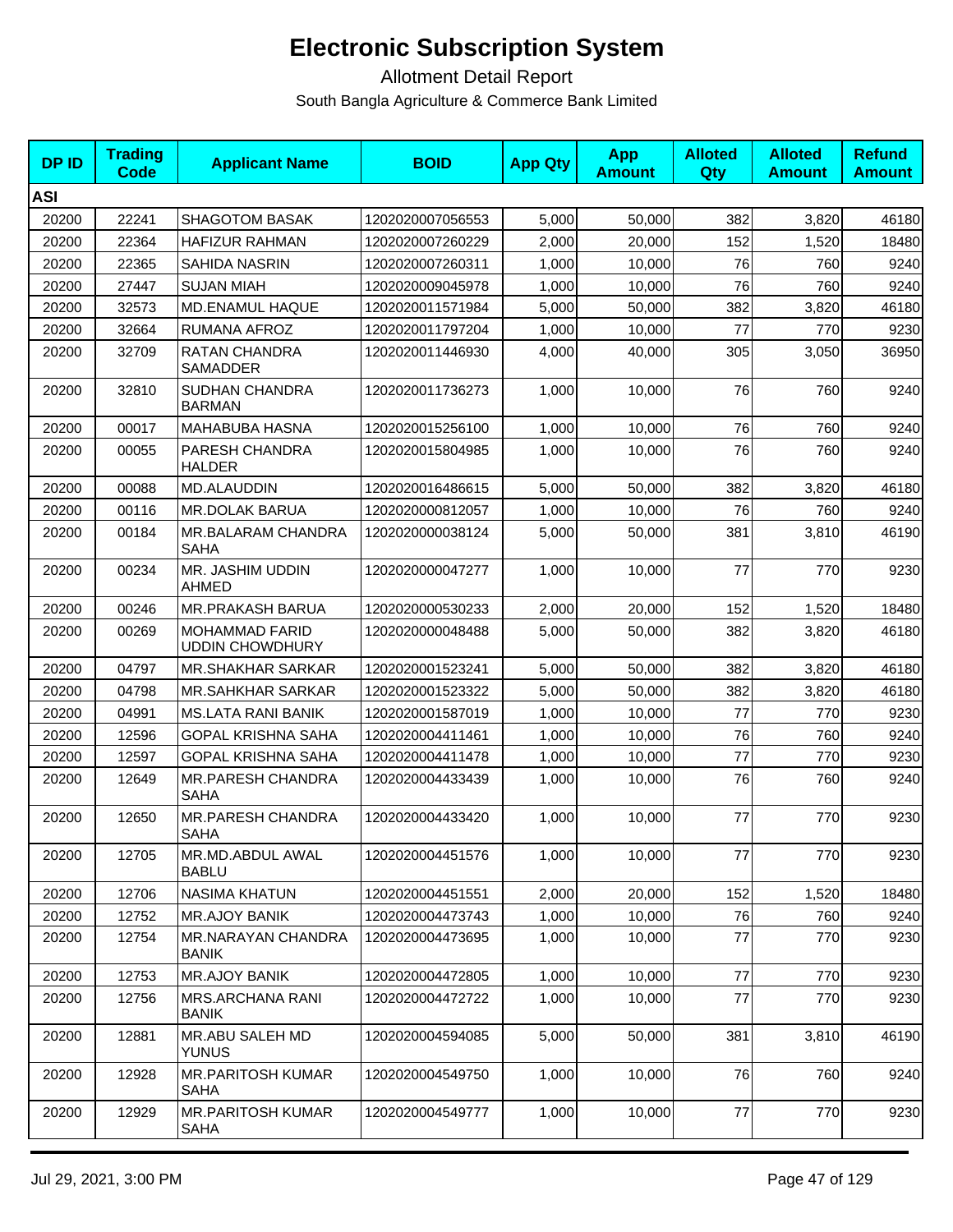| <b>DPID</b> | <b>Trading</b><br>Code | <b>Applicant Name</b>                   | <b>BOID</b>      | <b>App Qty</b> | <b>App</b><br><b>Amount</b> | <b>Alloted</b><br>Qty | <b>Alloted</b><br><b>Amount</b> | <b>Refund</b><br><b>Amount</b> |
|-------------|------------------------|-----------------------------------------|------------------|----------------|-----------------------------|-----------------------|---------------------------------|--------------------------------|
| <b>ASI</b>  |                        |                                         |                  |                |                             |                       |                                 |                                |
| 20200       | 18394                  | <b>ABDUL MALEK</b>                      | 1202020006190996 | 1,000          | 10,000                      | 76                    | 760                             | 9240                           |
| 20200       | 18420                  | <b>BISHNU PRIYA ROY</b>                 | 1202020006191021 | 2,000          | 20,000                      | 152                   | 1,520                           | 18480                          |
| 20200       | 18450                  | <b>MD.MUKHLESUR</b><br><b>RAHMAN</b>    | 1202020006264359 | 1,000          | 10,000                      | 76                    | 760                             | 9240                           |
| 20200       | 18488                  | MD MONIRUZZAMAN                         | 1202020006225081 | 1,000          | 10,000                      | 77                    | 770                             | 9230                           |
| 20200       | 23874                  | MR.MD.MOUZZAM<br><b>HOSSAIN</b>         | 1202020007732323 | 1,000          | 10,000                      | 76                    | 760                             | 9240                           |
| 20200       | 24059                  | <b>MS.RASHEDA KABIR</b>                 | 1202020007809608 | 1,000          | 10,000                      | 76                    | 760                             | 9240                           |
| 20200       | 24082                  | <b>MRS.MAHRUN NASHA</b><br><b>BEGUM</b> | 1202020007816173 | 1,000          | 10,000                      | 76                    | 760                             | 9240                           |
| 20200       | 34205                  | <b>MD.AINUL HOSSAIN</b>                 | 1202020012697328 | 1,000          | 10,000                      | 77                    | 770                             | 9230                           |
| 20200       | 34206                  | ASRAFI SANJIDA EMA                      | 1202020012697301 | 1,000          | 10,000                      | 76                    | 760                             | 9240                           |
| 20200       | 34230                  | <b>SWAPNA BANIK</b>                     | 1202020012954623 | 1,000          | 10,000                      | 77                    | 770                             | 9230                           |
| 20200       | 34272                  | <b>HABIBUL ALOM</b>                     | 1202020012964390 | 1,000          | 10,000                      | 76                    | 760                             | 9240                           |
| 20200       | 34326                  | MD.OBAIDUR RAHMAN                       | 1202020012805571 | 5,000          | 50,000                      | 381                   | 3,810                           | 46190                          |
| 20200       | 34339                  | <b>MORIUM MARIN</b>                     | 1202020012782696 | 1,000          | 10,000                      | 76                    | 760                             | 9240                           |
| 20200       | 34343                  | MOHAMMAD HABIBULLAH                     | 1202020012783607 | 1,000          | 10,000                      | 76                    | 760                             | 9240                           |
| 20200       | 05774                  | <b>MR.SWAPAN KUMAR</b><br><b>SAHA</b>   | 1202020002116955 | 1,000          | 10,000                      | 76                    | 760                             | 9240                           |
| 20200       | 05775                  | <b>SIBU ROY</b>                         | 1202020002116963 | 1,000          | 10,000                      | 77                    | 770                             | 9230                           |
| 20200       | 05815                  | <b>MRS.AYSHA AKTHER</b>                 | 1202020002108823 | 1,000          | 10,000                      | 77                    | 770                             | 9230                           |
| 20200       | 11020                  | MR.MD.AZIZUL HAQUE<br><b>KHAN</b>       | 1202020003862214 | 5,000          | 50,000                      | 381                   | 3,810                           | 46190                          |
| 20200       | 22496                  | <b>SHAH ALAM</b>                        | 1202020007230773 | 3,000          | 30,000                      | 228                   | 2,280                           | 27720                          |
| 20200       | 28121                  | <b>BIPLOB DEY</b>                       | 1202020008991546 | 1,000          | 10,000                      | 76                    | 760                             | 9240                           |
| 20200       | 22100                  | MD. ABDUL WAHAB                         | 1202020007226757 | 1,000          | 10,000                      | 77                    | 770                             | 9230                           |
| 20200       | 22279                  | NAZMA HOSSAIN                           | 1202020007317774 | 1,000          | 10,000                      | 76                    | 760                             | 9240                           |
| 20200       | 22281                  | NAZMA HOSSAIN                           | 1202020007317477 | 1,000          | 10,000                      | 76                    | 760                             | 9240                           |
| 20200       | 22286                  | MOHSENA BEGUM                           | 1202020007174471 | 1,000          | 10,000                      | 76                    | 760                             | 9240                           |
| 20200       | 27448                  | JAY PROKASH SARKER                      | 1202020009045512 | 1,000          | 10,000                      | 76                    | 760                             | 9240                           |
| 20200       | 32683                  | NAZIR AHMED BHUIYAN                     | 1202020011459005 | 3,000          | 30,000                      | 228                   | 2,280                           | 27720                          |
| 20200       | 32702                  | <b>GOURAB DAS</b>                       | 1202020011371513 | 4,000          | 40,000                      | 305                   | 3,050                           | 36950                          |
| 20200       | 32703                  | <b>GOURAB DAS</b>                       | 1202020011372633 | 5,000          | 50,000                      | 382                   | 3,820                           | 46180                          |
| 20200       | 32792                  | SAJAL KUMAR DAS                         | 1202020011787555 | 5,000          | 50,000                      | 382                   | 3,820                           | 46180                          |
| 20200       | 23749                  | <b>MR.TAPASH PAUL</b>                   | 1202020006305990 | 1,000          | 10,000                      | 77                    | 770                             | 9230                           |
| 20200       | 34218                  | KHONDAKER RAFIKUL<br><b>ISLAM</b>       | 1202020012817881 | 1,000          | 10,000                      | 76                    | 760                             | 9240                           |
| 20200       | 34268                  | <b>BIPLOB PODDER</b>                    | 1202020012762881 | 1,000          | 10,000                      | 77                    | 770                             | 9230                           |
| 20200       | 00B57                  | <b>SUBIR PAUL</b>                       | 1202020044216525 | 3,000          | 30,000                      | 228                   | 2,280                           | 27720                          |
| 20200       | 05836                  | MS.SHULI PODDER                         | 1202020002434654 | 1,000          | 10,000                      | 77                    | 770                             | 9230                           |
| 20200       | 17217                  | MILON KRISHNA HALDER                    | 1202020005894856 | 1,000          | 10,000                      | 76                    | 760                             | 9240                           |
| 20200       | 22488                  | ROKSANA AKTER                           | 1202020007130702 | 1,000          | 10,000                      | 76                    | 760                             | 9240                           |
| 20200       | 28754                  | NIRMAL DEY                              | 1202020009047795 | 5,000          | 50,000                      | 381                   | 3,810                           | 46190                          |
| 20200       | 28769                  | SHYAM SUNDER SAHA                       | 1202020009120859 | 5,000          | 50,000                      | 381                   | 3,810                           | 46190                          |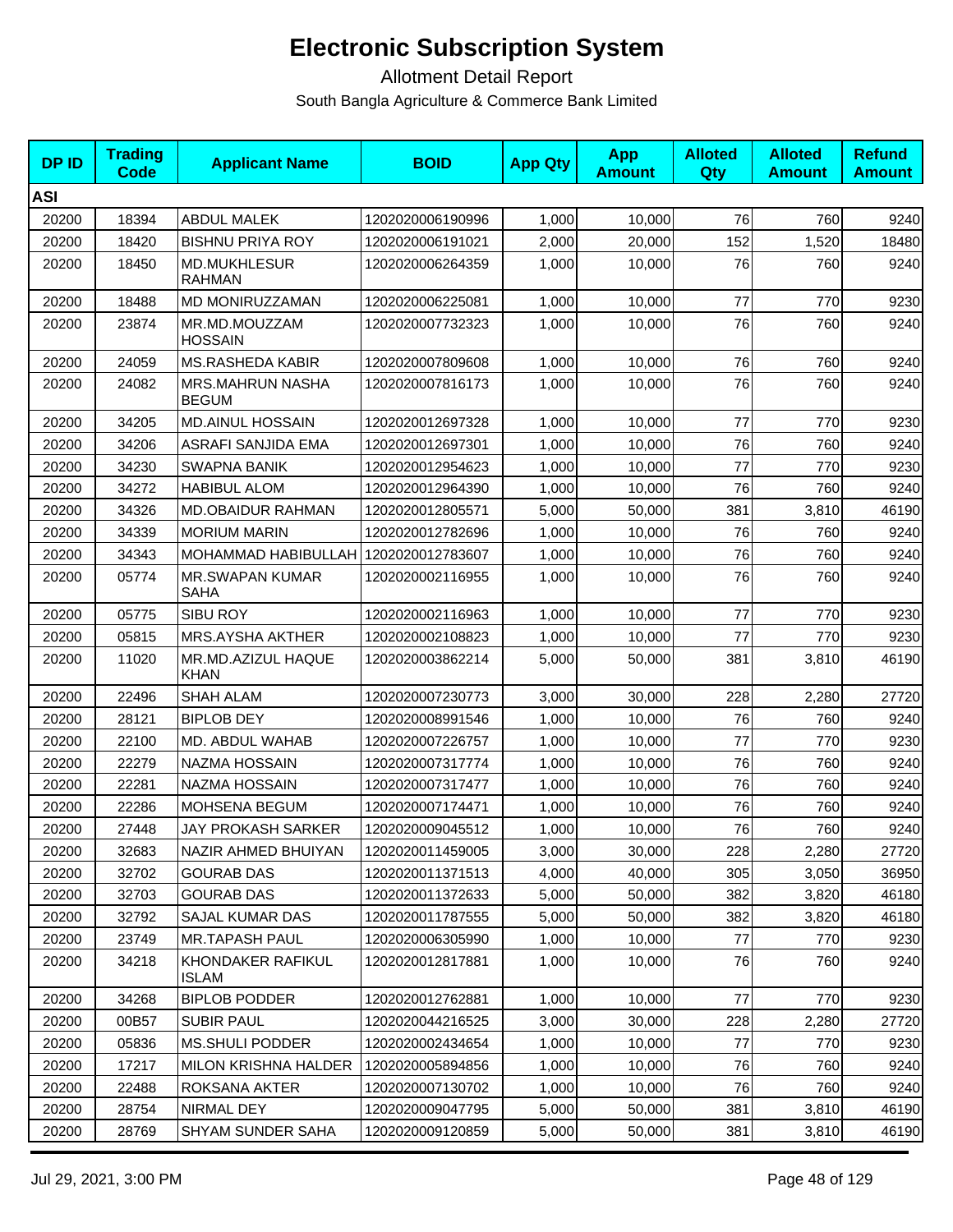| <b>DPID</b> | <b>Trading</b><br>Code | <b>Applicant Name</b>                   | <b>BOID</b>      | <b>App Qty</b> | <b>App</b><br><b>Amount</b> | <b>Alloted</b><br>Qty | <b>Alloted</b><br><b>Amount</b> | <b>Refund</b><br><b>Amount</b> |
|-------------|------------------------|-----------------------------------------|------------------|----------------|-----------------------------|-----------------------|---------------------------------|--------------------------------|
| <b>ASI</b>  |                        |                                         |                  |                |                             |                       |                                 |                                |
| 20200       | 28770                  | SHYAM SUNDER SAHA                       | 1202020009120966 | 5,000          | 50,000                      | 382                   | 3,820                           | 46180                          |
| 20200       | 33228                  | <b>MAMUNA AKTAR</b>                     | 1202020012147599 | 1,000          | 10,000                      | 76                    | 760                             | 9240                           |
| 20200       | 33229                  | <b>MAMUNA AKTER</b>                     | 1202020012148296 | 1,000          | 10,000                      | 76                    | 760                             | 9240                           |
| 20200       | 11558                  | <b>MR.RATAN KUMAR</b><br>SOMADDER       | 1202020003841421 | 1,000          | 10,000                      | 76                    | 760                             | 9240                           |
| 20200       | 16976                  | MD.WALIUL ISLAM                         | 1202020005810726 | 1,000          | 10,000                      | 76                    | 760                             | 9240                           |
| 20200       | 17047                  | <b>NASIR UDDIN</b>                      | 1202020005810750 | 5,000          | 50,000                      | 381                   | 3,810                           | 46190                          |
| 20200       | 22284                  | <b>MOHSENA BEGUM</b>                    | 1202020007172751 | 1,000          | 10,000                      | 77                    | 770                             | 9230                           |
| 20200       | 27545                  | <b>OAHID MIA</b>                        | 1202020008962846 | 2,000          | 20,000                      | 153                   | 1,530                           | 18470                          |
| 20200       | 27546                  | MR.OAHID MIA                            | 1202020008962929 | 3,000          | 30,000                      | 229                   | 2,290                           | 27710                          |
| 20200       | 27670                  | <b>MD.JASIM UDDIN</b>                   | 1202020009098935 | 1,000          | 10,000                      | 77                    | 770                             | 9230                           |
| 20200       | 27682                  | ROSYNA AKTAR                            | 1202020009099675 | 5.000          | 50,000                      | 381                   | 3,810                           | 46190                          |
| 20200       | 32574                  | MOHAMMAD ALI BHUIYAN 1202020011570111   |                  | 5,000          | 50,000                      | 382                   | 3,820                           | 46180                          |
| 20200       | 32755                  | RAJU AHMED                              | 1202020011788295 | 1,000          | 10,000                      | 76                    | 760                             | 9240                           |
| 20200       | 32756                  | RAJU AHMED                              | 1202020011788477 | 1,000          | 10,000                      | 76                    | 760                             | 9240                           |
| 20200       | 32820                  | <b>MOHAMMAD LUTFUR</b><br><b>RAHMAN</b> | 1202020011730423 | 2,000          | 20,000                      | 152                   | 1,520                           | 18480                          |
| 20200       | 32821                  | MD.MAKSUDUR RAHMAN                      | 1202020011731297 | 2,000          | 20,000                      | 152                   | 1,520                           | 18480                          |
| 20200       | 18617                  | KALPANA RANI<br><b>TALUKDER</b>         | 1202020006278338 | 1,000          | 10,000                      | 76                    | 760                             | 9240                           |
| 20200       | 18618                  | <b>NALINI RANJAN</b><br>ADHIKARY        | 1202020006278346 | 1,000          | 10,000                      | 77                    | 770                             | 9230                           |
| 20200       | 23883                  | <b>MR.JOY PROKASH</b><br><b>SARKER</b>  | 1202020007737641 | 3,000          | 30,000                      | 228                   | 2,280                           | 27720                          |
| 20200       | 23884                  | <b>MR.JOY PROKASH</b><br><b>SARKER</b>  | 1202020007737658 | 1,000          | 10,000                      | 77                    | 770                             | 9230                           |
| 20200       | 24002                  | <b>LILA RANI SAHA</b>                   | 1202020007791009 | 1,000          | 10,000                      | 76                    | 760                             | 9240                           |
| 20200       | 24004                  | PRAN KRISHNA SAHA                       | 1202020007790981 | 1,000          | 10,000                      | 77                    | 770                             | 9230                           |
| 20200       | 24006                  | JHUMA SAHA                              | 1202020007790965 | 5,000          | 50,000                      | 382                   | 3,820                           | 46180                          |
| 20200       | 05773                  | <b>MR.SWAPAN KUMAR</b><br><b>SAHA</b>   | 1202020002111703 | 1,000          | 10,000                      | 76                    | 760                             | 9240                           |
| 20200       | 05796                  | MR.MD.KAMAL HOSSAIN                     | 1202020002056752 | 1,000          | 10,000                      | 76                    | 760                             | 9240                           |
| 20200       | 05797                  | MR.MD.KAMAL HOSSAIN                     | 1202020002056281 | 1,000          | 10,000                      | 76                    | 760                             | 9240                           |
| 20200       | 05942                  | MR.MD.FARUQ AHMED                       | 1202020002167683 | 1,000          | 10,000                      | 76                    | 760                             | 9240                           |
| 20200       | 22538                  | MD MOHABBAT HOSSAIN                     | 1202020007414964 | 2,000          | 20,000                      | 152                   | 1,520                           | 18480                          |
| 20200       | 22540                  | MD HEMAYET HOSSAIN                      | 1202020007414806 | 1,000          | 10,000                      | 77                    | 770                             | 9230                           |
| 20200       | 22582                  | MD.IFTEKHARUL ISLAM                     | 1202020007128661 | 1,000          | 10,000                      | 76                    | 760                             | 9240                           |
| 20200       | 28109                  | MUSTAQUE AHMED                          | 1202020009058681 | 1,000          | 10,000                      | 77                    | 770                             | 9230                           |
| 20200       | 28110                  | MUSTAQUE AHMED                          | 1202020009059692 | 1,000          | 10,000                      | 76                    | 760                             | 9240                           |
| 20200       | 28122                  | <b>BIPLOB DEY</b>                       | 1202020008991562 | 1,000          | 10,000                      | 76                    | 760                             | 9240                           |
| 20200       | 28128                  | RINA AKTER                              | 1202020008991736 | 1,000          | 10,000                      | 76                    | 760                             | 9240                           |
| 20200       | 28129                  | MD.HAYE MEAH                            | 1202020008991795 | 1,000          | 10,000                      | 77                    | 770                             | 9230                           |
| 20200       | 28130                  | MD.HAYE MEAH                            | 1202020008991819 | 1,000          | 10,000                      | 76                    | 760                             | 9240                           |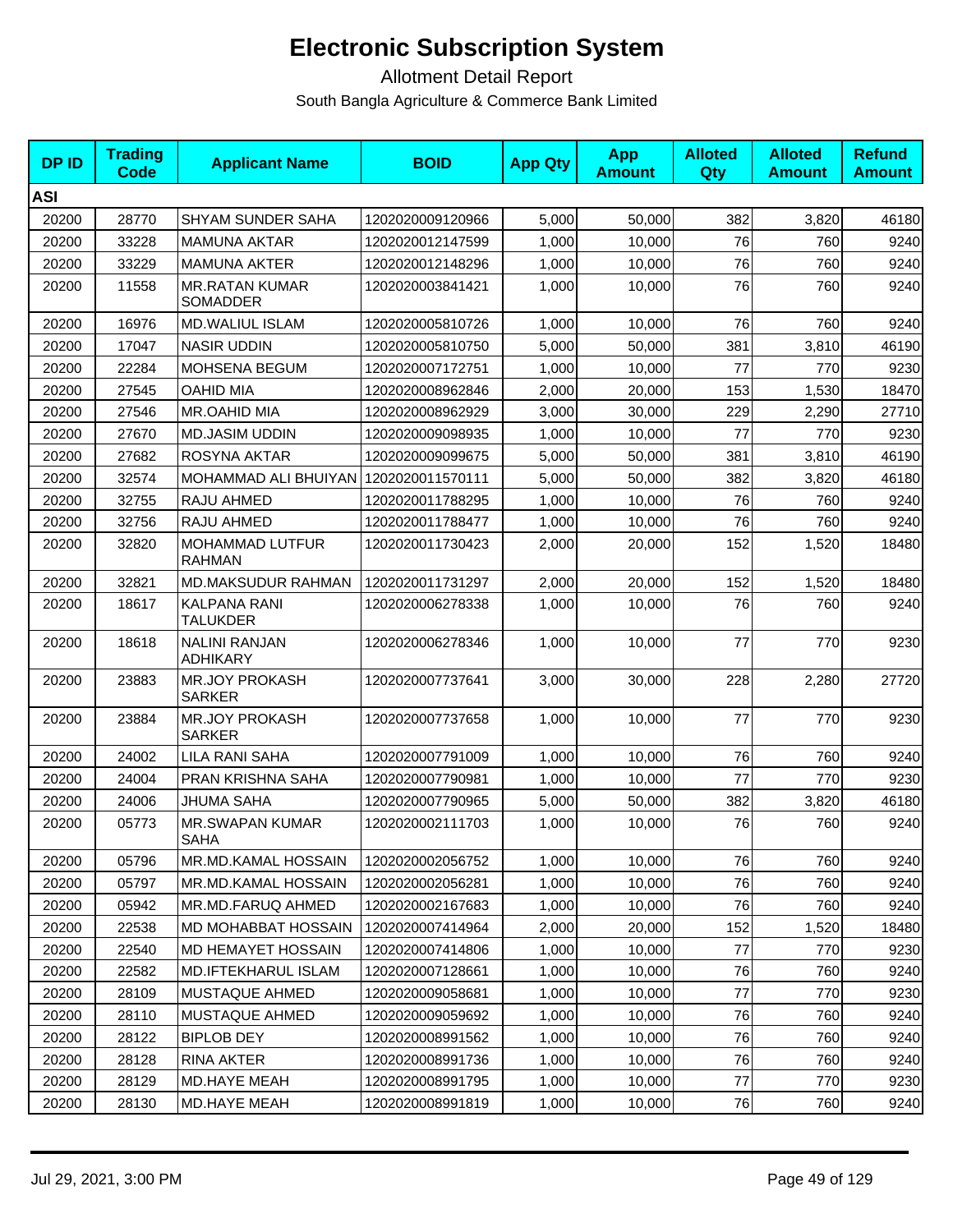| <b>DPID</b> | <b>Trading</b><br><b>Code</b> | <b>Applicant Name</b>                 | <b>BOID</b>      | <b>App Qty</b> | <b>App</b><br><b>Amount</b> | <b>Alloted</b><br>Qty | <b>Alloted</b><br><b>Amount</b> | <b>Refund</b><br><b>Amount</b> |
|-------------|-------------------------------|---------------------------------------|------------------|----------------|-----------------------------|-----------------------|---------------------------------|--------------------------------|
| <b>ASI</b>  |                               |                                       |                  |                |                             |                       |                                 |                                |
| 20200       | 28140                         | KHANDAKER RAKIB<br><b>AHMED</b>       | 1202020009111947 | 5,000          | 50,000                      | 382                   | 3,820                           | 46180                          |
| 20200       | 28141                         | KHANDAKER RAKIB<br>AHMED              | 1202020009111856 | 2,000          | 20,000                      | 152                   | 1,520                           | 18480                          |
| 20200       | 28148                         | MD.MINHAJUL ISLAM                     | 1202020009120031 | 5,000          | 50,000                      | 381                   | 3,810                           | 46190                          |
| 20200       | 28153                         | MORSHDA BEGUM                         | 1202020009112381 | 5,000          | 50,000                      | 381                   | 3,810                           | 46190                          |
| 20200       | 28154                         | MORSHEDA BEGUM                        | 1202020009112165 | 5,000          | 50,000                      | 382                   | 3,820                           | 46180                          |
| 20200       | 28257                         | <b>ABDUL AZIM</b>                     | 1202020009052326 | 4,000          | 40,000                      | 306                   | 3,060                           | 36940                          |
| 20200       | 28310                         | <b>BISHWAJIT CHATTERJEE</b>           | 1202020009045282 | 1,000          | 10,000                      | 77                    | 770                             | 9230                           |
| 20200       | 33880                         | <b>AJOY SARKAR</b>                    | 1202020012539560 | 1,000          | 10,000                      | 77                    | 770                             | 9230                           |
| 20200       | 33881                         | <b>AJOY SARKAR</b>                    | 1202020012539587 | 1,000          | 10,000                      | 77                    | 770                             | 9230                           |
| 20200       | 33994                         | <b>RATAN SARKER</b>                   | 1202020012714552 | 1,000          | 10,000                      | 76                    | 760                             | 9240                           |
| 20200       | 03201                         | MR.MD.MIZANUR<br>RAHMAN               | 1202020001219206 | 1,000          | 10,000                      | 76                    | 760                             | 9240                           |
| 20200       | 03245                         | S.M.TAREKUL ALAM                      | 1202020001293737 | 1,000          | 10,000                      | 77                    | 770                             | 9230                           |
| 20200       | 03282                         | MONSUR AL MAMUN<br><b>MAZUMDER</b>    | 1202020001295610 | 4,000          | 40,000                      | 305                   | 3,050                           | 36950                          |
| 20200       | 03292                         | <b>MR.SAIFUL ISLAM</b>                | 1202020001320313 | 5,000          | 50,000                      | 382                   | 3,820                           | 46180                          |
| 20200       | 03294                         | MR.MD.ABDUL HALIM                     | 1202020001320024 | 5,000          | 50,000                      | 381                   | 3,810                           | 46190                          |
| 20200       | 03295                         | MR.MD.SHAH ALAM<br><b>KABIR</b>       | 1202020001320032 | 5,000          | 50,000                      | 381                   | 3,810                           | 46190                          |
| 20200       | 03296                         | <b>MRS.SHAMIMA AKTER</b>              | 1202020001320059 | 5,000          | 50,000                      | 382                   | 3,820                           | 46180                          |
| 20200       | 03340                         | <b>MR.SHOFIQUL ISLAM</b>              | 1202020001219016 | 5,000          | 50,000                      | 382                   | 3,820                           | 46180                          |
| 20200       | 03345                         | MR.BIMAL MAJUMDER                     | 1202020001290401 | 1,000          | 10,000                      | 77                    | 770                             | 9230                           |
| 20200       | 03353                         | <b>MRS.TAHMINA HOSSAIN</b>            | 1202020001296179 | 1,000          | 10,000                      | 76                    | 760                             | 9240                           |
| 20200       | 03354                         | MR.ANHAR MAHMUD                       | 1202020001296243 | 1,000          | 10,000                      | 77                    | 770                             | 9230                           |
| 20200       | 03355                         | <b>MR.NAHEEN MAHMOOD</b>              | 1202020001296301 | 1,000          | 10,000                      | 76                    | 760                             | 9240                           |
| 20200       | 03415                         | MR.BASHIR AHMED                       | 1202020001296955 | 1,000          | 10,000                      | 76                    | 760                             | 9240                           |
| 20200       | 03416                         | MRS.TAHMINA HAQ<br><b>NOPUR</b>       | 1202020001296856 | 1,000          | 10,000                      | 77                    | 770                             | 9230                           |
| 20200       | 03432                         | MS.FARHANA AWAL RUMI 1202020001294584 |                  | 2,000          | 20,000                      | 152                   | 1,520                           | 18480                          |
| 20200       | 03440                         | MRS.UMMAY QULSUM                      | 1202020001294171 | 2,000          | 20,000                      | 152                   | 1,520                           | 18480                          |
| 20200       | 03465                         | MR.TARIQUL ALAM TITU                  | 1202020001297529 | 1,000          | 10,000                      | 76                    | 760                             | 9240                           |
| 20200       | 09244                         | <b>MR.RIPON SAHA</b>                  | 1202020003171021 | 5,000          | 50,000                      | 381                   | 3,810                           | 46190                          |
| 20200       | 10794                         | MRS.MONIRA JAHAN                      | 1202020005397711 | 1,000          | 10,000                      | 76                    | 760                             | 9240                           |
| 20200       | 10864                         | <b>MD.MAHBUBUR RASHID</b>             | 1202020006725526 | 1,000          | 10,000                      | 76                    | 760                             | 9240                           |
| 20200       | 10865                         | <b>MD.MAHABUBUR RASHID</b>            | 1202020006725550 | 1,000          | 10,000                      | 76                    | 760                             | 9240                           |
| 20200       | 21036                         | MD.TARIQUL ISLAM                      | 1202020006752749 | 1,000          | 10,000                      | 76                    | 760                             | 9240                           |
| 20200       | 21037                         | <b>MD.TARIQUL ISLAM</b>               | 1202020006752765 | 1,000          | 10,000                      | 76                    | 760                             | 9240                           |
| 20200       | 21098                         | MD.MOINUL HOSSAIN                     | 1202020006874224 | 5,000          | 50,000                      | 381                   | 3,810                           | 46190                          |
| 20200       | 21099                         | <b>MD.MOINUL HOSSAIN</b>              | 1202020006874240 | 5,000          | 50,000                      | 381                   | 3,810                           | 46190                          |
| 20200       | 21247                         | ABUL HASNAT                           | 1202020006832201 | 5,000          | 50,000                      | 381                   | 3,810                           | 46190                          |
| 20200       | 21248                         | ABUL HASNAT                           | 1202020006834557 | 5,000          | 50,000                      | 381                   | 3,810                           | 46190                          |
| 20200       | 21256                         | MD. MAHBUBUL HOQUE                    | 1202020006794870 | 1,000          | 10,000                      | 77                    | 770                             | 9230                           |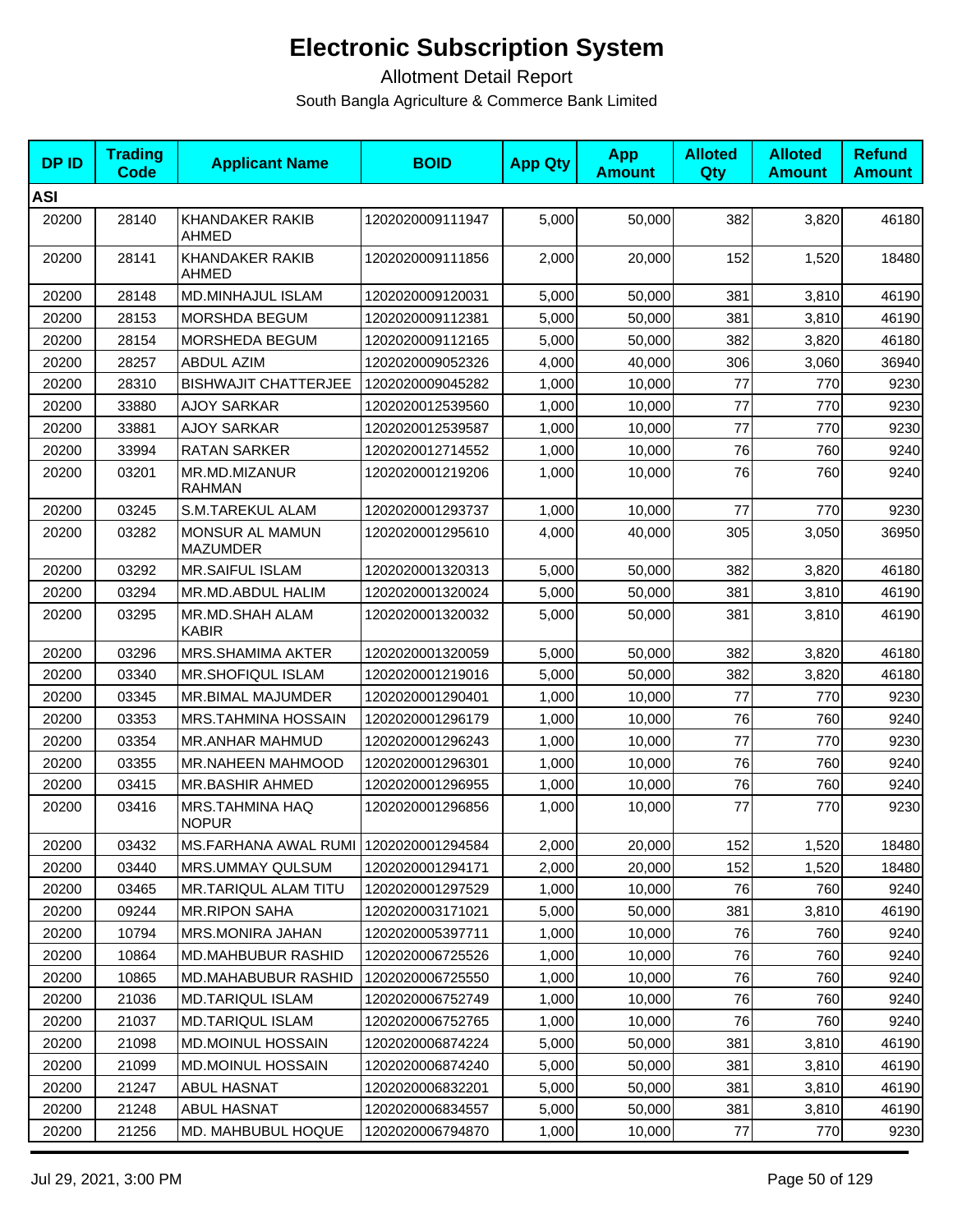| <b>DPID</b> | <b>Trading</b><br><b>Code</b> | <b>Applicant Name</b>                         | <b>BOID</b>      | <b>App Qty</b> | <b>App</b><br><b>Amount</b> | <b>Alloted</b><br><b>Qty</b> | <b>Alloted</b><br><b>Amount</b> | <b>Refund</b><br><b>Amount</b> |
|-------------|-------------------------------|-----------------------------------------------|------------------|----------------|-----------------------------|------------------------------|---------------------------------|--------------------------------|
| <b>ASI</b>  |                               |                                               |                  |                |                             |                              |                                 |                                |
| 20200       | 21308                         | <b>BISHAWAZIT BHOWMIK</b>                     | 1202020006874176 | 2,000          | 20,000                      | 153                          | 1,530                           | 18470                          |
| 20200       | 21337                         | <b>MD.MOJIBUR RAHMAN</b>                      | 1202020006812191 | 1,000          | 10,000                      | 76                           | 760                             | 9240                           |
| 20200       | 21338                         | <b>MD.MOJIBUR RAHMAN</b>                      | 1202020006812213 | 1,000          | 10,000                      | 76                           | 760                             | 9240                           |
| 20200       | 26791                         | MR.A.K.AZAD                                   | 1202020008720452 | 1,000          | 10,000                      | 76                           | 760                             | 9240                           |
| 20200       | 26874                         | <b>KHADIZA AKTER</b>                          | 1202020008752975 | 1,000          | 10,000                      | 77                           | 770                             | 9230                           |
| 20200       | 26875                         | KHADIZA AKTER                                 | 1202020008752991 | 1,000          | 10.000                      | 76                           | 760                             | 9240                           |
| 20200       | 26939                         | MIHIR CHANDRA SAHA                            | 1202020008786884 | 5,000          | 50,000                      | 382                          | 3,820                           | 46180                          |
| 20200       | 32303                         | SHARABANTI AICH                               | 1202020011111598 | 1,000          | 10,000                      | 76                           | 760                             | 9240                           |
| 20200       | 32307                         | DHANANJOY DAS                                 | 1202020011108715 | 1,000          | 10,000                      | 76                           | 760                             | 9240                           |
| 20200       | 32308                         | DHANANJOY DAS                                 | 1202020011109463 | 1,000          | 10,000                      | 76                           | 760                             | 9240                           |
| 20200       | 32310                         | <b>KANIS FATEMA</b>                           | 1202020011108062 | 1,000          | 10,000                      | 76                           | 760                             | 9240                           |
| 20200       | 01566                         | MR.MD.FAZLUL HOQUE                            | 1202020000420698 | 1,000          | 10,000                      | 76                           | 760                             | 9240                           |
| 20200       | 01606                         | MRS. MUNMUN TAMJID                            | 1202020000420837 | 1,000          | 10.000                      | 77                           | 770                             | 9230                           |
| 20200       | 01610                         | MR.MD.SHIRAZUL ISLAM                          | 1202020000420770 | 1,000          | 10,000                      | 77                           | 770                             | 9230                           |
| 20200       | 01611                         | M.SHAFIQUL ISLAM                              | 1202020000420797 | 5,000          | 50,000                      | 382                          | 3,820                           | 46180                          |
| 20200       | 01664                         | MR. MD. NOOR-E ALAM                           | 1202020000452251 | 1,000          | 10,000                      | 77                           | 770                             | 9230                           |
| 20200       | 01687                         | MR.HARADHAN BANIK                             | 1202020000470643 | 1,000          | 10,000                      | 77                           | 770                             | 9230                           |
| 20200       | 01689                         | MD. MONIRUZZAMAN                              | 1202020000470627 | 5,000          | 50,000                      | 382                          | 3,820                           | 46180                          |
| 20200       | 01691                         | MR.MOHD.ABDUL MAJID                           | 1202020000470600 | 5,000          | 50,000                      | 381                          | 3,810                           | 46190                          |
| 20200       | 01693                         | MR.MD.ANOWAR<br><b>HOSSAIN</b>                | 1202020000470496 | 5,000          | 50,000                      | 381                          | 3,810                           | 46190                          |
| 20200       | 01694                         | MR.MD.ANOWAR<br><b>HOSSAIN</b>                | 1202020000470501 | 5,000          | 50,000                      | 381                          | 3,810                           | 46190                          |
| 20200       | 01695                         | MRS.HOSNEARA                                  | 1202020000470511 | 5,000          | 50,000                      | 382                          | 3,820                           | 46180                          |
| 20200       | 01709                         | <b>MR.SAMIR KUMAR SAHA</b>                    | 1202020000500961 | 5,000          | 50,000                      | 381                          | 3,810                           | 46190                          |
| 20200       | 01710                         | <b>MRS.SHAKTI RANI SAHA</b>                   | 1202020000500978 | 5,000          | 50,000                      | 381                          | 3,810                           | 46190                          |
| 20200       | 01719                         | MR.KHALILUR RAHMAN<br><b>BHUIYAN</b>          | 1202020000501062 | 1,000          | 10,000                      | 76                           | 760                             | 9240                           |
| 20200       | 01720                         | <b>MRS NASHIMA KHANEM</b>                     | 1202020000501070 | 4,000          | 40,000                      | 305                          | 3,050                           | 36950                          |
| 20200       | 01758                         | MR.A.B.M. ZAKIR<br><b>HOSSAIN</b>             | 1202020000530101 | 5,000          | 50,000                      | 381                          | 3,810                           | 46190                          |
| 20200       | 01776                         | MR.MD.HAROUN-OR-<br><b>RASHID SARKER</b>      | 1202020000560235 | 5,000          | 50,000                      | 381                          | 3,810                           | 46190                          |
| 20200       | 01778                         | SWAPAN KUMAR NATH                             | 1202020000560251 | 5,000          | 50,000                      | 381                          | 3,810                           | 46190                          |
| 20200       | 01790                         | <b>MR.PRABIR ROY</b>                          | 1202020000559967 | 2,000          | 20,000                      | 153                          | 1,530                           | 18470                          |
| 20200       | 01797                         | <b>MR.MOHAMMED KAMAL</b>                      | 1202020000560037 | 2,000          | 20,000                      | 153                          | 1,530                           | 18470                          |
| 20200       | 01815                         | <b>MR.SHARIF MAHMUDUL</b><br><b>MATIN</b>     | 1202020000569386 | 1,000          | 10,000                      | 77                           | 770                             | 9230                           |
| 20200       | 01816                         | MR.S.M.ASHRAFUL<br><b>MATIN PHILIP</b>        | 1202020000569394 | 1,000          | 10,000                      | 77                           | 770                             | 9230                           |
| 20200       | 01839                         | MR.JOYDEB KUAMR<br>SAHA                       | 1202020000585599 | 3,000          | 30,000                      | 229                          | 2,290                           | 27710                          |
| 20200       | 01911                         | <b>MR.SREE KRISHNA</b><br><b>BANIK(TUTON)</b> | 1202020000631365 | 1,000          | 10,000                      | 76                           | 760                             | 9240                           |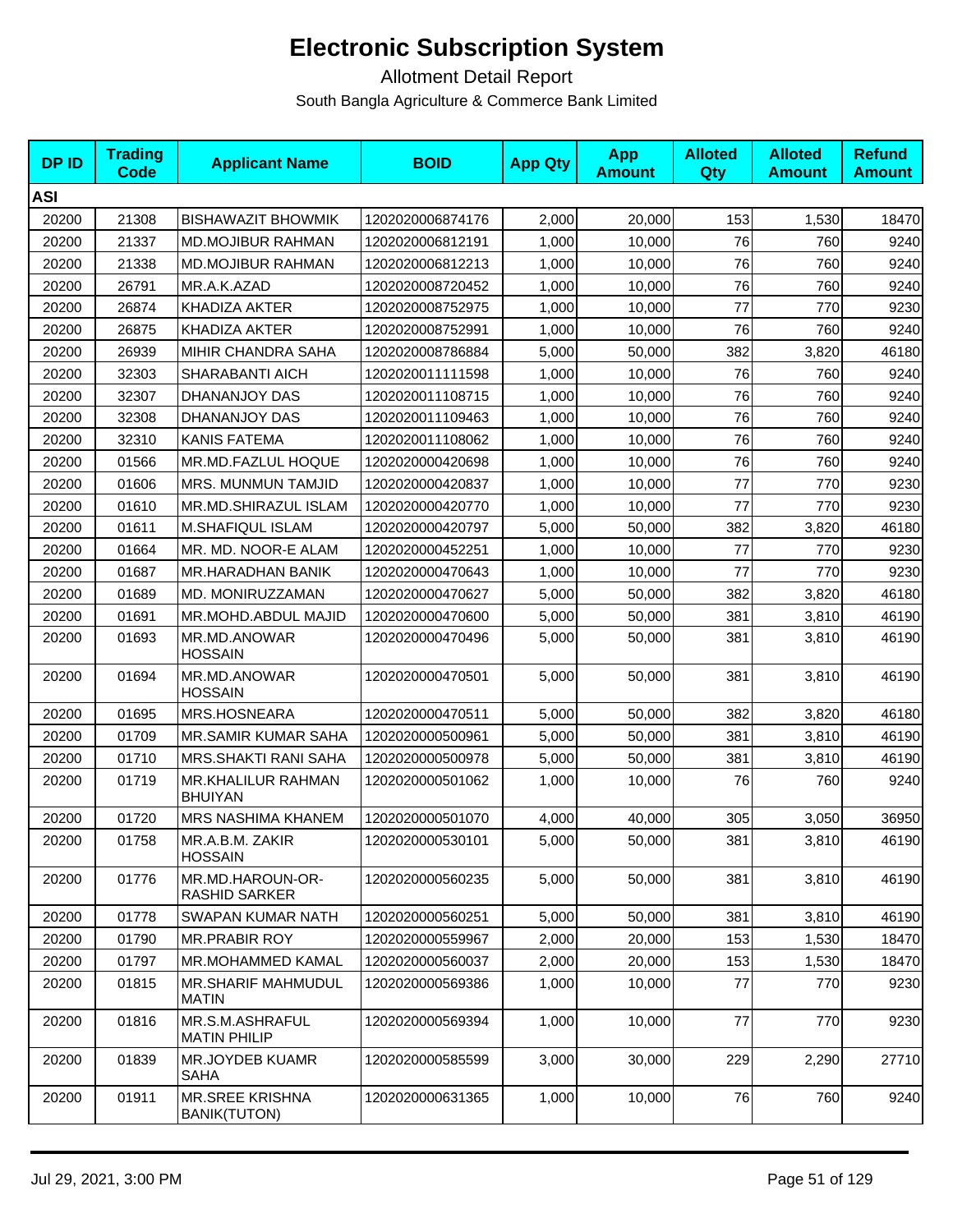| <b>DPID</b> | <b>Trading</b><br><b>Code</b> | <b>Applicant Name</b>                        | <b>BOID</b>      | <b>App Qty</b> | <b>App</b><br><b>Amount</b> | <b>Alloted</b><br>Qty | <b>Alloted</b><br><b>Amount</b> | <b>Refund</b><br><b>Amount</b> |
|-------------|-------------------------------|----------------------------------------------|------------------|----------------|-----------------------------|-----------------------|---------------------------------|--------------------------------|
| <b>ASI</b>  |                               |                                              |                  |                |                             |                       |                                 |                                |
| 20200       | 01913                         | <b>MR.ASHISH KUMAR</b><br><b>BANIK</b>       | 1202020000631381 | 1,000          | 10,000                      | 76                    | 760                             | 9240                           |
| 20200       | 07597                         | <b>MR.SHAKHAOUT</b><br><b>HOSSAIN SIKDER</b> | 1202020002913158 | 1,000          | 10,000                      | 76                    | 760                             | 9240                           |
| 20200       | 07666                         | MD.KHAIRUZZAMAN                              | 1202020002982858 | 1,000          | 10,000                      | 77                    | 770                             | 9230                           |
| 20200       | 07785                         | <b>MR.MISHUK SAHA</b>                        | 1202020003046219 | 2,000          | 20,000                      | 153                   | 1,530                           | 18470                          |
| 20200       | 07786                         | <b>MR.MISHUK SAHA</b>                        | 1202020003045637 | 2,000          | 20,000                      | 153                   | 1,530                           | 18470                          |
| 20200       | 20050                         | MD.SAIDUZZAMAN<br><b>CHOWDHURY</b>           | 1202020006649038 | 5,000          | 50,000                      | 382                   | 3,820                           | 46180                          |
| 20200       | 20051                         | MRS.DILRUBA<br><b>CHOWDHURY</b>              | 1202020006649418 | 1,000          | 10,000                      | 76                    | 760                             | 9240                           |
| 20200       | 20144                         | <b>MRS.HAFIZA AKTER</b>                      | 1202020008158713 | 1,000          | 10,000                      | 77                    | 770                             | 9230                           |
| 20200       | 20145                         | <b>MRS.HAFIZA AKTER</b>                      | 1202020008158721 | 1,000          | 10,000                      | 76                    | 760                             | 9240                           |
| 20200       | 20203                         | KANCHI LAL DEBNATH                           | 1202020008280268 | 5,000          | 50,000                      | 381                   | 3,810                           | 46190                          |
| 20200       | 25524                         | <b>MD.ABDUR RASHID</b>                       | 1202020008235751 | 1,000          | 10,000                      | 77                    | 770                             | 9230                           |
| 20200       | 25525                         | <b>MD.ABDUR RASHID</b>                       | 1202020008235761 | 1,000          | 10,000                      | 76                    | 760                             | 9240                           |
| 20200       | 25543                         | KAMALESH ROY                                 | 1202020008243021 | 1,000          | 10,000                      | 77                    | 770                             | 9230                           |
| 20200       | 25591                         | <b>SARWAR ALAM</b>                           | 1202020000495921 | 3,000          | 30,000                      | 229                   | 2,290                           | 27710                          |
| 20200       | 25675                         | <b>MS.MANIKA RANI TARUA</b>                  | 1202020008336181 | 2,000          | 20,000                      | 153                   | 1,530                           | 18470                          |
| 20200       | 25676                         | <b>MS.MANIKA RANI TARUA</b>                  | 1202020008336221 | 2,000          | 20,000                      | 152                   | 1,520                           | 18480                          |
| 20200       | 29842                         | <b>SURAJIT ROY</b>                           | 1202020009386972 | 4,000          | 40,000                      | 305                   | 3,050                           | 36950                          |
| 20200       | 29843                         | <b>SURAJIT ROY</b>                           | 1202020009387214 | 4,000          | 40,000                      | 306                   | 3,060                           | 36940                          |
| 20200       | 29879                         | MANBENDU BIKASH SAHA 1202020009380247        |                  | 1,000          | 10,000                      | 76                    | 760                             | 9240                           |
| 20200       | 29918                         | MD.ZIAUL AHSAN                               | 1202020009576137 | 2,000          | 20,000                      | 153                   | 1,530                           | 18470                          |
| 20200       | 30079                         | <b>MRS.REHANA AKTER</b><br><b>PARVIN</b>     | 1202020009589518 | 1,000          | 10,000                      | 76                    | 760                             | 9240                           |
| 20200       | 35999                         | REJAUL KARIM SELIM                           | 1202020013922632 | 2,000          | 20,000                      | 153                   | 1,530                           | 18470                          |
| 20200       | 36004                         | <b>TAPOSHI RANI SARKER</b>                   | 1202020014094524 | 5,000          | 50,000                      | 382                   | 3,820                           | 46180                          |
| 20200       | 36005                         | <b>TAPOSHI RANI SARKER</b>                   | 1202020014094682 | 5,000          | 50,000                      | 381                   | 3,810                           | 46190                          |
| 20200       | 02696                         | <b>MRS.TAPASI ROY</b>                        | 1202020001154704 | 1,000          | 10,000                      | 76                    | 760                             | 9240                           |
| 20200       | 02885                         | <b>MR.M MOSHAROF</b><br><b>HOSSAIN</b>       | 1202020001114614 | 1,000          | 10,000                      | 76                    | 760                             | 9240                           |
| 20200       | 07224                         | MR.DELIP KUMAR NANDI                         | 1202020003845082 | 1,000          | 10,000                      | 76                    | 760                             | 9240                           |
| 20200       | 07296                         | <b>MAMUNUR ROSHID</b><br>CHOWDHURY LABU      | 1202020004835541 | 4,000          | 40,000                      | 306                   | 3,060                           | 36940                          |
| 20200       | 07324                         | MS.SHARMIN AHMED                             | 1202020005050552 | 1,000          | 10,000                      | 76                    | 760                             | 9240                           |
| 20200       | 07354                         | MD.ABDUL ALIM<br><b>CHOWDHURY FARHAD</b>     | 1202020004425093 | 1,000          | 10,000                      | 76                    | 760                             | 9240                           |
| 20200       | 07362                         | <b>MD.MAMUNUR RASHID</b><br><b>CHOWDHURY</b> | 1202020005395322 | 1,000          | 10,000                      | 76                    | 760                             | 9240                           |
| 20200       | 07410                         | KAZI SALAH UDDIN<br>AHMED                    | 1202020005511184 | 1,000          | 10,000                      | 76                    | 760                             | 9240                           |
| 20200       | 07419                         | <b>MRS.BALY RAHMAN</b>                       | 1202020005569749 | 5,000          | 50,000                      | 381                   | 3,810                           | 46190                          |
| 20200       | 14424                         | DIL AFROZ                                    | 1202020005075541 | 5,000          | 50,000                      | 382                   | 3,820                           | 46180                          |
| 20200       | 14427                         | NILUFA AKTER                                 | 1202020005075576 | 5,000          | 50,000                      | 381                   | 3,810                           | 46190                          |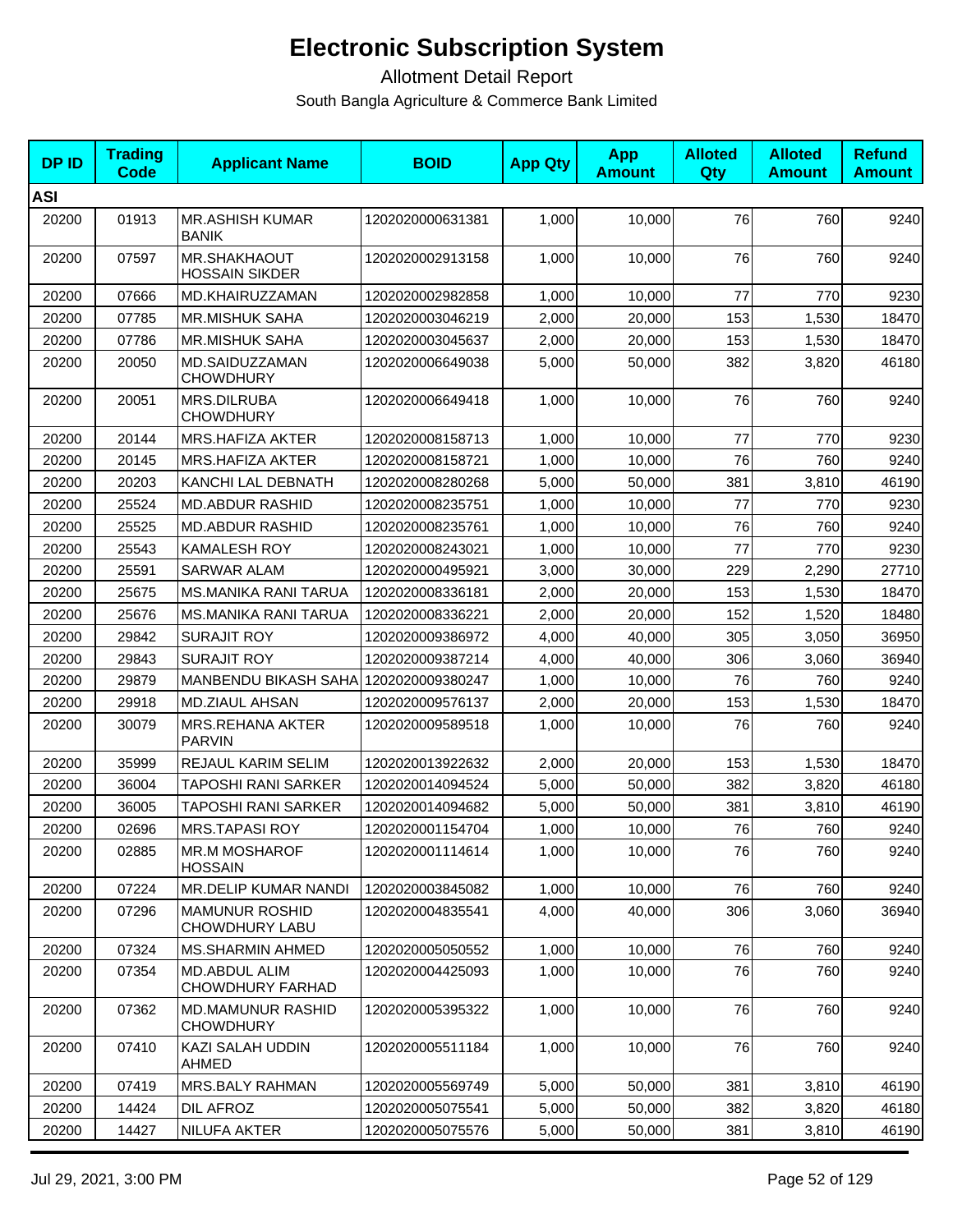| <b>DPID</b> | <b>Trading</b><br>Code | <b>Applicant Name</b>              | <b>BOID</b>      | <b>App Qty</b> | <b>App</b><br><b>Amount</b> | <b>Alloted</b><br><b>Qty</b> | <b>Alloted</b><br><b>Amount</b> | <b>Refund</b><br><b>Amount</b> |
|-------------|------------------------|------------------------------------|------------------|----------------|-----------------------------|------------------------------|---------------------------------|--------------------------------|
| <b>ASI</b>  |                        |                                    |                  |                |                             |                              |                                 |                                |
| 20200       | 14463                  | <b>HARIPADA SAHA</b>               | 1202020005090080 | 5,000          | 50,000                      | 382                          | 3,820                           | 46180                          |
| 20200       | 14577                  | NIRMAL KUMAR SHIL                  | 1202020005143817 | 1,000          | 10,000                      | 76                           | 760                             | 9240                           |
| 20200       | 19479                  | MRS.UMME SALMA                     | 1202020003426856 | 2,000          | 20,000                      | 152                          | 1,520                           | 18480                          |
| 20200       | 19518                  | <b>ABDUL BATEN (SAE)</b>           | 1202020006516890 | 5,000          | 50,000                      | 381                          | 3,810                           | 46190                          |
| 20200       | 28142                  | MD.ASADUZZAMAN                     | 1202020009111706 | 1,000          | 10,000                      | 76                           | 760                             | 9240                           |
| 20200       | 28150                  | <b>MD.ABUL KALAM</b>               | 1202020009113226 | 5.000          | 50,000                      | 381                          | 3,810                           | 46190                          |
| 20200       | 28152                  | REHANA KHANAM                      | 1202020009113087 | 5,000          | 50,000                      | 381                          | 3,810                           | 46190                          |
| 20200       | 28155                  | JASMIN BEGUM                       | 1202020009112992 | 5,000          | 50,000                      | 382                          | 3,820                           | 46180                          |
| 20200       | 28211                  | <b>MD.RATAN</b>                    | 1202020009120586 | 5,000          | 50,000                      | 381                          | 3,810                           | 46190                          |
| 20200       | 33930                  | DINESH CHANDRA ROY                 | 1202020012714311 | 2,000          | 20,000                      | 152                          | 1,520                           | 18480                          |
| 20200       | 33931                  | DINESH CHANDRA ROY                 | 1202020012714281 | 1,000          | 10,000                      | 76                           | 760                             | 9240                           |
| 20200       | 03290                  | <b>MRS.SULTANA PARVEEN</b>         | 1202020001320249 | 5,000          | 50,000                      | 382                          | 3,820                           | 46180                          |
| 20200       | 03303                  | MR.MD.ABDUL KHALEK                 | 1202020001320182 | 5,000          | 50,000                      | 381                          | 3,810                           | 46190                          |
| 20200       | 03532                  | <b>MRS.SURAVI RANI DAS</b>         | 1202020001320257 | 1,000          | 10,000                      | 76                           | 760                             | 9240                           |
| 20200       | 03466                  | TASHMINA HAQ RITA                  | 1202020001297561 | 1,000          | 10,000                      | 77                           | 770                             | 9230                           |
| 20200       | 09036                  | MR.MOHAMMAD FOYEZ<br>AHMAD         | 1202020003113118 | 5,000          | 50.000                      | 381                          | 3,810                           | 46190                          |
| 20200       | 09200                  | MR.MD.SANWAR<br><b>HOSSAIN</b>     | 1202020003752339 | 2,000          | 20,000                      | 153                          | 1,530                           | 18470                          |
| 20200       | 10823                  | MUHAMMAD HARUN OR<br><b>RASHID</b> | 1202020003801944 | 1,000          | 10,000                      | 77                           | 770                             | 9230                           |
| 20200       | 10863                  | A.T.MUHAMMAD<br>SAROWAR HOSSAIN    | 1202020006725501 | 1,000          | 10,000                      | 77                           | 770                             | 9230                           |
| 20200       | 15870                  | PRODIP KUMAR PANDAY                | 1202020005488183 | 1,000          | 10,000                      | 76                           | 760                             | 9240                           |
| 20200       | 21175                  | DEBOBRATO SAHA                     | 1202020006893797 | 5,000          | 50,000                      | 381                          | 3,810                           | 46190                          |
| 20200       | 21176                  | <b>DEBOBRATO SAHA</b>              | 1202020006893770 | 5,000          | 50,000                      | 382                          | 3,820                           | 46180                          |
| 20200       | 21177                  | <b>NASIM SNAL</b>                  | 1202020006893754 | 5,000          | 50,000                      | 381                          | 3,810                           | 46190                          |
| 20200       | 21350                  | SHAHNAZ PARVIN                     | 1202020006909262 | 1,000          | 10,000                      | 77                           | 770                             | 9230                           |
| 20200       | 26786                  | <b>MD.ABUL HOSSAIN</b>             | 1202020008720578 | 1,000          | 10,000                      | 76                           | 760                             | 9240                           |
| 20200       | 26787                  | MR.MD.ABUL HOSSAIN                 | 1202020008720586 | 1,000          | 10,000                      | 76                           | 760                             | 9240                           |
| 20200       | 26790                  | MR.A.K.AZAD                        | 1202020008720618 | 1,000          | 10,000                      | 76                           | 760                             | 9240                           |
| 20200       | 26869                  | <b>MUNSUR AHMAD</b>                | 1202020008742274 | 3,000          | 30,000                      | 229                          | 2,290                           | 27710                          |
| 20200       | 26877                  | <b>MD.SHAH ALAM SIKDER</b>         | 1202020008754005 | 1,000          | 10,000                      | 76                           | 760                             | 9240                           |
| 20200       | 27004                  | MRS.UMMA RABEYA                    | 1202020008789018 | 1,000          | 10,000                      | 76                           | 760                             | 9240                           |
| 20200       | 27043                  | SHAHINUR ISLAM                     | 1202020008826065 | 3,000          | 30,000                      | 228                          | 2,280                           | 27720                          |
| 20200       | 32304                  | SHARABANTI AICH                    | 1202020011112477 | 1,000          | 10,000                      | 77                           | 770                             | 9230                           |
| 20200       | 32316                  | RUNU RANI DAS                      | 1202020011105703 | 1,000          | 10,000                      | 76                           | 760                             | 9240                           |
| 20200       | 32446                  | ZAKIA BEGUM                        | 1202020011730699 | 1,000          | 10,000                      | 76                           | 760                             | 9240                           |
| 20200       | 32447                  | ZAKIA BEGUM                        | 1202020011711193 | 1,000          | 10,000                      | 76                           | 760                             | 9240                           |
| 20200       | 32456                  | MD.SHAHIDUL ISLAM                  | 1202020011711506 | 2,000          | 20,000                      | 153                          | 1,530                           | 18470                          |
| 20200       | 32457                  | <b>MD.SHAHIDUL ISLAM</b>           | 1202020011711581 | 2,000          | 20,000                      | 153                          | 1,530                           | 18470                          |
| 20200       | 32458                  | MD.AMIN                            | 1202020011711771 | 2,000          | 20,000                      | 152                          | 1,520                           | 18480                          |
| 20200       | 32459                  | MD.AMIN                            | 1202020011711971 | 2,000          | 20,000                      | 153                          | 1,530                           | 18470                          |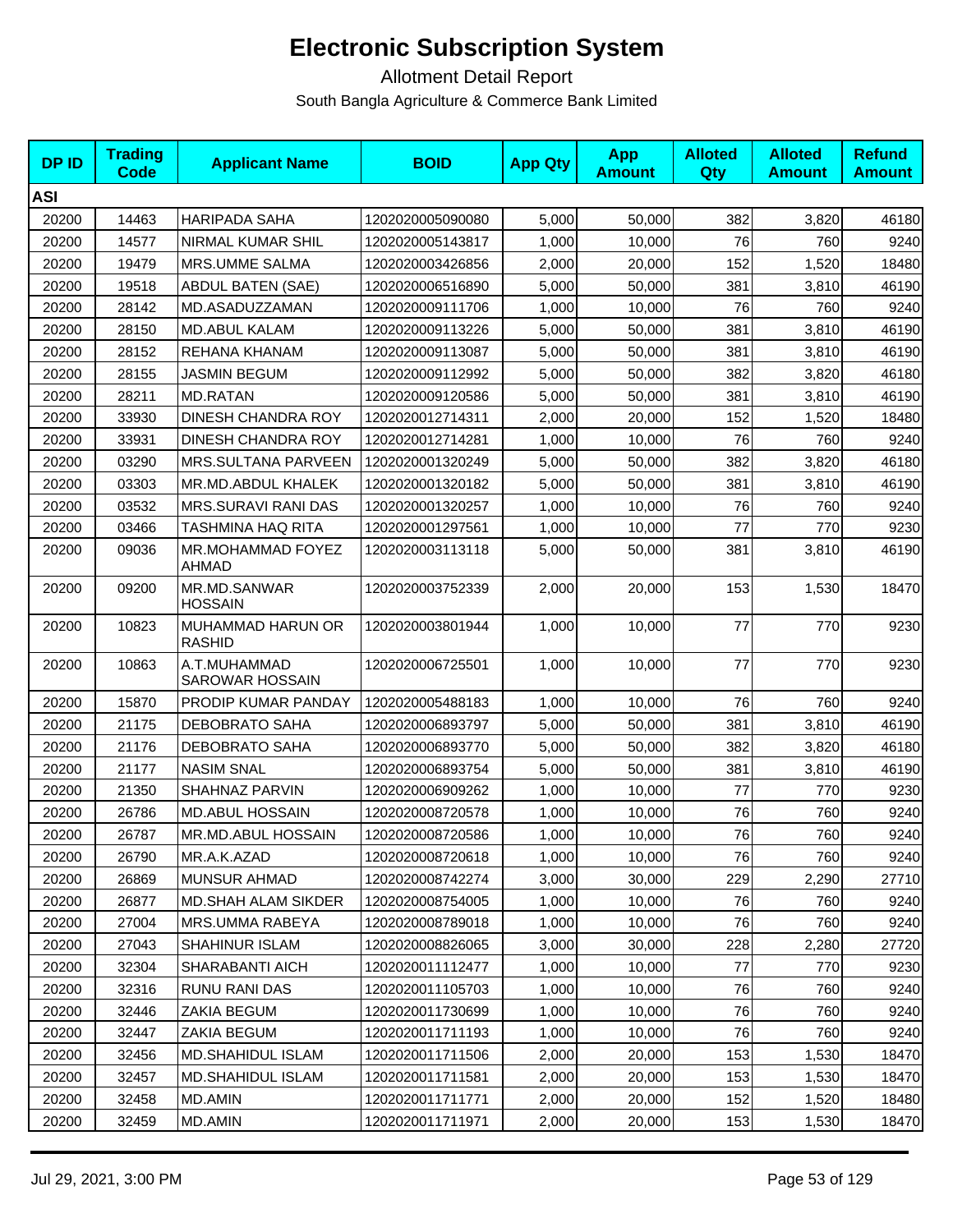| <b>DP ID</b> | <b>Trading</b><br>Code | <b>Applicant Name</b>                     | <b>BOID</b>      | <b>App Qty</b> | <b>App</b><br><b>Amount</b> | <b>Alloted</b><br>Qty | <b>Alloted</b><br><b>Amount</b> | <b>Refund</b><br><b>Amount</b> |
|--------------|------------------------|-------------------------------------------|------------------|----------------|-----------------------------|-----------------------|---------------------------------|--------------------------------|
| <b>ASI</b>   |                        |                                           |                  |                |                             |                       |                                 |                                |
| 20200        | 01579                  | ASIT BARAN ADITYA                         | 1202020000430470 | 4,000          | 40,000                      | 305                   | 3,050                           | 36950                          |
| 20200        | 01765                  | <b>MR.JOYDEB KUMAR</b><br><b>SAHA</b>     | 1202020000530308 | 5,000          | 50,000                      | 382                   | 3,820                           | 46180                          |
| 20200        | 01766                  | <b>MR.BABUL KUMAR</b><br><b>BISWAS</b>    | 1202020000530292 | 5,000          | 50,000                      | 381                   | 3,810                           | 46190                          |
| 20200        | 01824                  | MR.MUHAMMAD HAJJAJ-<br><b>BIN-MAHFOOZ</b> | 1202020000573865 | 1,000          | 10,000                      | 77                    | 770                             | 9230                           |
| 20200        | 07551                  | MRS.SHAMIMA AKTER<br><b>REKHA</b>         | 1202020003680734 | 1,000          | 10,000                      | 76                    | 760                             | 9240                           |
| 20200        | 07734                  | <b>MR.MD.SAIFUL ISLAM</b>                 | 1202020003673757 | 1,000          | 10,000                      | 77                    | 770                             | 9230                           |
| 20200        | 07761                  | <b>FATHEMA BEGUM</b>                      | 1202020003743981 | 1,000          | 10,000                      | 76                    | 760                             | 9240                           |
| 20200        | 14774                  | <b>BIJOY KRISHNA PODDER</b>               | 1202020005170387 | 4,000          | 40,000                      | 306                   | 3,060                           | 36940                          |
| 20200        | 20195                  | <b>MONIR HOSSAIN</b>                      | 1202020008291631 | 2,000          | 20,000                      | 152                   | 1,520                           | 18480                          |
| 20200        | 20231                  | SABITA DEBNATH                            | 1202020008281618 | 5,000          | 50,000                      | 382                   | 3,820                           | 46180                          |
| 20200        | 20265                  | <b>MD.SAHIDUL ISLAM</b>                   | 1202020008281601 | 5,000          | 50,000                      | 381                   | 3,810                           | 46190                          |
| 20200        | 20267                  | MD.SALAHUDDIN                             | 1202020008281551 | 5,000          | 50,000                      | 381                   | 3,810                           | 46190                          |
| 20200        | 25450                  | SABINA EIASMIN                            | 1202020008206802 | 2,000          | 20,000                      | 152                   | 1,520                           | 18480                          |
| 20200        | 25451                  | SABINA EIASMIN                            | 1202020008206829 | 2,000          | 20,000                      | 152                   | 1,520                           | 18480                          |
| 20200        | 29776                  | MD.MOJIBUR RAHMAN                         | 1202020009561774 | 1,000          | 10,000                      | 77                    | 770                             | 9230                           |
| 20200        | 29785                  | <b>MD.JASIM UDDIN</b>                     | 1202020009562380 | 1,000          | 10,000                      | 77                    | 770                             | 9230                           |
| 20200        | 29789                  | MD.MOAZZAM HOSSAIN                        | 1202020009562835 | 1,000          | 10,000                      | 76                    | 760                             | 9240                           |
| 20200        | 29873                  | NIKHIL CHANDRA DEY                        | 1202020009333161 | 5,000          | 50,000                      | 382                   | 3,820                           | 46180                          |
| 20200        | 29874                  | NIKHIL CHANDRA DEY                        | 1202020009333188 | 5,000          | 50,000                      | 381                   | 3,810                           | 46190                          |
| 20200        | 29919                  | MD.ZIAUL AHSAN                            | 1202020009576201 | 2,000          | 20,000                      | 152                   | 1,520                           | 18480                          |
| 20200        | 29921                  | <b>SANJIT PAUL</b>                        | 1202020009576335 | 2,000          | 20,000                      | 153                   | 1,530                           | 18470                          |
| 20200        | 29931                  | MD.SHAHED ALAM                            | 1202020009575753 | 4,000          | 40,000                      | 306                   | 3,060                           | 36940                          |
| 20200        | 30002                  | <b>SANGITA BADHRA</b>                     | 1202020009473362 | 5,000          | 50,000                      | 381                   | 3,810                           | 46190                          |
| 20200        | 36002                  | <b>BABUL CHANDRA PAUL</b>                 | 1202020014057925 | 2,000          | 20,000                      | 152                   | 1,520                           | 18480                          |
| 20200        | 36003                  | <b>BABUL CHANDRA PAUL</b>                 | 1202020014057941 | 2,000          | 20,000                      | 153                   | 1,530                           | 18470                          |
| 20200        | 36154                  | <b>BIKASH BANIK</b>                       | 1202020014139601 | 1,000          | 10,000                      | 77                    | 770                             | 9230                           |
| 20200        | 02690                  | MD. REZAWUL HOQUE<br><b>CHOWDHURY</b>     | 1202020001154316 | 2,000          | 20,000                      | 153                   | 1,530                           | 18470                          |
| 20200        | 02691                  | <b>MOHAMMAD YESIN</b><br><b>BHUIYAN</b>   | 1202020001154332 | 5,000          | 50,000                      | 382                   | 3,820                           | 46180                          |
| 20200        | 02697                  | <b>MRS.TAPASI ROY</b>                     | 1202020001154383 | 2,000          | 20,000                      | 152                   | 1,520                           | 18480                          |
| 20200        | 02698                  | MR.BALARAM CAHNDRA<br>SAHA                | 1202020001154391 | 2,000          | 20,000                      | 153                   | 1,530                           | 18470                          |
| 20200        | 02700                  | MRS.HALIMA<br><b>CHOWDHURY</b>            | 1202020001154415 | 1,000          | 10,000                      | 77                    | 770                             | 9230                           |
| 20200        | 02701                  | <b>MRS.HALIMA</b><br><b>CHOWDHURY</b>     | 1202020001154431 | 1,000          | 10,000                      | 77                    | 770                             | 9230                           |
| 20200        | 02702                  | MR.MOSTAFA SHAHRIAR                       | 1202020001154441 | 1,000          | 10,000                      | 77                    | 770                             | 9230                           |
| 20200        | 02703                  | <b>MOSTAFA SHAHRIAR</b>                   | 1202020001154458 | 1,000          | 10,000                      | 76                    | 760                             | 9240                           |
| 20200        | 02727                  | <b>MR.SHIMUL BARUA</b>                    | 1202020001159948 | 1,000          | 10,000                      | 76                    | 760                             | 9240                           |
| 20200        | 02730                  | MR.MOHAMMED KAMAL                         | 1202020001159806 | 2,000          | 20,000                      | 153                   | 1,530                           | 18470                          |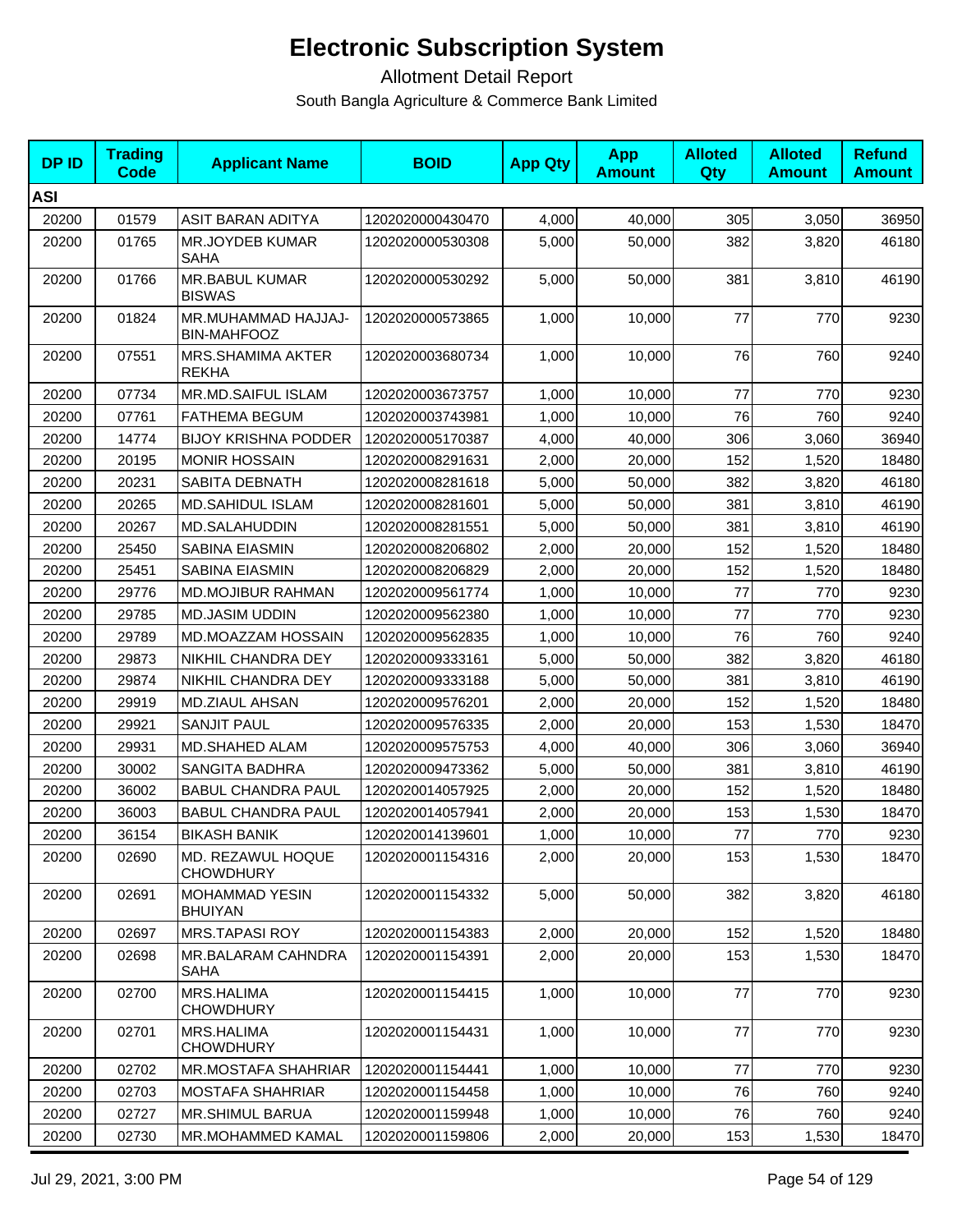| <b>DPID</b> | <b>Trading</b><br>Code | <b>Applicant Name</b>                  | <b>BOID</b>      | <b>App Qty</b> | <b>App</b><br><b>Amount</b> | <b>Alloted</b><br><b>Qty</b> | <b>Alloted</b><br><b>Amount</b> | <b>Refund</b><br><b>Amount</b> |
|-------------|------------------------|----------------------------------------|------------------|----------------|-----------------------------|------------------------------|---------------------------------|--------------------------------|
| <b>ASI</b>  |                        |                                        |                  |                |                             |                              |                                 |                                |
| 20200       | 07389                  | MRS.SABIRA SULTANA                     | 1202020005486681 | 1,000          | 10,000                      | 76                           | 760                             | 9240                           |
| 20200       | 07437                  | <b>HASHIB AHSAN</b>                    | 1202020005766148 | 1,000          | 10,000                      | 77                           | 770                             | 9230                           |
| 20200       | 14408                  | MR.MD.BAZLUR RAHMAN                    | 1202020005067669 | 1,000          | 10,000                      | 77                           | 770                             | 9230                           |
| 20200       | 14506                  | <b>BIJAY KRISHNA SARKAR</b>            | 1202020005118735 | 5,000          | 50,000                      | 381                          | 3,810                           | 46190                          |
| 20200       | 14507                  | <b>BIJAY KRISHNA SARKAR</b>            | 1202020005118727 | 5,000          | 50,000                      | 381                          | 3,810                           | 46190                          |
| 20200       | 14512                  | MD.MONIRUZZAMAN                        | 1202020005118761 | 5.000          | 50.000                      | 381                          | 3,810                           | 46190                          |
| 20200       | 14537                  | <b>FATEMA AKTHER</b>                   | 1202020005138459 | 1,000          | 10,000                      | 76                           | 760                             | 9240                           |
| 20200       | 14558                  | <b>MD.NASAR UDDIN</b>                  | 1202020005156909 | 1,000          | 10,000                      | 77                           | 770                             | 9230                           |
| 20200       | 14559                  | MD. NASAR UDDIN                        | 1202020005156917 | 1,000          | 10,000                      | 76                           | 760                             | 9240                           |
| 20200       | 28135                  | SHILLA RANI PAUL                       | 1202020009110985 | 3,000          | 30,000                      | 229                          | 2,290                           | 27710                          |
| 20200       | 33962                  | MAINUL ISLAM BHUIYA                    | 1202020012647291 | 1,000          | 10,000                      | 76                           | 760                             | 9240                           |
| 20200       | 03367                  | MR.MD.MAHABUBA ALAM                    | 1202020001407314 | 4,000          | 40,000                      | 305                          | 3,050                           | 36950                          |
| 20200       | 09111                  | <b>MR.MEHDI HASAN</b>                  | 1202020002992376 | 1,000          | 10,000                      | 77                           | 770                             | 9230                           |
| 20200       | 15865                  | <b>MD.GOLAM HASAN</b>                  | 1202020005498113 | 1,000          | 10,000                      | 76                           | 760                             | 9240                           |
| 20200       | 21028                  | <b>LAILA SHAFI</b>                     | 1202020006805228 | 2,000          | 20,000                      | 152                          | 1,520                           | 18480                          |
| 20200       | 21045                  | <b>MD.ANOWAR HOSSAIN</b>               | 1202020006755461 | 5,000          | 50,000                      | 382                          | 3,820                           | 46180                          |
| 20200       | 21280                  | <b>MD.ABU TAHER</b>                    | 1202020006921964 | 1,000          | 10,000                      | 77                           | 770                             | 9230                           |
| 20200       | 21333                  | LUTFOR RAHMAN                          | 1202020006903918 | 1,000          | 10,000                      | 76                           | 760                             | 9240                           |
| 20200       | 26840                  | <b>MD.RAFIQUL ISLAM</b>                | 1202020008726532 | 1,000          | 10,000                      | 77                           | 770                             | 9230                           |
| 20200       | 26841                  | <b>MD.RAFIQUL ISLAM</b>                | 1202020008726575 | 1,000          | 10,000                      | 76                           | 760                             | 9240                           |
| 20200       | 32234                  | MR.MOSHIOUR<br><b>RAHAMAM</b>          | 1202020011351808 | 4,000          | 40,000                      | 305                          | 3,050                           | 36950                          |
| 20200       | 32320                  | <b>SUBASH DAS</b>                      | 1202020011104915 | 1,000          | 10,000                      | 77                           | 770                             | 9230                           |
| 20200       | 32462                  | MD.RAFIQUL ISLAM                       | 1202020011714585 | 2,000          | 20,000                      | 153                          | 1,530                           | 18470                          |
| 20200       | 07687                  | MRS. DOLLY ROY                         | 1202020002960118 | 1,000          | 10,000                      | 77                           | 770                             | 9230                           |
| 20200       | 07784                  | <b>MR.AVIJIT SAHA</b>                  | 1202020003045404 | 1,000          | 10,000                      | 77                           | 770                             | 9230                           |
| 20200       | 14781                  | MR.ASHIM KUMAR DEY                     | 1202020005159276 | 1,000          | 10,000                      | 76                           | 760                             | 9240                           |
| 20200       | 14807                  | <b>MONERA FERDOWS</b>                  | 1202020005213091 | 1,000          | 10,000                      | 76                           | 760                             | 9240                           |
| 20200       | 25727                  | <b>MD.HARUNUR RASHID</b>               | 1202020008374371 | 3,000          | 30,000                      | 229                          | 2,290                           | 27710                          |
| 20200       | 29902                  | <b>MD.IQBAL HOSSAIN</b>                | 1202020009555518 | 2,000          | 20,000                      | 152                          | 1,520                           | 18480                          |
| 20200       | 30055                  | <b>MD.SABDER RAHMAN</b>                | 1202020009564636 | 4,000          | 40,000                      | 306                          | 3,060                           | 36940                          |
| 20200       | 30056                  | <b>MD.SABDER RAHMAN</b>                | 1202020009564735 | 1,000          | 10,000                      | 77                           | 770                             | 9230                           |
| 20200       | 35985                  | <b>MD.TUTUL DHALI</b>                  | 1202020014028366 | 5,000          | 50,000                      | 382                          | 3,820                           | 46180                          |
| 20200       | 35986                  | <b>MD.TUTUL DHALI</b>                  | 1202020014028275 | 5,000          | 50,000                      | 381                          | 3,810                           | 46190                          |
| 20200       | 35997                  | <b>REJAUL KARIM SELIM</b>              | 1202020013921563 | 2,000          | 20,000                      | 153                          | 1,530                           | 18470                          |
| 20200       | 36170                  | <b>MD.JAHANGIR ALAM</b>                | 1202020013887635 | 5,000          | 50,000                      | 381                          | 3,810                           | 46190                          |
| 20200       | 02728                  | MR.BALARAM CHANDRA<br><b>SAHA</b>      | 1202020001158520 | 1,000          | 10,000                      | 77                           | 770                             | 9230                           |
| 20200       | 02746                  | <b>INDRAJIT KUMAR DAS</b>              | 1202020001158571 | 3,000          | 30,000                      | 228                          | 2,280                           | 27720                          |
| 20200       | 02784                  | MR.JAGANMOY<br>KARMAKER                | 1202020001158108 | 1,000          | 10,000                      | 76                           | 760                             | 9240                           |
| 20200       | 02787                  | MR.CHINMOY KARMAKER   1202020001158124 |                  | 2,000          | 20,000                      | 152                          | 1,520                           | 18480                          |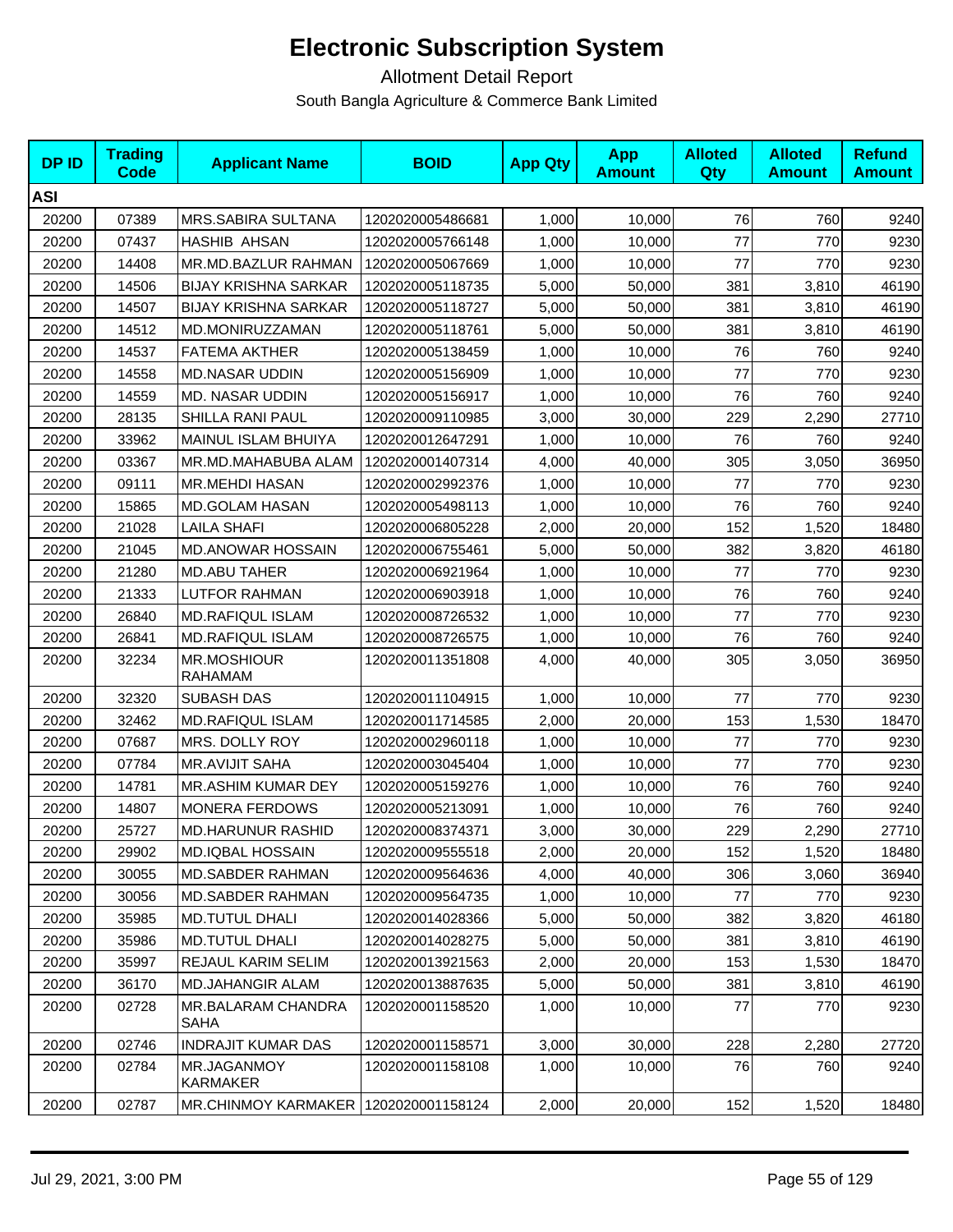| <b>DPID</b> | <b>Trading</b><br><b>Code</b> | <b>Applicant Name</b>                    | <b>BOID</b>      | <b>App Qty</b> | <b>App</b><br><b>Amount</b> | <b>Alloted</b><br>Qty | <b>Alloted</b><br><b>Amount</b> | <b>Refund</b><br><b>Amount</b> |
|-------------|-------------------------------|------------------------------------------|------------------|----------------|-----------------------------|-----------------------|---------------------------------|--------------------------------|
| <b>ASI</b>  |                               |                                          |                  |                |                             |                       |                                 |                                |
| 20200       | 02890                         | MR.MD.AZHARUL HOQUE<br><b>CHOWDHURY</b>  | 1202020001179273 | 1,000          | 10,000                      | 76                    | 760                             | 9240                           |
| 20200       | 02893                         | MRS.HALIMA BEGUM                         | 1202020001179305 | 1,000          | 10,000                      | 77                    | 770                             | 9230                           |
| 20200       | 24093                         | MR.MD.MOTALEB ALI                        | 1202020007822073 | 2,000          | 20,000                      | 153                   | 1,530                           | 18470                          |
| 20200       | 24094                         | <b>MR.MD.MOTALEB ALI</b>                 | 1202020007822081 | 2,000          | 20,000                      | 152                   | 1,520                           | 18480                          |
| 20200       | 24095                         | MR.MD.ABDUL MALEK                        | 1202020007822091 | 1,000          | 10,000                      | 76                    | 760                             | 9240                           |
| 20200       | 24096                         | MR.MD.ABDUL MALEK                        | 1202020007822105 | 2.000          | 20,000                      | 152                   | 1,520                           | 18480                          |
| 20200       | 24153                         | <b>MR.PINTO BAPARI</b>                   | 1202020007835007 | 1,000          | 10,000                      | 76                    | 760                             | 9240                           |
| 20200       | 24171                         | MR.FAKRUL ABEDIN                         | 1202020007836376 | 5,000          | 50,000                      | 382                   | 3,820                           | 46180                          |
| 20200       | 24178                         | MR.MD.MIZANUR<br>RAHMAN BHUYAN           | 1202020007834955 | 5,000          | 50,000                      | 381                   | 3,810                           | 46190                          |
| 20200       | 24212                         | <b>MR.ASHIS KUMAR</b><br><b>HOWLADER</b> | 1202020007846041 | 1,000          | 10,000                      | 76                    | 760                             | 9240                           |
| 20200       | 24215                         | KRISHNA KANTA<br>HOWLADER                | 1202020007846512 | 2.000          | 20,000                      | 152                   | 1,520                           | 18480                          |
| 20200       | 24217                         | <b>MD.KABIR HOSSEN</b>                   | 1202020007847830 | 1,000          | 10,000                      | 77                    | 770                             | 9230                           |
| 20200       | 24218                         | <b>MD. KABIR HOSSEN</b>                  | 1202020007847865 | 1,000          | 10,000                      | 76                    | 760                             | 9240                           |
| 20200       | 24254                         | <b>MD.MASEKUR RAHMAN</b>                 | 1202020007857101 | 2,000          | 20,000                      | 153                   | 1,530                           | 18470                          |
| 20200       | 24256                         | <b>MD.MIZANUR RAHMAN</b>                 | 1202020007857126 | 2,000          | 20.000                      | 152                   | 1,520                           | 18480                          |
| 20200       | 24294                         | <b>MST.SABEKUN NAHAR</b>                 | 1202020007884290 | 1,000          | 10,000                      | 77                    | 770                             | 9230                           |
| 20200       | 24330                         | MR.PRABIR KUMAR SAHA                     | 1202020007870228 | 5,000          | 50,000                      | 382                   | 3,820                           | 46180                          |
| 20200       | 24352                         | MR.MD.ASADULLAH                          | 1202020007870196 | 1,000          | 10,000                      | 77                    | 770                             | 9230                           |
| 20200       | 24355                         | MR.MD.ASADULLAH                          | 1202020007870161 | 1,000          | 10,000                      | 76                    | 760                             | 9240                           |
| 20200       | 24396                         | <b>MD.ROFIQUL ISLAM</b>                  | 1202020007895522 | 2,000          | 20,000                      | 152                   | 1,520                           | 18480                          |
| 20200       | 31634                         | <b>SAROWAR ALAM</b>                      | 1202020011138246 | 3,000          | 30,000                      | 229                   | 2,290                           | 27710                          |
| 20200       | 31759                         | <b>IMRAN HOSSAIN</b>                     | 1202020011258525 | 1,000          | 10,000                      | 76                    | 760                             | 9240                           |
| 20200       | 31776                         | <b>SURAIYA AKTER</b>                     | 1202020010724374 | 5,000          | 50,000                      | 382                   | 3,820                           | 46180                          |
| 20200       | 36727                         | <b>SUBORNA SAHA</b>                      | 1202020014147236 | 5,000          | 50,000                      | 382                   | 3,820                           | 46180                          |
| 20200       | 36839                         | SABUJ KUMAR SAHA                         | 1202020014195383 | 1,000          | 10,000                      | 76                    | 760                             | 9240                           |
| 20200       | 01321                         | <b>MR.NAZIR AHMED</b><br><b>BHUIYAN</b>  | 1202020000270860 | 5,000          | 50,000                      | 382                   | 3,820                           | 46180                          |
| 20200       | 01459                         | MR.PREMANANDA TARUA                      | 1202020000348679 | 5,000          | 50,000                      | 381                   | 3,810                           | 46190                          |
| 20200       | 01467                         | <b>MRS.GULAI NOOR</b><br><b>BEGUM</b>    | 1202020000351591 | 1,000          | 10.000                      | 76                    | 760                             | 9240                           |
| 20200       | 01511                         | MR.MD.CHAYNUL HAQUE                      | 1202020000362237 | 5,000          | 50,000                      | 381                   | 3,810                           | 46190                          |
| 20200       | 01534                         | MRS.KALPANA SAHA                         | 1202020000362202 | 1,000          | 10,000                      | 76                    | 760                             | 9240                           |
| 20200       | 01535                         | MR.MD.MONZURUL ISLAM 1202020000362360    |                  | 5,000          | 50,000                      | 381                   | 3,810                           | 46190                          |
| 20200       | 01536                         | <b>MR.MD.PALASH SAMIR</b>                | 1202020000362379 | 1,000          | 10,000                      | 77                    | 770                             | 9230                           |
| 20200       | 01557                         | MR. SHARIF A. MATIN                      | 1202020000421253 | 1,000          | 10,000                      | 77                    | 770                             | 9230                           |
| 20200       | 14203                         | MD. KAWSAR ALAM                          | 1202020004986595 | 2,000          | 20,000                      | 153                   | 1,530                           | 18470                          |
| 20200       | 14243                         | MR.SUDIP KUMAR SAHA                      | 1202020004986579 | 1,000          | 10,000                      | 76                    | 760                             | 9240                           |
| 20200       | 28136                         | <b>SHILLA RANI PAUL</b>                  | 1202020009111136 | 2,000          | 20,000                      | 153                   | 1,530                           | 18470                          |
| 20200       | 03357                         | <b>MRS.NASIMA AKTER</b><br><b>KHAN</b>   | 1202020001274108 | 1,000          | 10,000                      | 76                    | 760                             | 9240                           |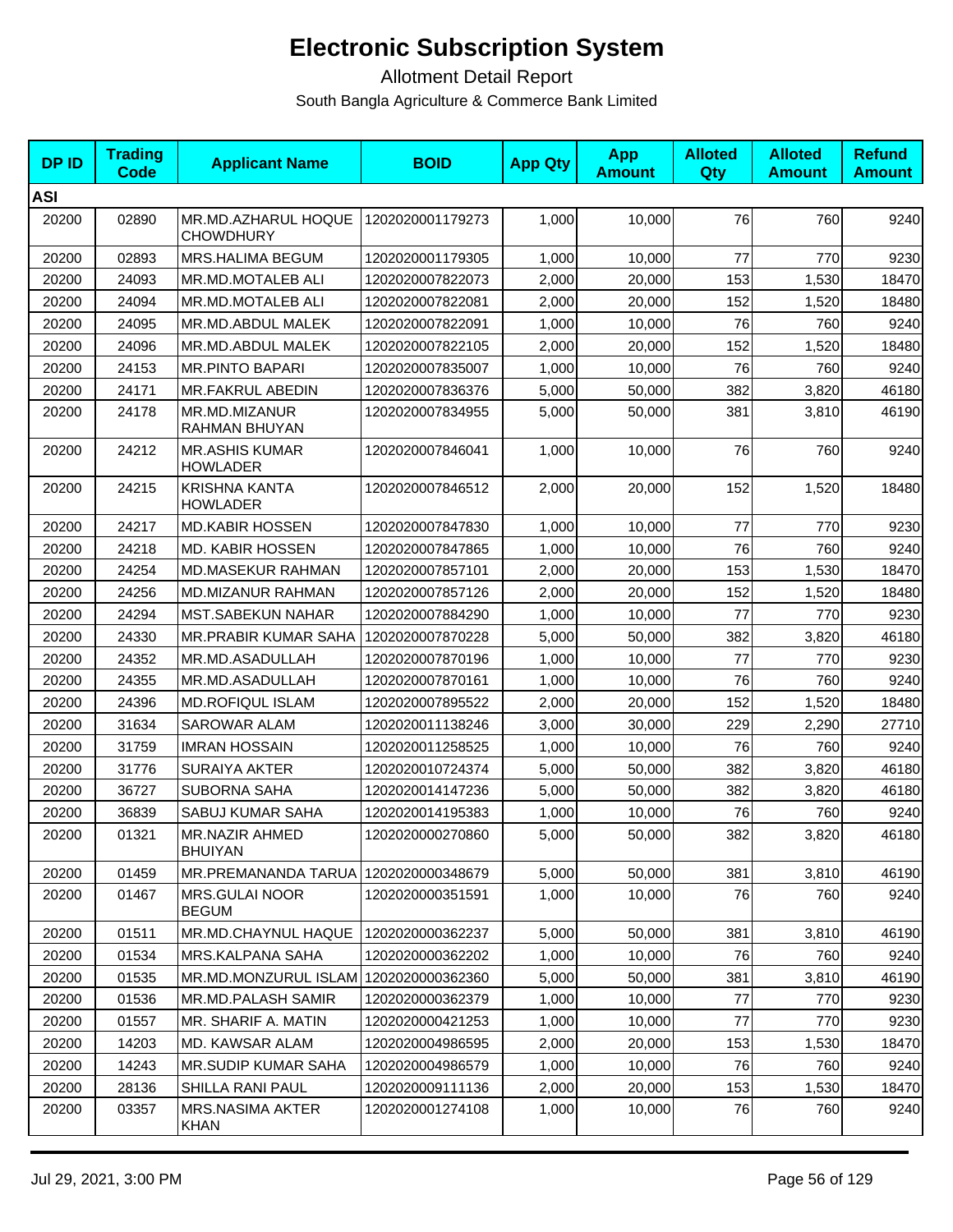| <b>DPID</b> | <b>Trading</b><br>Code | <b>Applicant Name</b>                     | <b>BOID</b>      | <b>App Qty</b> | <b>App</b><br><b>Amount</b> | <b>Alloted</b><br><b>Qty</b> | <b>Alloted</b><br><b>Amount</b> | <b>Refund</b><br><b>Amount</b> |
|-------------|------------------------|-------------------------------------------|------------------|----------------|-----------------------------|------------------------------|---------------------------------|--------------------------------|
| <b>ASI</b>  |                        |                                           |                  |                |                             |                              |                                 |                                |
| 20200       | 03407                  | <b>MR.TAPAN KUMAR SAHA</b>                | 1202020001274124 | 1,000          | 10,000                      | 76                           | 760                             | 9240                           |
| 20200       | 09199                  | MRS.ANGUMAN ARA                           | 1202020003099955 | 3,000          | 30,000                      | 228                          | 2,280                           | 27720                          |
| 20200       | 21197                  | <b>ABDUL LATIF</b>                        | 1202020006794043 | 1,000          | 10,000                      | 77                           | 770                             | 9230                           |
| 20200       | 21255                  | MD. MAHBUBUL HOQUE                        | 1202020006794094 | 1,000          | 10,000                      | 76                           | 760                             | 9240                           |
| 20200       | 21331                  | AMINUL AZAM                               | 1202020006903993 | 4,000          | 40,000                      | 305                          | 3,050                           | 36950                          |
| 20200       | 21335                  | <b>ASHIQUR RAHMAN</b>                     | 1202020006901159 | 2,000          | 20.000                      | 153                          | 1,530                           | 18470                          |
| 20200       | 21341                  | <b>NUR AKHTER</b>                         | 1202020006886389 | 4,000          | 40,000                      | 305                          | 3,050                           | 36950                          |
| 20200       | 21342                  | <b>NUR AKHTER</b>                         | 1202020006886488 | 3,000          | 30,000                      | 229                          | 2,290                           | 27710                          |
| 20200       | 26761                  | <b>MUNSUR AHMAD</b>                       | 1202020008728649 | 5,000          | 50,000                      | 381                          | 3,810                           | 46190                          |
| 20200       | 32319                  | <b>SUBASH DAS</b>                         | 1202020011104495 | 1,000          | 10,000                      | 76                           | 760                             | 9240                           |
| 20200       | 32463                  | MD.RAFIQUL ISLAM                          | 1202020011714676 | 2,000          | 20,000                      | 152                          | 1,520                           | 18480                          |
| 20200       | 07480                  | <b>SHAMSA ARA SHILPI</b>                  | 1202020005908464 | 1,000          | 10,000                      | 76                           | 760                             | 9240                           |
| 20200       | 07479                  | SHAMSA ARA SHILPI                         | 1202020005908456 | 1,000          | 10,000                      | 76                           | 760                             | 9240                           |
| 20200       | 20065                  | DILRUBA CHOWDHURY                         | 1202020006850031 | 5,000          | 50,000                      | 382                          | 3,820                           | 46180                          |
| 20200       | 25692                  | MD.ABDUL HYE                              | 1202020008367201 | 1,000          | 10,000                      | 76                           | 760                             | 9240                           |
| 20200       | 29901                  | <b>MD.IQBAL HOSSAIN</b>                   | 1202020009555494 | 2,000          | 20,000                      | 152                          | 1,520                           | 18480                          |
| 20200       | 30007                  | MINU PODDER                               | 1202020009465412 | 5,000          | 50,000                      | 381                          | 3,810                           | 46190                          |
| 20200       | 35984                  | <b>MD.RIPON DHALI</b>                     | 1202020014028548 | 5,000          | 50,000                      | 382                          | 3,820                           | 46180                          |
| 20200       | 36118                  | <b>TOPNA MODAK</b>                        | 1202020013887156 | 1,000          | 10,000                      | 77                           | 770                             | 9230                           |
| 20200       | 19442                  | <b>MD OMAR FARUK</b>                      | 1202020006507459 | 4,000          | 40,000                      | 305                          | 3,050                           | 36950                          |
| 20200       | 19519                  | <b>SHAKIA NASRIN</b>                      | 1202020006517092 | 5,000          | 50,000                      | 381                          | 3,810                           | 46190                          |
| 20200       | 24113                  | MRS.HOSNE ARA BEGUM                       | 1202020007825232 | 5,000          | 50,000                      | 381                          | 3,810                           | 46190                          |
| 20200       | 24116                  | DR.MD.ZILLUR RAHMAN                       | 1202020007825141 | 5,000          | 50,000                      | 381                          | 3,810                           | 46190                          |
| 20200       | 24117                  | MR.DR.MD.ZILLUR<br><b>RAHMAN</b>          | 1202020007825168 | 5,000          | 50,000                      | 381                          | 3,810                           | 46190                          |
| 20200       | 24118                  | MRS.HOSNE ARA BEGUM                       | 1202020007825151 | 5,000          | 50,000                      | 382                          | 3,820                           | 46180                          |
| 20200       | 24127                  | S.M.A ACIQUR RAHAMAN<br>JAFAR             | 1202020007827025 | 2,000          | 20,000                      | 152                          | 1,520                           | 18480                          |
| 20200       | 24152                  | <b>MR.PINTO BAPARY</b>                    | 1202020007834813 | 1,000          | 10,000                      | 77                           | 770                             | 9230                           |
| 20200       | 24166                  | <b>MR.ABUL HASHEM</b>                     | 1202020007836060 | 5,000          | 50,000                      | 381                          | 3,810                           | 46190                          |
| 20200       | 24168                  | <b>MRS.SHIRIN SULTANA</b>                 | 1202020007835976 | 5,000          | 50,000                      | 382                          | 3,820                           | 46180                          |
| 20200       | 24181                  | <b>MR.ENDRAJIT CHANDRA</b><br><b>PAUL</b> | 1202020007836847 | 2,000          | 20,000                      | 153                          | 1,530                           | 18470                          |
| 20200       | 24387                  | <b>MD.IQBAL HOSSAIN</b>                   | 1202020007890503 | 5,000          | 50,000                      | 382                          | 3,820                           | 46180                          |
| 20200       | 31499                  | <b>WAHEEDA PARVIN</b>                     | 1202020010568481 | 5,000          | 50,000                      | 381                          | 3,810                           | 46190                          |
| 20200       | 31571                  | MD.ISMAIL                                 | 1202020010700157 | 1,000          | 10,000                      | 76                           | 760                             | 9240                           |
| 20200       | 31572                  | <b>MD.ISMAIL</b>                          | 1202020010700221 | 1,000          | 10,000                      | 77                           | 770                             | 9230                           |
| 20200       | 31631                  | <b>DELWAR HOSSAIN</b>                     | 1202020011140501 | 3,000          | 30,000                      | 228                          | 2,280                           | 27720                          |
| 20200       | 31760                  | <b>IMRAN HOSSAIN</b>                      | 1202020011258905 | 1,000          | 10,000                      | 76                           | 760                             | 9240                           |
| 20200       | 36726                  | <b>JIBAN SAHA</b>                         | 1202020014147335 | 5,000          | 50,000                      | 381                          | 3,810                           | 46190                          |
| 20200       | 01322                  | MR.BIJAN KUMAR DAS                        | 1202020000276461 | 1,000          | 10,000                      | 76                           | 760                             | 9240                           |
| 20200       | 01326                  | MR.MD.KABIRUL ISLAM                       | 1202020000276544 | 1,000          | 10,000                      | 77                           | 770                             | 9230                           |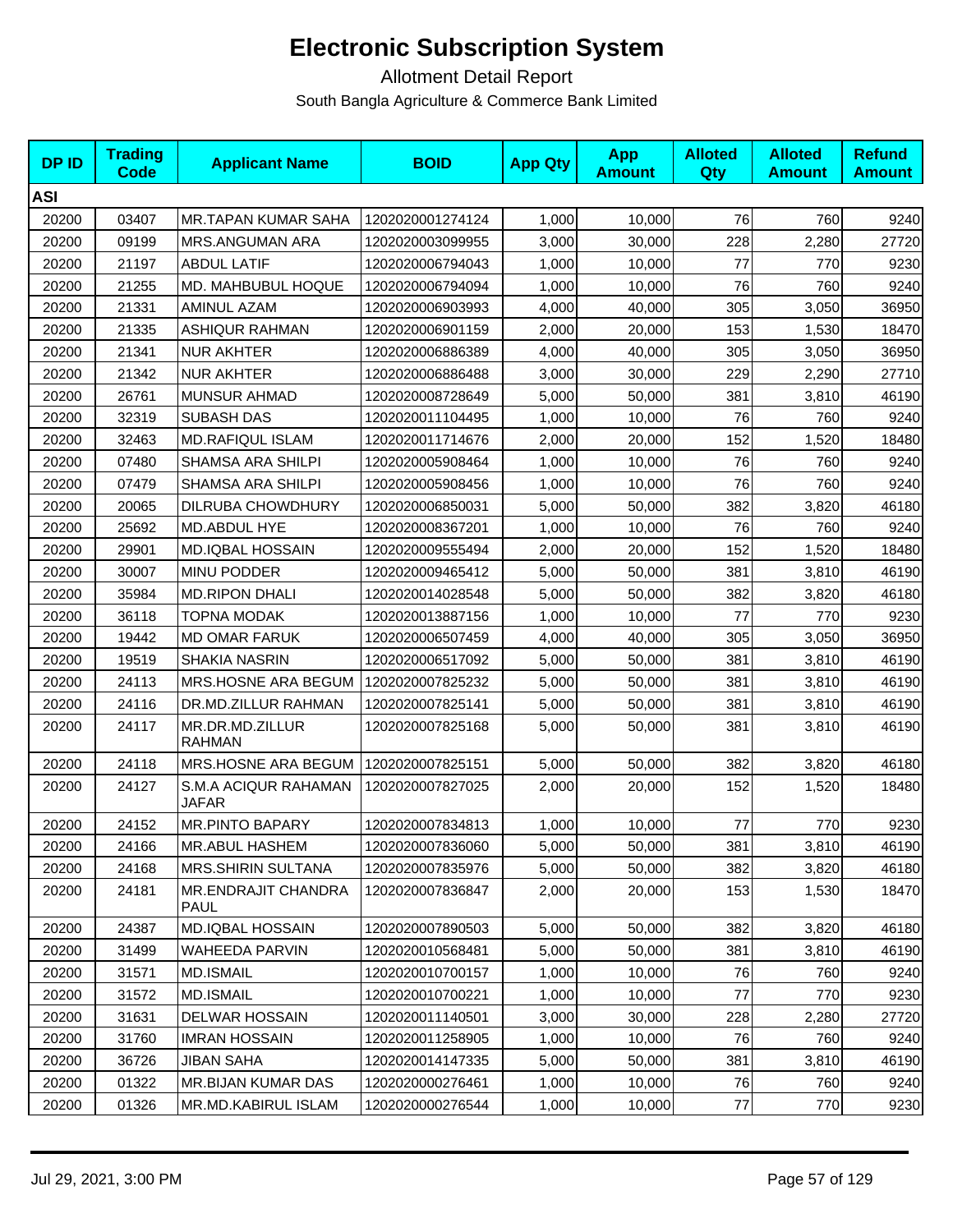| <b>DPID</b> | <b>Trading</b><br><b>Code</b> | <b>Applicant Name</b>                  | <b>BOID</b>      | <b>App Qty</b> | <b>App</b><br><b>Amount</b> | <b>Alloted</b><br>Qty | <b>Alloted</b><br><b>Amount</b> | <b>Refund</b><br><b>Amount</b> |
|-------------|-------------------------------|----------------------------------------|------------------|----------------|-----------------------------|-----------------------|---------------------------------|--------------------------------|
| <b>ASI</b>  |                               |                                        |                  |                |                             |                       |                                 |                                |
| 20200       | 07002                         | MR.MD.MAHMUDUR<br><b>RAHMAN</b>        | 1202020002232111 | 2,000          | 20,000                      | 152                   | 1,520                           | 18480                          |
| 20200       | 07089                         | MR.PARTHA PRATIM<br><b>ACHARJEE</b>    | 1202020002833555 | 2,000          | 20,000                      | 152                   | 1,520                           | 18480                          |
| 20200       | 14049                         | MR.MD.AKHTER HOSSAIN                   | 1202020004917703 | 1,000          | 10,000                      | 76                    | 760                             | 9240                           |
| 20200       | 14050                         | MR.MD.AKHTER HOSSAIN                   | 1202020004921928 | 1,000          | 10,000                      | 76                    | 760                             | 9240                           |
| 20200       | 14305                         | MR.MD.FARID UDDIN                      | 1202020005034901 | 1,000          | 10,000                      | 76                    | 760                             | 9240                           |
| 20200       | 14327                         | MR.MD.AKHTARUZZAMAN   1202020005041948 |                  | 1,000          | 10,000                      | 76                    | 760                             | 9240                           |
| 20200       | 24313                         | MRS.SATI JOYARDER                      | 1202020007865978 | 1,000          | 10,000                      | 77                    | 770                             | 9230                           |
| 20200       | 31490                         | <b>MD.ASADUR RAHMAN</b>                | 1202020011097664 | 1,000          | 10,000                      | 76                    | 760                             | 9240                           |
| 20200       | 31564                         | <b>MD.RIPON</b>                        | 1202020011089615 | 4,000          | 40,000                      | 305                   | 3,050                           | 36950                          |
| 20200       | 07028                         | MR.FAZAL MAHMUD                        | 1202020002295861 | 1,000          | 10,000                      | 77                    | 770                             | 9230                           |
| 20200       | 07039                         | KHAN MD.TAUFIQUE<br><b>KASHEM</b>      | 1202020002295655 | 5,000          | 50,000                      | 382                   | 3,820                           | 46180                          |
| 20200       | 14046                         | MR.MOHAN LAL KUNDU                     | 1202020004945071 | 1,000          | 10,000                      | 76                    | 760                             | 9240                           |
| 20200       | 24289                         | MR.MD.EADUL ISLAM                      | 1202020007881444 | 2,000          | 20,000                      | 153                   | 1,530                           | 18470                          |
| 20200       | 24291                         | MR.MD.MOJAMMEL<br><b>HAQUE</b>         | 1202020007881479 | 2,000          | 20,000                      | 152                   | 1,520                           | 18480                          |
| 20200       | 24389                         | MR.MD.TAHER ALI                        | 1202020007886372 | 5,000          | 50,000                      | 382                   | 3,820                           | 46180                          |
| 20200       | 31502                         | SHYAMAL CHANDRA<br><b>SAHA</b>         | 1202020010705050 | 1,000          | 10,000                      | 76                    | 760                             | 9240                           |
| 20200       | 31608                         | <b>DIPAK KUMAR SAHA</b>                | 1202020010941521 | 1,000          | 10,000                      | 76                    | 760                             | 9240                           |
| 20200       | 31635                         | <b>SAROWAR ALAM</b>                    | 1202020011137838 | 3,000          | 30,000                      | 228                   | 2,280                           | 27720                          |
| 20200       | 36879                         | A.F.M HABIBUR RAHMAN                   | 1202020014474045 | 2,000          | 20,000                      | 152                   | 1,520                           | 18480                          |
| 20200       | 36880                         | REZINA ARZU LOVELY                     | 1202020014474187 | 2,000          | 20,000                      | 152                   | 1,520                           | 18480                          |
| 20200       | 14130                         | <b>MS.URMILA DAS</b>                   | 1202020004958236 | 3,000          | 30,000                      | 228                   | 2,280                           | 27720                          |
| 20200       | 14131                         | MR.GOPAL CHANDRA<br><b>DAS</b>         | 1202020004958211 | 5,000          | 50,000                      | 382                   | 3,820                           | 46180                          |
| 20200       | 14132                         | MRS.SHIKHA RANI DAS                    | 1202020004973832 | 5,000          | 50,000                      | 382                   | 3,820                           | 46180                          |
| 20200       | 14275                         | MR.MD.ANOWAR<br><b>HOSSAIN</b>         | 1202020005018493 | 1,000          | 10,000                      | 77                    | 770                             | 9230                           |
| 20200       | 14276                         | MR.MD.ANOWAR<br><b>HOSSAIN</b>         | 1202020005018485 | 1,000          | 10,000                      | 76                    | 760                             | 9240                           |
| 20200       | 19737                         | <b>MD MONJUR KARIM</b>                 | 1202020006573098 | 5,000          | 50,000                      | 382                   | 3,820                           | 46180                          |
| 20200       | 19739                         | <b>MD. MONJUR KARIM</b>                | 1202020006573138 | 5,000          | 50,000                      | 381                   | 3,810                           | 46190                          |
| 20200       | 19818                         | <b>MOHAMMED SABBIR</b><br>AHMED        | 1202020006590594 | 1,000          | 10.000                      | 76                    | 760                             | 9240                           |
| 20200       | 19859                         | ASIM KRISHNA NATH                      | 1202020006608639 | 4,000          | 40,000                      | 305                   | 3,050                           | 36950                          |
| 20200       | 19860                         | ASHOK KRISHNA NATH                     | 1202020006608647 | 4,000          | 40,000                      | 305                   | 3,050                           | 36950                          |
| 20200       | 19861                         | ROBINDRA NATH                          | 1202020006608655 | 5,000          | 50,000                      | 382                   | 3,820                           | 46180                          |
| 20200       | 19997                         | <b>FAZLUL HAQUE</b>                    | 1202020006643678 | 2,000          | 20,000                      | 152                   | 1,520                           | 18480                          |
| 20200       | 19998                         | <b>SHAKILA NEWAZ</b>                   | 1202020006643694 | 1,000          | 10,000                      | 76                    | 760                             | 9240                           |
| 20200       | 25848                         | <b>MR.JAKIR</b>                        | 1202020008383273 | 1,000          | 10,000                      | 77                    | 770                             | 9230                           |
| 20200       | 25850                         | <b>MD.KHAKON BAPERY</b>                | 1202020008383696 | 1,000          | 10,000                      | 76                    | 760                             | 9240                           |
| 20200       | 25851                         | MD.KHAKON BAPERY                       | 1202020008383728 | 1,000          | 10,000                      | 77                    | 770                             | 9230                           |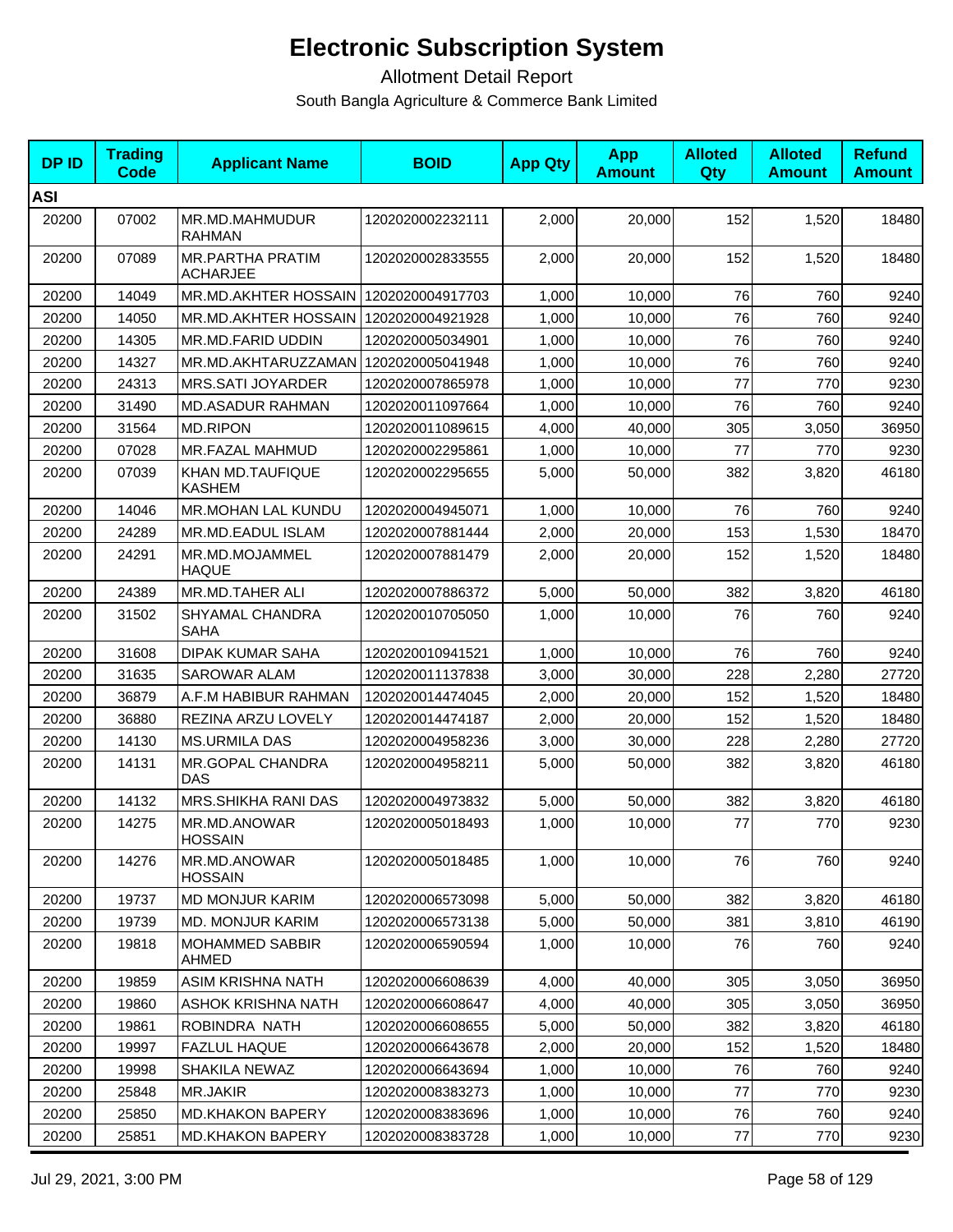| <b>DPID</b> | <b>Trading</b><br><b>Code</b> | <b>Applicant Name</b>               | <b>BOID</b>      | <b>App Qty</b> | <b>App</b><br><b>Amount</b> | <b>Alloted</b><br>Qty | <b>Alloted</b><br><b>Amount</b> | <b>Refund</b><br><b>Amount</b> |
|-------------|-------------------------------|-------------------------------------|------------------|----------------|-----------------------------|-----------------------|---------------------------------|--------------------------------|
| <b>ASI</b>  |                               |                                     |                  |                |                             |                       |                                 |                                |
| 20200       | 26027                         | <b>SEAULY AKTER</b>                 | 1202020008470704 | 4,000          | 40,000                      | 306                   | 3,060                           | 36940                          |
| 20200       | 26055                         | <b>MD.ABUL KHAIR</b>                | 1202020008449762 | 1,000          | 10,000                      | 76                    | 760                             | 9240                           |
| 20200       | 26091                         | ASIA KHAN SHOMA                     | 1202020008463761 | 1,000          | 10,000                      | 77                    | 770                             | 9230                           |
| 20200       | 26092                         | MOHAMMAD ARIF HASAN<br><b>MAMUN</b> | 1202020008464186 | 1,000          | 10,000                      | 76                    | 760                             | 9240                           |
| 20200       | 30498                         | MD.ASLAM                            | 1202020009643143 | 1,000          | 10,000                      | 76                    | 760                             | 9240                           |
| 20200       | 30499                         | <b>MD.ABDUR RAHMAN</b>              | 1202020009643151 | 1,000          | 10,000                      | 76                    | 760                             | 9240                           |
| 20200       | 30500                         | <b>MD.ABDUR RAHAMAN</b>             | 1202020009643161 | 1,000          | 10,000                      | 76                    | 760                             | 9240                           |
| 20200       | 30501                         | MD.ISLAM                            | 1202020009643178 | 1,000          | 10,000                      | 77                    | 770                             | 9230                           |
| 20200       | 30531                         | <b>BARNA CHOWDHURY</b>              | 1202020009846864 | 1,000          | 10,000                      | 77                    | 770                             | 9230                           |
| 20200       | 30532                         | <b>BARNA CHOWDHURY</b>              | 1202020009846880 | 1,000          | 10,000                      | 76                    | 760                             | 9240                           |
| 20200       | 30533                         | <b>SENTO KUNDO</b>                  | 1202020009846904 | 1,000          | 10,000                      | 76                    | 760                             | 9240                           |
| 20200       | 30534                         | <b>SENTO KUNDO</b>                  | 1202020009846516 | 1,000          | 10,000                      | 76                    | 760                             | 9240                           |
| 20200       | 30548                         | <b>BISWAJIT DAS</b>                 | 1202020009862076 | 1,000          | 10.000                      | 76                    | 760                             | 9240                           |
| 20200       | 30550                         | <b>BIPLAB DAS</b>                   | 1202020009862108 | 1,000          | 10,000                      | 77                    | 770                             | 9230                           |
| 20200       | 30579                         | <b>MD.GOLAM RASUL</b>               | 1202020009755432 | 5,000          | 50,000                      | 381                   | 3,810                           | 46190                          |
| 20200       | 30588                         | ANATH BANDHU ROY                    | 1202020009796428 | 1,000          | 10,000                      | 77                    | 770                             | 9230                           |
| 20200       | 30599                         | <b>ALI AKKAS</b>                    | 1202020009805611 | 5,000          | 50,000                      | 382                   | 3,820                           | 46180                          |
| 20200       | 30611                         | <b>MD.KAMAL</b>                     | 1202020009902563 | 5,000          | 50,000                      | 381                   | 3,810                           | 46190                          |
| 20200       | 30623                         | MD.ABDUL LATIF                      | 1202020009887220 | 1,000          | 10,000                      | 77                    | 770                             | 9230                           |
| 20200       | 30625                         | <b>MRS.SURAIYA SULTANA</b>          | 1202020009887247 | 1,000          | 10,000                      | 77                    | 770                             | 9230                           |
| 20200       | 30626                         | MD.ABDUL LATIF                      | 1202020009887255 | 1,000          | 10,000                      | 77                    | 770                             | 9230                           |
| 20200       | 30628                         | MD.WAHIDUZZAMAN                     | 1202020009887121 | 1,000          | 10,000                      | 76                    | 760                             | 9240                           |
| 20200       | 36264                         | MD.EMDADUL HOQUE                    | 1202020013957380 | 2,000          | 20,000                      | 152                   | 1,520                           | 18480                          |
| 20200       | 36266                         | <b>MRS.RAHIMA AKTER</b>             | 1202020013957404 | 5,000          | 50,000                      | 381                   | 3,810                           | 46190                          |
| 20200       | 36318                         | <b>LIPIKA SAHA</b>                  | 1202020013957206 | 1,000          | 10,000                      | 76                    | 760                             | 9240                           |
| 20200       | 02923                         | MD ZAKIR HOSSAIN<br><b>MOZUMDER</b> | 1202020001154142 | 5,000          | 50,000                      | 381                   | 3,810                           | 46190                          |
| 20200       | 02935                         | MR.MD.RABIUL ISALM                  | 1202020001154680 | 5,000          | 50,000                      | 381                   | 3,810                           | 46190                          |
| 20200       | 02962                         | MR.A.K.M.FIROZ KHAN                 | 1202020001154126 | 1,000          | 10,000                      | 77                    | 770                             | 9230                           |
| 20200       | 03000                         | KAZAL KUMAR SARKAR                  | 1202020001522585 | 5,000          | 50,000                      | 382                   | 3,820                           | 46180                          |
| 20200       | 03142                         | <b>MR.AKHIL SARKER</b>              | 1202020001185411 | 1,000          | 10,000                      | 77                    | 770                             | 9230                           |
| 20200       | 08246                         | <b>MR.FAKHRUL ISLAM</b>             | 1202020002558353 | 1,000          | 10,000                      | 76                    | 760                             | 9240                           |
| 20200       | 08247                         | <b>MR.SHEIKH SAIJUL ISLAM</b>       | 1202020002613735 | 1,000          | 10,000                      | 77                    | 770                             | 9230                           |
| 20200       | 0UT01                         | MD. NURUZZAMAN                      | 1202020043031777 | 1,000          | 10,000                      | 77                    | 770                             | 9230                           |
| 20200       | 0UT16                         | <b>ALOK DAS</b>                     | 1202020015315143 | 1,000          | 10,000                      | 77                    | 770                             | 9230                           |
| 20200       | 10043                         | MR.ZAINAL ABEDIN                    | 1202020003056572 | 5,000          | 50,000                      | 382                   | 3,820                           | 46180                          |
| 20200       | 15415                         | MISS SHAZEDA BEGUM                  | 1202020005412747 | 5,000          | 50,000                      | 382                   | 3,820                           | 46180                          |
| 20200       | 15438                         | MRS.JOYATI ROY<br><b>CHOWDHURY</b>  | 1202020005331893 | 1,000          | 10,000                      | 76                    | 760                             | 9240                           |
| 20200       | 15479                         | MEER JABED KAYSER                   | 1202020005383227 | 1,000          | 10,000                      | 76                    | 760                             | 9240                           |
| 20200       | 15545                         | TRISHNA BAROI                       | 1202020005427490 | 1,000          | 10,000                      | 76                    | 760                             | 9240                           |
| 20200       | 15634                         | <b>MD.GOLAM FARUK</b>               | 1202020005432436 | 5,000          | 50,000                      | 382                   | 3,820                           | 46180                          |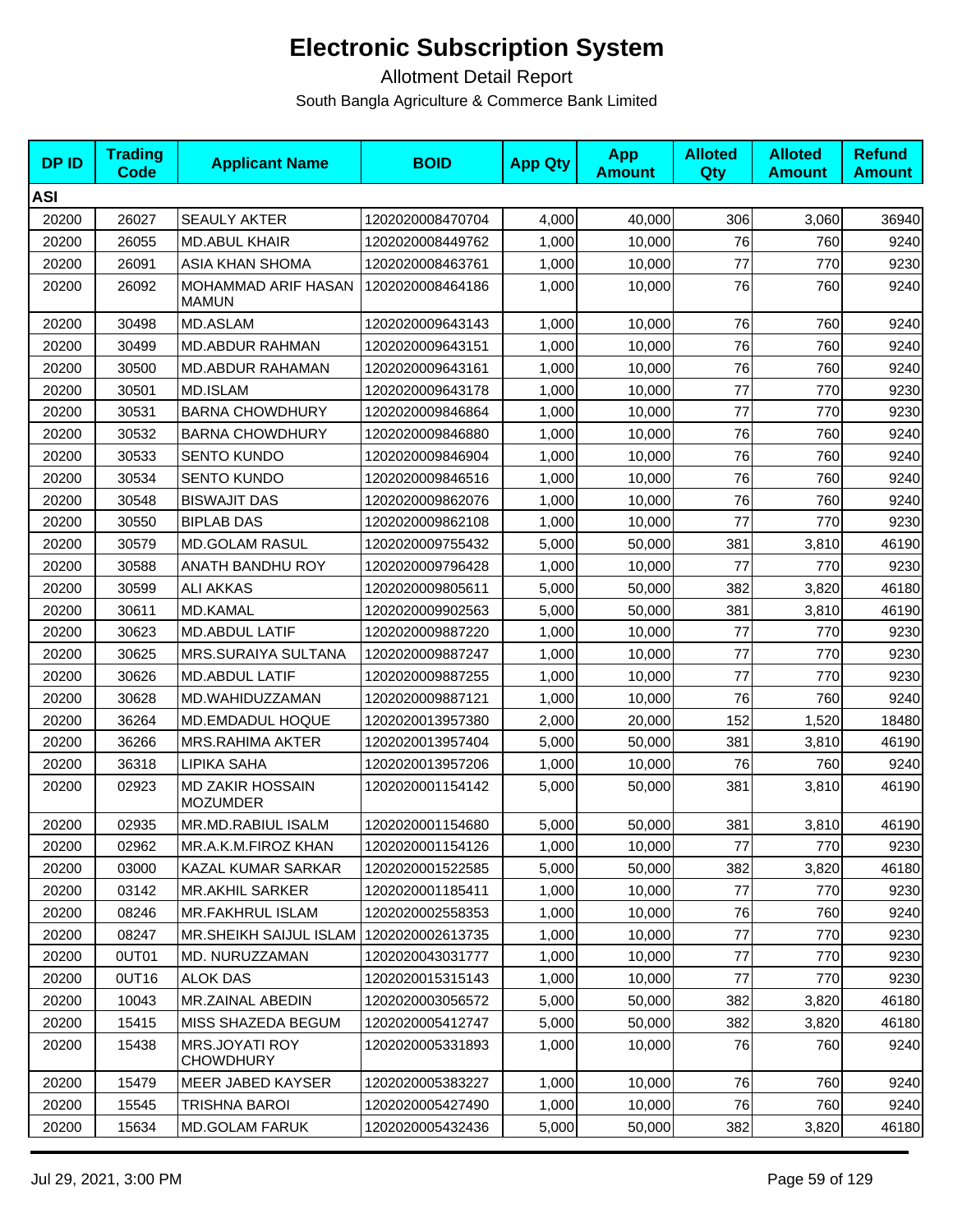| <b>DPID</b> | <b>Trading</b><br>Code | <b>Applicant Name</b>           | <b>BOID</b>      | <b>App Qty</b> | <b>App</b><br><b>Amount</b> | <b>Alloted</b><br>Qty | <b>Alloted</b><br><b>Amount</b> | <b>Refund</b><br><b>Amount</b> |
|-------------|------------------------|---------------------------------|------------------|----------------|-----------------------------|-----------------------|---------------------------------|--------------------------------|
| <b>ASI</b>  |                        |                                 |                  |                |                             |                       |                                 |                                |
| 20200       | 15638                  | <b>MR.RAJESH PAUL</b>           | 1202020005432297 | 5,000          | 50,000                      | 382                   | 3,820                           | 46180                          |
| 20200       | 20835                  | <b>SALIM AHMED</b>              | 1202020006879714 | 1,000          | 10,000                      | 77                    | 770                             | 9230                           |
| 20200       | 20909                  | MOHAMMAD NAZMUL<br><b>ISLAM</b> | 1202020006743192 | 1,000          | 10,000                      | 76                    | 760                             | 9240                           |
| 20200       | 21000                  | MR.KAZAL SARKAR                 | 1202020008720543 | 1,000          | 10,000                      | 76                    | 760                             | 9240                           |
| 20200       | 26165                  | DR. KAMAL PASHA                 | 1202020008470565 | 3,000          | 30,000                      | 229                   | 2,290                           | 27710                          |
| 20200       | 26180                  | UMME ISLAM<br><b>CHOWDHURY</b>  | 1202020008492651 | 1,000          | 10,000                      | 76                    | 760                             | 9240                           |
| 20200       | 26270                  | <b>MD.MONIR HOSSAIN</b>         | 1202020008480886 | 1,000          | 10,000                      | 76                    | 760                             | 9240                           |
| 20200       | 26271                  | MD.HAFIZUR RAHMAN               | 1202020008480926 | 1,000          | 10,000                      | 77                    | 770                             | 9230                           |
| 20200       | 26272                  | MD.ABUL KALAM AZAD              | 1202020008480950 | 1,000          | 10,000                      | 76                    | 760                             | 9240                           |
| 20200       | 26277                  | MD.ABDUL HANNAN                 | 1202020008480894 | 1,000          | 10,000                      | 76                    | 760                             | 9240                           |
| 20200       | 26317                  | AZIT KUMAR KUNDU                | 1202020008518933 | 2,000          | 20,000                      | 152                   | 1,520                           | 18480                          |
| 20200       | 26340                  | <b>MD.SHAHIN TALUKDER</b>       | 1202020008526741 | 1,000          | 10,000                      | $77 \,$               | 770                             | 9230                           |
| 20200       | 26344                  | KABIR AHMAD TALUKDER            | 1202020008528443 | 1,000          | 10,000                      | 76                    | 760                             | 9240                           |
| 20200       | 26345                  | MD.ABDUL WAHAB                  | 1202020008528526 | 1,000          | 10,000                      | 76                    | 760                             | 9240                           |
| 20200       | 26348                  | <b>MD.KABIR MOLLAH</b>          | 1202020008528478 | 1,000          | 10,000                      | 76                    | 760                             | 9240                           |
| 20200       | 26349                  | MD.ABDUL WAHUB                  | 1202020008528991 | 1,000          | 10,000                      | 76                    | 760                             | 9240                           |
| 20200       | 26353                  | MD.JAHANGIR HOSSAIN             | 1202020008529322 | 1,000          | 10,000                      | 76                    | 760                             | 9240                           |
| 20200       | 26355                  | <b>MD.MAZED SARDAR</b>          | 1202020008530056 | 1,000          | 10,000                      | 77                    | 770                             | 9230                           |
| 20200       | 26362                  | <b>MD.MOHSIN SARKER</b>         | 1202020008545297 | 1,000          | 10,000                      | 76                    | 760                             | 9240                           |
| 20200       | 31864                  | <b>SUFIA YESMIN</b>             | 1202020011022454 | 1,000          | 10,000                      | 76                    | 760                             | 9240                           |
| 20200       | 31990                  | MRS.ZAKIA MOHSIN                | 1202020011084620 | 1,000          | 10,000                      | 76                    | 760                             | 9240                           |
| 20200       | 32064                  | PURNIMA AICH                    | 1202020010940003 | 1,000          | 10,000                      | 77                    | 770                             | 9230                           |
| 20200       | 32065                  | PURNIMA AICH                    | 1202020010939941 | 1,000          | 10,000                      | 76                    | 760                             | 9240                           |
| 20200       | 32068                  | UZZAL SARKAR                    | 1202020010939553 | 1,000          | 10,000                      | 76                    | 760                             | 9240                           |
| 20200       | 32075                  | <b>KAZAL KUMAR</b>              | 1202020010931771 | 1,000          | 10,000                      | 76                    | 760                             | 9240                           |
| 20200       | 32093                  | <b>MD.SYFUL ISLAM</b>           | 1202020011127766 | 4,000          | 40,000                      | 305                   | 3,050                           | 36950                          |
| 20200       | 32110                  | <b>GOUTOM KUMAR ROY</b>         | 1202020012639491 | 1,000          | 10,000                      | 77                    | 770                             | 9230                           |
| 20200       | 37433                  | <b>PINTU SARKAR</b>             | 1202020014811168 | 1,000          | 10,000                      | 76                    | 760                             | 9240                           |
| 20200       | 42395                  | <b>MD.ENAYET KARIM</b>          | 1202020021523332 | 1,000          | 10,000                      | 76                    | 760                             | 9240                           |
| 20200       | 42400                  | PORITUSH SAHA                   | 1202020021544465 | 1,000          | 10,000                      | 77                    | 770                             | 9230                           |
| 20200       | 26604                  | MR. SHAMIM AHMED                | 1202020000495881 | 5,000          | 50,000                      | 382                   | 3,820                           | 46180                          |
| 20200       | 26607                  | TANJINA AHMED                   | 1202020001728638 | 5,000          | 50,000                      | 382                   | 3,820                           | 46180                          |
| 20200       | 31102                  | <b>SURAIYA AKTER</b>            | 1202020009973692 | 5,000          | 50,000                      | 381                   | 3,810                           | 46190                          |
| 20200       | 31121                  | <b>MD.SHAHADAT HOSSAIN</b>      | 1202020010594533 | 1,000          | 10,000                      | 76                    | 760                             | 9240                           |
| 20200       | 31132                  | <b>ALI AKKAS</b>                | 1202020010049721 | 5,000          | 50,000                      | 381                   | 3,810                           | 46190                          |
| 20200       | 31163                  | PINKY DAS                       | 1202020010094717 | 1,000          | 10,000                      | 76                    | 760                             | 9240                           |
| 20200       | 31293                  | <b>MD.MOHSIN SARKER</b>         | 1202020010364311 | 1,000          | 10,000                      | 76                    | 760                             | 9240                           |
| 20200       | 31300                  | AKTAR HOSSAIN                   | 1202020010295660 | 5,000          | 50,000                      | 381                   | 3,810                           | 46190                          |
| 20200       | 31302                  | <b>ABUL HOSSAIN</b>             | 1202020010295727 | 5,000          | 50,000                      | 381                   | 3,810                           | 46190                          |
| 20200       | 31377                  | <b>HARA KRISHNA ROY</b>         | 1202020010326542 | 1,000          | 10,000                      | 76                    | 760                             | 9240                           |
| 20200       | 31419                  | RAFIQUL ISLAM SARKER            | 1202020010658600 | 1,000          | 10,000                      | 76                    | 760                             | 9240                           |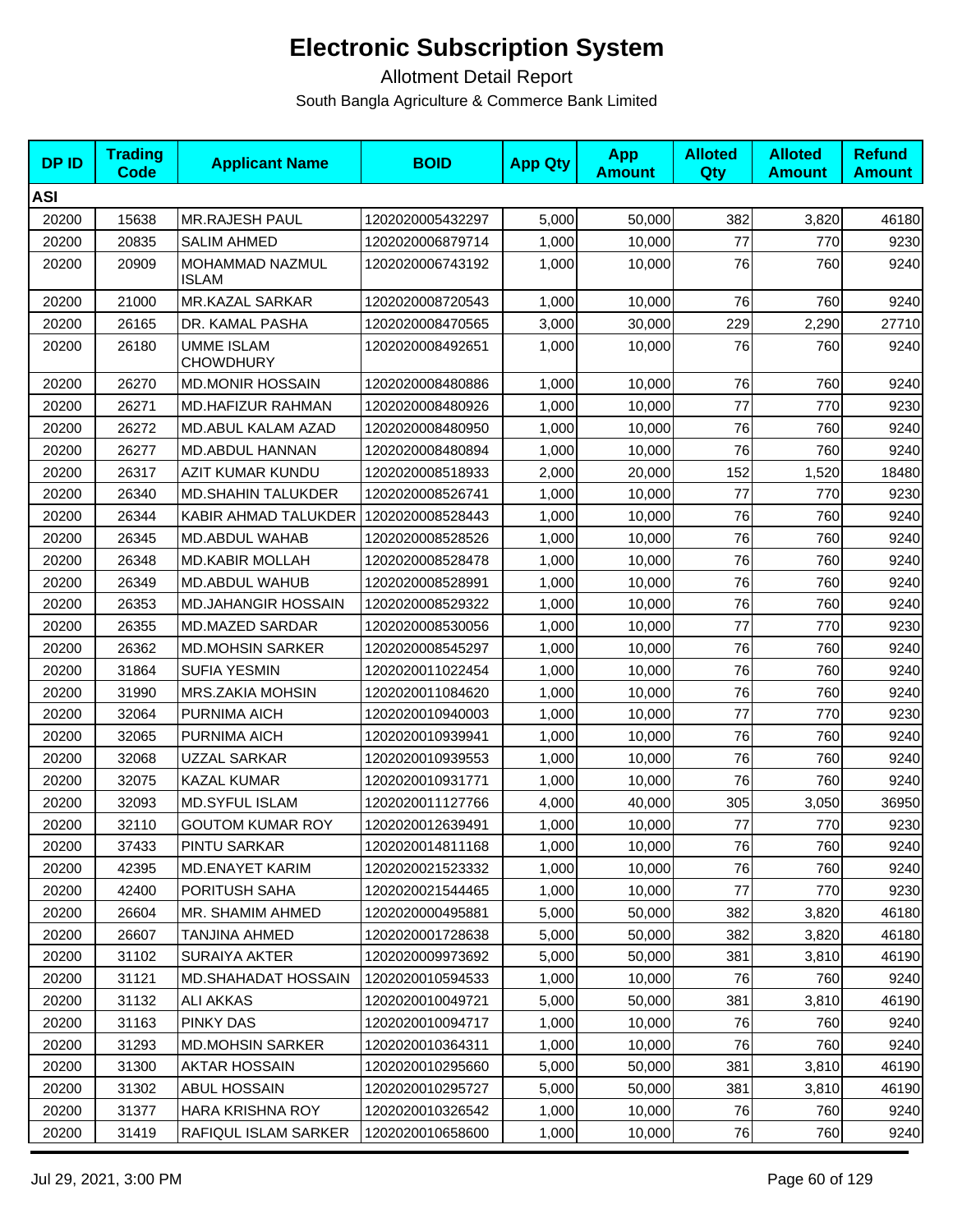| <b>DPID</b> | <b>Trading</b><br><b>Code</b> | <b>Applicant Name</b>                | <b>BOID</b>      | <b>App Qty</b> | <b>App</b><br><b>Amount</b> | <b>Alloted</b><br><b>Qty</b> | <b>Alloted</b><br><b>Amount</b> | <b>Refund</b><br><b>Amount</b> |
|-------------|-------------------------------|--------------------------------------|------------------|----------------|-----------------------------|------------------------------|---------------------------------|--------------------------------|
| <b>ASI</b>  |                               |                                      |                  |                |                             |                              |                                 |                                |
| 20200       | 31438                         | DR.MD.ZILLUR RAHMAN                  | 1202020010392984 | 5,000          | 50,000                      | 381                          | 3,810                           | 46190                          |
| 20200       | 35624                         | <b>ABDUR RAZAQ</b>                   | 1202020013567961 | 1,000          | 10,000                      | 76                           | 760                             | 9240                           |
| 20200       | 35625                         | ABDUR RAZAQ                          | 1202020013567971 | 1,000          | 10,000                      | 77                           | 770                             | 9230                           |
| 20200       | 35630                         | MD. MOJIBUR RAHMAN<br><b>BHUIYAN</b> | 1202020013744746 | 1,000          | 10,000                      | 76                           | 760                             | 9240                           |
| 20200       | 35631                         | MD.MOJIBUR RAHMAN<br><b>BHUIYAN</b>  | 1202020013744721 | 1,000          | 10,000                      | 77                           | 770                             | 9230                           |
| 20200       | 35641                         | <b>TAPASH KUMAR CHANDA</b>           | 1202020013779443 | 2,000          | 20,000                      | 152                          | 1,520                           | 18480                          |
| 20200       | 35708                         | ALPANA RANI DHAR                     | 1202020013805539 | 5,000          | 50,000                      | 381                          | 3,810                           | 46190                          |
| 20200       | 35860                         | ABEDA BEGUM                          | 1202020014004611 | 1,000          | 10,000                      | 76                           | 760                             | 9240                           |
| 20200       | 35861                         | <b>KAYSAR PARVIN</b>                 | 1202020014004700 | 1,000          | 10,000                      | 76                           | 760                             | 9240                           |
| 20200       | 35862                         | <b>ASIA BEGUM</b>                    | 1202020014004801 | 1,000          | 10,000                      | 76                           | 760                             | 9240                           |
| 20200       | 41099                         | <b>MD.ABDUL LATIF</b>                | 1202020018719802 | 1,000          | 10,000                      | 76                           | 760                             | 9240                           |
| 20200       | 41100                         | <b>MD.ABDUL LATIF</b>                | 1202020018719837 | 1,000          | 10,000                      | 77                           | 770                             | 9230                           |
| 20200       | 41102                         | <b>MD.KAWSAR</b>                     | 1202020018722495 | 1,000          | 10,000                      | 76                           | 760                             | 9240                           |
| 20200       | 41103                         | <b>BAZLUR RASHID</b>                 | 1202020018725710 | 1,000          | 10,000                      | 76                           | 760                             | 9240                           |
| 20200       | 41105                         | ABUL KHAYER IMTIAZ                   | 1202020018725737 | 1,000          | 10,000                      | 76                           | 760                             | 9240                           |
| 20200       | 41106                         | ABUL KHAYER IMTIAZ                   | 1202020018725745 | 1,000          | 10,000                      | 76                           | 760                             | 9240                           |
| 20200       | 41107                         | <b>DILRUBA YEASMIN</b>               | 1202020018725753 | 1,000          | 10,000                      | 77                           | 770                             | 9230                           |
| 20200       | 41108                         | <b>DILRUBA YEASMIN</b>               | 1202020018725761 | 1,000          | 10,000                      | 77                           | 770                             | 9230                           |
| 20200       | 41118                         | <b>RAKESH PAL</b>                    | 1202020018766631 | 5,000          | 50,000                      | 381                          | 3,810                           | 46190                          |
| 20200       | 41200                         | PARTHA BHADRA                        | 1202020018802336 | 1,000          | 10,000                      | 77                           | 770                             | 9230                           |
| 20200       | 41201                         | PARTHA BHADRA                        | 1202020018802344 | 1,000          | 10,000                      | 77                           | 770                             | 9230                           |
| 20200       | 41264                         | <b>MD.SHAMSUL BARI</b>               | 1202020018958691 | 1,000          | 10,000                      | 77                           | 770                             | 9230                           |
| 20200       | 41265                         | <b>MD.SHAMSUL BARI</b>               | 1202020018958673 | 1,000          | 10,000                      | 76                           | 760                             | 9240                           |
| 20200       | 41289                         | <b>RAJIB SAHA</b>                    | 1202020018948965 | 1,000          | 10,000                      | 77                           | 770                             | 9230                           |
| 20200       | 41301                         | TARUN KUMAR BASAK                    | 1202020018876011 | 5,000          | 50,000                      | 382                          | 3,820                           | 46180                          |
| 20200       | 41326                         | <b>MRS.RATNA ROY</b>                 | 1202020019007871 | 1,000          | 10,000                      | 76                           | 760                             | 9240                           |
| 20200       | 41327                         | <b>MRS.RATNA ROY</b>                 | 1202020019007861 | 1,000          | 10,000                      | 76                           | 760                             | 9240                           |
| 20200       | 41348                         | <b>MD.KHOKAN MIAH</b>                | 1202020018954228 | 1,000          | 10,000                      | 76                           | 760                             | 9240                           |
| 20200       | 41354                         | PRAYSH BASAK                         | 1202020018966414 | 5,000          | 50,000                      | 382                          | 3,820                           | 46180                          |
| 20200       | 41373                         | MD.ABDUL BAREK<br><b>MOLLAH</b>      | 1202020018999302 | 1,000          | 10,000                      | 76                           | 760                             | 9240                           |
| 20200       | 41407                         | <b>MD.AMIR HOSSAIN</b>               | 1202020019091728 | 1,000          | 10,000                      | 77                           | 770                             | 9230                           |
| 20200       | 60428                         | MAINUDDIN CHOWDHURY                  | 1202020021774108 | 1,000          | 10,000                      | 76                           | 760                             | 9240                           |
| 20200       | 60429                         | <b>MAINUDDIN CHOWDHURY</b>           | 1202020021774175 | 1,000          | 10,000                      | 76                           | 760                             | 9240                           |
| 20200       | 60438                         | MD.SHOWKAT ALI KHAN                  | 1202020021834062 | 3,000          | 30.000                      | 229                          | 2,290                           | 27710                          |
| 20200       | 60506                         | <b>JINNAT ARA YASMIN</b>             | 1202020022737005 | 1,000          | 10,000                      | 77                           | 770                             | 9230                           |
| 20200       | 60507                         | KM ABU SAYED KHAN                    | 1202020022736996 | 1,000          | 10,000                      | 77                           | 770                             | 9230                           |
| 20200       | 60510                         | KM ABU SAYED KHAN                    | 1202020022782961 | 1,000          | 10,000                      | 77                           | 770                             | 9230                           |
| 20200       | 60644                         | <b>FEROZ AHMED</b>                   | 1202020024648114 | 5,000          | 50,000                      | 381                          | 3,810                           | 46190                          |
| 20200       | 60663                         | <b>MRS.SHARMIN AKTAR</b>             | 1202020025004216 | 5,000          | 50,000                      | 381                          | 3,810                           | 46190                          |
| 20200       | 25360                         | MD. KAWSAR ALAM                      | 1202020008175476 | 2,000          | 20,000                      | 153                          | 1,530                           | 18470                          |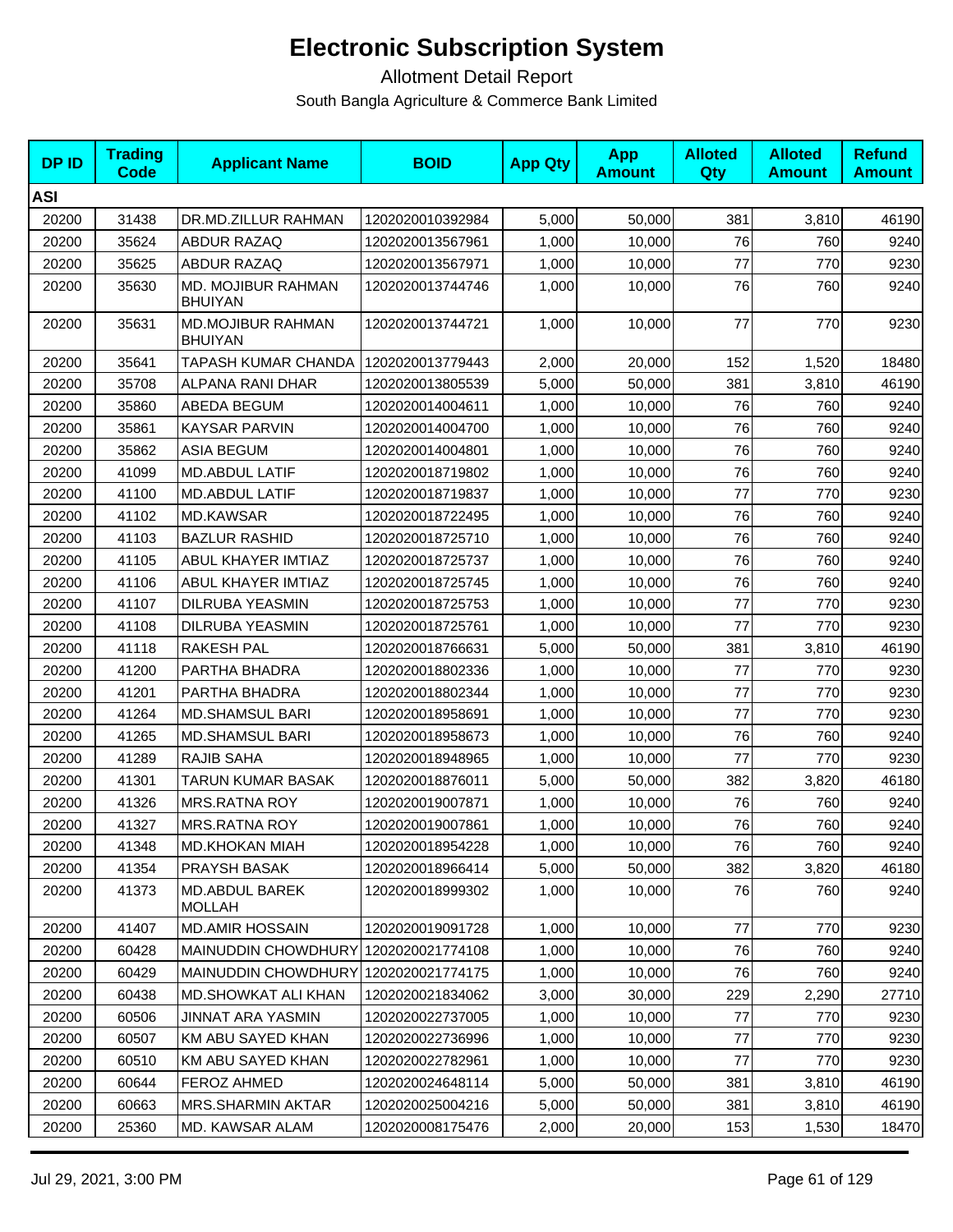| <b>DPID</b> | <b>Trading</b><br><b>Code</b> | <b>Applicant Name</b>                      | <b>BOID</b>      | <b>App Qty</b> | <b>App</b><br><b>Amount</b> | <b>Alloted</b><br><b>Qty</b> | <b>Alloted</b><br><b>Amount</b> | <b>Refund</b><br><b>Amount</b> |
|-------------|-------------------------------|--------------------------------------------|------------------|----------------|-----------------------------|------------------------------|---------------------------------|--------------------------------|
| <b>ASI</b>  |                               |                                            |                  |                |                             |                              |                                 |                                |
| 20200       | 25362                         | ABDUL MALEK MIAH                           | 1202020008181574 | 2,000          | 20,000                      | 152                          | 1,520                           | 18480                          |
| 20200       | 29567                         | <b>MD.JASIM UDDIN</b>                      | 1202020009556084 | 5,000          | 50,000                      | 381                          | 3,810                           | 46190                          |
| 20200       | 29568                         | <b>MD.JASIM UDDIN</b>                      | 1202020009564596 | 5,000          | 50,000                      | 382                          | 3,820                           | 46180                          |
| 20200       | 29572                         | <b>JANNATUL AFROZ</b>                      | 1202020009316864 | 2,000          | 20,000                      | 152                          | 1,520                           | 18480                          |
| 20200       | 29731                         | <b>MANIK PAUL</b>                          | 1202020009468293 | 1,000          | 10,000                      | 76                           | 760                             | 9240                           |
| 20200       | 29732                         | <b>MANIK PAUL</b>                          | 1202020009468368 | 1,000          | 10,000                      | 76                           | 760                             | 9240                           |
| 20200       | 29733                         | <b>GOBINDA CHANDRA</b><br><b>BISWAS</b>    | 1202020009468440 | 1,000          | 10,000                      | 76                           | 760                             | 9240                           |
| 20200       | 29743                         | <b>MD.HOSSAIN</b>                          | 1202020009384518 | 1,000          | 10,000                      | 76                           | 760                             | 9240                           |
| 20200       | 19819                         | MOHAMMED SABBIR<br><b>MOHAMMED</b>         | 1202020006590302 | 1,000          | 10,000                      | 77                           | 770                             | 9230                           |
| 20200       | 25814                         | SUKUMAR CHANDRA<br><b>SAHA</b>             | 1202020008401478 | 5,000          | 50,000                      | 381                          | 3,810                           | 46190                          |
| 20200       | 25819                         | MD. SHAFIUDDIN                             | 1202020008383471 | 1,000          | 10,000                      | 76                           | 760                             | 9240                           |
| 20200       | 25876                         | <b>MASUMA SAMAD</b>                        | 1202020008368022 | 1,000          | 10,000                      | 77                           | 770                             | 9230                           |
| 20200       | 26008                         | <b>SHAHIN KHAN</b>                         | 1202020008419637 | 5,000          | 50,000                      | 381                          | 3,810                           | 46190                          |
| 20200       | 26009                         | <b>SHAHIN KHAN</b>                         | 1202020008420311 | 1,000          | 10,000                      | 76                           | 760                             | 9240                           |
| 20200       | 26090                         | MOHAMMAD ARIF HASAN<br><b>MAMUN</b>        | 1202020008463023 | 1,000          | 10,000                      | 76                           | 760                             | 9240                           |
| 20200       | 30513                         | MD.AMDADUL HAQUE                           | 1202020009808920 | 5,000          | 50,000                      | 381                          | 3,810                           | 46190                          |
| 20200       | 30514                         | MD.AMDADUL HAQUE                           | 1202020009808939 | 3,000          | 30,000                      | 229                          | 2,290                           | 27710                          |
| 20200       | 30516                         | MOHAMMAD ANOWER                            | 1202020009818911 | 5,000          | 50,000                      | 382                          | 3,820                           | 46180                          |
| 20200       | 30517                         | MOHAMMAD ANOWAR                            | 1202020009818928 | 3,000          | 30,000                      | 228                          | 2,280                           | 27720                          |
| 20200       | 30539                         | <b>JUTHI RANI DAS</b>                      | 1202020009846615 | 1,000          | 10,000                      | 76                           | 760                             | 9240                           |
| 20200       | 30540                         | JUTHI RANI DAS                             | 1202020009846631 | 1,000          | 10,000                      | 77                           | 770                             | 9230                           |
| 20200       | 30584                         | <b>AJOY KRISHNA ROY</b>                    | 1202020009772350 | 3,000          | 30,000                      | 228                          | 2,280                           | 27720                          |
| 20200       | 30615                         | <b>MD.SOHIDUL HOQUE</b>                    | 1202020009912370 | 5,000          | 50,000                      | 381                          | 3,810                           | 46190                          |
| 20200       | 30617                         | ABDUL MOMIN BHUYIA                         | 1202020009912488 | 3,000          | 30,000                      | 229                          | 2,290                           | 27710                          |
| 20200       | 02944                         | <b>MR.SHUVRA DAS</b>                       | 1202020001130950 | 1,000          | 10,000                      | 77                           | 770                             | 9230                           |
| 20200       | 08249                         | MR.SHEIKH HARUN-OR-<br><b>RASHID</b>       | 1202020002444983 | 1,000          | 10,000                      | 76                           | 760                             | 9240                           |
| 20200       | 08331                         | <b>MR.SANTOSH CHANDRA</b><br><b>SARKER</b> | 1202020003180291 | 5,000          | 50,000                      | 381                          | 3,810                           | 46190                          |
| 20200       | 08332                         | MR.SANTOSH CHANDRA<br>SARKER               | 1202020003174710 | 5,000          | 50,000                      | 382                          | 3,820                           | 46180                          |
| 20200       | 15427                         | MR.MD.SHEIKH SAADI                         | 1202020005420895 | 1,000          | 10,000                      | 76                           | 760                             | 9240                           |
| 20200       | 20922                         | <b>GUTAM KUMAR SAHA</b>                    | 1202020006751281 | 1,000          | 10,000                      | 77                           | 770                             | 9230                           |
| 20200       | 20923                         | <b>GUTAM KUMAR SAHA</b>                    | 1202020006751331 | 1,000          | 10,000                      | $77 \,$                      | 770                             | 9230                           |
| 20200       | 20998                         | MD.ASHEKUL MOWLA                           | 1202020006805327 | 1,000          | 10,000                      | 76                           | 760                             | 9240                           |
| 20200       | 20999                         | <b>MD.ASHEKUL MOWLA</b>                    | 1202020006805335 | 1,000          | 10,000                      | 77                           | 770                             | 9230                           |
| 20200       | 26273                         | <b>MD.RAKIB UDDIN</b>                      | 1202020008480993 | 1,000          | 10,000                      | 77                           | 770                             | 9230                           |
| 20200       | 26276                         | <b>MD.SANOWAR HOSSAIN</b>                  | 1202020008481029 | 1,000          | 10,000                      | 77                           | 770                             | 9230                           |
| 20200       | 26346                         | MD.ABDUL KARIM                             | 1202020008528716 | 1,000          | 10,000                      | $77 \,$                      | 770                             | 9230                           |
| 20200       | 31865                         | <b>SUFIA YESMIN</b>                        | 1202020011024750 | 1,000          | 10,000                      | 77                           | 770                             | 9230                           |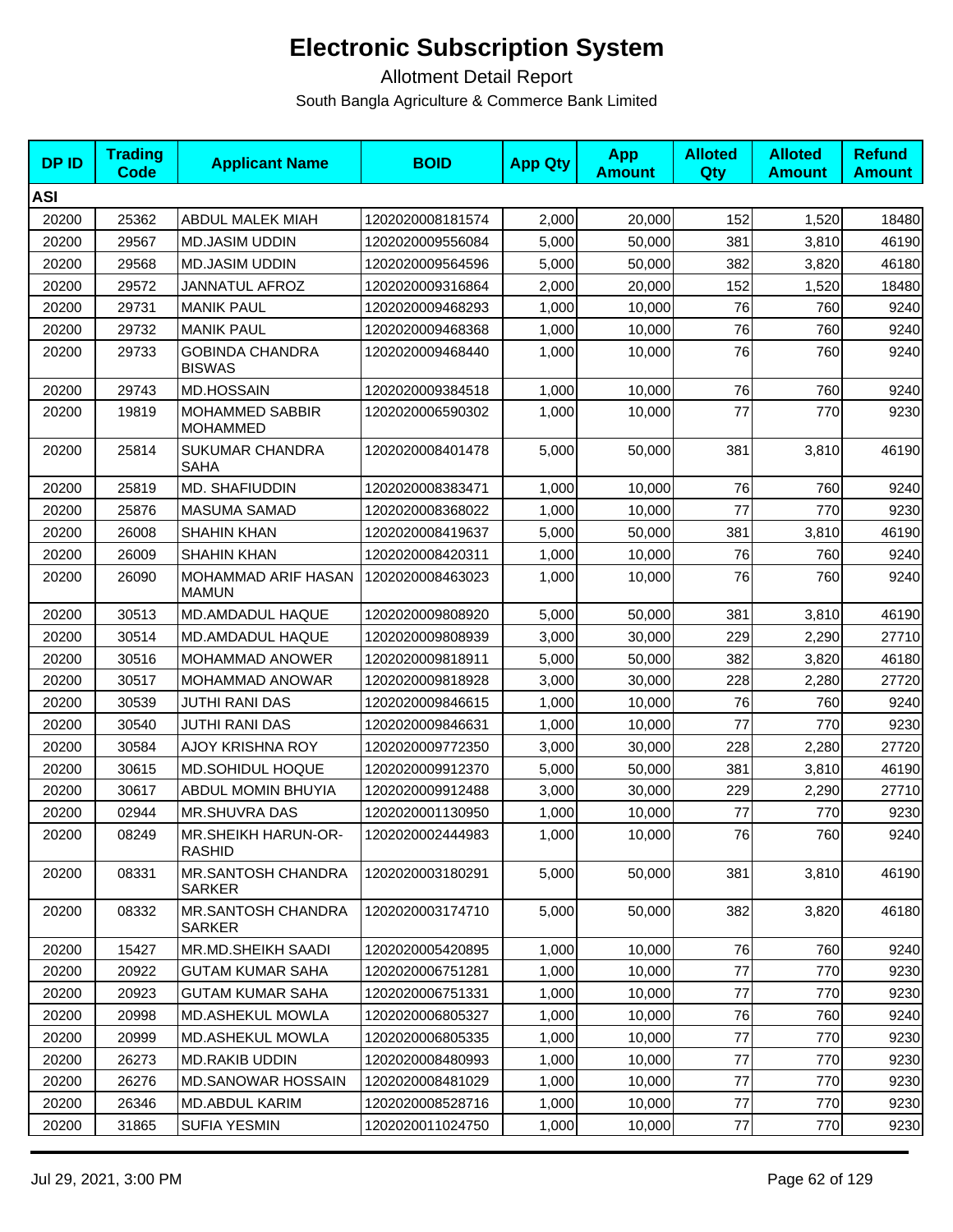| <b>DPID</b> | <b>Trading</b><br><b>Code</b> | <b>Applicant Name</b>                   | <b>BOID</b>      | <b>App Qty</b> | <b>App</b><br><b>Amount</b> | <b>Alloted</b><br>Qty | <b>Alloted</b><br><b>Amount</b> | <b>Refund</b><br><b>Amount</b> |
|-------------|-------------------------------|-----------------------------------------|------------------|----------------|-----------------------------|-----------------------|---------------------------------|--------------------------------|
| <b>ASI</b>  |                               |                                         |                  |                |                             |                       |                                 |                                |
| 20200       | 31985                         | SHAHNAZ PARVIN                          | 1202020011065406 | 1,000          | 10,000                      | 76                    | 760                             | 9240                           |
| 20200       | 32074                         | <b>KAZAL KUMAR</b>                      | 1202020010931680 | 1,000          | 10,000                      | 76                    | 760                             | 9240                           |
| 20200       | 32078                         | PARIMOL DEY                             | 1202020010930924 | 1,000          | 10,000                      | 76                    | 760                             | 9240                           |
| 20200       | 32082                         | TAPASH DAS                              | 1202020010930263 | 1,000          | 10,000                      | 76                    | 760                             | 9240                           |
| 20200       | 32083                         | <b>TAPASH DAS</b>                       | 1202020010930180 | 1,000          | 10,000                      | 77                    | 770                             | 9230                           |
| 20200       | 32092                         | <b>ABDUR RAZZAK</b>                     | 1202020011128321 | 2,000          | 20,000                      | 152                   | 1,520                           | 18480                          |
| 20200       | 37423                         | JAYANTA KUMAR DAY                       | 1202020014798651 | 5.000          | 50,000                      | 381                   | 3,810                           | 46190                          |
| 20200       | 31308                         | ABDUR RAHIM MOLLAH                      | 1202020010309723 | 5,000          | 50,000                      | 381                   | 3,810                           | 46190                          |
| 20200       | 31364                         | RASHIDA KHAN                            | 1202020010568331 | 5,000          | 50,000                      | 382                   | 3,820                           | 46180                          |
| 20200       | 35710                         | <b>JOGAMAYA SEN</b>                     | 1202020013805646 | 5,000          | 50,000                      | 382                   | 3,820                           | 46180                          |
| 20200       | 35784                         | SHOHANA AKTER                           | 1202020013805844 | 1,000          | 10,000                      | 77                    | 770                             | 9230                           |
| 20200       | 35830                         | <b>MD.GOLAM MUSTAFA</b>                 | 1202020013990751 | 2,000          | 20,000                      | 153                   | 1,530                           | 18470                          |
| 20200       | 35863                         | <b>ASIA BEGUM</b>                       | 1202020014004933 | 1,000          | 10,000                      | 76                    | 760                             | 9240                           |
| 20200       | 41079                         | <b>SHAMIMA YASMIN LUCKY</b>             | 1202020018696613 | 1,000          | 10,000                      | 76                    | 760                             | 9240                           |
| 20200       | 41080                         | MD.MAHMUDUR RAHMAN<br><b>RONY</b>       | 1202020018696680 | 1,000          | 10,000                      | 76                    | 760                             | 9240                           |
| 20200       | 41081                         | <b>MD.ABUL HASNAT</b><br>TALUKDER       | 1202020018696699 | 1,000          | 10,000                      | 77                    | 770                             | 9230                           |
| 20200       | 41117                         | <b>RAKESH PAL</b>                       | 1202020018766805 | 5,000          | 50,000                      | 381                   | 3,810                           | 46190                          |
| 20200       | 41139                         | ALI NUR KHAN KAZAL                      | 1202020018833415 | 1,000          | 10,000                      | 77                    | 770                             | 9230                           |
| 20200       | 41140                         | ALI NUR KHAN KAZAL                      | 1202020018833391 | 1,000          | 10,000                      | 76                    | 760                             | 9240                           |
| 20200       | 41149                         | <b>BILKIS BEGUM</b>                     | 1202020018833367 | 1,000          | 10,000                      | 76                    | 760                             | 9240                           |
| 20200       | 41150                         | <b>BILKIS BEGUM</b>                     | 1202020018833324 | 1,000          | 10,000                      | 76                    | 760                             | 9240                           |
| 20200       | 41151                         | <b>MD.HAZRAT ALI</b>                    | 1202020018833407 | 1,000          | 10,000                      | 76                    | 760                             | 9240                           |
| 20200       | 41152                         | MD.HAZRAT ALI                           | 1202020018833308 | 1,000          | 10,000                      | 76                    | 760                             | 9240                           |
| 20200       | 41153                         | MD.NAZRUL ISLAM                         | 1202020018833292 | 1,000          | 10,000                      | 77                    | 770                             | 9230                           |
| 20200       | 41154                         | MD.NAZRUL ISLAM                         | 1202020018833276 | 1,000          | 10,000                      | 77                    | 770                             | 9230                           |
| 20200       | 41268                         | MD. RAFIQUL ISLAM                       | 1202020018865515 | 2,000          | 20,000                      | 152                   | 1,520                           | 18480                          |
| 20200       | 41345                         | MD.KHOKAN MIAH                          | 1202020018954137 | 1,000          | 10,000                      | 76                    | 760                             | 9240                           |
| 20200       | 41389                         | AJIT KUMAR BASAK                        | 1202020019048097 | 5,000          | 50,000                      | 381                   | 3,810                           | 46190                          |
| 20200       | 41400                         | <b>MIRA SINGH</b>                       | 1202020018928505 | 1,000          | 10,000                      | 77                    | 770                             | 9230                           |
| 20200       | 41401                         | <b>MIRA SINGH</b>                       | 1202020018928620 | 1,000          | 10,000                      | 76                    | 760                             | 9240                           |
| 20200       | 25400                         | KAZI SHAMSUL HAQUE                      | 1202020008199479 | 5,000          | 50,000                      | 382                   | 3,820                           | 46180                          |
| 20200       | 29500                         | <b>BABUL CHANDRA PAUL</b>               | 1202020009552945 | 3,000          | 30,000                      | 229                   | 2,290                           | 27710                          |
| 20200       | 29501                         | <b>BABUL CHANDRA PAUL</b>               | 1202020009553056 | 2,000          | 20,000                      | 152                   | 1,520                           | 18480                          |
| 20200       | 29565                         | RAJESH PAUL                             | 1202020009195472 | 2,000          | 20,000                      | 152                   | 1,520                           | 18480                          |
| 20200       | 29587                         | <b>ANWARUL HAQUE</b>                    | 1202020009318234 | 1,000          | 10,000                      | 76                    | 760                             | 9240                           |
| 20200       | 29641                         | <b>HASANUL BARI</b>                     | 1202020009589146 | 1,000          | 10,000                      | 76                    | 760                             | 9240                           |
| 20200       | 29734                         | <b>GOBINDA CHANDRA</b><br><b>BISWAS</b> | 1202020009468558 | 1,000          | 10,000                      | 77                    | 770                             | 9230                           |
| 20200       | 25852                         | <b>DESHAI SARATHI</b><br><b>BRAHMMA</b> | 1202020008374551 | 5,000          | 50,000                      | 381                   | 3,810                           | 46190                          |
| 20200       | 25853                         | <b>DESHAI SARATHI</b><br><b>BRAHMMA</b> | 1202020008374561 | 5,000          | 50,000                      | 382                   | 3,820                           | 46180                          |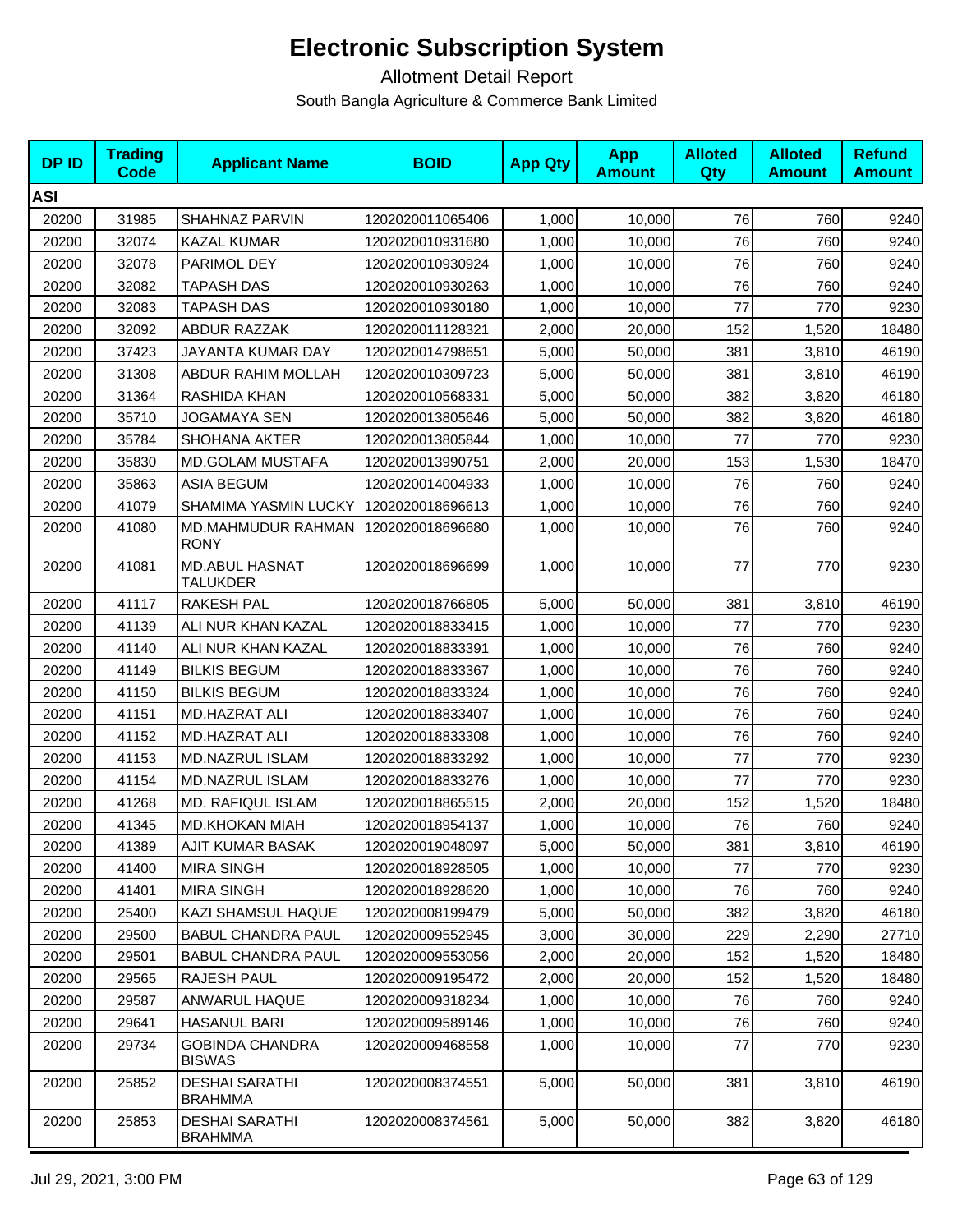| <b>DPID</b> | <b>Trading</b><br>Code | <b>Applicant Name</b>                    | <b>BOID</b>      | <b>App Qty</b> | <b>App</b><br><b>Amount</b> | <b>Alloted</b><br><b>Qty</b> | <b>Alloted</b><br><b>Amount</b> | <b>Refund</b><br><b>Amount</b> |
|-------------|------------------------|------------------------------------------|------------------|----------------|-----------------------------|------------------------------|---------------------------------|--------------------------------|
| <b>ASI</b>  |                        |                                          |                  |                |                             |                              |                                 |                                |
| 20200       | 25894                  | MR.MASUDUR RAHMAN                        | 1202020008402571 | 5,000          | 50,000                      | 381                          | 3,810                           | 46190                          |
| 20200       | 25900                  | MD.MAZEDUR RAHMAN                        | 1202020008402943 | 5,000          | 50,000                      | 381                          | 3,810                           | 46190                          |
| 20200       | 30614                  | MD.SOHIDUL ISLAM MIAH                    | 1202020009912263 | 2,000          | 20,000                      | 153                          | 1,530                           | 18470                          |
| 20200       | 30627                  | <b>ABDUL WAHAB</b>                       | 1202020009887321 | 1,000          | 10,000                      | 77                           | 770                             | 9230                           |
| 20200       | 36376                  | <b>GOUTAM CHANDRA</b><br><b>MRIDHA</b>   | 1202020014110390 | 5,000          | 50,000                      | 382                          | 3,820                           | 46180                          |
| 20200       | 36590                  | <b>MD.ANISUR RAHMAN</b>                  | 1202020014315168 | 1,000          | 10,000                      | 77                           | 770                             | 9230                           |
| 20200       | 02909                  | MUNJURA KHATUN<br><b>BHUIYAN</b>         | 1202020001121262 | 3,000          | 30,000                      | 229                          | 2,290                           | 27710                          |
| 20200       | 02914                  | <b>MD ABUL KHAIR</b>                     | 1202020001121270 | 2,000          | 20,000                      | 152                          | 1,520                           | 18480                          |
| 20200       | 08315                  | <b>MR.ABU SALEH</b><br>MOHD.YOUNUS       | 1202020002641133 | 5,000          | 50,000                      | 381                          | 3,810                           | 46190                          |
| 20200       | 08464                  | MR.MD.SHAKHAWAT<br><b>HOSSAIN</b>        | 1202020002607481 | 1,000          | 10,000                      | 76                           | 760                             | 9240                           |
| 20200       | 0UT15                  | Pulak Chandra Das (Titu)                 | 1202020016856487 | 5,000          | 50,000                      | 381                          | 3,810                           | 46190                          |
| 20200       | 20747                  | JOYANTA BAIDYA                           | 1202020006720764 | 1,000          | 10,000                      | 76                           | 760                             | 9240                           |
| 20200       | 20822                  | MOHAMMAD ABUL KALAM 1202020006730646     |                  | 5,000          | 50,000                      | 381                          | 3,810                           | 46190                          |
| 20200       | 26259                  | <b>MD.SHARIFUL ISLAM</b>                 | 1202020008478571 | 1,000          | 10,000                      | 77                           | 770                             | 9230                           |
| 20200       | 26263                  | <b>MD.SHAFIQUL ISLAM</b>                 | 1202020008478644 | 1,000          | 10,000                      | 76                           | 760                             | 9240                           |
| 20200       | 26264                  | <b>MD.ILLIAS BISWAS</b>                  | 1202020008478660 | 1,000          | 10,000                      | 77                           | 770                             | 9230                           |
| 20200       | 26265                  | MD.ABDUL WAHAB                           | 1202020008478687 | 1,000          | 10,000                      | 76                           | 760                             | 9240                           |
| 20200       | 26266                  | MD.BADSHA MIA                            | 1202020008478695 | 1,000          | 10,000                      | 77                           | 770                             | 9230                           |
| 20200       | 26267                  | MD.ABDUL KARIM                           | 1202020008478719 | 1,000          | 10,000                      | 77                           | 770                             | 9230                           |
| 20200       | 26268                  | MD.REZAUL KARIM                          | 1202020008478735 | 1,000          | 10,000                      | 76                           | 760                             | 9240                           |
| 20200       | 26269                  | <b>MD.HUSIAR ALI</b>                     | 1202020008479036 | 1,000          | 10,000                      | 77                           | 770                             | 9230                           |
| 20200       | 26334                  | LITON KUMAR MONDAL                       | 1202020008518403 | 5,000          | 50,000                      | 381                          | 3,810                           | 46190                          |
| 20200       | 26664                  | <b>KAZI JALAL</b>                        | 1202020008671559 | 1,000          | 10.000                      | 77                           | 770                             | 9230                           |
| 20200       | 26665                  | KAZI JALAL                               | 1202020008671567 | 1,000          | 10,000                      | 76                           | 760                             | 9240                           |
| 20200       | 35647                  | <b>MONIR HOSSAIN BHUYIA</b>              | 1202020013788280 | 5,000          | 50,000                      | 382                          | 3,820                           | 46180                          |
| 20200       | 35649                  | <b>NOOR HOSSAIN</b>                      | 1202020013788381 | 5,000          | 50,000                      | 382                          | 3,820                           | 46180                          |
| 20200       | 35656                  | <b>BIPLOB CHANDRA</b><br><b>DEBONATH</b> | 1202020013794321 | 1,000          | 10,000                      | 76                           | 760                             | 9240                           |
| 20200       | 35785                  | MRS.DOLY AKHTER                          | 1202020013806394 | 1,000          | 10,000                      | 76                           | 760                             | 9240                           |
| 20200       | 41060                  | <b>DIBAKAR ROY</b>                       | 1202020018671806 | 5,000          | 50,000                      | 381                          | 3,810                           | 46190                          |
| 20200       | 41136                  | MOHAMMAD ASHRAFUR<br><b>RAHMAN</b>       | 1202020018833474 | 2,000          | 20,000                      | 153                          | 1,530                           | 18470                          |
| 20200       | 41166                  | MD.ZAHIR UDDIN                           | 1202020018833530 | 5,000          | 50,000                      | 381                          | 3,810                           | 46190                          |
| 20200       | 60635                  | TAHMINA AKTER                            | 1202020024570879 | 1,000          | 10,000                      | 76                           | 760                             | 9240                           |
| 20200       | 29413                  | <b>MD.SHAFIQUL ISLAM</b>                 | 1202020009225863 | 1,000          | 10,000                      | 76                           | 760                             | 9240                           |
| 20200       | 29503                  | <b>BELAYET HOSSAIN</b>                   | 1202020009179706 | 1,000          | 10,000                      | 76                           | 760                             | 9240                           |
| 20200       | 29542                  | ZASHIM UDDIN                             | 1202020009194569 | 1,000          | 10,000                      | 76                           | 760                             | 9240                           |
| 20200       | 35338                  | <b>GOBINDA LAL MRIDHA</b>                | 1202020013423240 | 5,000          | 50,000                      | 382                          | 3,820                           | 46180                          |
| 20200       | 35404                  | MD.ABDUL HAQUE<br><b>MALLIK</b>          | 1202020013545992 | 1,000          | 10,000                      | 76                           | 760                             | 9240                           |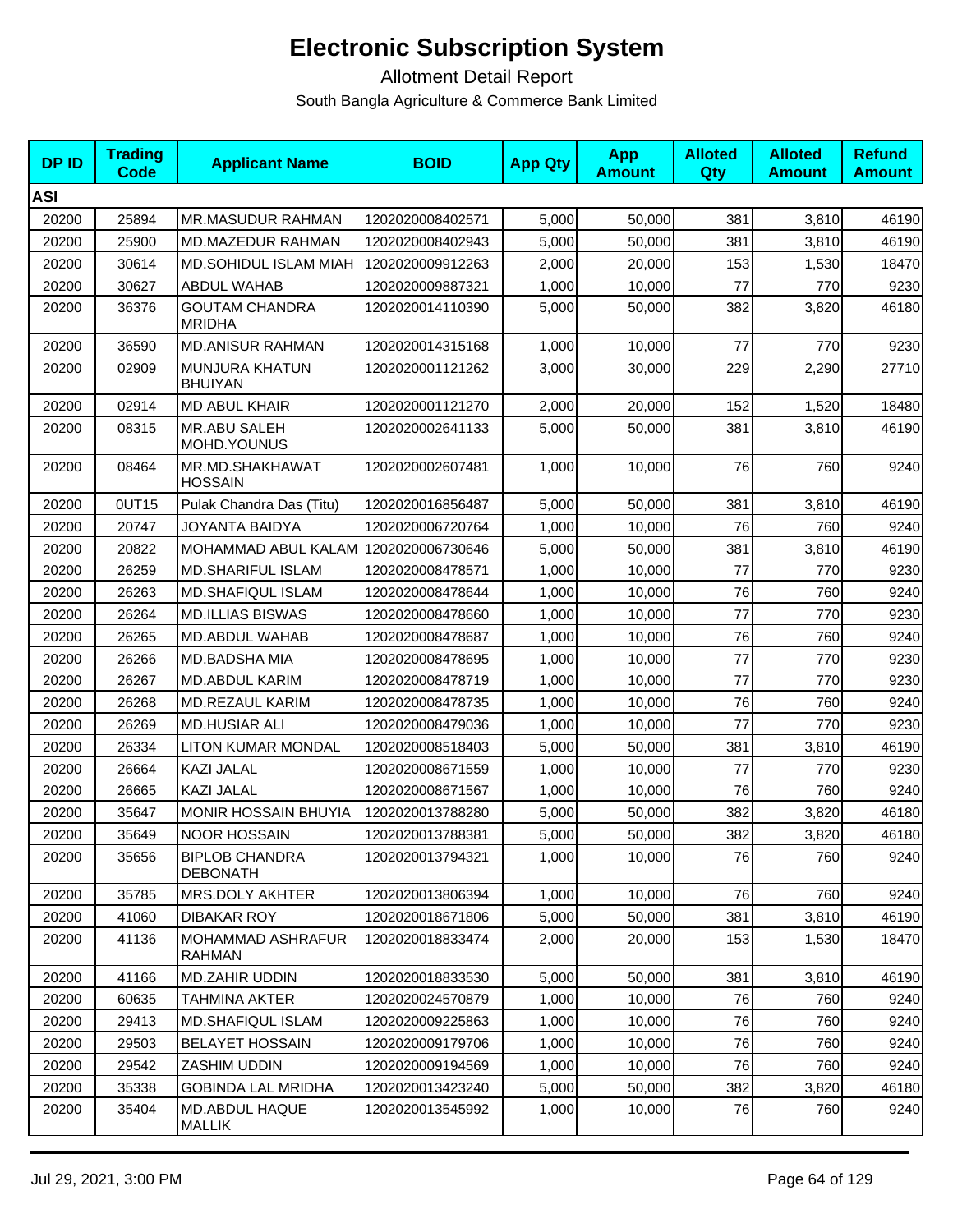| <b>DPID</b> | <b>Trading</b><br><b>Code</b> | <b>Applicant Name</b>                 | <b>BOID</b>      | <b>App Qty</b> | <b>App</b><br><b>Amount</b> | <b>Alloted</b><br>Qty | <b>Alloted</b><br><b>Amount</b> | <b>Refund</b><br><b>Amount</b> |
|-------------|-------------------------------|---------------------------------------|------------------|----------------|-----------------------------|-----------------------|---------------------------------|--------------------------------|
| <b>ASI</b>  |                               |                                       |                  |                |                             |                       |                                 |                                |
| 20200       | 35409                         | <b>RAJKUMAR PAL</b>                   | 1202020013519188 | 3,000          | 30,000                      | 228                   | 2,280                           | 27720                          |
| 20200       | 35410                         | RAJKUMAR PAL                          | 1202020013519228 | 2,000          | 20,000                      | 153                   | 1,530                           | 18470                          |
| 20200       | 35623                         | <b>MEHERUN NESSA</b>                  | 1202020013567945 | 1,000          | 10,000                      | 76                    | 760                             | 9240                           |
| 20200       | 40012                         | NARENDRA NARAYAN<br>DAS               | 1202020017182048 | 1,000          | 10,000                      | 76                    | 760                             | 9240                           |
| 20200       | 40018                         | MD.MUZAMMEL HAQUE                     | 1202020017182120 | 5,000          | 50,000                      | 381                   | 3,810                           | 46190                          |
| 20200       | 40025                         | RAZIB KUMAR SAHA                      | 1202020017193489 | 1,000          | 10,000                      | 77                    | 770                             | 9230                           |
| 20200       | 40040                         | <b>BIKASH BARUA</b>                   | 1202020017237990 | 5,000          | 50,000                      | 382                   | 3,820                           | 46180                          |
| 20200       | 40046                         | MD.AL-MAMUN                           | 1202020017238034 | 5,000          | 50,000                      | 382                   | 3,820                           | 46180                          |
| 20200       | 40049                         | JOY SHANKAR PAUL                      | 1202020017238001 | 5,000          | 50,000                      | 382                   | 3,820                           | 46180                          |
| 20200       | 40074                         | KHODEZA AKTER                         | 1202020017287250 | 2,000          | 20,000                      | 152                   | 1,520                           | 18480                          |
| 20200       | 40075                         | KHODEZA AKTER                         | 1202020017287269 | 2,000          | 20,000                      | 152                   | 1,520                           | 18480                          |
| 20200       | 40077                         | <b>MR.PRATAP CHANDRA</b><br>DAS       | 1202020017287277 | 1,000          | 10,000                      | 76                    | 760                             | 9240                           |
| 20200       | 40119                         | <b>BALARAM CHANDRA</b><br>TAPADER     | 1202020017332785 | 1,000          | 10,000                      | 76                    | 760                             | 9240                           |
| 20200       | 40191                         | <b>SK MD KALIMULLAH</b>               | 1202020017433807 | 2.000          | 20,000                      | 152                   | 1,520                           | 18480                          |
| 20200       | 40195                         | <b>SOBURA KHATUN</b>                  | 1202020017488533 | 1,000          | 10,000                      | 77                    | 770                             | 9230                           |
| 20200       | 40270                         | JHARNA RANI<br><b>HOWLADER</b>        | 1202020017523581 | 1,000          | 10,000                      | 77                    | 770                             | 9230                           |
| 20200       | 40271                         | JHARNA RANI<br><b>HOWLADER</b>        | 1202020017523177 | 1,000          | 10,000                      | 76                    | 760                             | 9240                           |
| 20200       | 40310                         | <b>GOURANGA SIKDER</b>                | 1202020017577816 | 1,000          | 10,000                      | 76                    | 760                             | 9240                           |
| 20200       | 40311                         | <b>GOURANGA SIKDER</b>                | 1202020017577808 | 1,000          | 10,000                      | 77                    | 770                             | 9230                           |
| 20200       | 40324                         | S.M SIRAJUL ISLAM                     | 1202020017596527 | 1,000          | 10,000                      | 76                    | 760                             | 9240                           |
| 20200       | 02204                         | MR.MD.ZABED HOSSAIN                   | 1202020000785951 | 4,000          | 40,000                      | 305                   | 3,050                           | 36950                          |
| 20200       | 07897                         | MRS.ANGUMAN ARA                       | 1202020003617497 | 3,000          | 30,000                      | 228                   | 2,280                           | 27720                          |
| 20200       | 07898                         | M.A. ROUF                             | 1202020003617502 | 3,000          | 30,000                      | 229                   | 2,290                           | 27710                          |
| 20200       | 07961                         | <b>MS.NASIMA PARVIN</b>               | 1202020003098728 | 1,000          | 10,000                      | 76                    | 760                             | 9240                           |
| 20200       | 0E100                         | MD. JAHANGIR PARDDAN 1202020044079691 |                  | 2,000          | 20,000                      | 152                   | 1,520                           | 18480                          |
| 20200       | 0E118                         | MD. HANIF                             | 1202020043559693 | 3,000          | 30,000                      | 229                   | 2,290                           | 27710                          |
| 20200       | 0E131                         | MD. RUHUL AMIN<br>TARAFDER            | 1202020026161444 | 1,000          | 10,000                      | 76                    | 760                             | 9240                           |
| 20200       | 0E137                         | MUSTAFA ALAMGIR                       | 1202020032128839 | 1,000          | 10,000                      | 76                    | 760                             | 9240                           |
| 20200       | 0e146                         | SHEIKH MOINUL ISLAM                   | 1202020043779173 | 1,000          | 10,000                      | 77                    | 770                             | 9230                           |
| 20200       | 0E166                         | PARTHA DAS                            | 1202020043807482 | 1,000          | 10,000                      | 76                    | 760                             | 9240                           |
| 20200       | 0E173                         | MD. MOHIUDDIN MERAZ                   | 1202020043863587 | 5,000          | 50,000                      | 381                   | 3,810                           | 46190                          |
| 20200       | 0E179                         | <b>MD. NASIR UDDIN</b>                | 1202020043914447 | 5,000          | 50,000                      | 381                   | 3,810                           | 46190                          |
| 20200       | 0E222                         | KAZAL KUMAR GHOSH                     | 1202020011444915 | 1,000          | 10,000                      | 77                    | 770                             | 9230                           |
| 20200       | 0E241                         | KAZI FATIMA HASIN                     | 1202020044712021 | 5,000          | 50,000                      | 381                   | 3,810                           | 46190                          |
| 20200       | 0E247                         | MOHAMMAD HASAN IMAM 1202020044753917  |                  | 5,000          | 50,000                      | 382                   | 3,820                           | 46180                          |
| 20200       | 0E250                         | ZAKIRUL ISLAM                         | 1202020019455531 | 2,000          | 20,000                      | 153                   | 1,530                           | 18470                          |
| 20200       | 0E252                         | K.M. MOKIT BILLAH                     | 1202020031946154 | 1,000          | 10,000                      | 77                    | 770                             | 9230                           |
| 20200       | 12319                         | MR.HABIBUL ALAM                       | 1202020004298438 | 1,000          | 10,000                      | 77                    | 770                             | 9230                           |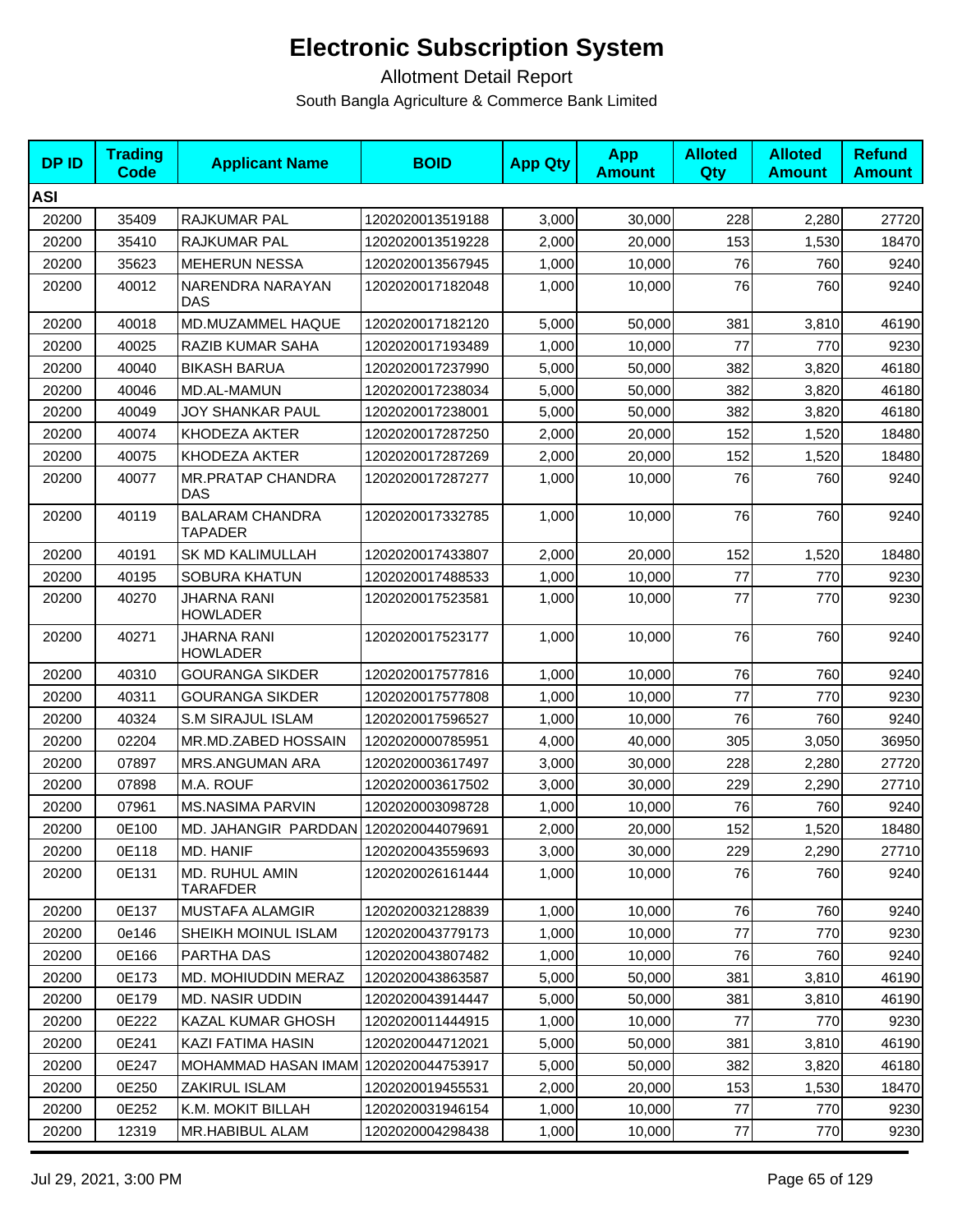| <b>DPID</b> | <b>Trading</b><br>Code | <b>Applicant Name</b>                     | <b>BOID</b>      | <b>App Qty</b> | <b>App</b><br><b>Amount</b> | <b>Alloted</b><br>Qty | <b>Alloted</b><br><b>Amount</b> | <b>Refund</b><br><b>Amount</b> |
|-------------|------------------------|-------------------------------------------|------------------|----------------|-----------------------------|-----------------------|---------------------------------|--------------------------------|
| <b>ASI</b>  |                        |                                           |                  |                |                             |                       |                                 |                                |
| 20200       | 12331                  | MR.MD.ABDUR RAHMAN                        | 1202020004312824 | 1,000          | 10,000                      | 76                    | 760                             | 9240                           |
| 20200       | 12380                  | MR.NANDALAL SAHA                          | 1202020004322813 | 1,000          | 10,000                      | 76                    | 760                             | 9240                           |
| 20200       | 12388                  | MRS.HOSNE ARA SHAFIQ                      | 1202020004327958 | 5,000          | 50,000                      | 381                   | 3,810                           | 46190                          |
| 20200       | 12391                  | MR.MD.ZILLUR RAHMAN                       | 1202020004327931 | 5,000          | 50,000                      | 382                   | 3,820                           | 46180                          |
| 20200       | 12392                  | MR.MD.ZILLUR RAHMAN                       | 1202020004327941 | 5,000          | 50,000                      | 382                   | 3,820                           | 46180                          |
| 20200       | 12395                  | MR.MD.DULAL<br><b>HOWLADER</b>            | 1202020004328176 | 5,000          | 50,000                      | 382                   | 3,820                           | 46180                          |
| 20200       | 12491                  | MR.APOLLO SARKER                          | 1202020004378718 | 1,000          | 10,000                      | 77                    | 770                             | 9230                           |
| 20200       | 12514                  | <b>MD.JAHANGIR HOSSAIN</b>                | 1202020004388683 | 5,000          | 50,000                      | 382                   | 3,820                           | 46180                          |
| 20200       | 12535                  | MR.NEPAL CHANDRA<br><b>ROY</b>            | 1202020004400757 | 5,000          | 50,000                      | 382                   | 3,820                           | 46180                          |
| 20200       | 12554                  | MR.MD.FAZLUL HAQUE                        | 1202020004403311 | 1,000          | 10,000                      | 76                    | 760                             | 9240                           |
| 20200       | 17565                  | PROBIR CHANDRA SAHA                       | 1202020006000052 | 1,000          | 10,000                      | 76                    | 760                             | 9240                           |
| 20200       | 17568                  | PROBIR CHANDRA SAHA                       | 1202020006000079 | 1,000          | 10,000                      | 77                    | 770                             | 9230                           |
| 20200       | 17570                  | LIPE SAHA                                 | 1202020006000095 | 1,000          | 10,000                      | 76                    | 760                             | 9240                           |
| 20200       | 17636                  | <b>SUSANTA KUMAR PAUL</b>                 | 1202020006024708 | 1,000          | 10,000                      | 76                    | 760                             | 9240                           |
| 20200       | 17663                  | JYOTSNA RANI SAHA                         | 1202020006004604 | 2,000          | 20,000                      | 152                   | 1,520                           | 18480                          |
| 20200       | 17668                  | <b>MD.SYDUL ISLAM</b><br><b>TALUKDER</b>  | 1202020005993590 | 2,000          | 20,000                      | 152                   | 1,520                           | 18480                          |
| 20200       | 23506                  | <b>MONIRUL ISLAM</b>                      | 1202020007533023 | 2,000          | 20,000                      | 152                   | 1,520                           | 18480                          |
| 20200       | 23507                  | <b>MONIRUL ISLAM</b>                      | 1202020007533122 | 2,000          | 20,000                      | 153                   | 1,530                           | 18470                          |
| 20200       | 23528                  | MD. SHAFI ULLAH<br><b>CHOWDHURY</b>       | 1202020007526758 | 1,000          | 10,000                      | 76                    | 760                             | 9240                           |
| 20200       | 23693                  | MIR ABDUL WADUD                           | 1202020007630149 | 1,000          | 10,000                      | 77                    | 770                             | 9230                           |
| 20200       | 02213                  | MR.MD.SALIM                               | 1202020000787437 | 5,000          | 50,000                      | 381                   | 3,810                           | 46190                          |
| 20200       | 02215                  | MR.MD.AMINUDDIN                           | 1202020000787453 | 5,000          | 50,000                      | 382                   | 3,820                           | 46180                          |
| 20200       | 02237                  | <b>MRS.ANITA RANI</b><br><b>SUTRADHAR</b> | 1202020000795146 | 5,000          | 50,000                      | 382                   | 3,820                           | 46180                          |
| 20200       | 02250                  | <b>MRS.RATNA SARKAR</b>                   | 1202020000805235 | 1,000          | 10,000                      | 76                    | 760                             | 9240                           |
| 20200       | 02251                  | <b>MRS.RATNA SARKAR</b>                   | 1202020000805243 | 1,000          | 10,000                      | 76                    | 760                             | 9240                           |
| 20200       | 17372                  | SYEDA SHAHANA<br>AFREEN JAHAN             | 1202020005915666 | 2,000          | 20,000                      | 152                   | 1,520                           | 18480                          |
| 20200       | 17374                  | KHONDAKER SULTAN<br><b>GOLAM MAQSOOD</b>  | 1202020005915641 | 1,000          | 10,000                      | 76                    | 760                             | 9240                           |
| 20200       | 17464                  | <b>BANDHU DAS ROY</b>                     | 1202020005927662 | 5,000          | 50,000                      | 382                   | 3,820                           | 46180                          |
| 20200       | 17586                  | <b>MD.MOTIN</b>                           | 1202020005986752 | 1,000          | 10,000                      | 77                    | 770                             | 9230                           |
| 20200       | 23407                  | MD.SHAHIDUL ISLAM                         | 1202020007497586 | 1,000          | 10,000                      | 77                    | 770                             | 9230                           |
| 20200       | 07861                  | <b>MR.RAM PROSHAD</b><br>SARKER           | 1202020003614434 | 1,000          | 10,000                      | 77                    | 770                             | 9230                           |
| 20200       | 08209                  | MR.MD.ABUL KHAIR                          | 1202020002717520 | 5,000          | 50,000                      | 382                   | 3,820                           | 46180                          |
| 20200       | 17606                  | <b>DAIGI BEGUM</b>                        | 1202020006001777 | 1,000          | 10,000                      | 76                    | 760                             | 9240                           |
| 20200       | 23400                  | SAMORESH SARKAR                           | 1202020007496193 | 1,000          | 10,000                      | 76                    | 760                             | 9240                           |
| 20200       | 23401                  | SAMORESH SARKAR                           | 1202020007496292 | 1,000          | 10,000                      | 76                    | 760                             | 9240                           |
| 20200       | 23402                  | <b>KAMRUL SIKDER</b>                      | 1202020007496407 | 1,000          | 10,000                      | 76                    | 760                             | 9240                           |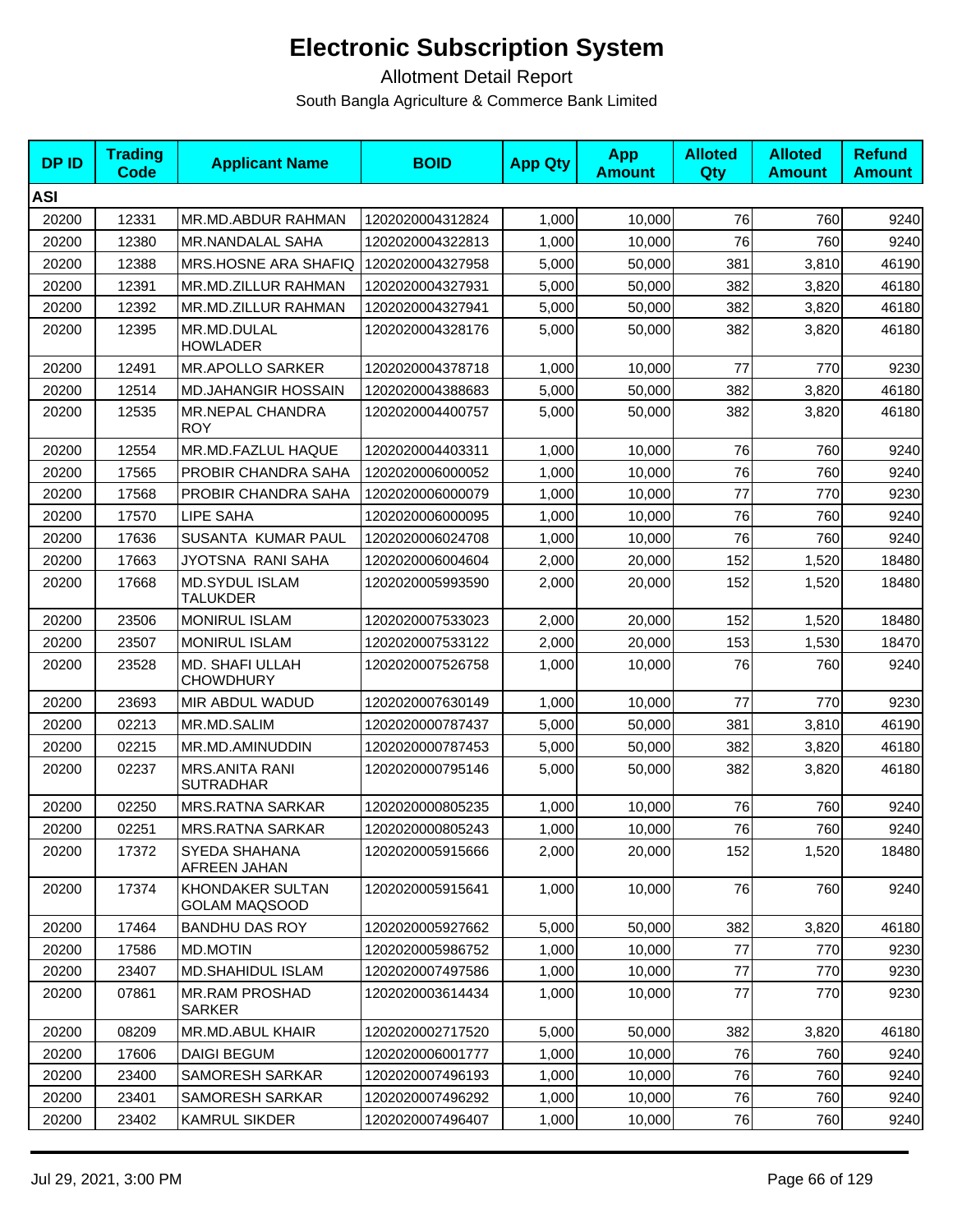| <b>DPID</b> | <b>Trading</b><br><b>Code</b> | <b>Applicant Name</b>                    | <b>BOID</b>      | <b>App Qty</b> | <b>App</b><br><b>Amount</b> | <b>Alloted</b><br>Qty | <b>Alloted</b><br><b>Amount</b> | <b>Refund</b><br><b>Amount</b> |
|-------------|-------------------------------|------------------------------------------|------------------|----------------|-----------------------------|-----------------------|---------------------------------|--------------------------------|
| <b>ASI</b>  |                               |                                          |                  |                |                             |                       |                                 |                                |
| 20200       | 23403                         | <b>KAMRUL SIKDER</b>                     | 1202020007496474 | 1,000          | 10,000                      | 76                    | 760                             | 9240                           |
| 20200       | 23404                         | SANJIB KUMAR SARKAR                      | 1202020007496961 | 1,000          | 10,000                      | 77                    | 770                             | 9230                           |
| 20200       | 23406                         | <b>MD.SHAHIDUL ISLAM</b>                 | 1202020007497401 | 1,000          | 10,000                      | 77                    | 770                             | 9230                           |
| 20200       | 28753                         | NIRMAL DEY                               | 1202020009047091 | 5,000          | 50,000                      | 382                   | 3,820                           | 46180                          |
| 20200       | 33247                         | <b>DIPTY DEY</b>                         | 1202020012143384 | 5,000          | 50,000                      | 382                   | 3,820                           | 46180                          |
| 20200       | 33252                         | ANAMIKA DEY                              | 1202020012145522 | 1,000          | 10,000                      | 77                    | 770                             | 9230                           |
| 20200       | 01034                         | <b>MRS.NIOTI RANI SARKER</b>             | 1202020000094668 | 5,000          | 50,000                      | 381                   | 3,810                           | 46190                          |
| 20200       | 01075                         | MR. M. MOSHAROF<br><b>HOSSAIN</b>        | 1202020000104468 | 1,000          | 10,000                      | 76                    | 760                             | 9240                           |
| 20200       | 01095                         | MRS. UMMAY QULSUM                        | 1202020000116621 | 4,000          | 40,000                      | 306                   | 3,060                           | 36940                          |
| 20200       | 01177                         | MR. MD. JAMAL HOSSAIN                    | 1202020000180278 | 4,000          | 40,000                      | 306                   | 3,060                           | 36940                          |
| 20200       | 01196                         | MR.NAFIZ-AL-<br>MAHMUD(NIRZHAR)          | 1202020000203748 | 1,000          | 10,000                      | 76                    | 760                             | 9240                           |
| 20200       | 01199                         | MR.MOHAMMAD ILLIAS                       | 1202020000203622 | 5,000          | 50,000                      | 382                   | 3,820                           | 46180                          |
| 20200       | 01200                         | MRS. NILUFA YEASMIN                      | 1202020000203630 | 5,000          | 50,000                      | 382                   | 3,820                           | 46180                          |
| 20200       | 01209                         | MR. MD. AMINUDDIN                        | 1202020000209571 | 5,000          | 50,000                      | 381                   | 3,810                           | 46190                          |
| 20200       | 01233                         | MR. MD. BASHIR UDDIN                     | 1202020000232314 | 5,000          | 50,000                      | 381                   | 3,810                           | 46190                          |
| 20200       | 01236                         | MD. FARID UDDIN                          | 1202020000232322 | 5.000          | 50,000                      | 381                   | 3,810                           | 46190                          |
| 20200       | 01240                         | MR.MD. HAROUN-OR<br><b>RASHID SARKER</b> | 1202020000232274 | 5,000          | 50,000                      | 381                   | 3,810                           | 46190                          |
| 20200       | 01277                         | MR.MD.MUSTAFA<br><b>SARWAR</b>           | 1202020000251611 | 1,000          | 10,000                      | 76                    | 760                             | 9240                           |
| 20200       | 01289                         | MR. LITON KUMAR ROY                      | 1202020000256989 | 4,000          | 40,000                      | 305                   | 3,050                           | 36950                          |
| 20200       | 06500                         | MR.SAHA BALARAM                          | 1202020002163120 | 1,000          | 10,000                      | 76                    | 760                             | 9240                           |
| 20200       | 06564                         | <b>MR.LITON CHANDAR</b><br>SAHA          | 1202020002212993 | 5,000          | 50,000                      | 381                   | 3,810                           | 46190                          |
| 20200       | 06581                         | MR.MD.SAIFUL ISLAM                       | 1202020002212412 | 5,000          | 50,000                      | 382                   | 3,820                           | 46180                          |
| 20200       | 06582                         | MR.MD.SAIFUL ISLAM                       | 1202020002212439 | 5,000          | 50,000                      | 381                   | 3,810                           | 46190                          |
| 20200       | 0B327                         | <b>MITU SEN</b>                          | 1202020044948430 | 5,000          | 50,000                      | 382                   | 3,820                           | 46180                          |
| 20200       | 0B336                         | MD. AMIN HOSSEN                          | 1202020044934858 | 2,000          | 20,000                      | 152                   | 1,520                           | 18480                          |
| 20200       | 0B337                         | <b>GOBINDA SUTRADHAR</b>                 | 1202020044935167 | 1,000          | 10,000                      | 76                    | 760                             | 9240                           |
| 20200       | 0B347                         | <b>SOMA MONDAL</b>                       | 1202020045034038 | 5,000          | 50,000                      | 381                   | 3,810                           | 46190                          |
| 20200       | 0B365                         | MD. AZHARUL HAQUE                        | 1202020045018041 | 1,000          | 10,000                      | 77                    | 770                             | 9230                           |
| 20200       | 11251                         | MR.MD.SABIR UDDIN<br>MAZUMDER            | 1202020003812151 | 5,000          | 50,000                      | 381                   | 3,810                           | 46190                          |
| 20200       | 11319                         | <b>MR.EDWARD TARUN ROY</b>               | 1202020003737112 | 2,000          | 20,000                      | 152                   | 1,520                           | 18480                          |
| 20200       | 11322                         | NASIMA AKTER                             | 1202020003682388 | 2,000          | 20,000                      | 152                   | 1,520                           | 18480                          |
| 20200       | 11327                         | MRS.NILUFAR YASMIN                       | 1202020003693510 | 5,000          | 50,000                      | 382                   | 3,820                           | 46180                          |
| 20200       | 11365                         | MRS.KANKAN DAS                           | 1202020003705981 | 5,000          | 50,000                      | 381                   | 3,810                           | 46190                          |
| 20200       | 11577                         | MRS. MANIKA RANI SAHA                    | 1202020003845074 | 5,000          | 50,000                      | 381                   | 3,810                           | 46190                          |
| 20200       | 11585                         | MR.TAIMUR ALAM                           | 1202020003847595 | 1,000          | 10,000                      | 77                    | 770                             | 9230                           |
| 20200       | 11593                         | <b>MRS.SHARMIN RAHMAN</b>                | 1202020003850839 | 1,000          | 10,000                      | 76                    | 760                             | 9240                           |
| 20200       | 16729                         | NAHEDA PARVIN                            | 1202020005734883 | 2,000          | 20,000                      | 153                   | 1,530                           | 18470                          |
| 20200       | 16794                         | MD.ABUBAKAR SIDDIQUE                     | 1202020005765713 | 2,000          | 20,000                      | 153                   | 1,530                           | 18470                          |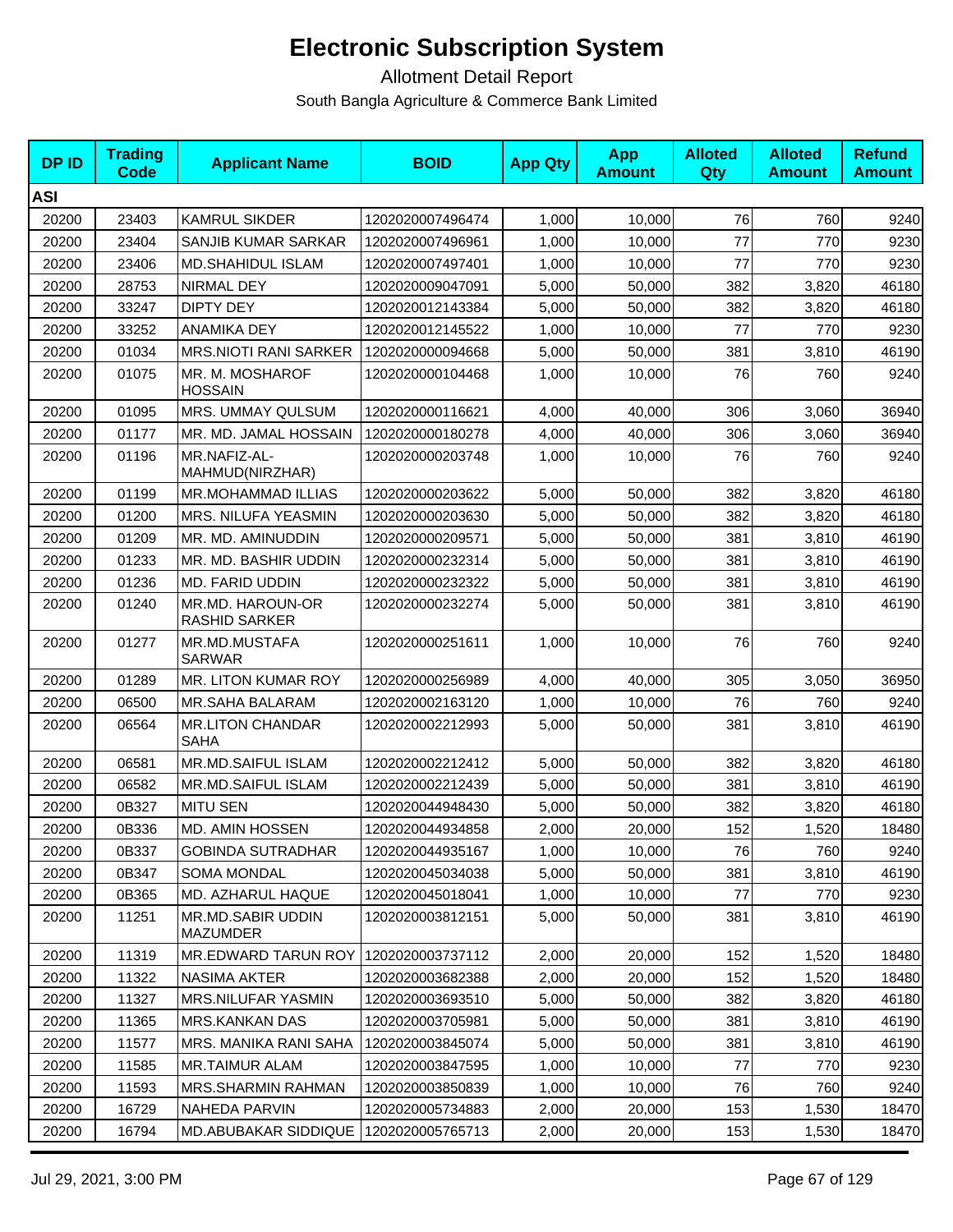| <b>DPID</b> | <b>Trading</b><br><b>Code</b> | <b>Applicant Name</b>                   | <b>BOID</b>      | <b>App Qty</b> | <b>App</b><br><b>Amount</b> | <b>Alloted</b><br>Qty | <b>Alloted</b><br><b>Amount</b> | <b>Refund</b><br><b>Amount</b> |
|-------------|-------------------------------|-----------------------------------------|------------------|----------------|-----------------------------|-----------------------|---------------------------------|--------------------------------|
| <b>ASI</b>  |                               |                                         |                  |                |                             |                       |                                 |                                |
| 20200       | 16918                         | SIKDER MOHAMMAD<br><b>NURUL MOMEN</b>   | 1202020005804312 | 1,000          | 10,000                      | 76                    | 760                             | 9240                           |
| 20200       | 22128                         | <b>MD ARIF HOSSEN</b>                   | 1202020007180859 | 2,000          | 20,000                      | 153                   | 1,530                           | 18470                          |
| 20200       | 22153                         | JAHANGIR ALAM<br><b>TALUKDER</b>        | 1202020007232574 | 5,000          | 50,000                      | 382                   | 3,820                           | 46180                          |
| 20200       | 27449                         | JAY PROKASH SARKER                      | 1202020009044154 | 1,000          | 10,000                      | 77                    | 770                             | 9230                           |
| 20200       | 27628                         | <b>MD.ZIAUR RAHMAN</b>                  | 1202020009101302 | 5,000          | 50,000                      | 381                   | 3,810                           | 46190                          |
| 20200       | 27630                         | <b>MS.NIPA AKTER</b>                    | 1202020009101112 | 5,000          | 50,000                      | 382                   | 3,820                           | 46180                          |
| 20200       | 32550                         | ANJALI RANI DUTTA                       | 1202020011553293 | 5,000          | 50,000                      | 382                   | 3,820                           | 46180                          |
| 20200       | 32570                         | <b>MOHAMMAD ALI BHUIYAN</b>             | 1202020011584934 | 5,000          | 50,000                      | 381                   | 3,810                           | 46190                          |
| 20200       | 32575                         | <b>BIBEKANANDA PAUL</b>                 | 1202020011552149 | 1,000          | 10,000                      | 77                    | 770                             | 9230                           |
| 20200       | 32665                         | ROKEYA BEGUM                            | 1202020011797030 | 1,000          | 10,000                      | 76                    | 760                             | 9240                           |
| 20200       | 32668                         | MOHAMMAD AMZAD<br><b>HOSSAIN</b>        | 1202020011794377 | 1,000          | 10,000                      | 77                    | 770                             | 9230                           |
| 20200       | 32708                         | <b>RATAN CHANDRA</b><br>SAMADDER        | 1202020011446146 | 5,000          | 50,000                      | 381                   | 3,810                           | 46190                          |
| 20200       | 32807                         | <b>BIPLOB KUMAR GHOSH</b>               | 1202020011744303 | 1,000          | 10,000                      | 76                    | 760                             | 9240                           |
| 20200       | 32823                         | <b>MD.JALAL HOSSAIN</b>                 | 1202020011705515 | 1,000          | 10.000                      | 77                    | 770                             | 9230                           |
| 20200       | 00016                         | SHARIF AHMED                            | 1202020015256044 | 1,000          | 10,000                      | 76                    | 760                             | 9240                           |
| 20200       | 00028                         | <b>MD.SHAMSUL ALAM</b>                  | 1202020015464363 | 1,000          | 10,000                      | 77                    | 770                             | 9230                           |
| 20200       | 00111                         | MR. MD. SHAFIQUL<br><b>ISLAM MOLLAH</b> | 1202020000184747 | 2,000          | 20,000                      | 152                   | 1,520                           | 18480                          |
| 20200       | 00118                         | <b>GANESH CHANDRA</b><br><b>BHADRA</b>  | 1202020014926723 | 1,000          | 10,000                      | 76                    | 760                             | 9240                           |
| 20200       | 00149                         | MR.BISHWAJIT<br><b>SUTRADHAR</b>        | 1202020000037922 | 5,000          | 50,000                      | 381                   | 3,810                           | 46190                          |
| 20200       | 00150                         | MR.MD.ALI HOSSAIN                       | 1202020000180261 | 5,000          | 50,000                      | 381                   | 3,810                           | 46190                          |
| 20200       | 00191                         | <b>MRS.MANIRA BEGUM</b>                 | 1202020000116611 | 1,000          | 10,000                      | 76                    | 760                             | 9240                           |
| 20200       | 00194                         | MR. MD. ABDUL WAHAB                     | 1202020000097950 | 5,000          | 50,000                      | 381                   | 3,810                           | 46190                          |
| 20200       | 00256                         | MR.KAZI RUHUL AMIN                      | 1202020000040556 | 2,000          | 20,000                      | 152                   | 1,520                           | 18480                          |
| 20200       | 04977                         | MR.RABINDRA KUMAR<br><b>SINGHA</b>      | 1202020001595381 | 1,000          | 10,000                      | 76                    | 760                             | 9240                           |
| 20200       | 0G110                         | ARAFAT ALAM SARKER                      | 1202020016009640 | 3,000          | 30,000                      | 228                   | 2,280                           | 27720                          |
| 20200       | 0G134                         | <b>MD. ANISUR RAHMAN</b>                | 1202020043825081 | 4,000          | 40,000                      | 306                   | 3,060                           | 36940                          |
| 20200       | 0G154                         | <b>GAURANGA CHANDRA</b><br><b>SHIL</b>  | 1202020043987219 | 1,000          | 10,000                      | 76                    | 760                             | 9240                           |
| 20200       | 12636                         | MR.S.M.FARAHADUL<br>ALAM                | 1202020004436392 | 1,000          | 10,000                      | 77                    | 770                             | 9230                           |
| 20200       | 12742                         | MR.HARENDRA BANIK                       | 1202020004467420 | 1,000          | 10,000                      | 77                    | 770                             | 9230                           |
| 20200       | 12809                         | MR.MD.ZIAUL KARIM                       | 1202020004500014 | 1,000          | 10,000                      | 76                    | 760                             | 9240                           |
| 20200       | 12912                         | MR SUMAN KUMAR SAHA                     | 1202020004545024 | 5,000          | 50,000                      | 382                   | 3,820                           | 46180                          |
| 20200       | 18358                         | <b>MS.SHARIFUN NAHAR</b>                | 1202020006198403 | 1,000          | 10,000                      | 77                    | 770                             | 9230                           |
| 20200       | 18410                         | MD DIDARUL ALAM                         | 1202020006224938 | 1,000          | 10,000                      | 76                    | 760                             | 9240                           |
| 20200       | 18411                         | MD DIDARUL ALAM                         | 1202020006225006 | 1,000          | 10,000                      | 77                    | 770                             | 9230                           |
| 20200       | 18556                         | KOHINOOR AKTER                          | 1202020006312167 | 5,000          | 50,000                      | 382                   | 3,820                           | 46180                          |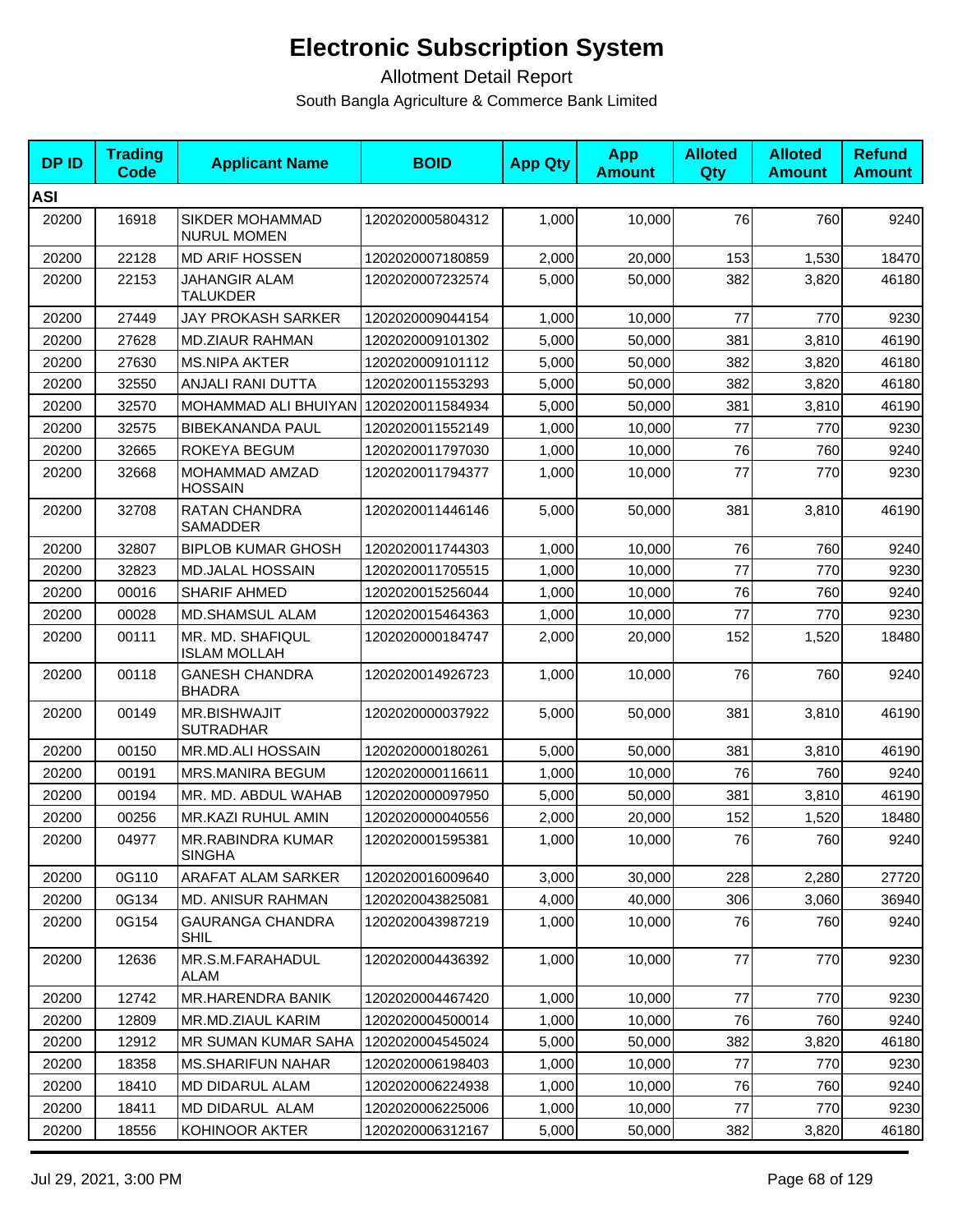| <b>DPID</b> | <b>Trading</b><br>Code | <b>Applicant Name</b>                        | <b>BOID</b>      | <b>App Qty</b> | <b>App</b><br><b>Amount</b> | <b>Alloted</b><br>Qty | <b>Alloted</b><br><b>Amount</b> | <b>Refund</b><br><b>Amount</b> |
|-------------|------------------------|----------------------------------------------|------------------|----------------|-----------------------------|-----------------------|---------------------------------|--------------------------------|
| <b>ASI</b>  |                        |                                              |                  |                |                             |                       |                                 |                                |
| 20200       | 18600                  | MR.ASHOK DEY                                 | 1202020006254110 | 5,000          | 50,000                      | 381                   | 3,810                           | 46190                          |
| 20200       | 18601                  | MR.ASHOK DEY                                 | 1202020006254137 | 4,000          | 40,000                      | 305                   | 3,050                           | 36950                          |
| 20200       | 23822                  | <b>MRS.MITU SAHA</b>                         | 1202020007699001 | 5,000          | 50,000                      | 382                   | 3,820                           | 46180                          |
| 20200       | 23831                  | MRS.TOPNA MODAK                              | 1202020007700581 | 1,000          | 10,000                      | 76                    | 760                             | 9240                           |
| 20200       | 23952                  | AFSANA CHOWDHURY                             | 1202020007786957 | 1,000          | 10,000                      | 76                    | 760                             | 9240                           |
| 20200       | 23953                  | <b>AFSANA CHOWDHURY</b>                      | 1202020007786949 | 1,000          | 10,000                      | 76                    | 760                             | 9240                           |
| 20200       | 24000                  | MR. SAGAR DIP (BARUN)                        | 1202020008765181 | 4,000          | 40,000                      | 306                   | 3,060                           | 36940                          |
| 20200       | 24012                  | <b>KAMALESH ROY</b>                          | 1202020003997579 | 1,000          | 10,000                      | 76                    | 760                             | 9240                           |
| 20200       | 24020                  | <b>MD.ANOWAR HOSSAIN</b><br><b>CHOWDHURY</b> | 1202020007796989 | 1,000          | 10,000                      | 77                    | 770                             | 9230                           |
| 20200       | 24021                  | NAZMA KHATUN                                 | 1202020007796997 | 1,000          | 10,000                      | 77                    | 770                             | 9230                           |
| 20200       | 24091                  | MR.MD.REZAUL KARIM                           | 1202020007821242 | 2,000          | 20,000                      | 152                   | 1,520                           | 18480                          |
| 20200       | 24092                  | MR.MD.MASEKUR<br><b>RAHMAN</b>               | 1202020007822065 | 1,000          | 10,000                      | 76                    | 760                             | 9240                           |
| 20200       | 29075                  | CHITTA RANJAN SAHA                           | 1202020009185001 | 1,000          | 10,000                      | 76                    | 760                             | 9240                           |
| 20200       | 29076                  | CHITTA RANJAN SAHA                           | 1202020009185100 | 1,000          | 10,000                      | 76                    | 760                             | 9240                           |
| 20200       | 29101                  | <b>JAHANGIR HOSSAIN</b>                      | 1202020009337028 | 1,000          | 10,000                      | 77                    | 770                             | 9230                           |
| 20200       | 29102                  | JAHANGIR HOSSAIN                             | 1202020009451781 | 1,000          | 10,000                      | 77                    | 770                             | 9230                           |
| 20200       | 29103                  | RAKSONA PARVIN                               | 1202020009345133 | 5,000          | 50,000                      | 381                   | 3,810                           | 46190                          |
| 20200       | 29104                  | RAKSONA PARVIN                               | 1202020009345093 | 5,000          | 50,000                      | 382                   | 3,820                           | 46180                          |
| 20200       | 29105                  | <b>MD.MANIR HOSSAIN</b><br><b>KHAN</b>       | 1202020009345018 | 1,000          | 10,000                      | 77                    | 770                             | 9230                           |
| 20200       | 34290                  | ROKSANA SHARIF                               | 1202020012758608 | 1,000          | 10,000                      | 76                    | 760                             | 9240                           |
| 20200       | 34298                  | RAJU AHMED                                   | 1202020012758401 | 1,000          | 10,000                      | 76                    | 760                             | 9240                           |
| 20200       | 34340                  | MR.MOHAMMADULLAH                             | 1202020012782843 | 1,000          | 10,000                      | 77                    | 770                             | 9230                           |
| 20200       | 34342                  | MD.BELAYET HOSSAIN                           | 1202020012782878 | 1,000          | 10,000                      | 77                    | 770                             | 9230                           |
| 20200       | 00B46                  | <b>ABDUR ROUF</b>                            | 1202020043604042 | 5,000          | 50,000                      | 381                   | 3,810                           | 46190                          |
| 20200       | 00B58                  | MR. ASHADULLAH                               | 1202020043699141 | 5,000          | 50,000                      | 382                   | 3,820                           | 46180                          |
| 20200       | 00B63                  | SIKDER MOHAMMAD<br>NURUL MOMEN               | 1202020027663202 | 1,000          | 10,000                      | 76                    | 760                             | 9240                           |
| 20200       | 00B66                  | M. TANVIR HOSEN                              | 1202020043803195 | 1,000          | 10,000                      | 77                    | 770                             | 9230                           |
| 20200       | 00B92                  | <b>MITU SARKAR</b>                           | 1202020044178045 | 5,000          | 50,000                      | 382                   | 3,820                           | 46180                          |
| 20200       | 00C66                  | SALMA KABIR                                  | 1202020044681983 | 1,000          | 10,000                      | 76                    | 760                             | 9240                           |
| 20200       | 00C76                  | A.T.M. ABDUL MOMEN                           | 1202020026254112 | 4,000          | 40,000                      | 306                   | 3,060                           | 36940                          |
| 20200       | 00C85                  | <b>MD. MASUDUR RAHMAN</b>                    | 1202020036954368 | 1,000          | 10,000                      | 77                    | 770                             | 9230                           |
| 20200       | 00c86                  | MISHUK KUMAR SAHA                            | 1202020044787489 | 1,000          | 10,000                      | 77                    | 770                             | 9230                           |
| 20200       | 00C92                  | <b>FOZILA YESMIN</b>                         | 1202020021528327 | 1,000          | 10,000                      | 77                    | 770                             | 9230                           |
| 20200       | 00D13                  | ANITA RANI SHAHA                             | 1202020001187635 | 5,000          | 50,000                      | 381                   | 3,810                           | 46190                          |
| 20200       | 00D32                  | MD. MOSARAF MOLLIK                           | 1202020043572091 | 5,000          | 50,000                      | 382                   | 3,820                           | 46180                          |
| 20200       | 00D40                  | SUKHEN PODDER                                | 1202020043862614 | 1,000          | 10,000                      | 77                    | 770                             | 9230                           |
| 20200       | 00D54                  | MD. MASUM                                    | 1202020044017407 | 5,000          | 50,000                      | 381                   | 3,810                           | 46190                          |
| 20200       | 00D55                  | MD. MASUM                                    | 1202020044017027 | 5,000          | 50,000                      | 381                   | 3,810                           | 46190                          |
| 20200       | 00D56                  | <b>SALIM SARWAR</b>                          | 1202020044016908 | 5,000          | 50,000                      | 382                   | 3,820                           | 46180                          |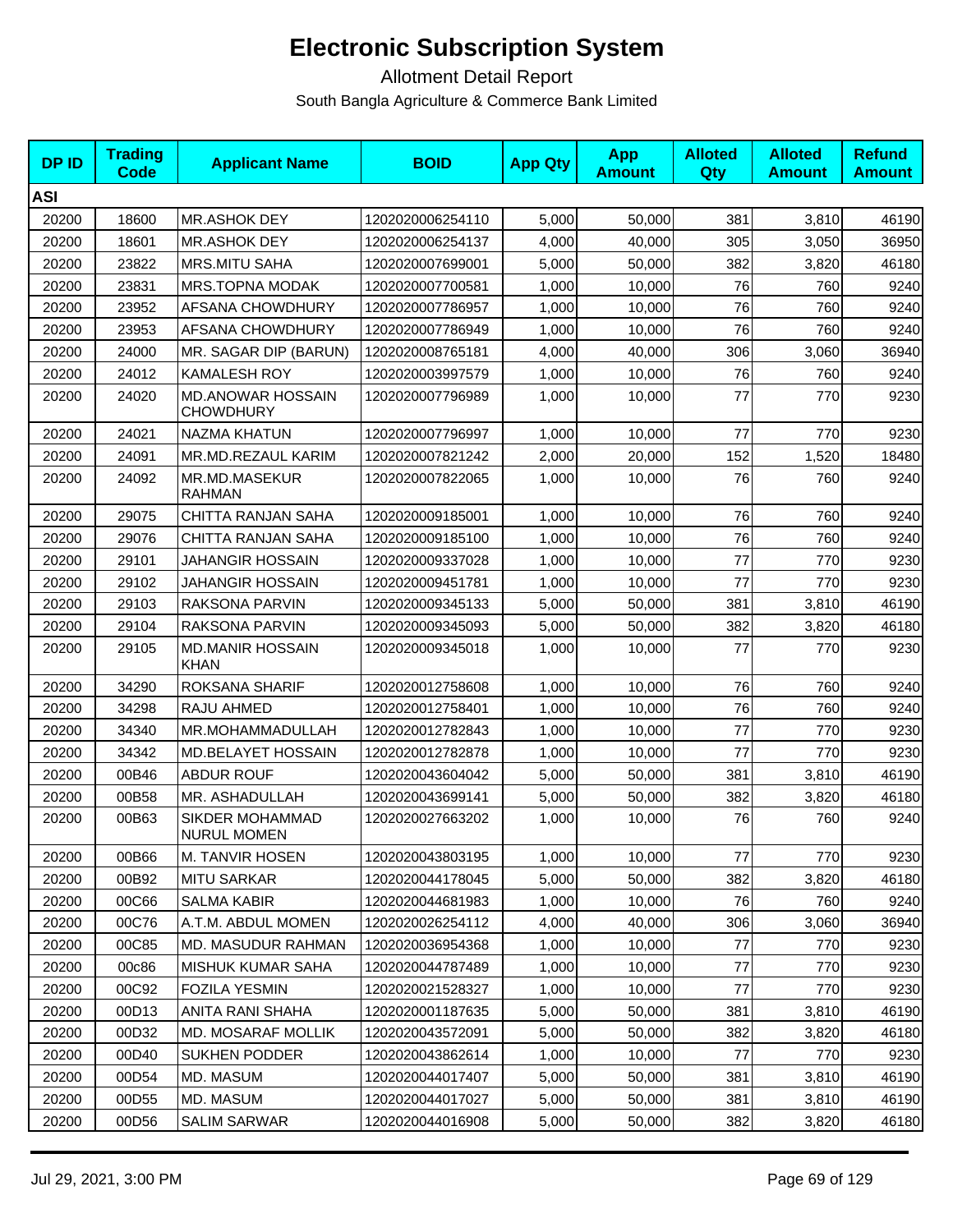| <b>DPID</b> | <b>Trading</b><br>Code | <b>Applicant Name</b>                   | <b>BOID</b>      | <b>App Qty</b> | <b>App</b><br><b>Amount</b> | <b>Alloted</b><br><b>Qty</b> | <b>Alloted</b><br><b>Amount</b> | <b>Refund</b><br><b>Amount</b> |
|-------------|------------------------|-----------------------------------------|------------------|----------------|-----------------------------|------------------------------|---------------------------------|--------------------------------|
| <b>ASI</b>  |                        |                                         |                  |                |                             |                              |                                 |                                |
| 20200       | 00D57                  | MD. EYNUSL AZAM SHAH                    | 1202020044016338 | 5,000          | 50,000                      | 381                          | 3,810                           | 46190                          |
| 20200       | 00D59                  | MD. OBYDUR RAHMAN                       | 1202020044016303 | 5,000          | 50,000                      | 381                          | 3,810                           | 46190                          |
| 20200       | 05811                  | MRS.AYSHA AKTER                         | 1202020002108593 | 1,000          | 10,000                      | 76                           | 760                             | 9240                           |
| 20200       | 05961                  | <b>MR.RUHI DAS BANIK</b>                | 1202020002119511 | 1,000          | 10,000                      | 77                           | 770                             | 9230                           |
| 20200       | 05962                  | <b>MR.RUHI DAS BANIK</b>                | 1202020002119496 | 1,000          | 10,000                      | 76                           | 760                             | 9240                           |
| 20200       | 0D111                  | MD. JAHIDUL HASAN                       | 1202020044684291 | 4,000          | 40,000                      | 305                          | 3,050                           | 36950                          |
| 20200       | 0D118                  | Sajal Chandra Singha                    | 1202020001014993 | 1,000          | 10,000                      | 77                           | 770                             | 9230                           |
| 20200       | 0D142                  | <b>RUHIDAS SAHA</b>                     | 1202020033516566 | 5,000          | 50,000                      | 382                          | 3,820                           | 46180                          |
| 20200       | 0D144                  | MRS. NAHAR AKTER                        | 1202020044774908 | 1,000          | 10,000                      | 77                           | 770                             | 9230                           |
| 20200       | 0D145                  | <b>MANTI SAHA</b>                       | 1202020001045121 | 5,000          | 50,000                      | 382                          | 3,820                           | 46180                          |
| 20200       | 0D146                  | SANJIT SAHA                             | 1202020001187661 | 5,000          | 50,000                      | 381                          | 3,810                           | 46190                          |
| 20200       | 0D147                  | <b>ANITA RANI SAHA</b>                  | 1202020044781414 | 5,000          | 50,000                      | 382                          | 3,820                           | 46180                          |
| 20200       | 0D156                  | AJOY KUMER NAHA                         | 1202020044804761 | 1,000          | 10,000                      | 77                           | 770                             | 9230                           |
| 20200       | 0D165                  | <b>MINTO LAL GHOSH</b>                  | 1202020044804365 | 1,000          | 10,000                      | 76                           | 760                             | 9240                           |
| 20200       | 0D170                  | DEWAN MOFIZUL ISLAM                     | 1202020044829303 | 1,000          | 10,000                      | 76                           | 760                             | 9240                           |
| 20200       | 0D180                  | RADHA RANI BHOWMIK                      | 1202020044829081 | 5,000          | 50,000                      | 381                          | 3,810                           | 46190                          |
| 20200       | 0D181                  | RADHA RANI BHOWMIK                      | 1202020044839418 | 5,000          | 50,000                      | 382                          | 3,820                           | 46180                          |
| 20200       | 0D201                  | AJIT KUMAR BARDHAN                      | 1202020044861895 | 1,000          | 10,000                      | 77                           | 770                             | 9230                           |
| 20200       | 0D214                  | <b>GANESH VOYMIK</b>                    | 1202020044874995 | 1,000          | 10,000                      | 77                           | 770                             | 9230                           |
| 20200       | 0D215                  | SANTOSH CHANDRA<br><b>BANIK</b>         | 1202020044875004 | 1,000          | 10,000                      | 76                           | 760                             | 9240                           |
| 20200       | 0D217                  | DIPALI RANI BANIK                       | 1202020044875823 | 1,000          | 10,000                      | 76                           | 760                             | 9240                           |
| 20200       | 11098                  | MR.MD.DELOWAR<br><b>HOSSAIN</b>         | 1202020003819921 | 1,000          | 10,000                      | 77                           | 770                             | 9230                           |
| 20200       | 17213                  | <b>ENAMUL KABIR</b>                     | 1202020005882726 | 5,000          | 50,000                      | 382                          | 3,820                           | 46180                          |
| 20200       | 17218                  | MILON KRISHNA HALDER                    | 1202020005921143 | 1,000          | 10,000                      | 76                           | 760                             | 9240                           |
| 20200       | 17226                  | KHONDAKER SULTAN<br><b>GOLAMMAQSOOD</b> | 1202020005876272 | 1,000          | 10,000                      | 76                           | 760                             | 9240                           |
| 20200       | 22383                  | <b>KALPANA RANI</b><br><b>TALUKDER</b>  | 1202020007066435 | 1,000          | 10,000                      | 77                           | 770                             | 9230                           |
| 20200       | 22471                  | MOHAMMAD ARAFAT<br><b>KARIM KHAN</b>    | 1202020007275609 | 5,000          | 50,000                      | 382                          | 3,820                           | 46180                          |
| 20200       | 22486                  | NAZRUL ALAM                             | 1202020007130381 | 4,000          | 40,000                      | 305                          | 3,050                           | 36950                          |
| 20200       | 22494                  | MD.SHAHADAT HOSSAIN                     | 1202020007230243 | 2,000          | 20,000                      | 153                          | 1,530                           | 18470                          |
| 20200       | 22495                  | <b>MD.SHAHADAT HOSSAIN</b>              | 1202020007230524 | 1,000          | 10,000                      | 77                           | 770                             | 9230                           |
| 20200       | 22583                  | MR.MD.ZAKER HOSSAIN                     | 1202020007232201 | 3,000          | 30,000                      | 229                          | 2,290                           | 27710                          |
| 20200       | 28111                  | <b>MAMATA AHMED</b>                     | 1202020009060591 | 1,000          | 10,000                      | 77                           | 770                             | 9230                           |
| 20200       | 28117                  | <b>SUBASH HOWLADER</b>                  | 1202020008992575 | 1,000          | 10,000                      | 77                           | 770                             | 9230                           |
| 20200       | 02208                  | <b>SUMON CHANDRA</b><br>SARKER          | 1202020000789254 | 1,000          | 10.000                      | 76                           | 760                             | 9240                           |
| 20200       | 17476                  | S.A.SHELLY                              | 1202020005940440 | 1,000          | 10,000                      | 76                           | 760                             | 9240                           |
| 20200       | 17477                  | S.A.SHELLY                              | 1202020005940432 | 1,000          | 10,000                      | 76                           | 760                             | 9240                           |
|             | <b>Sub Total</b>       | Records:2,649                           |                  | 6,346,000      | 63,460,000                  | 484,269                      | 4842690                         | 22,128                         |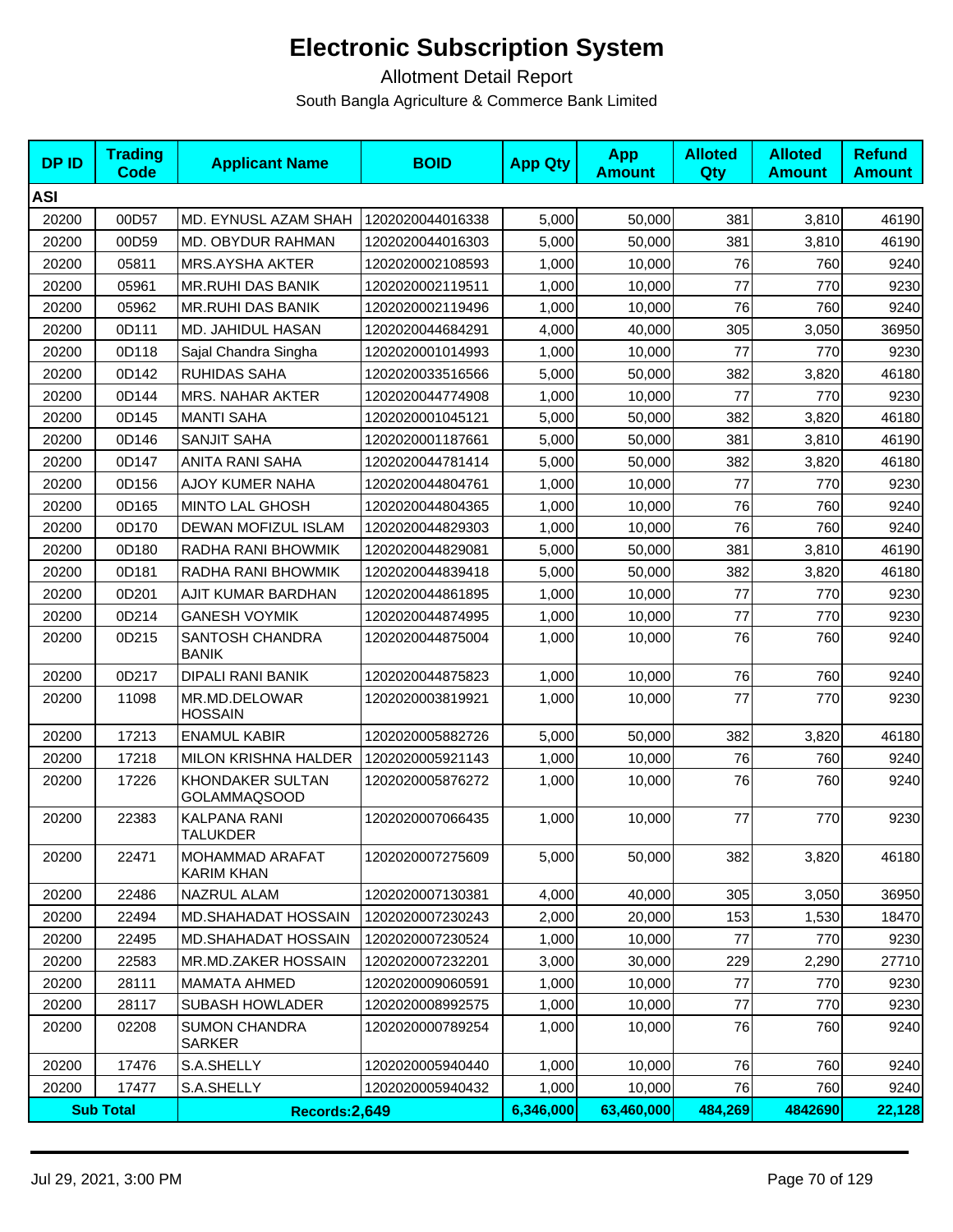| <b>DPID</b>                    | <b>Trading</b><br><b>Code</b> | <b>Applicant Name</b>                  | <b>BOID</b>      | <b>App Qty</b> | <b>App</b><br><b>Amount</b> | <b>Alloted</b><br>Qty | <b>Alloted</b><br><b>Amount</b> | <b>Refund</b><br><b>Amount</b> |
|--------------------------------|-------------------------------|----------------------------------------|------------------|----------------|-----------------------------|-----------------------|---------------------------------|--------------------------------|
| <b>NRB</b>                     |                               |                                        |                  |                |                             |                       |                                 |                                |
| 20200                          | 42162                         | <b>IQBAL HOSSAIN</b>                   | 1202020020605312 | 5,000          | 50,000                      | 544                   | 5,440                           | 44560                          |
| 20200                          | G1643                         | MD. BELAYET                            | 1202020017949727 | 1,000          | 10,000                      | 108                   | 1,080                           | 8920                           |
| 20200                          | 0G268                         | Ms. Afrin Ahmed                        | 1202020014756843 | 1,000          | 10,000                      | 109                   | 1,090                           | 8910                           |
| 20200                          | 41645                         | MOHAMMED MOFIZ MIAH                    | 1202020019555262 | 1,000          | 10,000                      | 108                   | 1,080                           | 8920                           |
| 20200                          | 42052                         | <b>DIBAKOR SAMADDER</b>                | 1202020020266407 | 3,000          | 30,000                      | 326                   | 3,260                           | 26740                          |
| 20200                          | 29947                         | <b>SULAIMAN HOSSAIN</b>                | 1202020009562926 | 1,000          | 10,000                      | 109                   | 1,090                           | 8910                           |
| 20200                          | A2701                         | MD. HUMAYUN KABIR                      | 1202020058199042 | 5,000          | 50,000                      | 545                   | 5,450                           | 44550                          |
| 20200                          | 29774                         | <b>SULAIMAN HOSSAIN</b>                | 1202020009561450 | 3,000          | 30,000                      | 327                   | 3,270                           | 26730                          |
| 20200                          | 42710                         | <b>RUPA RANI HORE</b>                  | 1202020022616963 | 3,000          | 30,000                      | 327                   | 3,270                           | 26730                          |
| 20200                          | 00H18                         | KAZI NURUL ISLAM                       | 1202020043363412 | 5,000          | 50,000                      | 545                   | 5,450                           | 44550                          |
| 20200                          | 37143                         | <b>MD.GOLAM KIBRIA</b>                 | 1202020014457649 | 3,000          | 30,000                      | 326                   | 3,260                           | 26740                          |
| 20200                          | 37142                         | MOHAMMED RAFIQUL<br>ISLAM              | 1202020014458661 | 2,000          | 20,000                      | 218                   | 2,180                           | 17820                          |
| 20200                          | 39927                         | <b>MD.GOLAM KIBRIA</b>                 | 1202020017090845 | 4,000          | 40,000                      | 436                   | 4,360                           | 35640                          |
| 20200                          | 41644                         | MOHAMMED MOFIZ MIAH                    | 1202020019555270 | 1,000          | 10,000                      | 108                   | 1,080                           | 8920                           |
| 20200                          | 41954                         | <b>MR.RIPON</b>                        | 1202020020134908 | 2,000          | 20,000                      | 218                   | 2,180                           | 17820                          |
| 20200                          | 42051                         | <b>DIBAKOR SAMADDER</b>                | 1202020020266415 | 3,000          | 30,000                      | 327                   | 3,270                           | 26730                          |
| <b>Sub Total</b><br>Records:16 |                               | 43,000                                 | 430,000          | 4,681          | 46810                       | 23,949                |                                 |                                |
| <b>RB</b>                      |                               |                                        |                  |                |                             |                       |                                 |                                |
| 20200                          | G1282                         | <b>JANNATUL FERDOUS</b>                | 1202020066053106 | 1,000          | 10,000                      | 60                    | 600                             | 9400                           |
| 20200                          | G1446                         | <b>ARIF</b>                            | 1202020067360351 | 5,000          | 50,000                      | 302                   | 3,020                           | 46980                          |
| 20200                          | G1451                         | <b>MOKTER HOSSAIN</b>                  | 1202020067329112 | 5,000          | 50,000                      | 302                   | 3,020                           | 46980                          |
| 20200                          | i3145                         | MOHAMMAD LUTFAR<br><b>RAHMAN</b>       | 1202020058019439 | 1,000          | 10,000                      | 60                    | 600                             | 9400                           |
| 20200                          | i3150                         | RUBANA MEHRAJ                          | 1202020058040654 | 1,000          | 10,000                      | 60                    | 600                             | 9400                           |
| 20200                          | D1521                         | MRS. SALEHA BEGUM                      | 1202020053635679 | 1,000          | 10,000                      | 61                    | 610                             | 9390                           |
| 20200                          | D1522                         | MRS. SALEHA BEGUM                      | 1202020053635695 | 1,000          | 10,000                      | 60                    | 600                             | 9400                           |
| 20200                          | D1597                         | MD. LOCKMAN HOSSAIN                    | 1202020053940195 | 5,000          | 50,000                      | 302                   | 3,020                           | 46980                          |
| 20200                          | D4658                         | MD. ANWAR HAWLADER                     | 1202020065776737 | 3,000          | 30,000                      | 182                   | 1,820                           | 28180                          |
| 20200                          | D4659                         | MD. ANWAR HAWLADER                     | 1202020065777089 | 2,000          | 20,000                      | 120                   | 1,200                           | 18800                          |
| 20200                          | D4701                         | MD. NAZMUL HAQUE                       | 1202020066436251 | 1,000          | 10,000                      | 61                    | 610                             | 9390                           |
| 20200                          | D4702                         | <b>MD. NAZMUL HAQUE</b>                | 1202020066436383 | 1,000          | 10,000                      | 60                    | 600                             | 9400                           |
| 20200                          | D4710                         | <b>BEAUTY RANI SAHA</b>                | 1202020066797711 | 1,000          | 10,000                      | 61                    | 610                             | 9390                           |
| 20200                          | D4751                         | <b>LUCKY AKTER</b>                     | 1202020067610380 | 5,000          | 50,000                      | 303                   | 3,030                           | 46970                          |
| 20200                          | D4759                         | SADIA SULTANA MITUL                    | 1202020067753981 | 5,000          | 50,000                      | 303                   | 3,030                           | 46970                          |
| 20200                          | D4761                         | SADIA SULTANA MITUL                    | 1202020067753930 | 5,000          | 50,000                      | 302                   | 3,020                           | 46980                          |
| 20200                          | G1489                         | AMBIA KHANAM                           | 1202020067394335 | 5,000          | 50,000                      | 303                   | 3,030                           | 46970                          |
| 20200                          | G1619                         | MUBARAK HUSSAIN                        | 1202020068454374 | 3,000          | 30,000                      | 182                   | 1,820                           | 28180                          |
| 20200                          | G1638                         | DR. MOHAMMAD<br><b>BELAYET HOSSAIN</b> | 1202020068798819 | 5,000          | 50,000                      | 302                   | 3,020                           | 46980                          |
| 20200                          | G1648                         | TAPOSHI RABEYA<br><b>BASHRI</b>        | 1202020068888890 | 1,000          | 10,000                      | 61                    | 610                             | 9390                           |
| 20200                          | 0G387                         | MD. SOFIQUL                            | 1202020049334855 | 1,000          | 10,000                      | 61                    | 610                             | 9390                           |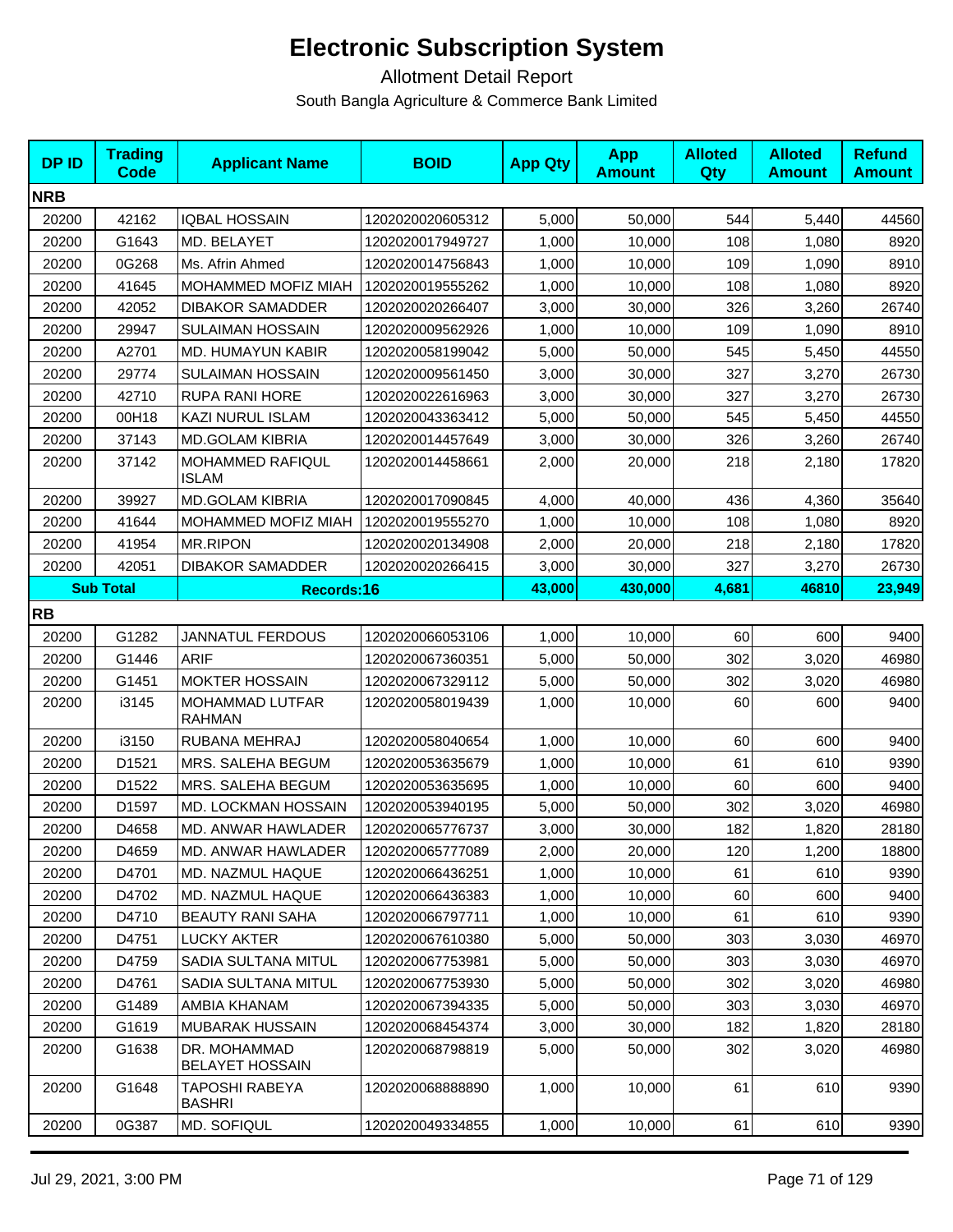| <b>DPID</b> | <b>Trading</b><br><b>Code</b> | <b>Applicant Name</b>                   | <b>BOID</b>      | <b>App Qty</b> | <b>App</b><br><b>Amount</b> | <b>Alloted</b><br>Qty | <b>Alloted</b><br><b>Amount</b> | <b>Refund</b><br><b>Amount</b> |
|-------------|-------------------------------|-----------------------------------------|------------------|----------------|-----------------------------|-----------------------|---------------------------------|--------------------------------|
| <b>RB</b>   |                               |                                         |                  |                |                             |                       |                                 |                                |
| 20200       | 0G427                         | MD. SHAMSUL ALAM                        | 1202020050923199 | 1,000          | 10,000                      | 60                    | 600                             | 9400                           |
| 20200       | 0G432                         | <b>MST. SHULY AKTER</b>                 | 1202020051129841 | 3,000          | 30,000                      | 181                   | 1,810                           | 28190                          |
| 20200       | 0G445                         | <b>MD. ROKON MAL</b>                    | 1202020051162873 | 5,000          | 50,000                      | 303                   | 3,030                           | 46970                          |
| 20200       | A3360                         | <b>ABDUL HAMID</b>                      | 1202020037518969 | 1,000          | 10,000                      | 60                    | 600                             | 9400                           |
| 20200       | A3519                         | <b>MD ANWAR HOSSAIN</b>                 | 1202020060072817 | 1,000          | 10,000                      | 61                    | 610                             | 9390                           |
| 20200       | A3558                         | MD. KAMRUL ISLAM                        | 1202020060503878 | 1,000          | 10,000                      | 60                    | 600                             | 9400                           |
| 20200       | B5434                         | S.M.S. ASAD                             | 1202020055588968 | 5,000          | 50,000                      | 303                   | 3,030                           | 46970                          |
| 20200       | B5485                         | <b>MD OSMAN HALDER</b>                  | 1202020055848108 | 1,000          | 10,000                      | 60                    | 600                             | 9400                           |
| 20200       | B5492                         | <b>TABIUL ISLAM</b>                     | 1202020055848124 | 2,000          | 20,000                      | 120                   | 1,200                           | 18800                          |
| 20200       | B5496                         | MOHAMMAD SALIM<br>ULLAH                 | 1202020055848033 | 1,000          | 10,000                      | 60                    | 600                             | 9400                           |
| 20200       | B5498                         | MD. KHALILUR RAHAMAN                    | 1202020055848051 | 2,000          | 20,000                      | 120                   | 1,200                           | 18800                          |
| 20200       | <b>B5499</b>                  | MD. RASEDUJJAMAN<br><b>RASHED</b>       | 1202020055848068 | 2,000          | 20,000                      | 120                   | 1,200                           | 18800                          |
| 20200       | B5500                         | <b>MD. ARIF HOSSAIN</b>                 | 1202020056023039 | 2,000          | 20,000                      | 120                   | 1,200                           | 18800                          |
| 20200       | B5600                         | <b>MD. SOLAIMAN</b>                     | 1202020055879883 | 1,000          | 10,000                      | 60                    | 600                             | 9400                           |
| 20200       | B5642                         | <b>MASUM BEPARI</b>                     | 1202020055893872 | 1,000          | 10,000                      | 60                    | 600                             | 9400                           |
| 20200       | B5643                         | MD. KAMAL KHAN                          | 1202020055894695 | 1,000          | 10,000                      | 60                    | 600                             | 9400                           |
| 20200       | B5762                         | NAJMA RAHMAN RABEYA                     | 1202020059906705 | 5,000          | 50,000                      | 303                   | 3,030                           | 46970                          |
| 20200       | C1512                         | KAMRUN NAHAR                            | 1202020057258570 | 1,000          | 10,000                      | 61                    | 610                             | 9390                           |
| 20200       | D2081                         | HIRA BEGUM                              | 1202020055903699 | 1,000          | 10,000                      | 60                    | 600                             | 9400                           |
| 20200       | D2082                         | <b>LATIFA AKTER</b>                     | 1202020055903712 | 2,000          | 20,000                      | 121                   | 1,210                           | 18790                          |
| 20200       | D2162                         | <b>SHOVAN SAHA</b>                      | 1202020056171990 | 4,000          | 40,000                      | 242                   | 2,420                           | 37580                          |
| 20200       | D2257                         | <b>JAMONA SAHA</b>                      | 1202020056328439 | 1,000          | 10,000                      | 61                    | 610                             | 9390                           |
| 20200       | D2291                         | MD. LOCKMAN HOSSAIN                     | 1202020056383994 | 1,000          | 10,000                      | 61                    | 610                             | 9390                           |
| 20200       | F2840                         | SALMA AKTER                             | 1202020053823447 | 1,000          | 10,000                      | 60                    | 600                             | 9400                           |
| 20200       | F3093                         | PREMANANDA                              | 1202020054706371 | 1,000          | 10,000                      | 60                    | 600                             | 9400                           |
| 20200       | 0C965                         | SHAHIDA NASREEN                         | 1202020055669506 | 1,000          | 10,000                      | 61                    | 610                             | 9390                           |
| 20200       | 0C993                         | <b>MOHAMMAD SIRAJUL</b><br><b>ISLAM</b> | 1202020055927790 | 1,000          | 10,000                      | 60                    | 600                             | 9400                           |
| 20200       | 0D302                         | MD. MAMUN HOSSAIN                       | 1202020045543866 | 5,000          | 50,000                      | 302                   | 3,020                           | 46980                          |
| 20200       | 01877                         | <b>SHAMOLEE MURMU</b>                   | 1202020054252329 | 5,000          | 50,000                      | 303                   | 3,030                           | 46970                          |
| 20200       | 01984                         | SIDAT AHMED KHAN                        | 1202020054491529 | 1,000          | 10,000                      | 61                    | 610                             | 9390                           |
| 20200       | 01985                         | <b>MST. MANOARA BEGUM</b>               | 1202020054492194 | 1,000          | 10,000                      | 60                    | 600                             | 9400                           |
| 20200       | B1700                         | <b>MST RAJIA KHATUN</b>                 | 1202020049525180 | 2,000          | 20,000                      | 121                   | 1,210                           | 18790                          |
| 20200       | B1817                         | MD. SOLAIMAN                            | 1202020049689201 | 5,000          | 50,000                      | 302                   | 3,020                           | 46980                          |
| 20200       | B5983                         | <b>MST. SHATHI KHATUN</b>               | 1202020056076427 | 1,000          | 10,000                      | 61                    | 610                             | 9390                           |
| 20200       | F3666                         | <b>LUTFA</b>                            | 1202020056076071 | 1,000          | 10,000                      | 60                    | 600                             | 9400                           |
| 20200       | C1158                         | MD. AMIRUL HAQUE                        | 1202020056913620 | 1,000          | 10,000                      | 61                    | 610                             | 9390                           |
| 20200       | C1192                         | A K M RAFIQUL ISLAM<br><b>BOKUL</b>     | 1202020057320054 | 1,000          | 10,000                      | 60                    | 600                             | 9400                           |
| 20200       | C1044                         | MOHAMMAD IBNE AL<br>HAZEN KABIR         | 1202020056436944 | 1,000          | 10,000                      | 61                    | 610                             | 9390                           |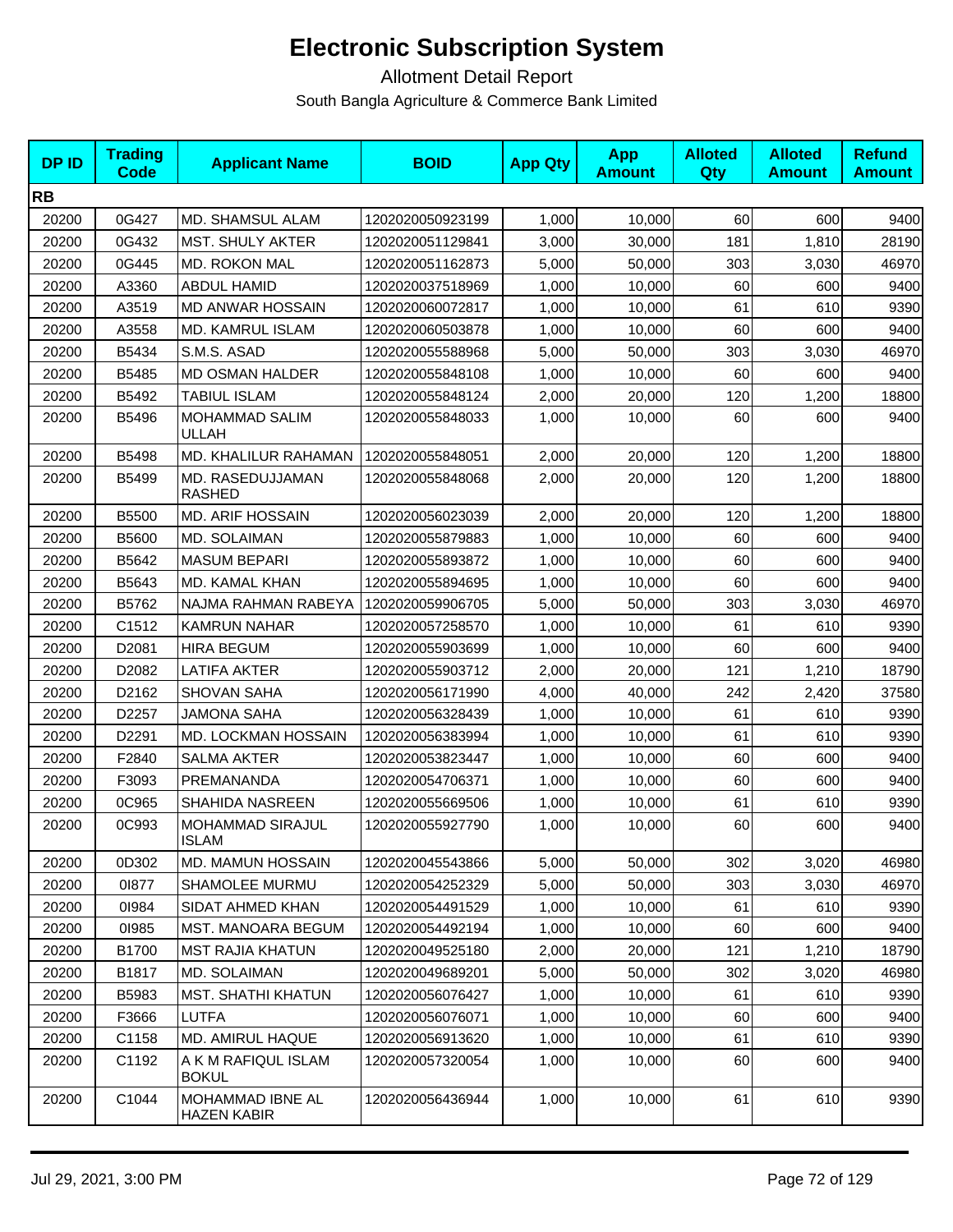| <b>DP ID</b> | <b>Trading</b><br><b>Code</b> | <b>Applicant Name</b>               | <b>BOID</b>      | <b>App Qty</b> | <b>App</b><br><b>Amount</b> | <b>Alloted</b><br>Qty | <b>Alloted</b><br><b>Amount</b> | <b>Refund</b><br><b>Amount</b> |
|--------------|-------------------------------|-------------------------------------|------------------|----------------|-----------------------------|-----------------------|---------------------------------|--------------------------------|
| <b>RB</b>    |                               |                                     |                  |                |                             |                       |                                 |                                |
| 20200        | C1198                         | MD. SHAKIL JAFAR<br><b>SARKER</b>   | 1202020057319877 | 1,000          | 10,000                      | 61                    | 610                             | 9390                           |
| 20200        | C1199                         | MD. SHAKIL JAFAR<br><b>SARKER</b>   | 1202020057320252 | 1,000          | 10,000                      | 60                    | 600                             | 9400                           |
| 20200        | C1193                         | A K M RAFIQUL ISLAM<br><b>BOKUL</b> | 1202020057320913 | 1,000          | 10,000                      | 60                    | 600                             | 9400                           |
| 20200        | C1371                         | <b>HAZERA BEGUM</b>                 | 1202020057215139 | 4,000          | 40,000                      | 241                   | 2,410                           | 37590                          |
| 20200        | D3044                         | <b>GOPAL KRISHNA SHOME</b>          | 1202020057740010 | 1,000          | 10,000                      | 61                    | 610                             | 9390                           |
| 20200        | D3045                         | <b>GOPAL KRISHNA SHOME</b>          | 1202020057740061 | 1,000          | 10,000                      | 60                    | 600                             | 9400                           |
| 20200        | F3766                         | KAZI MIZANUR RAHMAN                 | 1202020056321833 | 1,000          | 10,000                      | 60                    | 600                             | 9400                           |
| 20200        | F2171                         | MD. MEHEDI HASAN                    | 1202020055172894 | 1,000          | 10,000                      | 61                    | 610                             | 9390                           |
| 20200        | F2351                         | <b>KHORSHIDA</b>                    | 1202020053320298 | 1,000          | 10,000                      | 61                    | 610                             | 9390                           |
| 20200        | F2352                         | <b>KHORSHIDA</b>                    | 1202020053320686 | 1,000          | 10,000                      | 60                    | 600                             | 9400                           |
| 20200        | F2353                         | <b>MST. ASMA AKTER</b>              | 1202020053320694 | 1,000          | 10,000                      | 61                    | 610                             | 9390                           |
| 20200        | F2354                         | MST. ASMA AKTER                     | 1202020053320726 | 1,000          | 10,000                      | 61                    | 610                             | 9390                           |
| 20200        | F2355                         | MD. ABDUL QUDDUS MIA                | 1202020053320769 | 1,000          | 10,000                      | 61                    | 610                             | 9390                           |
| 20200        | F2356                         | MD. ABDUL QUDDUS MIA                | 1202020053320777 | 1,000          | 10,000                      | 61                    | 610                             | 9390                           |
| 20200        | F2366                         | <b>MST. NASHIMA AKTER</b>           | 1202020053333700 | 1,000          | 10,000                      | 61                    | 610                             | 9390                           |
| 20200        | F2367                         | RUZINA AKTER MOINA                  | 1202020053333719 | 1,000          | 10,000                      | 61                    | 610                             | 9390                           |
| 20200        | F2368                         | RUZINA AKTER MOINA                  | 1202020053333727 | 1,000          | 10,000                      | 61                    | 610                             | 9390                           |
| 20200        | F2369                         | <b>MAYA</b>                         | 1202020053333801 | 1,000          | 10,000                      | 61                    | 610                             | 9390                           |
| 20200        | F2370                         | MAYA                                | 1202020053333818 | 1,000          | 10,000                      | 60                    | 600                             | 9400                           |
| 20200        | F2393                         | <b>BILKIS</b>                       | 1202020053357192 | 1,000          | 10,000                      | 61                    | 610                             | 9390                           |
| 20200        | F2394                         | <b>MD.ALI AKBAR</b>                 | 1202020053357208 | 1,000          | 10,000                      | 60                    | 600                             | 9400                           |
| 20200        | F2395                         | <b>ABU TAHER</b>                    | 1202020053357224 | 1,000          | 10,000                      | 61                    | 610                             | 9390                           |
| 20200        | F2396                         | <b>DURJOY NANDI</b>                 | 1202020053357232 | 1,000          | 10,000                      | 60                    | 600                             | 9400                           |
| 20200        | F2413                         | MD. ALAL MIA                        | 1202020053406326 | 1,000          | 10,000                      | 60                    | 600                             | 9400                           |
| 20200        | F1663                         | <b>KRITTY DAS</b>                   | 1202020050176031 | 1,000          | 10,000                      | 61                    | 610                             | 9390                           |
| 20200        | F1693                         | MD. SOLAIMAN HOSSAIN                | 1202020050234334 | 2,000          | 20,000                      | 120                   | 1,200                           | 18800                          |
| 20200        | F1746                         | <b>MD. NASIR</b>                    | 1202020050444114 | 1,000          | 10,000                      | 60                    | 6001                            | 94001                          |
| 20200        | F1748                         | ABDUL MANNAN                        | 1202020050442950 | 1,000          | 10,000                      | 61                    | 610                             | 9390                           |
| 20200        | F1782                         | <b>MASUDA ISLAM</b>                 | 1202020050772251 | 1,000          | 10,000                      | 60                    | 600                             | 9400                           |
| 20200        | F1783                         | <b>MASUDA ISLAM</b>                 | 1202020050841321 | 1,000          | 10,000                      | 61                    | 610                             | 9390                           |
| 20200        | F1810                         | <b>TAHMINA BEGUM</b>                | 1202020050929551 | 1,000          | 10,000                      | 61                    | 610                             | 9390                           |
| 20200        | F1811                         | <b>TAHMINA BEGUM</b>                | 1202020050929731 | 1,000          | 10,000                      | 61                    | 610                             | 9390                           |
| 20200        | i2201                         | <b>FARUK HOWLADER</b>               | 1202020056962541 | 1,000          | 10.000                      | 60                    | 600                             | 9400                           |
| 20200        | i2202                         | <b>FARUK HOWLADER</b>               | 1202020056963131 | 1,000          | 10,000                      | 60                    | 600                             | 9400                           |
| 20200        | i2255                         | MD. ABDUL WAHAB                     | 1202020057496353 | 1,000          | 10,000                      | 60                    | 600                             | 9400                           |
| 20200        | i1915                         | <b>GIAS UDDIN</b>                   | 1202020056172655 | 1,000          | 10.000                      | 60                    | 600                             | 9400                           |
| 20200        | i1938                         | MD SHAHIDUL ISLAM                   | 1202020056257368 | 1,000          | 10,000                      | 61                    | 610                             | 9390                           |
| 20200        | i1951                         | <b>HASINA MOMTAZ SEMU</b>           | 1202020056182280 | 1,000          | 10,000                      | 61                    | 610                             | 9390                           |
| 20200        | B6829                         | <b>JABUN NESA</b>                   | 1202020059905058 | 5,000          | 50,000                      | 303                   | 3,030                           | 46970                          |
| 20200        | B6830                         | <b>JABUN NESA</b>                   | 1202020059904251 | 5,000          | 50,000                      | 303                   | 3,030                           | 46970                          |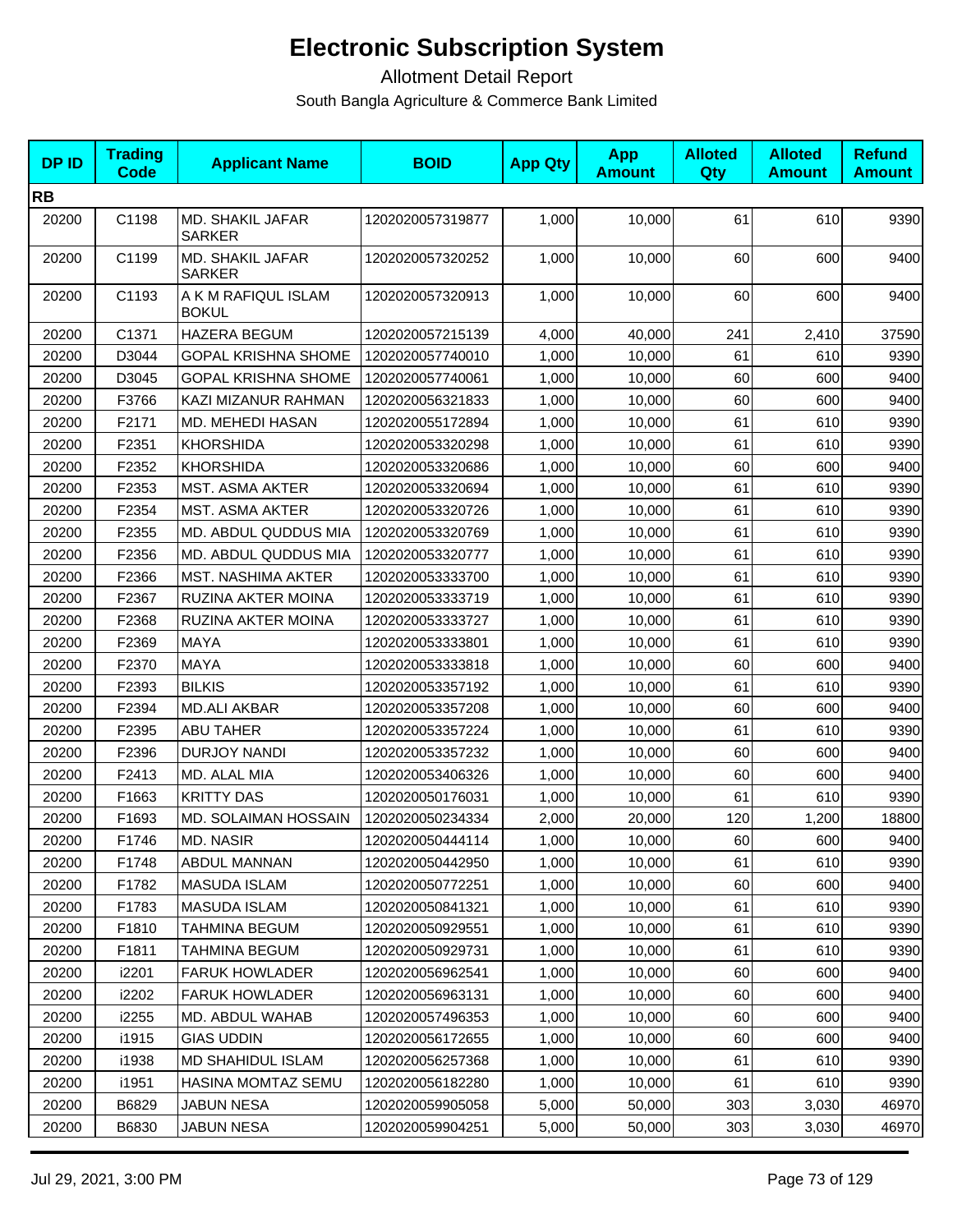| <b>DPID</b> | <b>Trading</b><br><b>Code</b> | <b>Applicant Name</b>          | <b>BOID</b>      | <b>App Qty</b> | <b>App</b><br><b>Amount</b> | <b>Alloted</b><br>Qty | <b>Alloted</b><br><b>Amount</b> | <b>Refund</b><br><b>Amount</b> |
|-------------|-------------------------------|--------------------------------|------------------|----------------|-----------------------------|-----------------------|---------------------------------|--------------------------------|
| <b>RB</b>   |                               |                                |                  |                |                             |                       |                                 |                                |
| 20200       | B6837                         | <b>MD. SHORIFUL ISLAM</b>      | 1202020059910863 | 5,000          | 50,000                      | 302                   | 3,020                           | 46980                          |
| 20200       | B6838                         | <b>MD. SHORIFUL ISLAM</b>      | 1202020059911022 | 5,000          | 50,000                      | 302                   | 3,020                           | 46980                          |
| 20200       | B6879                         | <b>KHAIRUN NAHAR</b>           | 1202020059954753 | 1,000          | 10,000                      | 60                    | 600                             | 9400                           |
| 20200       | B6885                         | <b>MOON MOON AKHTER</b>        | 1202020059959748 | 4,000          | 40,000                      | 242                   | 2,420                           | 37580                          |
| 20200       | B6918                         | MD. MOHIN ULLA                 | 1202020060061344 | 2,000          | 20,000                      | 120                   | 1,200                           | 18800                          |
| 20200       | B6919                         | MD. MOHIN ULLA                 | 1202020060061451 | 1,000          | 10,000                      | 60                    | 600                             | 9400                           |
| 20200       | B6920                         | <b>HARUN</b>                   | 1202020060061641 | 1,000          | 10,000                      | 60                    | 600                             | 9400                           |
| 20200       | B6921                         | <b>HARUN</b>                   | 1202020060061882 | 2,000          | 20,000                      | 121                   | 1,210                           | 18790                          |
| 20200       | B6934                         | SHAHIN KHAN                    | 1202020060069367 | 2,000          | 20,000                      | 120                   | 1,200                           | 18800                          |
| 20200       | B6935                         | <b>SHAHIN KHAN</b>             | 1202020060069482 | 1,000          | 10,000                      | 61                    | 610                             | 9390                           |
| 20200       | B6939                         | MD. JUWEL KHAN                 | 1202020060071541 | 3,000          | 30,000                      | 181                   | 1,810                           | 28190                          |
| 20200       | B6995                         | RAMPRASHAD<br><b>SUTRADHAR</b> | 1202020060151648 | 5,000          | 50,000                      | 303                   | 3,030                           | 46970                          |
| 20200       | B6999                         | <b>ASIFUR RAHMAN</b>           | 1202020062164353 | 5,000          | 50,000                      | 303                   | 3,030                           | 46970                          |
| 20200       | <b>B7000</b>                  | TAHERA KHATUN                  | 1202020056876394 | 5,000          | 50,000                      | 303                   | 3,030                           | 46970                          |
| 20200       | C2365                         | <b>NASIMA AKTER</b>            | 1202020059380441 | 5,000          | 50,000                      | 303                   | 3,030                           | 46970                          |
| 20200       | C2366                         | <b>MAMUN HOSSEN</b>            | 1202020059534936 | 5,000          | 50,000                      | 303                   | 3,030                           | 46970                          |
| 20200       | C2367                         | <b>MAMUN HOSSEN</b>            | 1202020059534888 | 5,000          | 50,000                      | 302                   | 3,020                           | 46980                          |
| 20200       | C2467                         | JEWEL BUSINESS LINE            | 1202020059675280 | 1,000          | 10,000                      | 61                    | 610                             | 9390                           |
| 20200       | C <sub>2575</sub>             | <b>MAJEDA AKTER</b>            | 1202020060023154 | 1,000          | 10,000                      | 61                    | 610                             | 9390                           |
| 20200       | C2579                         | <b>MOUSUMEE SULTANA</b>        | 1202020061093130 | 1,000          | 10,000                      | 60                    | 600                             | 9400                           |
| 20200       | C2580                         | MOUSUMEE SULTANA               | 1202020061092971 | 1,000          | 10,000                      | 61                    | 610                             | 9390                           |
| 20200       | C2597                         | <b>MST. FORIDA PARVIN</b>      | 1202020059867686 | 1,000          | 10,000                      | 60                    | 600                             | 9400                           |
| 20200       | C2600                         | MST. BALI BEGUM                | 1202020059862830 | 1,000          | 10,000                      | 60                    | 600                             | 9400                           |
| 20200       | C2601                         | MD. RUHUL AMIN                 | 1202020059862766 | 1,000          | 10,000                      | 61                    | 610                             | 9390                           |
| 20200       | C2604                         | <b>NUR NOBI</b>                | 1202020059862011 | 1,000          | 10,000                      | 60                    | 600                             | 9400                           |
| 20200       | D3658                         | SAFIUDDIN AHAMED               | 1202020059793769 | 1,000          | 10,000                      | 60                    | 600                             | 9400                           |
| 20200       | D3765                         | SAFIUDDIN AHAMED               | 1202020059948406 | 1,000          | 10,000                      | 61                    | 610                             | 9390                           |
| 20200       | G1191                         | MD. HAFIZUR RAHMAN             | 1202020064974751 | 5,000          | 50,000                      | 303                   | 3,030                           | 46970                          |
| 20200       | G1222                         | <b>AZIZA FATEMA</b>            | 1202020065229985 | 1,000          | 10,000                      | 61                    | 610                             | 9390                           |
| 20200       | G1291                         | DEBABRATA DAS                  | 1202020066145451 | 5,000          | 50,000                      | 302                   | 3,020                           | 46980                          |
| 20200       | G1299                         | NILUFA YEASMIN                 | 1202020066433933 | 5,000          | 50,000                      | 303                   | 3,030                           | 46970                          |
| 20200       | G1305                         | MD. JASHIM UDDIN               | 1202020066448537 | 1,000          | 10.000                      | 60                    | 600                             | 9400                           |
| 20200       | F2414                         | <b>ABU TAHER</b>               | 1202020053406377 | 1,000          | 10,000                      | 61                    | 610                             | 9390                           |
| 20200       | F2415                         | MD. ALI AKBAR                  | 1202020053408799 | 1,000          | 10,000                      | 61                    | 610                             | 9390                           |
| 20200       | F2416                         | <b>SHOMPA KARMAKER</b>         | 1202020053408847 | 1,000          | 10,000                      | 61                    | 610                             | 9390                           |
| 20200       | F2417                         | MD. HARUN OR RASHID            | 1202020053409298 | 1,000          | 10,000                      | 60                    | 600                             | 9400                           |
| 20200       | F2418                         | MAHAMUDA BEGUM                 | 1202020053408804 | 1,000          | 10,000                      | 61                    | 610                             | 9390                           |
| 20200       | F2420                         | <b>BILKIS</b>                  | 1202020053408691 | 1,000          | 10,000                      | 60                    | 600                             | 9400                           |
| 20200       | F2465                         | <b>MST. NARGIS</b>             | 1202020053441771 | 1,000          | 10,000                      | 61                    | 610                             | 9390                           |
| 20200       | F2467                         | MST. ASMA AKTER                | 1202020053454979 | 1,000          | 10,000                      | 60                    | 600                             | 9400                           |
| 20200       | F2468                         | MAHAMUDA BEGUM                 | 1202020053455071 | 1,000          | 10,000                      | 60                    | 600                             | 9400                           |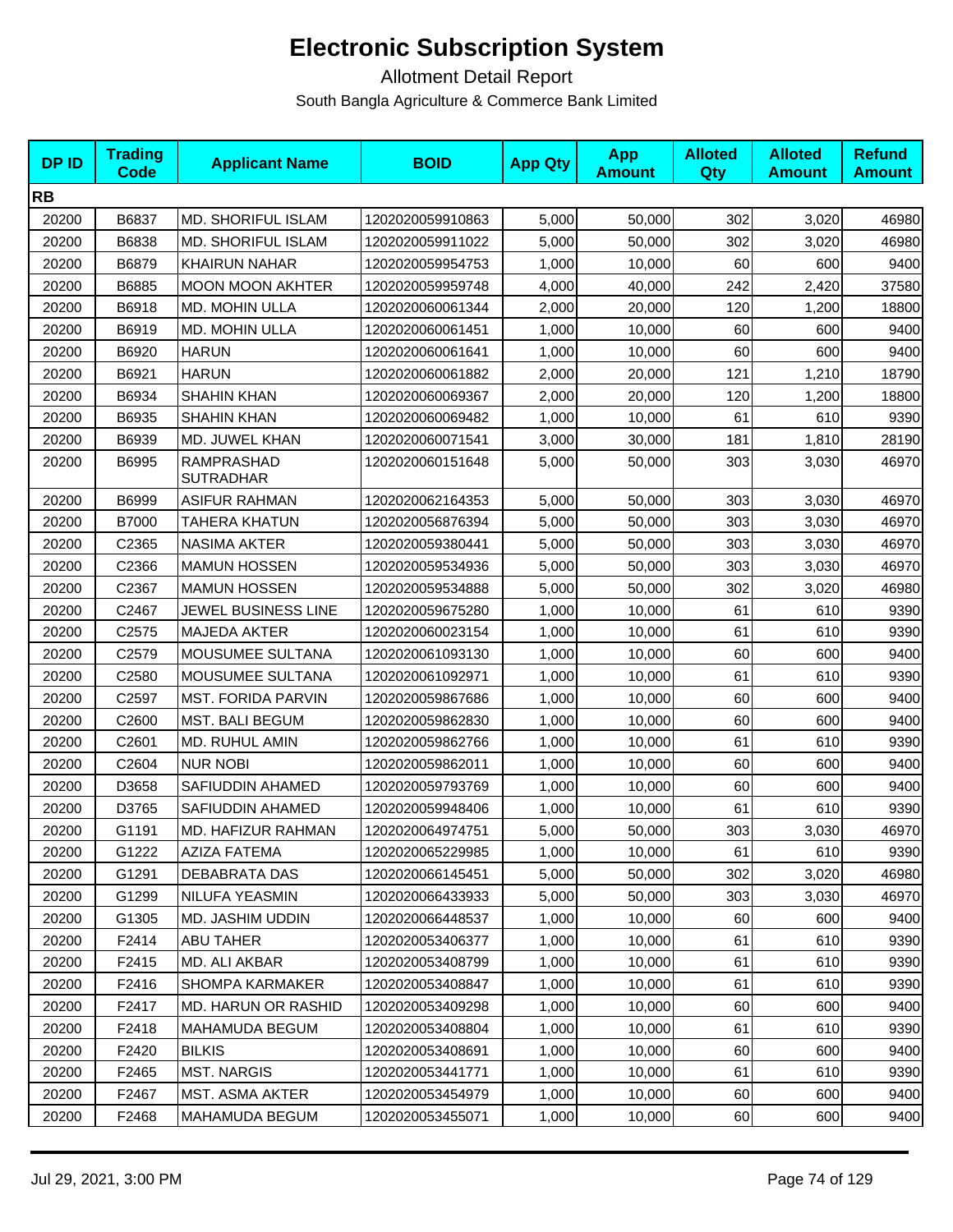| <b>DPID</b> | <b>Trading</b><br><b>Code</b> | <b>Applicant Name</b>                 | <b>BOID</b>      | <b>App Qty</b> | <b>App</b><br><b>Amount</b> | <b>Alloted</b><br>Qty | <b>Alloted</b><br><b>Amount</b> | <b>Refund</b><br><b>Amount</b> |
|-------------|-------------------------------|---------------------------------------|------------------|----------------|-----------------------------|-----------------------|---------------------------------|--------------------------------|
| <b>RB</b>   |                               |                                       |                  |                |                             |                       |                                 |                                |
| 20200       | F2469                         | <b>DURJOY NANDI</b>                   | 1202020053455170 | 1,000          | 10,000                      | 61                    | 610                             | 9390                           |
| 20200       | F2477                         | MD. GANO MIA                          | 1202020053449436 | 1,000          | 10,000                      | 61                    | 610                             | 9390                           |
| 20200       | 14413                         | MIRZA MD. AMIR KHASRU                 | 1202020062185451 | 4,000          | 40,000                      | 241                   | 2,410                           | 37590                          |
| 20200       | i4414                         | <b>MONIR MALLICK</b>                  | 1202020062376547 | 2,000          | 20,000                      | 120                   | 1,200                           | 18800                          |
| 20200       | i4574                         | MD. MASUDUR RAHMAN                    | 1202020062647294 | 2,000          | 20,000                      | 120                   | 1,200                           | 18800                          |
| 20200       | i4586                         | <b>HOSNA AKTER</b>                    | 1202020062779446 | 5,000          | 50,000                      | 303                   | 3,030                           | 46970                          |
| 20200       | 14620                         | MD. SHAMSUDDIN                        | 1202020063200132 | 1,000          | 10,000                      | 60                    | 600                             | 9400                           |
| 20200       | 14621                         | <b>DEWAN MAHMUDUL</b><br><b>HAQUE</b> | 1202020063200961 | 1,000          | 10,000                      | 61                    | 610                             | 9390                           |
| 20200       | 14622                         | DEWAN MAHMUDUL<br><b>HAQUE</b>        | 1202020063228698 | 1,000          | 10,000                      | 61                    | 610                             | 9390                           |
| 20200       | 14624                         | MD. ABU SAYED                         | 1202020063261320 | 2,000          | 20,000                      | 121                   | 1,210                           | 18790                          |
| 20200       | 14625                         | MD. MIZANUR RAHMAN                    | 1202020063423534 | 1,000          | 10,000                      | 60                    | 600                             | 9400                           |
| 20200       | i4655                         | <b>SHAMSUN NAHAR</b>                  | 1202020063904029 | 1,000          | 10,000                      | 61                    | 610                             | 9390                           |
| 20200       | B9940                         | MUHAMMAD ZAKIR<br><b>HOSSAIN</b>      | 1202020012214190 | 1,000          | 10,000                      | 61                    | 610                             | 9390                           |
| 20200       | B9944                         | <b>NILOY BANIK</b>                    | 1202020059626677 | 1,000          | 10,000                      | 61                    | 610                             | 9390                           |
| 20200       | B9948                         | <b>SUBASH KUNDO</b>                   | 1202020059625929 | 2,000          | 20,000                      | 121                   | 1,210                           | 18790                          |
| 20200       | B9956                         | ZILLUR RAHMAN BACHAR                  | 1202020059621468 | 1,000          | 10,000                      | 60                    | 600                             | 9400                           |
| 20200       | B9957                         | ZILLUR RAHMAN BACHAR                  | 1202020059622421 | 1,000          | 10,000                      | 60                    | 600                             | 9400                           |
| 20200       | B9962                         | SHAH ALAM BASAR                       | 1202020059622347 | 2,000          | 20,000                      | 121                   | 1,210                           | 18790                          |
| 20200       | B9996                         | <b>MD. FAZLUR RAHMAN</b>              | 1202020059707480 | 2,000          | 20,000                      | 121                   | 1,210                           | 18790                          |
| 20200       | B9998                         | <b>AJOY KUMAR SAHA</b>                | 1202020065470897 | 1,000          | 10,000                      | 61                    | 610                             | 9390                           |
| 20200       | C1026                         | SAMSUN NAHAR BEGUM                    | 1202020056301582 | 2,000          | 20,000                      | 121                   | 1,210                           | 18790                          |
| 20200       | C1029                         | MOLLAH AZIZUR RAHMAN                  | 1202020056289567 | 1,000          | 10,000                      | 61                    | 610                             | 9390                           |
| 20200       | C1030                         | MOLLAH AZIZUR RAHMAN                  | 1202020056289524 | 1,000          | 10,000                      | 61                    | 610                             | 9390                           |
| 20200       | C1043                         | <b>TANBIR LAILA</b>                   | 1202020056522481 | 1,000          | 10,000                      | 61                    | 610                             | 9390                           |
| 20200       | C1096                         | MD. SELIM REJA                        | 1202020056853578 | 2,000          | 20,000                      | 120                   | 1,200                           | 18800                          |
| 20200       | C1132                         | <b>MOURI TANIA</b>                    | 1202020056875373 | 1,000          | 10,000                      | 61                    | 610                             | 9390                           |
| 20200       | D2338                         | RATNA RANI DAS                        | 1202020056487292 | 5,000          | 50,000                      | 303                   | 3,030                           | 46970                          |
| 20200       | D <sub>2381</sub>             | ARUN CHANDRA SAHA                     | 1202020056492824 | 1,000          | 10,000                      | 60                    | 600                             | 9400                           |
| 20200       | D2400                         | SHAMIMA AKTER LIPA                    | 1202020056645358 | 2,000          | 20,000                      | 121                   | 1,210                           | 18790                          |
| 20200       | F2534                         | AMENA BEGUM                           | 1202020053472495 | 1,000          | 10,000                      | 60                    | 600                             | 9400                           |
| 20200       | F2540                         | MD. REZWAN AHMED                      | 1202020053491221 | 1,000          | 10,000                      | 61                    | 610                             | 9390                           |
| 20200       | F2647                         | APURBA GHOSH                          | 1202020053611949 | 2,000          | 20,000                      | 121                   | 1,210                           | 18790                          |
| 20200       | F2648                         | <b>MONORANJAN GHOSH</b>               | 1202020053611957 | 2,000          | 20,000                      | 120                   | 1,200                           | 18800                          |
| 20200       | F2649                         | APURBA GHOSH                          | 1202020053611965 | 1,000          | 10,000                      | 60                    | 600                             | 9400                           |
| 20200       | F2760                         | SHIKHA RANI GHOSH                     | 1202020053680051 | 2,000          | 20,000                      | 120                   | 1,200                           | 18800                          |
| 20200       | F2824                         | MD. HAFIZUL ISLAM                     | 1202020053812643 | 1,000          | 10,000                      | 61                    | 610                             | 9390                           |
| 20200       | F2825                         | MD. HAFIZUL ISLAM                     | 1202020053812661 | 1,000          | 10,000                      | 61                    | 610                             | 9390                           |
| 20200       | F2826                         | MD. ABDUL HAQUE                       | 1202020053812908 | 1,000          | 10,000                      | 60                    | 600                             | 9400                           |
| 20200       | F2827                         | MD. ABDUL HAQUE                       | 1202020053812916 | 1,000          | 10,000                      | 60                    | 600                             | 9400                           |
| 20200       | i1335                         | MD. JASHIM UDDIN                      | 1202020055315396 | 1,000          | 10,000                      | 61                    | 610                             | 9390                           |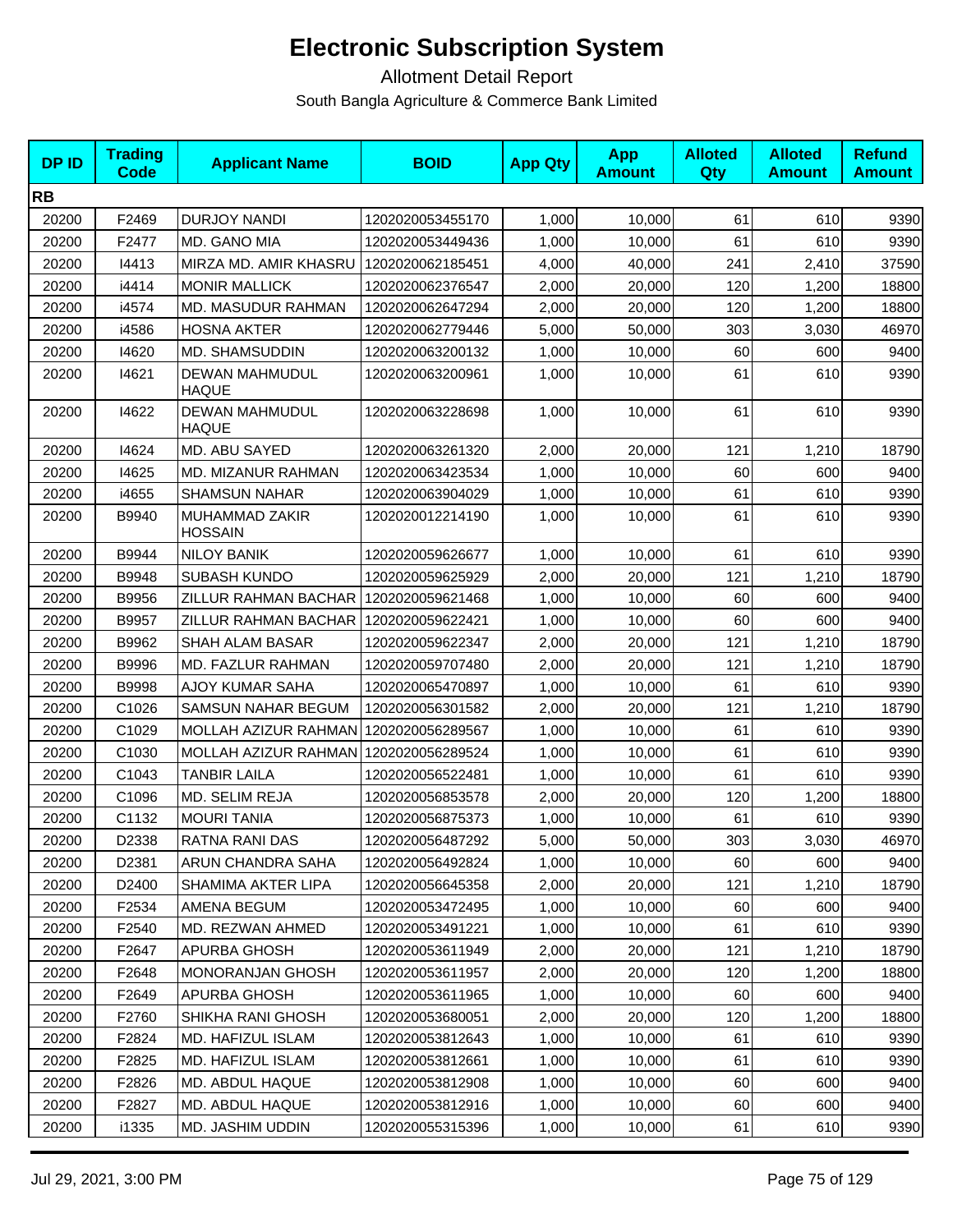| <b>DPID</b> | <b>Trading</b><br>Code | <b>Applicant Name</b>                    | <b>BOID</b>      | <b>App Qty</b> | <b>App</b><br><b>Amount</b> | <b>Alloted</b><br>Qty | <b>Alloted</b><br><b>Amount</b> | <b>Refund</b><br><b>Amount</b> |
|-------------|------------------------|------------------------------------------|------------------|----------------|-----------------------------|-----------------------|---------------------------------|--------------------------------|
| <b>RB</b>   |                        |                                          |                  |                |                             |                       |                                 |                                |
| 20200       | i1592                  | MD. ABU TAHER ALI                        | 1202020055585675 | 1,000          | 10,000                      | 60                    | 600                             | 9400                           |
| 20200       | i5100                  | NUSRAT ZERIN USHA                        | 1202020072200901 | 1,000          | 10,000                      | 60                    | 600                             | 9400                           |
| 20200       | i5101                  | MOSTAFA MAHMUD                           | 1202020072223212 | 1,000          | 10,000                      | 60                    | 600                             | 9400                           |
| 20200       | i5102                  | <b>MOSTAFA MAHMUD</b>                    | 1202020072223247 | 1,000          | 10,000                      | 60                    | 600                             | 9400                           |
| 20200       | i5117                  | <b>MST. KOHINOOR AKTER</b>               | 1202020072375221 | 2,000          | 20,000                      | 121                   | 1,210                           | 18790                          |
| 20200       | 15118                  | MOHAMMAD KURBAN ALI                      | 1202020072372847 | 2,000          | 20,000                      | 121                   | 1,210                           | 18790                          |
| 20200       | 15119                  | <b>MST. KOHINOOR AKTER</b>               | 1202020072375238 | 2,000          | 20,000                      | 120                   | 1,200                           | 18800                          |
| 20200       | i5122                  | A.T.M. SHAMIM KABIR                      | 1202020072420845 | 1,000          | 10,000                      | 60                    | 600                             | 9400                           |
| 20200       | i5123                  | <b>MD. GOLAM KABIR</b>                   | 1202020072451338 | 1,000          | 10,000                      | 61                    | 610                             | 9390                           |
| 20200       | G1320                  | MD. FAISAL BIN HAFIZ                     | 1202020066858571 | 1,000          | 10,000                      | 61                    | 610                             | 9390                           |
| 20200       | G1361                  | <b>HASAN MAHMUD</b>                      | 1202020067091025 | 2,000          | 20,000                      | 121                   | 1,210                           | 18790                          |
| 20200       | G1362                  | <b>HASAN MAHMUD</b>                      | 1202020067091183 | 2,000          | 20,000                      | 120                   | 1,200                           | 18800                          |
| 20200       | G1374                  | KISHORE KUMAR SAHA                       | 1202020067185624 | 5,000          | 50,000                      | 302                   | 3,020                           | 46980                          |
| 20200       | G1387                  | MD. ABDUL KADER                          | 1202020001010770 | 5,000          | 50,000                      | 303                   | 3,030                           | 46970                          |
| 20200       | G1399                  | MD. SANAULLAH                            | 1202020067295676 | 5,000          | 50,000                      | 302                   | 3,020                           | 46980                          |
| 20200       | i3001                  | <b>MONOARA NEWAJ</b>                     | 1202020057779634 | 5,000          | 50,000                      | 303                   | 3,030                           | 46970                          |
| 20200       | i3127                  | <b>SEULY AKTER</b>                       | 1202020058008461 | 1,000          | 10,000                      | 61                    | 610                             | 9390                           |
| 20200       | i3146                  | MOHAMMAD LUTFAR<br><b>RAHMAN</b>         | 1202020058037450 | 1,000          | 10,000                      | 61                    | 610                             | 9390                           |
| 20200       | i3147                  | <b>MOHAMMAD SAIDUR</b><br><b>RAHMAN</b>  | 1202020058037972 | 5,000          | 50,000                      | 303                   | 3,030                           | 46970                          |
| 20200       | i4398                  | <b>MD. NASIR UDDIN</b>                   | 1202020062100485 | 4,000          | 40,000                      | 242                   | 2,420                           | 37580                          |
| 20200       | i4407                  | MOHAMMAD OBAYDUR<br><b>RAHMAN</b>        | 1202020062115211 | 1,000          | 10,000                      | 61                    | 610                             | 9390                           |
| 20200       | D1577                  | <b>MOHAMMAD EMRAN</b><br><b>KHAN</b>     | 1202020053820965 | 5,000          | 50,000                      | 302                   | 3,020                           | 46980                          |
| 20200       | D1699                  | PROTIMA RANI BARDHAN<br><b>SHOME</b>     | 1202020054383104 | 3,000          | 30,000                      | 181                   | 1,810                           | 28190                          |
| 20200       | D1700                  | PROTIMA RANI BARDHAN<br><b>SHOME</b>     | 1202020054383289 | 1,000          | 10,000                      | 60                    | 600                             | 9400                           |
| 20200       | D4484                  | <b>SHAHIDA KHATUN</b>                    | 1202020064186516 | 5,000          | 50,000                      | 302                   | 3,020                           | 46980                          |
| 20200       | D4521                  | MD. HOSSAINU ZAMAN<br><b>BHUYAN MAMU</b> | 1202020064425337 | 1,000          | 10,000                      | 60                    | 600                             | 9400                           |
| 20200       | D4552                  | PRATIM DATTA                             | 1202020064527752 | 1,000          | 10,000                      | 60                    | 600                             | 9400                           |
| 20200       | D4554                  | KHOKAN KUNDU                             | 1202020064539882 | 5,000          | 50.000                      | 302                   | 3,020                           | 46980                          |
| 20200       | D4556                  | NAZMUL HOSSAIN                           | 1202020064816205 | 3,000          | 30,000                      | 182                   | 1,820                           | 28180                          |
| 20200       | D4560                  | PARNA PAUL                               | 1202020065370347 | 1,000          | 10,000                      | 61                    | 610                             | 9390                           |
| 20200       | D4561                  | MD. ASADUZZAMAN                          | 1202020065179241 | 1,000          | 10,000                      | 60                    | 600                             | 9400                           |
| 20200       | D4562                  | MD. ASADUZZAMAN                          | 1202020065179889 | 1,000          | 10,000                      | 60                    | 600                             | 9400                           |
| 20200       | D4569                  | <b>FARZANA AKHTER</b>                    | 1202020065180545 | 1,000          | 10,000                      | 60                    | 600                             | 9400                           |
| 20200       | D4570                  | <b>FARZANA AKHTER</b>                    | 1202020065179846 | 1,000          | 10,000                      | 61                    | 610                             | 9390                           |
| 20200       | D4575                  | MUHAMAD ANOWAUL<br><b>HOUE</b>           | 1202020065202748 | 1,000          | 10,000                      | 60                    | 600                             | 9400                           |
| 20200       | D4576                  | MUHAMAD ANOWAUL<br><b>HOUE</b>           | 1202020065202962 | 1,000          | 10,000                      | 61                    | 610                             | 9390                           |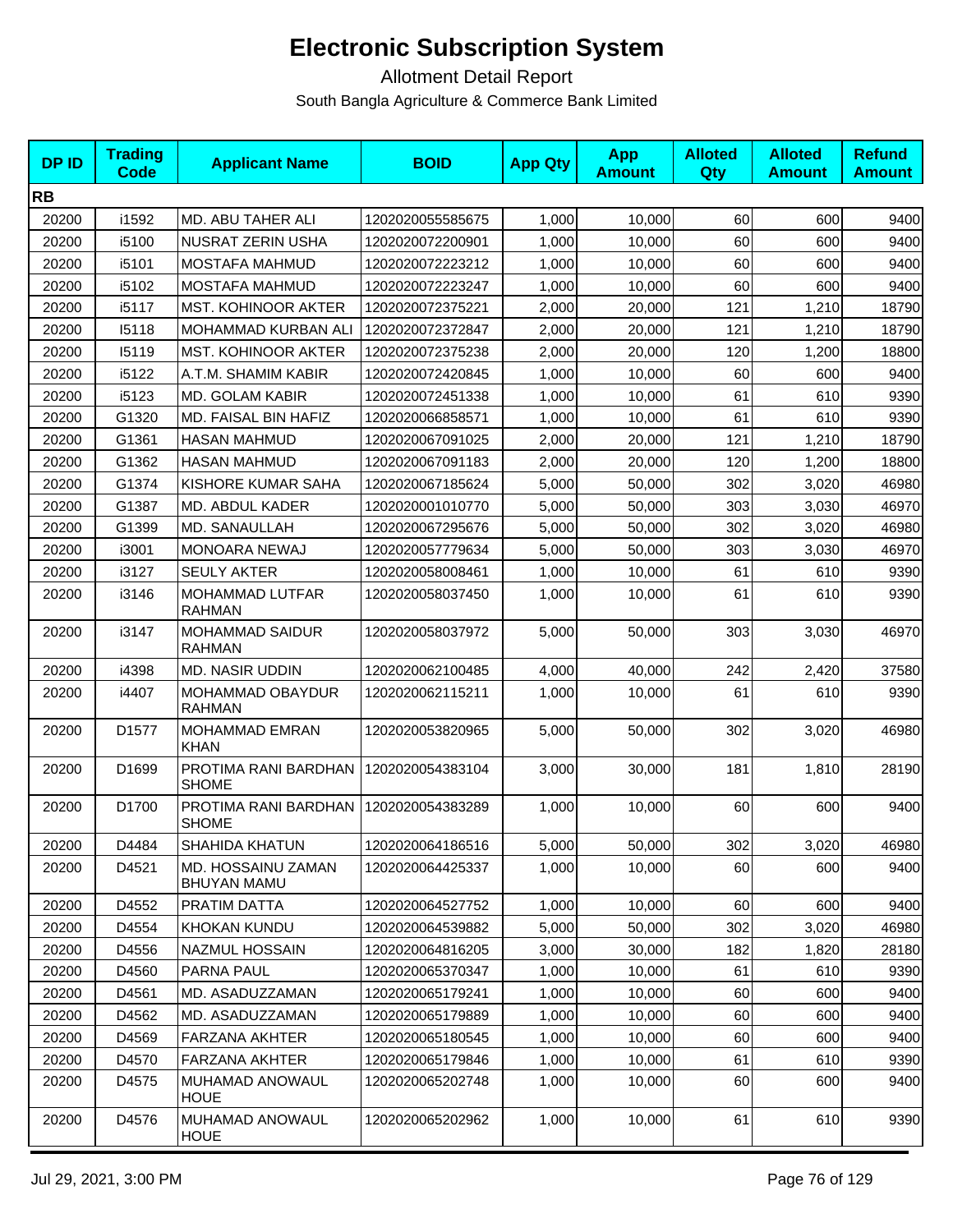| <b>DPID</b> | <b>Trading</b><br>Code | <b>Applicant Name</b>                    | <b>BOID</b>      | <b>App Qty</b> | <b>App</b><br><b>Amount</b> | <b>Alloted</b><br><b>Qty</b> | <b>Alloted</b><br><b>Amount</b> | <b>Refund</b><br><b>Amount</b> |
|-------------|------------------------|------------------------------------------|------------------|----------------|-----------------------------|------------------------------|---------------------------------|--------------------------------|
| <b>RB</b>   |                        |                                          |                  |                |                             |                              |                                 |                                |
| 20200       | D4619                  | SADHAN KUMAR DAS                         | 1202020065631361 | 1,000          | 10,000                      | 61                           | 610                             | 9390                           |
| 20200       | D4660                  | MD. HOSSAINU ZAMAN<br><b>BHUYAN MAMU</b> | 1202020065766079 | 1,000          | 10,000                      | 61                           | 610                             | 9390                           |
| 20200       | D4685                  | <b>SUJAN KUMAR SAHA</b>                  | 1202020066281917 | 1,000          | 10,000                      | 61                           | 610                             | 9390                           |
| 20200       | D4706                  | JHULAN RANI SAHA                         | 1202020066576715 | 1,000          | 10.000                      | 61                           | 610                             | 9390                           |
| 20200       | D4707                  | JHULAN RANI SAHA                         | 1202020066577059 | 1,000          | 10,000                      | 60                           | 600                             | 9400                           |
| 20200       | D4708                  | SAMBU CHANDRA SAHA                       | 1202020066787200 | 1,000          | 10,000                      | 61                           | 610                             | 9390                           |
| 20200       | D4709                  | SAMBU CHANDRA SAHA                       | 1202020066787730 | 1,000          | 10,000                      | 60                           | 600                             | 9400                           |
| 20200       | D4731                  | ABDUL JABBAR                             | 1202020067200255 | 1,000          | 10,000                      | 60                           | 600                             | 9400                           |
| 20200       | D4741                  | MD. ADILUZZAMAN                          | 1202020062755973 | 5,000          | 50,000                      | 302                          | 3,020                           | 46980                          |
| 20200       | D4753                  | MD. SHAHIN SIKDER                        | 1202020067748639 | 5,000          | 50,000                      | 303                          | 3,030                           | 46970                          |
| 20200       | D4754                  | <b>MD. SHAHIN SIKDER</b>                 | 1202020067748612 | 4,000          | 40.000                      | 241                          | 2,410                           | 37590                          |
| 20200       | D4755                  | AFSANA AKTER                             | 1202020067748861 | 5,000          | 50,000                      | 303                          | 3,030                           | 46970                          |
| 20200       | D4756                  | <b>AFSANA AKTER</b>                      | 1202020067748853 | 5,000          | 50,000                      | 303                          | 3,030                           | 46970                          |
| 20200       | D4764                  | MD. JAKIRUL ISLAM                        | 1202020067957681 | 1,000          | 10,000                      | 61                           | 610                             | 9390                           |
| 20200       | D4772                  | SAJIB DEBNATH                            | 1202020068212759 | 1,000          | 10,000                      | 61                           | 610                             | 9390                           |
| 20200       | D4776                  | SUSHIL CHANDRA SAHA                      | 1202020068311062 | 1,000          | 10.000                      | 61                           | 610                             | 9390                           |
| 20200       | D4777                  | SUSHIL CHANDRA SAHA                      | 1202020068311097 | 1,000          | 10,000                      | 60                           | 600                             | 9400                           |
| 20200       | D4787                  | MOHAMMAD ASHRAFUL<br><b>HAQ</b>          | 1202020068706822 | 5,000          | 50,000                      | 302                          | 3,020                           | 46980                          |
| 20200       | G1490                  | AMBIA KHANAM                             | 1202020067394426 | 5,000          | 50,000                      | 303                          | 3,030                           | 46970                          |
| 20200       | G1503                  | <b>KANCHAN MALA</b>                      | 1202020067497699 | 5,000          | 50,000                      | 303                          | 3,030                           | 46970                          |
| 20200       | G1551                  | <b>HALIMA AKTER</b>                      | 1202020067963520 | 1,000          | 10,000                      | 61                           | 610                             | 9390                           |
| 20200       | G1556                  | MD. IBRAHIM                              | 1202020067963900 | 1,000          | 10,000                      | 61                           | 610                             | 9390                           |
| 20200       | G1558                  | UTTAM KUMAR KUNDU                        | 1202020067990984 | 1,000          | 10,000                      | 60                           | 600                             | 9400                           |
| 20200       | G1576                  | KAZI SHAHIDUL ISLAM<br><b>SOMAR</b>      | 1202020068088618 | 2,000          | 20,000                      | 120                          | 1,200                           | 18800                          |
| 20200       | G1579                  | DR. MD. NURUL ISLAM<br><b>CHOWDHURY</b>  | 1202020068163871 | 1,000          | 10,000                      | 61                           | 610                             | 9390                           |
| 20200       | G1580                  | RF TOURS & TRAVELS                       | 1202020068167151 | 1,000          | 10,000                      | 61                           | 610                             | 9390                           |
| 20200       | G1606                  | <b>GIAS UDDIN</b>                        | 1202020068401944 | 1,000          | 10,000                      | 61                           | 610                             | 9390                           |
| 20200       | G1607                  | <b>GIAS UDDIN</b>                        | 1202020068401936 | 1,000          | 10,000                      | 61                           | 610                             | 9390                           |
| 20200       | G1610                  | <b>HENA BEGUM</b>                        | 1202020068402930 | 1,000          | 10,000                      | 61                           | 610                             | 9390                           |
| 20200       | G1611                  | <b>HENA BEGUM</b>                        | 1202020068402922 | 2,000          | 20,000                      | 121                          | 1,210                           | 18790                          |
| 20200       | 15128                  | MD. MOSHARAF HOSSEN<br>TOTA MAZI         | 1202020072515391 | 1,000          | 10,000                      | 60                           | 600                             | 9400                           |
| 20200       | 15135                  | MOWAZZAM HOSSAIN                         | 1202020072564490 | 3,000          | 30,000                      | 181                          | 1,810                           | 28190                          |
| 20200       | i5138                  | MD. ARSHADUZZAMAN                        | 1202020072572175 | 1,000          | 10,000                      | 60                           | 600                             | 9400                           |
| 20200       | i5139                  | NURJAHAN BEGUM                           | 1202020072617574 | 1,000          | 10,000                      | 61                           | 610                             | 9390                           |
| 20200       | 15140                  | <b>NURJAHAN BEGUM</b>                    | 1202020072617863 | 1,000          | 10,000                      | 61                           | 610                             | 9390                           |
| 20200       | 15141                  | MD. ZAHIRUL ISLAM                        | 1202020072640921 | 1,000          | 10,000                      | 60                           | 600                             | 9400                           |
| 20200       | i5147                  | MUHAMMAD MAINUL<br><b>ISLAM NEAZ</b>     | 1202020072707348 | 1,000          | 10,000                      | 60                           | 600                             | 9400                           |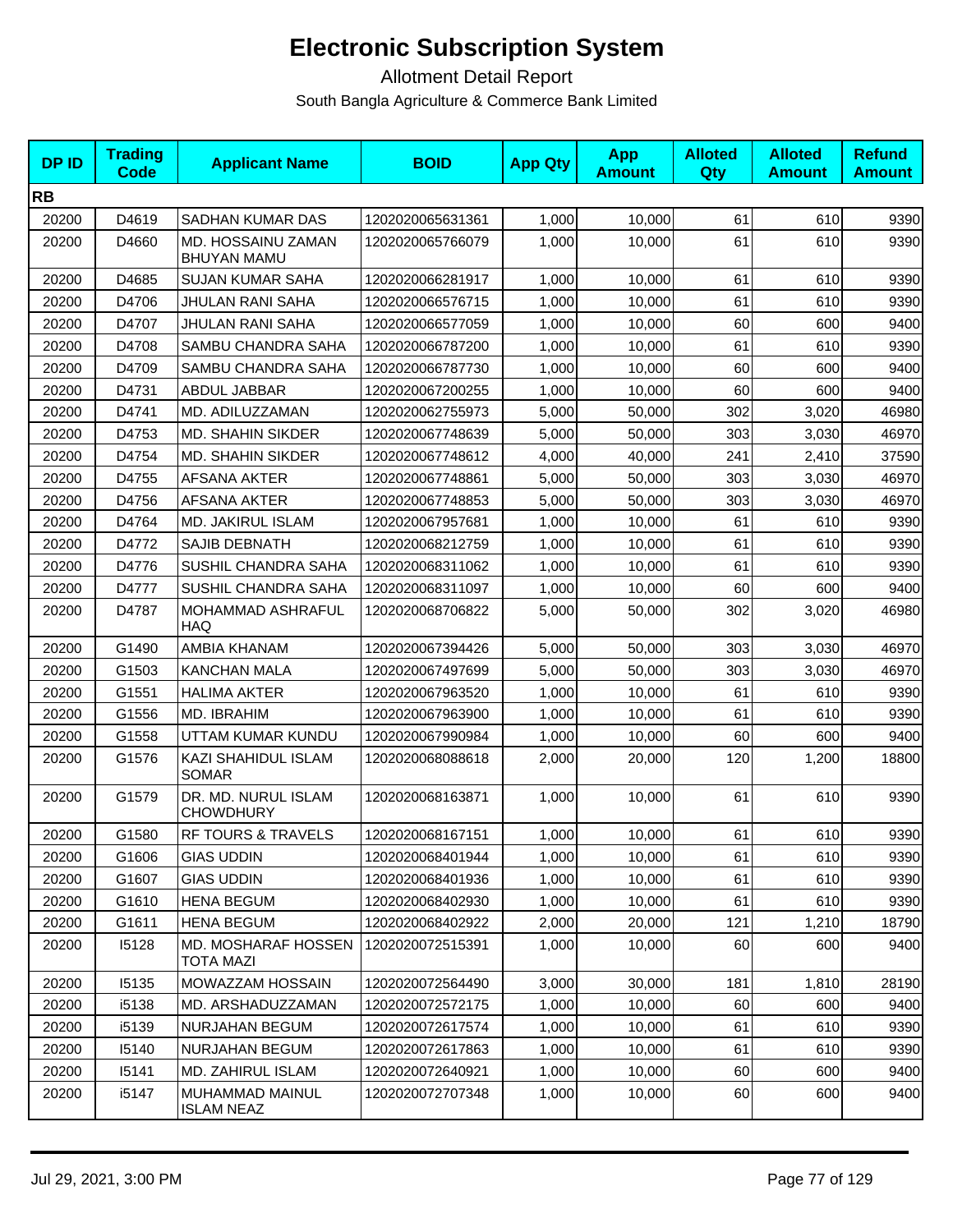| <b>DPID</b> | <b>Trading</b><br><b>Code</b> | <b>Applicant Name</b>                | <b>BOID</b>      | <b>App Qty</b> | <b>App</b><br><b>Amount</b> | <b>Alloted</b><br><b>Qty</b> | <b>Alloted</b><br><b>Amount</b> | <b>Refund</b><br><b>Amount</b> |
|-------------|-------------------------------|--------------------------------------|------------------|----------------|-----------------------------|------------------------------|---------------------------------|--------------------------------|
| <b>RB</b>   |                               |                                      |                  |                |                             |                              |                                 |                                |
| 20200       | i5148                         | MUHAMMAD MAINUL<br><b>ISLAM NEAZ</b> | 1202020072707331 | 1,000          | 10,000                      | 61                           | 610                             | 9390                           |
| 20200       | i5157                         | A.T.M. SHAMIM KABIR                  | 1202020073068294 | 1,000          | 10,000                      | 60                           | 600                             | 9400                           |
| 20200       | 15159                         | <b>HABIBA RASHID</b>                 | 1202020073053912 | 3,000          | 30,000                      | 182                          | 1,820                           | 28180                          |
| 20200       | i5189                         | MD. ABDUR RAHMAN<br><b>SHEIKH</b>    | 1202020073527041 | 1,000          | 10,000                      | 61                           | 610                             | 9390                           |
| 20200       | 15193                         | SAJIB AHMED                          | 1202020073395938 | 1,000          | 10,000                      | 61                           | 610                             | 9390                           |
| 20200       | 15194                         | SAJIB AHMED                          | 1202020073395946 | 1,000          | 10,000                      | 60                           | 600                             | 9400                           |
| 20200       | 15198                         | <b>MILONI HALDER</b>                 | 1202020073430852 | 5,000          | 50,000                      | 303                          | 3,030                           | 46970                          |
| 20200       | 15199                         | <b>MILONI HALDER</b>                 | 1202020073430860 | 5,000          | 50,000                      | 303                          | 3,030                           | 46970                          |
| 20200       | 15200                         | NIRMAL ROY                           | 1202020073431129 | 5,000          | 50,000                      | 302                          | 3,020                           | 46980                          |
| 20200       | 15201                         | <b>NIRMAL ROY</b>                    | 1202020073431153 | 5,000          | 50,000                      | 302                          | 3,020                           | 46980                          |
| 20200       | i5210                         | <b>SHAKIL AHMED</b>                  | 1202020073567595 | 1,000          | 10,000                      | 61                           | 610                             | 9390                           |
| 20200       | i5213                         | MD. RIZVY AHMED                      | 1202020073586338 | 5,000          | 50,000                      | 302                          | 3,020                           | 46980                          |
| 20200       | i5224                         | <b>SAROJ KUMAR DAS</b>               | 1202020073720111 | 5,000          | 50,000                      | 303                          | 3.030                           | 46970                          |
| 20200       | 15225                         | <b>SAROJ KUMAR DAS</b>               | 1202020073720128 | 5,000          | 50,000                      | 303                          | 3,030                           | 46970                          |
| 20200       | 0D731                         | MD. JOYNAL ABEDIN                    | 1202020048402920 | 1,000          | 10,000                      | 60                           | 600                             | 9400                           |
| 20200       | 0D733                         | MD. TAFAZZAL HOSSAIN                 | 1202020048417939 | 1,000          | 10,000                      | 61                           | 610                             | 9390                           |
| 20200       | 0D812                         | MINA HAFIZUR RAHMAN                  | 1202020048712648 | 5,000          | 50,000                      | 302                          | 3,020                           | 46980                          |
| 20200       | 0D852                         | MOST. SHAHIDA KHANAM                 | 1202020049260234 | 2,000          | 20,000                      | 121                          | 1,210                           | 18790                          |
| 20200       | 0D853                         | MOST. SHAHIDA KHANAM                 | 1202020049334903 | 2,000          | 20,000                      | 121                          | 1,210                           | 18790                          |
| 20200       | 0D906                         | MD. SHAFIQUL ISLAM<br><b>RAJU</b>    | 1202020049854973 | 1,000          | 10,000                      | 61                           | 610                             | 9390                           |
| 20200       | 0D907                         | <b>MD. SHARIF HOSSAIN</b>            | 1202020049984911 | 1,000          | 10,000                      | 60                           | 600                             | 9400                           |
| 20200       | 0D917                         | MD. AKTERUZZAMAN<br><b>BHUIYAN</b>   | 1202020049971258 | 4,000          | 40,000                      | 242                          | 2,420                           | 37580                          |
| 20200       | 0D939                         | AMAL CHANDRA SAHA                    | 1202020050244612 | 1,000          | 10,000                      | 61                           | 610                             | 9390                           |
| 20200       | 40047                         | MD.AL-MAMUN                          | 1202020017238042 | 5,000          | 50,000                      | 302                          | 3,020                           | 46980                          |
| 20200       | A2330                         | <b>MAJADA BEGUM</b>                  | 1202020072752820 | 3,000          | 30,000                      | 182                          | 1,820                           | 28180                          |
| 20200       | A2371                         | <b>FAHAD KARIM</b>                   | 1202020073690548 | 5,000          | 50,000                      | 303                          | 3,030                           | 46970                          |
| 20200       | A2450                         | MD. JOYNAL ABEDIN                    | 1202020062035542 | 1,000          | 10,000                      | 61                           | 610                             | 9390                           |
| 20200       | A2476                         | MD. MURAD HOSSAIN                    | 1202020069179032 | 5,000          | 50,000                      | 303                          | 3,030                           | 46970                          |
| 20200       | A2602                         | <b>MD.ABDUR RAHIM MIAH</b>           | 1202020056554092 | 5.000          | 50,000                      | 302                          | 3,020                           | 46980                          |
| 20200       | A2622                         | <b>MASUDA AKHTER</b>                 | 1202020062864359 | 5,000          | 50,000                      | 303                          | 3,030                           | 46970                          |
| 20200       | A2631                         | <b>MD. SHOFIQUL ISLAM</b>            | 1202020064959640 | 5,000          | 50,000                      | 303                          | 3,030                           | 46970                          |
| 20200       | A2636                         | SARIYA MOMOTAJ<br><b>UPOMA</b>       | 1202020072609485 | 1,000          | 10,000                      | 61                           | 610                             | 9390                           |
| 20200       | A2657                         | MD. SHAIFUL HOSSAIN                  | 1202020058271071 | 1,000          | 10,000                      | 60                           | 600                             | 9400                           |
| 20200       | A2677                         | MD. ZAHIRUL ISLAM                    | 1202020063541062 | 2,000          | 20,000                      | 121                          | 1,210                           | 18790                          |
| 20200       | B4612                         | ABUL KASAM                           | 1202020054787380 | 1,000          | 10,000                      | 61                           | 610                             | 9390                           |
| 20200       | B4614                         | MD. DELWAR HOSSEN                    | 1202020054787481 | 1,000          | 10,000                      | 61                           | 610                             | 9390                           |
| 20200       | B4615                         | MD. ANAET KARIM                      | 1202020054787498 | 2,000          | 20,000                      | 121                          | 1,210                           | 18790                          |
| 20200       | B4671                         | MD. ANAET KARIM                      | 1202020054842703 | 1,000          | 10,000                      | 61                           | 610                             | 9390                           |
| 20200       | B4672                         | <b>HOSNE ARA</b>                     | 1202020054842845 | 1,000          | 10,000                      | 61                           | 610                             | 9390                           |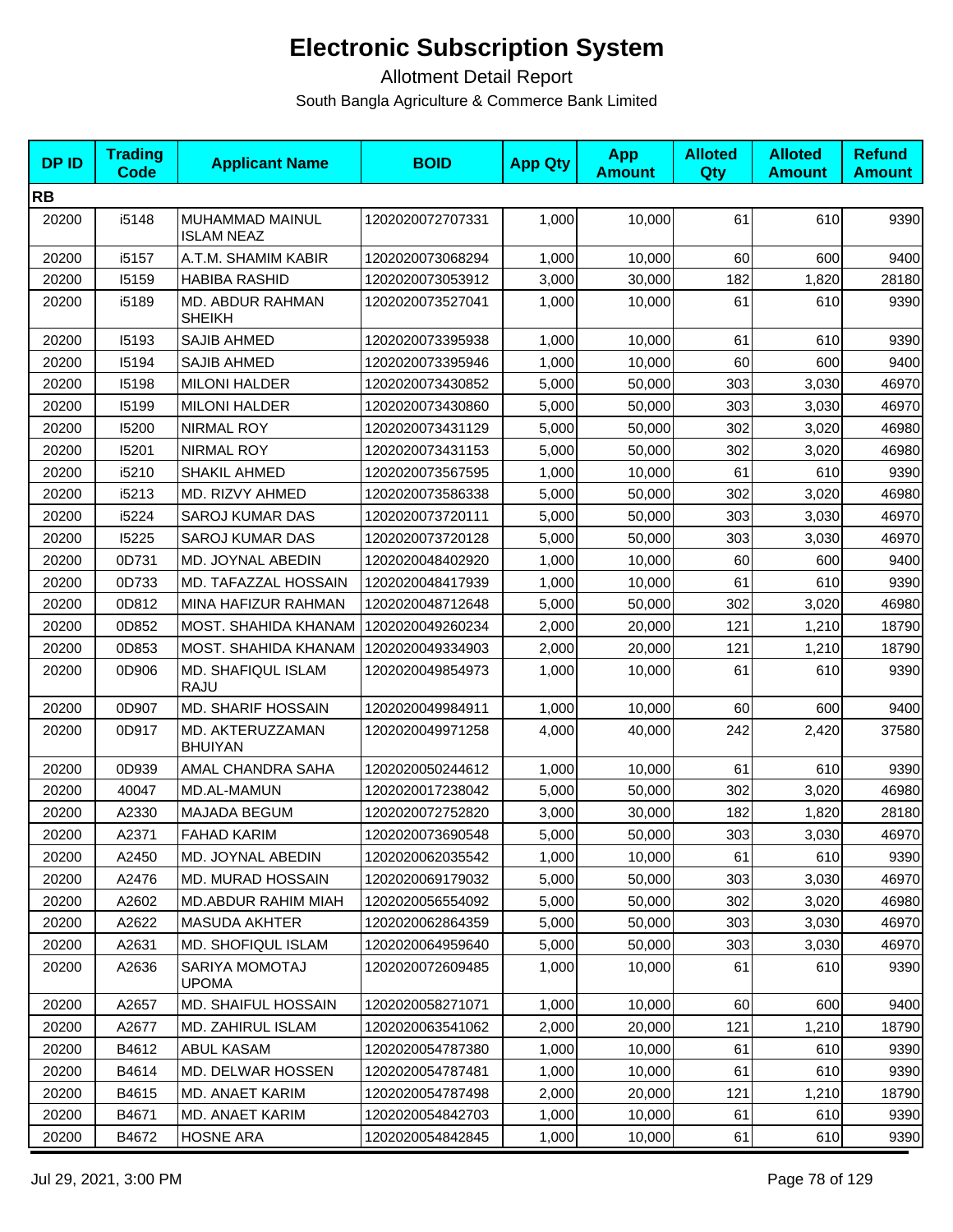| <b>DPID</b> | <b>Trading</b><br><b>Code</b> | <b>Applicant Name</b>                   | <b>BOID</b>      | <b>App Qty</b> | <b>App</b><br><b>Amount</b> | <b>Alloted</b><br><b>Qty</b> | <b>Alloted</b><br><b>Amount</b> | <b>Refund</b><br><b>Amount</b> |
|-------------|-------------------------------|-----------------------------------------|------------------|----------------|-----------------------------|------------------------------|---------------------------------|--------------------------------|
| <b>RB</b>   |                               |                                         |                  |                |                             |                              |                                 |                                |
| 20200       | B4673                         | <b>HOSNE ARA</b>                        | 1202020054842861 | 1,000          | 10,000                      | 61                           | 610                             | 9390                           |
| 20200       | B9544                         | MD. ABU HOSSAIN                         | 1202020059122852 | 5,000          | 50,000                      | 303                          | 3,030                           | 46970                          |
| 20200       | B9567                         | MD. ALI AKBAR                           | 1202020059043732 | 1,000          | 10,000                      | 60                           | 600                             | 9400                           |
| 20200       | B9568                         | MD. ALI AKBAR                           | 1202020059043039 | 1,000          | 10,000                      | 60                           | 600                             | 9400                           |
| 20200       | B9572                         | MOHAMMAD MOSHLEE<br><b>UDDIN SARKER</b> | 1202020059044520 | 1,000          | 10,000                      | 60                           | 600                             | 9400                           |
| 20200       | B9573                         | MOHAMMED MOSHLEE<br><b>UDDIN SARKER</b> | 1202020059046083 | 1,000          | 10,000                      | 61                           | 610                             | 9390                           |
| 20200       | B9579                         | MD. HANNAN                              | 1202020059204925 | 2,000          | 20,000                      | 120                          | 1,200                           | 18800                          |
| 20200       | B9582                         | <b>MD. KHARUL ALAM</b>                  | 1202020059203813 | 1,000          | 10,000                      | 61                           | 610                             | 9390                           |
| 20200       | B9583                         | MD. KHARUL ALAM                         | 1202020059206967 | 1,000          | 10,000                      | 60                           | 600                             | 9400                           |
| 20200       | B9585                         | MD. KAMRUL HASAN                        | 1202020059959317 | 2,000          | 20,000                      | 120                          | 1,200                           | 18800                          |
| 20200       | B9652                         | PETER ADHIKARY                          | 1202020059257023 | 5,000          | 50,000                      | 302                          | 3,020                           | 46980                          |
| 20200       | G1612                         | MD. BADAL MIA                           | 1202020068406912 | 1,000          | 10,000                      | 60                           | 600                             | 9400                           |
| 20200       | G1613                         | MD. BADAL MIA                           | 1202020068406856 | 1,000          | 10,000                      | 61                           | 610                             | 9390                           |
| 20200       | G1616                         | <b>KOHINUR</b>                          | 1202020068408194 | 1,000          | 10,000                      | 61                           | 610                             | 9390                           |
| 20200       | G1617                         | <b>KOHINUR</b>                          | 1202020068408226 | 1,000          | 10,000                      | 60                           | 600                             | 9400                           |
| 20200       | G1673                         | <b>MRS.JOBAIDA AKTER</b>                | 1202020069002721 | 5,000          | 50.000                      | 302                          | 3,020                           | 46980                          |
| 20200       | 13227                         | <b>TASLIMA AKTER</b>                    | 1202020058275565 | 1,000          | 10,000                      | 61                           | 610                             | 9390                           |
| 20200       | i3250                         | MD. ALAMGIR HOSSAIN                     | 1202020058343236 | 2,000          | 20,000                      | 121                          | 1,210                           | 18790                          |
| 20200       | i3329                         | DR. ANOWER FARAZY                       | 1202020058499027 | 5,000          | 50,000                      | 302                          | 3,020                           | 46980                          |
| 20200       | i3335                         | MD. SHAHIDUL ISLAM                      | 1202020058508676 | 1,000          | 10,000                      | 61                           | 610                             | 9390                           |
| 20200       | i3350                         | <b>MONIR H FARAZY</b>                   | 1202020058514361 | 5,000          | 50,000                      | 302                          | 3,020                           | 46980                          |
| 20200       | i3357                         | YESMIN HOSSAIN                          | 1202020058573468 | 1,000          | 10,000                      | 61                           | 610                             | 9390                           |
| 20200       | i3366                         | RIFAT JAHAN SETU                        | 1202020058546138 | 5,000          | 50,000                      | 303                          | 3,030                           | 46970                          |
| 20200       | i3369                         | MD. FAZLUR RAHMAN                       | 1202020058610710 | 5,000          | 50,000                      | 303                          | 3,030                           | 46970                          |
| 20200       | i3375                         | Md. Rashidul Hassan                     | 1202020053677460 | 1,000          | 10,000                      | 60                           | 600                             | 9400                           |
| 20200       | i3388                         | <b>MD. MILON MATUBBOR</b>               | 1202020058609342 | 5,000          | 50,000                      | 302                          | 3,020                           | 46980                          |
| 20200       | i3437                         | SHAHINA BEGUM                           | 1202020058758894 | 1,000          | 10,000                      | 61                           | 610                             | 9390                           |
| 20200       | 0G409                         | MD. SHAMSUL ALAM                        | 1202020050158242 | 1,000          | 10,000                      | 60                           | 600                             | 9400                           |
| 20200       | 0G419                         | MD. SHAHE ALAM                          | 1202020050662117 | 5,000          | 50,000                      | 302                          | 3,020                           | 46980                          |
| 20200       | 0G431                         | MD. AL-AMIN                             | 1202020051125851 | 1,000          | 10,000                      | 61                           | 610                             | 9390                           |
| 20200       | 0G511                         | <b>BASODEB CHANDRA</b><br><b>MONDOL</b> | 1202020060750521 | 2,000          | 20,000                      | 121                          | 1,210                           | 18790                          |
| 20200       | 0G512                         | <b>BASODEB CHANDRA</b><br><b>MONDOL</b> | 1202020060749194 | 2,000          | 20,000                      | 120                          | 1,200                           | 18800                          |
| 20200       | A3178                         | SHAMIM AHMED                            | 1202020058229947 | 1,000          | 10,000                      | 60                           | 600                             | 9400                           |
| 20200       | A3269                         | MD.A.SATTAR<br><b>HOWLADER</b>          | 1202020021165451 | 1,000          | 10,000                      | 61                           | 610                             | 9390                           |
| 20200       | A3330                         | <b>UMME SAKI NAZNEEN</b>                | 1202020058414414 | 1,000          | 10,000                      | 61                           | 610                             | 9390                           |
| 20200       | A3331                         | <b>UMME SAKI NAZNEEN</b>                | 1202020058414639 | 1,000          | 10,000                      | 61                           | 610                             | 9390                           |
| 20200       | A3336                         | SYED FERHAT ANWAR                       | 1202020058431284 | 5,000          | 50,000                      | 303                          | 3,030                           | 46970                          |
| 20200       | A3419                         | <b>DINESH CHANDRA</b><br>DAKUA          | 1202020058834771 | 5,000          | 50,000                      | 303                          | 3,030                           | 46970                          |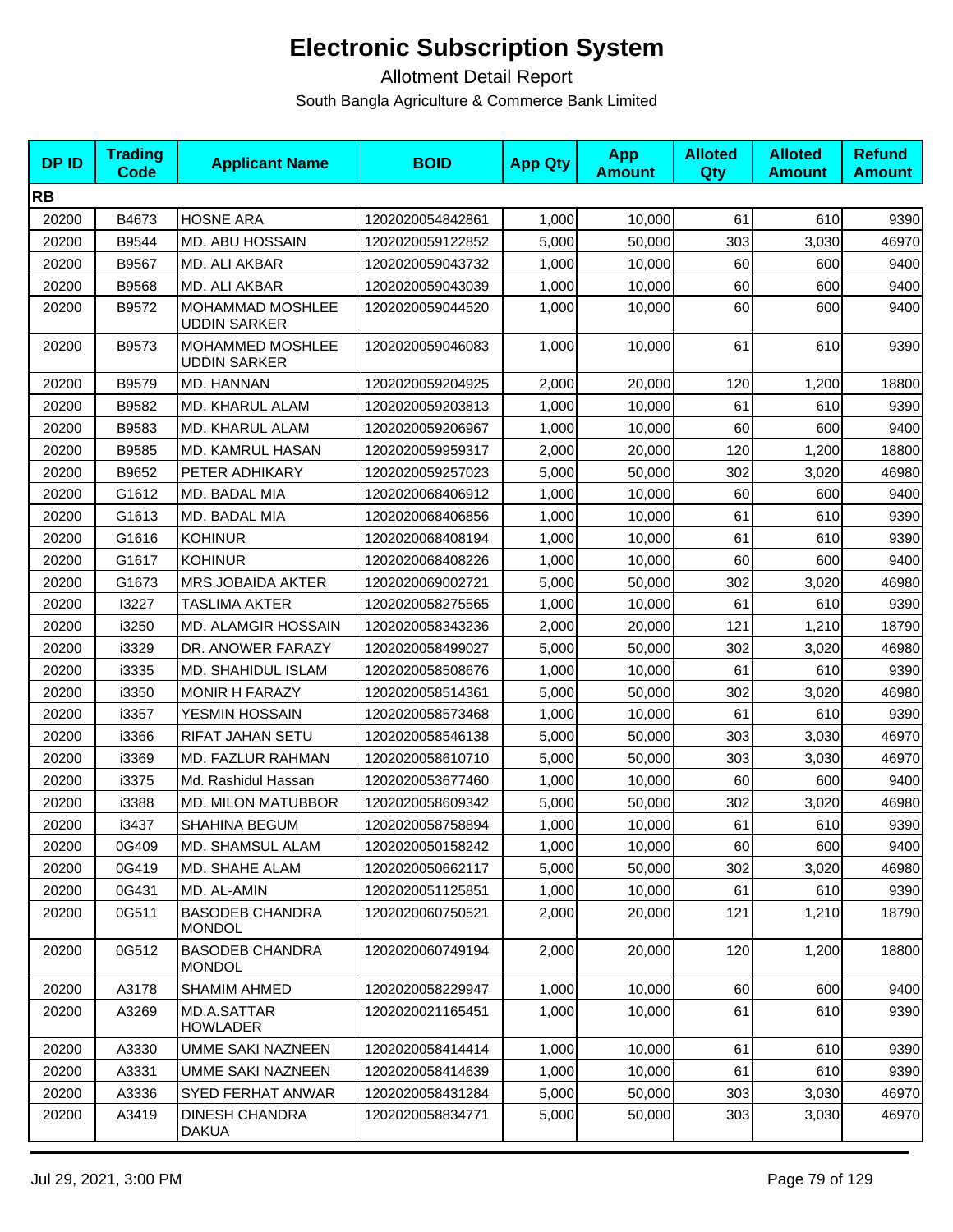| <b>DPID</b> | <b>Trading</b><br><b>Code</b> | <b>Applicant Name</b>                      | <b>BOID</b>      | <b>App Qty</b> | <b>App</b><br><b>Amount</b> | <b>Alloted</b><br><b>Qty</b> | <b>Alloted</b><br><b>Amount</b> | <b>Refund</b><br><b>Amount</b> |
|-------------|-------------------------------|--------------------------------------------|------------------|----------------|-----------------------------|------------------------------|---------------------------------|--------------------------------|
| <b>RB</b>   |                               |                                            |                  |                |                             |                              |                                 |                                |
| 20200       | A3420                         | <b>DINESH CHANDRA</b><br><b>DAKUA</b>      | 1202020058835137 | 5,000          | 50,000                      | 302                          | 3,020                           | 46980                          |
| 20200       | A3433                         | MD. JAKIR MAMUN                            | 1202020058946381 | 1,000          | 10,000                      | 61                           | 610                             | 9390                           |
| 20200       | A3434                         | <b>APEX ENTERPRISES</b><br><b>LIMITED</b>  | 1202020059896054 | 5,000          | 50,000                      | 303                          | 3,030                           | 46970                          |
| 20200       | A3438                         | PUSPA RANI BACHAR                          | 1202020059119675 | 5,000          | 50,000                      | 302                          | 3,020                           | 46980                          |
| 20200       | A3471                         | <b>FATEMA BEGUM</b>                        | 1202020059555852 | 1,000          | 10,000                      | 61                           | 610                             | 9390                           |
| 20200       | A3472                         | <b>FATEMA BEGUM</b>                        | 1202020059556252 | 1,000          | 10,000                      | 60                           | 600                             | 9400                           |
| 20200       | A3483                         | MOHAMMAD HANIF                             | 1202020059567626 | 5,000          | 50,000                      | 302                          | 3,020                           | 46980                          |
| 20200       | A3494                         | ABU SAYED MD. TAZMUL<br><b>HAQUE</b>       | 1202020059753411 | 1,000          | 10,000                      | 60                           | 600                             | 9400                           |
| 20200       | A3518                         | <b>MD ANWAR HOSSAIN</b>                    | 1202020060072199 | 1,000          | 10,000                      | 60                           | 600                             | 9400                           |
| 20200       | A3531                         | <b>MD. JASHIM UDDIN</b>                    | 1202020060434490 | 1,000          | 10.000                      | 61                           | 610                             | 9390                           |
| 20200       | A3555                         | <b>SHAHIDA MOMEN</b>                       | 1202020060436077 | 1,000          | 10,000                      | 61                           | 610                             | 9390                           |
| 20200       | B5596                         | <b>URMILA DASH</b>                         | 1202020055820918 | 2,000          | 20,000                      | 121                          | 1,210                           | 18790                          |
| 20200       | B5636                         | MD. NAZRUL ISLAM<br>JEHAD                  | 1202020055888331 | 1,000          | 10,000                      | 61                           | 610                             | 9390                           |
| 20200       | B5640                         | MD. RAFIQUL ISLAM                          | 1202020055892024 | 1,000          | 10,000                      | 61                           | 610                             | 9390                           |
| 20200       | B5641                         | <b>MASUM BEPARI</b>                        | 1202020055893096 | 1,000          | 10,000                      | 61                           | 610                             | 9390                           |
| 20200       | B5654                         | <b>MD. AINUL HOSSAIN</b>                   | 1202020055825897 | 1,000          | 10,000                      | 61                           | 610                             | 9390                           |
| 20200       | B5691                         | MOHAMMAD AL-AMIN<br>MIAH                   | 1202020055890290 | 1,000          | 10,000                      | 60                           | 600                             | 9400                           |
| 20200       | B5714                         | ABDUR RAZZAK SHEIKH                        | 1202020060625931 | 1,000          | 10,000                      | 60                           | 600                             | 9400                           |
| 20200       | C1513                         | <b>KAMRUN NAHAR</b>                        | 1202020057259029 | 1,000          | 10,000                      | 61                           | 610                             | 9390                           |
| 20200       | C1651                         | <b>NAZMA</b>                               | 1202020057644497 | 5,000          | 50,000                      | 303                          | 3,030                           | 46970                          |
| 20200       | C1652                         | <b>NAZMA</b>                               | 1202020057644925 | 5,000          | 50,000                      | 302                          | 3,020                           | 46980                          |
| 20200       | C1726                         | <b>NASIMA AKTAR</b>                        | 1202020057907963 | 1,000          | 10,000                      | 61                           | 610                             | 9390                           |
| 20200       | C1727                         | <b>NASIMA AKTER</b>                        | 1202020057908090 | 1,000          | 10,000                      | 61                           | 610                             | 9390                           |
| 20200       | D2020                         | <b>MD. MAMUN HOSSAIN</b>                   | 1202020055797695 | 5,000          | 50,000                      | 303                          | 3,030                           | 46970                          |
| 20200       | D2121                         | <b>MOHAMMAD SHAHADAT</b><br><b>HOSSAIN</b> | 1202020058806263 | 1,000          | 10,000                      | 61                           | 610                             | 9390                           |
| 20200       | D2149                         | MD. RAJIB                                  | 1202020056161985 | 1,000          | 10,000                      | 61                           | 610                             | 9390                           |
| 20200       | D2258                         | JAMONA SAHA                                | 1202020056349231 | 1,000          | 10,000                      | 61                           | 610                             | 9390                           |
| 20200       | F2834                         | EATI                                       | 1202020053817108 | 1,000          | 10,000                      | 61                           | 610                             | 9390                           |
| 20200       | F2836                         | MD. AHSAN                                  | 1202020053817191 | 1,000          | 10.000                      | 61                           | 610                             | 9390                           |
| 20200       | F2837                         | <b>MST. JESMINE AKTER</b>                  | 1202020053817207 | 1,000          | 10,000                      | 61                           | 610                             | 9390                           |
| 20200       | F2843                         | MST. SHAHANARA<br><b>KHATUN</b>            | 1202020053826582 | 1,000          | 10,000                      | 60                           | 600                             | 9400                           |
| 20200       | A3418                         | <b>MD. SHAHIDUR RAHMAN</b>                 | 1202020012475046 | 5,000          | 50,000                      | 303                          | 3,030                           | 46970                          |
| 20200       | B9679                         | <b>MD. KAMAL HOSSAIN</b>                   | 1202020059209341 | 5,000          | 50,000                      | 303                          | 3,030                           | 46970                          |
| 20200       | B9680                         | MD. KAMAL HOSSAIN                          | 1202020059209810 | 5,000          | 50,000                      | 303                          | 3,030                           | 46970                          |
| 20200       | B9746                         | MD. AL AMIN                                | 1202020059414036 | 1,000          | 10,000                      | 61                           | 610                             | 9390                           |
| 20200       | F3158                         | MD. DALOUR HOSSAN                          | 1202020054952251 | 1,000          | 10,000                      | 60                           | 600                             | 9400                           |
| 20200       | F3163                         | ZANAT JAHAN BITHI                          | 1202020054957153 | 1,000          | 10,000                      | 60                           | 600                             | 9400                           |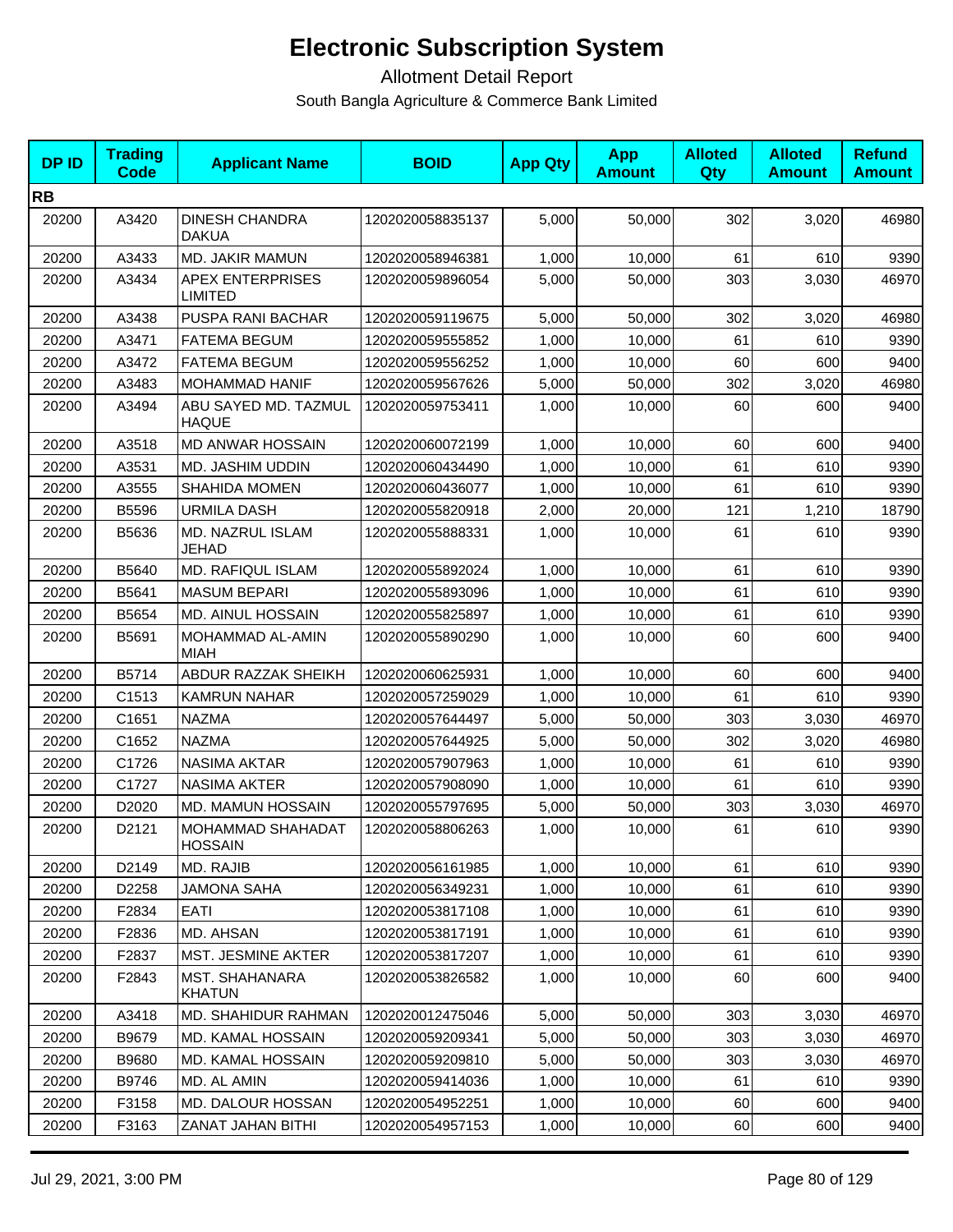| <b>DPID</b> | <b>Trading</b><br><b>Code</b> | <b>Applicant Name</b>                  | <b>BOID</b>      | <b>App Qty</b> | <b>App</b><br><b>Amount</b> | <b>Alloted</b><br>Qty | <b>Alloted</b><br><b>Amount</b> | <b>Refund</b><br><b>Amount</b> |
|-------------|-------------------------------|----------------------------------------|------------------|----------------|-----------------------------|-----------------------|---------------------------------|--------------------------------|
| <b>RB</b>   |                               |                                        |                  |                |                             |                       |                                 |                                |
| 20200       | F3165                         | MST. SHOBITA KHATUN                    | 1202020054964165 | 1,000          | 10,000                      | 60                    | 600                             | 9400                           |
| 20200       | F3170                         | <b>ILIN JOBAYDA JHILIK</b>             | 1202020054966833 | 1,000          | 10,000                      | 61                    | 610                             | 9390                           |
| 20200       | F3171                         | APLE MAHAMUD                           | 1202020054966975 | 1,000          | 10,000                      | 61                    | 610                             | 9390                           |
| 20200       | F3215                         | <b>GOLAM ROBBANI</b><br><b>BHUIYAN</b> | 1202020055024869 | 5,000          | 50,000                      | 302                   | 3,020                           | 46980                          |
| 20200       | F3325                         | MD. MOSHIN ALI                         | 1202020056114891 | 1,000          | 10,000                      | 60                    | 600                             | 9400                           |
| 20200       | F3383                         | MD. MAMUNAR RASHID                     | 1202020055427221 | 1,000          | 10,000                      | 60                    | 600                             | 9400                           |
| 20200       | F3408                         | <b>SHAFIQUR RAHMAN</b>                 | 1202020055770441 | 1,000          | 10,000                      | 61                    | 610                             | 9390                           |
| 20200       | i3541                         | MD. RABIUL ISLAM                       | 1202020058943254 | 2,000          | 20,000                      | 120                   | 1,200                           | 18800                          |
| 20200       | i3542                         | MD. RABIUL ISLAM                       | 1202020058943345 | 2,000          | 20,000                      | 121                   | 1,210                           | 18790                          |
| 20200       | i3549                         | REHANA AKTER                           | 1202020058994528 | 1,000          | 10,000                      | 60                    | 600                             | 9400                           |
| 20200       | i3572                         | MD. GOLAM MOSTAFA                      | 1202020059201300 | 1,000          | 10,000                      | 61                    | 610                             | 9390                           |
| 20200       | i3840                         | YESMIN HOSSAIN                         | 1202020060132897 | 1,000          | 10,000                      | 61                    | 610                             | 9390                           |
| 20200       | D4958                         | <b>AMRAN HOSSAIN</b>                   | 1202020037216795 | 1,000          | 10,000                      | 61                    | 610                             | 9390                           |
| 20200       | D4960                         | <b>SHANGKOR MONDAL</b>                 | 1202020072712128 | 2,000          | 20,000                      | 120                   | 1,200                           | 18800                          |
| 20200       | D4970                         | ABDUL JABBAR                           | 1202020072815721 | 1,000          | 10,000                      | 60                    | 600                             | 9400                           |
| 20200       | D4976                         | <b>KHALED HASAN</b>                    | 1202020072937933 | 1,000          | 10,000                      | 61                    | 610                             | 9390                           |
| 20200       | D4979                         | SHAMIMA AKTER LIPA                     | 1202020072882561 | 1,000          | 10,000                      | 61                    | 610                             | 9390                           |
| 20200       | D4980                         | MOKSHED HOSSAIN                        | 1202020072885150 | 5,000          | 50,000                      | 303                   | 3,030                           | 46970                          |
| 20200       | D4981                         | MAKSUDA PARVIN                         | 1202020072894279 | 5,000          | 50,000                      | 302                   | 3,020                           | 46980                          |
| 20200       | i1107                         | MD. ABUTALEB                           | 1202020054852058 | 5,000          | 50,000                      | 303                   | 3,030                           | 46970                          |
| 20200       | i1172                         | <b>IRFAT ARA SHAPNA</b>                | 1202020055026651 | 4,000          | 40,000                      | 242                   | 2,420                           | 37580                          |
| 20200       | i1173                         | <b>IRFAT ARA SHAPNA</b>                | 1202020055027781 | 4,000          | 40,000                      | 241                   | 2,410                           | 37590                          |
| 20200       | i1177                         | <b>MD. MILON MATUBBOR</b>              | 1202020055068301 | 5,000          | 50,000                      | 303                   | 3,030                           | 46970                          |
| 20200       | i1201                         | MD. HAFIJUR RAHAMAN                    | 1202020055093361 | 1,000          | 10,000                      | 60                    | 600                             | 9400                           |
| 20200       | i1202                         | MD. HAFIJUR RAHAMAN                    | 1202020055093418 | 1,000          | 10,000                      | 61                    | 610                             | 9390                           |
| 20200       | 14891                         | MD. ABDUL MANNAN                       | 1202020069510291 | 1,000          | 10,000                      | 60                    | 600                             | 9400                           |
| 20200       | 14905                         | <b>MST. SHAHEN AKTER</b>               | 1202020069706262 | 1,000          | 10,000                      | 60                    | 600                             | 9400                           |
| 20200       | 14909                         | <b>MD. MANIR HOSSAIN</b>               | 1202020069762051 | 1,000          | 10,000                      | 61                    | 610                             | 9390                           |
| 20200       | 14910                         | TAHMINA AKTER<br><b>CHOWDHURANI</b>    | 1202020069779564 | 5,000          | 50,000                      | 303                   | 3,030                           | 46970                          |
| 20200       | 14911                         | ZAHIRUL ALAM                           | 1202020069779513 | 5,000          | 50,000                      | 303                   | 3,030                           | 46970                          |
| 20200       | i4912                         | SYED SIRAZUL ISLAM                     | 1202020069789023 | 1,000          | 10,000                      | 60                    | 600                             | 9400                           |
| 20200       | 14916                         | MD. ROBEL MIA                          | 1202020069912756 | 1,000          | 10,000                      | 61                    | 610                             | 9390                           |
| 20200       | 14917                         | MD. ROBEL MIA                          | 1202020069912839 | 1,000          | 10.000                      | 60                    | 600                             | 9400                           |
| 20200       | 14918                         | <b>TOMALIKA</b>                        | 1202020070064017 | 1,000          | 10,000                      | 61                    | 610                             | 9390                           |
| 20200       | 14926                         | MAHAMODUL HASAN                        | 1202020070198195 | 1,000          | 10,000                      | 61                    | 610                             | 9390                           |
| 20200       | 14927                         | <b>ABDUL BATEN</b>                     | 1202020070153000 | 5,000          | 50,000                      | 303                   | 3,030                           | 46970                          |
| 20200       | 14928                         | SHAKIA NASRIN                          | 1202020070152429 | 1,000          | 10,000                      | 60                    | 600                             | 9400                           |
| 20200       | 14929                         | SHEIKH MOHAMMAD<br>SAHA ALAM           | 1202020070152212 | 1,000          | 10,000                      | 61                    | 610                             | 9390                           |
| 20200       | 14935                         | <b>FARIDA AKTHER</b>                   | 1202020070440771 | 1,000          | 10,000                      | 60                    | 600                             | 9400                           |
| 20200       | 14956                         | MD. BHURHAN UDDIN                      | 1202020070560431 | 2,000          | 20,000                      | 120                   | 1,200                           | 18800                          |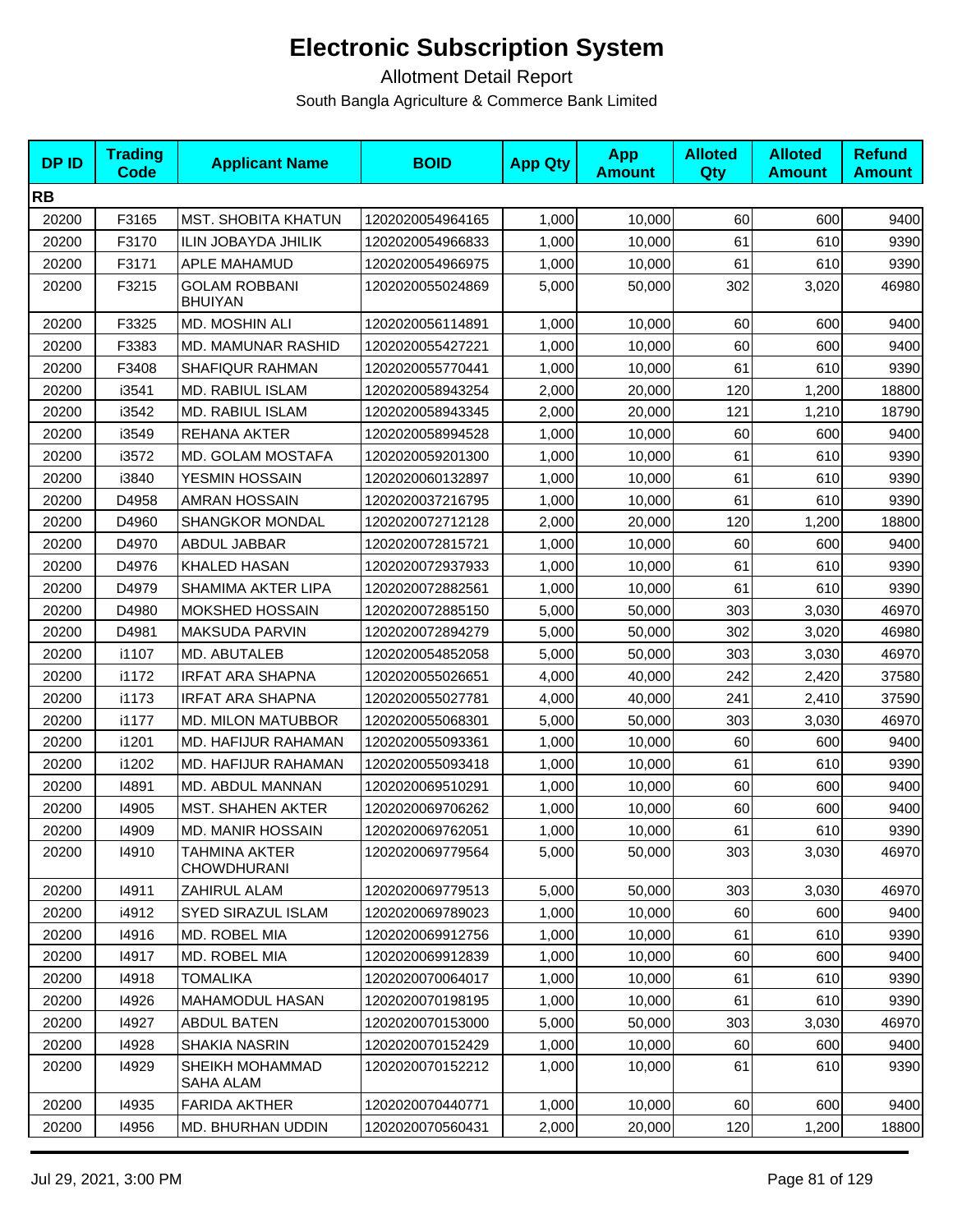| <b>DPID</b> | <b>Trading</b><br><b>Code</b> | <b>Applicant Name</b>      | <b>BOID</b>      | <b>App Qty</b> | <b>App</b><br><b>Amount</b> | <b>Alloted</b><br>Qty | <b>Alloted</b><br><b>Amount</b> | <b>Refund</b><br><b>Amount</b> |
|-------------|-------------------------------|----------------------------|------------------|----------------|-----------------------------|-----------------------|---------------------------------|--------------------------------|
| <b>RB</b>   |                               |                            |                  |                |                             |                       |                                 |                                |
| 20200       | 14972                         | KAMRUN NAHAR NISAT         | 1202020070715451 | 5,000          | 50,000                      | 302                   | 3,020                           | 46980                          |
| 20200       | 14983                         | AFRUKUZZAMAN KHAN          | 1202020071173909 | 1,000          | 10.000                      | 60                    | 600                             | 9400                           |
| 20200       | 14984                         | AFRUKUZZAMAN KHAN          | 1202020071173984 | 1,000          | 10,000                      | 60                    | 600                             | 9400                           |
| 20200       | 15012                         | <b>ASMA BEGUM</b>          | 1202020071565401 | 5,000          | 50,000                      | 303                   | 3,030                           | 46970                          |
| 20200       | 15038                         | MST. BEAUTY AKTER          | 1202020071637478 | 1,000          | 10,000                      | 61                    | 610                             | 9390                           |
| 20200       | 15039                         | <b>MST. BEAUTY AKTER</b>   | 1202020071637585 | 1,000          | 10,000                      | 61                    | 610                             | 9390                           |
| 20200       | 15040                         | <b>MD. HAMIDUR RAHMAN</b>  | 1202020071639533 | 1,000          | 10,000                      | 61                    | 610                             | 9390                           |
| 20200       | 15046                         | <b>BILAL MIA</b>           | 1202020071781510 | 2,000          | 20,000                      | 120                   | 1,200                           | 18800                          |
| 20200       | 15047                         | <b>BILAL MIA</b>           | 1202020071646679 | 2,000          | 20,000                      | 121                   | 1,210                           | 18790                          |
| 20200       | 15048                         | MD. KAMAL HOSSAIN          | 1202020071648742 | 2,000          | 20,000                      | 121                   | 1,210                           | 18790                          |
| 20200       | 15049                         | MD. KAMAL HOSSAIN          | 1202020071648528 | 2,000          | 20,000                      | 121                   | 1,210                           | 18790                          |
| 20200       | 15051                         | <b>RIKTAMANI</b>           | 1202020071650925 | 1,000          | 10,000                      | 60                    | 600                             | 9400                           |
| 20200       | 15052                         | <b>ABU HANIF MOLLA</b>     | 1202020071652785 | 1,000          | 10,000                      | 60                    | 600                             | 9400                           |
| 20200       | F2845                         | SALMA YESMINE              | 1202020053835146 | 5,000          | 50,000                      | 303                   | 3,030                           | 46970                          |
| 20200       | F2846                         | MD. HABIB                  | 1202020053835154 | 5,000          | 50,000                      | 303                   | 3,030                           | 46970                          |
| 20200       | F2851                         | <b>MD. TOUFIQUE ELAHI</b>  | 1202020053839540 | 5,000          | 50,000                      | 303                   | 3,030                           | 46970                          |
| 20200       | F2889                         | SHAFIQUL ISLAM             | 1202020054033182 | 1,000          | 10,000                      | 60                    | 600                             | 9400                           |
| 20200       | F2915                         | MD. MASUDUR RAHMAN         | 1202020054829007 | 1,000          | 10,000                      | 61                    | 610                             | 9390                           |
| 20200       | F3039                         | <b>SUMON ALI</b>           | 1202020054582861 | 1,000          | 10,000                      | 61                    | 610                             | 9390                           |
| 20200       | F3058                         | MD. MASUM HOSSAIN          | 1202020054679742 | 2,000          | 20,000                      | 120                   | 1,200                           | 18800                          |
| 20200       | F3070                         | <b>MST. SUME AKTER</b>     | 1202020054734894 | 1,000          | 10,000                      | 61                    | 610                             | 9390                           |
| 20200       | F3072                         | MD. SHOHAG                 | 1202020054735227 | 1,000          | 10,000                      | 61                    | 610                             | 9390                           |
| 20200       | F3074                         | <b>MD. IBRAHEM HOSSAIN</b> | 1202020054735516 | 1,000          | 10,000                      | 60                    | 600                             | 9400                           |
| 20200       | F3075                         | MD. IBRAHEM HOSSAIN        | 1202020054688710 | 1,000          | 10,000                      | 61                    | 610                             | 9390                           |
| 20200       | F3076                         | MST. LIZOO BEGUM           | 1202020054688745 | 1,000          | 10,000                      | 60                    | 600                             | 9400                           |
| 20200       | F3089                         | MD. MOHIDUL HASAN          | 1202020054694779 | 1,000          | 10,000                      | 61                    | 610                             | 9390                           |
| 20200       | F3090                         | <b>DIPTI RANI</b>          | 1202020054695334 | 1,000          | 10,000                      | 60                    | 600                             | 9400                           |
| 20200       | F3142                         | <b>MST. ROZINA KHATUN</b>  | 1202020054966014 | 2,000          | 20,000                      | 120                   | 1,200                           | 18800                          |
| 20200       | 0D269                         | SHAMAL ROY                 | 1202020036500219 | 1,000          | 10,000                      | 60                    | 600                             | 9400                           |
| 20200       | 0D270                         | JUWEEL KUMAR SAHA          | 1202020036500235 | 1,000          | 10,000                      | 61                    | 610                             | 9390                           |
| 20200       | 0D319                         | MALY RANI HALDAR           | 1202020045878077 | 1,000          | 10.000                      | 60                    | 600                             | 9400                           |
| 20200       | 0D347                         | MD. MAMUN                  | 1202020046117281 | 1,000          | 10,000                      | 61                    | 610                             | 9390                           |
| 20200       | 0D348                         | MD. MAMUN                  | 1202020046144263 | 1,000          | 10.000                      | 61                    | 610                             | 9390                           |
| 20200       | 0d353                         | UMME KULSUM JUMI           | 1202020046175631 | 1,000          | 10.000                      | 61                    | 610                             | 9390                           |
| 20200       | 01765                         | <b>MD. RAFIQUL ISLAM</b>   | 1202020053812868 | 1,000          | 10,000                      | 61                    | 610                             | 9390                           |
| 20200       | 01874                         | SHAMOLEE MURMU             | 1202020054228043 | 5,000          | 50,000                      | 302                   | 3,020                           | 46980                          |
| 20200       | 01954                         | MD. RIPON                  | 1202020054390603 | 1,000          | 10,000                      | 61                    | 610                             | 9390                           |
| 20200       | 01983                         | SIDAT AHMED KHAN           | 1202020054494771 | 1,000          | 10,000                      | 60                    | 600                             | 9400                           |
| 20200       | 01986                         | <b>MST. MANOARA BEGUM</b>  | 1202020054492614 | 1,000          | 10,000                      | 60                    | 600                             | 9400                           |
| 20200       | 66130                         | ROKSANA AKHTER             | 1202020025276933 | 1,000          | 10,000                      | 60                    | 600                             | 9400                           |
| 20200       | 66406                         | <b>MD.KAMAL HOSSAIN</b>    | 1202020025988472 | 4,000          | 40,000                      | 242                   | 2,420                           | 37580                          |
| 20200       | B1729                         | <b>MD. MOTIUR RAHMAN</b>   | 1202020049644291 | 1,000          | 10,000                      | 60                    | 600                             | 9400                           |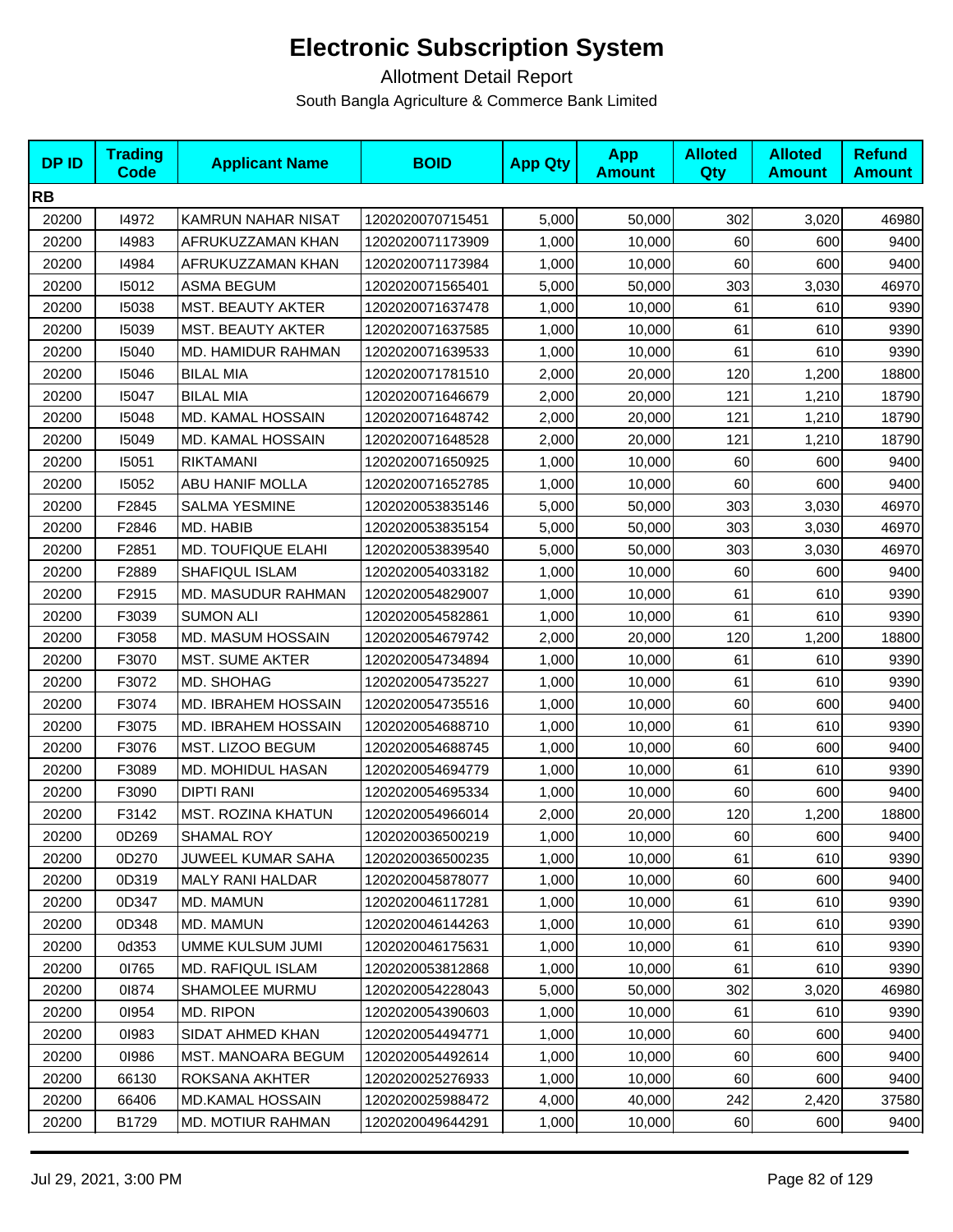| <b>DPID</b> | <b>Trading</b><br>Code | <b>Applicant Name</b>                  | <b>BOID</b>      | <b>App Qty</b> | <b>App</b><br><b>Amount</b> | <b>Alloted</b><br>Qty | <b>Alloted</b><br><b>Amount</b> | <b>Refund</b><br><b>Amount</b> |
|-------------|------------------------|----------------------------------------|------------------|----------------|-----------------------------|-----------------------|---------------------------------|--------------------------------|
| <b>RB</b>   |                        |                                        |                  |                |                             |                       |                                 |                                |
| 20200       | B1864                  | <b>MD. ATAUR RAHAMAN</b>               | 1202020049799350 | 1,000          | 10,000                      | 61                    | 610                             | 9390                           |
| 20200       | B1865                  | MD. ATAUR RAHAMAN                      | 1202020049799757 | 1,000          | 10,000                      | 61                    | 610                             | 9390                           |
| 20200       | B1867                  | <b>GULSHAN ARA</b>                     | 1202020050270211 | 1,000          | 10,000                      | 61                    | 610                             | 9390                           |
| 20200       | C1162                  | MD. ASLAM UDDIN                        | 1202020056922540 | 1,000          | 10,000                      | 60                    | 600                             | 9400                           |
| 20200       | C1243                  | SHAIKH MD.ASAD ALI                     | 1202020056923381 | 1,000          | 10,000                      | 61                    | 610                             | 9390                           |
| 20200       | C1244                  | <b>MD.PANNA KHAN</b>                   | 1202020056924855 | 2,000          | 20,000                      | 120                   | 1,200                           | 18800                          |
| 20200       | C1245                  | <b>MST MEGHLA AKTER</b>                | 1202020056925281 | 1,000          | 10,000                      | 61                    | 610                             | 9390                           |
| 20200       | C1247                  | MD. SHARIFUL ISLAM<br><b>MANIK</b>     | 1202020056942462 | 1,000          | 10,000                      | 60                    | 600                             | 9400                           |
| 20200       | C1254                  | SK. SALEH AHMED<br><b>SHEPON</b>       | 1202020056931337 | 1,000          | 10,000                      | 61                    | 610                             | 9390                           |
| 20200       | C1255                  | TANVIN AKTAR CHUMKI                    | 1202020056931388 | 1,000          | 10,000                      | 61                    | 610                             | 9390                           |
| 20200       | C1256                  | MD. MASUD PARVEZ                       | 1202020056931543 | 1,000          | 10,000                      | 61                    | 610                             | 9390                           |
| 20200       | C1260                  | K M TANVIR ALAM                        | 1202020056932192 | 1,000          | 10,000                      | 61                    | 610                             | 9390                           |
| 20200       | C1357                  | MD. MONGURUL HAQUE                     | 1202020057208001 | 1,000          | 10,000                      | 61                    | 610                             | 9390                           |
| 20200       | C1358                  | MD. MONJURUL HAQUE                     | 1202020057212721 | 1,000          | 10,000                      | 61                    | 610                             | 9390                           |
| 20200       | C1370                  | <b>HAZERA BEGUM</b>                    | 1202020057202253 | 2,000          | 20,000                      | 120                   | 1,200                           | 18800                          |
| 20200       | D3046                  | ARUNA RANI ROY                         | 1202020057750406 | 1,000          | 10,000                      | 61                    | 610                             | 9390                           |
| 20200       | D3047                  | ARUNA RANI ROY                         | 1202020057750995 | 1,000          | 10,000                      | 61                    | 610                             | 9390                           |
| 20200       | F3545                  | MD. SHAMIM AL MAHMUD<br><b>HASAN</b>   | 1202020055917643 | 5,000          | 50,000                      | 302                   | 3,020                           | 46980                          |
| 20200       | F3578                  | MD. NURUL ISLAM                        | 1202020055944443 | 1,000          | 10,000                      | 60                    | 600                             | 9400                           |
| 20200       | F3659                  | MOHAMMED ROUF                          | 1202020056313040 | 1,000          | 10,000                      | 61                    | 610                             | 9390                           |
| 20200       | F3678                  | <b>SALMA YESMIN</b>                    | 1202020056664845 | 5,000          | 50,000                      | 303                   | 3,030                           | 46970                          |
| 20200       | F3690                  | MOHAMMED ROUF                          | 1202020056289575 | 1,000          | 10,000                      | 60                    | 600                             | 9400                           |
| 20200       | F3764                  | <b>KAZI DALOWAR</b><br><b>HOSSSAIN</b> | 1202020056324979 | 1,000          | 10,000                      | 60                    | 600                             | 9400                           |
| 20200       | i4015                  | MD. SOHEL RANA                         | 1202020060719810 | 1,000          | 10,000                      | 61                    | 610                             | 9390                           |
| 20200       | F2167                  | MD. ASRAFUL ISLAM<br><b>SOBUZ</b>      | 1202020055167021 | 4,000          | 40,000                      | 241                   | 2,410                           | 37590                          |
| 20200       | F2170                  | <b>MD. MEHEDI HASAN</b>                | 1202020055171806 | 1,000          | 10,000                      | 60                    | 600                             | 9400                           |
| 20200       | F2357                  | MD. TAIZUDDIN                          | 1202020053322436 | 1,000          | 10,000                      | 61                    | 610                             | 9390                           |
| 20200       | F2358                  | MD. TAIZUDDIN                          | 1202020053322500 | 1,000          | 10,000                      | 61                    | 610                             | 9390                           |
| 20200       | F2359                  | <b>RAOSHONARA</b>                      | 1202020053322543 | 1,000          | 10,000                      | 61                    | 610                             | 9390                           |
| 20200       | 15060                  | <b>FARIYA TABASSUM</b>                 | 1202020071668474 | 1,000          | 10,000                      | 61                    | 610                             | 9390                           |
| 20200       | 15061                  | ABDULLAH AL MUGNI                      | 1202020071667851 | 1,000          | 10,000                      | 61                    | 610                             | 9390                           |
| 20200       | 15062                  | ABDULLAH AL MUGNI                      | 1202020071667552 | 1,000          | 10,000                      | 60                    | 600                             | 9400                           |
| 20200       | 15063                  | <b>SONIA NARGIS</b>                    | 1202020071684058 | 1,000          | 10,000                      | 60                    | 600                             | 9400                           |
| 20200       | 15073                  | <b>NARGIS AKTER</b>                    | 1202020071984249 | 1,000          | 10,000                      | 61                    | 610                             | 9390                           |
| 20200       | 15084                  | SHAHNAJ SULTANA                        | 1202020072038563 | 5,000          | 50,000                      | 302                   | 3,020                           | 46980                          |
| 20200       | D3442                  | <b>MST. NILOFA BEGUM</b>               | 1202020058866572 | 1,000          | 10,000                      | 61                    | 610                             | 9390                           |
| 20200       | D3449                  | MD. AZIZ                               | 1202020058870845 | 1,000          | 10,000                      | 61                    | 610                             | 9390                           |
| 20200       | D3450                  | MD. AZIZ                               | 1202020058871301 | 1,000          | 10,000                      | 60                    | 600                             | 9400                           |
| 20200       | D3519                  | MUKTA AKTER                            | 1202020059078017 | 1,000          | 10,000                      | 61                    | 610                             | 9390                           |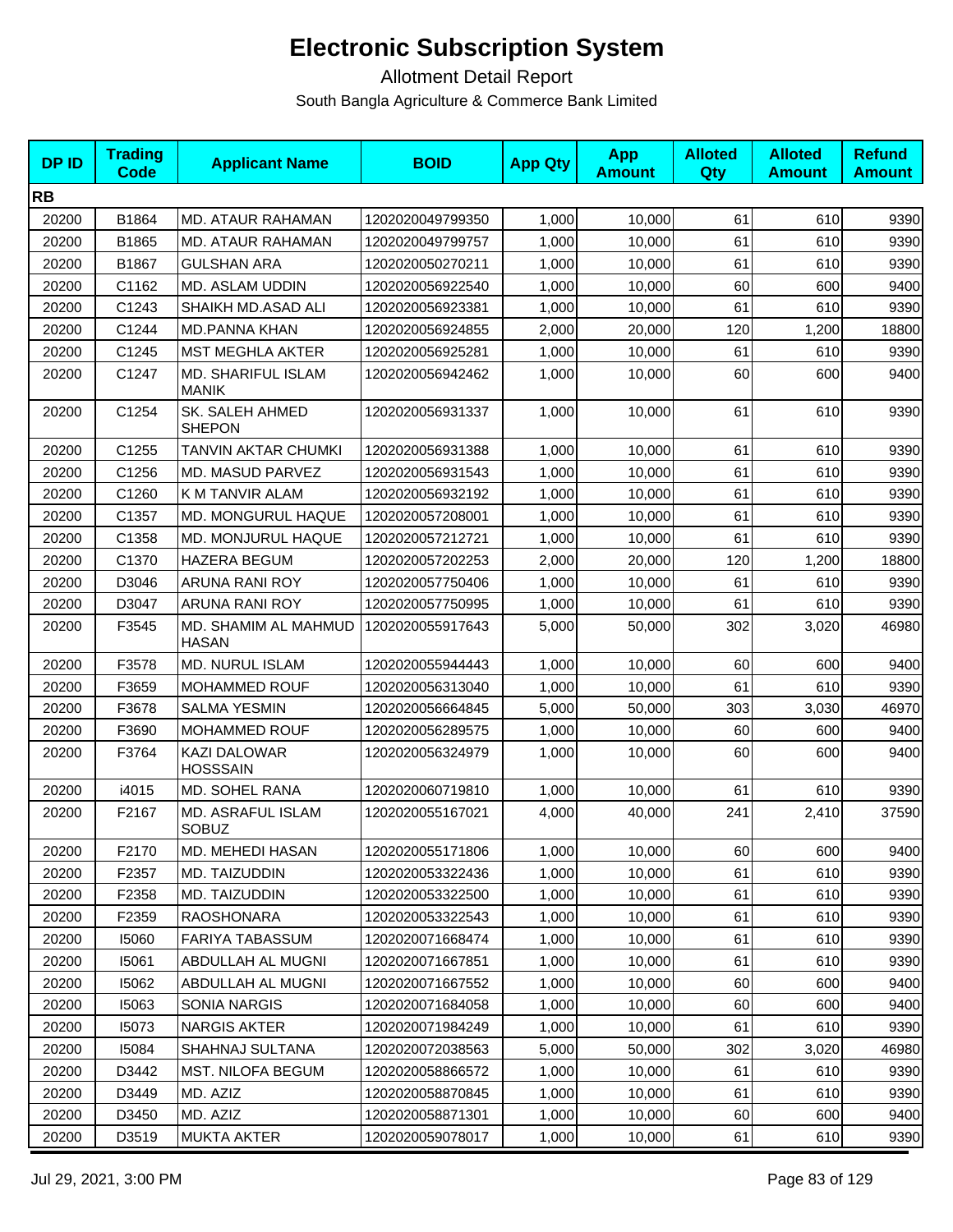| <b>DPID</b> | <b>Trading</b><br><b>Code</b> | <b>Applicant Name</b>                  | <b>BOID</b>      | <b>App Qty</b> | <b>App</b><br><b>Amount</b> | <b>Alloted</b><br><b>Qty</b> | <b>Alloted</b><br><b>Amount</b> | <b>Refund</b><br><b>Amount</b> |
|-------------|-------------------------------|----------------------------------------|------------------|----------------|-----------------------------|------------------------------|---------------------------------|--------------------------------|
| <b>RB</b>   |                               |                                        |                  |                |                             |                              |                                 |                                |
| 20200       | D3520                         | <b>MUKTA AKTER</b>                     | 1202020059078306 | 1,000          | 10,000                      | 61                           | 610                             | 9390                           |
| 20200       | D3524                         | <b>GIBAN KUMAR DEB</b>                 | 1202020033665601 | 1,000          | 10,000                      | 61                           | 610                             | 9390                           |
| 20200       | F3878                         | <b>MST.HOSNA ARA</b>                   | 1202020056699708 | 2,000          | 20,000                      | 120                          | 1,200                           | 18800                          |
| 20200       | F3901                         | SHEBAN KUMAR NAHA                      | 1202020056698531 | 1,000          | 10,000                      | 60                           | 600                             | 9400                           |
| 20200       | F3902                         | SHEBAN KUMAR NAHA                      | 1202020056697974 | 1,000          | 10,000                      | 61                           | 610                             | 9390                           |
| 20200       | F3905                         | MD. MAHAMUDUL<br><b>HASSAN</b>         | 1202020056694226 | 1,000          | 10,000                      | 61                           | 610                             | 9390                           |
| 20200       | G1001                         | <b>IMTIAZ HOSSAIN</b>                  | 1202020062949096 | 5,000          | 50,000                      | 303                          | 3,030                           | 46970                          |
| 20200       | G1007                         | <b>MEHERUNNECHA</b>                    | 1202020062898704 | 1,000          | 10,000                      | 61                           | 610                             | 9390                           |
| 20200       | G1019                         | <b>MST. MOMOTAJ PARVIN</b>             | 1202020063014462 | 1,000          | 10,000                      | 60                           | 600                             | 9400                           |
| 20200       | G1025                         | MUHAMMAD ASHRAFUL<br><b>ISLAM</b>      | 1202020063055407 | 1,000          | 10,000                      | 61                           | 610                             | 9390                           |
| 20200       | G1029                         | MST. BELY                              | 1202020063128686 | 5,000          | 50,000                      | 303                          | 3,030                           | 46970                          |
| 20200       | G1030                         | MST. BELY                              | 1202020063128777 | 5,000          | 50,000                      | 303                          | 3,030                           | 46970                          |
| 20200       | G1066                         | <b>KANAI ROY</b>                       | 1202020029688238 | 2,000          | 20,000                      | 120                          | 1,200                           | 18800                          |
| 20200       | G1074                         | ABDUL HAQUE SIKDER                     | 1202020063735293 | 1,000          | 10,000                      | 61                           | 610                             | 9390                           |
| 20200       | G1080                         | <b>JANNATUL FARDOUS</b>                | 1202020063799038 | 1,000          | 10,000                      | 60                           | 600                             | 9400                           |
| 20200       | G1081                         | <b>JANNATUL FARDOUS</b>                | 1202020063799089 | 1,000          | 10,000                      | 61                           | 610                             | 9390                           |
| 20200       | G1089                         | <b>MITU RANI SAHA</b>                  | 1202020063925881 | 5,000          | 50,000                      | 303                          | 3,030                           | 46970                          |
| 20200       | G1100                         | <b>SWAPAN MIA</b>                      | 1202020062966351 | 5,000          | 50,000                      | 303                          | 3,030                           | 46970                          |
| 20200       | G1105                         | DR. MOHAMMAD<br><b>BELAYET HOSSAIN</b> | 1202020064217604 | 5,000          | 50,000                      | 303                          | 3,030                           | 46970                          |
| 20200       | G1107                         | ANEE RANI SARKER                       | 1202020064282222 | 1,000          | 10,000                      | 60                           | 600                             | 9400                           |
| 20200       | G1108                         | MD. MOTIUR RAHMAN<br><b>KHAN</b>       | 1202020064282305 | 1,000          | 10,000                      | 61                           | 610                             | 9390                           |
| 20200       | G1110                         | MD. ASHRAF UDDIN                       | 1202020064283096 | 1,000          | 10,000                      | 61                           | 610                             | 9390                           |
| 20200       | G1111                         | MD. ASHRAF UDDIN                       | 1202020064283468 | 2,000          | 20,000                      | 120                          | 1,200                           | 18800                          |
| 20200       | G1112                         | MD. ENAMUL HOSSAIN                     | 1202020064283567 | 2,000          | 20,000                      | 120                          | 1,200                           | 18800                          |
| 20200       | G1130                         | MD. KAMAL DARZI                        | 1202020064503099 | 1,000          | 10,000                      | 60                           | 600                             | 9400                           |
| 20200       | G1136                         | MST. JESMIN AKTAR                      | 1202020064506448 | 1,000          | 10,000                      | 61                           | 610                             | 9390                           |
| 20200       | G1139                         | MD. HABUL ISLAM                        | 1202020064505783 | 1,000          | 10,000                      | 60                           | 600                             | 9400                           |
| 20200       | G1145                         | MD. SHAMIM                             | 1202020064577146 | 1,000          | 10,000                      | 61                           | 610                             | 9390                           |
| 20200       | G1151                         | MOHAMMAD SHAMIM                        | 1202020064602443 | 1,000          | 10,000                      | 61                           | 610                             | 9390                           |
| 20200       | G1156                         | MOHAMMAD HARUN OR<br><b>RASHID</b>     | 1202020064606061 | 1,000          | 10.000                      | 60                           | 600                             | 9400                           |
| 20200       | G1158                         | MD. MUBAROK                            | 1202020064605800 | 1,000          | 10,000                      | 61                           | 610                             | 9390                           |
| 20200       | 14668                         | MD. FAZLUR RAHMAN                      | 1202020064523358 | 5,000          | 50,000                      | 303                          | 3,030                           | 46970                          |
| 20200       | i4681                         | MOHAMMAD HASIBUL<br><b>ISLAM SHAMS</b> | 1202020064977986 | 1,000          | 10,000                      | 60                           | 600                             | 9400                           |
| 20200       | 14685                         | MD. AL- AMIN                           | 1202020065033838 | 1,000          | 10,000                      | 61                           | 610                             | 9390                           |
| 20200       | 14688                         | MD. MAHBUB                             | 1202020065033897 | 1,000          | 10,000                      | 61                           | 610                             | 9390                           |
| 20200       | 14732                         | <b>TANVIR ACCESSORIES</b>              | 1202020066129817 | 1,000          | 10,000                      | 61                           | 610                             | 9390                           |
| 20200       | 14762                         | MD. TASLEMUR RAHMAN                    | 1202020067274302 | 5,000          | 50,000                      | 303                          | 3,030                           | 46970                          |
| 20200       | 14788                         | SALINA SIDDIKA BEGUM                   | 1202020067759277 | 1,000          | 10,000                      | 60                           | 600                             | 9400                           |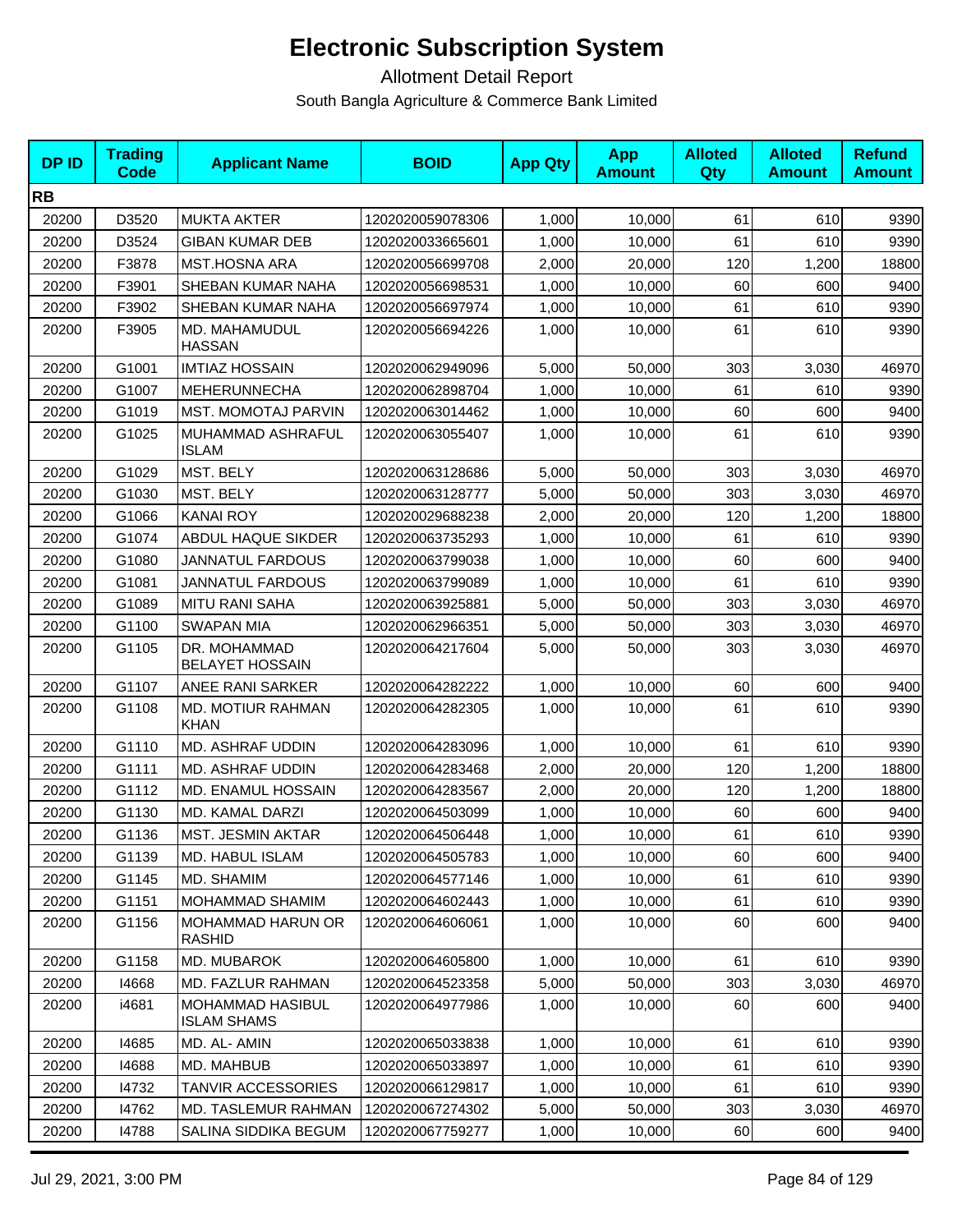| <b>DPID</b> | <b>Trading</b><br><b>Code</b> | <b>Applicant Name</b>                  | <b>BOID</b>      | <b>App Qty</b> | <b>App</b><br><b>Amount</b> | <b>Alloted</b><br><b>Qty</b> | <b>Alloted</b><br><b>Amount</b> | <b>Refund</b><br><b>Amount</b> |
|-------------|-------------------------------|----------------------------------------|------------------|----------------|-----------------------------|------------------------------|---------------------------------|--------------------------------|
| <b>RB</b>   |                               |                                        |                  |                |                             |                              |                                 |                                |
| 20200       | 14794                         | MD. MAHABUB ALAM                       | 1202020067841574 | 1,000          | 10,000                      | 61                           | 610                             | 9390                           |
| 20200       | 14822                         | RUPAMA RANI DAS                        | 1202020068120480 | 1,000          | 10,000                      | 61                           | 610                             | 9390                           |
| 20200       | 14823                         | RONDHIR DAS                            | 1202020068120788 | 1,000          | 10,000                      | 61                           | 610                             | 9390                           |
| 20200       | 14827                         | SANKAR KUMAR MONDOL                    | 1202020068121517 | 1,000          | 10,000                      | 60                           | 600                             | 9400                           |
| 20200       | 14829                         | <b>ZIKO DAS</b>                        | 1202020068143850 | 1,000          | 10,000                      | 61                           | 610                             | 9390                           |
| 20200       | 14830                         | <b>SUKENDU BIKAS DAS</b>               | 1202020068144135 | 1,000          | 10,000                      | 60                           | 600                             | 9400                           |
| 20200       | i4833                         | NUSHRAT ZAHAN NISHU                    | 1202020068186267 | 1,000          | 10,000                      | 60                           | 600                             | 9400                           |
| 20200       | 14873                         | MD. NAZMUL HOQUE                       | 1202020068938989 | 5,000          | 50,000                      | 303                          | 3,030                           | 46970                          |
| 20200       | 14876                         | NAFIZA YEASMIN                         | 1202020069001221 | 1,000          | 10,000                      | 61                           | 610                             | 9390                           |
| 20200       | i4878                         | MD. ABDUL MANNAN                       | 1202020069220684 | 1,000          | 10,000                      | 61                           | 610                             | 9390                           |
| 20200       | F2360                         | <b>RAOSHONARA</b>                      | 1202020053323093 | 1,000          | 10,000                      | 60                           | 600                             | 9400                           |
| 20200       | F2361                         | KHADIZA KHANOM SHETU 1202020053323117  |                  | 1,000          | 10,000                      | 60                           | 600                             | 9400                           |
| 20200       | F2362                         | KHADIZA KHANOM SHETU 1202020053323125  |                  | 1,000          | 10,000                      | 61                           | 610                             | 9390                           |
| 20200       | F2365                         | <b>MST. NASHIMA AKTER</b>              | 1202020053338323 | 1,000          | 10,000                      | 60                           | 600                             | 9400                           |
| 20200       | F2371                         | REZWANUL HAQUE                         | 1202020053338390 | 1,000          | 10,000                      | 61                           | 610                             | 9390                           |
| 20200       | F2372                         | REZWANUL HAQUE                         | 1202020053338698 | 1,000          | 10,000                      | 60                           | 600                             | 9400                           |
| 20200       | F2373                         | RAHIMA BEGUM                           | 1202020053338681 | 1,000          | 10,000                      | 61                           | 610                             | 9390                           |
| 20200       | F2374                         | RAHIMA BEGUM                           | 1202020053338711 | 1,000          | 10,000                      | 61                           | 610                             | 9390                           |
| 20200       | F2375                         | <b>NAZIFA AKTER</b>                    | 1202020053338671 | 1,000          | 10,000                      | 60                           | 600                             | 9400                           |
| 20200       | F2376                         | NAZIFA AKTER                           | 1202020053338291 | 1,000          | 10,000                      | 61                           | 610                             | 9390                           |
| 20200       | F2377                         | <b>TANIA AKTHER</b>                    | 1202020053338414 | 1,000          | 10,000                      | 61                           | 610                             | 9390                           |
| 20200       | F2378                         | TANIA AKTHER                           | 1202020053338647 | 1,000          | 10,000                      | 60                           | 600                             | 9400                           |
| 20200       | F2379                         | <b>MONI AKTHER</b>                     | 1202020053338936 | 1,000          | 10,000                      | 60                           | 600                             | 9400                           |
| 20200       | F2380                         | <b>MONI AKTHER</b>                     | 1202020053339229 | 1,000          | 10,000                      | 60                           | 600                             | 9400                           |
| 20200       | F2389                         | <b>MD.ALAL MIA</b>                     | 1202020053353201 | 1,000          | 10,000                      | 61                           | 610                             | 9390                           |
| 20200       | F2390                         | SHOMPA KARMAKER                        | 1202020053352885 | 1,000          | 10,000                      | 61                           | 610                             | 9390                           |
| 20200       | F2391                         | MD.REZWAN AHMED                        | 1202020053357176 | 1,000          | 10,000                      | 60                           | 600                             | 9400                           |
| 20200       | F2392                         | <b>MD.HARUN OR RASHID</b>              | 1202020053357184 | 1,000          | 10,000                      | 61                           | 610                             | 9390                           |
| 20200       | 14879                         | MST. UMMEHANI AKTER                    | 1202020069248709 | 1,000          | 10,000                      | 61                           | 610                             | 9390                           |
| 20200       | 14881                         | MOHAMMED MUZAMMEL<br>HAQUE             | 1202020069392257 | 4,000          | 40,000                      | 241                          | 2,410                           | 37590                          |
| 20200       | 00D31                         | <b>KHOKAN SAHA</b>                     | 1202020043568835 | 2,000          | 20,000                      | 120                          | 1,200                           | 18800                          |
| 20200       | 0F662                         | <b>MST. SAMSUNNAHER</b>                | 1202020045542829 | 1,000          | 10.000                      | 60                           | 600                             | 9400                           |
| 20200       | 0F671                         | <b>MOHAMMAD SAIFUL</b><br><b>ISLAM</b> | 1202020045585540 | 1,000          | 10,000                      | 60                           | 600                             | 9400                           |
| 20200       | 0F697                         | <b>SHAMIMA KHATUN</b>                  | 1202020045679320 | 1,000          | 10,000                      | 60                           | 600                             | 9400                           |
| 20200       | 0F728                         | <b>MD. MIZANUR RAHMAN</b>              | 1202020045744595 | 1,000          | 10,000                      | 61                           | 610                             | 9390                           |
| 20200       | 65065                         | <b>MD.SAZIDUR RAHMAN</b>               | 1202020018461076 | 4,000          | 40,000                      | 242                          | 2,420                           | 37580                          |
| 20200       | A5295                         | KHALED HASAN                           | 1202020062579738 | 5,000          | 50,000                      | 302                          | 3,020                           | 46980                          |
| 20200       | A5298                         | <b>ASRAFUL HOQUE</b>                   | 1202020062814121 | 5,000          | 50,000                      | 302                          | 3,020                           | 46980                          |
| 20200       | A5377                         | MD. AZIZUR RAHMAN                      | 1202020062480101 | 1,000          | 10,000                      | 60                           | 600                             | 9400                           |
| 20200       | A5384                         | S M BORHAN UDDIN                       | 1202020062658973 | 5,000          | 50,000                      | 302                          | 3,020                           | 46980                          |
| 20200       | A5386                         | MD. MOMINUL ISLAM                      | 1202020062902839 | 1,000          | 10,000                      | 61                           | 610                             | 9390                           |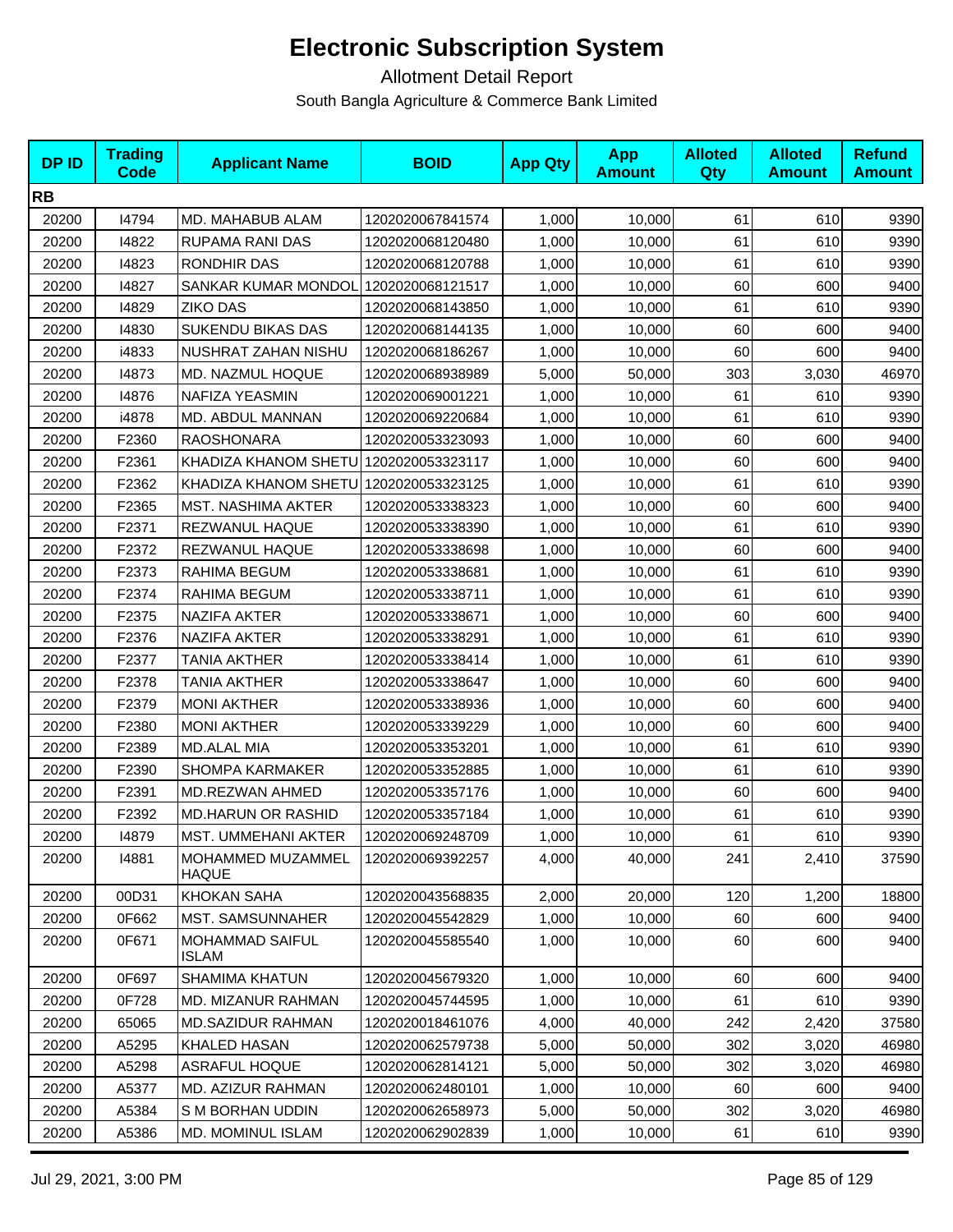| <b>DPID</b> | <b>Trading</b><br>Code | <b>Applicant Name</b>                    | <b>BOID</b>      | <b>App Qty</b> | <b>App</b><br><b>Amount</b> | <b>Alloted</b><br><b>Qty</b> | <b>Alloted</b><br><b>Amount</b> | <b>Refund</b><br><b>Amount</b> |
|-------------|------------------------|------------------------------------------|------------------|----------------|-----------------------------|------------------------------|---------------------------------|--------------------------------|
| <b>RB</b>   |                        |                                          |                  |                |                             |                              |                                 |                                |
| 20200       | A5466                  | <b>MD. TAIFUL ISLAM</b>                  | 1202020068090263 | 3,000          | 30,000                      | 181                          | 1,810                           | 28190                          |
| 20200       | A5467                  | <b>KAMRUN NAHER</b>                      | 1202020068166495 | 1,000          | 10,000                      | 61                           | 610                             | 9390                           |
| 20200       | A5473                  | TAHMINA AKTER                            | 1202020068897470 | 1,000          | 10,000                      | 60                           | 600                             | 9400                           |
| 20200       | A5480                  | ALOCK KUMAR KUNDU                        | 1202020035301182 | 1,000          | 10,000                      | 61                           | 610                             | 9390                           |
| 20200       | A5489                  | <b>QUAMRUN NAHAR</b>                     | 1202020072874051 | 1,000          | 10,000                      | 60                           | 600                             | 9400                           |
| 20200       | A5492                  | <b>ARCHANA DAS</b>                       | 1202020073490831 | 1,000          | 10.000                      | 60                           | 600                             | 9400                           |
| 20200       | A5616                  | MD. SHAHIDUL ISLAM                       | 1202020068103273 | 1,000          | 10,000                      | 61                           | 610                             | 9390                           |
| 20200       | A5651                  | <b>MOHAMMAD MOTIOUR</b><br><b>RAHMAN</b> | 1202020033770923 | 5,000          | 50,000                      | 302                          | 3,020                           | 46980                          |
| 20200       | A5655                  | <b>MD.NAZRUL ISLAM</b>                   | 1202020020192284 | 3,000          | 30,000                      | 181                          | 1,810                           | 28190                          |
| 20200       | A5697                  | MD. ATAUR RAHMAN                         | 1202020038720249 | 1,000          | 10,000                      | 61                           | 610                             | 9390                           |
| 20200       | A5715                  | <b>MANZUR HOSSAIN</b>                    | 1202020045698090 | 1,000          | 10,000                      | 60                           | 600                             | 9400                           |
| 20200       | i5112                  | MR. MD. AZHARUL ISLAM                    | 1202020000031826 | 1,000          | 10,000                      | 60                           | 600                             | 9400                           |
| 20200       | i4662                  | RUHUL AMIN KHAN                          | 1202020001171087 | 1,000          | 10.000                      | 60                           | 600                             | 9400                           |
| 20200       | A5665                  | MD. ABDUR RAHMAN                         | 1202020017263306 | 2,000          | 20.000                      | 121                          | 1,210                           | 18790                          |
| 20200       | A5668                  | MD. ABDUR RAHMAN                         | 1202020017263314 | 2,000          | 20,000                      | 121                          | 1,210                           | 18790                          |
| 20200       | F2419                  | <b>MST.ASMA AKTER</b>                    | 1202020053378290 | 1,000          | 10,000                      | 61                           | 610                             | 9390                           |
| 20200       | F2466                  | MST. JESMIN                              | 1202020053454928 | 1,000          | 10,000                      | 60                           | 600                             | 9400                           |
| 20200       | F2478                  | MD. A. KUDDUS MIA                        | 1202020053450194 | 1,000          | 10,000                      | 60                           | 600                             | 9400                           |
| 20200       | 14619                  | MD. SHAMSUDDIN                           | 1202020063199622 | 1,000          | 10,000                      | 61                           | 610                             | 9390                           |
| 20200       | B9945                  | <b>NILOY BANIK</b>                       | 1202020059626966 | 1,000          | 10,000                      | 60                           | 600                             | 9400                           |
| 20200       | B9976                  | NAZADA BEGUM                             | 1202020059653891 | 2,000          | 20,000                      | 120                          | 1,200                           | 18800                          |
| 20200       | B9978                  | MD. JUYEL SARKER                         | 1202020059647668 | 1,000          | 10,000                      | 61                           | 610                             | 9390                           |
| 20200       | B9980                  | MD. JUYEL SARKER                         | 1202020059653741 | 1,000          | 10,000                      | 61                           | 610                             | 9390                           |
| 20200       | B9999                  | AJOY KUMAR SAHA                          | 1202020060575107 | 5,000          | 50,000                      | 302                          | 3,020                           | 46980                          |
| 20200       | C1007                  | ABDUR RAHIM MOLLAH                       | 1202020056132988 | 5,000          | 50,000                      | 302                          | 3,020                           | 46980                          |
| 20200       | D2542                  | NIRPAN CHANDRA DAS                       | 1202020056778697 | 1,000          | 10,000                      | 60                           | 600                             | 9400                           |
| 20200       | D2543                  | ARUN CHANDRA SAHA                        | 1202020056778961 | 1,000          | 10,000                      | 61                           | 610                             | 9390                           |
| 20200       | i1513                  | <b>RUMA AKTER MUNA</b>                   | 1202020055622639 | 1,000          | 10,000                      | 61                           | 610                             | 9390                           |
| 20200       | i1514                  | RUMA AKTER MUNA                          | 1202020055622829 | 1,000          | 10,000                      | 61                           | 610                             | 9390                           |
| 20200       | i1593                  | MD. ABU TAHER ALI                        | 1202020055586926 | 1,000          | 10,000                      | 60                           | 600                             | 9400                           |
| 20200       | 0D922                  | UMA RANI SAHA                            | 1202020049994074 | 2,000          | 20,000                      | 120                          | 1,200                           | 18800                          |
| 20200       | 0D923                  | UMA RANI SAHA                            | 1202020049994601 | 2,000          | 20,000                      | 120                          | 1,200                           | 18800                          |
| 20200       | 0D945                  | <b>AMAL CHANDRA SAHA</b>                 | 1202020050148237 | 1,000          | 10,000                      | 61                           | 610                             | 9390                           |
| 20200       | A2623                  | MD. MASUD MIAH                           | 1202020063482196 | 1,000          | 10,000                      | 61                           | 610                             | 9390                           |
| 20200       | B4666                  | PRASHENJIT DASH                          | 1202020055544457 | 2,000          | 20,000                      | 121                          | 1,210                           | 18790                          |
| 20200       | B4676                  | FAHIMA HAIDER PINU                       | 1202020054843991 | 2,000          | 20,000                      | 121                          | 1,210                           | 18790                          |
| 20200       | B4677                  | MD. JAHIR UDDIN JIBON                    | 1202020054844108 | 2,000          | 20,000                      | 121                          | 1,210                           | 18790                          |
| 20200       | B4678                  | MD. JAHIR UDDIN JIBON                    | 1202020054844207 | 1,000          | 10,000                      | 60                           | 600                             | 9400                           |
| 20200       | B9542                  | <b>MST.FULMOTI</b>                       | 1202020058998435 | 5,000          | 50,000                      | 303                          | 3,030                           | 46970                          |
| 20200       | B9767                  | WAGEE ULLAH BARKAT                       | 1202020059359556 | 1,000          | 10,000                      | 61                           | 610                             | 9390                           |
| 20200       | D2796                  | SAJAL CHANDRA SINGHA                     | 1202020057290557 | 5,000          | 50,000                      | 302                          | 3,020                           | 46980                          |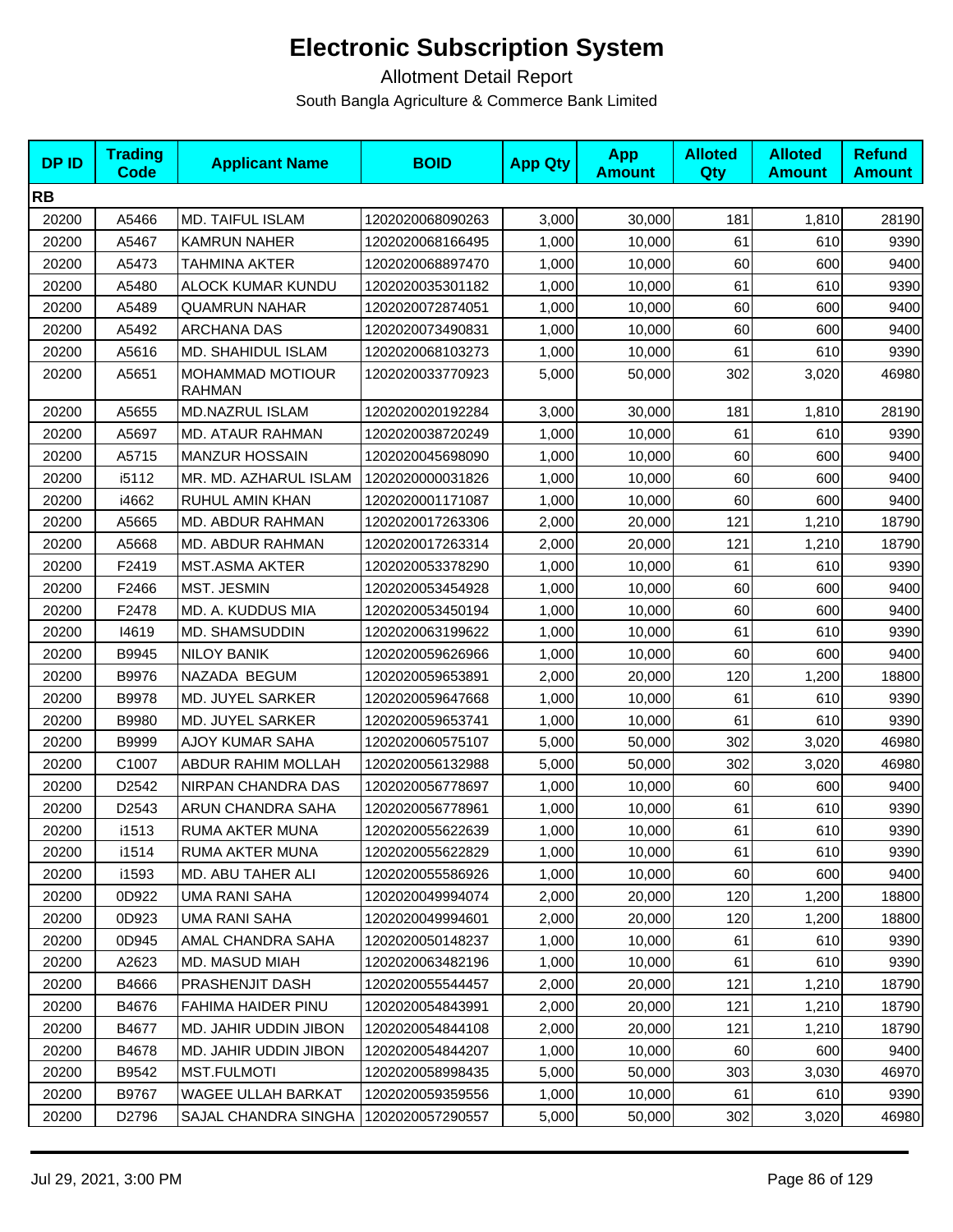| <b>DPID</b> | <b>Trading</b><br><b>Code</b> | <b>Applicant Name</b>                          | <b>BOID</b>      | <b>App Qty</b> | <b>App</b><br><b>Amount</b> | <b>Alloted</b><br>Qty | <b>Alloted</b><br><b>Amount</b> | <b>Refund</b><br><b>Amount</b> |
|-------------|-------------------------------|------------------------------------------------|------------------|----------------|-----------------------------|-----------------------|---------------------------------|--------------------------------|
| <b>RB</b>   |                               |                                                |                  |                |                             |                       |                                 |                                |
| 20200       | F3160                         | MD. BABUL HOSSEN                               | 1202020054956761 | 1,000          | 10,000                      | 60                    | 600                             | 9400                           |
| 20200       | F3208                         | <b>MD. SHAKHWAT HOSSAIN</b>                    | 1202020055016986 | 1,000          | 10,000                      | 60                    | 600                             | 9400                           |
| 20200       | F3210                         | <b>MD. RAZIBUL ISLAM</b>                       | 1202020055017062 | 1,000          | 10,000                      | 60                    | 600                             | 9400                           |
| 20200       | F3211                         | <b>MRS. NEERA NARGIS</b>                       | 1202020055017426 | 1,000          | 10,000                      | 61                    | 610                             | 9390                           |
| 20200       | F3223                         | MD. SAEED ANOWER                               | 1202020055032211 | 1,000          | 10.000                      | 61                    | 610                             | 9390                           |
| 20200       | i3571                         | MD. GOLAM MOSTAFA                              | 1202020059201161 | 1,000          | 10,000                      | 60                    | 600                             | 9400                           |
| 20200       | i3625                         | <b>MD.JAHIR AHMED</b>                          | 1202020059265371 | 1,000          | 10,000                      | 60                    | 600                             | 9400                           |
| 20200       | i3748                         | ABEDA BEGUM                                    | 1202020059684564 | 1,000          | 10,000                      | 60                    | 600                             | 9400                           |
| 20200       | i3749                         | ABEDA BEGUM                                    | 1202020059684176 | 1,000          | 10,000                      | 60                    | 600                             | 9400                           |
| 20200       | i1215                         | <b>JASMINE AKTER</b>                           | 1202020055111556 | 1,000          | 10,000                      | 61                    | 610                             | 9390                           |
| 20200       | 14924                         | <b>NAFIS AL GANI</b>                           | 1202020070166044 | 1,000          | 10,000                      | 61                    | 610                             | 9390                           |
| 20200       | 14925                         | <b>NAFIS AL GANI</b>                           | 1202020070166060 | 1,000          | 10,000                      | 61                    | 610                             | 9390                           |
| 20200       | 15085                         | <b>HASAN MUHAMMAD</b>                          | 1202020072074746 | 2,000          | 20,000                      | 120                   | 1,200                           | 18800                          |
| 20200       | 15086                         | MD. LUTFUL HAQUE                               | 1202020072080191 | 1,000          | 10,000                      | 60                    | 600                             | 9400                           |
| 20200       | D3439                         | MD. BADSA MIA                                  | 1202020058865669 | 1,000          | 10,000                      | 61                    | 610                             | 9390                           |
| 20200       | D3440                         | MD. BADSA MIA                                  | 1202020058865915 | 1,000          | 10,000                      | 61                    | 610                             | 9390                           |
| 20200       | D3441                         | <b>MST. NILOFA BEGUM</b>                       | 1202020058866141 | 1.000          | 10.000                      | 60                    | 600                             | 9400                           |
| 20200       | F3872                         | <b>SALIM</b>                                   | 1202020056686021 | 2,000          | 20,000                      | 120                   | 1,200                           | 18800                          |
| 20200       | F3893                         | <b>FARJANA HADI</b>                            | 1202020056706512 | 1,000          | 10,000                      | 61                    | 610                             | 9390                           |
| 20200       | F3896                         | <b>MST. RAJIYA KHATUN</b>                      | 1202020056707814 | 1,000          | 10,000                      | 61                    | 610                             | 9390                           |
| 20200       | F3912                         | SHAMIM AL MAMUN                                | 1202020056704861 | 1,000          | 10,000                      | 60                    | 600                             | 9400                           |
| 20200       | G1028                         | <b>MEHERUNNECHA</b>                            | 1202020063121336 | 1,000          | 10,000                      | 60                    | 600                             | 9400                           |
| 20200       | G1079                         | NUPUR RANI BHADRA                              | 1202020063794720 | 1,000          | 10,000                      | 60                    | 600                             | 9400                           |
| 20200       | G1109                         | MD. MOTIUR RAHMAN<br><b>KHAN</b>               | 1202020064282819 | 1,000          | 10,000                      | 61                    | 610                             | 9390                           |
| 20200       | 14745                         | MD. EBRAHIM<br>KHALILULLAH                     | 1202020066660409 | 1,000          | 10,000                      | 61                    | 610                             | 9390                           |
| 20200       | 14758                         | MUHAMMAD GOLAM<br><b>KIBRIA</b>                | 1202020067236859 | 1,000          | 10,000                      | 61                    | 610                             | 9390                           |
| 20200       | i4819                         | ANJU RANI DAS                                  | 1202020068119219 | 1,000          | 10,000                      | 61                    | 610                             | 9390                           |
| 20200       | 14820                         | <b>BEAUTI DAS</b>                              | 1202020068119286 | 1,000          | 10,000                      | 60                    | 600                             | 9400                           |
| 20200       | 14875                         | <b>MOHAMMAD OMAR</b><br><b>FARUQUE BHUIYAN</b> | 1202020068928296 | 3,000          | 30,000                      | 182                   | 1,820                           | 28180                          |
| 20200       | 14889                         | TANVIR WAHAB                                   | 1202020069466752 | 2,000          | 20,000                      | 121                   | 1,210                           | 18790                          |
| 20200       | A5490                         | <b>MANIK CHANDRA DAS</b>                       | 1202020072201813 | 1,000          | 10,000                      | 60                    | 600                             | 9400                           |
| 20200       | A5681                         | MD. ZAKIR HOSSAIN                              | 1202020041006211 | 1,000          | 10,000                      | 60                    | 600                             | 9400                           |
| 20200       | A5686                         | MOHAMMAD SHIEF SAKIB                           | 1202020022016061 | 5,000          | 50,000                      | 302                   | 3,020                           | 46980                          |
| 20200       | B6092                         | <b>MST. URMI AKTER URMI</b>                    | 1202020056884285 | 1,000          | 10,000                      | 60                    | 600                             | 9400                           |
| 20200       | i1916                         | <b>GIAS UDDIN</b>                              | 1202020056175632 | 2,000          | 20,000                      | 120                   | 1,200                           | 18800                          |
| 20200       | i1935                         | RABEYA SULTANA                                 | 1202020056243528 | 1,000          | 10,000                      | 61                    | 610                             | 9390                           |
| 20200       | i1939                         | <b>MD SHAHIDUL ISLAM</b>                       | 1202020056259284 | 1,000          | 10,000                      | 61                    | 610                             | 9390                           |
| 20200       | B6938                         | MD. JUWEL KHAN                                 | 1202020060071151 | 2,000          | 20,000                      | 121                   | 1,210                           | 18790                          |
| 20200       | C <sub>2589</sub>             | <b>MST. ZIEASMIN BEGUM</b>                     | 1202020059859305 | 1,000          | 10,000                      | 60                    | 600                             | 9400                           |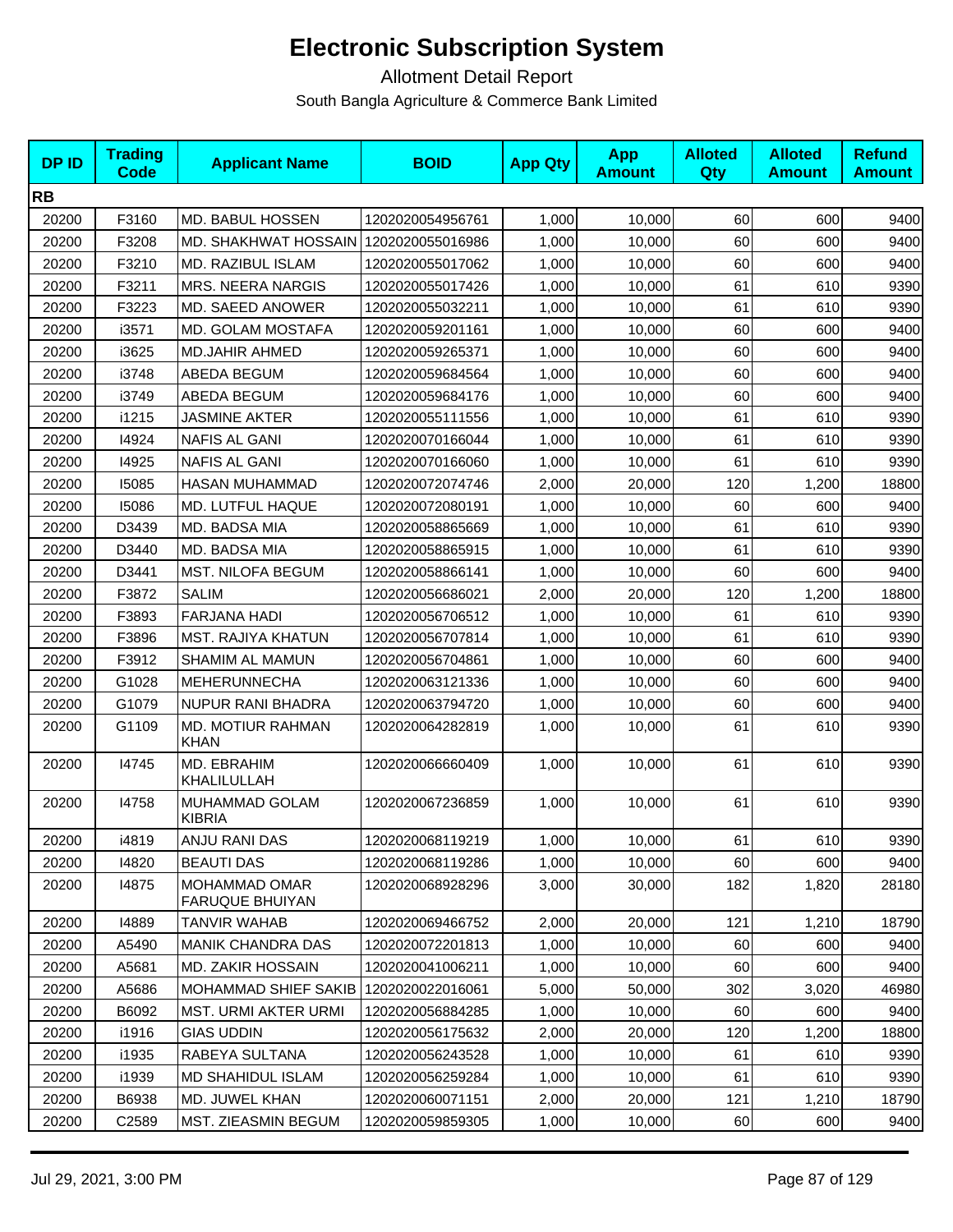| <b>DPID</b> | <b>Trading</b><br>Code | <b>Applicant Name</b>                    | <b>BOID</b>      | <b>App Qty</b> | <b>App</b><br><b>Amount</b> | <b>Alloted</b><br>Qty | <b>Alloted</b><br><b>Amount</b> | <b>Refund</b><br><b>Amount</b> |
|-------------|------------------------|------------------------------------------|------------------|----------------|-----------------------------|-----------------------|---------------------------------|--------------------------------|
| <b>RB</b>   |                        |                                          |                  |                |                             |                       |                                 |                                |
| 20200       | C2611                  | <b>MOHSINA KHATUN</b>                    | 1202020059859091 | 1,000          | 10,000                      | 61                    | 610                             | 9390                           |
| 20200       | C2594                  | <b>LAILY BEGUM</b>                       | 1202020059861175 | 1,000          | 10,000                      | 61                    | 610                             | 9390                           |
| 20200       | C2595                  | <b>MST. KHADIJA</b>                      | 1202020059861405 | 1,000          | 10,000                      | 60                    | 600                             | 9400                           |
| 20200       | C2605                  | MD. MAMUN                                | 1202020059861076 | 1,000          | 10,000                      | 61                    | 610                             | 9390                           |
| 20200       | D3648                  | MD. SAYEM                                | 1202020059736726 | 1,000          | 10,000                      | 61                    | 610                             | 9390                           |
| 20200       | G1177                  | TAPAN KUMAR DHALY                        | 1202020064684799 | 1,000          | 10.000                      | 61                    | 610                             | 9390                           |
| 20200       | C3723                  | MD. SELIM REZA                           | 1202020012089253 | 1,000          | 10,000                      | 61                    | 610                             | 9390                           |
| 20200       | 0C147                  | MRS. ROKSANA BEGUM                       | 1202020015785826 | 3,000          | 30,000                      | 182                   | 1,820                           | 28180                          |
| 20200       | B8884                  | MD. ABDUL QUDDUS<br><b>HOWLADER</b>      | 1202020058421667 | 1,000          | 10,000                      | 60                    | 600                             | 9400                           |
| 20200       | C3349                  | MONIRUZ ZAMAN KHAN                       | 1202020015227807 | 2,000          | 20,000                      | 121                   | 1,210                           | 18790                          |
| 20200       | C3399                  | MOHAMMAD NIZAM<br><b>UDDIN</b>           | 1202020015161791 | 1,000          | 10,000                      | 60                    | 600                             | 9400                           |
| 20200       | F1273                  | MD. MORSHED ALI                          | 1202020048504329 | 1,000          | 10,000                      | 61                    | 610                             | 9390                           |
| 20200       | F1274                  | <b>SAKERA SAYED</b>                      | 1202020048504460 | 1,000          | 10.000                      | 61                    | 610                             | 9390                           |
| 20200       | F1346                  | SHOVON KUMAR PAUL                        | 1202020048750897 | 5,000          | 50,000                      | 302                   | 3,020                           | 46980                          |
| 20200       | F1427                  | <b>KHADIJA BEGUM</b>                     | 1202020049471118 | 1,000          | 10,000                      | 61                    | 610                             | 9390                           |
| 20200       | F1428                  | JUNIA SHAHED                             | 1202020049471755 | 1,000          | 10.000                      | 60                    | 600                             | 9400                           |
| 20200       | F1432                  | <b>HALIMA BEGUM</b>                      | 1202020049595007 | 1,000          | 10,000                      | 60                    | 600                             | 9400                           |
| 20200       | F1434                  | MD. ABDUR RAHIM                          | 1202020049595984 | 1,000          | 10,000                      | 60                    | 600                             | 9400                           |
| 20200       | F1497                  | <b>BISHAWJIT KUMAR ROY</b>               | 1202020049516921 | 5,000          | 50,000                      | 303                   | 3,030                           | 46970                          |
| 20200       | F1498                  | <b>DEBABRATA SIL</b>                     | 1202020049530284 | 5,000          | 50,000                      | 303                   | 3,030                           | 46970                          |
| 20200       | B6531                  | SADHON CHANDRA DEY                       | 1202020056693157 | 2,000          | 20,000                      | 121                   | 1,210                           | 18790                          |
| 20200       | B6664                  | <b>ANIS</b>                              | 1202020056713136 | 1,000          | 10,000                      | 61                    | 610                             | 9390                           |
| 20200       | B6667                  | <b>MST. SELINA AKTER</b><br><b>MIAZI</b> | 1202020056741329 | 5,000          | 50,000                      | 303                   | 3,030                           | 46970                          |
| 20200       | F1077                  | <b>LOKMAN</b>                            | 1202020047113178 | 1,000          | 10,000                      | 61                    | 610                             | 9390                           |
| 20200       | i1857                  | <b>MST. TASLIMA LIJU</b>                 | 1202020056003414 | 1,000          | 10,000                      | 61                    | 610                             | 9390                           |
| 20200       | 11868                  | MD.MOFAZZAL HOSSAIN                      | 1202020056026348 | 2,000          | 20,000                      | 121                   | 1,210                           | 18790                          |
| 20200       | G1815                  | AYESHA KHATUN                            | 1202020012181325 | 1,000          | 10,000                      | 61                    | 610                             | 9390                           |
| 20200       | G1911                  | <b>SHULI RANI BISWAS</b>                 | 1202020071762470 | 1,000          | 10,000                      | 60                    | 600                             | 9400                           |
| 20200       | G1912                  | SHULI RANI BISWAS                        | 1202020071762312 | 1,000          | 10,000                      | 60                    | 600                             | 9400                           |
| 20200       | G1919                  | FARHANA KHANAM                           | 1202020071892904 | 2,000          | 20,000                      | 121                   | 1,210                           | 18790                          |
| 20200       | G1920                  | <b>ANIK BHUIYA</b>                       | 1202020071883572 | 5,000          | 50,000                      | 302                   | 3,020                           | 46980                          |
| 20200       | G1922                  | TRINA BHUIYA                             | 1202020071883521 | 5,000          | 50,000                      | 302                   | 3,020                           | 46980                          |
| 20200       | G1928                  | ANINDA CHAKRABORTY                       | 1202020071919366 | 1,000          | 10,000                      | 60                    | 600                             | 9400                           |
| 20200       | G1931                  | MOHAMMAD HELAL<br><b>UDDIN MOJUMDER</b>  | 1202020071964948 | 4,000          | 40,000                      | 241                   | 2,410                           | 37590                          |
| 20200       | C2933                  | <b>SABECONNAHAR</b>                      | 1202020060773311 | 1,000          | 10,000                      | 61                    | 610                             | 9390                           |
| 20200       | C2934                  | <b>SABECONNAHAR</b>                      | 1202020060773983 | 1,000          | 10,000                      | 60                    | 600                             | 9400                           |
| 20200       | C2942                  | SASWATI BISWWANGRI                       | 1202020060772871 | 1,000          | 10,000                      | 61                    | 610                             | 9390                           |
| 20200       | C2944                  | <b>MST. ROWSHAN ARA</b><br><b>BEGUM</b>  | 1202020060772997 | 1,000          | 10,000                      | 61                    | 610                             | 9390                           |
| 20200       | C2950                  | SHADAT HOSSAIN                           | 1202020060783814 | 2,000          | 20,000                      | 121                   | 1,210                           | 18790                          |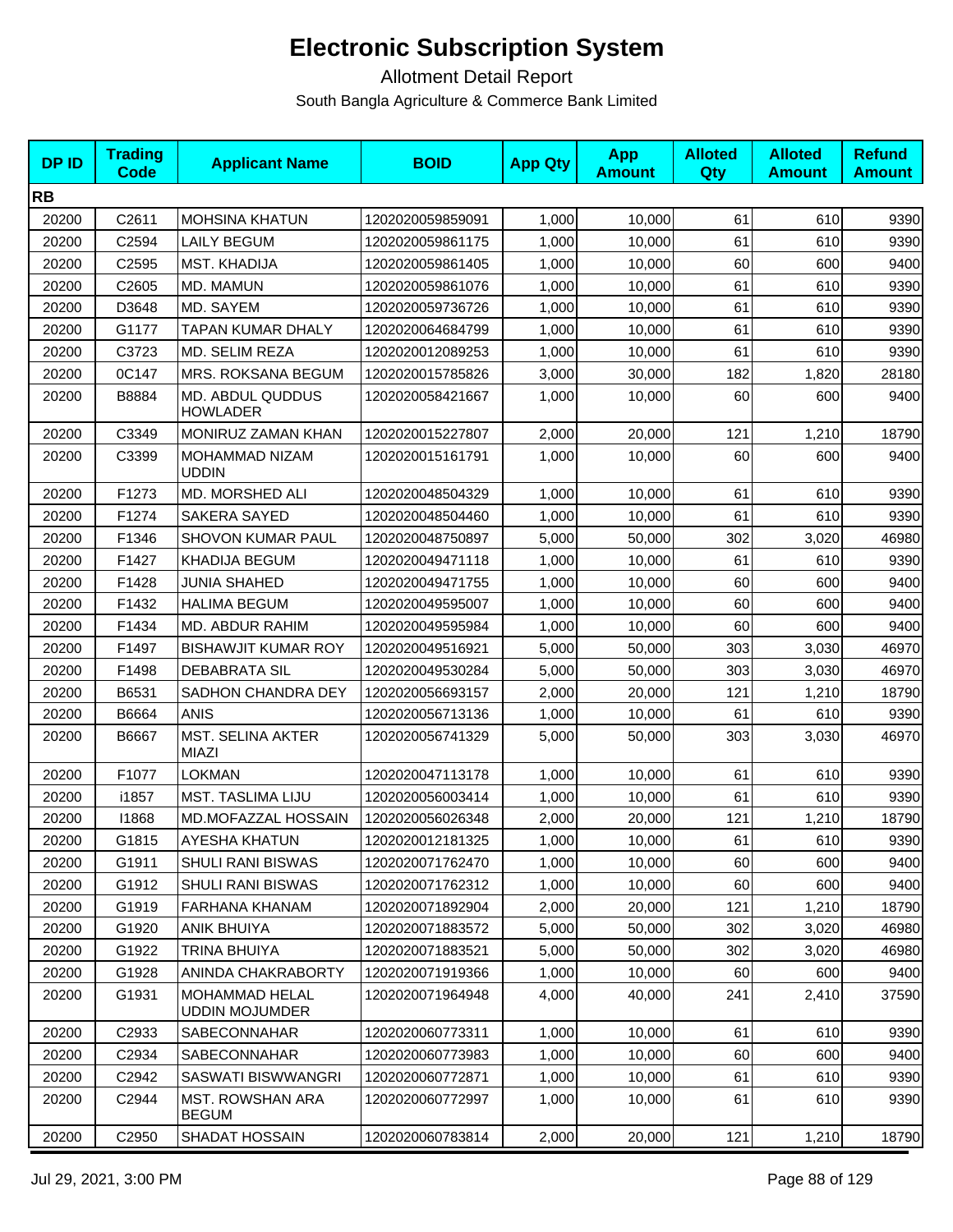| <b>DPID</b> | <b>Trading</b><br>Code | <b>Applicant Name</b>                     | <b>BOID</b>      | <b>App Qty</b> | <b>App</b><br><b>Amount</b> | <b>Alloted</b><br>Qty | <b>Alloted</b><br><b>Amount</b> | <b>Refund</b><br><b>Amount</b> |
|-------------|------------------------|-------------------------------------------|------------------|----------------|-----------------------------|-----------------------|---------------------------------|--------------------------------|
| <b>RB</b>   |                        |                                           |                  |                |                             |                       |                                 |                                |
| 20200       | C2955                  | MOHIN UDDIN                               | 1202020060784901 | 2,000          | 20,000                      | 121                   | 1,210                           | 18790                          |
| 20200       | C2957                  | <b>BIBI AYSHA</b>                         | 1202020060784861 | 2,000          | 20,000                      | 121                   | 1,210                           | 18790                          |
| 20200       | C2960                  | KHOTIJA BEGUM                             | 1202020060786403 | 2,000          | 20,000                      | 121                   | 1,210                           | 18790                          |
| 20200       | D4181                  | <b>AFJAL HAMID</b>                        | 1202020060711003 | 1,000          | 10,000                      | 61                    | 610                             | 9390                           |
| 20200       | D4182                  | AFJAL HAMID                               | 1202020060710978 | 1,000          | 10,000                      | 61                    | 610                             | 9390                           |
| 20200       | D4199                  | <b>BIPLAB KUMAR SAHA</b>                  | 1202020061000083 | 1,000          | 10,000                      | 60                    | 600                             | 9400                           |
| 20200       | D4203                  | <b>MONISHA SAHA</b>                       | 1202020061026513 | 2,000          | 20,000                      | 121                   | 1,210                           | 18790                          |
| 20200       | D4204                  | <b>MONISHA SAHA</b>                       | 1202020061026430 | 1,000          | 10,000                      | 61                    | 610                             | 9390                           |
| 20200       | D4205                  | JASO LAL SAHA                             | 1202020061026275 | 3,000          | 30,000                      | 182                   | 1,820                           | 28180                          |
| 20200       | D4206                  | JASO LAL SAHA                             | 1202020061027047 | 1,000          | 10,000                      | 61                    | 610                             | 9390                           |
| 20200       | D4207                  | <b>GITA RANI SAHA</b>                     | 1202020061027261 | 1,000          | 10,000                      | 60                    | 600                             | 9400                           |
| 20200       | D4208                  | <b>GITA RANI SAHA</b>                     | 1202020061027301 | 1,000          | 10,000                      | 60                    | 600                             | 9400                           |
| 20200       | D4230                  | MD. SAHADATE HOSSAN                       | 1202020061152165 | 1,000          | 10,000                      | 60                    | 600                             | 9400                           |
| 20200       | D4231                  | DIPA RANI SAHA                            | 1202020061166484 | 1,000          | 10,000                      | 61                    | 610                             | 9390                           |
| 20200       | D4232                  | DIPA RANI SAHA                            | 1202020061166524 | 1,000          | 10.000                      | 61                    | 610                             | 9390                           |
| 20200       | d4251                  | MD. DELWAR HOSSAIN                        | 1202020061473470 | 1,000          | 10,000                      | 61                    | 610                             | 9390                           |
| 20200       | D4262                  | A.K.M. NOYON MAHMUD                       | 1202020061736101 | 1,000          | 10,000                      | 61                    | 610                             | 9390                           |
| 20200       | D4263                  | A.K.M. NOYON MAHMUD                       | 1202020061736187 | 1,000          | 10,000                      | 61                    | 610                             | 9390                           |
| 20200       | D4285                  | <b>NIRMAL KUMAR</b><br><b>CHAKRABORTY</b> | 1202020061969601 | 2,000          | 20,000                      | 120                   | 1,200                           | 18800                          |
| 20200       | D4302                  | <b>GAUTAM CHANDRA PAUL</b>                | 1202020062256000 | 1,000          | 10,000                      | 60                    | 600                             | 9400                           |
| 20200       | D4308                  | MD. MOSHIAR RAHMAN                        | 1202020062354685 | 2,000          | 20,000                      | 121                   | 1,210                           | 18790                          |
| 20200       | D4316                  | <b>MD SHAFIKUL ISLAM</b><br><b>SUMON</b>  | 1202020062468427 | 5,000          | 50,000                      | 302                   | 3,020                           | 46980                          |
| 20200       | D4325                  | <b>UDAY KUMAR SAHA</b>                    | 1202020062682330 | 5,000          | 50,000                      | 302                   | 3,020                           | 46980                          |
| 20200       | D4326                  | <b>SANJIB KUMAR</b><br><b>CHOWDHURY</b>   | 1202020062690719 | 5,000          | 50,000                      | 302                   | 3,020                           | 46980                          |
| 20200       | D4335                  | <b>NUNDITA ROY</b>                        | 1202020062721063 | 1,000          | 10,000                      | 60                    | 600                             | 9400                           |
| 20200       | D4348                  | <b>PRASHANTA</b><br><b>CHOWDHURY</b>      | 1202020062868215 | 1,000          | 10,000                      | 61                    | 610                             | 9390                           |
| 20200       | D4354                  | <b>BIKASH CHANDRA SAHA</b>                | 1202020062956686 | 5,000          | 50,000                      | 303                   | 3,030                           | 46970                          |
| 20200       | D4357                  | <b>NAHID MAHMUD</b>                       | 1202020063046511 | 1,000          | 10,000                      | 61                    | 610                             | 9390                           |
| 20200       | D4358                  | <b>NAHID MAHMUD</b>                       | 1202020063046736 | 1,000          | 10.000                      | 61                    | 610                             | 9390                           |
| 20200       | D4360                  | ANOWARA BEGUM                             | 1202020063103801 | 1,000          | 10,000                      | 61                    | 610                             | 9390                           |
| 20200       | D4363                  | FARHAD KHAN                               | 1202020063341389 | 5,000          | 50,000                      | 303                   | 3,030                           | 46970                          |
| 20200       | D4366                  | AKHTER ZAHIR SHAMIM                       | 1202020063407511 | 2,000          | 20,000                      | 121                   | 1,210                           | 18790                          |
| 20200       | D4369                  | ANOWARA BEGUM                             | 1202020063497551 | 1,000          | 10,000                      | 61                    | 610                             | 9390                           |
| 20200       | D4378                  | MD. OMUR FARUK                            | 1202020063805830 | 2,000          | 20,000                      | 121                   | 1,210                           | 18790                          |
| 20200       | D4421                  | AFROJA BEGUM                              | 1202020064018031 | 1,000          | 10,000                      | 61                    | 610                             | 9390                           |
| 20200       | D4443                  | <b>MOKSHED HOSSAIN</b>                    | 1202020064052520 | 5,000          | 50,000                      | 303                   | 3,030                           | 46970                          |
| 20200       | G1937                  | MD. ZAHIRUL HAQUE                         | 1202020071967023 | 1,000          | 10,000                      | 61                    | 610                             | 9390                           |
| 20200       | G1962                  | SOURAV PODDER                             | 1202020072041858 | 2,000          | 20,000                      | 120                   | 1,200                           | 18800                          |
| 20200       | G1972                  | <b>GAUTAM CHANDRA SEN</b>                 | 1202020072188207 | 1,000          | 10,000                      | 60                    | 600                             | 9400                           |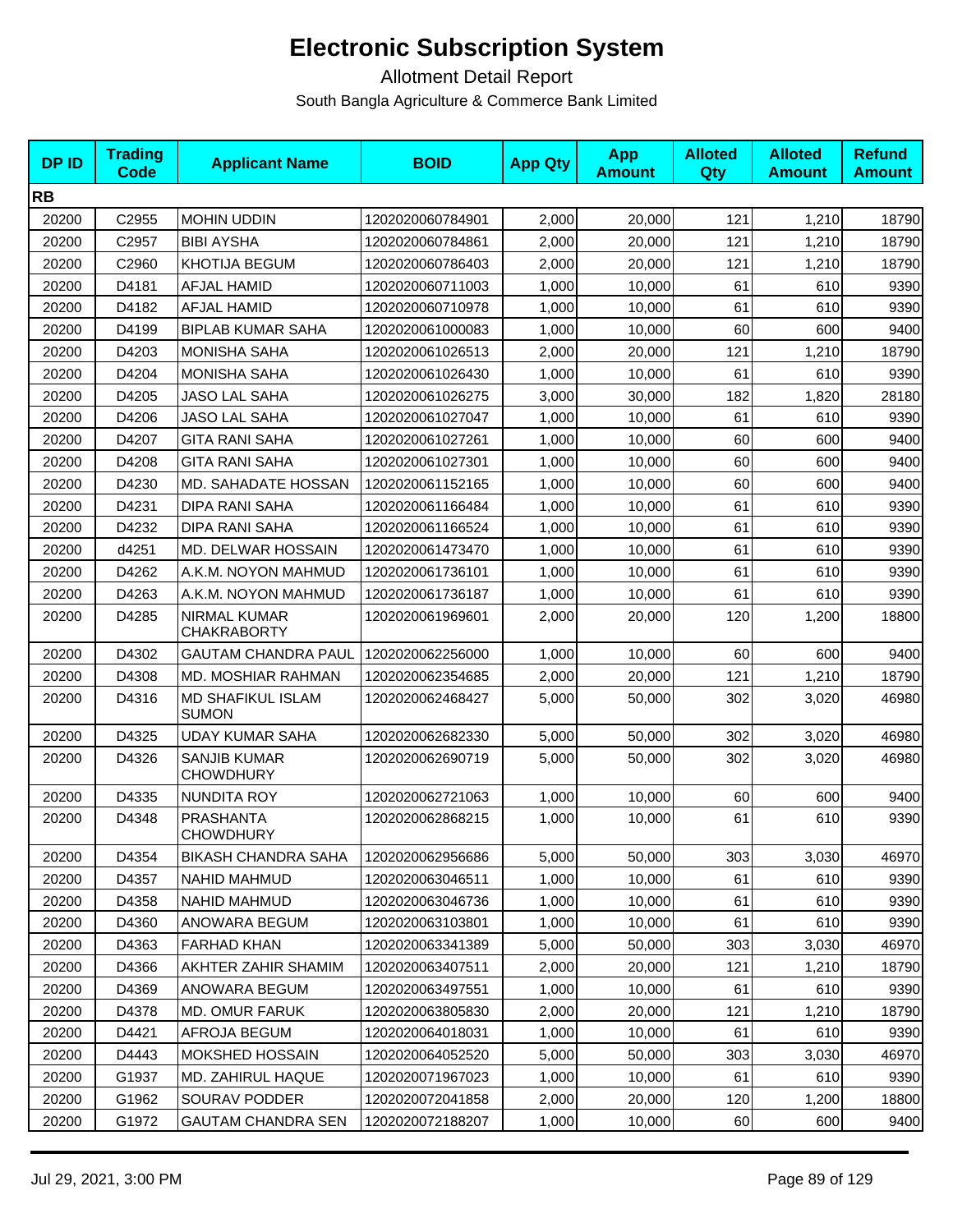| <b>DPID</b> | <b>Trading</b><br>Code | <b>Applicant Name</b>                   | <b>BOID</b>      | <b>App Qty</b> | <b>App</b><br><b>Amount</b> | <b>Alloted</b><br><b>Qty</b> | <b>Alloted</b><br><b>Amount</b> | <b>Refund</b><br><b>Amount</b> |
|-------------|------------------------|-----------------------------------------|------------------|----------------|-----------------------------|------------------------------|---------------------------------|--------------------------------|
| <b>RB</b>   |                        |                                         |                  |                |                             |                              |                                 |                                |
| 20200       | G1983                  | <b>SWAPNA RANI BISWAS</b>               | 1202020072206181 | 2,000          | 20,000                      | 120                          | 1,200                           | 18800                          |
| 20200       | G2003                  | SYEDA SHARMIN JAHAN                     | 1202020072251322 | 5,000          | 50,000                      | 302                          | 3,020                           | 46980                          |
| 20200       | G2010                  | MD. JASIM MIA                           | 1202020072354172 | 1,000          | 10,000                      | 60                           | 600                             | 9400                           |
| 20200       | G2018                  | SADIA AFRIN SONIA                       | 1202020072298698 | 5,000          | 50,000                      | 302                          | 3,020                           | 46980                          |
| 20200       | G2019                  | SADIA AFRIN SONIA                       | 1202020072298721 | 5,000          | 50,000                      | 303                          | 3,030                           | 46970                          |
| 20200       | G2021                  | MD. BIPLAB HOSSEN                       | 1202020072298291 | 5,000          | 50,000                      | 303                          | 3,030                           | 46970                          |
| 20200       | G2022                  | <b>FAROQUE HOSSAIN</b>                  | 1202020072297941 | 5,000          | 50,000                      | 303                          | 3,030                           | 46970                          |
| 20200       | G2025                  | SWAPNA RANI DEY                         | 1202020072348778 | 1,000          | 10,000                      | 60                           | 600                             | 9400                           |
| 20200       | G2028                  | <b>MAHDI MUSA</b>                       | 1202020072360297 | 1,000          | 10,000                      | 61                           | 610                             | 9390                           |
| 20200       | G2029                  | <b>AYESHA AKTER</b>                     | 1202020072375915 | 1,000          | 10,000                      | 61                           | 610                             | 9390                           |
| 20200       | G2030                  | MD. YOUSUF RANA                         | 1202020072385591 | 1,000          | 10,000                      | 61                           | 610                             | 9390                           |
| 20200       | G2036                  | <b>FARHA NAZ</b>                        | 1202020072502787 | 5,000          | 50,000                      | 302                          | 3,020                           | 46980                          |
| 20200       | G2040                  | MD. ABDUR RAZZAK                        | 1202020072500456 | 1,000          | 10,000                      | 60                           | 600                             | 9400                           |
| 20200       | G2045                  | <b>ASSIM KUMAR RAY</b>                  | 1202020072509208 | 5,000          | 50.000                      | 302                          | 3,020                           | 46980                          |
| 20200       | G2046                  | <b>ASSIM KUMAR RAY</b>                  | 1202020072509216 | 5,000          | 50,000                      | 303                          | 3,030                           | 46970                          |
| 20200       | G2049                  | <b>MD. MAMUN HOSAN</b>                  | 1202020072518484 | 1,000          | 10,000                      | 61                           | 610                             | 9390                           |
| 20200       | G2056                  | <b>AFSANA MILY</b>                      | 1202020072545101 | 1,000          | 10,000                      | 61                           | 610                             | 9390                           |
| 20200       | G2057                  | AFSANA MILY                             | 1202020072544701 | 1,000          | 10,000                      | 61                           | 610                             | 9390                           |
| 20200       | G2061                  | <b>MUKTA RANI SHILL</b>                 | 1202020072668468 | 4,000          | 40,000                      | 242                          | 2,420                           | 37580                          |
| 20200       | G2065                  | TUSHER CHANDRA DEB                      | 1202020072746468 | 1,000          | 10,000                      | 61                           | 610                             | 9390                           |
| 20200       | G2066                  | TUSHER CHANDRA DEB                      | 1202020072746451 | 1,000          | 10,000                      | 60                           | 600                             | 9400                           |
| 20200       | G2067                  | AYESHA AKTER                            | 1202020072699771 | 1,000          | 10,000                      | 61                           | 610                             | 9390                           |
| 20200       | G2068                  | <b>AYESHA AKTER</b>                     | 1202020072699828 | 1,000          | 10,000                      | 60                           | 600                             | 9400                           |
| 20200       | G2069                  | JAHIR UDDIN BABAR                       | 1202020072699009 | 1,000          | 10,000                      | 61                           | 610                             | 9390                           |
| 20200       | G2070                  | JAHIR UDDIN BABAR                       | 1202020072699041 | 1,000          | 10,000                      | 61                           | 610                             | 9390                           |
| 20200       | G2077                  | SARKER MOHAMMAD<br>SHAHRIAR AMIN        | 1202020072815018 | 2,000          | 20,000                      | 121                          | 1,210                           | 18790                          |
| 20200       | G2079                  | SUDIPTA DAS                             | 1202020072717013 | 1,000          | 10,000                      | 60                           | 600                             | 9400                           |
| 20200       | G2082                  | SHAHIDUL ISLAM                          | 1202020072766636 | 1,000          | 10,000                      | 61                           | 610                             | 9390                           |
| 20200       | G2083                  | <b>SHAHIDUL ISLAM</b>                   | 1202020072766687 | 1,000          | 10,000                      | 61                           | 610                             | 9390                           |
| 20200       | G2087                  | <b>BHABESH CHANDRA</b><br><b>BISWAS</b> | 1202020072755709 | 1,000          | 10,000                      | 61                           | 610                             | 9390                           |
| 20200       | G2089                  | SHAMIMA PARVIN                          | 1202020072855662 | 2,000          | 20,000                      | 121                          | 1,210                           | 18790                          |
| 20200       | G2093                  | <b>MD. SHAHIDUL HOSSAIN</b>             | 1202020072782244 | 1,000          | 10,000                      | 60                           | 600                             | 9400                           |
| 20200       | G2094                  | <b>MD. SHAHIDUL HOSSAIN</b>             | 1202020072781994 | 1,000          | 10,000                      | 60                           | 600                             | 9400                           |
| 20200       | G2095                  | <b>MURSHIDA AKTER</b>                   | 1202020072782913 | 1,000          | 10,000                      | 61                           | 610                             | 9390                           |
| 20200       | i4265                  | MD. ZAHANGIR HOSSAIN                    | 1202020060976023 | 2,000          | 20,000                      | 120                          | 1,200                           | 18800                          |
| 20200       | i4310                  | MD. ABDUL JALIL<br><b>BHUIYAN</b>       | 1202020061417044 | 2,000          | 20,000                      | 120                          | 1,200                           | 18800                          |
| 20200       | i4311                  | MD. RIAJUL ISLAM                        | 1202020061417467 | 1,000          | 10,000                      | 61                           | 610                             | 9390                           |
| 20200       | i4320                  | <b>MD. SIDDIQUL KABIR</b>               | 1202020061464501 | 5,000          | 50,000                      | 302                          | 3,020                           | 46980                          |
| 20200       | i4396                  | MOHD. MAINUL HAQUE<br>GHAZI             | 1202020062041236 | 1,000          | 10,000                      | 60                           | 600                             | 9400                           |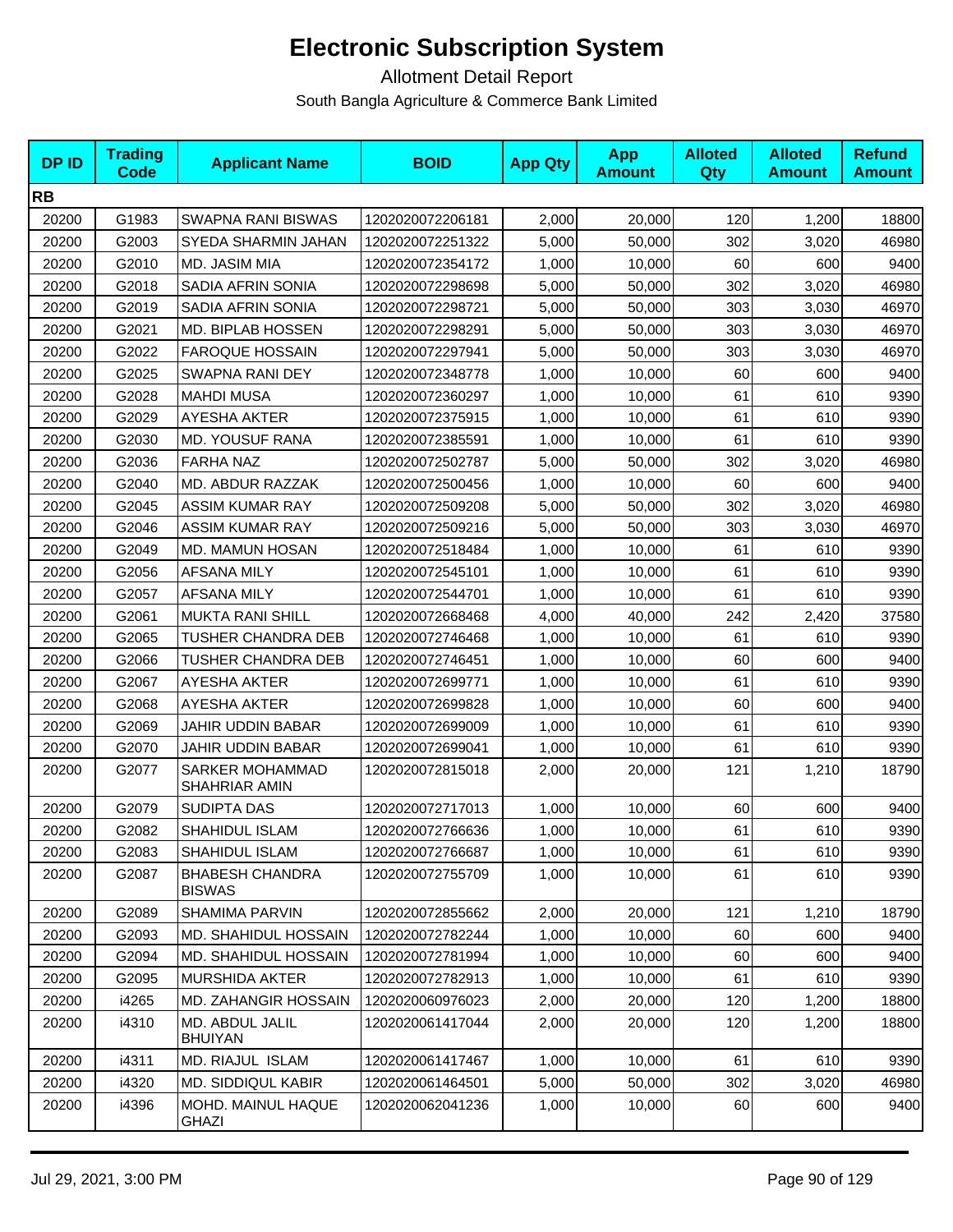| <b>DPID</b> | <b>Trading</b><br><b>Code</b> | <b>Applicant Name</b>                 | <b>BOID</b>      | <b>App Qty</b> | <b>App</b><br><b>Amount</b> | <b>Alloted</b><br>Qty | <b>Alloted</b><br><b>Amount</b> | <b>Refund</b><br><b>Amount</b> |
|-------------|-------------------------------|---------------------------------------|------------------|----------------|-----------------------------|-----------------------|---------------------------------|--------------------------------|
| <b>RB</b>   |                               |                                       |                  |                |                             |                       |                                 |                                |
| 20200       | F1900                         | MD. AMIN                              | 1202020051365823 | 1,000          | 10,000                      | 61                    | 610                             | 9390                           |
| 20200       | F1901                         | MD. JAMIL MIA                         | 1202020051430707 | 1,000          | 10,000                      | 60                    | 600                             | 9400                           |
| 20200       | F1902                         | MD. JAMIL MIA                         | 1202020051423871 | 1,000          | 10,000                      | 61                    | 610                             | 9390                           |
| 20200       | F1927                         | MOHAMMAD JALAL<br><b>UDDIN SARKER</b> | 1202020051275040 | 5,000          | 50,000                      | 302                   | 3,020                           | 46980                          |
| 20200       | F1957                         | <b>MD. MOKUL HOSSAIN</b>              | 1202020051685663 | 1,000          | 10,000                      | 60                    | 600                             | 9400                           |
| 20200       | F1966                         | TAMANNA BINTA<br><b>SHAMSUDDIN</b>    | 1202020051862796 | 1,000          | 10,000                      | 61                    | 610                             | 9390                           |
| 20200       | F2005                         | MD. MIZANUR RAHMAN                    | 1202020051850730 | 1,000          | 10,000                      | 61                    | 610                             | 9390                           |
| 20200       | F2095                         | <b>PAROMITA DAS</b>                   | 1202020052947425 | 5,000          | 50,000                      | 302                   | 3,020                           | 46980                          |
| 20200       | F2142                         | <b>MEHEDI HASAN</b>                   | 1202020052808949 | 1,000          | 10,000                      | 60                    | 600                             | 9400                           |
| 20200       | F2143                         | <b>MEHEDI HASAN</b>                   | 1202020052809282 | 1,000          | 10,000                      | 61                    | 610                             | 9390                           |
| 20200       | F2157                         | MD. SHAMSUZZOHA                       | 1202020053612702 | 2,000          | 20,000                      | 120                   | 1,200                           | 18800                          |
| 20200       | F2158                         | MD. SHAMSUZZOHA                       | 1202020053612927 | 2,000          | 20,000                      | 120                   | 1,200                           | 18800                          |
| 20200       | i2289                         | <b>MD. RAFIQUL ISLAM</b>              | 1202020057144900 | 1,000          | 10,000                      | 61                    | 610                             | 9390                           |
| 20200       | i2297                         | MD. ABDUR RAHMAN<br>SHEIKH            | 1202020057214268 | 1,000          | 10,000                      | 60                    | 600                             | 9400                           |
| 20200       | i2302                         | S,K,M SHAHINUZZAMAN                   | 1202020057171700 | 1,000          | 10,000                      | 60                    | 600                             | 9400                           |
| 20200       | G2235                         | NAUSHIN MAMUN                         | 1202020073645528 | 2,000          | 20,000                      | 120                   | 1,200                           | 18800                          |
| 20200       | G2236                         | ASIA KHAN SHOMA                       | 1202020073645488 | 2,000          | 20,000                      | 120                   | 1,200                           | 18800                          |
| 20200       | G2237                         | <b>SRETTEE AKTER</b>                  | 1202020073656538 | 1,000          | 10,000                      | 61                    | 610                             | 9390                           |
| 20200       | 11001                         | <b>MD. BARREK KHAN</b>                | 1202020054567678 | 2,000          | 20,000                      | 121                   | 1,210                           | 18790                          |
| 20200       | 11002                         | MD. BARREK KHAN                       | 1202020054569072 | 2,000          | 20,000                      | 120                   | 1,200                           | 18800                          |
| 20200       | 11003                         | MD. ZAHIRUL ISLAM                     | 1202020054531909 | 4,000          | 40,000                      | 241                   | 2,410                           | 37590                          |
| 20200       | 11008                         | <b>MST. SHAHINUR BEGUM</b>            | 1202020054642864 | 5,000          | 50,000                      | 303                   | 3,030                           | 46970                          |
| 20200       | 11009                         | <b>MST. SHAHINUR BEGUM</b>            | 1202020054643644 | 5,000          | 50,000                      | 303                   | 3,030                           | 46970                          |
| 20200       | F1656                         | MD. AZIM AKONDO                       | 1202020050157885 | 1,000          | 10,000                      | 60                    | 600                             | 9400                           |
| 20200       | F1657                         | MD. AZIM AKONDO                       | 1202020050158731 | 1,000          | 10,000                      | 61                    | 610                             | 9390                           |
| 20200       | F1658                         | ABDUL BASED                           | 1202020050159461 | 1,000          | 10,000                      | 60                    | 600                             | 9400                           |
| 20200       | F1659                         | <b>ABDUL BASED</b>                    | 1202020050161529 | 1,000          | 10,000                      | 61                    | 610                             | 9390                           |
| 20200       | F1660                         | ROJINA AKTER                          | 1202020050162011 | 1,000          | 10,000                      | 60                    | 600                             | 9400                           |
| 20200       | F1661                         | ROJINA AKTER                          | 1202020050173659 | 1,000          | 10,000                      | 60                    | 600                             | 9400                           |
| 20200       | F1662                         | <b>KRITTY DAS</b>                     | 1202020050174969 | 1,000          | 10,000                      | 61                    | 610                             | 9390                           |
| 20200       | D4350                         | <b>GOPAL CHANDRA GHOSH</b>            | 1202020020490294 | 1,000          | 10,000                      | 61                    | 610                             | 9390                           |
| 20200       | G2023                         | MD. ABDUL MOKTADIR                    | 1202020017047709 | 5,000          | 50,000                      | 303                   | 3,030                           | 46970                          |
| 20200       | G1916                         | SYED SAKIB AHMED                      | 1202020071855339 | 1,000          | 10,000                      | 61                    | 610                             | 9390                           |
| 20200       | C2949                         | SHADAT HOSSAIN                        | 1202020060783343 | 2,000          | 20,000                      | 121                   | 1,210                           | 18790                          |
| 20200       | C2951                         | <b>ABDUR RAHIMA</b>                   | 1202020060783161 | 2,000          | 20,000                      | 121                   | 1,210                           | 18790                          |
| 20200       | C2953                         | MOBASHARA BEGUM                       | 1202020060782788 | 2,000          | 20,000                      | 121                   | 1,210                           | 18790                          |
| 20200       | D4256                         | A.K.M. MOINUL ISLAM<br><b>MUNNA</b>   | 1202020061519419 | 1,000          | 10,000                      | 60                    | 600                             | 9400                           |
| 20200       | D4257                         | A.K.M. MOINUL ISLAM<br><b>MUNNA</b>   | 1202020061519435 | 1,000          | 10,000                      | 61                    | 610                             | 9390                           |
| 20200       | D4374                         | A K M MAJHARUL ISLAM                  | 1202020063734221 | 2,000          | 20,000                      | 121                   | 1,210                           | 18790                          |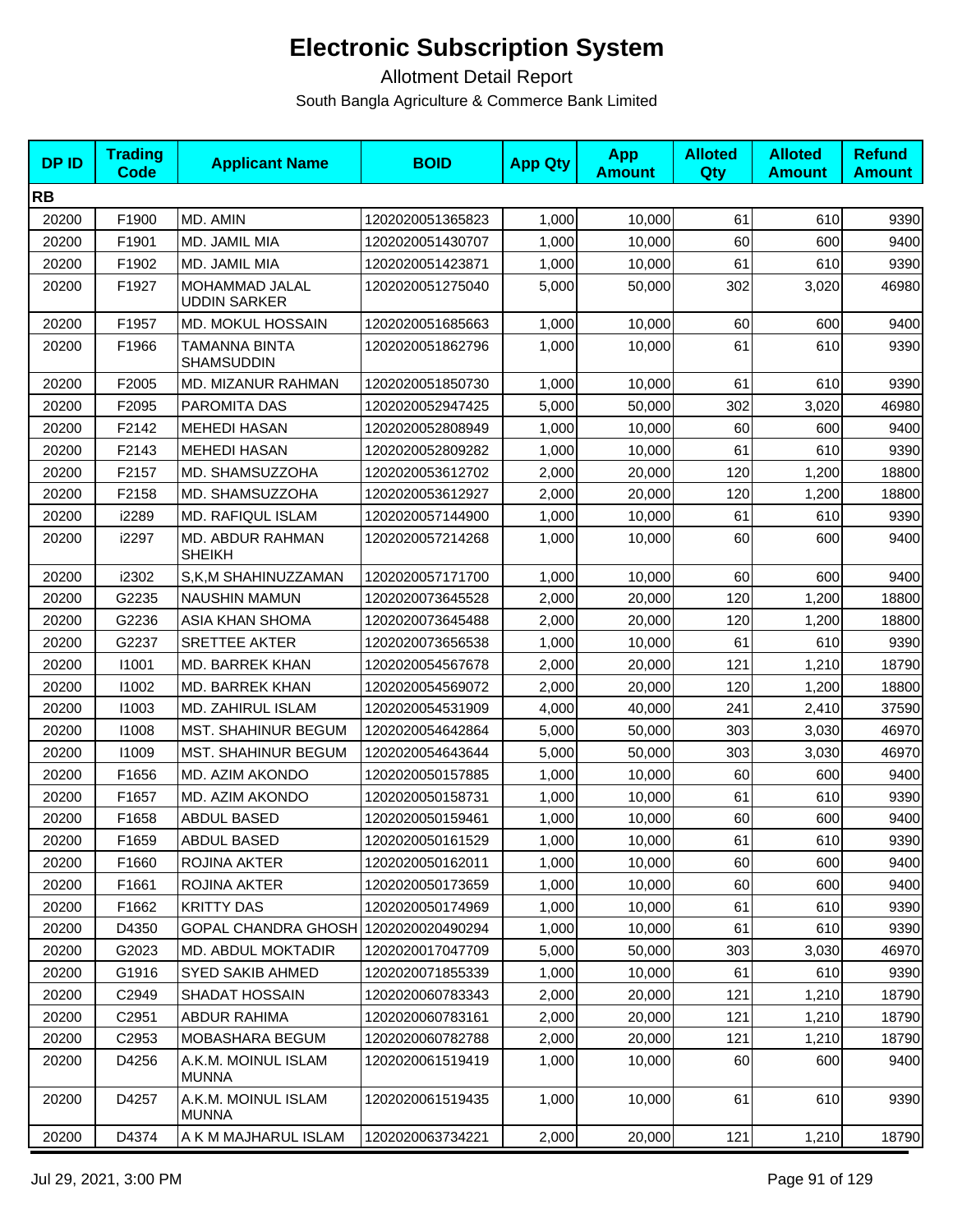| <b>DPID</b> | <b>Trading</b><br>Code | <b>Applicant Name</b>                        | <b>BOID</b>      | <b>App Qty</b> | <b>App</b><br><b>Amount</b> | <b>Alloted</b><br>Qty | <b>Alloted</b><br><b>Amount</b> | <b>Refund</b><br><b>Amount</b> |
|-------------|------------------------|----------------------------------------------|------------------|----------------|-----------------------------|-----------------------|---------------------------------|--------------------------------|
| <b>RB</b>   |                        |                                              |                  |                |                             |                       |                                 |                                |
| 20200       | G1936                  | MD. ENAMUL HOQUE                             | 1202020071966532 | 1,000          | 10,000                      | 61                    | 610                             | 9390                           |
| 20200       | G1938                  | <b>JANNATUL FERTHOUS</b>                     | 1202020071970631 | 1,000          | 10,000                      | 60                    | 600                             | 9400                           |
| 20200       | G1939                  | JANNATUL FERTHOUS                            | 1202020071970690 | 2,000          | 20,000                      | 120                   | 1,200                           | 18800                          |
| 20200       | F1930                  | <b>MOHAMMAD JALAL</b><br><b>UDDIN SARKER</b> | 1202020051558265 | 4,000          | 40,000                      | 241                   | 2,410                           | 37590                          |
| 20200       | F1949                  | MD. KIAYUM KHAN                              | 1202020051653132 | 1,000          | 10,000                      | 61                    | 610                             | 9390                           |
| 20200       | F2138                  | <b>MST ROWSHONARA</b><br><b>BEGUM</b>        | 1202020052735753 | 1.000          | 10,000                      | 60                    | 600                             | 9400                           |
| 20200       | F2148                  | <b>KANCHON KUMER</b><br><b>SARKER</b>        | 1202020052820476 | 1,000          | 10,000                      | 61                    | 610                             | 9390                           |
| 20200       | F2149                  | <b>KANCHON KUMER</b><br><b>SARKER</b>        | 1202020052820492 | 1,000          | 10,000                      | 61                    | 610                             | 9390                           |
| 20200       | i2301                  | S.K.M SHAHINUZZAMAN                          | 1202020057170607 | 1,000          | 10,000                      | 60                    | 600                             | 9400                           |
| 20200       | 11004                  | MD. ZAHIRUL ISLAM                            | 1202020054532368 | 2,000          | 20,000                      | 121                   | 1,210                           | 18790                          |
| 20200       | 11006                  | MD. ABUL BASHAR<br><b>MOLLA</b>              | 1202020054641439 | 5,000          | 50,000                      | 302                   | 3,020                           | 46980                          |
| 20200       | 11007                  | <b>MD. ABUL BASHAR</b><br><b>MOLLA</b>       | 1202020054641901 | 5,000          | 50.000                      | 302                   | 3,020                           | 46980                          |
| 20200       | F2165                  | MD. ARIFUL ISLAM                             | 1202020055163974 | 2,000          | 20,000                      | 121                   | 1,210                           | 18790                          |
| 20200       | F2166                  | MD. ASRAFUL ISLAM<br><b>SOBUZ</b>            | 1202020055166504 | 4,000          | 40,000                      | 242                   | 2,420                           | 37580                          |
| 20200       | 0D948                  | SANJIT KUMAR BARMAN                          | 1202020050118880 | 5,000          | 50,000                      | 302                   | 3,020                           | 46980                          |
| 20200       | 0D960                  | <b>MALY RANI HALDAR</b>                      | 1202020050317840 | 1,000          | 10,000                      | 61                    | 610                             | 9390                           |
| 20200       | 0D978                  | MD. SHAHEDUL ISLAM<br>SAJU                   | 1202020051145904 | 1,000          | 10,000                      | 60                    | 600                             | 9400                           |
| 20200       | 0E132                  | RUHUL AMIN TARAFDER                          | 1202020043594681 | 1,000          | 10,000                      | 60                    | 600                             | 9400                           |
| 20200       | B2338                  | <b>RUMANA ISLAM</b>                          | 1202020050952849 | 5,000          | 50.000                      | 303                   | 3,030                           | 46970                          |
| 20200       | B2339                  | UZZALA RANI SARKER                           | 1202020050952865 | 5,000          | 50,000                      | 302                   | 3,020                           | 46980                          |
| 20200       | B2342                  | MD. SHAHJAHAN                                | 1202020050952873 | 5,000          | 50,000                      | 303                   | 3,030                           | 46970                          |
| 20200       | B2346                  | MRS. LUCKY BEGUM                             | 1202020051016938 | 5,000          | 50,000                      | 302                   | 3,020                           | 46980                          |
| 20200       | B2353                  | MD. SAIFUDDIN                                | 1202020051110075 | 1,000          | 10,000                      | 61                    | 610                             | 9390                           |
| 20200       | B2356                  | MR. A.K.S KADER                              | 1202020051449962 | 1,000          | 10,000                      | 60                    | 600                             | 9400                           |
| 20200       | B2359                  | ROMANA SARKAR                                | 1202020050979457 | 1,000          | 10,000                      | 61                    | 610                             | 9390                           |
| 20200       | B2371                  | JAHANGIR HOSSAIN                             | 1202020051154345 | 1,000          | 10,000                      | 61                    | 610                             | 9390                           |
| 20200       | B2372                  | <b>JAHANGIR HOSSAIN</b>                      | 1202020051154875 | 1,000          | 10,000                      | 61                    | 610                             | 9390                           |
| 20200       | B2401                  | ABDUL MANNAN                                 | 1202020051154883 | 5,000          | 50,000                      | 303                   | 3,030                           | 46970                          |
| 20200       | B2453                  | MD. FARID KHAN                               | 1202020060711493 | 2,000          | 20,000                      | 120                   | 1,200                           | 18800                          |
| 20200       | B2532                  | MONOARA ALAM                                 | 1202020051601624 | 1,000          | 10,000                      | 61                    | 610                             | 9390                           |
| 20200       | B8282                  | MD. EMAN HOSSAIN                             | 1202020057895147 | 1,000          | 10,000                      | 60                    | 600                             | 9400                           |
| 20200       | B8285                  | SAYED NAEEMUL HAQUE                          | 1202020057895941 | 5,000          | 50,000                      | 303                   | 3,030                           | 46970                          |
| 20200       | B8308                  | SHOVAN SARKER                                | 1202020057926516 | 1,000          | 10,000                      | 61                    | 610                             | 9390                           |
| 20200       | B8386                  | SAZID HOSSAIN UPAM                           | 1202020057993141 | 5,000          | 50,000                      | 303                   | 3,030                           | 46970                          |
| 20200       | B8387                  | SAZID HOSSAIN UPAM                           | 1202020057992677 | 5,000          | 50,000                      | 303                   | 3,030                           | 46970                          |
| 20200       | B8408                  | <b>NUR ALAM</b>                              | 1202020058012777 | 1,000          | 10,000                      | 61                    | 610                             | 9390                           |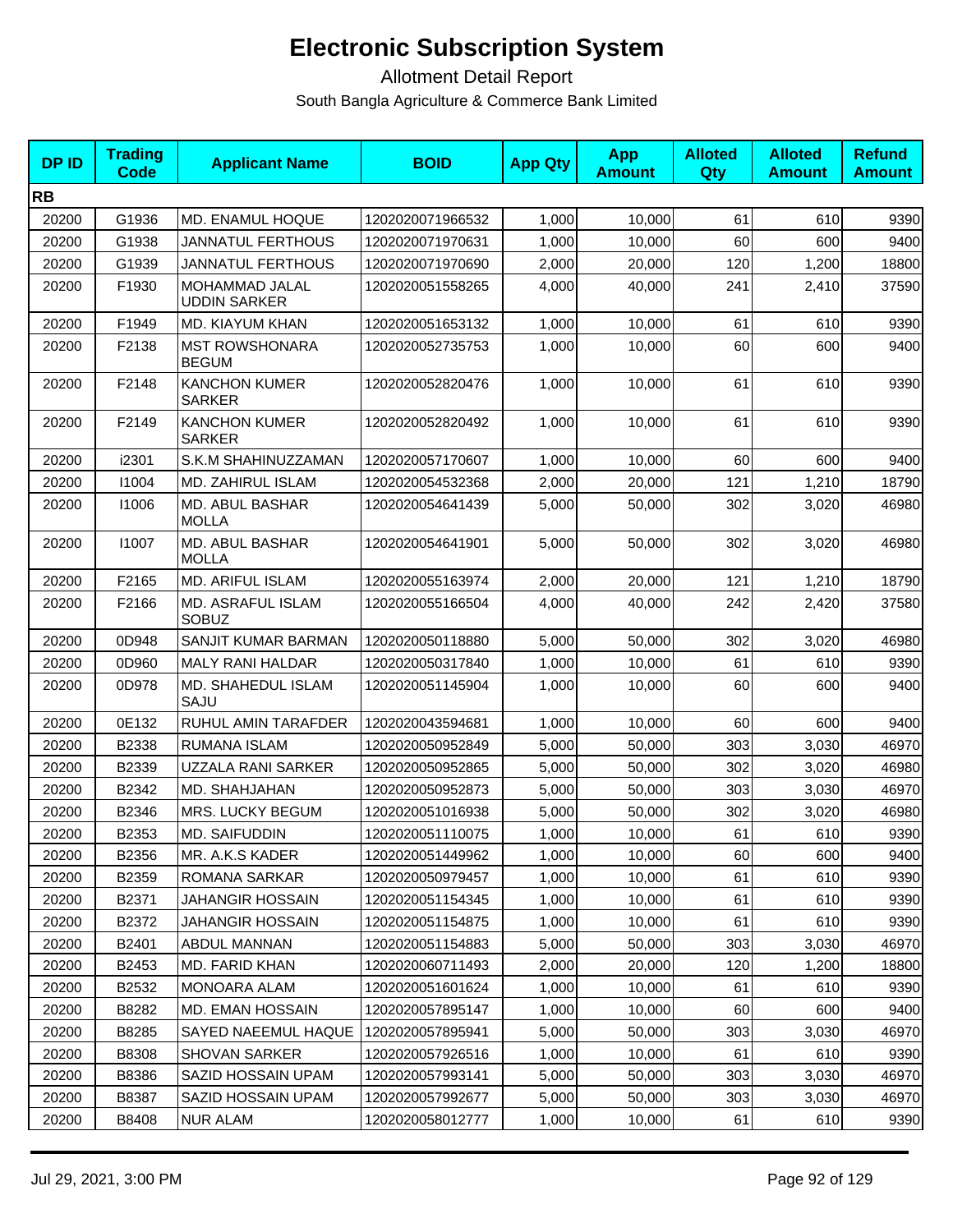| <b>DPID</b> | <b>Trading</b><br><b>Code</b> | <b>Applicant Name</b>                 | <b>BOID</b>      | <b>App Qty</b> | <b>App</b><br><b>Amount</b> | <b>Alloted</b><br>Qty | <b>Alloted</b><br><b>Amount</b> | <b>Refund</b><br><b>Amount</b> |
|-------------|-------------------------------|---------------------------------------|------------------|----------------|-----------------------------|-----------------------|---------------------------------|--------------------------------|
| <b>RB</b>   |                               |                                       |                  |                |                             |                       |                                 |                                |
| 20200       | B8434                         | <b>DIZON PAUL</b>                     | 1202020058031298 | 1,000          | 10,000                      | 60                    | 600                             | 9400                           |
| 20200       | B8473                         | <b>JAKIR HOSAIN</b>                   | 1202020058045898 | 1,000          | 10,000                      | 61                    | 610                             | 9390                           |
| 20200       | B8474                         | <b>JAKIR HOSAIN</b>                   | 1202020058046255 | 2,000          | 20,000                      | 120                   | 1,200                           | 18800                          |
| 20200       | C2995                         | <b>ASIA KHATUN</b>                    | 1202020060984080 | 2,000          | 20,000                      | 120                   | 1,200                           | 18800                          |
| 20200       | C2997                         | MD. KAMRUZZAMAN                       | 1202020060984056 | 2,000          | 20,000                      | 121                   | 1,210                           | 18790                          |
| 20200       | C3020                         | <b>BABUL</b>                          | 1202020060984717 | 2,000          | 20,000                      | 120                   | 1,200                           | 18800                          |
| 20200       | C3025                         | SUSHIL KUMAR CHAKI                    | 1202020060979712 | 5,000          | 50,000                      | 302                   | 3,020                           | 46980                          |
| 20200       | C3064                         | <b>MD. RIYAZUL ISLAM</b>              | 1202020061046063 | 1,000          | 10,000                      | 60                    | 600                             | 9400                           |
| 20200       | C3065                         | MD. RIYAZUL ISLAM                     | 1202020061046311 | 1,000          | 10,000                      | 61                    | 610                             | 9390                           |
| 20200       | C3074                         | MD. MUSTAKIN                          | 1202020061048822 | 1,000          | 10,000                      | 61                    | 610                             | 9390                           |
| 20200       | C3076                         | MD. SALIM AHMED                       | 1202020061049305 | 1,000          | 10,000                      | 61                    | 610                             | 9390                           |
| 20200       | C3078                         | MD. SHOPAN                            | 1202020061051349 | 1,000          | 10,000                      | 60                    | 600                             | 9400                           |
| 20200       | C3080                         | ABBAS ALI PRODAN                      | 1202020061051290 | 1,000          | 10,000                      | 60                    | 600                             | 9400                           |
| 20200       | C3085                         | MOHAMMED JAMAL<br><b>HOSSAIN</b>      | 1202020061039251 | 2,000          | 20,000                      | 121                   | 1,210                           | 18790                          |
| 20200       | C3089                         | <b>FARIDA YESMEN</b>                  | 1202020061072356 | 1,000          | 10,000                      | 61                    | 610                             | 9390                           |
| 20200       | C3125                         | MONIRUZZAMAN KHAN                     | 1202020061459069 | 3,000          | 30,000                      | 182                   | 1,820                           | 28180                          |
| 20200       | C3131                         | MD. SOHEL RANA                        | 1202020061002280 | 1,000          | 10,000                      | 61                    | 610                             | 9390                           |
| 20200       | C3188                         | KUHINUR BEGUM                         | 1202020061500204 | 1,000          | 10,000                      | 61                    | 610                             | 9390                           |
| 20200       | C3189                         | MD. EBRAHIM SARDER                    | 1202020061500975 | 1,000          | 10,000                      | 61                    | 610                             | 9390                           |
| 20200       | C3190                         | MD. EBRAHIM SARDER                    | 1202020061501027 | 1,000          | 10,000                      | 61                    | 610                             | 9390                           |
| 20200       | C3192                         | HUMAYUN KABIR KHAN                    | 1202020061540594 | 1,000          | 10,000                      | 60                    | 600                             | 9400                           |
| 20200       | C3193                         | MAJOR MD. HASMAT<br>ULLAH KHAN        | 1202020061496990 | 1,000          | 10,000                      | 61                    | 610                             | 9390                           |
| 20200       | C3195                         | MD. MAHFUZUR RAHMAN                   | 1202020061497018 | 1,000          | 10,000                      | 60                    | 600                             | 9400                           |
| 20200       | C3196                         | <b>HASAN MOLLA</b>                    | 1202020061496982 | 1,000          | 10,000                      | 61                    | 610                             | 9390                           |
| 20200       | C3238                         | <b>ABDUL MALAK</b><br><b>HOWLADER</b> | 1202020019314229 | 5,000          | 50,000                      | 302                   | 3,020                           | 46980                          |
| 20200       | C3279                         | <b>CHAMPA AKTER</b>                   | 1202020062852858 | 2,000          | 20,000                      | 120                   | 1,200                           | 18800                          |
| 20200       | C3280                         | CHAMPA AKTER                          | 1202020062429797 | 1,000          | 10,000                      | 61                    | 610                             | 9390                           |
| 20200       | C3286                         | ASMA AKTER                            | 1202020062164586 | 1,000          | 10,000                      | 60                    | 600                             | 9400                           |
| 20200       | C3287                         | <b>ASMA AKTER</b>                     | 1202020062164601 | 1,000          | 10,000                      | 61                    | 610                             | 9390                           |
| 20200       | F1569                         | KALIPAD BISWAS                        | 1202020049850701 | 1,000          | 10,000                      | 61                    | 610                             | 9390                           |
| 20200       | F1570                         | KALIPAD BISWAS                        | 1202020049850734 | 1,000          | 10.000                      | 61                    | 610                             | 9390                           |
| 20200       | F1853                         | <b>DEBADAS SIKDER</b>                 | 1202020051106570 | 5,000          | 50,000                      | 303                   | 3,030                           | 46970                          |
| 20200       | 0C202                         | <b>MUKTA BEGUM</b>                    | 1202020010801883 | 4,000          | 40,000                      | 242                   | 2,420                           | 37580                          |
| 20200       | 0c228                         | <b>MOHAMMED FUAD UDDIN</b>            | 1202020045353651 | 4,000          | 40,000                      | 242                   | 2,420                           | 37580                          |
| 20200       | 0H302                         | <b>ASHKER IBNA SHAHID</b>             | 1202020033792581 | 1,000          | 10,000                      | 60                    | 600                             | 9400                           |
| 20200       | 0H484                         | ABU MD. JAKIR HOSSAIN                 | 1202020051769596 | 5,000          | 50,000                      | 303                   | 3,030                           | 46970                          |
| 20200       | A1772                         | <b>MD. MOKLASUR RAHMAN</b>            | 1202020056995381 | 1,000          | 10,000                      | 60                    | 600                             | 9400                           |
| 20200       | A1795                         | MST. GULSHAN ARA                      | 1202020059752947 | 1,000          | 10,000                      | 61                    | 610                             | 9390                           |
| 20200       | B8855                         | <b>ATWAR RAHMAN</b>                   | 1202020058370903 | 2,000          | 20,000                      | 121                   | 1,210                           | 18790                          |
| 20200       | B8857                         | <b>RIPA RANI PAUL</b>                 | 1202020058370566 | 1,000          | 10,000                      | 60                    | 600                             | 9400                           |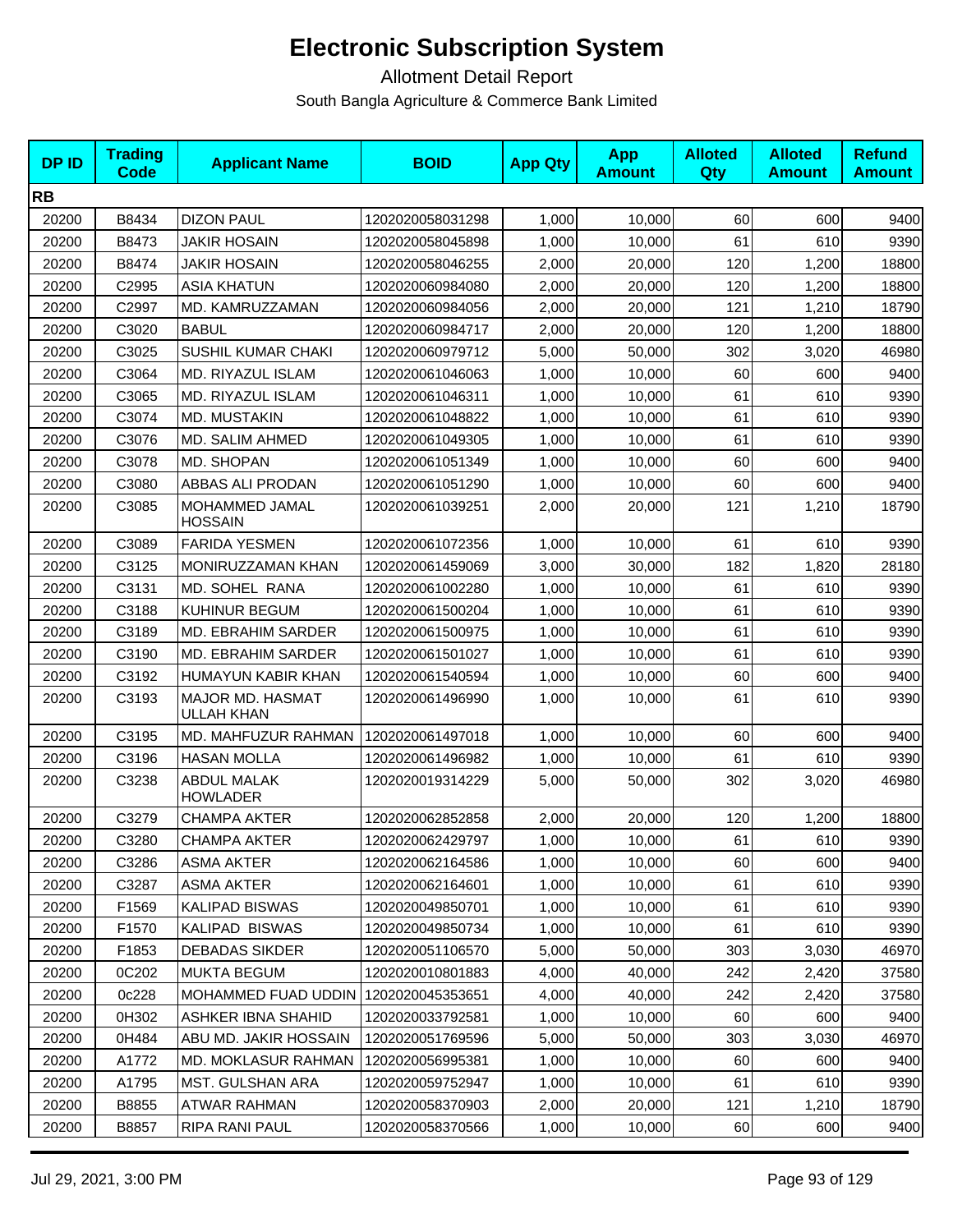| <b>DPID</b> | <b>Trading</b><br>Code | <b>Applicant Name</b>                | <b>BOID</b>      | <b>App Qty</b> | <b>App</b><br><b>Amount</b> | <b>Alloted</b><br>Qty | <b>Alloted</b><br><b>Amount</b> | <b>Refund</b><br><b>Amount</b> |
|-------------|------------------------|--------------------------------------|------------------|----------------|-----------------------------|-----------------------|---------------------------------|--------------------------------|
| <b>RB</b>   |                        |                                      |                  |                |                             |                       |                                 |                                |
| 20200       | B8862                  | DR. MD. ALAMGIR<br><b>HOSSAIN</b>    | 1202020058373337 | 1,000          | 10,000                      | 60                    | 600                             | 9400                           |
| 20200       | B9040                  | <b>MD. MONIR HOSSAIN</b>             | 1202020058728172 | 1,000          | 10,000                      | 61                    | 610                             | 9390                           |
| 20200       | B9144                  | A.K.M. NAZMUZ SYEM<br><b>AKANDA</b>  | 1202020058788307 | 1,000          | 10,000                      | 61                    | 610                             | 9390                           |
| 20200       | B9151                  | MOHAMMAD AMZAD<br><b>HOSSEN</b>      | 1202020058789841 | 1,000          | 10,000                      | 61                    | 610                             | 9390                           |
| 20200       | D1828                  | <b>UMA RANI SAHA</b>                 | 1202020055214066 | 1,000          | 10,000                      | 60                    | 600                             | 9400                           |
| 20200       | F1548                  | MR. SAIKOT HOSSAIN<br><b>DADON</b>   | 1202020049741620 | 2,000          | 20,000                      | 120                   | 1,200                           | 18800                          |
| 20200       | F1571                  | MD. SHAHABUDDIN                      | 1202020049854395 | 1,000          | 10,000                      | 60                    | 600                             | 9400                           |
| 20200       | A4073                  | S.M. KHODA BAKSH                     | 1202020045372577 | 2,000          | 20,000                      | 120                   | 1,200                           | 18800                          |
| 20200       | B3865                  | <b>RUMA AKTER</b>                    | 1202020053784037 | 2,000          | 20,000                      | 121                   | 1,210                           | 18790                          |
| 20200       | B3866                  | <b>RUMA AKTER</b>                    | 1202020053784096 | 1,000          | 10,000                      | 60                    | 600                             | 9400                           |
| 20200       | B4088                  | <b>SEMA SARKAR</b>                   | 1202020054193401 | 5,000          | 50,000                      | 303                   | 3,030                           | 46970                          |
| 20200       | B7340                  | SUZAN KUMAR SAHA                     | 1202020060423788 | 1,000          | 10,000                      | 61                    | 610                             | 9390                           |
| 20200       | B7367                  | MD. MUSTAFIZUR<br><b>RAHMAN MIAH</b> | 1202020060488741 | 1,000          | 10,000                      | 61                    | 610                             | 9390                           |
| 20200       | B7615                  | ABDULLAH KHAN GALIB                  | 1202020057363488 | 5,000          | 50,000                      | 302                   | 3,020                           | 46980                          |
| 20200       | B7631                  | <b>MUKTER HOSSAIN</b>                | 1202020057382263 | 1,000          | 10,000                      | 60                    | 600                             | 9400                           |
| 20200       | C3519                  | <b>BULU AKTER</b>                    | 1202020065244911 | 1,000          | 10,000                      | 60                    | 600                             | 9400                           |
| 20200       | C3537                  | <b>SHAHEDA AKTER</b>                 | 1202020065370066 | 1,000          | 10,000                      | 60                    | 600                             | 9400                           |
| 20200       | D4799                  | RATAN KUMAR SAHA                     | 1202020038841209 | 5,000          | 50,000                      | 302                   | 3,020                           | 46980                          |
| 20200       | D4827                  | PRANATI SARMA                        | 1202020017365392 | 5,000          | 50,000                      | 303                   | 3,030                           | 46970                          |
| 20200       | D4841                  | MD NAZRUL ISLAM                      | 1202020069840233 | 2,000          | 20,000                      | 121                   | 1,210                           | 18790                          |
| 20200       | D4858                  | <b>ARPITA SAHA</b>                   | 1202020070639135 | 1,000          | 10,000                      | 61                    | 610                             | 9390                           |
| 20200       | D4894                  | Ashu Tosh Saha                       | 1202020040442248 | 1,000          | 10,000                      | 61                    | 610                             | 9390                           |
| 20200       | D4895                  | Ashu Tosh Saha                       | 1202020040442231 | 1,000          | 10,000                      | 60                    | 600                             | 9400                           |
| 20200       | 0C774                  | MAHBUBA SULTANA                      | 1202020053898044 | 1,000          | 10,000                      | 60                    | 600                             | 9400                           |
| 20200       | 0C810                  | <b>MS. NIRU AKTER</b>                | 1202020054047295 | 1,000          | 10,000                      | 61                    | 610                             | 9390                           |
| 20200       | B1189                  | AYASHA SIDDIKA                       | 1202020048020624 | 2,000          | 20,000                      | 121                   | 1,210                           | 18790                          |
| 20200       | B1193                  | <b>SHALMA BEGUM</b>                  | 1202020048020533 | 2,000          | 20,000                      | 120                   | 1,200                           | 18800                          |
| 20200       | B1192                  | SADIA SIDDIKA                        | 1202020048180971 | 2,000          | 20,000                      | 121                   | 1,210                           | 18790                          |
| 20200       | B1194                  | SHALMA BEGUM                         | 1202020048263999 | 2,000          | 20,000                      | 120                   | 1,200                           | 18800                          |
| 20200       | B1198                  | MD. SIDDIQUE MRIDHA                  | 1202020048028457 | 2,000          | 20,000                      | 120                   | 1,200                           | 18800                          |
| 20200       | B1199                  | RONY RAHMAN                          | 1202020048034978 | 2,000          | 20,000                      | 121                   | 1,210                           | 18790                          |
| 20200       | B1201                  | <b>TASNIM AHMED</b>                  | 1202020048182681 | 1,000          | 10,000                      | 61                    | 610                             | 9390                           |
| 20200       | B1203                  | <b>MAHMUD HASAN</b>                  | 1202020048286574 | 1,000          | 10,000                      | 61                    | 610                             | 9390                           |
| 20200       | B1204                  | <b>MAHMUD HASAN</b>                  | 1202020048282999 | 1,000          | 10,000                      | 61                    | 610                             | 9390                           |
| 20200       | B1314                  | <b>ASHIM GOSH</b>                    | 1202020048563170 | 3,000          | 30,000                      | 182                   | 1,820                           | 28180                          |
| 20200       | B1357                  | <b>HANUFA AKTAR</b>                  | 1202020048504808 | 1,000          | 10,000                      | 61                    | 610                             | 9390                           |
| 20200       | B1400                  | <b>AZAD AHMED</b>                    | 1202020048573416 | 5,000          | 50,000                      | 302                   | 3,020                           | 46980                          |
| 20200       | B1422                  | MD. ELIAS SARKAR                     | 1202020048908206 | 2,000          | 20,000                      | 120                   | 1,200                           | 18800                          |
| 20200       | B6128                  | S. M. SARIFUL ISLAM                  | 1202020056487308 | 1,000          | 10,000                      | 60                    | 600                             | 9400                           |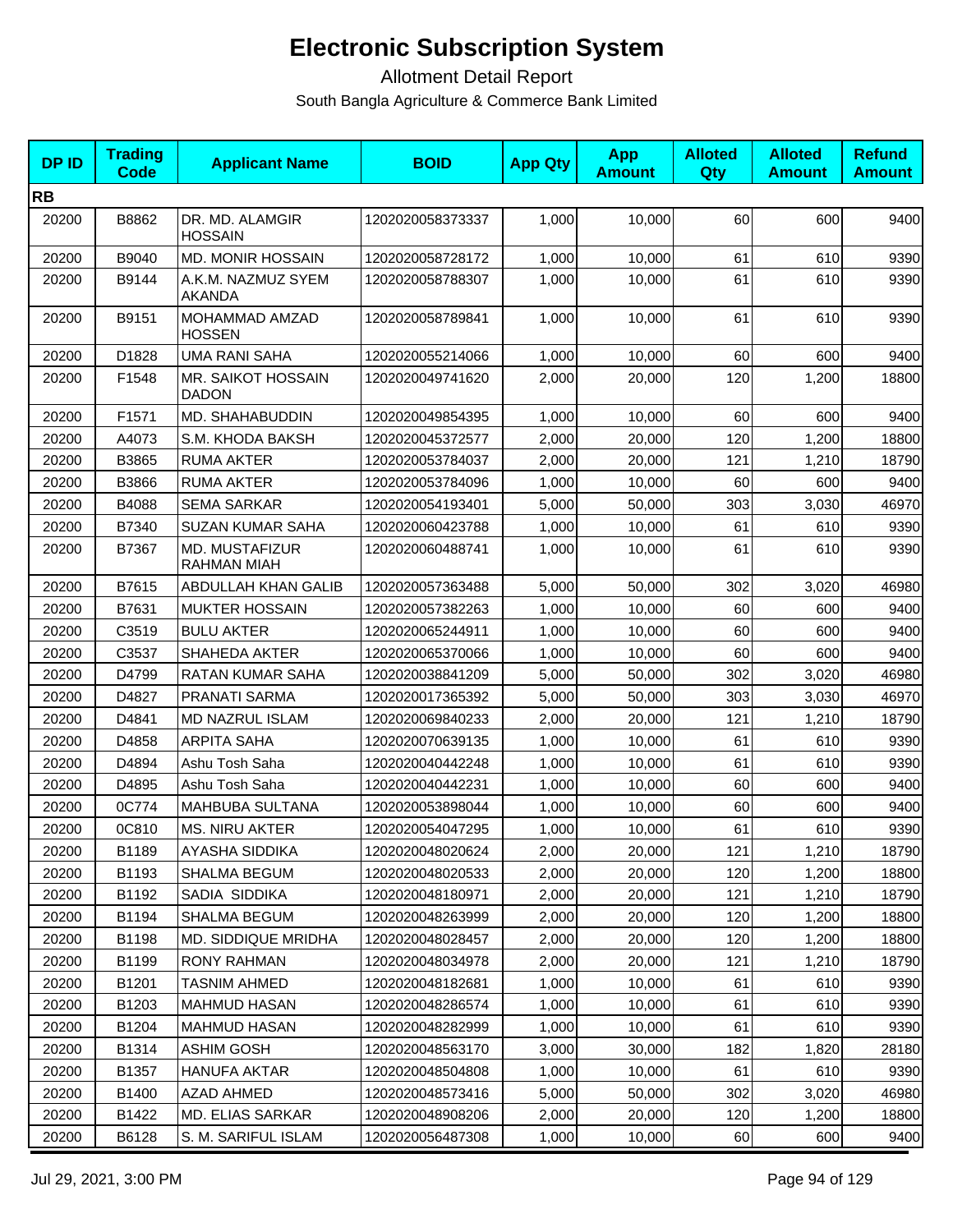| <b>DPID</b> | <b>Trading</b><br>Code | <b>Applicant Name</b>                   | <b>BOID</b>      | <b>App Qty</b> | <b>App</b><br><b>Amount</b> | <b>Alloted</b><br>Qty | <b>Alloted</b><br><b>Amount</b> | <b>Refund</b><br><b>Amount</b> |
|-------------|------------------------|-----------------------------------------|------------------|----------------|-----------------------------|-----------------------|---------------------------------|--------------------------------|
| <b>RB</b>   |                        |                                         |                  |                |                             |                       |                                 |                                |
| 20200       | B6277                  | MD. REFAT HOSSAN<br><b>MRIDA</b>        | 1202020056297490 | 1,000          | 10,000                      | 61                    | 610                             | 9390                           |
| 20200       | B6304                  | <b>AMIR HOSSAIN</b>                     | 1202020056254787 | 1,000          | 10.000                      | 60                    | 600                             | 9400                           |
| 20200       | B6305                  | <b>ASMA BEGUM</b>                       | 1202020056256735 | 1,000          | 10,000                      | 60                    | 600                             | 9400                           |
| 20200       | B6306                  | <b>ASMA BEGUM</b>                       | 1202020056257392 | 1,000          | 10,000                      | 61                    | 610                             | 9390                           |
| 20200       | B6309                  | <b>NARGISH AKTER</b>                    | 1202020056289805 | 1,000          | 10,000                      | 60                    | 600                             | 9400                           |
| 20200       | B6311                  | UMMEY SHAIRA RAHMAN                     | 1202020056289912 | 1,000          | 10,000                      | 61                    | 610                             | 9390                           |
| 20200       | C2120                  | <b>MST. SHARMIN AKTER</b>               | 1202020058933744 | 1,000          | 10,000                      | 61                    | 610                             | 9390                           |
| 20200       | C2121                  | MD. ARSHAD MIAH                         | 1202020058939444 | 2,000          | 20,000                      | 120                   | 1,200                           | 18800                          |
| 20200       | C2122                  | MD. ARSHAD MIAH                         | 1202020058940036 | 2,000          | 20,000                      | 121                   | 1,210                           | 18790                          |
| 20200       | C2134                  | SAHERA BEGUM                            | 1202020058988510 | 1,000          | 10,000                      | 61                    | 610                             | 9390                           |
| 20200       | C2139                  | MST. LAL BANU                           | 1202020059003891 | 1,000          | 10,000                      | 61                    | 610                             | 9390                           |
| 20200       | C2144                  | S. M. TANVIR                            | 1202020059010421 | 1,000          | 10,000                      | 60                    | 600                             | 9400                           |
| 20200       | C <sub>2151</sub>      | <b>MST. NURNNAHARA</b><br><b>BEGUM</b>  | 1202020059021101 | 1,000          | 10,000                      | 60                    | 600                             | 9400                           |
| 20200       | C2154                  | MD. BADAL                               | 1202020059018717 | 1,000          | 10,000                      | 60                    | 600                             | 9400                           |
| 20200       | C2157                  | MD. ABU BOKOR SIDDIQ                    | 1202020059016081 | 1,000          | 10,000                      | 61                    | 610                             | 9390                           |
| 20200       | C2181                  | <b>NAYAN TARA</b>                       | 1202020060679639 | 5,000          | 50,000                      | 303                   | 3,030                           | 46970                          |
| 20200       | C2216                  | <b>MST. RUMANA YESMIN</b>               | 1202020059026931 | 1,000          | 10,000                      | 60                    | 600                             | 9400                           |
| 20200       | C2246                  | <b>SK SHOHIDUL ISLAM</b>                | 1202020059108921 | 1,000          | 10,000                      | 61                    | 610                             | 9390                           |
| 20200       | C2248                  | MD. OMAR FARUQE                         | 1202020059108325 | 1,000          | 10,000                      | 61                    | 610                             | 9390                           |
| 20200       | C2249                  | <b>MD. NASIR UDDIN</b>                  | 1202020059106981 | 1,000          | 10,000                      | 60                    | 600                             | 9400                           |
| 20200       | C2250                  | <b>MD. NASIR UDDIN</b>                  | 1202020059106508 | 1,000          | 10,000                      | 61                    | 610                             | 9390                           |
| 20200       | C2254                  | MST. RAZIA SULTANA                      | 1202020059118611 | 1,000          | 10,000                      | 60                    | 600                             | 9400                           |
| 20200       | C2255                  | MD. AKRAM HOSSEN                        | 1202020059119659 | 1,000          | 10,000                      | 61                    | 610                             | 9390                           |
| 20200       | C2256                  | MD. AKRAM HOSSEN                        | 1202020059117098 | 1,000          | 10.000                      | 61                    | 610                             | 9390                           |
| 20200       | C2257                  | <b>SHAMSUN NAHAR</b>                    | 1202020059116390 | 1,000          | 10,000                      | 61                    | 610                             | 9390                           |
| 20200       | D3820                  | <b>BISHOJIT</b><br><b>BHATTACHARJEE</b> | 1202020060000354 | 4,000          | 40,000                      | 242                   | 2,420                           | 37580                          |
| 20200       | D3821                  | <b>BISHOJIT</b><br><b>BHATTACHARJEE</b> | 1202020060000247 | 3,000          | 30,000                      | 182                   | 1,820                           | 28180                          |
| 20200       | D3946                  | MD. SHAHADAT HOSSAIN                    | 1202020060299224 | 5,000          | 50,000                      | 303                   | 3,030                           | 46970                          |
| 20200       | D3955                  | <b>ABDUL MALEK</b>                      | 1202020060852747 | 5,000          | 50.000                      | 303                   | 3,030                           | 46970                          |
| 20200       | D4027                  | <b>MST. SHAHANAJ AKTAR</b>              | 1202020060557714 | 1,000          | 10,000                      | 60                    | 600                             | 9400                           |
| 20200       | D4028                  | <b>MST. SHAHANAJ AKTAR</b>              | 1202020060557749 | 1,000          | 10,000                      | 61                    | 610                             | 9390                           |
| 20200       | G1734                  | <b>SOURAV PODDER</b>                    | 1202020069060389 | 4,000          | 40,000                      | 242                   | 2,420                           | 37580                          |
| 20200       | G1735                  | MD. SHARIF ULLAH KHAN                   | 1202020069051335 | 1,000          | 10,000                      | 61                    | 610                             | 9390                           |
| 20200       | G1748                  | MOHAMMAD BORHAN<br><b>UDDIN BHUIYAN</b> | 1202020069106956 | 1,000          | 10,000                      | 61                    | 610                             | 9390                           |
| 20200       | G1764                  | NAZMUL HOSSAN                           | 1202020069445771 | 2,000          | 20,000                      | 120                   | 1,200                           | 18800                          |
| 20200       | G1765                  | <b>MST. HASINA AKTER</b>                | 1202020069437902 | 5,000          | 50,000                      | 303                   | 3,030                           | 46970                          |
| 20200       | D1166                  | <b>TAPUS SAHA</b>                       | 1202020052359818 | 1,000          | 10,000                      | 61                    | 610                             | 9390                           |
| 20200       | D1167                  | <b>TAPUS SAHA</b>                       | 1202020052359826 | 1,000          | 10,000                      | 60                    | 600                             | 9400                           |
| 20200       | D1184                  | ABUL HASHEM                             | 1202020052474301 | 1,000          | 10,000                      | 61                    | 610                             | 9390                           |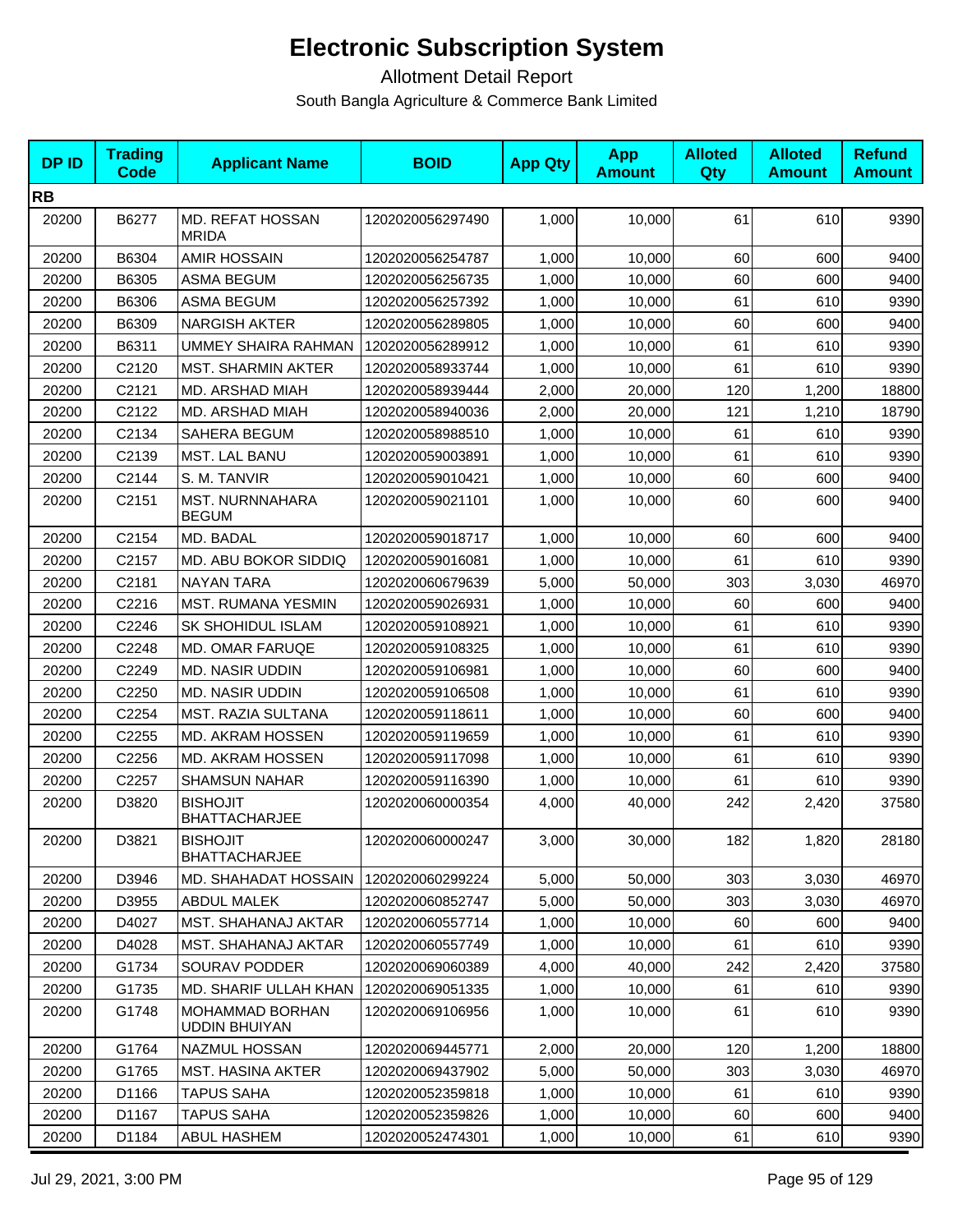| <b>DPID</b> | <b>Trading</b><br>Code | <b>Applicant Name</b>            | <b>BOID</b>      | <b>App Qty</b> | <b>App</b><br><b>Amount</b> | <b>Alloted</b><br>Qty | <b>Alloted</b><br><b>Amount</b> | <b>Refund</b><br><b>Amount</b> |
|-------------|------------------------|----------------------------------|------------------|----------------|-----------------------------|-----------------------|---------------------------------|--------------------------------|
| <b>RB</b>   |                        |                                  |                  |                |                             |                       |                                 |                                |
| 20200       | D1185                  | <b>ROHUL AMIN</b>                | 1202020052474318 | 1,000          | 10,000                      | 61                    | 610                             | 9390                           |
| 20200       | D1186                  | NADIA AKTER POLY                 | 1202020052474326 | 1,000          | 10,000                      | 60                    | 600                             | 9400                           |
| 20200       | D1189                  | <b>MD. RAFIQUL ISLAM</b>         | 1202020052474334 | 1,000          | 10,000                      | 60                    | 600                             | 9400                           |
| 20200       | D1190                  | <b>ABUL HASHEM</b>               | 1202020052482549 | 1,000          | 10,000                      | 61                    | 610                             | 9390                           |
| 20200       | D1284                  | <b>JHOLEAKA AKTER</b>            | 1202020052939197 | 1,000          | 10,000                      | 60                    | 600                             | 9400                           |
| 20200       | D1313                  | <b>JHOLEAKA AKTER</b>            | 1202020052941371 | 1,000          | 10,000                      | 60                    | 600                             | 9400                           |
| 20200       | D1363                  | ANJANA RANI SAHA                 | 1202020053128337 | 1,000          | 10,000                      | 60                    | 600                             | 9400                           |
| 20200       | D1364                  | <b>MONI LAL SAHA</b>             | 1202020053238940 | 1,000          | 10,000                      | 60                    | 600                             | 9400                           |
| 20200       | D1394                  | MD SHAHABUDDIN<br><b>PATOARY</b> | 1202020053274502 | 1,000          | 10,000                      | 60                    | 600                             | 9400                           |
| 20200       | D1395                  | MD.KHORSHED ALAM                 | 1202020053275384 | 2,000          | 20,000                      | 120                   | 1,200                           | 18800                          |
| 20200       | D1396                  | <b>NARGIS BEGUM</b>              | 1202020053275713 | 1,000          | 10,000                      | 60                    | 600                             | 9400                           |
| 20200       | D1406                  | <b>GETA SAHA</b>                 | 1202020053361663 | 2,000          | 20,000                      | 121                   | 1,210                           | 18790                          |
| 20200       | D1407                  | <b>GETA SAHA</b>                 | 1202020053363183 | 1,000          | 10,000                      | 61                    | 610                             | 9390                           |
| 20200       | D1428                  | <b>MD. JAKIR HOSSAIN</b>         | 1202020053417494 | 3,000          | 30,000                      | 182                   | 1,820                           | 28180                          |
| 20200       | D1429                  | <b>MD.JAKIR HOSSAIN</b>          | 1202020053418033 | 3,000          | 30,000                      | 182                   | 1,820                           | 28180                          |
| 20200       | D1430                  | AMAR BARDHAN                     | 1202020053419774 | 5,000          | 50,000                      | 303                   | 3,030                           | 46970                          |
| 20200       | D1431                  | AMAR BARDHAN                     | 1202020053522451 | 1,000          | 10,000                      | 61                    | 610                             | 9390                           |
| 20200       | F1249                  | MD. SHAFIQUL ISLAM               | 1202020048424164 | 1,000          | 10,000                      | 60                    | 600                             | 9400                           |
| 20200       | F1250                  | MD. SHAFIQUL ISLAM               | 1202020048424346 | 1,000          | 10,000                      | 61                    | 610                             | 9390                           |
| 20200       | F1275                  | <b>SAKERA SAYED</b>              | 1202020048504717 | 1,000          | 10,000                      | 60                    | 600                             | 9400                           |
| 20200       | F1292                  | MD. JAMSED                       | 1202020048537699 | 1,000          | 10,000                      | 60                    | 600                             | 9400                           |
| 20200       | F1293                  | MD. JAMSED                       | 1202020048537854 | 1,000          | 10,000                      | 60                    | 600                             | 9400                           |
| 20200       | F1328                  | MD. DULALUR RAHMAN               | 1202020048560000 | 5,000          | 50,000                      | 303                   | 3,030                           | 46970                          |
| 20200       | F1333                  | MD. MIZANUR RAHMAN               | 1202020048584196 | 1,000          | 10,000                      | 61                    | 610                             | 9390                           |
| 20200       | f1342                  | <b>SHANTONU SHEEL</b>            | 1202020048741671 | 2,000          | 20,000                      | 120                   | 1,200                           | 18800                          |
| 20200       | F1345                  | PAROMITA DAS                     | 1202020048750101 | 5,000          | 50,000                      | 302                   | 3,020                           | 46980                          |
| 20200       | F1426                  | KHADIJA BEGUM                    | 1202020049468642 | 1,000          | 10,000                      | 61                    | 610                             | 9390                           |
| 20200       | C3689                  | ROWSHAN ALI MOLLAH               | 1202020016806282 | 1,000          | 10,000                      | 61                    | 610                             | 9390                           |
| 20200       | C3692                  | TAHMINA RAHMAN LOTA              | 1202020011244222 | 1,000          | 10,000                      | 61                    | 610                             | 9390                           |
| 20200       | C3693                  | MOHAMMAD ZOBAER                  | 1202020011244313 | 1,000          | 10,000                      | 61                    | 610                             | 9390                           |
| 20200       | B3595                  | <b>NAZMA</b>                     | 1202020053296557 | 1,000          | 10,000                      | 60                    | 600                             | 9400                           |
| 20200       | B3596                  | JAHANARA BEGUM KAJAL             | 1202020053297594 | 1,000          | 10,000                      | 61                    | 610                             | 9390                           |
| 20200       | B3726                  | <b>TAPOS SEN</b>                 | 1202020053494512 | 1,000          | 10,000                      | 60                    | 600                             | 9400                           |
| 20200       | B3751                  | MD. NAZRUL ISLAM                 | 1202020053510239 | 1,000          | 10,000                      | 60                    | 600                             | 9400                           |
| 20200       | B3755                  | <b>TAZUL ISLAM</b>               | 1202020053551770 | 4,000          | 40.000                      | 241                   | 2,410                           | 37590                          |
| 20200       | B3773                  | SANDHYA RANI PAUL                | 1202020053569913 | 4,000          | 40,000                      | 241                   | 2,410                           | 37590                          |
| 20200       | B3774                  | SANDHYA RANI PAUL                | 1202020053570430 | 2,000          | 20,000                      | 120                   | 1,200                           | 18800                          |
| 20200       | B7680                  | MD. MINNAL MIAH                  | 1202020057404945 | 1,000          | 10,000                      | 60                    | 600                             | 9400                           |
| 20200       | B7688                  | <b>MITU ISLAM</b>                | 1202020057408879 | 1,000          | 10,000                      | 60                    | 600                             | 9400                           |
| 20200       | B7689                  | <b>MITU ISLAM</b>                | 1202020057409153 | 1,000          | 10,000                      | 60                    | 600                             | 9400                           |
| 20200       | B7690                  | MD. SHAUKAT HOSSAIN              | 1202020057411534 | 1,000          | 10,000                      | 60                    | 600                             | 9400                           |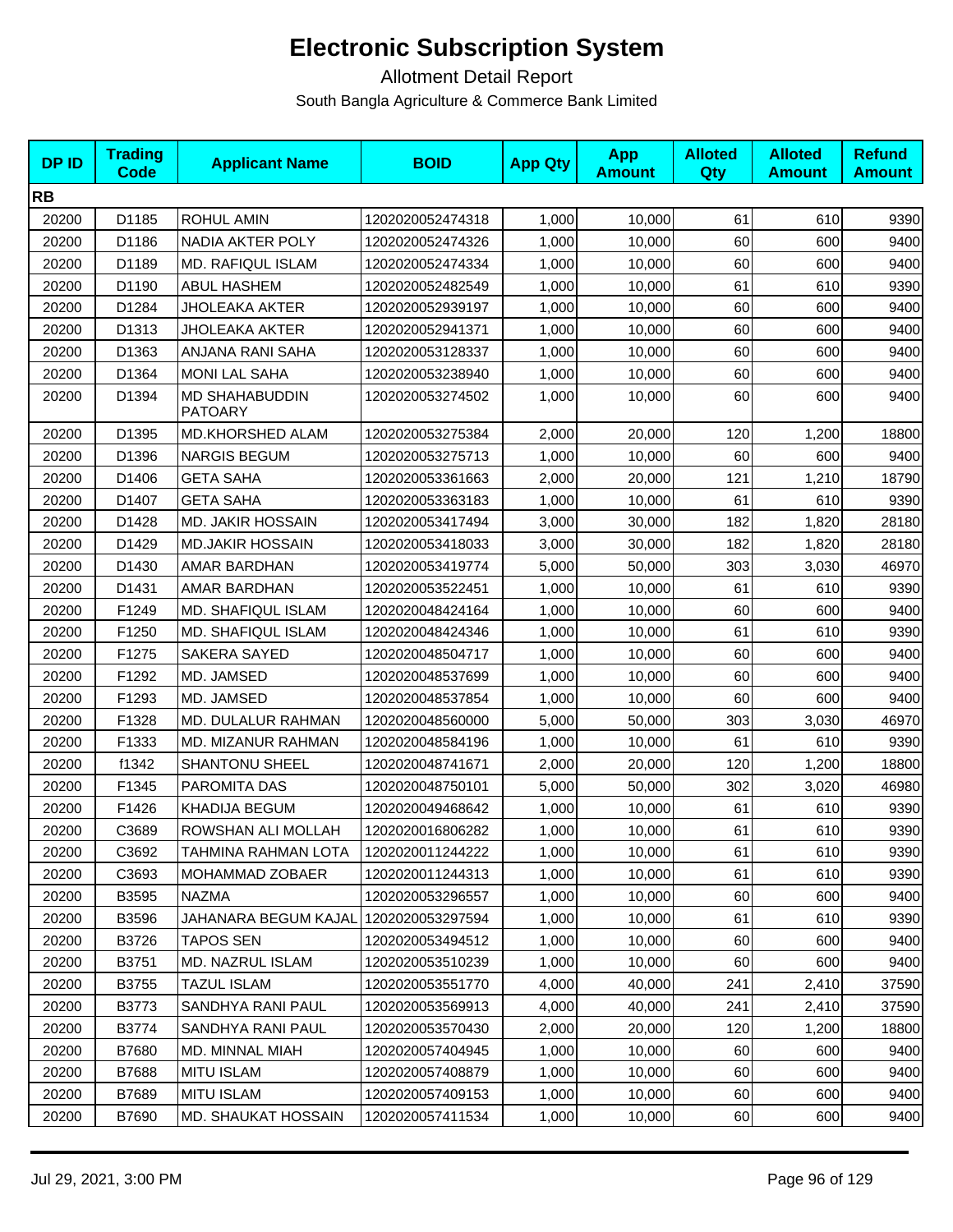| <b>DPID</b> | <b>Trading</b><br><b>Code</b> | <b>Applicant Name</b>                    | <b>BOID</b>      | <b>App Qty</b> | <b>App</b><br><b>Amount</b> | <b>Alloted</b><br>Qty | <b>Alloted</b><br><b>Amount</b> | <b>Refund</b><br><b>Amount</b> |
|-------------|-------------------------------|------------------------------------------|------------------|----------------|-----------------------------|-----------------------|---------------------------------|--------------------------------|
| <b>RB</b>   |                               |                                          |                  |                |                             |                       |                                 |                                |
| 20200       | B7704                         | MST. KOLSOM AKTER                        | 1202020057470097 | 1,000          | 10,000                      | 61                    | 610                             | 9390                           |
| 20200       | B7713                         | <b>NAZRUL ISLAM</b>                      | 1202020057492122 | 1,000          | 10,000                      | 61                    | 610                             | 9390                           |
| 20200       | B7720                         | MD. MAZIBAR RAHMAN<br><b>CHOWDURY</b>    | 1202020057495217 | 1,000          | 10,000                      | 61                    | 610                             | 9390                           |
| 20200       | B7721                         | MD. MAZIBAR RAHMAN                       | 1202020057494694 | 1,000          | 10,000                      | 60                    | 600                             | 9400                           |
| 20200       | B7722                         | <b>RITA RANI BISWAS</b>                  | 1202020057495332 | 1,000          | 10,000                      | 61                    | 610                             | 9390                           |
| 20200       | <b>B7787</b>                  | <b>MALEK KHAN</b>                        | 1202020057522358 | 1,000          | 10,000                      | 60                    | 600                             | 9400                           |
| 20200       | B7790                         | <b>BANU BEGUM</b>                        | 1202020057522449 | 1,000          | 10,000                      | 61                    | 610                             | 9390                           |
| 20200       | B7791                         | MOHAMMAD MIRAJ KHA                       | 1202020057522473 | 1,000          | 10,000                      | 60                    | 600                             | 9400                           |
| 20200       | B7793                         | MD. BURHAN                               | 1202020057523004 | 1,000          | 10,000                      | 61                    | 610                             | 9390                           |
| 20200       | B7794                         | MD. BURHAN                               | 1202020057523020 | 1,000          | 10,000                      | 61                    | 610                             | 9390                           |
| 20200       | B7800                         | <b>MILTON KUMAR KANDU</b>                | 1202020057564696 | 1,000          | 10,000                      | 60                    | 600                             | 9400                           |
| 20200       | B7801                         | SHARMISTHA MRIDHA                        | 1202020057564800 | 1,000          | 10,000                      | 61                    | 610                             | 9390                           |
| 20200       | C2687                         | MD. MOHAIMENUL ISLAM<br><b>IBNE HABI</b> | 1202020059995955 | 1,000          | 10,000                      | 61                    | 610                             | 9390                           |
| 20200       | 0C332                         | <b>SHAHANA AKTER</b>                     | 1202020047503745 | 5,000          | 50,000                      | 303                   | 3,030                           | 46970                          |
| 20200       | 0C398                         | <b>ABDUL ALIM</b>                        | 1202020048478821 | 5,000          | 50,000                      | 303                   | 3,030                           | 46970                          |
| 20200       | 0c462                         | ANOWARA BEGUM                            | 1202020050119925 | 2,000          | 20,000                      | 120                   | 1,200                           | 18800                          |
| 20200       | 0c484                         | MD. NAZRUL ISLAM                         | 1202020050958565 | 1,000          | 10,000                      | 60                    | 600                             | 9400                           |
| 20200       | B2930                         | <b>GOURANGA CHANDRA</b><br><b>SAHA</b>   | 1202020052768336 | 4,000          | 40,000                      | 242                   | 2,420                           | 37580                          |
| 20200       | B2940                         | <b>RAHANA</b>                            | 1202020052326384 | 2,000          | 20,000                      | 121                   | 1,210                           | 18790                          |
| 20200       | B7074                         | <b>MST. KOLSOM AKTER</b>                 | 1202020057023303 | 2,000          | 20,000                      | 121                   | 1,210                           | 18790                          |
| 20200       | B7164                         | <b>CHAINA RANI PAUL</b>                  | 1202020057206417 | 1,000          | 10,000                      | 61                    | 610                             | 9390                           |
| 20200       | B7284                         | MD. BILLAL HOSSAIN                       | 1202020060446984 | 1,000          | 10,000                      | 61                    | 610                             | 9390                           |
| 20200       | B7285                         | MD. BILLAL HOSSAIN                       | 1202020060447351 | 1,000          | 10,000                      | 61                    | 610                             | 9390                           |
| 20200       | C1833                         | <b>INDRAJIT KARMAKER</b>                 | 1202020058248899 | 1,000          | 10,000                      | 61                    | 610                             | 9390                           |
| 20200       | C1855                         | <b>EASIN ALI</b>                         | 1202020058236701 | 2,000          | 20,000                      | 121                   | 1,210                           | 18790                          |
| 20200       | C1956                         | MD. SHAFIQUL ISLAM                       | 1202020058598829 | 1,000          | 10,000                      | 61                    | 610                             | 9390                           |
| 20200       | D3329                         | MD. ABUL HASAN                           | 1202020058595370 | 5,000          | 50,000                      | 303                   | 3,030                           | 46970                          |
| 20200       | D3330                         | RASHIDA BEGUM                            | 1202020058595311 | 5.000          | 50,000                      | 302                   | 3,020                           | 46980                          |
| 20200       | D3335                         | <b>OMAR FARUQ</b>                        | 1202020058604762 | 5,000          | 50,000                      | 302                   | 3,020                           | 46980                          |
| 20200       | D3425                         | ROKSANA BEGUM                            | 1202020058862731 | 5,000          | 50,000                      | 302                   | 3,020                           | 46980                          |
| 20200       | D3428                         | RAJIA BEGUM                              | 1202020058862277 | 5.000          | 50,000                      | 302                   | 3,020                           | 46980                          |
| 20200       | 0F294                         | MD. ASHRAFUZZAMAN                        | 1202020037260173 | 1,000          | 10,000                      | 61                    | 610                             | 9390                           |
| 20200       | B2159                         | <b>MILON RANI GUHA</b>                   | 1202020050510441 | 3,000          | 30,000                      | 182                   | 1,820                           | 28180                          |
| 20200       | B2160                         | <b>MILON RANI GUHA</b>                   | 1202020050510506 | 3,000          | 30,000                      | 181                   | 1,810                           | 28190                          |
| 20200       | B2161                         | MD MAHBUBUR RAHMAN                       | 1202020050510549 | 3,000          | 30,000                      | 182                   | 1,820                           | 28180                          |
| 20200       | B2214                         | JAKIR HASAN                              | 1202020050834261 | 4,000          | 40,000                      | 241                   | 2,410                           | 37590                          |
| 20200       | B8806                         | SHEFALI MONDAL                           | 1202020058359107 | 2,000          | 20,000                      | 120                   | 1,200                           | 18800                          |
| 20200       | C3605                         | A B M AHSANUL HOQUE                      | 1202020067451841 | 1,000          | 10,000                      | 60                    | 600                             | 9400                           |
| 20200       | C3633                         | MD. SHUHAS MUJAHID                       | 1202020068484143 | 1,000          | 10,000                      | 60                    | 600                             | 9400                           |
| 20200       | C3634                         | MD. SHUHAS MUJAHID                       | 1202020068484079 | 1,000          | 10,000                      | 61                    | 610                             | 9390                           |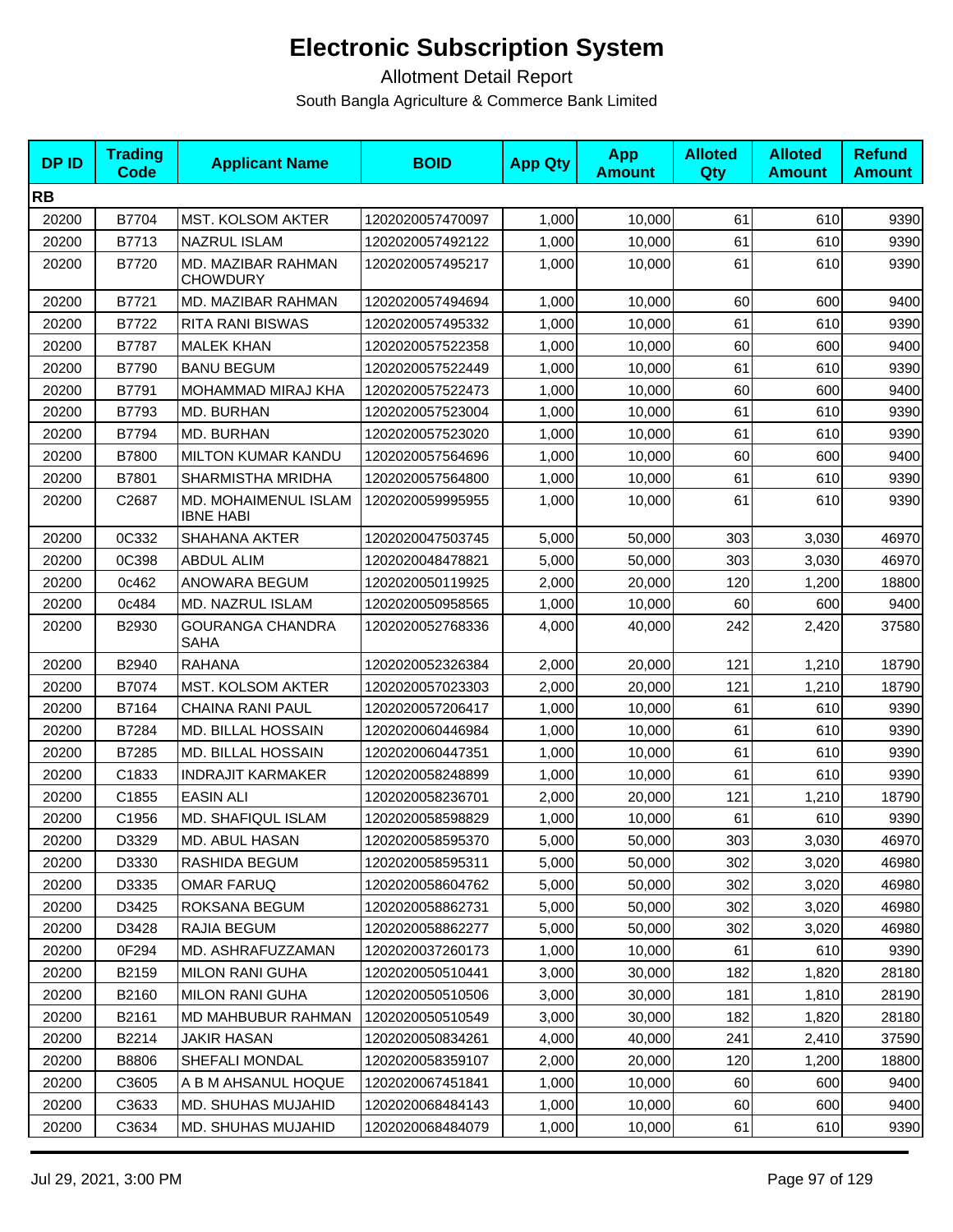| <b>DPID</b> | <b>Trading</b><br><b>Code</b> | <b>Applicant Name</b>              | <b>BOID</b>      | <b>App Qty</b> | <b>App</b><br><b>Amount</b> | <b>Alloted</b><br>Qty | <b>Alloted</b><br><b>Amount</b> | <b>Refund</b><br><b>Amount</b> |
|-------------|-------------------------------|------------------------------------|------------------|----------------|-----------------------------|-----------------------|---------------------------------|--------------------------------|
| <b>RB</b>   |                               |                                    |                  |                |                             |                       |                                 |                                |
| 20200       | C3672                         | <b>MAHMUDUL HAQ</b>                | 1202020069303679 | 4,000          | 40,000                      | 242                   | 2,420                           | 37580                          |
| 20200       | C3685                         | MD. SHADMAN SAKIB                  | 1202020070168680 | 3,000          | 30,000                      | 181                   | 1,810                           | 28190                          |
| 20200       | C3686                         | MD. SHADMAN SAKIB                  | 1202020070168664 | 3,000          | 30,000                      | 181                   | 1,810                           | 28190                          |
| 20200       | C3696                         | MD KAHIMUDDIN MOLLAH               | 1202020011972410 | 1,000          | 10,000                      | 61                    | 610                             | 9390                           |
| 20200       | C3719                         | <b>KHAIRUL BASHAR</b>              | 1202020011972967 | 1,000          | 10,000                      | 60                    | 600                             | 9400                           |
| 20200       | F1429                         | <b>JUNIA SHAHED</b>                | 1202020049472203 | 1,000          | 10,000                      | 60                    | 600                             | 9400                           |
| 20200       | F1430                         | <b>MD. ISMAIL HOSSAIN</b>          | 1202020049473307 | 1,000          | 10,000                      | 60                    | 600                             | 9400                           |
| 20200       | F1431                         | <b>MD. ISMAIL HOSSAIN</b>          | 1202020049591761 | 1,000          | 10,000                      | 61                    | 610                             | 9390                           |
| 20200       | F1433                         | <b>HALIMA BEGUM</b>                | 1202020049617630 | 1,000          | 10,000                      | 61                    | 610                             | 9390                           |
| 20200       | G2098                         | SNIGHDA RANI BISWAS                | 1202020072858152 | 5,000          | 50,000                      | 303                   | 3,030                           | 46970                          |
| 20200       | G2099                         | SNIGHDA RANI BISWAS                | 1202020072858179 | 5,000          | 50,000                      | 302                   | 3,020                           | 46980                          |
| 20200       | G2104                         | <b>ALI AHMED</b>                   | 1202020072930487 | 5,000          | 50,000                      | 303                   | 3,030                           | 46970                          |
| 20200       | G2136                         | <b>MST. SHAHINUR AKTER</b>         | 1202020073125319 | 1,000          | 10,000                      | 61                    | 610                             | 9390                           |
| 20200       | G2138                         | MD. SHAFIQUL ISLAM<br><b>MOLLA</b> | 1202020073128695 | 1,000          | 10,000                      | 61                    | 610                             | 9390                           |
| 20200       | G2139                         | ABDUR RAHMAN SHEIKH                | 1202020073310458 | 1,000          | 10,000                      | 60                    | 600                             | 9400                           |
| 20200       | G2140                         | <b>ABDUR RAHMAN SHEIKH</b>         | 1202020073310474 | 1,000          | 10,000                      | 61                    | 610                             | 9390                           |
| 20200       | G2141                         | RUBIYA ISLAM                       | 1202020073134892 | 1,000          | 10,000                      | 61                    | 610                             | 9390                           |
| 20200       | G2142                         | RUBIYA ISLAM                       | 1202020073134841 | 1,000          | 10,000                      | 61                    | 610                             | 9390                           |
| 20200       | G2145                         | SHAJEDA BEGUM                      | 1202020073110171 | 5,000          | 50,000                      | 303                   | 3,030                           | 46970                          |
| 20200       | G2146                         | SHAJEDA BEGUM                      | 1202020073110201 | 5,000          | 50,000                      | 302                   | 3,020                           | 46980                          |
| 20200       | G2150                         | H.N. ASHIQUR RAHMAN                | 1202020073301174 | 5,000          | 50,000                      | 303                   | 3,030                           | 46970                          |
| 20200       | G2151                         | SHAMIMA NASRIN                     | 1202020073301321 | 5,000          | 50,000                      | 303                   | 3,030                           | 46970                          |
| 20200       | G2152                         | MST. SELINA BEGUM                  | 1202020073315921 | 2,000          | 20,000                      | 120                   | 1,200                           | 18800                          |
| 20200       | G2153                         | MST. SELINA BEGUM                  | 1202020073315956 | 2,000          | 20,000                      | 121                   | 1,210                           | 18790                          |
| 20200       | G2157                         | SHAYAMA RANI PAUL                  | 1202020073314729 | 1,000          | 10,000                      | 61                    | 610                             | 9390                           |
| 20200       | G2158                         | SHAYAMA RANI PAUL                  | 1202020073314710 | 1,000          | 10,000                      | 60                    | 600                             | 9400                           |
| 20200       | G2159                         | <b>JOY PAUL</b>                    | 1202020073315171 | 1,000          | 10,000                      | 60                    | 600                             | 9400                           |
| 20200       | G2160                         | <b>JOY PAUL</b>                    | 1202020073315153 | 1,000          | 10,000                      | 61                    | 610                             | 9390                           |
| 20200       | G2161                         | <b>TUMPA PAUL</b>                  | 1202020073320736 | 1,000          | 10,000                      | 61                    | 610                             | 9390                           |
| 20200       | C3720                         | <b>KHAIRUL BASHAR</b>              | 1202020011972975 | 1,000          | 10,000                      | 61                    | 610                             | 9390                           |
| 20200       | 0D979                         | MD. SHAHEDUL ISLAM<br>SAJU         | 1202020051133131 | 2,000          | 20,000                      | 121                   | 1,210                           | 18790                          |
| 20200       | B2360                         | ROMANA SARKAR                      | 1202020050981061 | 1,000          | 10,000                      | 60                    | 600                             | 9400                           |
| 20200       | B2446                         | SALMA BEGUM                        | 1202020060693320 | 1,000          | 10,000                      | 60                    | 600                             | 9400                           |
| 20200       | B2447                         | <b>SALMA BEGUM</b>                 | 1202020060693272 | 2,000          | 20,000                      | 120                   | 1,200                           | 18800                          |
| 20200       | B2452                         | <b>MD. FARID KHAN</b>              | 1202020060693411 | 1,000          | 10,000                      | 61                    | 610                             | 9390                           |
| 20200       | B8388                         | SABIT HOSSAIN                      | 1202020057965644 | 5,000          | 50,000                      | 302                   | 3,020                           | 46980                          |
| 20200       | B8389                         | SABIT HOSSAIN                      | 1202020057965869 | 5,000          | 50,000                      | 303                   | 3,030                           | 46970                          |
| 20200       | B8410                         | MD. SHAHADAT HOSSAIN<br>SOBUJ      | 1202020057997206 | 2,000          | 20,000                      | 120                   | 1,200                           | 18800                          |
| 20200       | B8413                         | <b>MD. AMIR HOSSAIN</b>            | 1202020057997538 | 1,000          | 10,000                      | 61                    | 610                             | 9390                           |
| 20200       | B8414                         | <b>MD. AMIR HOSSAIN</b>            | 1202020057997653 | 2,000          | 20,000                      | 121                   | 1,210                           | 18790                          |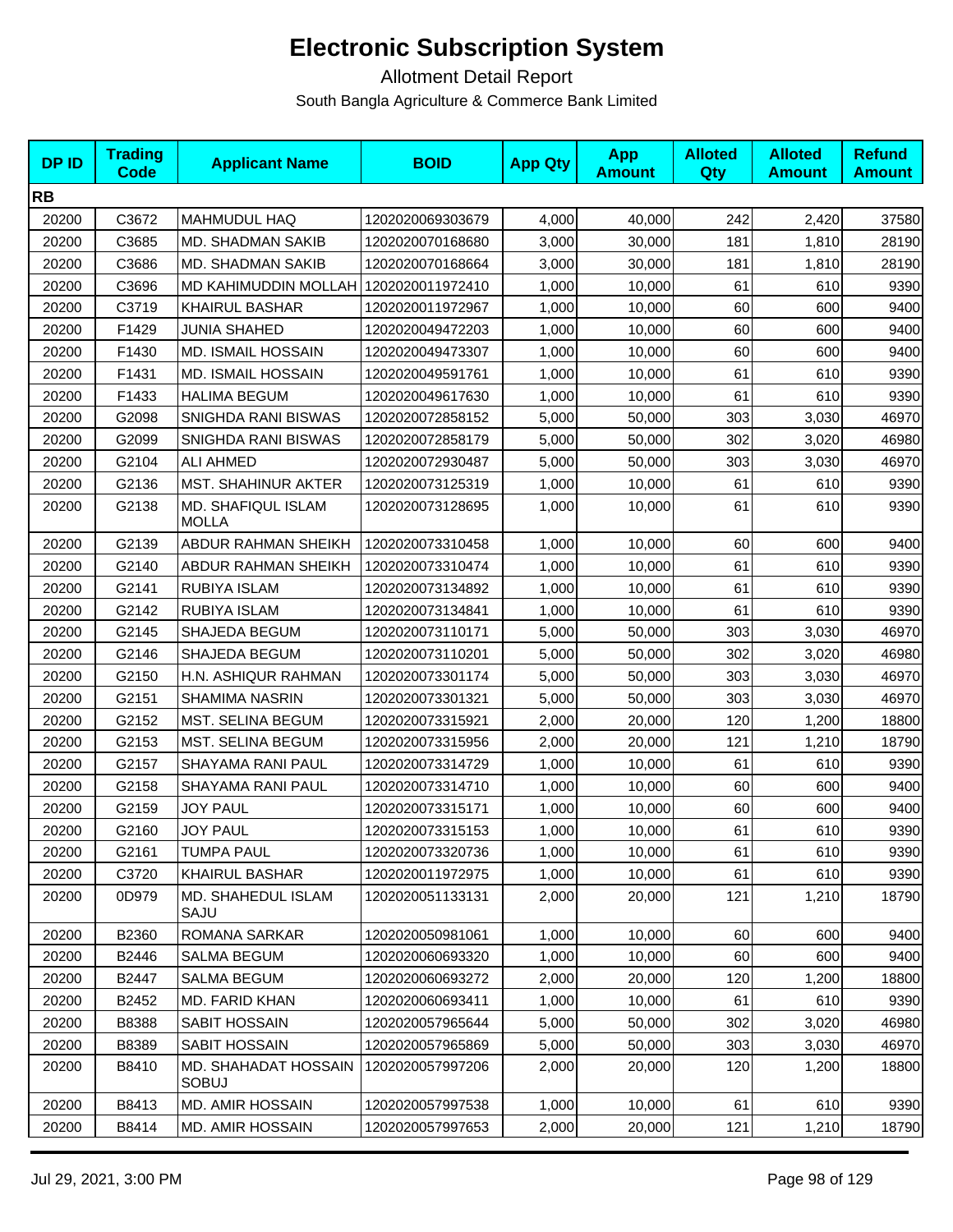| <b>DPID</b> | <b>Trading</b><br>Code | <b>Applicant Name</b>                   | <b>BOID</b>      | <b>App Qty</b> | <b>App</b><br><b>Amount</b> | <b>Alloted</b><br>Qty | <b>Alloted</b><br><b>Amount</b> | <b>Refund</b><br><b>Amount</b> |
|-------------|------------------------|-----------------------------------------|------------------|----------------|-----------------------------|-----------------------|---------------------------------|--------------------------------|
| <b>RB</b>   |                        |                                         |                  |                |                             |                       |                                 |                                |
| 20200       | B8471                  | TAPAN KUMAR CHANDA                      | 1202020058043567 | 1,000          | 10,000                      | 61                    | 610                             | 9390                           |
| 20200       | B8472                  | TAPAN KUMAR CHANDA                      | 1202020058044173 | 1,000          | 10,000                      | 61                    | 610                             | 9390                           |
| 20200       | B8475                  | <b>MD SARJAHAN</b>                      | 1202020058046809 | 4,000          | 40,000                      | 242                   | 2,420                           | 37580                          |
| 20200       | B8476                  | MD. SARJAHAN                            | 1202020058046991 | 2,000          | 20,000                      | 120                   | 1,200                           | 18800                          |
| 20200       | C3053                  | MD. AIYUB ALI                           | 1202020061043043 | 1,000          | 10,000                      | 61                    | 610                             | 9390                           |
| 20200       | C3054                  | KAMRUN NAHER GHANI                      | 1202020061042354 | 1,000          | 10.000                      | 60                    | 600                             | 9400                           |
| 20200       | C3056                  | MST. SHIRINA AKTER                      | 1202020061042643 | 1,000          | 10,000                      | 60                    | 600                             | 9400                           |
| 20200       | C3057                  | <b>MST. SHIRINA AKTER</b>               | 1202020061043225 | 1,000          | 10,000                      | 60                    | 600                             | 9400                           |
| 20200       | C3060                  | <b>ABDUL KADIR</b>                      | 1202020061043035 | 1,000          | 10,000                      | 61                    | 610                             | 9390                           |
| 20200       | C3066                  | MD. ABDUS SALAM                         | 1202020061045572 | 1,000          | 10,000                      | 60                    | 600                             | 9400                           |
| 20200       | C3067                  | MD. ABDUS SALAM                         | 1202020061045599 | 1,000          | 10,000                      | 60                    | 600                             | 9400                           |
| 20200       | C3081                  | MOHAMMED JAMAL<br>HOSSAIN               | 1202020061038793 | 1,000          | 10,000                      | 61                    | 610                             | 9390                           |
| 20200       | C3082                  | MD. MAHFUZUR<br>RAHAMAN PATWARY         | 1202020061038750 | 1,000          | 10,000                      | 61                    | 610                             | 9390                           |
| 20200       | C3086                  | <b>HALIMA AKTER</b>                     | 1202020061039000 | 1,000          | 10,000                      | 61                    | 610                             | 9390                           |
| 20200       | C3293                  | <b>KISHOR SIKDER</b>                    | 1202020062383567 | 1,000          | 10,000                      | 61                    | 610                             | 9390                           |
| 20200       | C3297                  | <b>SHACHINDRA NATH</b><br><b>MONDAL</b> | 1202020062383912 | 1,000          | 10,000                      | 61                    | 610                             | 9390                           |
| 20200       | C3299                  | <b>BITHIKA RANI MONDOL</b>              | 1202020062383981 | 1,000          | 10,000                      | 61                    | 610                             | 9390                           |
| 20200       | F1860                  | SAYMA ABEDIN                            | 1202020051148595 | 1,000          | 10,000                      | 61                    | 610                             | 9390                           |
| 20200       | F1861                  | SAYMA ABEDIN                            | 1202020051148600 | 1,000          | 10,000                      | 61                    | 610                             | 9390                           |
| 20200       | F1889                  | <b>MABIA BEGUM</b>                      | 1202020051406581 | 1,000          | 10,000                      | 61                    | 610                             | 9390                           |
| 20200       | F1890                  | <b>MABIA BEGUM</b>                      | 1202020051406611 | 1,000          | 10,000                      | 61                    | 610                             | 9390                           |
| 20200       | F1891                  | <b>DALIM BEGUM</b>                      | 1202020051315736 | 1,000          | 10,000                      | 60                    | 600                             | 9400                           |
| 20200       | F1892                  | <b>DALIM BEGUM</b>                      | 1202020051316540 | 1,000          | 10,000                      | 61                    | 610                             | 9390                           |
| 20200       | F1893                  | MST. RENU BEGUM                         | 1202020051315503 | 1,000          | 10,000                      | 61                    | 610                             | 9390                           |
| 20200       | F1894                  | <b>MST. RENU BEGUM</b>                  | 1202020051315521 | 1,000          | 10,000                      | 61                    | 610                             | 9390                           |
| 20200       | F1895                  | <b>KABIR KHAN</b>                       | 1202020051334503 | 1,000          | 10,000                      | 61                    | 610                             | 9390                           |
| 20200       | F1896                  | <b>KABIR KHAN</b>                       | 1202020051335010 | 1,000          | 10,000                      | 61                    | 610                             | 9390                           |
| 20200       | F1897                  | SHAHANAZ BEGUM                          | 1202020051361600 | 1,000          | 10.000                      | 60                    | 600                             | 9400                           |
| 20200       | F1898                  | SHAHANAZ BEGUM                          | 1202020051467066 | 1,000          | 10,000                      | 61                    | 610                             | 9390                           |
| 20200       | F1899                  | MD. AMIN                                | 1202020051363021 | 1,000          | 10,000                      | 60                    | 600                             | 9400                           |
| 20200       | 01320                  | MOHAMMAD YEASIN<br><b>BHUIYAN</b>       | 1202020000270852 | 4,000          | 40,000                      | 242                   | 2,420                           | 37580                          |
| 20200       | 0c162                  | MD. ABBAS                               | 1202020015786201 | 5,000          | 50,000                      | 302                   | 3,020                           | 46980                          |
| 20200       | 0c209                  | MD. MATLUBUR RAHMAN                     | 1202020045184097 | 1,000          | 10.000                      | 60                    | 600                             | 9400                           |
| 20200       | 0C210                  | <b>MD.MATLUBUR RAHMAN</b>               | 1202020045183994 | 3,000          | 30.000                      | 181                   | 1,810                           | 28190                          |
| 20200       | 0C224                  | <b>FARIDA AKHTER</b>                    | 1202020045361227 | 3,000          | 30,000                      | 182                   | 1,820                           | 28180                          |
| 20200       | 0C227                  | <b>MOHAMMED FUAD UDDIN</b>              | 1202020045353103 | 5,000          | 50,000                      | 303                   | 3,030                           | 46970                          |
| 20200       | 0C277                  | <b>ESHITA RASHID</b>                    | 1202020045753167 | 1,000          | 10,000                      | 60                    | 600                             | 9400                           |
| 20200       | 0C278                  | <b>MAHUA RASHID</b>                     | 1202020045753413 | 1,000          | 10,000                      | 61                    | 610                             | 9390                           |
| 20200       | 0C296                  | <b>CHAITI SAHA</b>                      | 1202020046169956 | 3,000          | 30,000                      | 181                   | 1,810                           | 28190                          |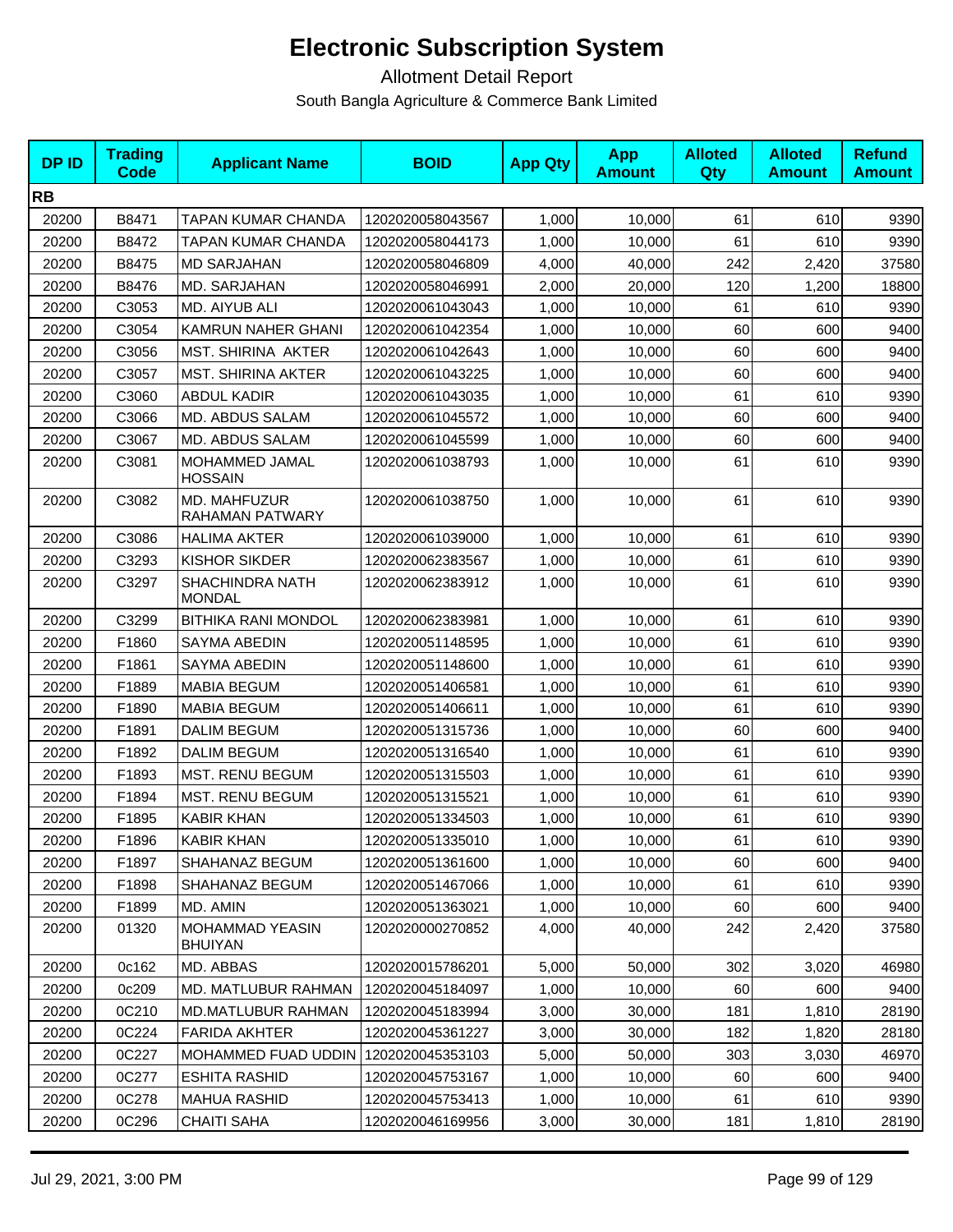| <b>DPID</b> | <b>Trading</b><br><b>Code</b> | <b>Applicant Name</b>                | <b>BOID</b>      | <b>App Qty</b> | <b>App</b><br><b>Amount</b> | <b>Alloted</b><br><b>Qty</b> | <b>Alloted</b><br><b>Amount</b> | <b>Refund</b><br><b>Amount</b> |
|-------------|-------------------------------|--------------------------------------|------------------|----------------|-----------------------------|------------------------------|---------------------------------|--------------------------------|
| <b>RB</b>   |                               |                                      |                  |                |                             |                              |                                 |                                |
| 20200       | 0H308                         | ABU MD. JAKIR HOSSAIN                | 1202020027506142 | 5,000          | 50,000                      | 303                          | 3,030                           | 46970                          |
| 20200       | 0H309                         | <b>MD. TAHIR HOSSAIN</b>             | 1202020028310733 | 5,000          | 50,000                      | 303                          | 3,030                           | 46970                          |
| 20200       | 0H435                         | MD. AMINUL ISLAM<br><b>BHUIYAN</b>   | 1202020051315787 | 5,000          | 50,000                      | 303                          | 3,030                           | 46970                          |
| 20200       | 0H436                         | MD. AMINUL ISLAM<br><b>BHUIYAN</b>   | 1202020051344768 | 5,000          | 50,000                      | 303                          | 3,030                           | 46970                          |
| 20200       | 0H462                         | MOHAMMAD OLIULLAH                    | 1202020009065806 | 5,000          | 50,000                      | 302                          | 3,020                           | 46980                          |
| 20200       | 45761                         | <b>BISHAWJIT DEBNATH</b>             | 1202020040438041 | 5,000          | 50,000                      | 303                          | 3,030                           | 46970                          |
| 20200       | A1459                         | APURBA SAHA                          | 1202020042816001 | 1,000          | 10,000                      | 61                           | 610                             | 9390                           |
| 20200       | A1460                         | <b>BUDHIMONTA PANDAY</b>             | 1202020058132261 | 1,000          | 10,000                      | 61                           | 610                             | 9390                           |
| 20200       | a1636                         | <b>MD. GOLAM SOROWAR</b>             | 1202020062760801 | 1,000          | 10,000                      | 60                           | 600                             | 9400                           |
| 20200       | A1711                         | MOHAMMAD ALAM                        | 1202020058019399 | 5,000          | 50,000                      | 303                          | 3,030                           | 46970                          |
| 20200       | A1714                         | RASHEKA SULTANA                      | 1202020058145883 | 1,000          | 10,000                      | 61                           | 610                             | 9390                           |
| 20200       | G2162                         | <b>TUMPA PAUL</b>                    | 1202020073320760 | 1,000          | 10,000                      | 60                           | 600                             | 9400                           |
| 20200       | G2163                         | RINA BEGUM                           | 1202020073320439 | 1,000          | 10,000                      | 61                           | 610                             | 9390                           |
| 20200       | G2164                         | <b>RINA BEGUM</b>                    | 1202020073320447 | 1,000          | 10,000                      | 61                           | 610                             | 9390                           |
| 20200       | G2171                         | <b>MAYA AKTER</b>                    | 1202020073587101 | 5,000          | 50,000                      | 302                          | 3,020                           | 46980                          |
| 20200       | G2174                         | <b>MAYA AKTER</b>                    | 1202020073587118 | 5,000          | 50,000                      | 302                          | 3,020                           | 46980                          |
| 20200       | G2184                         | <b>MILTON KUMAR PATHAR</b>           | 1202020073429286 | 5,000          | 50,000                      | 302                          | 3,020                           | 46980                          |
| 20200       | G2185                         | <b>MILTON KUMAR PATHAR</b>           | 1202020073429294 | 5,000          | 50,000                      | 302                          | 3,020                           | 46980                          |
| 20200       | G2186                         | <b>MONDIRA RANI MALO</b>             | 1202020073430290 | 5,000          | 50,000                      | 303                          | 3,030                           | 46970                          |
| 20200       | G2187                         | <b>MONDIRA RANI MALO</b>             | 1202020073430306 | 5,000          | 50,000                      | 303                          | 3,030                           | 46970                          |
| 20200       | G2198                         | <b>MOHOSINA AKHTER</b>               | 1202020073461875 | 5,000          | 50,000                      | 303                          | 3,030                           | 46970                          |
| 20200       | G2199                         | <b>MOHOSINA AKHTER</b>               | 1202020073461883 | 5,000          | 50,000                      | 302                          | 3,020                           | 46980                          |
| 20200       | G2202                         | <b>SYED MASUMUR</b><br>RAHAMAN       | 1202020073481513 | 1,000          | 10,000                      | 60                           | 600                             | 9400                           |
| 20200       | G2203                         | <b>MUKUL RAHMAN</b>                  | 1202020073505244 | 1,000          | 10,000                      | 60                           | 600                             | 9400                           |
| 20200       | G2205                         | <b>SURIYA AKTER</b>                  | 1202020073515441 | 5,000          | 50,000                      | 303                          | 3,030                           | 46970                          |
| 20200       | G2206                         | <b>SURIYA AKTER</b>                  | 1202020073515407 | 5,000          | 50,000                      | 302                          | 3,020                           | 46980                          |
| 20200       | G2212                         | GAUTOM CHANDRA SAHA 1202020073555960 |                  | 5,000          | 50,000                      | 302                          | 3,020                           | 46980                          |
| 20200       | G2214                         | NAZMUN NAHAR                         | 1202020073582661 | 1,000          | 10,000                      | 60                           | 600                             | 9400                           |
| 20200       | G2216                         | NAZMUN NAHAR                         | 1202020073586809 | 1,000          | 10,000                      | 61                           | 610                             | 9390                           |
| 20200       | G2218                         | SIRIN AKTER                          | 1202020073586742 | 1,000          | 10,000                      | 61                           | 610                             | 9390                           |
| 20200       | G2219                         | SIRIN AKTER                          | 1202020073586734 | 1,000          | 10,000                      | 60                           | 600                             | 9400                           |
| 20200       | G2220                         | NAZMA AKTER                          | 1202020073586619 | 1,000          | 10,000                      | 60                           | 600                             | 9400                           |
| 20200       | G2221                         | NAZMA AKTER                          | 1202020073586627 | 1,000          | 10,000                      | 60                           | 600                             | 9400                           |
| 20200       | G2224                         | <b>NUR NAHAR</b>                     | 1202020073622653 | 1,000          | 10,000                      | 60                           | 600                             | 9400                           |
| 20200       | G2225                         | <b>NUR NAHAR</b>                     | 1202020073622671 | 3,000          | 30,000                      | 182                          | 1,820                           | 28180                          |
| 20200       | G2226                         | RABEYA BOSRI                         | 1202020073622901 | 1,000          | 10,000                      | 60                           | 600                             | 9400                           |
| 20200       | G2227                         | RABEYA BOSRI                         | 1202020073622894 | 1,000          | 10,000                      | 61                           | 610                             | 9390                           |
| 20200       | G2229                         | MD. ASHADUZZAMAN                     | 1202020073648224 | 4,000          | 40,000                      | 242                          | 2,420                           | 37580                          |
| 20200       | G2230                         | MD. ASHADUZZAMAN                     | 1202020073648216 | 1,000          | 10,000                      | 61                           | 610                             | 9390                           |
| 20200       | G2231                         | <b>CHADNI AKTER</b>                  | 1202020073628211 | 5,000          | 50,000                      | 303                          | 3,030                           | 46970                          |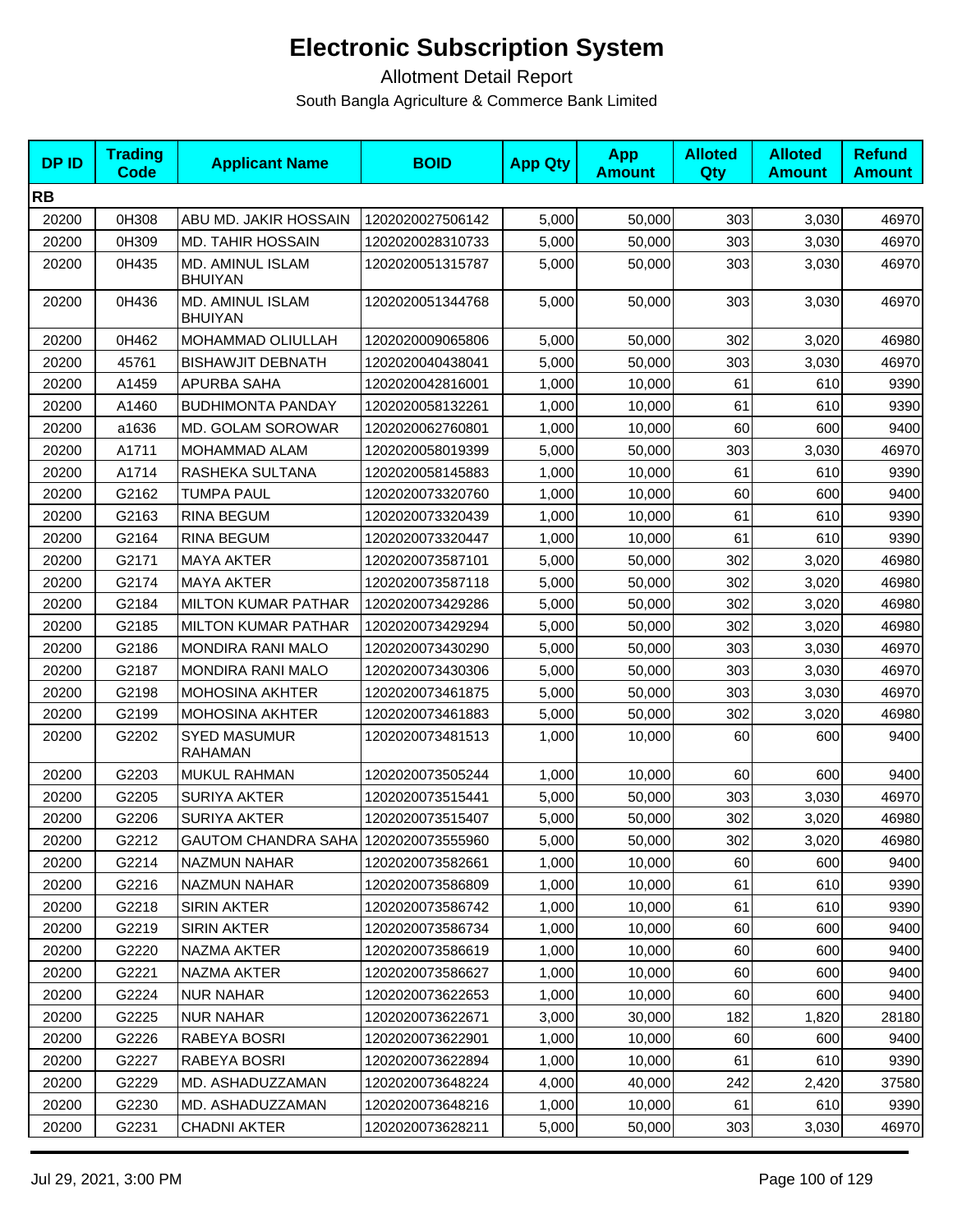| <b>DPID</b> | <b>Trading</b><br><b>Code</b> | <b>Applicant Name</b>                 | <b>BOID</b>      | <b>App Qty</b> | <b>App</b><br><b>Amount</b> | <b>Alloted</b><br>Qty | <b>Alloted</b><br><b>Amount</b> | <b>Refund</b><br><b>Amount</b> |
|-------------|-------------------------------|---------------------------------------|------------------|----------------|-----------------------------|-----------------------|---------------------------------|--------------------------------|
| <b>RB</b>   |                               |                                       |                  |                |                             |                       |                                 |                                |
| 20200       | G2232                         | <b>CHADNI AKTER</b>                   | 1202020073628238 | 5,000          | 50,000                      | 303                   | 3,030                           | 46970                          |
| 20200       | B6512                         | <b>ANIS</b>                           | 1202020056498179 | 1,000          | 10,000                      | 61                    | 610                             | 9390                           |
| 20200       | B6529                         | <b>MILON DEY</b>                      | 1202020056501373 | 1,000          | 10,000                      | 61                    | 610                             | 9390                           |
| 20200       | B6530                         | <b>MILON DEY</b>                      | 1202020056502211 | 1,000          | 10,000                      | 60                    | 600                             | 9400                           |
| 20200       | B6532                         | SADHON CHANDRA DEY                    | 1202020056693842 | 1,000          | 10,000                      | 60                    | 600                             | 9400                           |
| 20200       | B6535                         | PINKY DEY                             | 1202020056535737 | 1,000          | 10,000                      | 61                    | 610                             | 9390                           |
| 20200       | B6536                         | <b>UTTOM DEY</b>                      | 1202020056537356 | 1,000          | 10,000                      | 61                    | 610                             | 9390                           |
| 20200       | B6621                         | <b>BIBI KULSUM</b>                    | 1202020056709904 | 1,000          | 10,000                      | 60                    | 600                             | 9400                           |
| 20200       | B6622                         | <b>BIBI KULSUM</b>                    | 1202020056710520 | 1,000          | 10,000                      | 61                    | 610                             | 9390                           |
| 20200       | B6629                         | MD. ABDUL JALIL                       | 1202020056701975 | 2,000          | 20,000                      | 121                   | 1,210                           | 18790                          |
| 20200       | B6660                         | <b>BAPAN SAHA</b>                     | 1202020056705055 | 1,000          | 10,000                      | 60                    | 600                             | 9400                           |
| 20200       | C3794                         | AGA AMIRUL ISLAM<br><b>CHOWDHURY</b>  | 1202020072572670 | 2,000          | 20,000                      | 120                   | 1,200                           | 18800                          |
| 20200       | C3798                         | MOHAMMED JEWEL MIAH I                 | 1202020072613153 | 1,000          | 10,000                      | 60                    | 600                             | 9400                           |
| 20200       | C3800                         | <b>NAFISA HABIB</b>                   | 1202020072707602 | 5,000          | 50,000                      | 303                   | 3,030                           | 46970                          |
| 20200       | C3801                         | <b>MD. MIZANUR RAHMAN</b>             | 1202020072726016 | 1,000          | 10,000                      | 61                    | 610                             | 9390                           |
| 20200       | C3803                         | RAJIA KHATUN                          | 1202020072722315 | 1,000          | 10,000                      | 61                    | 610                             | 9390                           |
| 20200       | C3804                         | RAJIA KHATUN                          | 1202020072728149 | 1,000          | 10,000                      | 60                    | 600                             | 9400                           |
| 20200       | C3813                         | MD. MUJAHIDUL ISLAM                   | 1202020073190649 | 5,000          | 50,000                      | 302                   | 3,020                           | 46980                          |
| 20200       | C3814                         | MD. MUJAHIDUL ISLAM                   | 1202020073190614 | 5,000          | 50,000                      | 303                   | 3,030                           | 46970                          |
| 20200       | C3815                         | <b>FERDOUSE BEGUM</b>                 | 1202020073198969 | 5,000          | 50,000                      | 302                   | 3,020                           | 46980                          |
| 20200       | C3816                         | <b>FERDOUSE BEGUM</b>                 | 1202020073199061 | 5,000          | 50,000                      | 303                   | 3,030                           | 46970                          |
| 20200       | C3817                         | <b>MAKSUDA HAQUE</b>                  | 1202020073120177 | 5,000          | 50,000                      | 302                   | 3,020                           | 46980                          |
| 20200       | C3818                         | <b>MAKSUDA HAQUE</b>                  | 1202020073200275 | 5,000          | 50,000                      | 302                   | 3,020                           | 46980                          |
| 20200       | C3819                         | <b>MAHFUZA HOSSAIN</b>                | 1202020073121262 | 1,000          | 10,000                      | 61                    | 610                             | 9390                           |
| 20200       | C3826                         | MD. TOWHIDUR RAHMAN                   | 1202020073336369 | 1,000          | 10,000                      | 61                    | 610                             | 9390                           |
| 20200       | C3831                         | MD. GOLAM KIBRIA                      | 1202020073435143 | 5,000          | 50,000                      | 303                   | 3,030                           | 46970                          |
| 20200       | C3832                         | MD. GOLAM KIBRIA                      | 1202020073435135 | 5,000          | 50,000                      | 302                   | 3,020                           | 46980                          |
| 20200       | C3834                         | MD. AZIZUR RAHMAN                     | 1202020073464241 | 1,000          | 10,000                      | 61                    | 610                             | 9390                           |
| 20200       | C3838                         | MD. JAMSHED IQBAL                     | 1202020073564492 | 5,000          | 50,000                      | 302                   | 3,020                           | 46980                          |
| 20200       | A1718                         | MOHAMMED SHAHADAT<br>HOSSAIN          | 1202020058441688 | 2,000          | 20,000                      | 121                   | 1,210                           | 18790                          |
| 20200       | A1767                         | MOHAMMAD SHOHIDUL<br><b>ISLAM</b>     | 1202020055991553 | 5,000          | 50,000                      | 302                   | 3,020                           | 46980                          |
| 20200       | A1773                         | MD. MIZANUR RAHMAN<br><b>BOKUL</b>    | 1202020057003898 | 1,000          | 10,000                      | 61                    | 610                             | 9390                           |
| 20200       | A1775                         | MST. GULSHAN ARA                      | 1202020056995660 | 1,000          | 10,000                      | 61                    | 610                             | 9390                           |
| 20200       | A1785                         | SOIYED TIPU SULTAN                    | 1202020057900251 | 1,000          | 10,000                      | 61                    | 610                             | 9390                           |
| 20200       | B3368                         | MR. SAMARESH ROY                      | 1202020028114595 | 5,000          | 50,000                      | 303                   | 3,030                           | 46970                          |
| 20200       | B3400                         | <b>MD. TARIKUL ISLAM</b>              | 1202020053056189 | 1,000          | 10,000                      | 60                    | 600                             | 9400                           |
| 20200       | B3401                         | MD.TARIKUL ISLAM                      | 1202020053056210 | 1,000          | 10,000                      | 60                    | 600                             | 9400                           |
| 20200       | B3402                         | MD. ROKUNUZZAMAN<br><b>KHAN MILON</b> | 1202020053056271 | 1,000          | 10,000                      | 60                    | 600                             | 9400                           |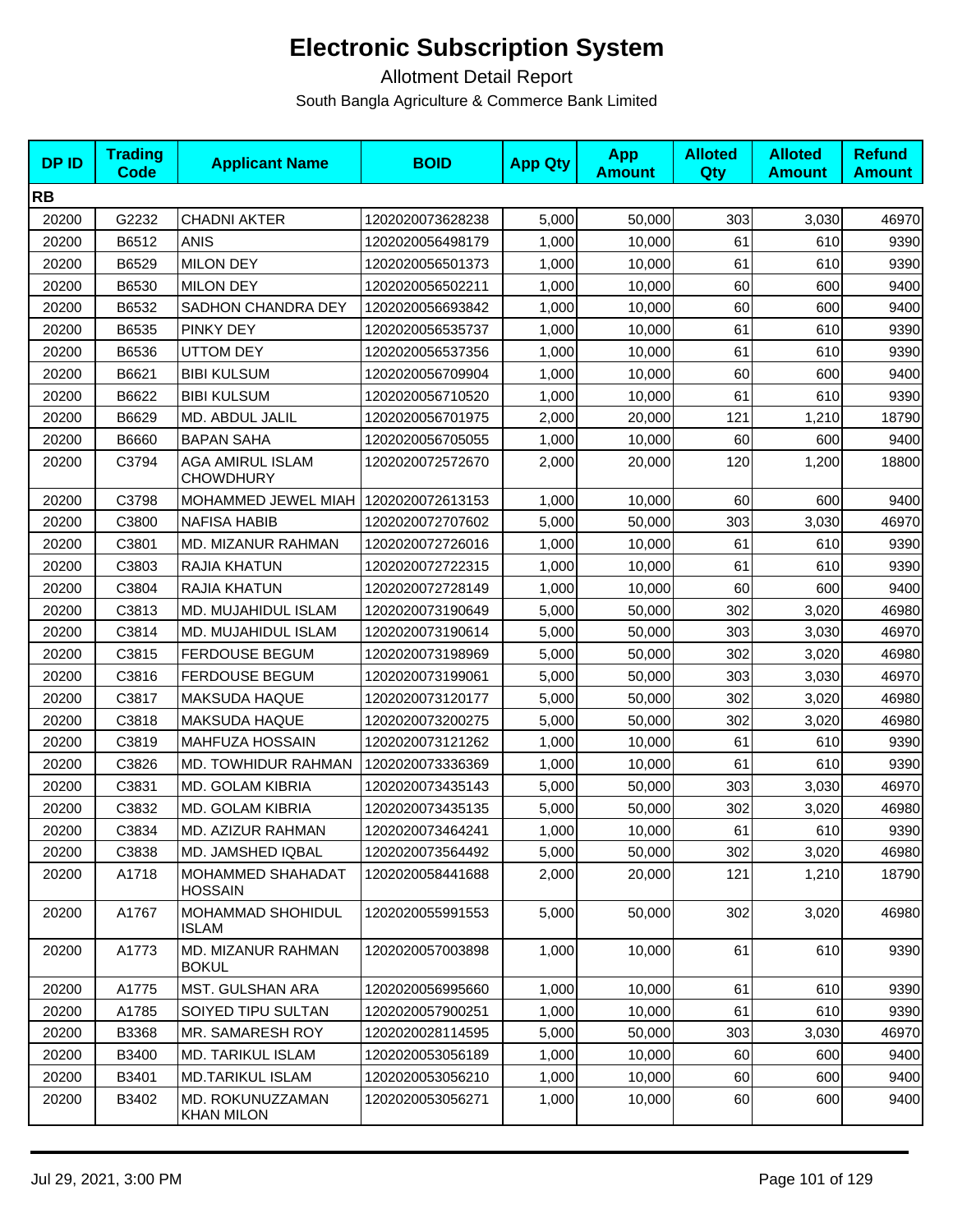| <b>DPID</b> | <b>Trading</b><br><b>Code</b> | <b>Applicant Name</b>                    | <b>BOID</b>      | <b>App Qty</b> | <b>App</b><br><b>Amount</b> | <b>Alloted</b><br>Qty | <b>Alloted</b><br><b>Amount</b> | <b>Refund</b><br><b>Amount</b> |
|-------------|-------------------------------|------------------------------------------|------------------|----------------|-----------------------------|-----------------------|---------------------------------|--------------------------------|
| <b>RB</b>   |                               |                                          |                  |                |                             |                       |                                 |                                |
| 20200       | B3403                         | MD. ROKUNUZZAMAN<br><b>KHAN MILON</b>    | 1202020053056400 | 1,000          | 10,000                      | 61                    | 610                             | 9390                           |
| 20200       | B8860                         | RAM KRISHNO PAUL                         | 1202020058371940 | 1,000          | 10,000                      | 60                    | 600                             | 9400                           |
| 20200       | B8861                         | RAM KRISHNO PAUL                         | 1202020058372134 | 1,000          | 10,000                      | 61                    | 610                             | 9390                           |
| 20200       | B8898                         | <b>MUHAMMAD</b><br>MONIRUZZAMAN          | 1202020058431185 | 5,000          | 50,000                      | 302                   | 3,020                           | 46980                          |
| 20200       | B8912                         | <b>MITALI RANI PAUL</b>                  | 1202020058454314 | 2,000          | 20,000                      | 121                   | 1,210                           | 18790                          |
| 20200       | B8913                         | <b>MITALI RANI PAUL</b>                  | 1202020058454373 | 1,000          | 10,000                      | 60                    | 600                             | 9400                           |
| 20200       | b8930                         | SHAMEEMA ISLAM                           | 1202020058498453 | 1,000          | 10,000                      | 61                    | 610                             | 9390                           |
| 20200       | B8932                         | A.F.M NAZRUL ISLAM                       | 1202020058498595 | 1,000          | 10,000                      | 61                    | 610                             | 9390                           |
| 20200       | B8960                         | MD. ABDUL KHALEQUE<br>SARDAR             | 1202020003090748 | 5,000          | 50,000                      | 302                   | 3,020                           | 46980                          |
| 20200       | B9000                         | TAPAN KUMAR DHALY                        | 1202020058857596 | 1,000          | 10,000                      | 61                    | 610                             | 9390                           |
| 20200       | B9008                         | <b>SAIFUL HOSSAIN</b>                    | 1202020058639379 | 1,000          | 10,000                      | 61                    | 610                             | 9390                           |
| 20200       | B9049                         | MOMTAJ AKTER SONIYA                      | 1202020058858325 | 1,000          | 10,000                      | 61                    | 610                             | 9390                           |
| 20200       | B9050                         | <b>ALAH KHANUM</b>                       | 1202020058807621 | 1,000          | 10,000                      | 60                    | 600                             | 9400                           |
| 20200       | B9051                         | <b>ALAH KHANUM</b>                       | 1202020058639237 | 1,000          | 10,000                      | 60                    | 600                             | 9400                           |
| 20200       | B9086                         | <b>MOHAMMAD MIZANUR</b><br><b>RAHMAN</b> | 1202020058672432 | 1,000          | 10,000                      | 61                    | 610                             | 9390                           |
| 20200       | B9088                         | MD. ABDUL AWAL<br><b>AKANDA</b>          | 1202020058673338 | 1,000          | 10,000                      | 61                    | 610                             | 9390                           |
| 20200       | B9134                         | <b>MOHAMMAD HASAN</b>                    | 1202020058782920 | 2,000          | 20,000                      | 121                   | 1,210                           | 18790                          |
| 20200       | B9136                         | MOHAMMAD MASUDUR<br><b>RAHMAN</b>        | 1202020058781760 | 1,000          | 10,000                      | 61                    | 610                             | 9390                           |
| 20200       | B9137                         | MOHAMMAD MASUDUR<br><b>RAHMAN</b>        | 1202020058781629 | 2,000          | 20,000                      | 120                   | 1,200                           | 18800                          |
| 20200       | B9138                         | <b>MD. KABIR HOSSAIN</b>                 | 1202020058782872 | 2,000          | 20,000                      | 120                   | 1,200                           | 18800                          |
| 20200       | B9141                         | <b>MD. ARIF HOSSAIN</b>                  | 1202020058782045 | 1,000          | 10,000                      | 60                    | 600                             | 9400                           |
| 20200       | B9142                         | MOHAMMAD MIZANUR<br><b>RAHMAN</b>        | 1202020058786747 | 1,000          | 10,000                      | 60                    | 600                             | 9400                           |
| 20200       | B9148                         | <b>MOHAMMAD FORHAD</b><br><b>ALAM</b>    | 1202020058848328 | 1,000          | 10,000                      | 61                    | 610                             | 9390                           |
| 20200       | B9150                         | MOHAMMAD AMZAD<br><b>HOSSEN</b>          | 1202020058847797 | 1,000          | 10,000                      | 61                    | 610                             | 9390                           |
| 20200       | D1823                         | <b>MADHOBI RANI PANDIT</b>               | 1202020055060364 | 1,000          | 10,000                      | 60                    | 600                             | 9400                           |
| 20200       | D1915                         | <b>MUKTA RANI SHOME</b>                  | 1202020055172878 | 1,000          | 10,000                      | 60                    | 600                             | 9400                           |
| 20200       | D1999                         | MOHAMMAD MONIRUL<br><b>ISLAM</b>         | 1202020055423489 | 5.000          | 50,000                      | 302                   | 3,020                           | 46980                          |
| 20200       | F1562                         | <b>MD. SADEQUR RAHMAN</b>                | 1202020049897320 | 4,000          | 40,000                      | 242                   | 2,420                           | 37580                          |
| 20200       | F1563                         | <b>MST. SHARUFA</b>                      | 1202020049816914 | 1,000          | 10,000                      | 61                    | 610                             | 9390                           |
| 20200       | F1564                         | <b>MST. SHARUFA</b>                      | 1202020049817282 | 1,000          | 10.000                      | 61                    | 610                             | 9390                           |
| 20200       | F1565                         | RUBEL AHMED                              | 1202020049817900 | 1,000          | 10,000                      | 60                    | 600                             | 9400                           |
| 20200       | F1566                         | RUBEL AHMED                              | 1202020049844191 | 1,000          | 10,000                      | 61                    | 610                             | 9390                           |
| 20200       | F1567                         | <b>MD. EMRAN HOSSAIN</b>                 | 1202020049845127 | 1,000          | 10,000                      | 61                    | 610                             | 9390                           |
| 20200       | F1568                         | MD. EMRAN HOSSAIN                        | 1202020049845440 | 1,000          | 10,000                      | 61                    | 610                             | 9390                           |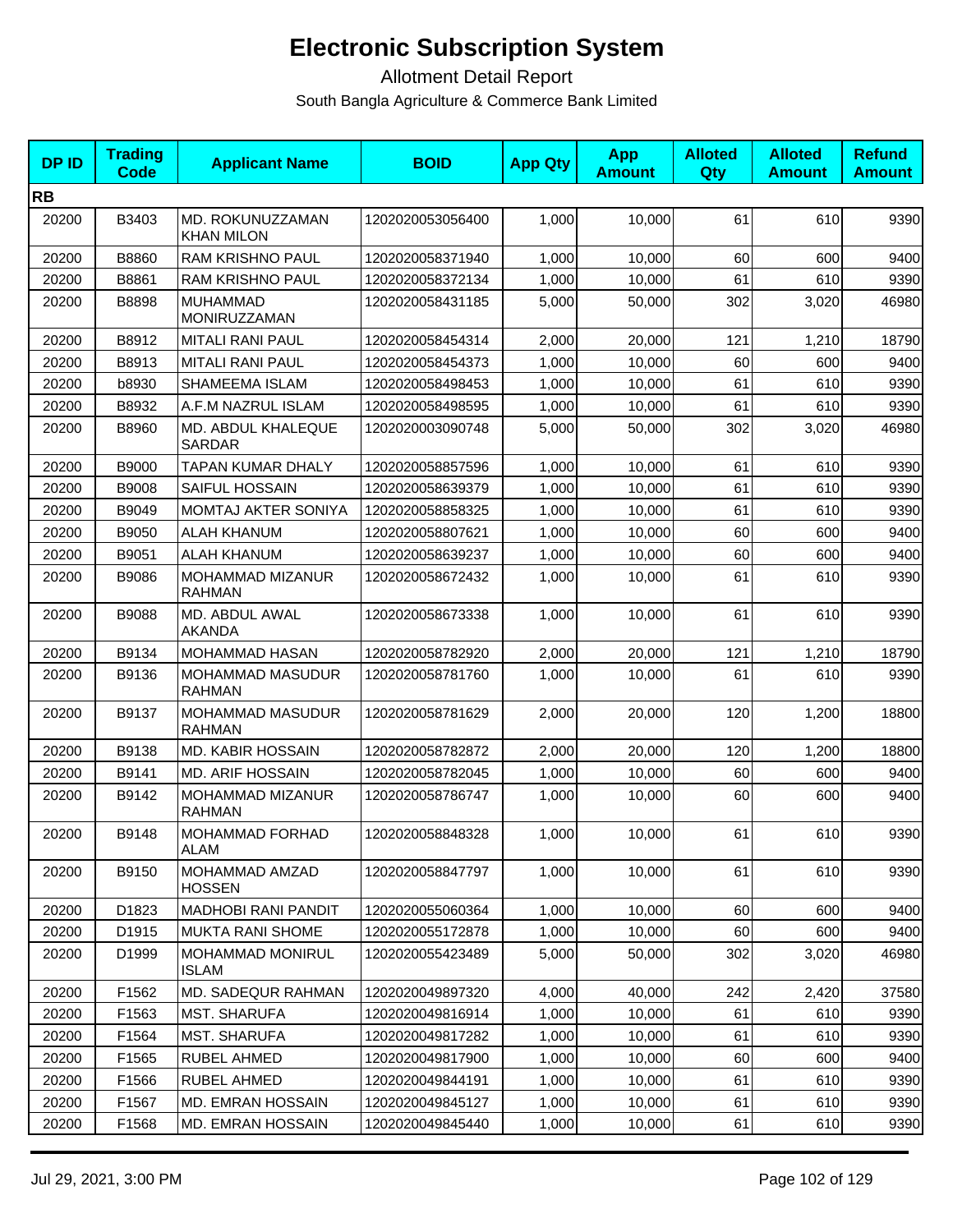| <b>DPID</b> | <b>Trading</b><br><b>Code</b> | <b>Applicant Name</b>                    | <b>BOID</b>      | <b>App Qty</b> | <b>App</b><br><b>Amount</b> | <b>Alloted</b><br>Qty | <b>Alloted</b><br><b>Amount</b> | <b>Refund</b><br><b>Amount</b> |
|-------------|-------------------------------|------------------------------------------|------------------|----------------|-----------------------------|-----------------------|---------------------------------|--------------------------------|
| <b>RB</b>   |                               |                                          |                  |                |                             |                       |                                 |                                |
| 20200       | F1572                         | MD. SHAHABUDDIN                          | 1202020049878968 | 1,000          | 10,000                      | 61                    | 610                             | 9390                           |
| 20200       | F1580                         | <b>SHAMEEM AKHTER</b>                    | 1202020049891315 | 3,000          | 30,000                      | 182                   | 1,820                           | 28180                          |
| 20200       | F1581                         | <b>SHAMEEM AKHTER</b>                    | 1202020049891647 | 2,000          | 20,000                      | 121                   | 1,210                           | 18790                          |
| 20200       | F1582                         | MD MOHABBAT ALI<br>MONSUR AL HASA        | 1202020049892882 | 1,000          | 10,000                      | 61                    | 610                             | 9390                           |
| 20200       | F1583                         | MD. MOHABBAT ALI<br><b>MONSUR AL HAS</b> | 1202020049893611 | 1,000          | 10,000                      | 61                    | 610                             | 9390                           |
| 20200       | F1584                         | <b>MST. RASIDA BEGUM</b>                 | 1202020049896532 | 3,000          | 30,000                      | 182                   | 1,820                           | 28180                          |
| 20200       | F1585                         | <b>MST RASIDA BEGUM</b>                  | 1202020049902791 | 2,000          | 20,000                      | 121                   | 1,210                           | 18790                          |
| 20200       | F1587                         | <b>MST. FAHIMA BEGUM</b>                 | 1202020049886859 | 1,000          | 10,000                      | 61                    | 610                             | 9390                           |
| 20200       | F1654                         | MST. MOUSHOMI BEGUM                      | 1202020050152103 | 1,000          | 10,000                      | 61                    | 610                             | 9390                           |
| 20200       | F1655                         | <b>MST. MOUSHOMI BEGUM</b>               | 1202020050155356 | 1,000          | 10,000                      | 60                    | 600                             | 9400                           |
| 20200       | a4066                         | <b>AYESHA HOQUE</b>                      | 1202020068751205 | 5,000          | 50,000                      | 302                   | 3,020                           | 46980                          |
| 20200       | A4086                         | MD. ABU TAIYAB                           | 1202020068902682 | 1,000          | 10,000                      | 61                    | 610                             | 9390                           |
| 20200       | A4087                         | <b>MD. SHARIFUL ISLAM</b>                | 1202020069573361 | 1,000          | 10,000                      | 61                    | 610                             | 9390                           |
| 20200       | C3840                         | MD.SAIFUL ISLAM SOJAN<br><b>PRAMANIK</b> | 1202020073580068 | 2.000          | 20,000                      | 121                   | 1,210                           | 18790                          |
| 20200       | C3841                         | MOST. SHAMIMA AKTAR                      | 1202020073580051 | 2,000          | 20,000                      | 121                   | 1,210                           | 18790                          |
| 20200       | C3845                         | A. MONAYEM                               | 1202020073617999 | 5,000          | 50,000                      | 303                   | 3,030                           | 46970                          |
| 20200       | C3848                         | MOHAMMAD MOAZZEM<br><b>HOSSAIN</b>       | 1202020073617948 | 5,000          | 50,000                      | 302                   | 3,020                           | 46980                          |
| 20200       | D1082                         | <b>SHAPON KUMAR SAHA</b>                 | 1202020051950884 | 2,000          | 20,000                      | 121                   | 1,210                           | 18790                          |
| 20200       | D4999                         | MD. SAHIDUL ISLAM                        | 1202020068926479 | 3,000          | 30,000                      | 182                   | 1,820                           | 28180                          |
| 20200       | D5002                         | PRADIP CHANDRA<br><b>MODAK</b>           | 1202020073312283 | 1,000          | 10,000                      | 61                    | 610                             | 9390                           |
| 20200       | D5005                         | MOHAMMED KHAIRUL<br><b>BASHAR</b>        | 1202020073435309 | 1,000          | 10,000                      | 61                    | 610                             | 9390                           |
| 20200       | D5017                         | MD. SABUJ AHAMED                         | 1202020073544273 | 2,000          | 20,000                      | 121                   | 1,210                           | 18790                          |
| 20200       | D5018                         | MD. SABUJ AHAMED                         | 1202020073544281 | 2,000          | 20,000                      | 120                   | 1,200                           | 18800                          |
| 20200       | D5019                         | <b>SHARMIN ISLAM</b>                     | 1202020073544629 | 2,000          | 20,000                      | 120                   | 1,200                           | 18800                          |
| 20200       | D5020                         | <b>SHARMIN ISLAM</b>                     | 1202020073544637 | 2,000          | 20,000                      | 120                   | 1,200                           | 18800                          |
| 20200       | D5021                         | <b>ARMIN ISLAM</b>                       | 1202020073544602 | 2,000          | 20,000                      | 121                   | 1,210                           | 18790                          |
| 20200       | D5022                         | <b>ARMIN ISLAM</b>                       | 1202020073544610 | 2,000          | 20,000                      | 120                   | 1,200                           | 18800                          |
| 20200       | D5023                         | <b>HASINA BEGUM</b>                      | 1202020073544420 | 2,000          | 20,000                      | 121                   | 1,210                           | 18790                          |
| 20200       | D5024                         | <b>HASINA BEGUM</b>                      | 1202020073544439 | 2,000          | 20,000                      | 121                   | 1,210                           | 18790                          |
| 20200       | D5025                         | ANI                                      | 1202020073544380 | 2,000          | 20,000                      | 121                   | 1,210                           | 18790                          |
| 20200       | D5026                         | <b>ANI</b>                               | 1202020073544399 | 2,000          | 20,000                      | 121                   | 1,210                           | 18790                          |
| 20200       | D5027                         | <b>SHANTA ISLAM</b>                      | 1202020073544364 | 2,000          | 20,000                      | 121                   | 1,210                           | 18790                          |
| 20200       | D5028                         | <b>SHANTA ISLAM</b>                      | 1202020073544372 | 2,000          | 20,000                      | 121                   | 1,210                           | 18790                          |
| 20200       | D5029                         | MD. AMIRUL ISLAM                         | 1202020073545002 | 2,000          | 20,000                      | 121                   | 1,210                           | 18790                          |
| 20200       | D5030                         | MD. AMIRUL ISLAM                         | 1202020073544993 | 2,000          | 20,000                      | 120                   | 1,200                           | 18800                          |
| 20200       | D5034                         | RAKHA AKTER                              | 1202020073587656 | 2,000          | 20,000                      | 121                   | 1,210                           | 18790                          |
| 20200       | D5035                         | RAKHA AKTER                              | 1202020073587648 | 2,000          | 20,000                      | 120                   | 1,200                           | 18800                          |
| 20200       | D5036                         | ROKSANA AKTER                            | 1202020073587591 | 2,000          | 20,000                      | 121                   | 1,210                           | 18790                          |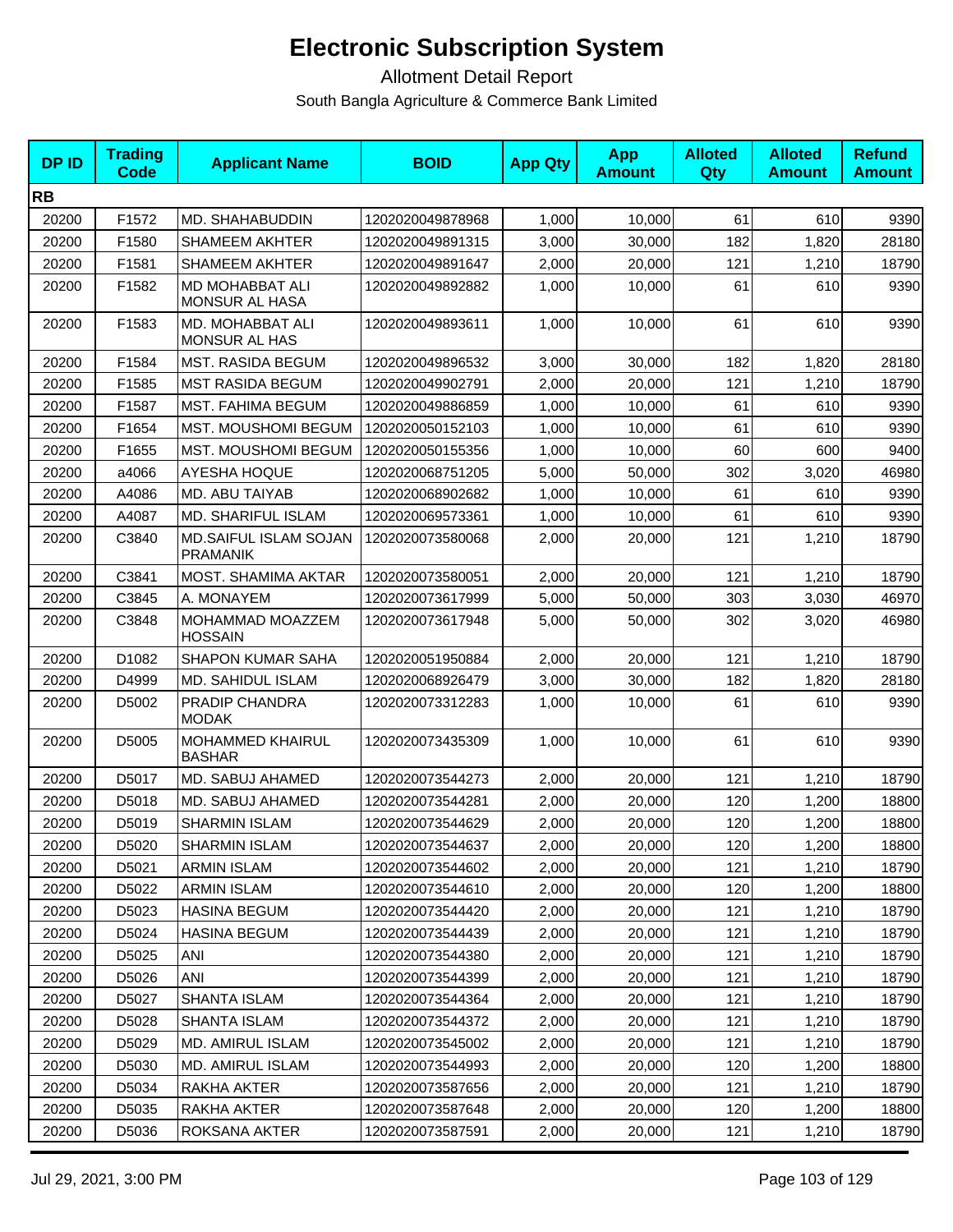| <b>DPID</b> | <b>Trading</b><br><b>Code</b> | <b>Applicant Name</b>                  | <b>BOID</b>      | <b>App Qty</b> | <b>App</b><br><b>Amount</b> | <b>Alloted</b><br><b>Qty</b> | <b>Alloted</b><br><b>Amount</b> | <b>Refund</b><br><b>Amount</b> |
|-------------|-------------------------------|----------------------------------------|------------------|----------------|-----------------------------|------------------------------|---------------------------------|--------------------------------|
| <b>RB</b>   |                               |                                        |                  |                |                             |                              |                                 |                                |
| 20200       | D5037                         | ROKSANA AKTER                          | 1202020073587605 | 2,000          | 20,000                      | 120                          | 1,200                           | 18800                          |
| 20200       | D5038                         | DALIA AKTER                            | 1202020073587530 | 2,000          | 20,000                      | 121                          | 1,210                           | 18790                          |
| 20200       | D5039                         | <b>DALIA AKTER</b>                     | 1202020073587522 | 2,000          | 20,000                      | 120                          | 1,200                           | 18800                          |
| 20200       | D5040                         | SABINA AKTER                           | 1202020073587391 | 2,000          | 20,000                      | 120                          | 1,200                           | 18800                          |
| 20200       | D5041                         | SABINA AKTER                           | 1202020073587415 | 2,000          | 20,000                      | 120                          | 1,200                           | 18800                          |
| 20200       | D5042                         | ROKEYA AKTER                           | 1202020073587720 | 2,000          | 20,000                      | 121                          | 1,210                           | 18790                          |
| 20200       | D5043                         | ROKEYA AKTER                           | 1202020073587747 | 2,000          | 20,000                      | 121                          | 1,210                           | 18790                          |
| 20200       | D5044                         | <b>MD. FORHAD SHIKDER</b><br>TITU      | 1202020073587821 | 2,000          | 20,000                      | 120                          | 1,200                           | 18800                          |
| 20200       | D5045                         | MD. FORHAD SHIKDER<br>TITU             | 1202020073587811 | 2,000          | 20,000                      | 120                          | 1,200                           | 18800                          |
| 20200       | D5047                         | MOST. LABONI KHATUN                    | 1202020073611338 | 1,000          | 10,000                      | 61                           | 610                             | 9390                           |
| 20200       | D5050                         | <b>SUMON DHAM</b>                      | 1202020073547467 | 1,000          | 10,000                      | 60                           | 600                             | 9400                           |
| 20200       | D5056                         | MD. JAHID HASAN                        | 1202020073731609 | 5,000          | 50,000                      | 302                          | 3,020                           | 46980                          |
| 20200       | D5057                         | MD. JAHID HASAN                        | 1202020073731617 | 5,000          | 50,000                      | 303                          | 3,030                           | 46970                          |
| 20200       | <b>DSI01</b>                  | Apex Investments Ltd.-St.<br>Inv.      | 1202020066883511 | 5,000          | 50,000                      | 303                          | 3,030                           | 46970                          |
| 20200       | F1006                         | KOHINUR AKTER                          | 1202020046686682 | 1,000          | 10,000                      | 61                           | 610                             | 9390                           |
| 20200       | F1035                         | MD. RUBEL MIA                          | 1202020046721358 | 1,000          | 10,000                      | 60                           | 600                             | 9400                           |
| 20200       | F1036                         | MD. RUBEL MIA                          | 1202020046721647 | 1,000          | 10,000                      | 60                           | 600                             | 9400                           |
| 20200       | F1055                         | <b>BASHIR UDDIEN</b>                   | 1202020046735642 | 1,000          | 10,000                      | 61                           | 610                             | 9390                           |
| 20200       | F1056                         | <b>BASHIR UDDIEN</b>                   | 1202020046735479 | 1,000          | 10,000                      | 60                           | 600                             | 9400                           |
| 20200       | F1071                         | <b>HASAN MOLLA</b>                     | 1202020046970761 | 1,000          | 10,000                      | 61                           | 610                             | 9390                           |
| 20200       | F1076                         | <b>LOKMAN</b>                          | 1202020047111532 | 1,000          | 10,000                      | 60                           | 600                             | 9400                           |
| 20200       | F1086                         | <b>MD.ZAHIR HOSSAIN</b>                | 1202020047510591 | 1,000          | 10,000                      | 61                           | 610                             | 9390                           |
| 20200       | F1087                         | <b>FAKRUL ISLAM</b>                    | 1202020047510583 | 1,000          | 10,000                      | 61                           | 610                             | 9390                           |
| 20200       | F1088                         | <b>FAKRUL ISLAM</b>                    | 1202020047510607 | 1,000          | 10,000                      | 61                           | 610                             | 9390                           |
| 20200       | F1089                         | <b>SOMA AKTAR</b>                      | 1202020047510615 | 1,000          | 10,000                      | 61                           | 610                             | 9390                           |
| 20200       | F1090                         | <b>SOMA AKTAR</b>                      | 1202020047510524 | 1,000          | 10,000                      | 60                           | 600                             | 9400                           |
| 20200       | F1091                         | SYED ASIFUR RAHMAN                     | 1202020047510532 | 1,000          | 10,000                      | 61                           | 610                             | 9390                           |
| 20200       | F1092                         | SYED ASIFUR RAHMAN                     | 1202020047510540 | 1,000          | 10,000                      | 60                           | 600                             | 9400                           |
| 20200       | F1102                         | RAHANA PERVIN                          | 1202020047579751 | 1,000          | 10,000                      | 60                           | 600                             | 9400                           |
| 20200       | F1103                         | RAHANA PERVIN                          | 1202020047580426 | 1,000          | 10,000                      | 61                           | 610                             | 9390                           |
| 20200       | F1146                         | MD. SAYED ALI                          | 1202020047584143 | 1,000          | 10,000                      | 60                           | 600                             | 9400                           |
| 20200       | F1147                         | MD. SAYED ALI                          | 1202020047584127 | 1,000          | 10,000                      | 61                           | 610                             | 9390                           |
| 20200       | F1184                         | MD. JOYNUL ABEDIN                      | 1202020048011383 | 1,000          | 10,000                      | 61                           | 610                             | 9390                           |
| 20200       | B3960                         | <b>MOHAMMAD MEHEDI</b><br><b>HASAN</b> | 1202020053983120 | 1,000          | 10,000                      | 61                           | 610                             | 9390                           |
| 20200       | B3961                         | KHAN MD.<br>ASSADUZZAMAN               | 1202020053942515 | 1,000          | 10,000                      | 61                           | 610                             | 9390                           |
| 20200       | B4074                         | AKBAR HOSSAIN                          | 1202020054154821 | 1,000          | 10,000                      | 60                           | 600                             | 9400                           |
| 20200       | B4075                         | AKBAR HOSSAIN                          | 1202020054155966 | 1,000          | 10,000                      | 60                           | 600                             | 9400                           |
| 20200       | B4082                         | MD. SHAFIQUL ISLAM<br>AKASH            | 1202020054168065 | 1,000          | 10,000                      | 60                           | 600                             | 9400                           |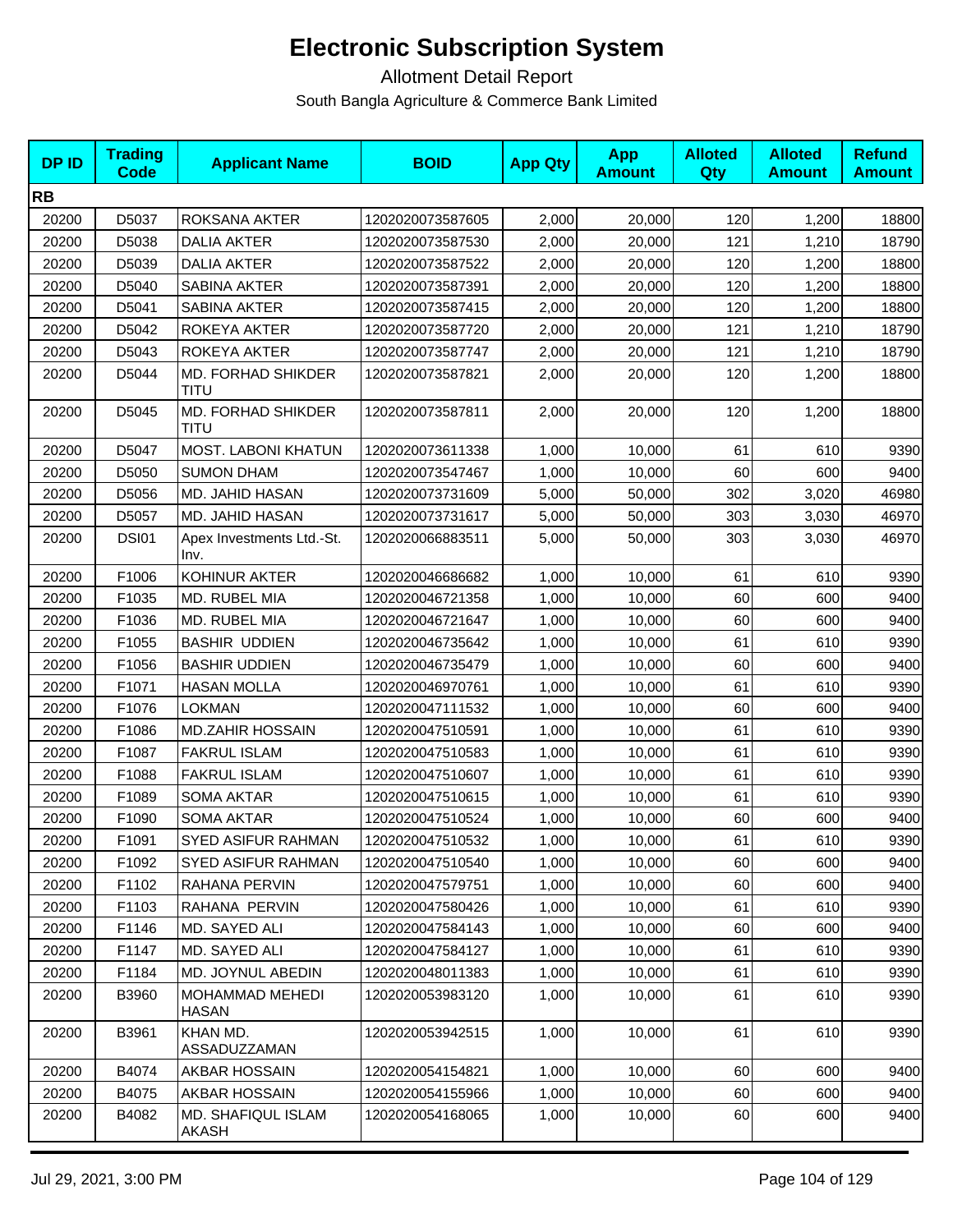| <b>DP ID</b> | <b>Trading</b><br>Code | <b>Applicant Name</b>                  | <b>BOID</b>      | <b>App Qty</b> | <b>App</b><br><b>Amount</b> | <b>Alloted</b><br>Qty | <b>Alloted</b><br><b>Amount</b> | <b>Refund</b><br><b>Amount</b> |
|--------------|------------------------|----------------------------------------|------------------|----------------|-----------------------------|-----------------------|---------------------------------|--------------------------------|
| <b>RB</b>    |                        |                                        |                  |                |                             |                       |                                 |                                |
| 20200        | B4146                  | SHAH MUHAMMAD SANA<br>ULLAH            | 1202020054912467 | 2,000          | 20,000                      | 121                   | 1,210                           | 18790                          |
| 20200        | B7341                  | <b>LUCKY SAHA</b>                      | 1202020060424873 | 1,000          | 10,000                      | 61                    | 610                             | 9390                           |
| 20200        | B7344                  | <b>MONIKA KARMOKER</b>                 | 1202020060448501 | 1,000          | 10,000                      | 61                    | 610                             | 9390                           |
| 20200        | B7348                  | <b>MANISH KANTHI SAHA</b>              | 1202020060448271 | 1,000          | 10,000                      | 61                    | 610                             | 9390                           |
| 20200        | B7363                  | <b>OMA RANI PAUL</b>                   | 1202020060487522 | 2,000          | 20,000                      | 121                   | 1,210                           | 18790                          |
| 20200        | B7366                  | MOHAMMAD ASHRAFUR<br><b>RAHMAN</b>     | 1202020060488401 | 1,000          | 10,000                      | 61                    | 610                             | 9390                           |
| 20200        | B7552                  | PADMA RANI GHOSH                       | 1202020057259278 | 1,000          | 10,000                      | 61                    | 610                             | 9390                           |
| 20200        | B7553                  | LIPI RANI PAL                          | 1202020057259540 | 1,000          | 10,000                      | 61                    | 610                             | 9390                           |
| 20200        | B7600                  | KAZI NASIM ARA HAQUE                   | 1202020057350875 | 5,000          | 50,000                      | 303                   | 3,030                           | 46970                          |
| 20200        | B7601                  | KAZI NASIM ARA HAQUE                   | 1202020057351232 | 5,000          | 50.000                      | 302                   | 3,020                           | 46980                          |
| 20200        | B7606                  | SHULI BEGUM                            | 1202020057407328 | 5,000          | 50,000                      | 303                   | 3,030                           | 46970                          |
| 20200        | B7607                  | <b>SHULI BEGUM</b>                     | 1202020057407400 | 5,000          | 50,000                      | 302                   | 3,020                           | 46980                          |
| 20200        | B7608                  | KAZI KHURSHIDA HAQUE                   | 1202020057407724 | 5,000          | 50,000                      | 302                   | 3,020                           | 46980                          |
| 20200        | B7609                  | KAZI KHURSHIDA HAQUE                   | 1202020057408009 | 5,000          | 50,000                      | 303                   | 3,030                           | 46970                          |
| 20200        | B7616                  | ABDULLAH KHAN GALIB                    | 1202020057363916 | 5,000          | 50,000                      | 302                   | 3,020                           | 46980                          |
| 20200        | B7630                  | <b>MUKTER HOSSAIN</b>                  | 1202020057380007 | 1,000          | 10,000                      | 61                    | 610                             | 9390                           |
| 20200        | C3301                  | <b>CHADRA SHEKHAR</b><br><b>MANDAL</b> | 1202020062312893 | 1,000          | 10,000                      | 61                    | 610                             | 9390                           |
| 20200        | C3304                  | APURBA LAL MANDAL                      | 1202020062311981 | 1,000          | 10,000                      | 61                    | 610                             | 9390                           |
| 20200        | C3318                  | Md. Nuruddin Al Masud                  | 1202020009493902 | 3,000          | 30,000                      | 182                   | 1,820                           | 28180                          |
| 20200        | C3322                  | A.H.M. SHAFIQUR<br>RAHMAN              | 1202020062447941 | 1,000          | 10,000                      | 61                    | 610                             | 9390                           |
| 20200        | C3335                  | <b>FAYES AHAMOD</b>                    | 1202020062559411 | 5,000          | 50,000                      | 302                   | 3,020                           | 46980                          |
| 20200        | C3363                  | MD. MAHBUBUR RAHMAN                    | 1202020062707398 | 5,000          | 50,000                      | 303                   | 3,030                           | 46970                          |
| 20200        | C3370                  | MOHAMMAD JASHIM<br>UDDIN               | 1202020044264316 | 5,000          | 50,000                      | 303                   | 3,030                           | 46970                          |
| 20200        | C3419                  | JAMIL AHMED                            | 1202020063611875 | 5,000          | 50,000                      | 302                   | 3,020                           | 46980                          |
| 20200        | C3420                  | S.S. INTERNATIONAL                     | 1202020063412278 | 1,000          | 10,000                      | 61                    | 610                             | 9390                           |
| 20200        | C3421                  | <b>SURIYA NASRIN</b>                   | 1202020063515109 | 1,000          | 10,000                      | 61                    | 610                             | 9390                           |
| 20200        | C3440                  | MOHD. NURUZZAMAN<br><b>SHEIKH</b>      | 1202020063700438 | 1,000          | 10,000                      | 60                    | 600                             | 9400                           |
| 20200        | C3441                  | MOHD. NURUZZAMAN<br><b>SHEIKH</b>      | 1202020063700743 | 1,000          | 10,000                      | 61                    | 610                             | 9390                           |
| 20200        | C3517                  | MONZIL HOSSEN<br><b>PRODAN</b>         | 1202020065240151 | 1,000          | 10,000                      | 61                    | 610                             | 9390                           |
| 20200        | C3528                  | MAHMUDA SULTANA                        | 1202020065321112 | 1,000          | 10,000                      | 61                    | 610                             | 9390                           |
| 20200        | C3529                  | MAHMUDA SULTANA                        | 1202020065320672 | 1,000          | 10,000                      | 61                    | 610                             | 9390                           |
| 20200        | C3530                  | MD. ABDUL HAI                          | 1202020065378378 | 2,000          | 20,000                      | 121                   | 1,210                           | 18790                          |
| 20200        | C3531                  | MD. ABDUL HAI                          | 1202020065321353 | 2,000          | 20,000                      | 121                   | 1,210                           | 18790                          |
| 20200        | C3536                  | SHAHEDA AKTER                          | 1202020065369233 | 1,000          | 10,000                      | 60                    | 600                             | 9400                           |
| 20200        | C3553                  | <b>SUJOY KUMAR SAHA</b>                | 1202020065925056 | 1,000          | 10,000                      | 60                    | 600                             | 9400                           |
| 20200        | D4802                  | <b>SUJAN ROY</b>                       | 1202020033756546 | 1,000          | 10,000                      | 61                    | 610                             | 9390                           |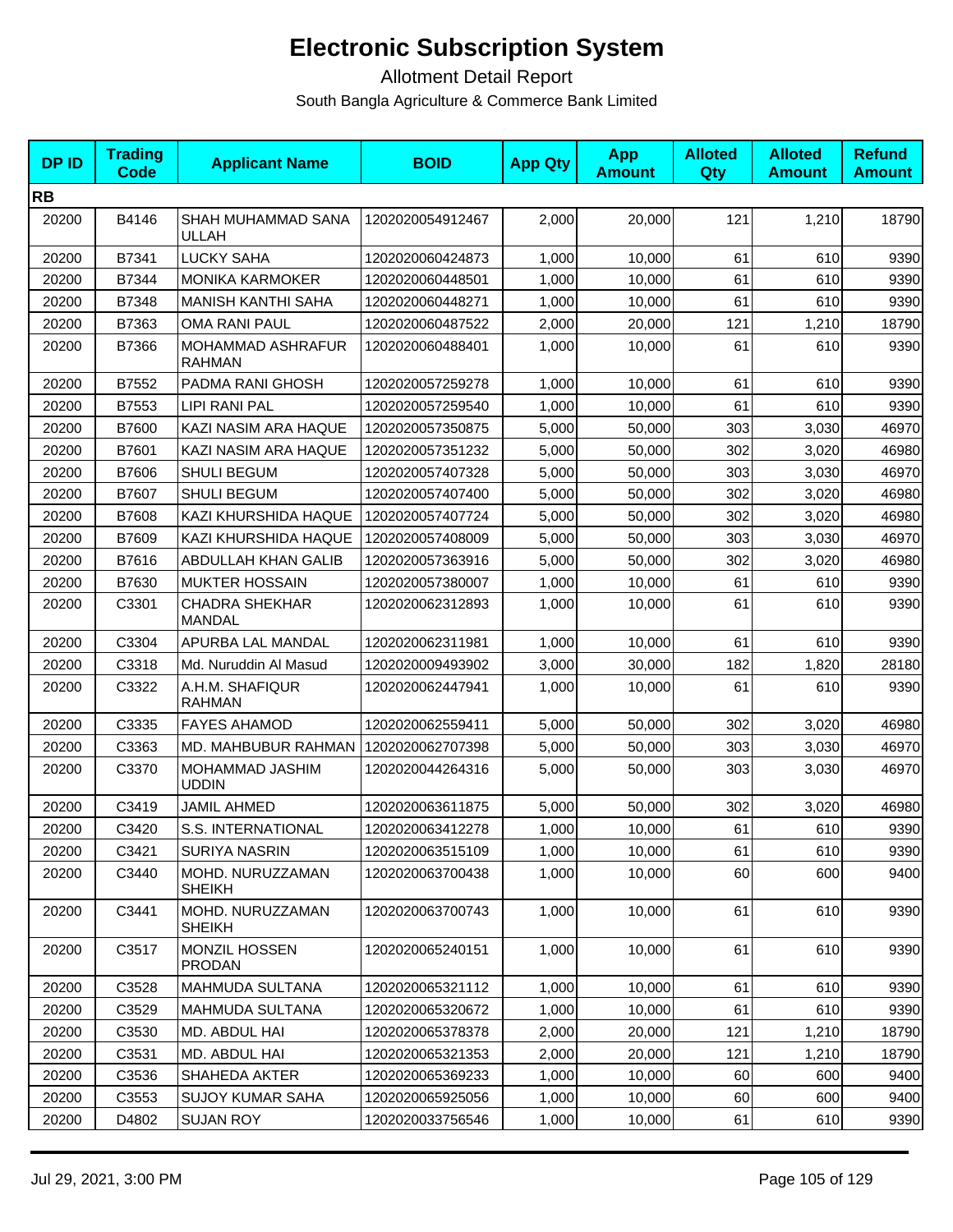| <b>DPID</b> | <b>Trading</b><br>Code | <b>Applicant Name</b>                  | <b>BOID</b>      | <b>App Qty</b> | <b>App</b><br><b>Amount</b> | <b>Alloted</b><br><b>Qty</b> | <b>Alloted</b><br><b>Amount</b> | <b>Refund</b><br><b>Amount</b> |
|-------------|------------------------|----------------------------------------|------------------|----------------|-----------------------------|------------------------------|---------------------------------|--------------------------------|
| <b>RB</b>   |                        |                                        |                  |                |                             |                              |                                 |                                |
| 20200       | D4805                  | MADHAB CHANDRA SAHA                    | 1202020039681443 | 1,000          | 10,000                      | 61                           | 610                             | 9390                           |
| 20200       | D4813                  | <b>NIL RATAN SAHA</b>                  | 1202020069000947 | 1,000          | 10,000                      | 60                           | 600                             | 9400                           |
| 20200       | D4825                  | SANJEEV KUMER SAHA                     | 1202020040467625 | 1,000          | 10,000                      | 61                           | 610                             | 9390                           |
| 20200       | D4829                  | SHAMOL CHAND BISHAS                    | 1202020069363821 | 1,000          | 10,000                      | 61                           | 610                             | 9390                           |
| 20200       | D4850                  | JOLY DAS                               | 1202020020970991 | 1,000          | 10,000                      | 61                           | 610                             | 9390                           |
| 20200       | D4859                  | PIYAL SAHA                             | 1202020070638058 | 1,000          | 10,000                      | 60                           | 600                             | 9400                           |
| 20200       | D4860                  | <b>PIYAL SAHA</b>                      | 1202020070638074 | 1,000          | 10,000                      | 61                           | 610                             | 9390                           |
| 20200       | D4864                  | <b>HASNAT KHANDAKAR</b>                | 1202020034637560 | 5,000          | 50,000                      | 303                          | 3,030                           | 46970                          |
| 20200       | D4865                  | MD. ALVE HASAN                         | 1202020071045680 | 1,000          | 10,000                      | 60                           | 600                             | 9400                           |
| 20200       | D4866                  | RAFIKUL ISLAM                          | 1202020071206244 | 5,000          | 50,000                      | 302                          | 3,020                           | 46980                          |
| 20200       | D4867                  | SYEAM AL ANAN                          | 1202020071206980 | 5,000          | 50,000                      | 303                          | 3,030                           | 46970                          |
| 20200       | D4868                  | <b>SHAMIMA AKTER</b>                   | 1202020071207661 | 5,000          | 50,000                      | 303                          | 3,030                           | 46970                          |
| 20200       | D4869                  | <b>FAIZA TASNIM TAMA</b>               | 1202020071208805 | 5,000          | 50,000                      | 302                          | 3,020                           | 46980                          |
| 20200       | D4887                  | <b>HASNAT KHANDAKER</b>                | 1202020071373724 | 5,000          | 50,000                      | 303                          | 3,030                           | 46970                          |
| 20200       | D4900                  | MD. SAHIDUL ISLAM                      | 1202020071378191 | 1,000          | 10,000                      | 61                           | 610                             | 9390                           |
| 20200       | D4902                  | <b>MUKTA AKTER</b>                     | 1202020071999701 | 2,000          | 20,000                      | 120                          | 1,200                           | 18800                          |
| 20200       | F1185                  | MD. JOYNUL ABEDIN                      | 1202020048011557 | 1,000          | 10,000                      | 61                           | 610                             | 9390                           |
| 20200       | i1833                  | <b>LATIFA BEGUM</b>                    | 1202020055970602 | 1,000          | 10,000                      | 61                           | 610                             | 9390                           |
| 20200       | i1858                  | MST. TASLIMA LIZU                      | 1202020056003698 | 1,000          | 10,000                      | 61                           | 610                             | 9390                           |
| 20200       | i1914                  | HASINA MOMTAZ SEMU                     | 1202020056171974 | 1,000          | 10,000                      | 61                           | 610                             | 9390                           |
| 20200       | G1766                  | <b>MST. HASINA AKTER</b>               | 1202020069437889 | 5,000          | 50,000                      | 302                          | 3,020                           | 46980                          |
| 20200       | G1767                  | MD. HASAN                              | 1202020069438883 | 1,000          | 10,000                      | 60                           | 600                             | 9400                           |
| 20200       | G1768                  | MD. HASAN                              | 1202020069438923 | 1,000          | 10,000                      | 60                           | 600                             | 9400                           |
| 20200       | G1769                  | MD. SARIFUL ISLAM                      | 1202020069446675 | 1,000          | 10,000                      | 61                           | 610                             | 9390                           |
| 20200       | G1770                  | MD. SARIFUL ISLAM                      | 1202020069446640 | 2,000          | 20,000                      | 121                          | 1,210                           | 18790                          |
| 20200       | G1771                  | <b>MD. MAHSIN BWAIN</b>                | 1202020069447851 | 1,000          | 10,000                      | 61                           | 610                             | 9390                           |
| 20200       | G1772                  | <b>MST. ROUSHANARA</b><br><b>BEGUM</b> | 1202020069448607 | 1,000          | 10,000                      | 60                           | 600                             | 9400                           |
| 20200       | G1773                  | MD. LATIF                              | 1202020069450865 | 1,000          | 10,000                      | 60                           | 600                             | 9400                           |
| 20200       | G1774                  | <b>MD. SAIDUL HAQUE</b>                | 1202020069453909 | 1,000          | 10,000                      | 60                           | 600                             | 9400                           |
| 20200       | G1776                  | SAHANAJ                                | 1202020069435036 | 1,000          | 10,000                      | 60                           | 600                             | 9400                           |
| 20200       | G1797                  | <b>LITON PODDER</b>                    | 1202020069365620 | 5,000          | 50,000                      | 303                          | 3,030                           | 46970                          |
| 20200       | G1799                  | MD. ALI REZA                           | 1202020069291663 | 5,000          | 50,000                      | 303                          | 3,030                           | 46970                          |
| 20200       | G1809                  | <b>KAZI ADIBA</b>                      | 1202020069501535 | 2,000          | 20,000                      | 121                          | 1,210                           | 18790                          |
| 20200       | G1820                  | <b>BIJOY CHANDRA</b><br>DEBNATH        | 1202020069878729 | 2,000          | 20,000                      | 121                          | 1,210                           | 18790                          |
| 20200       | G1821                  | <b>SUMI DEBNATH</b>                    | 1202020069877767 | 1,000          | 10,000                      | 61                           | 610                             | 9390                           |
| 20200       | G1828                  | MD. BABUL MIAH                         | 1202020070034695 | 1,000          | 10,000                      | 61                           | 610                             | 9390                           |
| 20200       | G1830                  | <b>SAMINA KABIR</b>                    | 1202020070032498 | 1,000          | 10,000                      | 60                           | 600                             | 9400                           |
| 20200       | G1833                  | MD. ABDUR RASHID                       | 1202020070065054 | 1,000          | 10,000                      | 61                           | 610                             | 9390                           |
| 20200       | G1843                  | RASMA AKTER                            | 1202020070640447 | 5,000          | 50,000                      | 303                          | 3,030                           | 46970                          |
| 20200       | G1844                  | RASMA AKTER                            | 1202020070640455 | 5,000          | 50,000                      | 302                          | 3,020                           | 46980                          |
| 20200       | G1845                  | MD. JAHIDUR RAHMAN                     | 1202020070640851 | 5,000          | 50,000                      | 302                          | 3,020                           | 46980                          |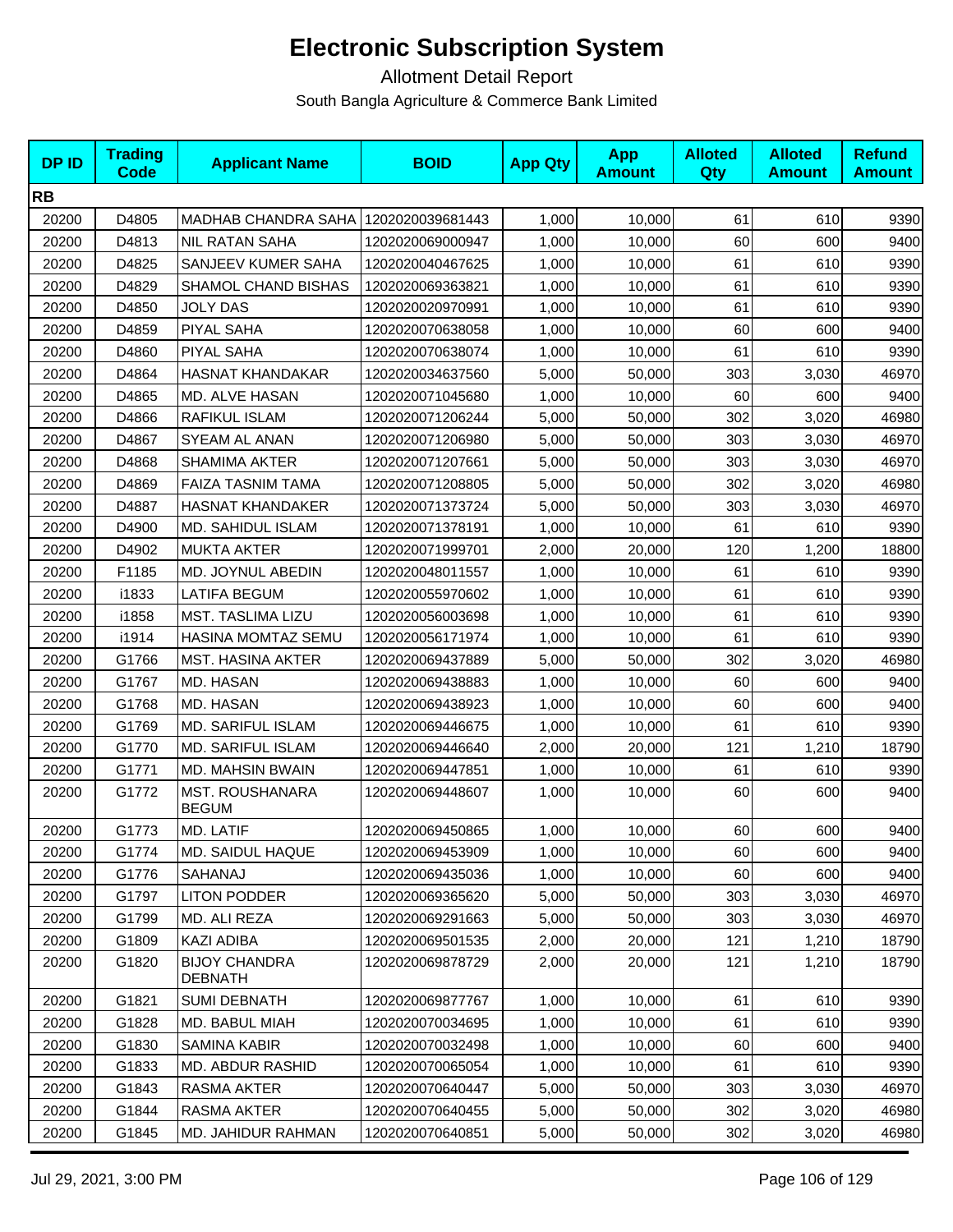| <b>DPID</b> | <b>Trading</b><br><b>Code</b> | <b>Applicant Name</b>                        | <b>BOID</b>      | <b>App Qty</b> | <b>App</b><br><b>Amount</b> | <b>Alloted</b><br>Qty | <b>Alloted</b><br><b>Amount</b> | <b>Refund</b><br><b>Amount</b> |
|-------------|-------------------------------|----------------------------------------------|------------------|----------------|-----------------------------|-----------------------|---------------------------------|--------------------------------|
| <b>RB</b>   |                               |                                              |                  |                |                             |                       |                                 |                                |
| 20200       | G1854                         | <b>SHARMIN SULTANA</b>                       | 1202020071042877 | 3,000          | 30,000                      | 182                   | 1,820                           | 28180                          |
| 20200       | G1856                         | MD. TAIFUL ISLAM                             | 1202020071044105 | 3,000          | 30,000                      | 182                   | 1,820                           | 28180                          |
| 20200       | G1859                         | NILUFA BEGUM                                 | 1202020071319546 | 5,000          | 50,000                      | 302                   | 3,020                           | 46980                          |
| 20200       | G1865                         | <b>MEHEDI HALIM</b>                          | 1202020071161739 | 5,000          | 50,000                      | 303                   | 3,030                           | 46970                          |
| 20200       | G1866                         | <b>MEHEDI HALIM</b>                          | 1202020071161664 | 5,000          | 50,000                      | 302                   | 3,020                           | 46980                          |
| 20200       | G1867                         | <b>MRS. SUSHMITA</b><br><b>SHARMIN PRIYA</b> | 1202020071163473 | 5,000          | 50,000                      | 302                   | 3,020                           | 46980                          |
| 20200       | G1868                         | <b>MRS. SUSHMITA</b><br><b>SHARMIN PRIYA</b> | 1202020071163414 | 5,000          | 50,000                      | 303                   | 3,030                           | 46970                          |
| 20200       | G1871                         | <b>REMA BEGUM</b>                            | 1202020071169320 | 3,000          | 30,000                      | 181                   | 1,810                           | 28190                          |
| 20200       | G1890                         | <b>HARES MAHMUD</b>                          | 1202020071530241 | 5,000          | 50,000                      | 302                   | 3,020                           | 46980                          |
| 20200       | B6282                         | <b>JOLEKHA AKTER JULLY</b>                   | 1202020057282002 | 1,000          | 10,000                      | 60                    | 600                             | 9400                           |
| 20200       | C2030                         | NUSRAT JAHNA                                 | 1202020034384985 | 1,000          | 10,000                      | 61                    | 610                             | 9390                           |
| 20200       | C2111                         | <b>MST. SONIA SIDDIKA</b>                    | 1202020059149064 | 1,000          | 10,000                      | 61                    | 610                             | 9390                           |
| 20200       | C2119                         | <b>MST. SHARMIN AKTER</b>                    | 1202020058932707 | 1,000          | 10,000                      | 61                    | 610                             | 9390                           |
| 20200       | C2143                         | <b>MD. SHORIFUL ISLAM</b>                    | 1202020059007632 | 1,000          | 10,000                      | 60                    | 600                             | 9400                           |
| 20200       | C2241                         | MD. ABDULLAH AL<br><b>MAHMUD</b>             | 1202020059104171 | 1,000          | 10,000                      | 60                    | 600                             | 9400                           |
| 20200       | D1338                         | MD. RAFI UDDIN                               | 1202020053192191 | 1,000          | 10,000                      | 60                    | 600                             | 9400                           |
| 20200       | D1397                         | <b>NARGIS BEGUM</b>                          | 1202020053278048 | 1,000          | 10,000                      | 61                    | 610                             | 9390                           |
| 20200       | F1272                         | MD. MORSHED ALI                              | 1202020048504155 | 1,000          | 10,000                      | 60                    | 600                             | 9400                           |
| 20200       | D4906                         | <b>MOHAMMAD HASAN</b><br>SAROWAR             | 1202020072044348 | 5,000          | 50,000                      | 303                   | 3,030                           | 46970                          |
| 20200       | D4907                         | <b>MOHAMMAD HASAN</b><br><b>SAROWAR</b>      | 1202020072044321 | 5,000          | 50,000                      | 302                   | 3,020                           | 46980                          |
| 20200       | D4908                         | KHADIJA KHATUN                               | 1202020072045714 | 5,000          | 50,000                      | 303                   | 3,030                           | 46970                          |
| 20200       | D4909                         | <b>KHADIJA KHATUN</b>                        | 1202020072045749 | 5,000          | 50,000                      | 303                   | 3,030                           | 46970                          |
| 20200       | D4912                         | <b>DIPA SAHA</b>                             | 1202020072271865 | 1,000          | 10,000                      | 60                    | 600                             | 9400                           |
| 20200       | D4917                         | NAGERA AKTER MOLLIKA                         | 1202020072344391 | 1,000          | 10,000                      | 60                    | 600                             | 9400                           |
| 20200       | D4921                         | MAKSUDA PARVIN                               | 1202020072388471 | 5,000          | 50,000                      | 303                   | 3,030                           | 46970                          |
| 20200       | D4927                         | TAPU CHANDRA MONDOL 1202020072467391         |                  | 1,000          | 10,000                      | 61                    | 610                             | 9390                           |
| 20200       | D4942                         | <b>SHAMOL CHANDRA</b><br><b>DATTA</b>        | 1202020072491915 | 1,000          | 10,000                      | 60                    | 600                             | 9400                           |
| 20200       | D4943                         | SHREE NONDRA DULAL<br><b>CHAKRABOTY</b>      | 1202020072491816 | 1,000          | 10,000                      | 61                    | 610                             | 9390                           |
| 20200       | D4944                         | PROBIR CHANDRA PAUL                          | 1202020072491578 | 1,000          | 10,000                      | 60                    | 600                             | 9400                           |
| 20200       | D4945                         | SAIDUR RAHMAN                                | 1202020072516921 | 1,000          | 10,000                      | 60                    | 600                             | 9400                           |
| 20200       | D4950                         | <b>HASNARA BEGUM</b>                         | 1202020072579747 | 5,000          | 50,000                      | 303                   | 3,030                           | 46970                          |
| 20200       | D4954                         | KONIKA CHAKRABORTI                           | 1202020072654497 | 1,000          | 10,000                      | 60                    | 600                             | 9400                           |
| 20200       | D4955                         | RAKESH CHAKRABARTY                           | 1202020072655135 | 1,000          | 10,000                      | 61                    | 610                             | 9390                           |
| 20200       | D4957                         | MD. MOMEN SORKER                             | 1202020072654834 | 1,000          | 10,000                      | 61                    | 610                             | 9390                           |
| 20200       | 0C634                         | MD. ABDUL HYE                                | 1202020053309484 | 1,000          | 10,000                      | 61                    | 610                             | 9390                           |
| 20200       | 0C636                         | ABDUOLLAH AL IMAM                            | 1202020053334424 | 1,000          | 10,000                      | 61                    | 610                             | 9390                           |
| 20200       | 0C647                         | ADBUOLLAH AL IMAM                            | 1202020053322561 | 1,000          | 10,000                      | 60                    | 600                             | 9400                           |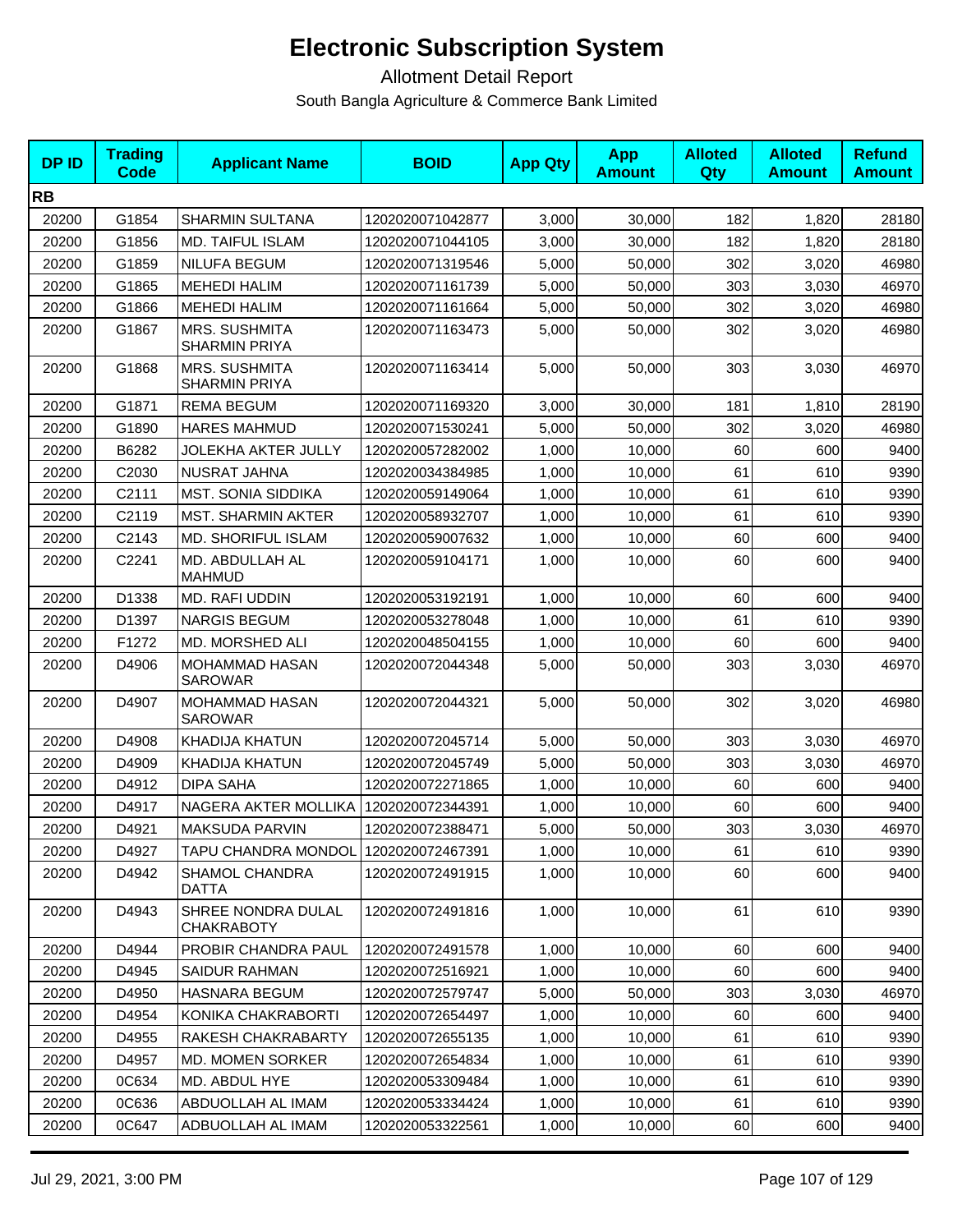| <b>DPID</b> | <b>Trading</b><br>Code | <b>Applicant Name</b>                  | <b>BOID</b>      | <b>App Qty</b> | <b>App</b><br><b>Amount</b> | <b>Alloted</b><br><b>Qty</b> | <b>Alloted</b><br><b>Amount</b> | <b>Refund</b><br><b>Amount</b> |
|-------------|------------------------|----------------------------------------|------------------|----------------|-----------------------------|------------------------------|---------------------------------|--------------------------------|
| <b>RB</b>   |                        |                                        |                  |                |                             |                              |                                 |                                |
| 20200       | 0C724                  | SHIBANI RANI SAHA                      | 1202020053546495 | 5,000          | 50,000                      | 302                          | 3,020                           | 46980                          |
| 20200       | 0C754                  | <b>SHARIF AHMED</b>                    | 1202020053841188 | 1,000          | 10.000                      | 60                           | 600                             | 9400                           |
| 20200       | 0C772                  | <b>MAHMUDA AKTER</b>                   | 1202020053895404 | 2,000          | 20,000                      | 120                          | 1,200                           | 18800                          |
| 20200       | 0C773                  | MAHBUBA SULTANA                        | 1202020053897438 | 2,000          | 20,000                      | 121                          | 1,210                           | 18790                          |
| 20200       | 0C776                  | <b>MAHMUDA AKTER</b>                   | 1202020053925391 | 1,000          | 10,000                      | 61                           | 610                             | 9390                           |
| 20200       | 0C843                  | <b>ATIQUR RAHMAN</b>                   | 1202020054317278 | 1,000          | 10,000                      | 60                           | 600                             | 9400                           |
| 20200       | 0C911                  | MD. MAHBUBUR RAHMAN                    | 1202020054779473 | 1,000          | 10,000                      | 61                           | 610                             | 9390                           |
| 20200       | 0C912                  | MD. MAHBUBUR RAHMAN                    | 1202020054779663 | 1,000          | 10,000                      | 61                           | 610                             | 9390                           |
| 20200       | 0C916                  | RAHELA BEGUM                           | 1202020054951643 | 2,000          | 20,000                      | 120                          | 1,200                           | 18800                          |
| 20200       | 0C917                  | JAHEDA BEGUM                           | 1202020054951022 | 1,000          | 10,000                      | 60                           | 600                             | 9400                           |
| 20200       | 0C918                  | KHATUNE JANNAT<br><b>SIDDIQUE</b>      | 1202020054956796 | 5,000          | 50,000                      | 303                          | 3,030                           | 46970                          |
| 20200       | 0C934                  | MD. SAHALAM                            | 1202020055311205 | 1,000          | 10,000                      | 61                           | 610                             | 9390                           |
| 20200       | 0C938                  | MD. SAHALAM                            | 1202020055400480 | 1,000          | 10,000                      | 60                           | 600                             | 9400                           |
| 20200       | 0C940                  | <b>MD. HAFIGUL ISLAM</b>               | 1202020055400598 | 1,000          | 10,000                      | 60                           | 600                             | 9400                           |
| 20200       | 0C941                  | MD. HAFIGUL ISLAM                      | 1202020055456385 | 1,000          | 10,000                      | 60                           | 600                             | 9400                           |
| 20200       | 0C946                  | MD. SYFUL ISLAM                        | 1202020055458558 | 1,000          | 10,000                      | 61                           | 610                             | 9390                           |
| 20200       | 0C947                  | ROKSANA RASHID                         | 1202020055459156 | 1,000          | 10,000                      | 60                           | 600                             | 9400                           |
| 20200       | B1190                  | AYASHA SIDDIKA                         | 1202020048270090 | 2,000          | 20,000                      | 121                          | 1,210                           | 18790                          |
| 20200       | b1195                  | <b>SALIM MAHMUD</b>                    | 1202020048026209 | 2,000          | 20,000                      | 121                          | 1,210                           | 18790                          |
| 20200       | B1196                  | SALIM MAHMUD                           | 1202020048027013 | 2,000          | 20,000                      | 120                          | 1,200                           | 18800                          |
| 20200       | B1197                  | MD. SIDDIQUE MRIDHA                    | 1202020048027487 | 2,000          | 20,000                      | 121                          | 1,210                           | 18790                          |
| 20200       | B1202                  | <b>TASNIM AHMED</b>                    | 1202020048308022 | 1,000          | 10,000                      | 61                           | 610                             | 9390                           |
| 20200       | B1213                  | MD. MAHADI HASAN                       | 1202020048247877 | 5,000          | 50,000                      | 302                          | 3,020                           | 46980                          |
| 20200       | B1216                  | <b>MD. HARUNUR RASHID</b>              | 1202020048291346 | 3,000          | 30,000                      | 181                          | 1,810                           | 28190                          |
| 20200       | B1308                  | <b>RASHADA KABIR</b>                   | 1202020048414697 | 1,000          | 10,000                      | 60                           | 600                             | 9400                           |
| 20200       | B1309                  | LOKHI RANI GHOSH                       | 1202020048425771 | 4,000          | 40,000                      | 242                          | 2,420                           | 37580                          |
| 20200       | B1310                  | LOKHI RANI GHOSH                       | 1202020048425996 | 3,000          | 30,000                      | 182                          | 1,820                           | 28180                          |
| 20200       | B1313                  | JAMUNA DEV                             | 1202020048523733 | 3,000          | 30,000                      | 182                          | 1,820                           | 28180                          |
| 20200       | B1389                  | MD. ABDUL MANNAN                       | 1202020048522664 | 3,000          | 30,000                      | 181                          | 1,810                           | 28190                          |
| 20200       | B1416                  | <b>MST. HAMIDA KHATUN</b>              | 1202020048898556 | 2,000          | 20,000                      | 121                          | 1,210                           | 18790                          |
| 20200       | B1418                  | <b>MD.MOTALEB HOSSAIN</b>              | 1202020034063688 | 1,000          | 10,000                      | 60                           | 600                             | 9400                           |
| 20200       | B1419                  | MOHAMMAD OSMAN<br><b>GONI TALUKDAR</b> | 1202020049436202 | 2,000          | 20,000                      | 120                          | 1,200                           | 18800                          |
| 20200       | B6126                  | <b>MD.SANAULLAH MIAH</b>               | 1202020056118361 | 1,000          | 10,000                      | 60                           | 600                             | 9400                           |
| 20200       | A1202                  | <b>MD MOHIUDDIN BHUYAN</b>             | 1202020020144228 | 5,000          | 50,000                      | 302                          | 3,020                           | 46980                          |
| 20200       | C3690                  | <b>MASUDUL HAQUE</b>                   | 1202020013871855 | 1,000          | 10,000                      | 61                           | 610                             | 9390                           |
| 20200       | C3694                  | <b>MASUDAL HAQUE</b>                   | 1202020013871681 | 1,000          | 10,000                      | 61                           | 610                             | 9390                           |
| 20200       | C3697                  | MD. KAHIMUDDIN<br><b>MOLLAH</b>        | 1202020011878001 | 1,000          | 10,000                      | 61                           | 610                             | 9390                           |
| 20200       | C3722                  | MD. SELIM REZA                         | 1202020012089237 | 1,000          | 10,000                      | 61                           | 610                             | 9390                           |
| 20200       | 0B666                  | MAHMUD BIN ALAM                        | 1202020045551136 | 5,000          | 50,000                      | 302                          | 3,020                           | 46980                          |
| 20200       | 0B678                  | RAJIB CHANDRA PAUL                     | 1202020046074494 | 3,000          | 30,000                      | 182                          | 1,820                           | 28180                          |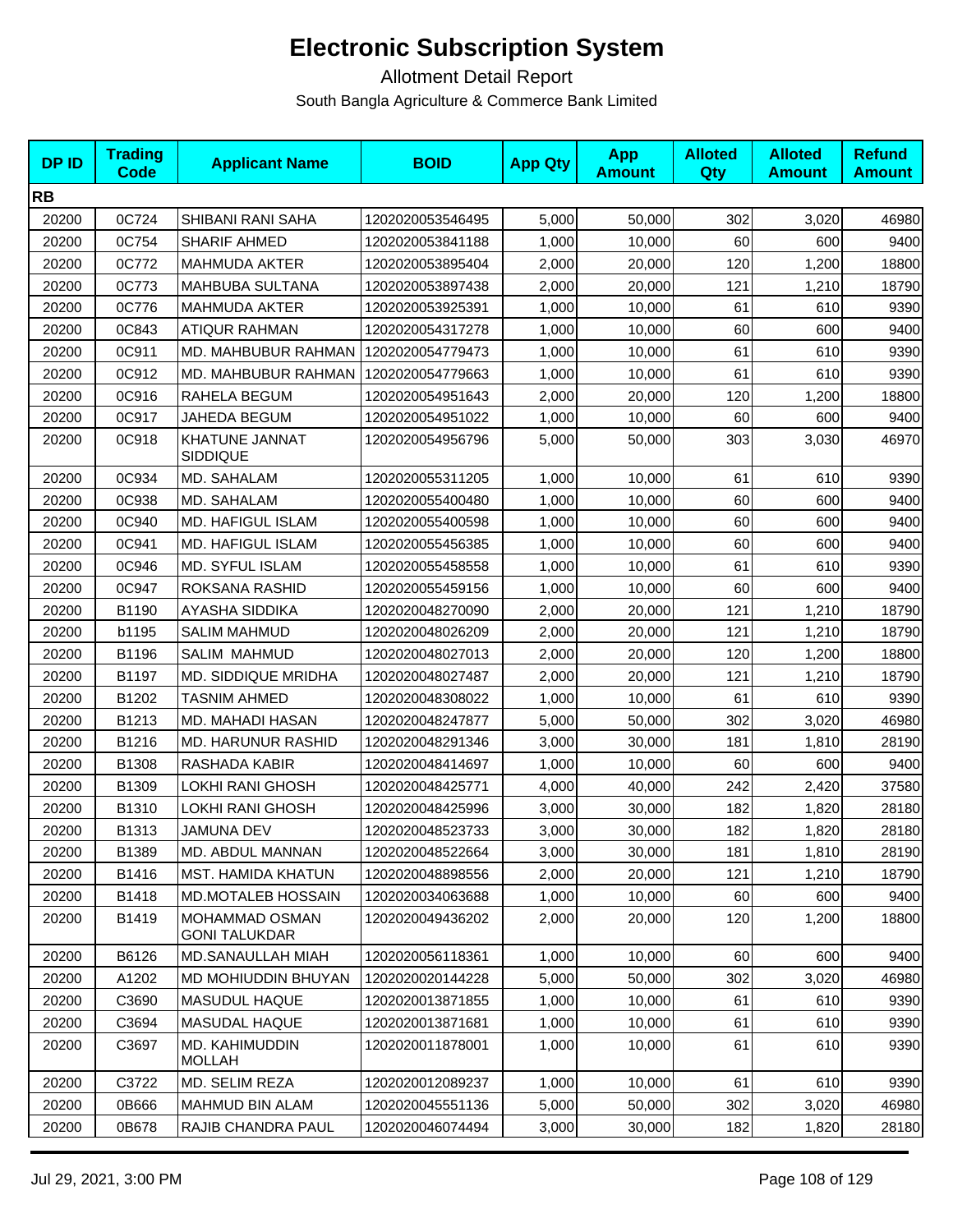| <b>DPID</b> | <b>Trading</b><br><b>Code</b> | <b>Applicant Name</b>              | <b>BOID</b>      | <b>App Qty</b> | <b>App</b><br><b>Amount</b> | <b>Alloted</b><br><b>Qty</b> | <b>Alloted</b><br><b>Amount</b> | <b>Refund</b><br><b>Amount</b> |
|-------------|-------------------------------|------------------------------------|------------------|----------------|-----------------------------|------------------------------|---------------------------------|--------------------------------|
| <b>RB</b>   |                               |                                    |                  |                |                             |                              |                                 |                                |
| 20200       | 0B679                         | RAJIB CHANDRA PAUL                 | 1202020046075017 | 1,000          | 10,000                      | 60                           | 600                             | 9400                           |
| 20200       | 0B686                         | <b>REZIA BEGUM</b>                 | 1202020045993642 | 1,000          | 10,000                      | 61                           | 610                             | 9390                           |
| 20200       | 01467                         | <b>ALI AKBAR</b>                   | 1202020053023183 | 1,000          | 10,000                      | 60                           | 600                             | 9400                           |
| 20200       | 01468                         | <b>ALI AKBER</b>                   | 1202020053021069 | 1,000          | 10,000                      | 61                           | 610                             | 9390                           |
| 20200       | 01520                         | MST. ZOSNA BEGUM                   | 1202020053199185 | 5,000          | 50,000                      | 303                          | 3,030                           | 46970                          |
| 20200       | 01521                         | MD. AZIZUL HAQUE<br>SHOHAG         | 1202020053208245 | 5,000          | 50,000                      | 303                          | 3,030                           | 46970                          |
| 20200       | 01522                         | MD. AZIZIUL HAQUE<br><b>SHOHAG</b> | 1202020053208692 | 5,000          | 50,000                      | 303                          | 3,030                           | 46970                          |
| 20200       | 0i666                         | MD. MASUD RANA                     | 1202020054787538 | 1,000          | 10,000                      | 60                           | 600                             | 9400                           |
| 20200       | 01687                         | <b>MD MONIR HOSSAIN</b>            | 1202020053601842 | 5,000          | 50,000                      | 302                          | 3,020                           | 46980                          |
| 20200       | 01688                         | MD. ABDUL HAI                      | 1202020053612480 | 1,000          | 10,000                      | 61                           | 610                             | 9390                           |
| 20200       | 01726                         | MST. AJUFA KHATUN                  | 1202020053681693 | 1,000          | 10,000                      | 61                           | 610                             | 9390                           |
| 20200       | 15635                         | <b>MD.GOLAM FARUK</b>              | 1202020005432495 | 5,000          | 50,000                      | 303                          | 3,030                           | 46970                          |
| 20200       | A4104                         | MD. ASADUZZAMAN                    | 1202020070216555 | 1,000          | 10,000                      | 60                           | 600                             | 9400                           |
| 20200       | A4106                         | MD. AL AMIN                        | 1202020070217931 | 1,000          | 10,000                      | 61                           | 610                             | 9390                           |
| 20200       | A4107                         | MD. AL AMIN                        | 1202020070217972 | 1,000          | 10,000                      | 61                           | 610                             | 9390                           |
| 20200       | A4110                         | REHENA BEGUM                       | 1202020070220927 | 1,000          | 10,000                      | 61                           | 610                             | 9390                           |
| 20200       | A4111                         | D M ABDUL AHAD LITON               | 1202020069168156 | 5,000          | 50,000                      | 302                          | 3,020                           | 46980                          |
| 20200       | A4119                         | RAJIB DAKUA                        | 1202020070150735 | 5,000          | 50,000                      | 302                          | 3,020                           | 46980                          |
| 20200       | A4131                         | <b>HOSSEN EMAM</b>                 | 1202020071324037 | 2,000          | 20,000                      | 121                          | 1,210                           | 18790                          |
| 20200       | A4134                         | FARZANA SULTANA                    | 1202020071738045 | 1,000          | 10,000                      | 60                           | 600                             | 9400                           |
| 20200       | A4200                         | <b>MD. ANISUR RAHMAN</b>           | 1202020071814252 | 5,000          | 50,000                      | 303                          | 3,030                           | 46970                          |
| 20200       | A4201                         | MST. EVANA AKTER                   | 1202020071817571 | 2,000          | 20,000                      | 121                          | 1,210                           | 18790                          |
| 20200       | A4202                         | MST. EVANA AKTER                   | 1202020071817561 | 2,000          | 20,000                      | 121                          | 1,210                           | 18790                          |
| 20200       | A4203                         | MD. OMAR FARUQUE                   | 1202020073622372 | 1,000          | 10,000                      | 61                           | 610                             | 9390                           |
| 20200       | A4204                         | <b>FARHANA YEASMIN</b>             | 1202020073622380 | 1,000          | 10,000                      | 61                           | 610                             | 9390                           |
| 20200       | A4205                         | MD. ZIAUR RAHAMAN                  | 1202020073644459 | 1,000          | 10,000                      | 60                           | 600                             | 9400                           |
| 20200       | A4501                         | <b>DILIP KAJURI</b>                | 1202020072323366 | 5,000          | 50,000                      | 302                          | 3,020                           | 46980                          |
| 20200       | A4502                         | <b>MOUSUMI</b><br>CHATTAPADHAYA    | 1202020072323331 | 5,000          | 50,000                      | 303                          | 3,030                           | 46970                          |
| 20200       | A4503                         | <b>IPSHITA KAJURI</b>              | 1202020072323323 | 5,000          | 50,000                      | 303                          | 3,030                           | 46970                          |
| 20200       | A4568                         | <b>MD. AHSAN KABIR</b>             | 1202020065324729 | 5,000          | 50,000                      | 303                          | 3.030                           | 46970                          |
| 20200       | A4569                         | <b>MD. RAIS UDDIN</b>              | 1202020069142866 | 2,000          | 20,000                      | 120                          | 1,200                           | 18800                          |
| 20200       | A5012                         | MD. SAIFUL ISLAM                   | 1202020062580105 | 5,000          | 50,000                      | 303                          | 3,030                           | 46970                          |
| 20200       | A5111                         | MD. AZAD RAHMAN                    | 1202020061483098 | 5,000          | 50,000                      | 303                          | 3,030                           | 46970                          |
| 20200       | A5151                         | ABDUR RASHID MIAH                  | 1202020071485651 | 5,000          | 50,000                      | 303                          | 3,030                           | 46970                          |
| 20200       | B4316                         | <b>TASLIMA AKHTER</b>              | 1202020054423586 | 3,000          | 30,000                      | 182                          | 1,820                           | 28180                          |
| 20200       | B4344                         | MD. GOLAM AZAM                     | 1202020054503098 | 1,000          | 10,000                      | 61                           | 610                             | 9390                           |
| 20200       | B4347                         | <b>MAMUN MOJUMDER</b>              | 1202020054502721 | 1,000          | 10,000                      | 61                           | 610                             | 9390                           |
| 20200       | B4349                         | MASHI AHAMED BABAR                 | 1202020054506779 | 1,000          | 10,000                      | 60                           | 600                             | 9400                           |
| 20200       | B4377                         | KAWSER AHMMED                      | 1202020054533587 | 1,000          | 10,000                      | 61                           | 610                             | 9390                           |
| 20200       | B4378                         | <b>FAHIMA HAIDER PINU</b>          | 1202020054687296 | 1,000          | 10,000                      | 61                           | 610                             | 9390                           |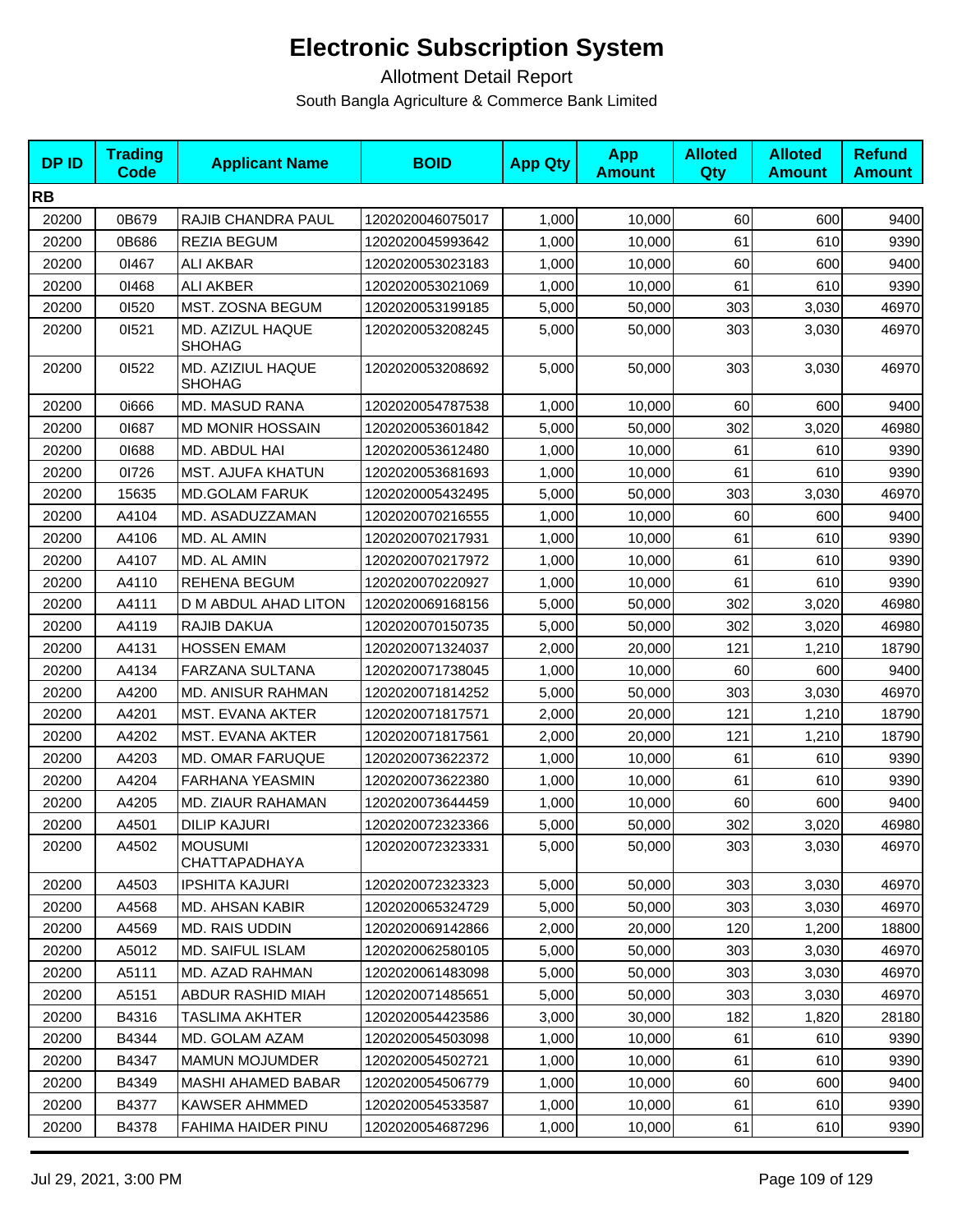| <b>DPID</b> | <b>Trading</b><br>Code | <b>Applicant Name</b>                    | <b>BOID</b>      | <b>App Qty</b> | <b>App</b><br><b>Amount</b> | <b>Alloted</b><br>Qty | <b>Alloted</b><br><b>Amount</b> | <b>Refund</b><br><b>Amount</b> |
|-------------|------------------------|------------------------------------------|------------------|----------------|-----------------------------|-----------------------|---------------------------------|--------------------------------|
| <b>RB</b>   |                        |                                          |                  |                |                             |                       |                                 |                                |
| 20200       | B4381                  | <b>KAWSER AHMMED</b>                     | 1202020054688068 | 1,000          | 10,000                      | 60                    | 600                             | 9400                           |
| 20200       | B4465                  | NURNAHER MUKTA<br><b>BEGUM</b>           | 1202020054633572 | 5,000          | 50,000                      | 302                   | 3,020                           | 46980                          |
| 20200       | B4470                  | <b>BAKUL MIA</b>                         | 1202020054645105 | 5,000          | 50,000                      | 303                   | 3,030                           | 46970                          |
| 20200       | B6690                  | MRS. MARUFA SULTANA                      | 1202020056752149 | 1,000          | 10,000                      | 60                    | 600                             | 9400                           |
| 20200       | B6751                  | MD. YOUNUS                               | 1202020056768898 | 1,000          | 10,000                      | 61                    | 610                             | 9390                           |
| 20200       | B6752                  | <b>MD. YOUNUS</b>                        | 1202020056769362 | 1,000          | 10,000                      | 61                    | 610                             | 9390                           |
| 20200       | B6764                  | <b>FOYAJ AHMMED</b>                      | 1202020056778710 | 5,000          | 50,000                      | 303                   | 3,030                           | 46970                          |
| 20200       | B6765                  | FOYAJ AHMMED                             | 1202020056791748 | 1,000          | 10,000                      | 61                    | 610                             | 9390                           |
| 20200       | B6766                  | <b>MD. LOKMAN HOSSAIN</b>                | 1202020056778978 | 2,000          | 20,000                      | 120                   | 1,200                           | 18800                          |
| 20200       | B6767                  | MD. LOKMAN HOSSAIN                       | 1202020056792303 | 3,000          | 30,000                      | 181                   | 1,810                           | 28190                          |
| 20200       | B6770                  | MD. MINHAJUR RAHMAN                      | 1202020056779576 | 1,000          | 10,000                      | 61                    | 610                             | 9390                           |
| 20200       | B6775                  | MD. AMIR HAMZA                           | 1202020056918674 | 1,000          | 10,000                      | 61                    | 610                             | 9390                           |
| 20200       | B6777                  | <b>MST. NURUN NAHER</b><br><b>KHATUN</b> | 1202020056929427 | 1,000          | 10,000                      | 61                    | 610                             | 9390                           |
| 20200       | B6782                  | <b>MST. KAMRUN NAHAR</b>                 | 1202020056912246 | 1,000          | 10,000                      | 61                    | 610                             | 9390                           |
| 20200       | 0A876                  | MD. SOHAG                                | 1202020055986920 | 1,000          | 10,000                      | 61                    | 610                             | 9390                           |
| 20200       | 0A934                  | MD. ASHRAFUL ISLAM                       | 1202020058160264 | 5,000          | 50,000                      | 303                   | 3,030                           | 46970                          |
| 20200       | 0B390                  | MOLLAH SALAHUDDIN<br><b>AHMED</b>        | 1202020014659265 | 1,000          | 10,000                      | 61                    | 610                             | 9390                           |
| 20200       | 0B498                  | SHADAN CHANDRA PAUL                      | 1202020014546741 | 1,000          | 10,000                      | 61                    | 610                             | 9390                           |
| 20200       | 0B499                  | SHADAN CHANDRA PAUL                      | 1202020014546891 | 2,000          | 20,000                      | 121                   | 1,210                           | 18790                          |
| 20200       | A3805                  | MR.MD. JASIM UDDIN                       | 1202020004233648 | 1,000          | 10,000                      | 61                    | 610                             | 9390                           |
| 20200       | 0G579                  | <b>FEROZA YASMIN</b>                     | 1202020060829061 | 2,000          | 20,000                      | 120                   | 1,200                           | 18800                          |
| 20200       | 00G80                  | MR. A. K. M. ZAFOR ULLA                  | 1202020001340342 | 5,000          | 50,000                      | 302                   | 3,020                           | 46980                          |
| 20200       | 0A563                  | MOST. SHULY AKTER                        | 1202020053059455 | 1,000          | 10,000                      | 60                    | 600                             | 9400                           |
| 20200       | 0A682                  | MD. MOHIZUDDIN SHEIKH                    | 1202020054484011 | 1,000          | 10,000                      | 60                    | 600                             | 9400                           |
| 20200       | 0A684                  | MD. ABUL HASAN<br>SARDER                 | 1202020054484873 | 1,000          | 10,000                      | 60                    | 600                             | 9400                           |
| 20200       | 0A685                  | MD. ABUL HASAN<br><b>SARDER</b>          | 1202020054485291 | 1,000          | 10,000                      | 61                    | 610                             | 9390                           |
| 20200       | B4774                  | <b>MD. ROFIQUL ISLAM</b><br><b>KHAN</b>  | 1202020060716164 | 1,000          | 10,000                      | 60                    | 600                             | 9400                           |
| 20200       | B4775                  | MD. ROFIQUL ISLAM<br><b>KHAN</b>         | 1202020060716057 | 1,000          | 10,000                      | 60                    | 600                             | 9400                           |
| 20200       | B4782                  | SOPNA BEGUM                              | 1202020060714778 | 1,000          | 10,000                      | 60                    | 600                             | 9400                           |
| 20200       | B4783                  | SOPNA BEGUM                              | 1202020060714826 | 1,000          | 10,000                      | 61                    | 610                             | 9390                           |
| 20200       | B4784                  | <b>FEROZA BEGUM</b>                      | 1202020060714893 | 2,000          | 20,000                      | 121                   | 1,210                           | 18790                          |
| 20200       | B4785                  | <b>FEROZA BEGUM</b>                      | 1202020060714933 | 1,000          | 10,000                      | 60                    | 600                             | 9400                           |
| 20200       | B4810                  | <b>BASUDAB MIRDHA</b>                    | 1202020054867596 | 1,000          | 10,000                      | 61                    | 610                             | 9390                           |
| 20200       | B4827                  | <b>NURUL ISLAM</b>                       | 1202020029548200 | 1,000          | 10,000                      | 60                    | 600                             | 9400                           |
| 20200       | B4829                  | ABDULLAH AL ANAM                         | 1202020044990604 | 1,000          | 10,000                      | 60                    | 600                             | 9400                           |
| 20200       | B4830                  | ROMANA AFROZ                             | 1202020043952711 | 1,000          | 10,000                      | 61                    | 610                             | 9390                           |
| 20200       | B4831                  | ROMANA AFROZ                             | 1202020043952728 | 1,000          | 10,000                      | 60                    | 600                             | 9400                           |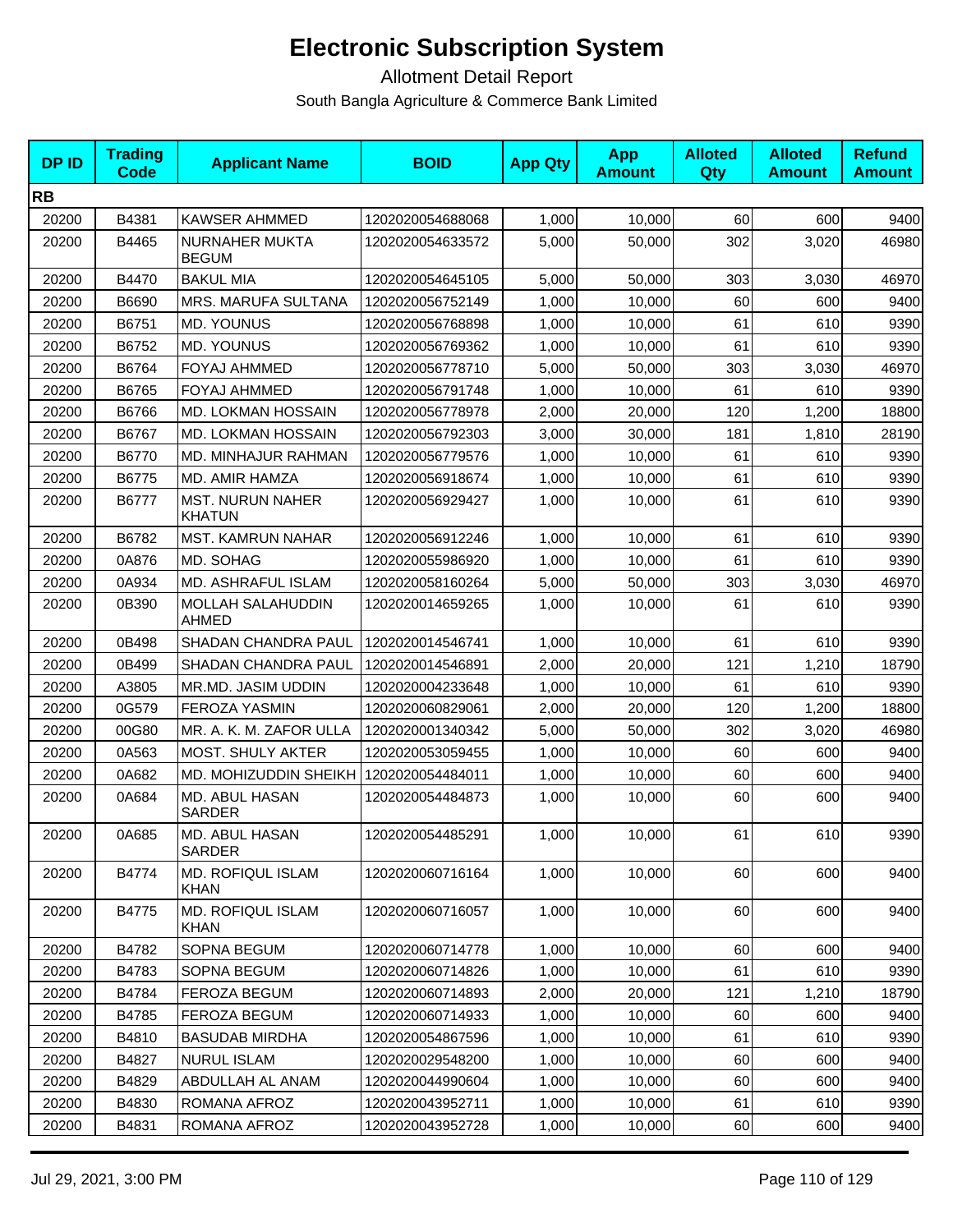| <b>DPID</b> | <b>Trading</b><br><b>Code</b> | <b>Applicant Name</b>                   | <b>BOID</b>      | <b>App Qty</b> | <b>App</b><br><b>Amount</b> | <b>Alloted</b><br>Qty | <b>Alloted</b><br><b>Amount</b> | <b>Refund</b><br><b>Amount</b> |
|-------------|-------------------------------|-----------------------------------------|------------------|----------------|-----------------------------|-----------------------|---------------------------------|--------------------------------|
| <b>RB</b>   |                               |                                         |                  |                |                             |                       |                                 |                                |
| 20200       | B4833                         | ABDULLAH AL ANAM                        | 1202020029609250 | 1,000          | 10,000                      | 60                    | 600                             | 9400                           |
| 20200       | B5046                         | <b>JOSIM UDDIN</b>                      | 1202020055293268 | 1,000          | 10,000                      | 61                    | 610                             | 9390                           |
| 20200       | B5048                         | SHAH MD. WALI ULLAH                     | 1202020055294297 | 1,000          | 10,000                      | 61                    | 610                             | 9390                           |
| 20200       | B5049                         | MD. NASARUL HOQUE                       | 1202020055951032 | 1,000          | 10,000                      | 61                    | 610                             | 9390                           |
| 20200       | B5050                         | MD. NASARUL HOQUE                       | 1202020055951230 | 2,000          | 20,000                      | 121                   | 1,210                           | 18790                          |
| 20200       | B5052                         | <b>TASLIMA AKTER</b>                    | 1202020055951637 | 1,000          | 10,000                      | 61                    | 610                             | 9390                           |
| 20200       | B9177                         | MST. DELUARA BEGUM                      | 1202020058856096 | 1,000          | 10,000                      | 60                    | 600                             | 9400                           |
| 20200       | B9184                         | <b>TANJIBA HAQUE</b>                    | 1202020058857312 | 1,000          | 10,000                      | 61                    | 610                             | 9390                           |
| 20200       | B9199                         | MOMTAZ AKTER SONIYA                     | 1202020058857992 | 1,000          | 10,000                      | 61                    | 610                             | 9390                           |
| 20200       | B9523                         | MD. JAHIDUL ISLAM                       | 1202020058906521 | 1,000          | 10,000                      | 61                    | 610                             | 9390                           |
| 20200       | B9532                         | KOHINUR BEGUM                           | 1202020058991061 | 1,000          | 10,000                      | 61                    | 610                             | 9390                           |
| 20200       | D1472                         | SHAHINA AKTER                           | 1202020053518666 | 1,000          | 10,000                      | 61                    | 610                             | 9390                           |
| 20200       | D1475                         | SHAHINA AKTER                           | 1202020053499649 | 1,000          | 10,000                      | 61                    | 610                             | 9390                           |
| 20200       | D1476                         | SHAH REAR KABIR                         | 1202020053499657 | 1,000          | 10,000                      | 61                    | 610                             | 9390                           |
| 20200       | D1507                         | MD. EKRAM HOSSAIN                       | 1202020053641579 | 5,000          | 50,000                      | 302                   | 3,020                           | 46980                          |
| 20200       | D1508                         | <b>ZEENAT RAIHAN</b><br><b>MONALISA</b> | 1202020053642522 | 2,000          | 20,000                      | 121                   | 1,210                           | 18790                          |
| 20200       | D1518                         | MD. DIDARUL ALAM                        | 1202020053633861 | 1,000          | 10,000                      | 61                    | 610                             | 9390                           |
| 20200       | D1519                         | MD. DIDARUL ALAM                        | 1202020053633886 | 2,000          | 20,000                      | 121                   | 1,210                           | 18790                          |
| 20200       | 0D492                         | <b>DIPTI DEBNATH</b>                    | 1202020046659379 | 4,000          | 40,000                      | 242                   | 2,420                           | 37580                          |
| 20200       | 0D493                         | RAJIB DEBNATH                           | 1202020046659783 | 4,000          | 40,000                      | 242                   | 2,420                           | 37580                          |
| 20200       | 0D602                         | MD. SHAFIQUL ISLAM<br>RAJU              | 1202020047613746 | 2,000          | 20,000                      | 121                   | 1,210                           | 18790                          |
| 20200       | 0D625                         | MINARA BEGUM                            | 1202020047878576 | 1,000          | 10,000                      | 61                    | 610                             | 9390                           |
| 20200       | 01135                         | MR. MIR KERAMAT ALI                     | 1202020052045169 | 1,000          | 10,000                      | 60                    | 600                             | 9400                           |
| 20200       | 01152                         | <b>DOLY KHANOM</b>                      | 1202020052157664 | 2,000          | 20,000                      | 120                   | 1,200                           | 18800                          |
| 20200       | 01153                         | <b>DOLY KHANOM</b>                      | 1202020052160488 | 1,000          | 10,000                      | 60                    | 600                             | 9400                           |
| 20200       | 01159                         | MD. MAMUN HOSEN                         | 1202020052159853 | 1,000          | 10,000                      | 60                    | 600                             | 9400                           |
| 20200       | 01207                         | <b>HASHI BEGUM</b>                      | 1202020052367974 | 1,000          | 10,000                      | 60                    | 600                             | 9400                           |
| 20200       | 01230                         | MD. ZAKIR HOSSAIN                       | 1202020052455294 | 1,000          | 10,000                      | 61                    | 610                             | 9390                           |
| 20200       | 01231                         | <b>MD. ZAKIR HOSSAIN</b>                | 1202020052455476 | 3,000          | 30,000                      | 182                   | 1,820                           | 28180                          |
| 20200       | 01247                         | <b>MONOWARA PARVIN</b>                  | 1202020052531972 | 1,000          | 10,000                      | 60                    | 600                             | 9400                           |
| 20200       | 01256                         | MD. SHAMSUR RAHMAN<br><b>CHOWDHURY</b>  | 1202020052592052 | 1,000          | 10,000                      | 61                    | 610                             | 9390                           |
| 20200       | 01258                         | SULTANA PARVIN                          | 1202020052703091 | 1,000          | 10,000                      | 60                    | 600                             | 9400                           |
| 20200       | 01259                         | <b>MD. ARIFUR RAHMAN</b>                | 1202020052592060 | 1,000          | 10,000                      | 60                    | 600                             | 9400                           |
| 20200       | 01330                         | <b>PARVIN</b>                           | 1202020052782962 | 2,000          | 20,000                      | 120                   | 1,200                           | 18800                          |
| 20200       | 01331                         | <b>PARVIN</b>                           | 1202020052782946 | 2,000          | 20,000                      | 120                   | 1,200                           | 18800                          |
| 20200       | 01332                         | <b>MD. ISMAIL HOSSAIN</b>               | 1202020052778812 | 2,000          | 20,000                      | 120                   | 1,200                           | 18800                          |
| 20200       | 01334                         | <b>MD. ISMAIL HOSSAIN</b>               | 1202020052778820 | 2,000          | 20,000                      | 121                   | 1,210                           | 18790                          |
| 20200       | A2689                         | MOHAMMAD BAHAUDDIN<br><b>PATOARY</b>    | 1202020073486666 | 1,000          | 10,000                      | 60                    | 600                             | 9400                           |
| 20200       | A2702                         | MD. ABDUR RASHID                        | 1202020062571972 | 5,000          | 50,000                      | 303                   | 3,030                           | 46970                          |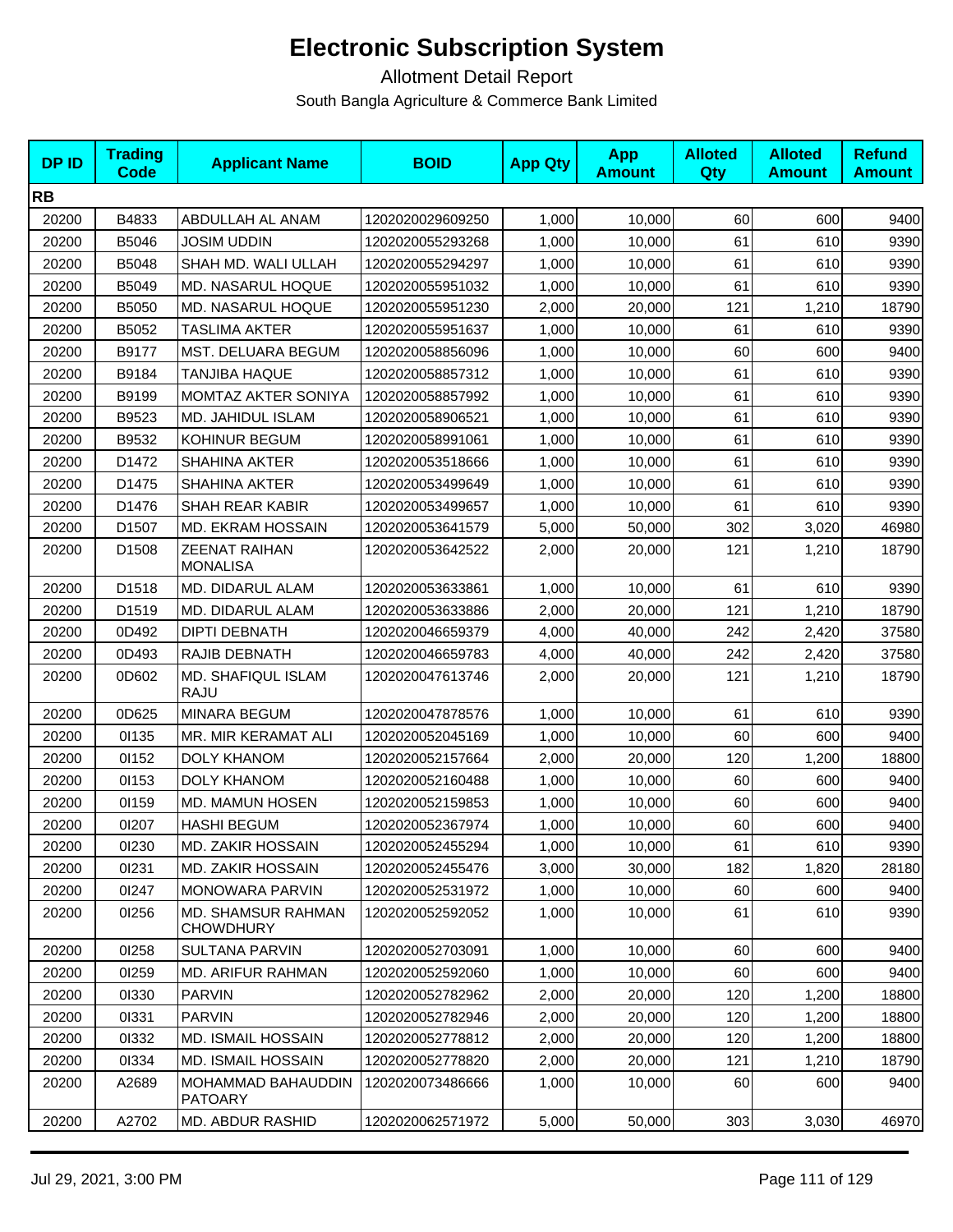| <b>DPID</b> | <b>Trading</b><br>Code | <b>Applicant Name</b>                  | <b>BOID</b>      | <b>App Qty</b> | <b>App</b><br><b>Amount</b> | <b>Alloted</b><br><b>Qty</b> | <b>Alloted</b><br><b>Amount</b> | <b>Refund</b><br><b>Amount</b> |
|-------------|------------------------|----------------------------------------|------------------|----------------|-----------------------------|------------------------------|---------------------------------|--------------------------------|
| <b>RB</b>   |                        |                                        |                  |                |                             |                              |                                 |                                |
| 20200       | A2705                  | MD. MOMINUR RAHMAN<br><b>SARKER</b>    | 1202020062835493 | 4,000          | 40,000                      | 241                          | 2,410                           | 37590                          |
| 20200       | A2706                  | <b>KAMRUL HASAN</b>                    | 1202020062885647 | 1,000          | 10,000                      | 60                           | 600                             | 9400                           |
| 20200       | A2725                  | MD. ARIF TALUKDER                      | 1202020062579639 | 1,000          | 10,000                      | 61                           | 610                             | 9390                           |
| 20200       | A2961                  | MD. FOKRUL ALAM<br><b>BHUYAN</b>       | 1202020060851595 | 1,000          | 10,000                      | 61                           | 610                             | 9390                           |
| 20200       | A2982                  | MOHAMMAD SHOHIDUL<br><b>ISLAM</b>      | 1202020062132692 | 1,000          | 10,000                      | 61                           | 610                             | 9390                           |
| 20200       | A2983                  | <b>SHAHNAJ KHATUN</b>                  | 1202020062132732 | 1,000          | 10,000                      | 60                           | 600                             | 9400                           |
| 20200       | A2984                  | <b>SHAHNAJ KHATUN</b>                  | 1202020062132716 | 3,000          | 30,000                      | 181                          | 1,810                           | 28190                          |
| 20200       | A3068                  | <b>NURUR RAHMAN</b>                    | 1202020057047961 | 1,000          | 10,000                      | 61                           | 610                             | 9390                           |
| 20200       | A3083                  | <b>SOKKORI BEGUM</b>                   | 1202020057370810 | 2,000          | 20,000                      | 120                          | 1,200                           | 18800                          |
| 20200       | A3142                  | <b>ANWAR HOSSAIN</b>                   | 1202020057827667 | 1,000          | 10,000                      | 60                           | 600                             | 9400                           |
| 20200       | A3143                  | <b>ANWAR HOSSAIN</b>                   | 1202020057827675 | 1,000          | 10,000                      | 61                           | 610                             | 9390                           |
| 20200       | 0F853                  | MD. SHOHEL RANA                        | 1202020013945416 | 5,000          | 50,000                      | 303                          | 3,030                           | 46970                          |
| 20200       | B6371                  | <b>MST. SHAMIMA AKTER</b>              | 1202020056322739 | 5,000          | 50,000                      | 303                          | 3,030                           | 46970                          |
| 20200       | B6372                  | <b>MST. HASINA AKTER</b>               | 1202020056323099 | 5,000          | 50,000                      | 302                          | 3,020                           | 46980                          |
| 20200       | B6469                  | RASEDA BEGUM                           | 1202020056370364 | 2,000          | 20,000                      | 120                          | 1,200                           | 18800                          |
| 20200       | B6470                  | MD. SHOHEL SARKER                      | 1202020056370942 | 2,000          | 20,000                      | 121                          | 1,210                           | 18790                          |
| 20200       | B6510                  | <b>MST. ROUSHANARA</b><br><b>BEGUM</b> | 1202020056496517 | 1,000          | 10,000                      | 61                           | 610                             | 9390                           |
| 20200       | 0A531                  | RUMANA BINTE NOMAN<br><b>KANTA</b>     | 1202020052363869 | 1,000          | 10,000                      | 60                           | 600                             | 9400                           |
| 20200       | 0F884                  | KHALEDA BEGUM                          | 1202020046395973 | 1,000          | 10,000                      | 61                           | 610                             | 9390                           |
| 20200       | 0F886                  | <b>HAFSA ABEDIN</b>                    | 1202020046395486 | 1,000          | 10,000                      | 61                           | 610                             | 9390                           |
| 20200       | 0F901                  | TAYEBA ABEDIN                          | 1202020046483566 | 1,000          | 10,000                      | 61                           | 610                             | 9390                           |
| 20200       | 0F902                  | TAYEBA ABEDIN                          | 1202020046483558 | 1,000          | 10,000                      | 61                           | 610                             | 9390                           |
| 20200       | 0F942                  | MD. LUTFOR RAHMAN                      | 1202020046568171 | 1,000          | 10,000                      | 60                           | 600                             | 9400                           |
| 20200       | 0F954                  | ANWARA                                 | 1202020046620234 | 1,000          | 10,000                      | 61                           | 610                             | 9390                           |
| 20200       | 0F955                  | <b>ANWARA</b>                          | 1202020046620351 | 1,000          | 10,000                      | 61                           | 610                             | 9390                           |
| 20200       | 0F957                  | <b>MD. MOMIN MIA</b>                   | 1202020046620226 | 1,000          | 10,000                      | 61                           | 610                             | 9390                           |
| 20200       | 0F965                  | MD. SANJU MIA                          | 1202020046613471 | 1,000          | 10,000                      | 60                           | 600                             | 9400                           |
| 20200       | 12477                  | MR.ALA UDDIN BHUIYA                    | 1202020004366599 | 1,000          | 10,000                      | 60                           | 600                             | 9400                           |
| 20200       | A1083                  | <b>MD. MONIRUL ISLAM</b>               | 1202020000574688 | 1,000          | 10,000                      | 61                           | 610                             | 9390                           |
| 20200       | B1659                  | MST. SALEMA BEGUM                      | 1202020049349309 | 5,000          | 50,000                      | 303                          | 3,030                           | 46970                          |
| 20200       | B5342                  | ABUL KASHEM                            | 1202020055523490 | 1,000          | 10,000                      | 61                           | 610                             | 9390                           |
| 20200       | B5343                  | ABUL KASHEM                            | 1202020055522180 | 1,000          | 10,000                      | 61                           | 610                             | 9390                           |
| 20200       | B5353                  | <b>ASHRAFUN NASSA</b>                  | 1202020055568658 | 2,000          | 20,000                      | 120                          | 1,200                           | 18800                          |
| 20200       | B5359                  | <b>MOHAMMAD KAMAL</b><br><b>UDDIN</b>  | 1202020055808979 | 1,000          | 10,000                      | 61                           | 610                             | 9390                           |
| 20200       | B5421                  | MD. ABDUL MANNAN                       | 1202020055596974 | 5,000          | 50,000                      | 302                          | 3,020                           | 46980                          |
| 20200       | 0E429                  | <b>ALOK DAS</b>                        | 1202020046051121 | 1,000          | 10,000                      | 61                           | 610                             | 9390                           |
| 20200       | A2068                  | ABU AHMAD BHUIYAN                      | 1202020057817627 | 1,000          | 10,000                      | 61                           | 610                             | 9390                           |
| 20200       | B8255                  | MST. JAMINA BEGUM                      | 1202020057816847 | 2,000          | 20,000                      | 120                          | 1,200                           | 18800                          |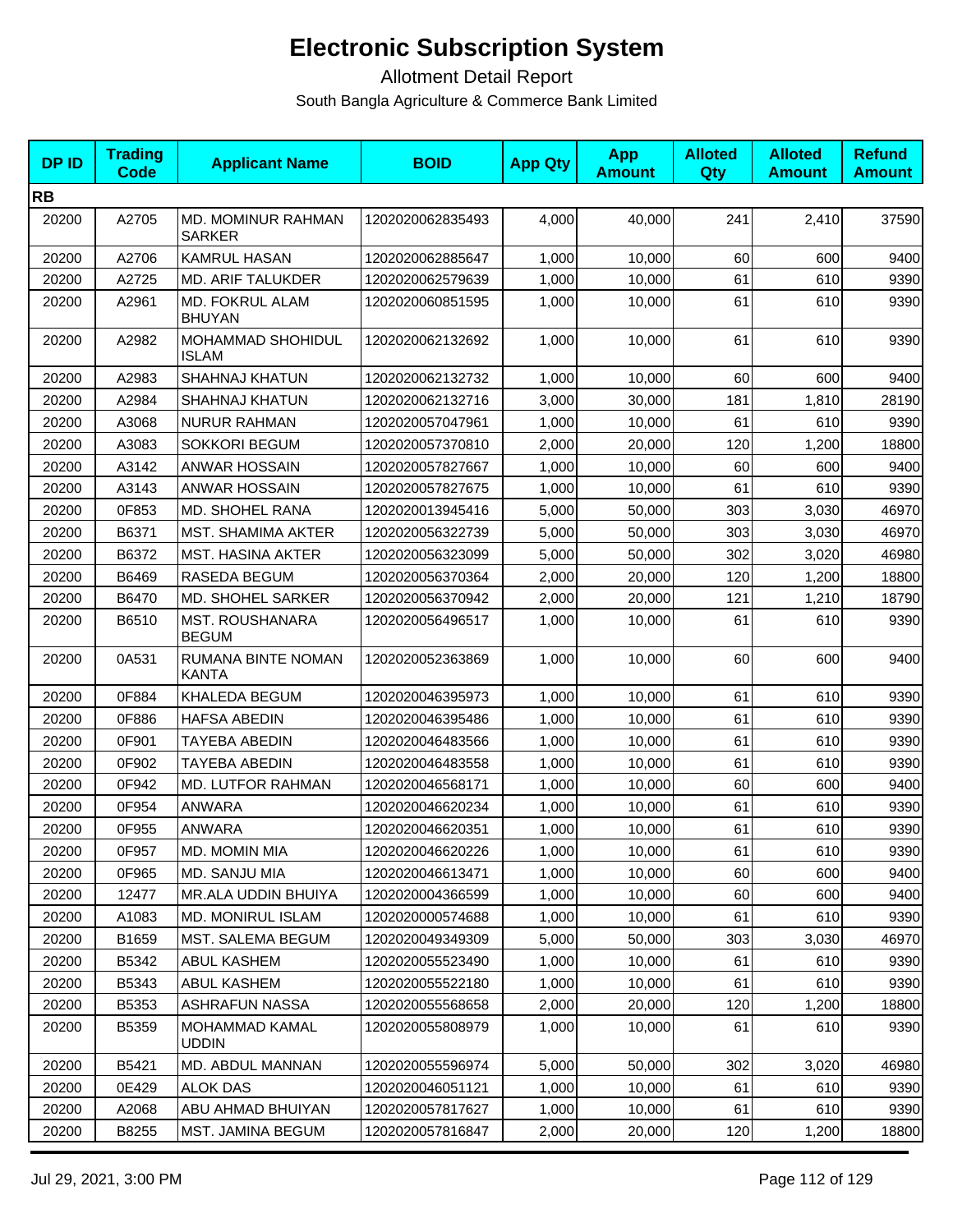| <b>DPID</b> | <b>Trading</b><br>Code | <b>Applicant Name</b>                | <b>BOID</b>      | <b>App Qty</b> | <b>App</b><br><b>Amount</b> | <b>Alloted</b><br><b>Qty</b> | <b>Alloted</b><br><b>Amount</b> | <b>Refund</b><br><b>Amount</b> |
|-------------|------------------------|--------------------------------------|------------------|----------------|-----------------------------|------------------------------|---------------------------------|--------------------------------|
| <b>RB</b>   |                        |                                      |                  |                |                             |                              |                                 |                                |
| 20200       | B8256                  | <b>MST. JAMINA BEGUM</b>             | 1202020057816946 | 3,000          | 30,000                      | 181                          | 1,810                           | 28190                          |
| 20200       | A2223                  | <b>ASMA AKTER</b>                    | 1202020057250325 | 1,000          | 10,000                      | 61                           | 610                             | 9390                           |
| 20200       | B2585                  | <b>IMTIAZ AHMED</b>                  | 1202020051403072 | 1,000          | 10,000                      | 61                           | 610                             | 9390                           |
| 20200       | B2630                  | <b>MST. NURJAHAN KHATUN</b>          | 1202020051587808 | 1,000          | 10,000                      | 61                           | 610                             | 9390                           |
| 20200       | B2695                  | KAMRUN NAHAR HOQ                     | 1202020055534591 | 2,000          | 20,000                      | 120                          | 1,200                           | 18800                          |
| 20200       | B2800                  | MIR ALI AHMED                        | 1202020052089688 | 2,000          | 20,000                      | 121                          | 1,210                           | 18790                          |
| 20200       | B2817                  | MD. RASEL GAZI                       | 1202020052152123 | 5,000          | 50,000                      | 303                          | 3,030                           | 46970                          |
| 20200       | B2827                  | <b>NASIR UDDIN</b>                   | 1202020052121100 | 5,000          | 50,000                      | 303                          | 3,030                           | 46970                          |
| 20200       | B2828                  | <b>MONIR HOSSIN</b>                  | 1202020052121657 | 5,000          | 50,000                      | 303                          | 3,030                           | 46970                          |
| 20200       | B8120                  | NITAI CHANDRA SHIL                   | 1202020057758595 | 1,000          | 10,000                      | 60                           | 600                             | 9400                           |
| 20200       | 00144                  | MD. ZAHIRUL ISLAM<br><b>MAJUMDER</b> | 1202020024453815 | 1,000          | 10,000                      | 60                           | 600                             | 9400                           |
| 20200       | 0B728                  | MD. MAHABUB ALAM                     | 1202020046233083 | 1,000          | 10,000                      | 61                           | 610                             | 9390                           |
| 20200       | 0B741                  | MD. ENAMUL HOQUE                     | 1202020046656209 | 5,000          | 50,000                      | 302                          | 3,020                           | 46980                          |
| 20200       | 0B754                  | MR. S. M. FOYES IQBA                 | 1202020046323012 | 5,000          | 50,000                      | 303                          | 3,030                           | 46970                          |
| 20200       | 0B791                  | <b>NUR NAHAR</b>                     | 1202020046473526 | 1,000          | 10,000                      | 60                           | 600                             | 9400                           |
| 20200       | 0B804                  | MD. ABDUL MALEK                      | 1202020051627302 | 1,000          | 10,000                      | 61                           | 610                             | 9390                           |
| 20200       | 0B818                  | SHAZEDA KHANUM                       | 1202020046576095 | 1,000          | 10,000                      | 60                           | 600                             | 9400                           |
| 20200       | 0B829                  | AYESA BEGUM                          | 1202020046558841 | 2,000          | 20,000                      | 121                          | 1,210                           | 18790                          |
| 20200       | A5734                  | <b>SALMA AKTER</b>                   | 1202020013147186 | 3,000          | 30,000                      | 181                          | 1,810                           | 28190                          |
| 20200       | B1022                  | <b>SHIRINA AKTER</b>                 | 1202020047056910 | 2,000          | 20,000                      | 121                          | 1,210                           | 18790                          |
| 20200       | B1023                  | SHIRINA AKTER                        | 1202020047060209 | 1,000          | 10,000                      | 61                           | 610                             | 9390                           |
| 20200       | b1032                  | <b>ISHRAT JAHAN</b>                  | 1202020043997481 | 2,000          | 20,000                      | 120                          | 1,200                           | 18800                          |
| 20200       | B1054                  | SHUFIA BEGUM                         | 1202020047570619 | 2,000          | 20,000                      | 121                          | 1,210                           | 18790                          |
| 20200       | B4828                  | <b>NURUL ISLAM</b>                   | 1202020028388623 | 1,000          | 10,000                      | 61                           | 610                             | 9390                           |
| 20200       | B4843                  | MD. ZIAUDDIN                         | 1202020054892750 | 1,000          | 10,000                      | 61                           | 610                             | 9390                           |
| 20200       | B4844                  | MD. ZIAUDDIN                         | 1202020054892884 | 1,000          | 10,000                      | 60                           | 600                             | 9400                           |
| 20200       | B5066                  | MD. MASUD PARVEZ                     | 1202020055277651 | 1,000          | 10,000                      | 60                           | 600                             | 9400                           |
| 20200       | B9533                  | KOHINUR BEGUM                        | 1202020058988700 | 1,000          | 10,000                      | 60                           | 600                             | 9400                           |
| 20200       | D1473                  | SHAH REAR KABIR                      | 1202020053521521 | 1,000          | 10,000                      | 61                           | 610                             | 9390                           |
| 20200       | 01294                  | <b>MONOWARA PARVIN</b>               | 1202020052704409 | 1,000          | 10,000                      | 60                           | 600                             | 9400                           |
| 20200       | A2811                  | ARIFUR RAHMAN                        | 1202020058264282 | 1,000          | 10,000                      | 60                           | 600                             | 9400                           |
| 20200       | B3573                  | <b>SANJOY KUMAR PAUL</b>             | 1202020053273053 | 3,000          | 30,000                      | 182                          | 1,820                           | 28180                          |
| 20200       | B3598                  | MD. IBRAHIM KHALIL                   | 1202020053301049 | 1,000          | 10,000                      | 61                           | 610                             | 9390                           |
| 20200       | B3600                  | <b>TAPOS SEN</b>                     | 1202020053300954 | 1,000          | 10,000                      | 61                           | 610                             | 9390                           |
| 20200       | B3644                  | <b>TIRTHWA SAHA</b>                  | 1202020053348304 | 4,000          | 40,000                      | 242                          | 2,420                           | 37580                          |
| 20200       | B3645                  | <b>TIRTHWA SAHA</b>                  | 1202020053349839 | 4,000          | 40,000                      | 241                          | 2,410                           | 37590                          |
| 20200       | B3729                  | MD. SHAMIMUZZAMAN<br>AZAD            | 1202020053464695 | 1,000          | 10,000                      | 60                           | 600                             | 9400                           |
| 20200       | B3748                  | <b>HAMIDA KHAN</b>                   | 1202020053506587 | 1,000          | 10,000                      | 61                           | 610                             | 9390                           |
| 20200       | B3753                  | MD. HABIBUR RAHMAN                   | 1202020053538122 | 5,000          | 50,000                      | 302                          | 3,020                           | 46980                          |
| 20200       | B3757                  | <b>MD. MINTO ALI</b>                 | 1202020053549702 | 4,000          | 40,000                      | 242                          | 2,420                           | 37580                          |
| 20200       | B3758                  | MD. MINTO ALI                        | 1202020053549935 | 4,000          | 40,000                      | 242                          | 2,420                           | 37580                          |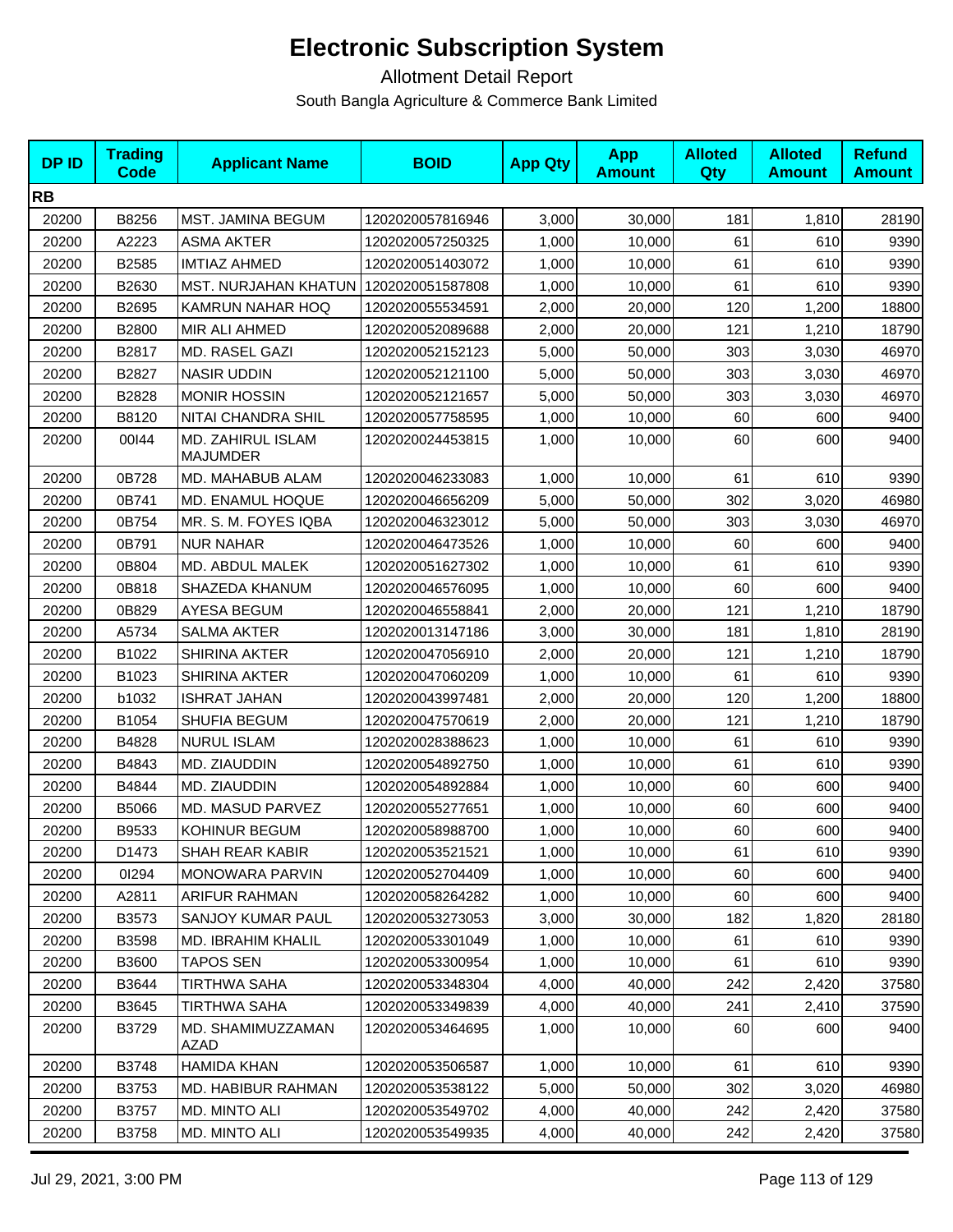| <b>DPID</b> | <b>Trading</b><br><b>Code</b> | <b>Applicant Name</b>                   | <b>BOID</b>      | <b>App Qty</b> | <b>App</b><br><b>Amount</b> | <b>Alloted</b><br>Qty | <b>Alloted</b><br><b>Amount</b> | <b>Refund</b><br><b>Amount</b> |
|-------------|-------------------------------|-----------------------------------------|------------------|----------------|-----------------------------|-----------------------|---------------------------------|--------------------------------|
| <b>RB</b>   |                               |                                         |                  |                |                             |                       |                                 |                                |
| 20200       | B3759                         | <b>HAMIDA KHAN</b>                      | 1202020053537981 | 1,000          | 10,000                      | 61                    | 610                             | 9390                           |
| 20200       | B3789                         | ROPALI AKTER                            | 1202020053620700 | 1,000          | 10,000                      | 60                    | 600                             | 9400                           |
| 20200       | B7686                         | <b>SANTA ISLAM</b>                      | 1202020057407210 | 1,000          | 10,000                      | 61                    | 610                             | 9390                           |
| 20200       | B7694                         | <b>ABDUL HALIM</b>                      | 1202020057413394 | 1,000          | 10,000                      | 60                    | 600                             | 9400                           |
| 20200       | B7697                         | ANSER ALI BEPARI                        | 1202020057414728 | 1,000          | 10,000                      | 61                    | 610                             | 9390                           |
| 20200       | B7699                         | MUKBUL HOSSAIN                          | 1202020057415981 | 1,000          | 10,000                      | 61                    | 610                             | 9390                           |
| 20200       | B7783                         | MOHAMMAD AKKAS ALI                      | 1202020057521080 | 1,000          | 10,000                      | 61                    | 610                             | 9390                           |
| 20200       | B7785                         | SOHEL DEWAN                             | 1202020057521198 | 1,000          | 10,000                      | 60                    | 600                             | 9400                           |
| 20200       | B7786                         | SOHEL DEWAN                             | 1202020057521832 | 1,000          | 10,000                      | 60                    | 600                             | 9400                           |
| 20200       | B7797                         | <b>DALIM KUMAR</b><br><b>TANCHANGYA</b> | 1202020057563525 | 2,000          | 20,000                      | 121                   | 1,210                           | 18790                          |
| 20200       | B7798                         | MD. NAZMUL HASAN                        | 1202020057563790 | 1,000          | 10,000                      | 61                    | 610                             | 9390                           |
| 20200       | B7799                         | MD. SAGIR MIA                           | 1202020057563948 | 2,000          | 20,000                      | 121                   | 1,210                           | 18790                          |
| 20200       | B7803                         | MD. SAROAR MORSHED                      | 1202020057566398 | 1,000          | 10,000                      | 61                    | 610                             | 9390                           |
| 20200       | C2674                         | <b>JANNAT BIBI</b>                      | 1202020059964091 | 1,000          | 10,000                      | 60                    | 600                             | 9400                           |
| 20200       | C2676                         | MD. OSHIAR RAHAMAN                      | 1202020059963997 | 1,000          | 10,000                      | 61                    | 610                             | 9390                           |
| 20200       | C2682                         | <b>MD. ZAKIR HOSEN</b>                  | 1202020059978946 | 1,000          | 10,000                      | 60                    | 600                             | 9400                           |
| 20200       | C2733                         | MST. NAZMA KHATUN                       | 1202020060547104 | 1,000          | 10,000                      | 60                    | 600                             | 9400                           |
| 20200       | C2771                         | <b>MST. SHERIN AKTER</b>                | 1202020060140373 | 1,000          | 10,000                      | 61                    | 610                             | 9390                           |
| 20200       | C2773                         | <b>DULNA</b>                            | 1202020060141161 | 1,000          | 10,000                      | 60                    | 600                             | 9400                           |
| 20200       | C2777                         | MST. KHADIJA BEGUM                      | 1202020060147549 | 1,000          | 10,000                      | 61                    | 610                             | 9390                           |
| 20200       | C2781                         | SHIRINA BEGUM                           | 1202020060153141 | 1,000          | 10,000                      | 60                    | 600                             | 9400                           |
| 20200       | C2783                         | <b>QUHINUR AKTER</b>                    | 1202020060333219 | 5,000          | 50,000                      | 303                   | 3,030                           | 46970                          |
| 20200       | C2791                         | <b>EMDAD MOLLA</b>                      | 1202020060339738 | 2,000          | 20,000                      | 121                   | 1,210                           | 18790                          |
| 20200       | C2792                         | <b>EMDAD MOLLA</b>                      | 1202020060339928 | 1,000          | 10,000                      | 61                    | 610                             | 9390                           |
| 20200       | C2825                         | MD. JAMAL UDDIN                         | 1202020060388011 | 2,000          | 20,000                      | 121                   | 1,210                           | 18790                          |
| 20200       | C2930                         | <b>ABDUL KARIM</b>                      | 1202020060772946 | 1,000          | 10,000                      | 61                    | 610                             | 9390                           |
| 20200       | C2932                         | <b>RAHIMA</b>                           | 1202020060772087 | 1,000          | 10,000                      | 61                    | 610                             | 9390                           |
| 20200       | 0C331                         | <b>SHAHANA AKTER</b>                    | 1202020047507023 | 5,000          | 50,000                      | 303                   | 3,030                           | 46970                          |
| 20200       | 0C334                         | <b>MOHAMMAD ABDUS</b><br><b>SOBUR</b>   | 1202020047516366 | 5,000          | 50,000                      | 303                   | 3,030                           | 46970                          |
| 20200       | 0C335                         | <b>MOHAMMAD ABDUS</b><br><b>SOBUR</b>   | 1202020047517301 | 4,000          | 40,000                      | 241                   | 2,410                           | 37590                          |
| 20200       | 0C350                         | MD.BELAL UDDIN                          | 1202020047613323 | 5,000          | 50,000                      | 303                   | 3,030                           | 46970                          |
| 20200       | 0C351                         | MD. BELAL UDDIN                         | 1202020047613901 | 5,000          | 50,000                      | 303                   | 3,030                           | 46970                          |
| 20200       | 0c358                         | MD. MAHFUZER RAHMAN                     | 1202020048167016 | 2,000          | 20,000                      | 121                   | 1,210                           | 18790                          |
| 20200       | 0C359                         | MD. MAHFUZER RAHMAN                     | 1202020048167610 | 2,000          | 20,000                      | 120                   | 1,200                           | 18800                          |
| 20200       | 0C379                         | MD. AYNAL HAQ                           | 1202020048283934 | 2,000          | 20,000                      | 120                   | 1,200                           | 18800                          |
| 20200       | 0C380                         | MD. AYNAL HAQ                           | 1202020048284583 | 2,000          | 20,000                      | 121                   | 1,210                           | 18790                          |
| 20200       | 0C383                         | <b>MD. ALI ARSHADUR</b><br>RAHMAN       | 1202020048308057 | 1,000          | 10,000                      | 61                    | 610                             | 9390                           |
| 20200       | 0C397                         | <b>ABDUL ALIM</b>                       | 1202020048478209 | 5,000          | 50,000                      | 303                   | 3,030                           | 46970                          |
| 20200       | 0c458                         | <b>MST AKTER BANU</b>                   | 1202020049827876 | 1,000          | 10,000                      | 61                    | 610                             | 9390                           |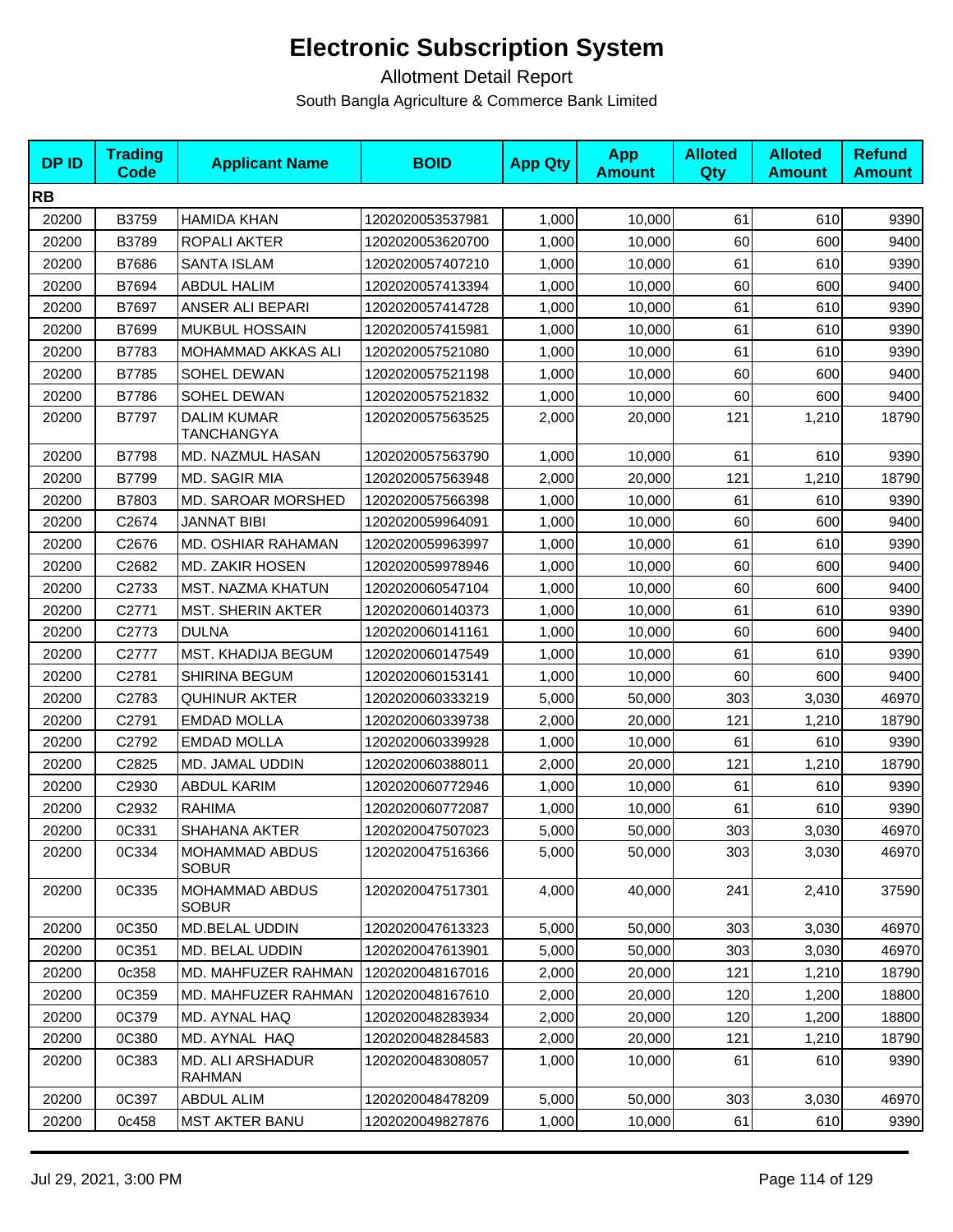| <b>DPID</b> | <b>Trading</b><br>Code | <b>Applicant Name</b>                   | <b>BOID</b>      | <b>App Qty</b> | <b>App</b><br><b>Amount</b> | <b>Alloted</b><br>Qty | <b>Alloted</b><br><b>Amount</b> | <b>Refund</b><br><b>Amount</b> |
|-------------|------------------------|-----------------------------------------|------------------|----------------|-----------------------------|-----------------------|---------------------------------|--------------------------------|
| <b>RB</b>   |                        |                                         |                  |                |                             |                       |                                 |                                |
| 20200       | 0c459                  | RASHIDA BEGUM                           | 1202020049812619 | 1,000          | 10,000                      | 60                    | 600                             | 9400                           |
| 20200       | 0C465                  | <b>IFTAKHAIRUL ALAM</b>                 | 1202020050142256 | 1,000          | 10,000                      | 61                    | 610                             | 9390                           |
| 20200       | 0C577                  | RUMANA KHANDAKER                        | 1202020052901619 | 1,000          | 10,000                      | 61                    | 610                             | 9390                           |
| 20200       | 0C614                  | MIRZA ABDUL HAI                         | 1202020053176294 | 5,000          | 50,000                      | 302                   | 3,020                           | 46980                          |
| 20200       | 25361                  | ABDUL MALEK MIAH                        | 1202020008181566 | 1,000          | 10,000                      | 60                    | 600                             | 9400                           |
| 20200       | A1135                  | RAIHANA BEGUM                           | 1202020058157606 | 1,000          | 10,000                      | 60                    | 600                             | 9400                           |
| 20200       | A1137                  | <b>MOHAMMAD RUHUL</b><br><b>MAJID</b>   | 1202020050242035 | 1,000          | 10,000                      | 60                    | 600                             | 9400                           |
| 20200       | A1146                  | <b>MS. SITTUL MUNA</b>                  | 1202020028603476 | 1,000          | 10,000                      | 60                    | 600                             | 9400                           |
| 20200       | A1150                  | <b>SOUMEN SAHA</b>                      | 1202020053888419 | 5,000          | 50,000                      | 302                   | 3,020                           | 46980                          |
| 20200       | A1181                  | MD. MAFIDUL HASAN                       | 1202020058508684 | 1,000          | 10,000                      | 61                    | 610                             | 9390                           |
| 20200       | A1186                  | KAZI AHSAN UL HASIB                     | 1202020061733801 | 5,000          | 50,000                      | 303                   | 3,030                           | 46970                          |
| 20200       | A1200                  | <b>SAMIA KHAN</b>                       | 1202020004475247 | 1,000          | 10,000                      | 61                    | 610                             | 9390                           |
| 20200       | A1309                  | <b>JAYANTA SAHA</b>                     | 1202020055579443 | 5,000          | 50,000                      | 302                   | 3,020                           | 46980                          |
| 20200       | A1350                  | <b>SHAH MUHAMMAD</b><br><b>SHAMS</b>    | 1202020053984323 | 1,000          | 10,000                      | 61                    | 610                             | 9390                           |
| 20200       | B2907                  | <b>MOKHLESUR RAHMAN</b>                 | 1202020052178422 | 1,000          | 10,000                      | 61                    | 610                             | 9390                           |
| 20200       | B2908                  | <b>MOKHLESUR RAHMAN</b>                 | 1202020052178430 | 1,000          | 10,000                      | 61                    | 610                             | 9390                           |
| 20200       | B2913                  | RIZWANUL ISLAM KHAN                     | 1202020052485775 | 1,000          | 10,000                      | 60                    | 600                             | 9400                           |
| 20200       | B2929                  | RAJLAKSHMI SAHA                         | 1202020052305508 | 5,000          | 50,000                      | 302                   | 3,020                           | 46980                          |
| 20200       | B2932                  | HUMAIYA NAZNIN                          | 1202020052525609 | 1,000          | 10,000                      | 61                    | 610                             | 9390                           |
| 20200       | B2933                  | HUMAIYA NAZNIN                          | 1202020052525617 | 1,000          | 10,000                      | 61                    | 610                             | 9390                           |
| 20200       | <b>B3000</b>           | <b>BARUN CHANDRA</b><br><b>SAMADDER</b> | 1202020052374191 | 5,000          | 50,000                      | 302                   | 3,020                           | 46980                          |
| 20200       | B3001                  | <b>RIMA RANI</b>                        | 1202020052359794 | 5,000          | 50,000                      | 303                   | 3,030                           | 46970                          |
| 20200       | B3002                  | RIMA RANI                               | 1202020052359801 | 5,000          | 50,000                      | 302                   | 3,020                           | 46980                          |
| 20200       | B3080                  | <b>MD. ATAUR RAHMAN</b>                 | 1202020021519573 | 5,000          | 50,000                      | 303                   | 3,030                           | 46970                          |
| 20200       | B7006                  | PITU KAZI                               | 1202020056841349 | 1,000          | 10,000                      | 60                    | 600                             | 9400                           |
| 20200       | B7069                  | MD. ABDUL MALEQUE                       | 1202020056986823 | 5,000          | 50,000                      | 303                   | 3,030                           | 46970                          |
| 20200       | B7071                  | RASEDA BEGUM                            | 1202020056988145 | 4,000          | 40,000                      | 241                   | 2,410                           | 37590                          |
| 20200       | B7075                  | MST.SHAMIMA AKTER                       | 1202020057013480 | 5,000          | 50,000                      | 303                   | 3,030                           | 46970                          |
| 20200       | B7076                  | MIST. DELWARA BEGUM                     | 1202020057018416 | 4,000          | 40,000                      | 242                   | 2,420                           | 37580                          |
| 20200       | B7138                  | NIRMAL CHANDRA PAL                      | 1202020057197365 | 1,000          | 10,000                      | 60                    | 600                             | 9400                           |
| 20200       | B7139                  | PADMA RANI GHOSH                        | 1202020057198394 | 1,000          | 10,000                      | 61                    | 610                             | 9390                           |
| 20200       | B7140                  | CHAYA RANI PAUL                         | 1202020057199257 | 1,000          | 10,000                      | 61                    | 610                             | 9390                           |
| 20200       | B7162                  | MST. SALEHA BEGUM                       | 1202020057159116 | 1,000          | 10,000                      | 60                    | 600                             | 9400                           |
| 20200       | B7165                  | CHAINA RANI PAUL                        | 1202020057226941 | 1,000          | 10,000                      | 60                    | 600                             | 9400                           |
| 20200       | B7167                  | <b>NEPAL PAUL</b>                       | 1202020057207761 | 2,000          | 20,000                      | 121                   | 1,210                           | 18790                          |
| 20200       | C1814                  | <b>SUSANTO SIKDER</b>                   | 1202020058240445 | 1,000          | 10,000                      | 60                    | 600                             | 9400                           |
| 20200       | C1815                  | <b>SUSANTO SIKDER</b>                   | 1202020058240471 | 1,000          | 10,000                      | 61                    | 610                             | 9390                           |
| 20200       | C1822                  | SAMLAL MITRA                            | 1202020058242642 | 1,000          | 10,000                      | 60                    | 600                             | 9400                           |
| 20200       | C1824                  | <b>SONJOY MITRA</b>                     | 1202020058242776 | 1,000          | 10,000                      | 61                    | 610                             | 9390                           |
| 20200       | C1826                  | <b>SAMIR MITRO</b>                      | 1202020058247372 | 1,000          | 10,000                      | 60                    | 600                             | 9400                           |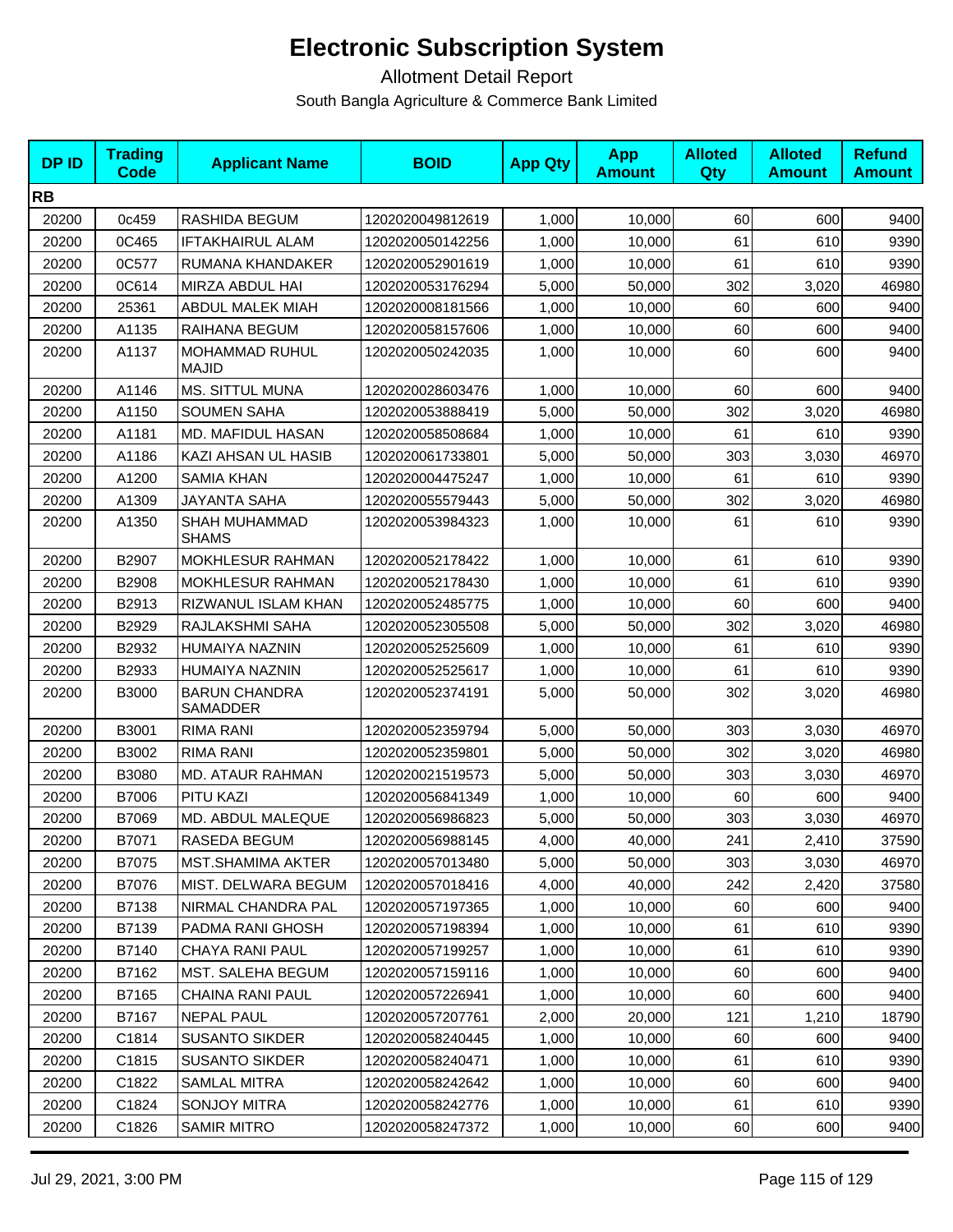| <b>DPID</b> | <b>Trading</b><br><b>Code</b> | <b>Applicant Name</b>                  | <b>BOID</b>      | <b>App Qty</b> | <b>App</b><br><b>Amount</b> | <b>Alloted</b><br>Qty | <b>Alloted</b><br><b>Amount</b> | <b>Refund</b><br><b>Amount</b> |
|-------------|-------------------------------|----------------------------------------|------------------|----------------|-----------------------------|-----------------------|---------------------------------|--------------------------------|
| <b>RB</b>   |                               |                                        |                  |                |                             |                       |                                 |                                |
| 20200       | C1827                         | SHISHIR MITRA                          | 1202020058243050 | 1,000          | 10,000                      | 60                    | 600                             | 9400                           |
| 20200       | C1828                         | <b>SHISHIR MITRA</b>                   | 1202020058280776 | 1,000          | 10,000                      | 61                    | 610                             | 9390                           |
| 20200       | C1831                         | NIL RATAN MINTRY                       | 1202020058248301 | 1,000          | 10,000                      | 61                    | 610                             | 9390                           |
| 20200       | C1834                         | SOIYED TIPU SULTAN                     | 1202020058229912 | 1,000          | 10,000                      | 61                    | 610                             | 9390                           |
| 20200       | C1837                         | MD. HASSAN                             | 1202020058229971 | 2,000          | 20,000                      | 120                   | 1,200                           | 18800                          |
| 20200       | C1900                         | <b>MST. JANNATUL</b><br><b>FERDOUS</b> | 1202020058447832 | 1,000          | 10,000                      | 60                    | 600                             | 9400                           |
| 20200       | C1901                         | MST. JANNATUL<br><b>FERDOUS</b>        | 1202020058448093 | 1,000          | 10,000                      | 60                    | 600                             | 9400                           |
| 20200       | C1904                         | MRS. HAZERA KHANAM                     | 1202020058506634 | 1,000          | 10,000                      | 60                    | 600                             | 9400                           |
| 20200       | C1930                         | MD. AZHARUL ISLAM                      | 1202020058532092 | 5,000          | 50,000                      | 303                   | 3,030                           | 46970                          |
| 20200       | C1933                         | <b>MAHUA RASHID</b>                    | 1202020058543506 | 1,000          | 10,000                      | 61                    | 610                             | 9390                           |
| 20200       | C1934                         | <b>ESHITA RASHID</b>                   | 1202020058543565 | 1,000          | 10,000                      | 61                    | 610                             | 9390                           |
| 20200       | C1936                         | <b>QUAZI AHMED ALI</b>                 | 1202020058543466 | 1,000          | 10,000                      | 60                    | 600                             | 9400                           |
| 20200       | C1942                         | RASHEDUL HASAN                         | 1202020058594317 | 1,000          | 10,000                      | 60                    | 600                             | 9400                           |
| 20200       | C1944                         | <b>MD. MASUM KAZI</b>                  | 1202020058594119 | 1,000          | 10,000                      | 60                    | 600                             | 9400                           |
| 20200       | C1945                         | <b>MD. MOSTOFA KAMAL</b>               | 1202020058593941 | 1,000          | 10,000                      | 61                    | 610                             | 9390                           |
| 20200       | C1967                         | <b>DIN ISLAM</b>                       | 1202020058602680 | 1,000          | 10,000                      | 60                    | 600                             | 9400                           |
| 20200       | C1968                         | <b>DIN ISLAM</b>                       | 1202020058602937 | 1,000          | 10,000                      | 60                    | 600                             | 9400                           |
| 20200       | D3323                         | MD. HABIJ UDDIN                        | 1202020058593976 | 5,000          | 50,000                      | 302                   | 3,020                           | 46980                          |
| 20200       | D3325                         | MD. MESBHAH UDDIN                      | 1202020058594731 | 5,000          | 50,000                      | 303                   | 3,030                           | 46970                          |
| 20200       | D3333                         | <b>RUMA AKTER</b>                      | 1202020058604406 | 5,000          | 50,000                      | 302                   | 3,020                           | 46980                          |
| 20200       | D3361                         | RUMA RANI SAHA                         | 1202020058688701 | 1,000          | 10,000                      | 61                    | 610                             | 9390                           |
| 20200       | D3430                         | <b>MST. ROKEYA BEGUM</b>               | 1202020058859014 | 5,000          | 50,000                      | 303                   | 3,030                           | 46970                          |
| 20200       | D3437                         | <b>MST. FORIDA BEGUM</b>               | 1202020058865270 | 1,000          | 10,000                      | 61                    | 610                             | 9390                           |
| 20200       | D3438                         | <b>MST. FORIDA BEGUM</b>               | 1202020058865401 | 1,000          | 10,000                      | 61                    | 610                             | 9390                           |
| 20200       | 0F159                         | SYED MAKSUDUL HAQUE                    | 1202020044063365 | 5,000          | 50,000                      | 303                   | 3,030                           | 46970                          |
| 20200       | 0F200                         | <b>JEWEL RANA</b>                      | 1202020044655955 | 5,000          | 50,000                      | 303                   | 3,030                           | 46970                          |
| 20200       | 0M179                         | MST. MINA BEGUM                        | 1202020061503331 | 2,000          | 20,000                      | 121                   | 1,210                           | 18790                          |
| 20200       | 0m187                         | SABRINA YEASMIN                        | 1202020062713461 | 5,000          | 50,000                      | 303                   | 3,030                           | 46970                          |
| 20200       | 0M190                         | SHANJIDA BEGUM                         | 1202020064473848 | 1,000          | 10,000                      | 60                    | 600                             | 9400                           |
| 20200       | 0M192                         | <b>NILUFA MOMTAJ</b>                   | 1202020064978046 | 1,000          | 10,000                      | 61                    | 610                             | 9390                           |
| 20200       | 66465                         | KAMAL KUMAR SAHA                       | 1202020026343371 | 2,000          | 20,000                      | 121                   | 1,210                           | 18790                          |
| 20200       | B2025                         | MD. ABDUR RASHID                       | 1202020050148202 | 1,000          | 10,000                      | 61                    | 610                             | 9390                           |
| 20200       | B2157                         | <b>HARIPAD CHANDRA DAS</b>             | 1202020052070564 | 3,000          | 30,000                      | 181                   | 1,810                           | 28190                          |
| 20200       | B2158                         | HARIPAD CHANDRA DAS                    | 1202020050735005 | 3,000          | 30,000                      | 182                   | 1,820                           | 28180                          |
| 20200       | B2162                         | <b>MD. MAHBUBUR RAHMAN</b>             | 1202020050676297 | 3,000          | 30,000                      | 182                   | 1,820                           | 28180                          |
| 20200       | B2163                         | PARIMOL CHANDRA DAS                    | 1202020050676302 | 3,000          | 30,000                      | 182                   | 1,820                           | 28180                          |
| 20200       | B2164                         | PARIMOL CHANDRA DAS                    | 1202020051174936 | 3,000          | 30,000                      | 182                   | 1,820                           | 28180                          |
| 20200       | B2188                         | <b>BAPI LAL DAS</b>                    | 1202020050758260 | 5,000          | 50,000                      | 302                   | 3,020                           | 46980                          |
| 20200       | B2189                         | <b>BAPI LAL DAS</b>                    | 1202020050817632 | 2,000          | 20,000                      | 120                   | 1,200                           | 18800                          |
| 20200       | B2211                         | <b>ARATE RANI GHOSE</b>                | 1202020050821054 | 4,000          | 40,000                      | 242                   | 2,420                           | 37580                          |
| 20200       | B2213                         | <b>JAKIR HASAN</b>                     | 1202020050835421 | 3,000          | 30,000                      | 182                   | 1,820                           | 28180                          |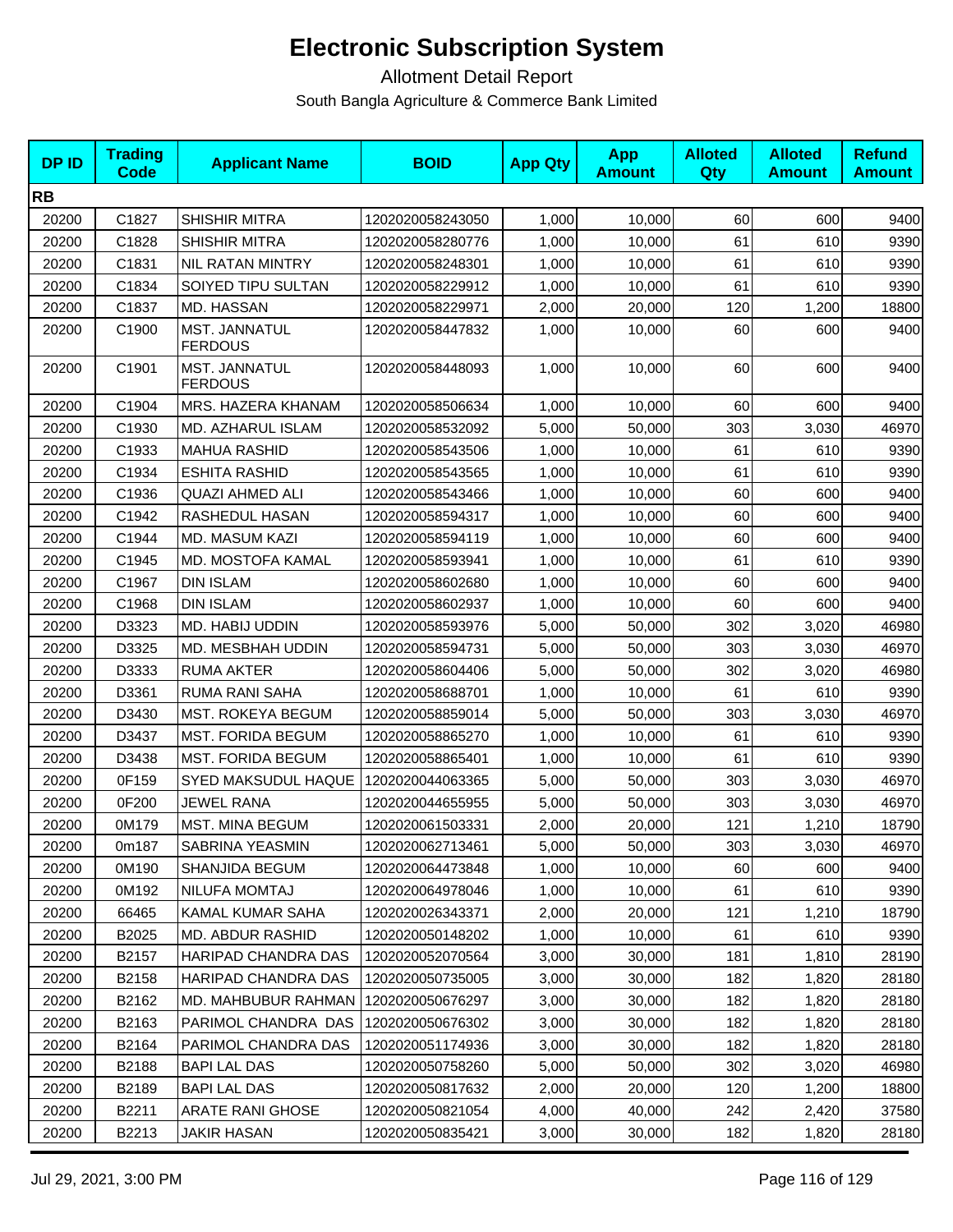| <b>DPID</b> | <b>Trading</b><br><b>Code</b> | <b>Applicant Name</b>                   | <b>BOID</b>      | <b>App Qty</b> | <b>App</b><br><b>Amount</b> | <b>Alloted</b><br>Qty | <b>Alloted</b><br><b>Amount</b> | <b>Refund</b><br><b>Amount</b> |
|-------------|-------------------------------|-----------------------------------------|------------------|----------------|-----------------------------|-----------------------|---------------------------------|--------------------------------|
| <b>RB</b>   |                               |                                         |                  |                |                             |                       |                                 |                                |
| 20200       | B2217                         | <b>MD. AMINUL ISLAM</b>                 | 1202020050806060 | 3,000          | 30,000                      | 182                   | 1,820                           | 28180                          |
| 20200       | B8527                         | <b>DEBASISH SAMADDER</b>                | 1202020058103130 | 1,000          | 10,000                      | 60                    | 600                             | 9400                           |
| 20200       | B8551                         | <b>OLI UDDIN</b>                        | 1202020058170047 | 1,000          | 10,000                      | 60                    | 600                             | 9400                           |
| 20200       | B8605                         | POLY AKTER                              | 1202020058332566 | 1,000          | 10,000                      | 60                    | 600                             | 9400                           |
| 20200       | B8606                         | POLY AKTER                              | 1202020058332649 | 1,000          | 10,000                      | 60                    | 600                             | 9400                           |
| 20200       | B8612                         | A T M MOHSIN HAIDER<br><b>CHOWDHURY</b> | 1202020058505565 | 5,000          | 50,000                      | 303                   | 3,030                           | 46970                          |
| 20200       | B8613                         | <b>MD. ANOWAR HOSSAIN</b>               | 1202020058530422 | 1,000          | 10,000                      | 60                    | 600                             | 9400                           |
| 20200       | B8649                         | <b>SUFIA BEGUM</b>                      | 1202020059830301 | 1,000          | 10,000                      | 61                    | 610                             | 9390                           |
| 20200       | B8650                         | <b>SUFIA BEGUM</b>                      | 1202020059830524 | 1,000          | 10,000                      | 60                    | 600                             | 9400                           |
| 20200       | B8651                         | SHAHRIAR RAHMAN                         | 1202020059831066 | 1,000          | 10,000                      | 60                    | 600                             | 9400                           |
| 20200       | B8652                         | SHAHRAR RAHMAN                          | 1202020059831213 | 1,000          | 10,000                      | 61                    | 610                             | 9390                           |
| 20200       | B8761                         | <b>MST. SHUKLA KHATUN</b>               | 1202020058281746 | 1,000          | 10,000                      | 60                    | 600                             | 9400                           |
| 20200       | C3565                         | RAKIBUL ISLAM                           | 1202020066425571 | 5,000          | 50,000                      | 303                   | 3,030                           | 46970                          |
| 20200       | C3599                         | MD. NAZRUL ISLAM                        | 1202020067371776 | 1,000          | 10,000                      | 61                    | 610                             | 9390                           |
| 20200       | C3604                         | SYED MD. MASFAQUL<br><b>ANOWAR</b>      | 1202020067726247 | 2,000          | 20,000                      | 120                   | 1,200                           | 18800                          |
| 20200       | C3615                         | MAKSUD ALAM                             | 1202020068166302 | 1.000          | 10,000                      | 61                    | 610                             | 9390                           |
| 20200       | C3618                         | <b>ARIFA</b>                            | 1202020068182119 | 1,000          | 10,000                      | 60                    | 600                             | 9400                           |
| 20200       | C3624                         | JANNTE MAHBUBA JARIN                    | 1202020068203044 | 1,000          | 10,000                      | 61                    | 610                             | 9390                           |
| 20200       | C3625                         | MUHAMMAD ASHRAF<br><b>UZZAMAN KHAN</b>  | 1202020068195963 | 5,000          | 50,000                      | 303                   | 3,030                           | 46970                          |
| 20200       | C3626                         | MD MAHBUBUR RAHMAN                      | 1202020068173140 | 5,000          | 50,000                      | 302                   | 3,020                           | 46980                          |
| 20200       | C3627                         | <b>KAZI RASHEDUR</b><br><b>RAHMAN</b>   | 1202020040539104 | 1,000          | 10,000                      | 61                    | 610                             | 9390                           |
| 20200       | C3635                         | <b>NASIMA AKTER</b>                     | 1202020068522096 | 4,000          | 40,000                      | 242                   | 2,420                           | 37580                          |
| 20200       | C3643                         | ANUPAM SAYORY ANA                       | 1202020068522261 | 1,000          | 10,000                      | 60                    | 600                             | 9400                           |
| 20200       | C3658                         | MD. OMAR FARUK                          | 1202020069164602 | 5,000          | 50,000                      | 303                   | 3,030                           | 46970                          |
| 20200       | C3659                         | <b>MOHAMMAD TAREQUE</b><br>SOLAIMAN     | 1202020069198521 | 3,000          | 30,000                      | 181                   | 1,810                           | 28190                          |
| 20200       | C3660                         | MOHAMMAD ALEK MIAH                      | 1202020068848891 | 5,000          | 50,000                      | 302                   | 3,020                           | 46980                          |
| 20200       | C3662                         | <b>MD. SHAKIL HOSSAIN</b>               | 1202020069198950 | 3,000          | 30,000                      | 182                   | 1,820                           | 28180                          |
| 20200       | C3669                         | A M S M SHARFUZZAMAN                    | 1202020069237450 | 1,000          | 10,000                      | 61                    | 610                             | 9390                           |
| 20200       | C3673                         | MOHMMAD ALI SARKER                      | 1202020069403798 | 5,000          | 50,000                      | 303                   | 3,030                           | 46970                          |
| 20200       | C3675                         | MOHAMMAD LUTFE<br>SALIM                 | 1202020069321939 | 3,000          | 30,000                      | 181                   | 1,810                           | 28190                          |
| 20200       | C3687                         | MD. ADNAN AL RIAD<br><b>KHAN</b>        | 1202020070080634 | 4,000          | 40,000                      | 241                   | 2,410                           | 37590                          |
| 20200       | C3688                         | MD. ADNAN AL RIAD<br>KHAN               | 1202020070080768 | 5,000          | 50,000                      | 303                   | 3,030                           | 46970                          |
| 20200       | C3691                         | TAHMINA RAHMAN LOTA                     | 1202020011244404 | 1,000          | 10,000                      | 61                    | 610                             | 9390                           |
| 20200       | C3695                         | JOBEYAR HOSSAIN                         | 1202020012112163 | 1,000          | 10,000                      | 60                    | 600                             | 9400                           |
| 20200       | C3698                         | MD. MARAJUL ISLAM                       | 1202020070081085 | 1,000          | 10,000                      | 61                    | 610                             | 9390                           |
| 20200       | C3700                         | MD. SHARIF MIA                          | 1202020070088812 | 1,000          | 10,000                      | 60                    | 600                             | 9400                           |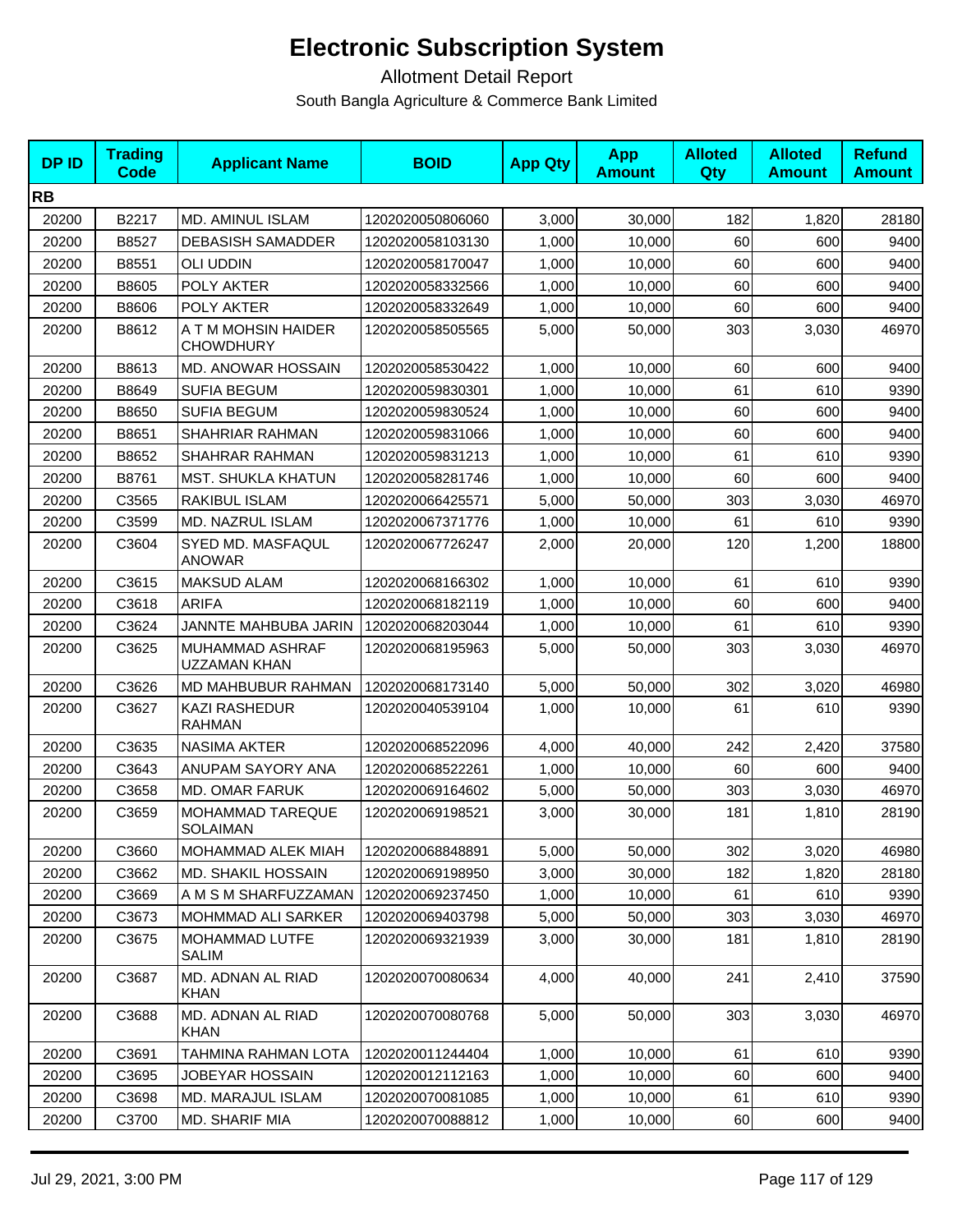| <b>DPID</b> | <b>Trading</b><br>Code | <b>Applicant Name</b>                  | <b>BOID</b>      | <b>App Qty</b> | <b>App</b><br><b>Amount</b> | <b>Alloted</b><br>Qty | <b>Alloted</b><br><b>Amount</b> | <b>Refund</b><br><b>Amount</b> |
|-------------|------------------------|----------------------------------------|------------------|----------------|-----------------------------|-----------------------|---------------------------------|--------------------------------|
| <b>RB</b>   |                        |                                        |                  |                |                             |                       |                                 |                                |
| 20200       | C3705                  | ROKSANA AKTER                          | 1202020070093453 | 1,000          | 10,000                      | 60                    | 600                             | 9400                           |
| 20200       | C3706                  | ROKSANA AKTER                          | 1202020070093437 | 1,000          | 10,000                      | 60                    | 600                             | 9400                           |
| 20200       | C3711                  | <b>AMBIA AKTER</b>                     | 1202020070106886 | 1,000          | 10,000                      | 61                    | 610                             | 9390                           |
| 20200       | C3712                  | AMBIA AKTER                            | 1202020070107010 | 1,000          | 10,000                      | 61                    | 610                             | 9390                           |
| 20200       | C3729                  | <b>MD. RANA SARKER</b>                 | 1202020070732632 | 1,000          | 10,000                      | 61                    | 610                             | 9390                           |
| 20200       | C3747                  | MD. ALI AKBER ASIF                     | 1202020071613079 | 1,000          | 10,000                      | 61                    | 610                             | 9390                           |
| 20200       | C3748                  | MD. ALI AKBER ASIF                     | 1202020071613317 | 1,000          | 10,000                      | 60                    | 600                             | 9400                           |
| 20200       | C3774                  | AHASAN UDDIN<br>AHAMMED                | 1202020072250518 | 1,000          | 10,000                      | 61                    | 610                             | 9390                           |
| 20200       | C3775                  | AHASAN UDDIN<br>AHAMMED                | 1202020072250526 | 2,000          | 20,000                      | 120                   | 1,200                           | 18800                          |
| 20200       | C3780                  | SYEDA SHAHANA<br>AFREEN JAHAN          | 1202020072312835 | 2,000          | 20,000                      | 121                   | 1,210                           | 18790                          |
| 20200       | C3781                  | <b>NEHERIN MAQSOOD</b>                 | 1202020072312653 | 2,000          | 20,000                      | 121                   | 1,210                           | 18790                          |
| 20200       | C3786                  | <b>MD. HAFIZUR RAHMAN</b>              | 1202020072369496 | 1,000          | 10,000                      | 61                    | 610                             | 9390                           |
| 20200       | C3787                  | <b>SARMIN SULTANA</b>                  | 1202020072369734 | 1,000          | 10,000                      | 60                    | 600                             | 9400                           |
| 20200       | C3788                  | <b>SARMIN SULTANA</b>                  | 1202020072369785 | 1,000          | 10.000                      | 61                    | 610                             | 9390                           |
| 20200       | C3789                  | <b>ASIF BIN SABBIR</b>                 | 1202020072415163 | 5,000          | 50,000                      | 302                   | 3,020                           | 46980                          |
| 20200       | F2164                  | MD. ARIFUL ISLAM                       | 1202020055163717 | 2,000          | 20,000                      | 120                   | 1,200                           | 18800                          |
| 20200       | 0A935                  | NAZIA JABEEN                           | 1202020058146681 | 1,000          | 10,000                      | 61                    | 610                             | 9390                           |
| 20200       | 0A943                  | <b>LILOFA BEGUM</b>                    | 1202020056075457 | 2,000          | 20,000                      | 120                   | 1,200                           | 18800                          |
| 20200       | 0A944                  | <b>MD ALAMGIR HOSSAIN</b>              | 1202020056076261 | 5,000          | 50,000                      | 302                   | 3,020                           | 46980                          |
| 20200       | 0A947                  | SAHEDA BAGUM                           | 1202020056077357 | 1,000          | 10,000                      | 61                    | 610                             | 9390                           |
| 20200       | 0A949                  | <b>JAHANGIR ALAM</b>                   | 1202020056079521 | 5,000          | 50,000                      | 303                   | 3,030                           | 46970                          |
| 20200       | 0A985                  | <b>MD. ARIF HOSSAIN</b>                | 1202020056316201 | 1,000          | 10,000                      | 61                    | 610                             | 9390                           |
| 20200       | 0A986                  | <b>MD. ARIF HOSSAIN</b>                | 1202020056316100 | 1,000          | 10,000                      | 60                    | 600                             | 9400                           |
| 20200       | 0G852                  | MD. MEHEDI HASAN                       | 1202020062044893 | 5,000          | 50,000                      | 303                   | 3,030                           | 46970                          |
| 20200       | 0G862                  | <b>HALIMA AKTHER</b>                   | 1202020062078842 | 1,000          | 10,000                      | 60                    | 600                             | 9400                           |
| 20200       | 0G863                  | <b>HALIMA AKTHER</b>                   | 1202020062078850 | 1,000          | 10,000                      | 61                    | 610                             | 9390                           |
| 20200       | 0G870                  | MOHAMMAD RAKIB<br><b>HOSSAIN</b>       | 1202020062144514 | 5,000          | 50,000                      | 302                   | 3,020                           | 46980                          |
| 20200       | 0G876                  | <b>HIRONMOY DEY</b>                    | 1202020062474493 | 5,000          | 50,000                      | 302                   | 3,020                           | 46980                          |
| 20200       | 0G877                  | S. M. ALI AKBAR                        | 1202020062183784 | 1,000          | 10,000                      | 60                    | 600                             | 9400                           |
| 20200       | 0G887                  | <b>MD SAIFUL ISLAM</b>                 | 1202020062302754 | 5,000          | 50,000                      | 302                   | 3,020                           | 46980                          |
| 20200       | 0G902                  | RAHIMA BEGUM                           | 1202020062376183 | 2,000          | 20,000                      | 120                   | 1,200                           | 18800                          |
| 20200       | 0G925                  | Mollah Shamsuddoha                     | 1202020016472834 | 5,000          | 50,000                      | 302                   | 3,020                           | 46980                          |
| 20200       | 0G948                  | MOHAMMAD ABDULLAH-<br>AL-MAMUN         | 1202020062580131 | 1,000          | 10.000                      | 60                    | 600                             | 9400                           |
| 20200       | 0G954                  | MD. NAJMUL HUDA                        | 1202020062547860 | 1,000          | 10,000                      | 61                    | 610                             | 9390                           |
| 20200       | 0G977                  | <b>MOHAMMAD SARIF</b><br><b>SARKER</b> | 1202020062642481 | 1,000          | 10,000                      | 60                    | 600                             | 9400                           |
| 20200       | 0G982                  | <b>MAHMUDA AKTER SUMI</b>              | 1202020062689565 | 2,000          | 20,000                      | 121                   | 1,210                           | 18790                          |
| 20200       | 0G990                  | <b>MD.TANVIR AHMED SAIF</b>            | 1202020004954221 | 5,000          | 50,000                      | 303                   | 3,030                           | 46970                          |
| 20200       | 0H107                  | MD. ASHRAFUL ISLAM                     | 1202020045523556 | 5,000          | 50,000                      | 302                   | 3,020                           | 46980                          |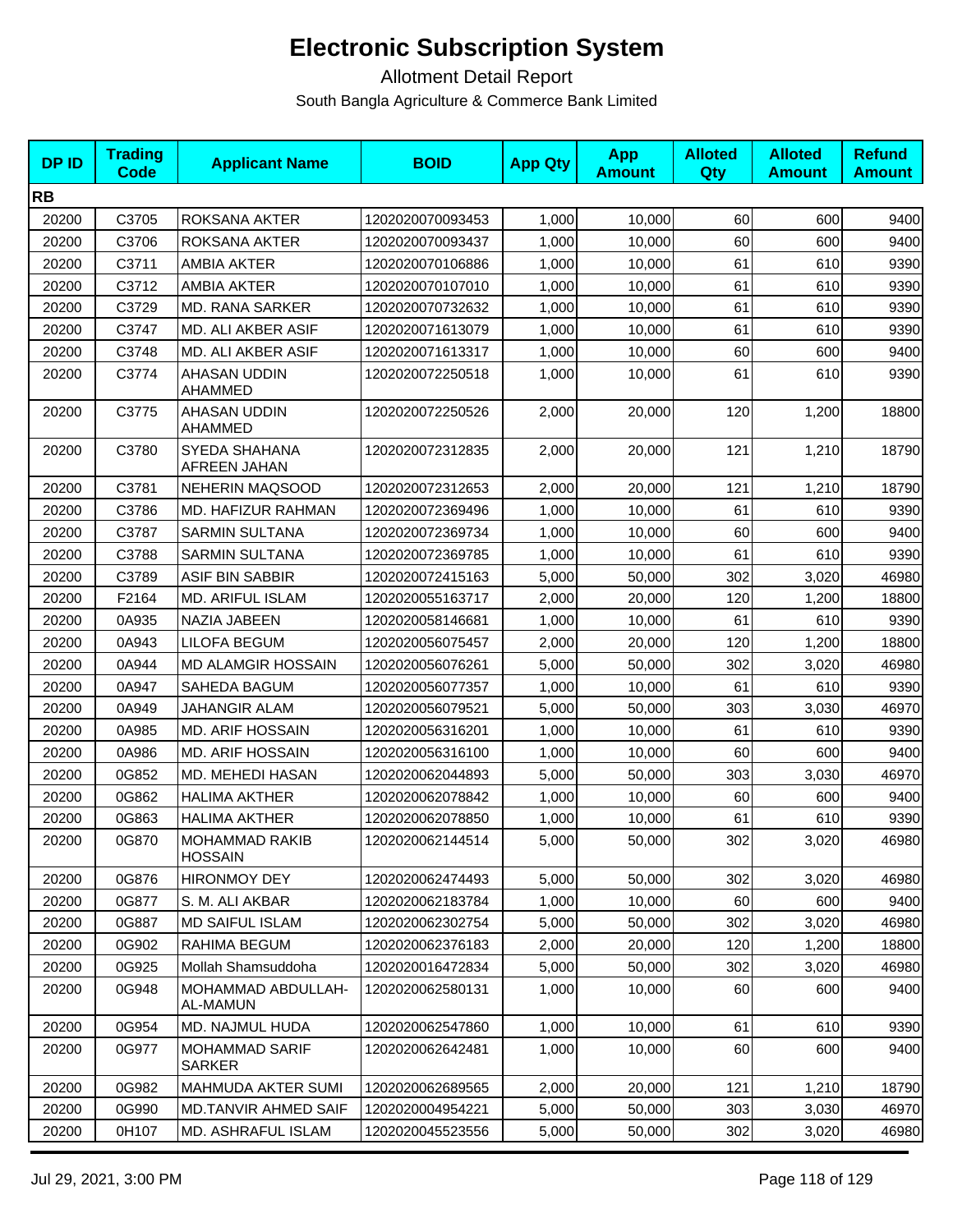| <b>DPID</b> | <b>Trading</b><br>Code | <b>Applicant Name</b>                       | <b>BOID</b>      | <b>App Qty</b> | <b>App</b><br><b>Amount</b> | <b>Alloted</b><br>Qty | <b>Alloted</b><br><b>Amount</b> | <b>Refund</b><br><b>Amount</b> |
|-------------|------------------------|---------------------------------------------|------------------|----------------|-----------------------------|-----------------------|---------------------------------|--------------------------------|
| <b>RB</b>   |                        |                                             |                  |                |                             |                       |                                 |                                |
| 20200       | 0H140                  | MD. HELALUR RAHMAN                          | 1202020046024471 | 1,000          | 10,000                      | 61                    | 610                             | 9390                           |
| 20200       | 0H155                  | <b>MD SHAHANUR ISLAM</b>                    | 1202020035163999 | 2,000          | 20,000                      | 121                   | 1,210                           | 18790                          |
| 20200       | 0H162                  | TANIA JAHAN                                 | 1202020035164016 | 1,000          | 10,000                      | 60                    | 600                             | 9400                           |
| 20200       | 0H256                  | MRS. KULSUM AKHTAR                          | 1202020049760001 | 1,000          | 10,000                      | 60                    | 600                             | 9400                           |
| 20200       | 0H257                  | MRS. KULSUM AKHTAR                          | 1202020049760077 | 1,000          | 10,000                      | 61                    | 610                             | 9390                           |
| 20200       | A3572                  | Md. Golam Sarwar                            | 1202020000688925 | 1,000          | 10,000                      | 60                    | 600                             | 9400                           |
| 20200       | A3575                  | MOHAMMAD FORHAD<br><b>HOSSAIN</b>           | 1202020060605209 | 5,000          | 50,000                      | 303                   | 3,030                           | 46970                          |
| 20200       | A3580                  | <b>SAROAR KHA</b>                           | 1202020060643897 | 5,000          | 50,000                      | 303                   | 3,030                           | 46970                          |
| 20200       | A3601                  | <b>SHABBIR MUBIN</b>                        | 1202020044984217 | 5,000          | 50,000                      | 302                   | 3,020                           | 46980                          |
| 20200       | A3611                  | <b>MD ARIFUR RAHMAN</b>                     | 1202020061113286 | 1,000          | 10,000                      | 60                    | 600                             | 9400                           |
| 20200       | A3617                  | <b>ARIFUN NESA</b>                          | 1202020061143138 | 1,000          | 10,000                      | 61                    | 610                             | 9390                           |
| 20200       | A3618                  | <b>ARIFUN NESA</b>                          | 1202020061143261 | 1,000          | 10,000                      | 61                    | 610                             | 9390                           |
| 20200       | A3637                  | <b>SARWAR MORSHED</b><br>KHAN               | 1202020061493938 | 1,000          | 10,000                      | 61                    | 610                             | 9390                           |
| 20200       | A3638                  | TAMANNA JAHAN TULI                          | 1202020061506260 | 2,000          | 20,000                      | 121                   | 1,210                           | 18790                          |
| 20200       | A3661                  | <b>MAHBUBUR RAHMAN</b>                      | 1202020021684441 | 2,000          | 20,000                      | 121                   | 1,210                           | 18790                          |
| 20200       | A3665                  | MD. OBAIDUR RAHMAN                          | 1202020062108457 | 1,000          | 10,000                      | 61                    | 610                             | 9390                           |
| 20200       | A3670                  | <b>MD. TAHIR HOSSAIN</b>                    | 1202020062146703 | 5,000          | 50,000                      | 303                   | 3,030                           | 46970                          |
| 20200       | A3672                  | <b>MD. BAIZID FARUQUE</b>                   | 1202020062203359 | 5,000          | 50,000                      | 303                   | 3,030                           | 46970                          |
| 20200       | A3705                  | HUMAIRA SIDDIQUA                            | 1202020062666417 | 1,000          | 10,000                      | 60                    | 600                             | 9400                           |
| 20200       | A3707                  | SAMIRA MOSTAFA                              | 1202020062713437 | 5,000          | 50,000                      | 302                   | 3,020                           | 46980                          |
| 20200       | A3708                  | <b>MD.ATIQUR RAHMAN</b>                     | 1202020062719913 | 5,000          | 50,000                      | 303                   | 3,030                           | 46970                          |
| 20200       | A3709                  | <b>ANNY RAHMAN</b>                          | 1202020062809580 | 1,000          | 10,000                      | 61                    | 610                             | 9390                           |
| 20200       | A3710                  | KAZI AHASAN HABIB                           | 1202020043802602 | 5,000          | 50,000                      | 303                   | 3,030                           | 46970                          |
| 20200       | A3713                  | MD. RAFIQUL ISLAM                           | 1202020062830292 | 1,000          | 10,000                      | 61                    | 610                             | 9390                           |
| 20200       | A3725                  | <b>AHMED KABIR</b>                          | 1202020063007891 | 1,000          | 10,000                      | 61                    | 610                             | 9390                           |
| 20200       | A3756                  | MD.SHAHJAHAN                                | 1202020062401646 | 5,000          | 50,000                      | 302                   | 3,020                           | 46980                          |
| 20200       | A3760                  | MOHAMMAD DELOWAR<br><b>HOSSAIN</b>          | 1202020062441610 | 3,000          | 30,000                      | 182                   | 1,820                           | 28180                          |
| 20200       | A3763                  | <b>MOHAMMAD NAHID</b>                       | 1202020062544155 | 5,000          | 50,000                      | 302                   | 3.020                           | 46980                          |
| 20200       | A3776                  | ABUL HASAN                                  | 1202020062883209 | 2,000          | 20,000                      | 121                   | 1,210                           | 18790                          |
| 20200       | A3777                  | MD. ATIQUL ISLAM                            | 1202020062893787 | 5,000          | 50,000                      | 302                   | 3,020                           | 46980                          |
| 20200       | A3789                  | MD. MABIN SARKAR                            | 1202020064146145 | 5,000          | 50,000                      | 302                   | 3,020                           | 46980                          |
| 20200       | A3791                  | <b>HASHTAG TRADERS</b>                      | 1202020064711811 | 5,000          | 50,000                      | 303                   | 3,030                           | 46970                          |
| 20200       | A3794                  | MD. AHASANUL ISLAM                          | 1202020064872757 | 2,000          | 20,000                      | 121                   | 1,210                           | 18790                          |
| 20200       | A3797                  | <b>MOHAMMAD MIZANUR</b><br>RAHMAN           | 1202020064971151 | 5,000          | 50.000                      | 303                   | 3,030                           | 46970                          |
| 20200       | A3798                  | <b>KHURSHID HOSSAIN</b><br><b>CHOWDHURY</b> | 1202020064977405 | 1,000          | 10,000                      | 61                    | 610                             | 9390                           |
| 20200       | 0G534                  | <b>MST. RIKTA BEGUM</b>                     | 1202020060775021 | 1,000          | 10,000                      | 61                    | 610                             | 9390                           |
| 20200       | 0G647                  | RAJU PAUL                                   | 1202020061019006 | 2,000          | 20,000                      | 120                   | 1,200                           | 18800                          |
| 20200       | 0G753                  | MD. ANWAR HOSSAIN                           | 1202020061549595 | 5,000          | 50,000                      | 303                   | 3,030                           | 46970                          |
| 20200       | 0G755                  | <b>HASINA AKTER</b>                         | 1202020061549908 | 2,000          | 20,000                      | 120                   | 1,200                           | 18800                          |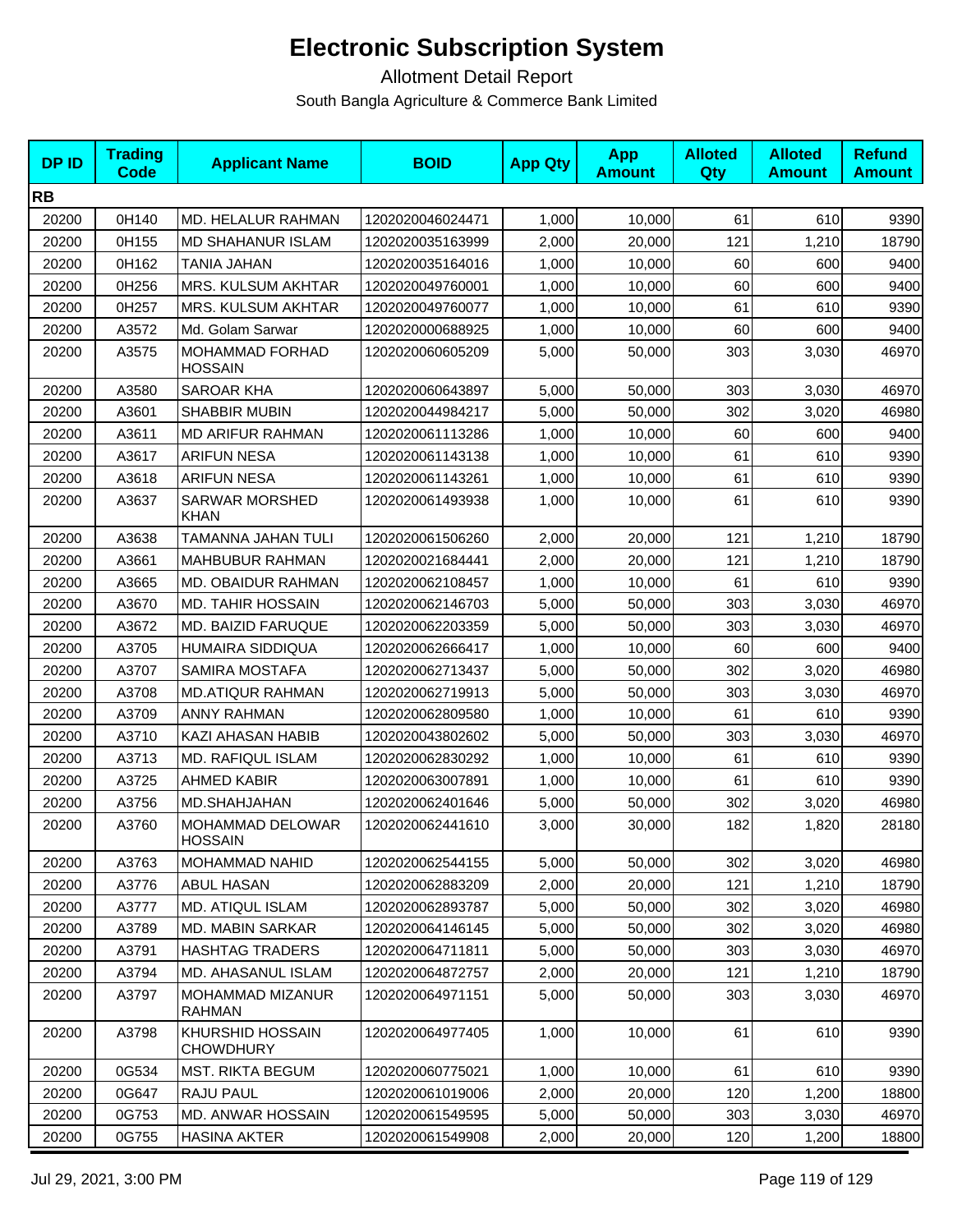| <b>DPID</b> | <b>Trading</b><br><b>Code</b> | <b>Applicant Name</b>                   | <b>BOID</b>      | <b>App Qty</b> | <b>App</b><br><b>Amount</b> | <b>Alloted</b><br>Qty | <b>Alloted</b><br><b>Amount</b> | <b>Refund</b><br><b>Amount</b> |
|-------------|-------------------------------|-----------------------------------------|------------------|----------------|-----------------------------|-----------------------|---------------------------------|--------------------------------|
| <b>RB</b>   |                               |                                         |                  |                |                             |                       |                                 |                                |
| 20200       | 41910                         | <b>MOUSUMI</b><br><b>CHATTAPADHAYA</b>  | 1202020013520647 | 5,000          | 50,000                      | 302                   | 3,020                           | 46980                          |
| 20200       | A3945                         | <b>MANIK GHOSH</b>                      | 1202020066262363 | 2,000          | 20,000                      | 121                   | 1,210                           | 18790                          |
| 20200       | A4064                         | MOHAMMAD ARIFUR<br>RAHMAN               | 1202020068668567 | 5,000          | 50,000                      | 303                   | 3,030                           | 46970                          |
| 20200       | 00007                         | <b>TAPAN KUMAR DEBNATH</b>              | 1202020014917359 | 5,000          | 50,000                      | 302                   | 3,020                           | 46980                          |
| 20200       | 0B487                         | <b>MRS ASMA BEGUM</b>                   | 1202020004672141 | 1,000          | 10,000                      | 60                    | 600                             | 9400                           |
| 20200       | 0B489                         | RUMANA AFROZ                            | 1202020004672192 | 1,000          | 10,000                      | 60                    | 600                             | 9400                           |
| 20200       | 0B497                         | <b>GANGA RANI PAUL</b>                  | 1202020038864068 | 1,000          | 10,000                      | 60                    | 600                             | 9400                           |
| 20200       | 0B596                         | MD. ABDUL MALEK                         | 1202020050413798 | 1,000          | 10,000                      | 60                    | 600                             | 9400                           |
| 20200       | 0B646                         | ABU SAYED SOHAG                         | 1202020045648811 | 1,000          | 10,000                      | 61                    | 610                             | 9390                           |
| 20200       | 0B674                         | NIAZ MAHAMUD<br><b>CHOWDHURY</b>        | 1202020046008911 | 5,000          | 50,000                      | 302                   | 3,020                           | 46980                          |
| 20200       | 01519                         | <b>MST. ZOSNA BEGUM</b>                 | 1202020053198536 | 5,000          | 50,000                      | 303                   | 3,030                           | 46970                          |
| 20200       | 0i599                         | MD. ARSHADUZZAMAN                       | 1202020053529858 | 2,000          | 20,000                      | 120                   | 1,200                           | 18800                          |
| 20200       | 0i657                         | MD. AUABE ALI                           | 1202020053530061 | 1,000          | 10,000                      | 61                    | 610                             | 9390                           |
| 20200       | 01753                         | <b>MD. BABUL AKHTER</b>                 | 1202020053760987 | 1,000          | 10,000                      | 61                    | 610                             | 9390                           |
| 20200       | B4222                         | JOYA RANI SAHA                          | 1202020054334434 | 5,000          | 50,000                      | 303                   | 3,030                           | 46970                          |
| 20200       | B4348                         | <b>MASHI AHAMED BABAR</b>               | 1202020054503542 | 1,000          | 10,000                      | 61                    | 610                             | 9390                           |
| 20200       | B4466                         | NURNAHER MUKTA<br><b>BEGUM</b>          | 1202020054633762 | 2,000          | 20,000                      | 121                   | 1,210                           | 18790                          |
| 20200       | B6763                         | <b>SAMIRON KUMAR</b><br><b>SARKER</b>   | 1202020056791186 | 4,000          | 40,000                      | 242                   | 2,420                           | 37580                          |
| 20200       | B6769                         | <b>MD. AHSAN HABIB</b>                  | 1202020056792940 | 5,000          | 50,000                      | 302                   | 3,020                           | 46980                          |
| 20200       | B6824                         | <b>MST. NASIMA BEGUM</b>                | 1202020056998506 | 1,000          | 10,000                      | 61                    | 610                             | 9390                           |
| 20200       | 0G895                         | MIR FATEMA AKTER LIPI                   | 1202020003780240 | 5,000          | 50,000                      | 303                   | 3,030                           | 46970                          |
| 20200       | 0G926                         | MOLLAH SHAMSUDDOHA                      | 1202020002456641 | 5,000          | 50,000                      | 302                   | 3,020                           | 46980                          |
| 20200       | A3634                         | Md. Arefur Rahman                       | 1202020038830654 | 5,000          | 50,000                      | 303                   | 3,030                           | 46970                          |
| 20200       | A3768                         | <b>MD. ABUL BASHAR</b>                  | 1202020014976224 | 1,000          | 10,000                      | 60                    | 600                             | 9400                           |
| 20200       | A3782                         | <b>AMENA AKTER</b>                      | 1202020063170429 | 5,000          | 50,000                      | 303                   | 3,030                           | 46970                          |
| 20200       | A3787                         | RANJAN KANTI PANDIT                     | 1202020063825107 | 3,000          | 30,000                      | 182                   | 1,820                           | 28180                          |
| 20200       | A3876                         | <b>ARIFA SIDDIKA</b>                    | 1202020064850745 | 5,000          | 50,000                      | 302                   | 3,020                           | 46980                          |
| 20200       | A3894                         | <b>SREE SANJIBON GOSH</b>               | 1202020065021138 | 2,000          | 20,000                      | 120                   | 1,200                           | 18800                          |
| 20200       | A3825                         | ROUSHAN ARA                             | 1202020049846809 | 5,000          | 50,000                      | 303                   | 3,030                           | 46970                          |
| 20200       | A3828                         | <b>MAHBOOB PATUARY</b><br><b>MAZNU</b>  | 1202020063875494 | 2,000          | 20,000                      | 121                   | 1,210                           | 18790                          |
| 20200       | A3831                         | MD. MUNEER HUSSAIN                      | 1202020020881461 | 5,000          | 50,000                      | 303                   | 3,030                           | 46970                          |
| 20200       | A3832                         | <b>CONTINENTAL</b><br>GARMENTS IND.PVT. | 1202020063403125 | 5,000          | 50,000                      | 303                   | 3,030                           | 46970                          |
| 20200       | A3833                         | <b>MD. MUNEER HUSSAIN</b>               | 1202020045148674 | 5,000          | 50,000                      | 303                   | 3,030                           | 46970                          |
| 20200       | A3843                         | <b>RUPALI RANI</b>                      | 1202020064774008 | 5,000          | 50,000                      | 302                   | 3,020                           | 46980                          |
| 20200       | A3844                         | <b>RUPALI RANI</b>                      | 1202020064774059 | 3,000          | 30,000                      | 182                   | 1,820                           | 28180                          |
| 20200       | A3849                         | <b>MD. NURUL HUDA</b>                   | 1202020064418705 | 1,000          | 10,000                      | 60                    | 600                             | 9400                           |
| 20200       | A3854                         | Nadira Sultana                          | 1202020061456397 | 1,000          | 10,000                      | 61                    | 610                             | 9390                           |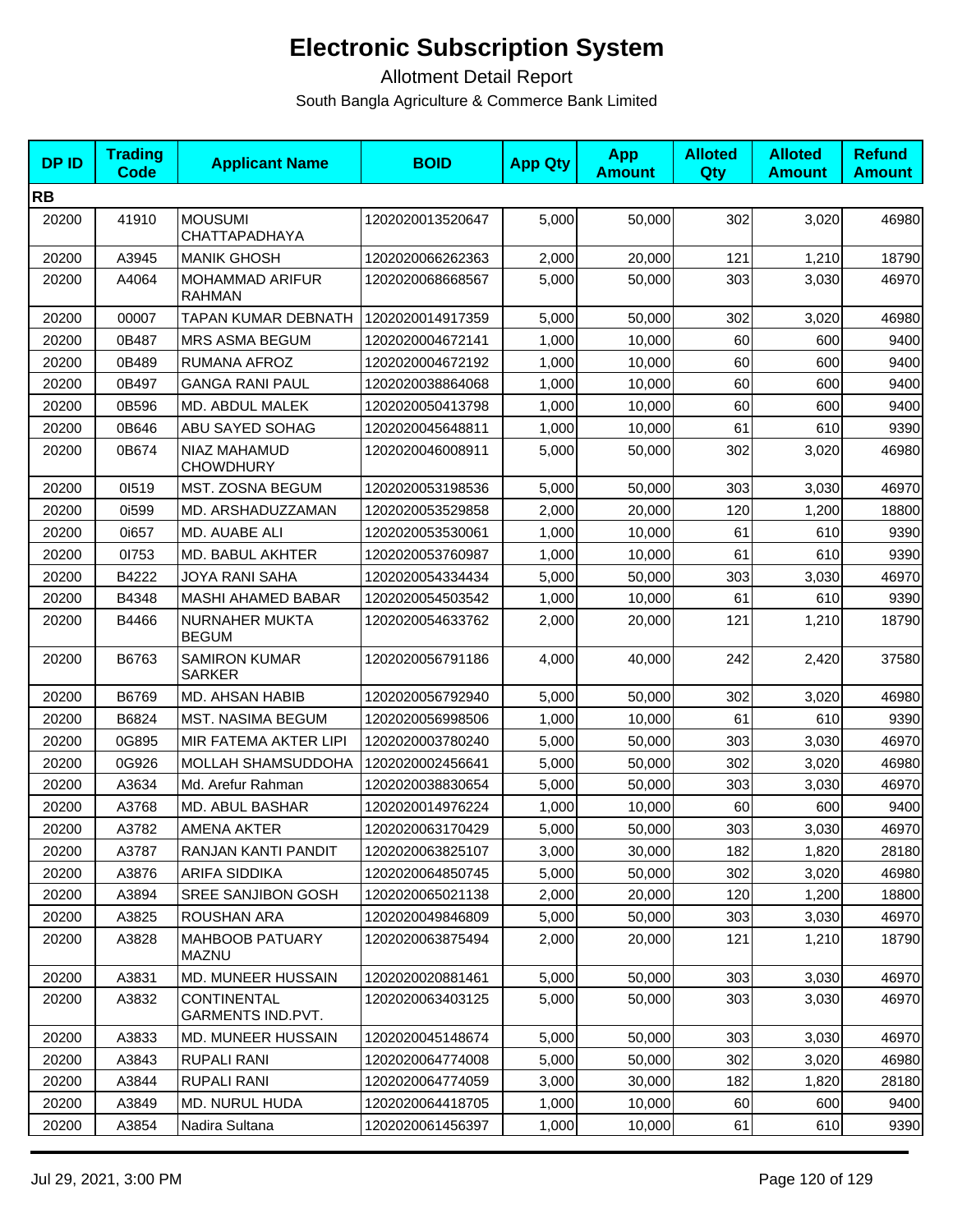| <b>DPID</b> | <b>Trading</b><br><b>Code</b> | <b>Applicant Name</b>                    | <b>BOID</b>      | <b>App Qty</b> | <b>App</b><br><b>Amount</b> | <b>Alloted</b><br>Qty | <b>Alloted</b><br><b>Amount</b> | <b>Refund</b><br><b>Amount</b> |
|-------------|-------------------------------|------------------------------------------|------------------|----------------|-----------------------------|-----------------------|---------------------------------|--------------------------------|
| <b>RB</b>   |                               |                                          |                  |                |                             |                       |                                 |                                |
| 20200       | A3855                         | <b>FARZANA RAHMAN</b>                    | 1202020064439324 | 3,000          | 30,000                      | 182                   | 1,820                           | 28180                          |
| 20200       | A3859                         | <b>SAWPNA GHOSH</b>                      | 1202020064608001 | 1,000          | 10,000                      | 61                    | 610                             | 9390                           |
| 20200       | A3860                         | <b>SAWPNA GHOSH</b>                      | 1202020064608250 | 1,000          | 10,000                      | 60                    | 600                             | 9400                           |
| 20200       | A3863                         | MD. MOKTERUZZAMAN                        | 1202020064649601 | 2,000          | 20,000                      | 120                   | 1,200                           | 18800                          |
| 20200       | A3875                         | MD. MOSHIUR RAHMAN                       | 1202020064850670 | 5,000          | 50,000                      | 303                   | 3,030                           | 46970                          |
| 20200       | 0B482                         | TAPAN CHANDRA DEB                        | 1202020011043220 | 1,000          | 10,000                      | 61                    | 610                             | 9390                           |
| 20200       | A3804                         | MD. JASIM UDDIN                          | 1202020007911331 | 1,000          | 10,000                      | 61                    | 610                             | 9390                           |
| 20200       | B6452                         | MOHAMMAD MAHMUD<br><b>HUSSAIN</b>        | 1202020056399244 | 1,000          | 10,000                      | 60                    | 600                             | 9400                           |
| 20200       | B6459                         | MD. FARUK BHUIYAN                        | 1202020062162726 | 5,000          | 50,000                      | 302                   | 3,020                           | 46980                          |
| 20200       | B6495                         | MRS. FARIDA ALAM                         | 1202020056476274 | 5,000          | 50,000                      | 303                   | 3,030                           | 46970                          |
| 20200       | B6508                         | <b>ABDUL LATIF</b>                       | 1202020056494419 | 1,000          | 10,000                      | 60                    | 600                             | 9400                           |
| 20200       | B6511                         | <b>MST. SELINA AKTER</b><br><b>MIAZI</b> | 1202020056497886 | 5,000          | 50,000                      | 303                   | 3,030                           | 46970                          |
| 20200       | 0A312                         | Mohammad Rakib Uddin<br>Ahammad          | 1202020006218524 | 1,000          | 10,000                      | 61                    | 610                             | 9390                           |
| 20200       | 0A335                         | <b>MD. ANISUR RAHMAN</b>                 | 1202020029775158 | 5.000          | 50.000                      | 303                   | 3,030                           | 46970                          |
| 20200       | 0A514                         | <b>SYED SHIHAB UDDIN</b>                 | 1202020051808278 | 1,000          | 10,000                      | 60                    | 600                             | 9400                           |
| 20200       | 0A528                         | MR.AHSANUL HAQUE                         | 1202020014969014 | 4,000          | 40,000                      | 242                   | 2,420                           | 37580                          |
| 20200       | 0F761                         | MD. SHOWKET HOSSAIN                      | 1202020045926348 | 3,000          | 30,000                      | 181                   | 1,810                           | 28190                          |
| 20200       | 0F777                         | MD. RAFI AHAMED                          | 1202020045312648 | 1,000          | 10,000                      | 60                    | 600                             | 9400                           |
| 20200       | 0F877                         | MUHAMMAD ASHRAF<br>UZZAMAN KHAN          | 1202020046357914 | 5,000          | 50,000                      | 303                   | 3,030                           | 46970                          |
| 20200       | 0F880                         | MD. ZAFAR ULLAH KHAN                     | 1202020046369910 | 5,000          | 50,000                      | 303                   | 3,030                           | 46970                          |
| 20200       | 0F881                         | MAJOR MD. HASMAT<br>ULLAH KHAN           | 1202020046369902 | 1,000          | 10,000                      | 61                    | 610                             | 9390                           |
| 20200       | 0F883                         | KHALEDA BEGUM                            | 1202020046391600 | 1,000          | 10,000                      | 61                    | 610                             | 9390                           |
| 20200       | 0F885                         | <b>HAFSA ABEDIN</b>                      | 1202020046394151 | 1,000          | 10,000                      | 61                    | 610                             | 9390                           |
| 20200       | 0F891                         | KOHINUR AKTER                            | 1202020046414254 | 1,000          | 10,000                      | 60                    | 600                             | 9400                           |
| 20200       | 0F905                         | MD. SIDDQUE                              | 1202020046487754 | 1,000          | 10,000                      | 61                    | 610                             | 9390                           |
| 20200       | 0F906                         | MD. SIDDQUE                              | 1202020046487604 | 1,000          | 10,000                      | 60                    | 600                             | 9400                           |
| 20200       | 0F911                         | <b>RAWSHAN ARA</b>                       | 1202020046491267 | 1,000          | 10,000                      | 61                    | 610                             | 9390                           |
| 20200       | 0F912                         | RAWSHAN ARA                              | 1202020046491275 | 1,000          | 10,000                      | 61                    | 610                             | 9390                           |
| 20200       | 0F914                         | MD. BILLAL HOSSAIN                       | 1202020046497304 | 1,000          | 10,000                      | 61                    | 610                             | 9390                           |
| 20200       | 0F915                         | <b>MD. BILLAL HOSSAIN</b>                | 1202020046497074 | 1,000          | 10,000                      | 61                    | 610                             | 9390                           |
| 20200       | 0F920                         | <b>HAZERA BEGUM</b>                      | 1202020046520728 | 1,000          | 10,000                      | 61                    | 610                             | 9390                           |
| 20200       | 0F921                         | <b>NASIR UDDIN</b>                       | 1202020046522231 | 1,000          | 10,000                      | 60                    | 600                             | 9400                           |
| 20200       | 0F922                         | <b>NASIR UDDIN</b>                       | 1202020046533191 | 1,000          | 10,000                      | 60                    | 600                             | 9400                           |
| 20200       | 0F925                         | HAZERA BEGUM                             | 1202020046535546 | 1,000          | 10,000                      | 60                    | 600                             | 9400                           |
| 20200       | 0F927                         | MD. ABU BAKAAR<br><b>SIDDIQUE</b>        | 1202020046535399 | 1,000          | 10,000                      | 61                    | 610                             | 9390                           |
| 20200       | 0F956                         | <b>MD. MOMIN MIA</b>                     | 1202020046619112 | 1,000          | 10,000                      | 61                    | 610                             | 9390                           |
| 20200       | 0F963                         | ALI AHAMED PRODHAN                       | 1202020046614128 | 1,000          | 10,000                      | 61                    | 610                             | 9390                           |
| 20200       | 0F964                         | ALI AHAMED PRODHAN                       | 1202020046614821 | 1,000          | 10,000                      | 61                    | 610                             | 9390                           |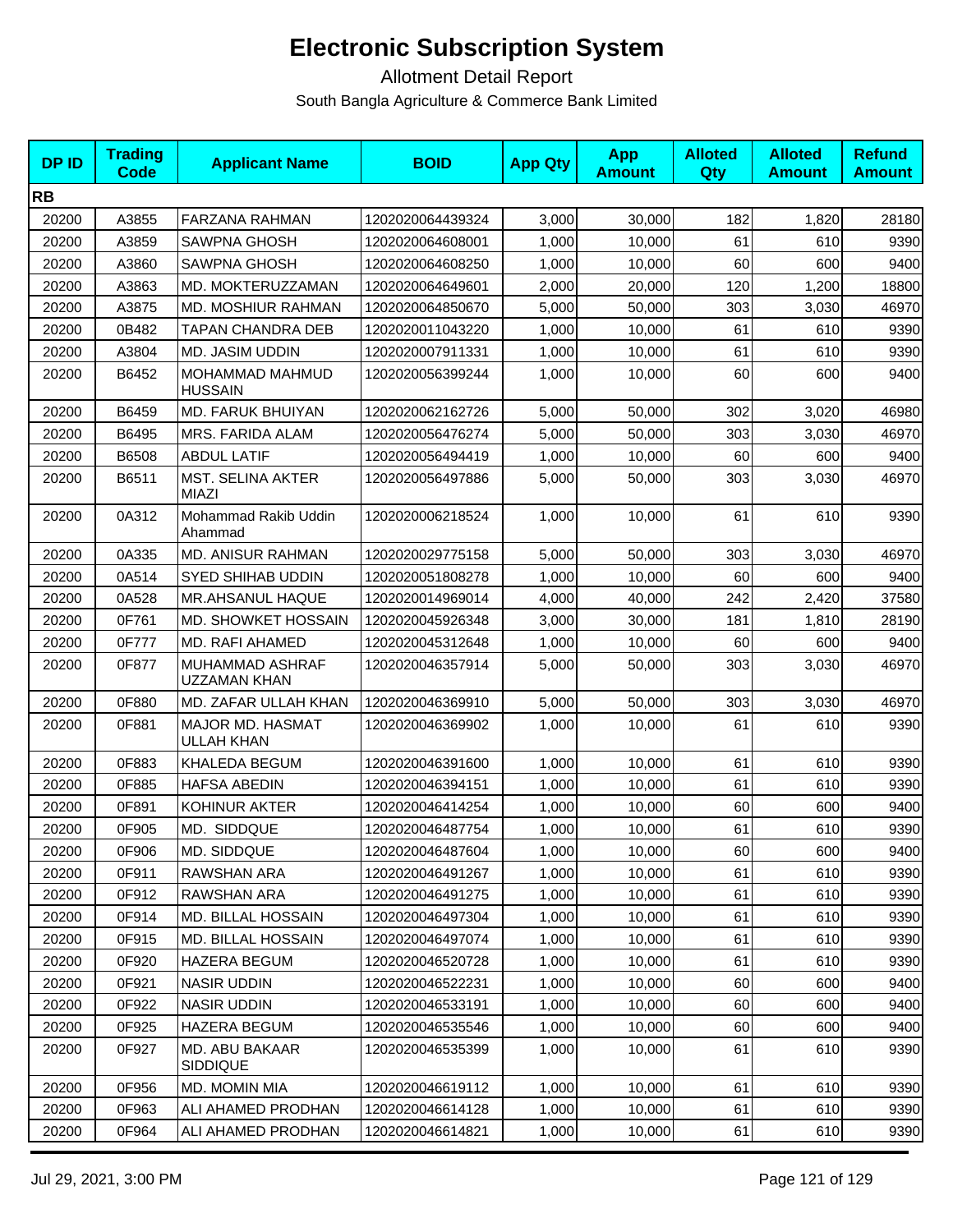| <b>DPID</b> | <b>Trading</b><br><b>Code</b> | <b>Applicant Name</b>                  | <b>BOID</b>      | <b>App Qty</b> | <b>App</b><br><b>Amount</b> | <b>Alloted</b><br>Qty | <b>Alloted</b><br><b>Amount</b> | <b>Refund</b><br><b>Amount</b> |
|-------------|-------------------------------|----------------------------------------|------------------|----------------|-----------------------------|-----------------------|---------------------------------|--------------------------------|
| <b>RB</b>   |                               |                                        |                  |                |                             |                       |                                 |                                |
| 20200       | 0F966                         | MD. SANJU MIA                          | 1202020046614101 | 1,000          | 10,000                      | 61                    | 610                             | 9390                           |
| 20200       | 0F993                         | MD. LUTFUR RAHMAN                      | 1202020046667200 | 1,000          | 10,000                      | 61                    | 610                             | 9390                           |
| 20200       | 0F994                         | LAILA SHARMEN KHAN                     | 1202020046667623 | 1,000          | 10,000                      | 60                    | 600                             | 9400                           |
| 20200       | 0F999                         | MD. ZAFAR ULLAH KHAN                   | 1202020046686674 | 1,000          | 10,000                      | 60                    | 600                             | 9400                           |
| 20200       | A1008                         | MD. ABDUR ROB<br><b>HOWLADER</b>       | 1202020053847209 | 2,000          | 20,000                      | 121                   | 1,210                           | 18790                          |
| 20200       | A1079                         | MD. ABDUL WADUD<br><b>BISWAS</b>       | 1202020053435240 | 1,000          | 10,000                      | 61                    | 610                             | 9390                           |
| 20200       | B1438                         | <b>MD. RUHUL AMAIN</b>                 | 1202020048932029 | 2,000          | 20,000                      | 120                   | 1,200                           | 18800                          |
| 20200       | B1441                         | <b>MYUDDIN</b>                         | 1202020049444195 | 1,000          | 10,000                      | 61                    | 610                             | 9390                           |
| 20200       | B1442                         | <b>CHAMPA</b>                          | 1202020048926493 | 2,000          | 20,000                      | 120                   | 1,200                           | 18800                          |
| 20200       | B1443                         | <b>CHAMPA</b>                          | 1202020048925951 | 1,000          | 10,000                      | 60                    | 600                             | 9400                           |
| 20200       | B1446                         | <b>LOKMAN</b>                          | 1202020048922669 | 2,000          | 20,000                      | 121                   | 1,210                           | 18790                          |
| 20200       | B1447                         | <b>LOKMAN</b>                          | 1202020048921798 | 2,000          | 20,000                      | 120                   | 1,200                           | 18800                          |
| 20200       | B1450                         | <b>MST RAJIA KHATUN</b>                | 1202020049450186 | 2,000          | 20,000                      | 121                   | 1,210                           | 18790                          |
| 20200       | B1551                         | <b>MST. ANITA KHATUN</b>               | 1202020049239747 | 5,000          | 50,000                      | 303                   | 3,030                           | 46970                          |
| 20200       | B1563                         | MD. SHAFIUL AZAM                       | 1202020049263104 | 5,000          | 50,000                      | 303                   | 3,030                           | 46970                          |
| 20200       | B1598                         | <b>MILON BARUA</b>                     | 1202020049222523 | 5,000          | 50,000                      | 303                   | 3,030                           | 46970                          |
| 20200       | B1600                         | MD. ABDUR RASHID<br><b>SARKAR</b>      | 1202020049224953 | 5,000          | 50,000                      | 303                   | 3,030                           | 46970                          |
| 20200       | B1617                         | MD. SHAHIDULLAH<br><b>KHISAR</b>       | 1202020049645146 | 1,000          | 10,000                      | 60                    | 600                             | 9400                           |
| 20200       | B1619                         | <b>BASUDAB MIRDHA</b>                  | 1202020050734996 | 1,000          | 10,000                      | 60                    | 600                             | 9400                           |
| 20200       | B1653                         | MOHAMMED MAMUNUL<br><b>ISLAM</b>       | 1202020049767558 | 3,000          | 30,000                      | 181                   | 1,810                           | 28190                          |
| 20200       | B1656                         | AL-AMIN SIKDER                         | 1202020049647790 | 1,000          | 10,000                      | 60                    | 600                             | 9400                           |
| 20200       | B5154                         | <b>LAXMAN CHANDRA</b><br><b>SARKER</b> | 1202020055439962 | 4,000          | 40,000                      | 241                   | 2,410                           | 37590                          |
| 20200       | B5155                         | <b>LAXMAN CHANDRA</b><br><b>SARKER</b> | 1202020055440701 | 4,000          | 40.000                      | 241                   | 2,410                           | 37590                          |
| 20200       | B5229                         | MD. MASUD AL FARUK                     | 1202020055435999 | 1,000          | 10,000                      | 61                    | 610                             | 9390                           |
| 20200       | B5230                         | MD. MASUD AL FARUK                     | 1202020055436645 | 1,000          | 10,000                      | 61                    | 610                             | 9390                           |
| 20200       | B5268                         | SYEDA ALOM                             | 1202020055409449 | 4,000          | 40,000                      | 241                   | 2,410                           | 37590                          |
| 20200       | B5269                         | SYEDA ALOM                             | 1202020055409548 | 3,000          | 30,000                      | 182                   | 1,820                           | 28180                          |
| 20200       | B5272                         | MD. HASANUZZAMAN                       | 1202020055410255 | 1,000          | 10.000                      | 61                    | 610                             | 9390                           |
| 20200       | B5273                         | MD. HASANUZZAMAN                       | 1202020055411953 | 1,000          | 10,000                      | 61                    | 610                             | 9390                           |
| 20200       | B5278                         | MD. MOSTOFA KHAN                       | 1202020055672908 | 1,000          | 10,000                      | 60                    | 600                             | 9400                           |
| 20200       | B5279                         | MD. MOSTOFA KHAN                       | 1202020055672793 | 1,000          | 10,000                      | 61                    | 610                             | 9390                           |
| 20200       | B5282                         | ABDUL HAQUE                            | 1202020055707161 | 1,000          | 10,000                      | 60                    | 600                             | 9400                           |
| 20200       | B5283                         | <b>ABDUL HAQUE</b>                     | 1202020055707475 | 1,000          | 10,000                      | 61                    | 610                             | 9390                           |
| 20200       | <b>B5300</b>                  | MD. ALI HOSSAIN                        | 1202020055385940 | 3,000          | 30,000                      | 181                   | 1,810                           | 28190                          |
| 20200       | B5301                         | MD. ALI HOSSAIN                        | 1202020055386431 | 2,000          | 20,000                      | 120                   | 1,200                           | 18800                          |
| 20200       | B5344                         | MD. MUSTAFA HAIDER<br><b>MASUM</b>     | 1202020055556511 | 1,000          | 10,000                      | 60                    | 600                             | 9400                           |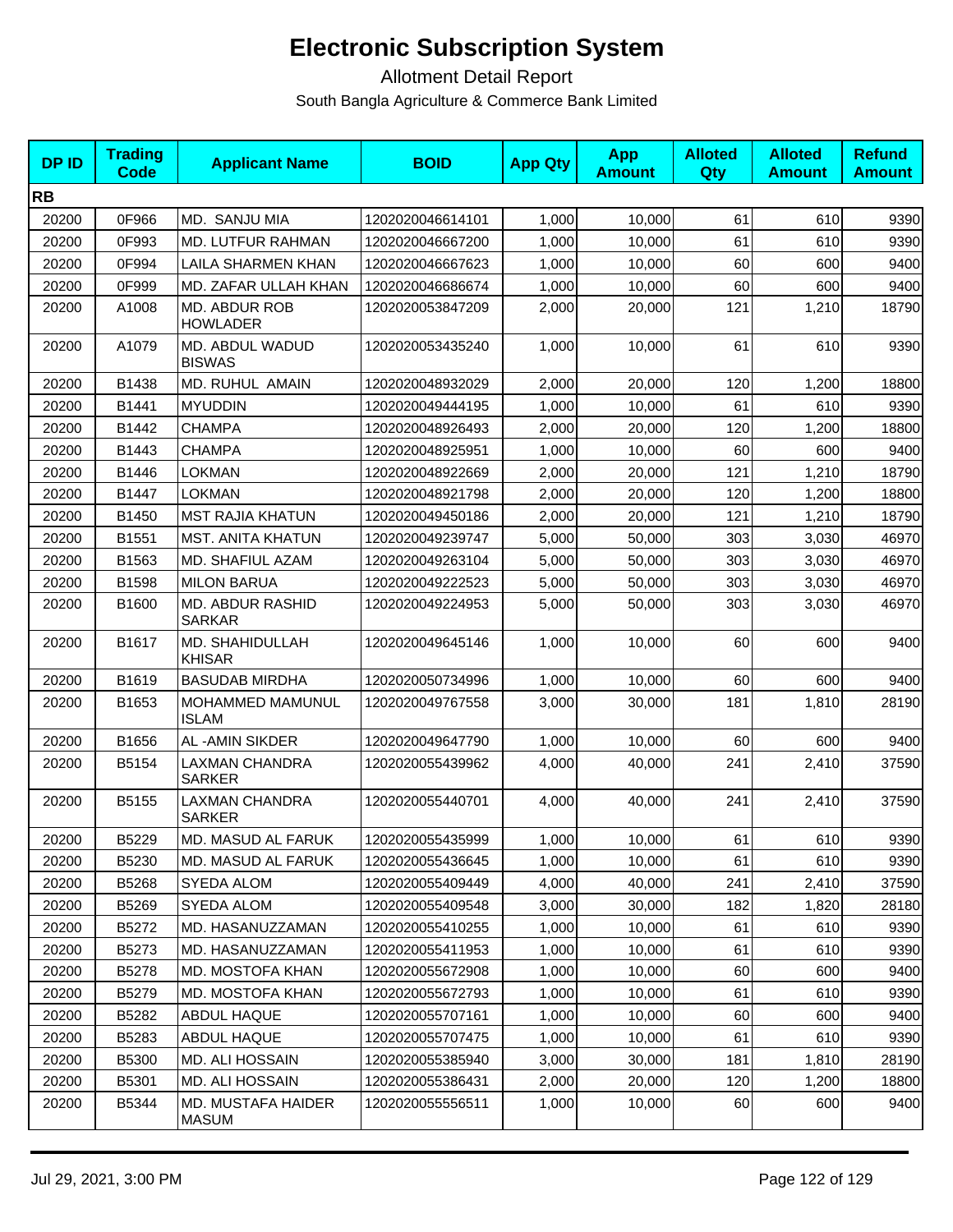| <b>DPID</b> | <b>Trading</b><br><b>Code</b> | <b>Applicant Name</b>                 | <b>BOID</b>      | <b>App Qty</b> | <b>App</b><br><b>Amount</b> | <b>Alloted</b><br><b>Qty</b> | <b>Alloted</b><br><b>Amount</b> | <b>Refund</b><br><b>Amount</b> |
|-------------|-------------------------------|---------------------------------------|------------------|----------------|-----------------------------|------------------------------|---------------------------------|--------------------------------|
| <b>RB</b>   |                               |                                       |                  |                |                             |                              |                                 |                                |
| 20200       | B5348                         | <b>HANNAN MIA</b>                     | 1202020055567787 | 1,000          | 10,000                      | 60                           | 600                             | 9400                           |
| 20200       | B5349                         | <b>HANNAN MIA</b>                     | 1202020055567795 | 1,000          | 10,000                      | 60                           | 600                             | 9400                           |
| 20200       | B5351                         | <b>NUR NAHAR AKTER</b>                | 1202020055567942 | 1,000          | 10,000                      | 60                           | 600                             | 9400                           |
| 20200       | B5352                         | <b>ASHRAFUN NASSA</b>                 | 1202020055567985 | 1,000          | 10,000                      | 60                           | 600                             | 9400                           |
| 20200       | B5376                         | MD. ISMAIL HOSSAIN<br><b>MOLLA</b>    | 1202020055579716 | 2,000          | 20,000                      | 121                          | 1,210                           | 18790                          |
| 20200       | B5413                         | <b>MRS. HASINA AKTER</b>              | 1202020055552602 | 1,000          | 10,000                      | 61                           | 610                             | 9390                           |
| 20200       | B5414                         | <b>MRS. HASINA AKTER</b>              | 1202020055553045 | 1,000          | 10,000                      | 60                           | 600                             | 9400                           |
| 20200       | B9857                         | MD. JAHANGIR ALAM                     | 1202020059423146 | 5,000          | 50,000                      | 303                          | 3,030                           | 46970                          |
| 20200       | B9858                         | MD. JAHANGIR ALAM                     | 1202020059423311 | 5,000          | 50,000                      | 302                          | 3,020                           | 46980                          |
| 20200       | B9860                         | <b>UMME KULSUMA</b>                   | 1202020059427417 | 5,000          | 50,000                      | 303                          | 3,030                           | 46970                          |
| 20200       | B9875                         | <b>MERINA AFROZ</b>                   | 1202020059434212 | 1,000          | 10,000                      | 61                           | 610                             | 9390                           |
| 20200       | B9876                         | <b>MERINA AFROZ</b>                   | 1202020059434967 | 1,000          | 10,000                      | 61                           | 610                             | 9390                           |
| 20200       | B9892                         | <b>MD. RAFIQUL ISLAM</b>              | 1202020059440479 | 1,000          | 10,000                      | 61                           | 610                             | 9390                           |
| 20200       | B9926                         | MD. MONZURUL ISLAM                    | 1202020018283535 | 5,000          | 50,000                      | 302                          | 3,020                           | 46980                          |
| 20200       | 00417                         | <b>ABDUS SALAM</b><br><b>TALUKDER</b> | 1202020000042159 | 5,000          | 50,000                      | 302                          | 3,020                           | 46980                          |
| 20200       | 00688                         | <b>MAYA RANI SAHA</b>                 | 1202020014833849 | 4,000          | 40,000                      | 242                          | 2,420                           | 37580                          |
| 20200       | 0E373                         | PULAK CHANDRA DAS<br>(TITU)           | 1202020045628678 | 1,000          | 10,000                      | 60                           | 600                             | 9400                           |
| 20200       | 0E374                         | SUBORNA PROVA DAS                     | 1202020045699673 | 1,000          | 10,000                      | 60                           | 600                             | 9400                           |
| 20200       | 0E377                         | MD. ANWAR HOSSEN                      | 1202020045729991 | 1,000          | 10,000                      | 61                           | 610                             | 9390                           |
| 20200       | 0E435                         | <b>AJOY KUMAR DAS</b>                 | 1202020046211162 | 1,000          | 10,000                      | 60                           | 600                             | 9400                           |
| 20200       | 0E436                         | <b>AJOY KUMAR DAS</b>                 | 1202020046210556 | 1,000          | 10,000                      | 61                           | 610                             | 9390                           |
| 20200       | 0E444                         | RAFAT AKTER                           | 1202020046333911 | 1,000          | 10,000                      | 61                           | 610                             | 9390                           |
| 20200       | A2002                         | <b>MIR AMIR HOSSAIN</b>               | 1202020058183064 | 2,000          | 20,000                      | 121                          | 1,210                           | 18790                          |
| 20200       | A2093                         | <b>ALAK KUMER DEY</b>                 | 1202020062117773 | 2,000          | 20,000                      | 121                          | 1,210                           | 18790                          |
| 20200       | A2151                         | SUDARSHAN KUMAR<br><b>BASAK</b>       | 1202020043660120 | 2,000          | 20,000                      | 121                          | 1,210                           | 18790                          |
| 20200       | A2152                         | SUDARSHAN KUMAR<br><b>BASAK</b>       | 1202020044706641 | 2,000          | 20,000                      | 120                          | 1,200                           | 18800                          |
| 20200       | A2153                         | <b>MST. FAIZUN NAHAR</b>              | 1202020056497321 | 1,000          | 10,000                      | 61                           | 610                             | 9390                           |
| 20200       | 00F25                         | MD. ABDUL MANNAN<br>MIAH              | 1202020043553131 | 5,000          | 50,000                      | 302                          | 3,020                           | 46980                          |
| 20200       | 0A584                         | SHAHEEN AKTER                         | 1202020053612729 | 1,000          | 10,000                      | 60                           | 600                             | 9400                           |
| 20200       | 0A588                         | <b>MS. TASFIA TASNEEM</b>             | 1202020053600583 | 2,000          | 20,000                      | 121                          | 1,210                           | 18790                          |
| 20200       | 0A595                         | MD ABDUL MANNAN                       | 1202020043467077 | 5,000          | 50,000                      | 302                          | 3,020                           | 46980                          |
| 20200       | 0A605                         | <b>MD.RAFIQUE ULLAH</b>               | 1202020017240490 | 1,000          | 10,000                      | 61                           | 610                             | 9390                           |
| 20200       | 0A610                         | Mrs Rafeza Akther.                    | 1202020004681880 | 3,000          | 30,000                      | 181                          | 1,810                           | 28190                          |
| 20200       | 0A611                         | JAWADUR RAHIM ZAHID                   | 1202020004182753 | 1,000          | 10,000                      | 61                           | 610                             | 9390                           |
| 20200       | 0A619                         | SALMA BEGUM                           | 1202020053844529 | 2,000          | 20,000                      | 120                          | 1,200                           | 18800                          |
| 20200       | 0A620                         | MD. DUDUL BHUYAN                      | 1202020053844537 | 1,000          | 10,000                      | 61                           | 610                             | 9390                           |
| 20200       | 0A621                         | MD. DUDUL BHUYAN                      | 1202020053844545 | 1,000          | 10,000                      | 61                           | 610                             | 9390                           |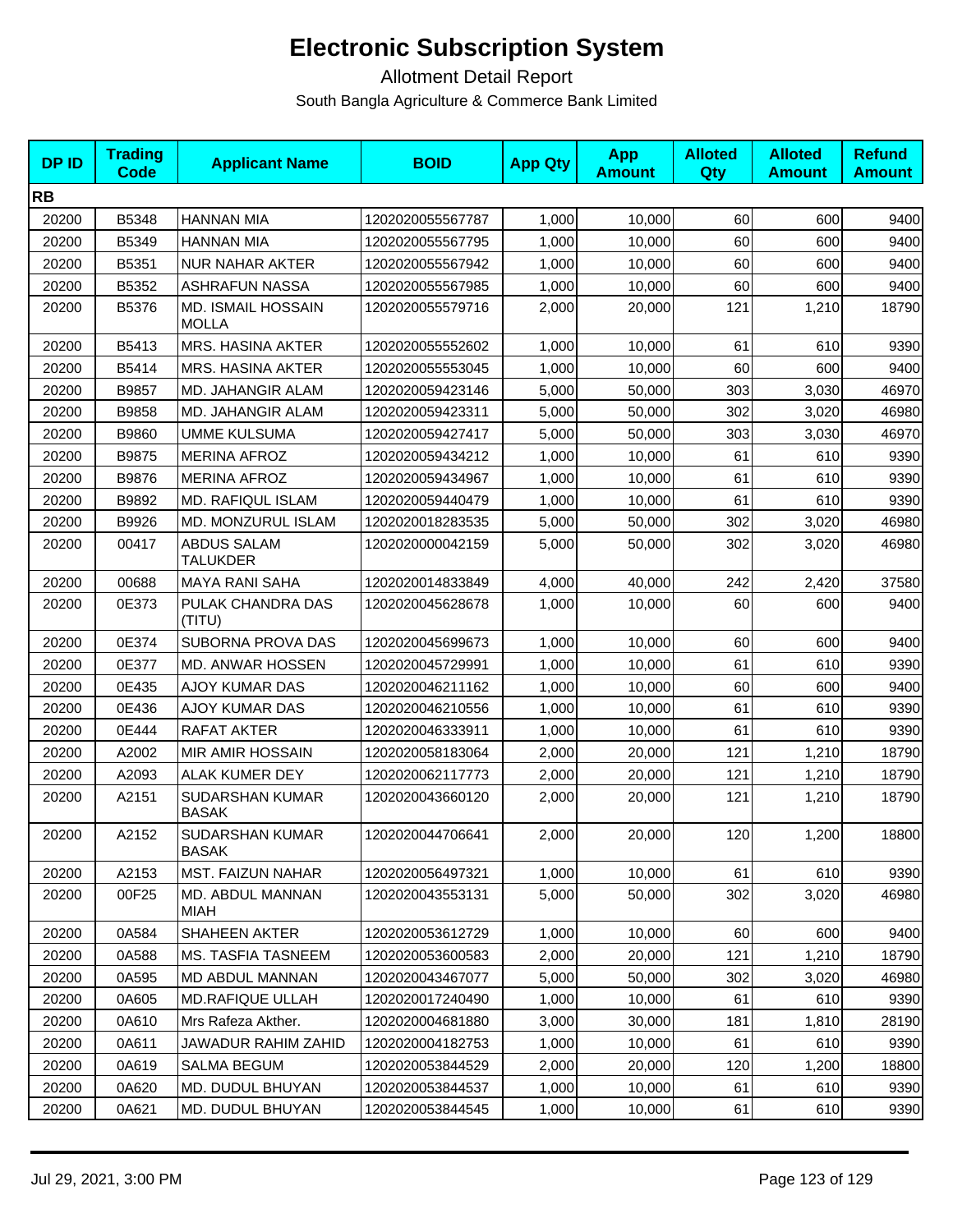| <b>DPID</b> | <b>Trading</b><br>Code | <b>Applicant Name</b>                      | <b>BOID</b>      | <b>App Qty</b> | <b>App</b><br><b>Amount</b> | <b>Alloted</b><br><b>Qty</b> | <b>Alloted</b><br><b>Amount</b> | <b>Refund</b><br><b>Amount</b> |
|-------------|------------------------|--------------------------------------------|------------------|----------------|-----------------------------|------------------------------|---------------------------------|--------------------------------|
| <b>RB</b>   |                        |                                            |                  |                |                             |                              |                                 |                                |
| 20200       | 0A626                  | MUHAMMAD SHAJEDUR<br><b>RAHMAN</b>         | 1202020053884445 | 1,000          | 10,000                      | 61                           | 610                             | 9390                           |
| 20200       | 0A628                  | <b>GHAZI NASIR UDDIN</b><br><b>AHMED</b>   | 1202020053896963 | 1,000          | 10,000                      | 60                           | 600                             | 9400                           |
| 20200       | 0A705                  | AHAMED ASHRAF SHARIF                       | 1202020054787399 | 5,000          | 50,000                      | 303                          | 3,030                           | 46970                          |
| 20200       | 0A742                  | <b>MD. MATIUR RAHMAN</b>                   | 1202020055043601 | 1,000          | 10.000                      | 61                           | 610                             | 9390                           |
| 20200       | 0A744                  | <b>BARUN CHANDRA GOSE</b>                  | 1202020055066388 | 2,000          | 20,000                      | 120                          | 1,200                           | 18800                          |
| 20200       | 0A746                  | MD. AMJAD HOSSEN                           | 1202020055069306 | 5,000          | 50,000                      | 303                          | 3,030                           | 46970                          |
| 20200       | 0A749                  | MRS. HALIMA<br><b>KHANDAKER</b>            | 1202020055040102 | 2,000          | 20,000                      | 121                          | 1,210                           | 18790                          |
| 20200       | 0A800                  | SAHANAJ PAPIYA                             | 1202020055379529 | 5,000          | 50,000                      | 303                          | 3,030                           | 46970                          |
| 20200       | 0A819                  | MD. SUMON HOSSAIN                          | 1202020055590420 | 1,000          | 10,000                      | 61                           | 610                             | 9390                           |
| 20200       | 0A820                  | MD. SUMON HOSSAIN                          | 1202020055590404 | 1,000          | 10,000                      | 60                           | 600                             | 9400                           |
| 20200       | 0A823                  | <b>MD. RAKIB HASSAN</b>                    | 1202020055696140 | 1,000          | 10,000                      | 60                           | 600                             | 9400                           |
| 20200       | 0A873                  | <b>BALLAL</b>                              | 1202020055986484 | 1,000          | 10,000                      | 61                           | 610                             | 9390                           |
| 20200       | 0A874                  | <b>MD. SELIM SHIKDER</b>                   | 1202020055986730 | 1,000          | 10,000                      | 61                           | 610                             | 9390                           |
| 20200       | 0G551                  | MD. TUKU                                   | 1202020060790687 | 1,000          | 10,000                      | 61                           | 610                             | 9390                           |
| 20200       | 0G552                  | MD. TUKU                                   | 1202020060790917 | 1,000          | 10,000                      | 60                           | 600                             | 9400                           |
| 20200       | 0G580                  | FEROZA YASMIN                              | 1202020060828298 | 1,000          | 10,000                      | 60                           | 600                             | 9400                           |
| 20200       | 0G584                  | <b>MISSES PARVEEN</b><br><b>AKTER MITU</b> | 1202020060831325 | 1,000          | 10,000                      | 60                           | 600                             | 9400                           |
| 20200       | 0G585                  | <b>MD KASHEM KHAN</b>                      | 1202020060830561 | 1,000          | 10,000                      | 61                           | 610                             | 9390                           |
| 20200       | 0G623                  | MD. SHAMIM HOSSAIN                         | 1202020060991266 | 1,000          | 10,000                      | 60                           | 600                             | 9400                           |
| 20200       | 0G638                  | UTTAM KUMAR PAUL                           | 1202020061018566 | 2,000          | 20,000                      | 121                          | 1,210                           | 18790                          |
| 20200       | 0G639                  | UTTAM KUMAR PAUL                           | 1202020061018622 | 2,000          | 20,000                      | 120                          | 1,200                           | 18800                          |
| 20200       | 0G653                  | <b>KAMRUN NAHAR</b>                        | 1202020061017421 | 5,000          | 50,000                      | 302                          | 3,020                           | 46980                          |
| 20200       | 0G654                  | <b>FARID AHMED</b>                         | 1202020061017537 | 5,000          | 50,000                      | 302                          | 3,020                           | 46980                          |
| 20200       | 0G655                  | <b>SHAMIMA AKHTER</b>                      | 1202020061017700 | 5,000          | 50,000                      | 303                          | 3,030                           | 46970                          |
| 20200       | 0G657                  | MD. MIRAZ                                  | 1202020061020899 | 1,000          | 10,000                      | 61                           | 610                             | 9390                           |
| 20200       | 0G658                  | MISS. NURANY AKTER                         | 1202020061020301 | 1,000          | 10,000                      | 60                           | 600                             | 9400                           |
| 20200       | 0G659                  | MISS. NURANY AKTER                         | 1202020061020350 | 1,000          | 10,000                      | 61                           | 610                             | 9390                           |
| 20200       | 0G660                  | MD. JANE ALAM                              | 1202020061021842 | 1,000          | 10,000                      | 60                           | 600                             | 9400                           |
| 20200       | 0G662                  | MD. SOMUN BHUIYAN                          | 1202020061063411 | 5,000          | 50,000                      | 303                          | 3,030                           | 46970                          |
| 20200       | 0G663                  | KAZI SHAMIMA NASRIN                        | 1202020061063345 | 2,000          | 20,000                      | 121                          | 1,210                           | 18790                          |
| 20200       | 0G664                  | KAZI SHAMIMA NASRIN                        | 1202020061063361 | 1,000          | 10,000                      | 61                           | 610                             | 9390                           |
| 20200       | A2274                  | MOSLEH UDDIN AHMAD                         | 1202020062814922 | 1,000          | 10,000                      | 60                           | 600                             | 9400                           |
| 20200       | A2278                  | MD. MONIRUZZAMAN                           | 1202020064236358 | 1,000          | 10,000                      | 60                           | 600                             | 9400                           |
| 20200       | A2279                  | UMME KULSHUM<br><b>ROKSANA</b>             | 1202020016583524 | 1,000          | 10,000                      | 61                           | 610                             | 9390                           |
| 20200       | A2284                  | DILRUBA AKTER SUMI                         | 1202020068190928 | 1,000          | 10,000                      | 61                           | 610                             | 9390                           |
| 20200       | A2290                  | <b>FATIMA BILKIS</b>                       | 1202020068920107 | 1,000          | 10,000                      | 61                           | 610                             | 9390                           |
| 20200       | A2293                  | <b>BIDHAN CHOWDHURY</b>                    | 1202020071703546 | 1,000          | 10,000                      | 61                           | 610                             | 9390                           |
| 20200       | A2296                  | MD. HASSAN ALI<br><b>KHONDOKAR</b>         | 1202020071723856 | 1,000          | 10,000                      | 60                           | 600                             | 9400                           |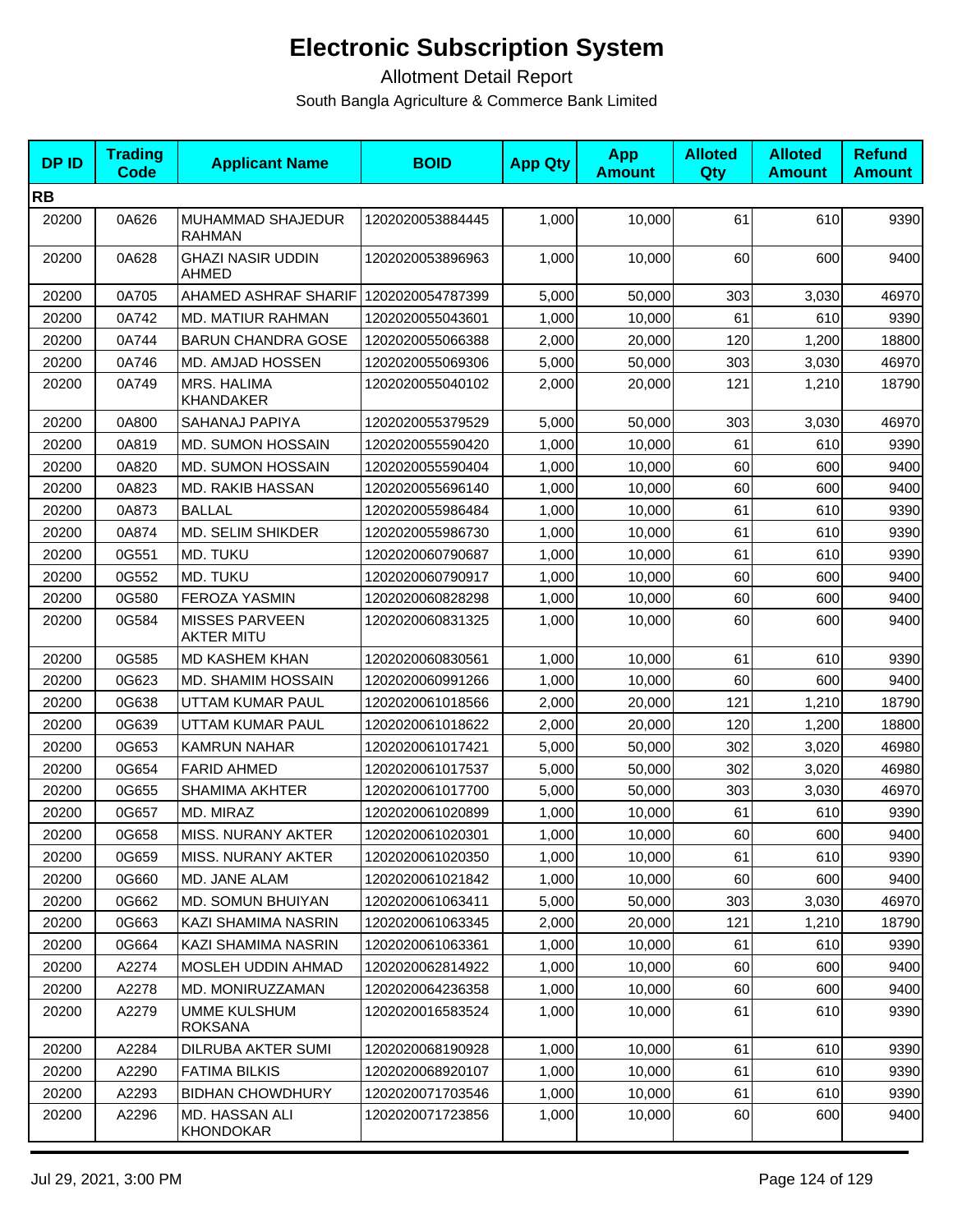| <b>DPID</b> | <b>Trading</b><br><b>Code</b> | <b>Applicant Name</b>             | <b>BOID</b>      | <b>App Qty</b> | <b>App</b><br><b>Amount</b> | <b>Alloted</b><br>Qty | <b>Alloted</b><br><b>Amount</b> | <b>Refund</b><br><b>Amount</b> |
|-------------|-------------------------------|-----------------------------------|------------------|----------------|-----------------------------|-----------------------|---------------------------------|--------------------------------|
| <b>RB</b>   |                               |                                   |                  |                |                             |                       |                                 |                                |
| 20200       | A2297                         | MD. KUTU MIAH                     | 1202020071725277 | 1,000          | 10,000                      | 60                    | 600                             | 9400                           |
| 20200       | A2298                         | <b>NASIMA AKTER</b>               | 1202020071729430 | 1,000          | 10,000                      | 60                    | 600                             | 9400                           |
| 20200       | A2299                         | <b>NASIMA AKTER</b>               | 1202020071729457 | 1,000          | 10,000                      | 60                    | 600                             | 9400                           |
| 20200       | A2313                         | MD. ABDUL WADUD<br><b>BISWAS</b>  | 1202020072130643 | 1,000          | 10,000                      | 60                    | 600                             | 9400                           |
| 20200       | A2314                         | <b>MEHRA MOSTAFA</b>              | 1202020072131803 | 1,000          | 10,000                      | 61                    | 610                             | 9390                           |
| 20200       | B2571                         | AFSANA KHATUN                     | 1202020051361544 | 1,000          | 10,000                      | 60                    | 600                             | 9400                           |
| 20200       | B2693                         | <b>JASHIM UDDIN</b>               | 1202020053689764 | 1,000          | 10,000                      | 61                    | 610                             | 9390                           |
| 20200       | B2720                         | MD. SADEK HOSSAIN                 | 1202020051862860 | 1,000          | 10,000                      | 60                    | 600                             | 9400                           |
| 20200       | B2735                         | KHADIJATUL KOBRA                  | 1202020051816581 | 1,000          | 10,000                      | 61                    | 610                             | 9390                           |
| 20200       | B2736                         | <b>WASHIM UDDIN</b>               | 1202020051816605 | 2,000          | 20,000                      | 121                   | 1,210                           | 18790                          |
| 20200       | B2737                         | <b>WASHIM UDDIN</b>               | 1202020052151161 | 2,000          | 20,000                      | 120                   | 1,200                           | 18800                          |
| 20200       | B2761                         | JANNATUL TASLIMA                  | 1202020051885719 | 1,000          | 10,000                      | 60                    | 600                             | 9400                           |
| 20200       | B2792                         | MD. MOTALEB SHEIKH                | 1202020052021447 | 1,000          | 10,000                      | 61                    | 610                             | 9390                           |
| 20200       | B2793                         | MD. MOTALEB SHEIKH                | 1202020052021455 | 1,000          | 10,000                      | 61                    | 610                             | 9390                           |
| 20200       | B2816                         | MD. RASEL GAZI                    | 1202020052132335 | 5,000          | 50,000                      | 303                   | 3,030                           | 46970                          |
| 20200       | B2818                         | <b>RESMA</b>                      | 1202020052254043 | 5,000          | 50,000                      | 303                   | 3,030                           | 46970                          |
| 20200       | B2819                         | <b>RESMA</b>                      | 1202020052254061 | 5,000          | 50,000                      | 302                   | 3,020                           | 46980                          |
| 20200       | B2820                         | MD. NURUL AMIN                    | 1202020052254078 | 5,000          | 50,000                      | 302                   | 3,020                           | 46980                          |
| 20200       | B2821                         | MD. NURUL AMIN                    | 1202020052254094 | 5,000          | 50,000                      | 302                   | 3,020                           | 46980                          |
| 20200       | B2829                         | RASHIDA AKTER                     | 1202020052122105 | 5,000          | 50,000                      | 303                   | 3,030                           | 46970                          |
| 20200       | B2830                         | <b>HASINA BEGUM</b>               | 1202020052126451 | 5,000          | 50,000                      | 303                   | 3,030                           | 46970                          |
| 20200       | B2831                         | MR. MONIRUZZAMAN<br><b>MRIDHA</b> | 1202020052170300 | 1,000          | 10,000                      | 61                    | 610                             | 9390                           |
| 20200       | B2871                         | <b>HASINA BEGUM</b>               | 1202020052458991 | 5,000          | 50,000                      | 302                   | 3,020                           | 46980                          |
| 20200       | B2872                         | RASHIDA AKTER                     | 1202020052459000 | 5,000          | 50,000                      | 302                   | 3,020                           | 46980                          |
| 20200       | B2873                         | <b>NASIR UDDIN</b>                | 1202020052459019 | 5,000          | 50,000                      | 303                   | 3,030                           | 46970                          |
| 20200       | B2874                         | <b>MONIR HOSSAIN</b>              | 1202020052459027 | 5,000          | 50,000                      | 303                   | 3,030                           | 46970                          |
| 20200       | B8002                         | <b>HASSAN IQBAL</b>               | 1202020057054393 | 1,000          | 10,000                      | 61                    | 610                             | 9390                           |
| 20200       | B8003                         | <b>HASSAN IQBAL</b>               | 1202020057054540 | 1,000          | 10,000                      | 61                    | 610                             | 9390                           |
| 20200       | B8004                         | <b>MOHAMMAD MASUD</b>             | 1202020057054813 | 1,000          | 10,000                      | 60                    | 600                             | 9400                           |
| 20200       | B8007                         | <b>FERDOUSI KHANAM</b>            | 1202020057055933 | 1,000          | 10,000                      | 60                    | 600                             | 9400                           |
| 20200       | B8010                         | <b>HASINA BEGUM</b>               | 1202020057056839 | 1,000          | 10,000                      | 61                    | 610                             | 9390                           |
| 20200       | B8013                         | MST. SELINA BEGUM                 | 1202020057021644 | 1,000          | 10,000                      | 61                    | 610                             | 9390                           |
| 20200       | B8015                         | MST. SEMA AKTER                   | 1202020057020369 | 1,000          | 10,000                      | 60                    | 600                             | 9400                           |
| 20200       | B8068                         | <b>MST. NADIRA BEGUM</b>          | 1202020057158949 | 5,000          | 50,000                      | 302                   | 3,020                           | 46980                          |
| 20200       | B8069                         | MST. SALEHA BEGUM                 | 1202020057159108 | 5,000          | 50,000                      | 302                   | 3,020                           | 46980                          |
| 20200       | B8070                         | MD. BABUL MIA SARKER              | 1202020057158807 | 5,000          | 50,000                      | 302                   | 3,020                           | 46980                          |
| 20200       | B8071                         | <b>MST. NADIRA BEGUM</b>          | 1202020057158866 | 5,000          | 50,000                      | 303                   | 3,030                           | 46970                          |
| 20200       | B8072                         | MD. JAMAL MIA                     | 1202020057158882 | 1,000          | 10,000                      | 60                    | 600                             | 9400                           |
| 20200       | B8105                         | MD. KAWSAR ALI                    | 1202020057760571 | 1,000          | 10,000                      | 60                    | 600                             | 9400                           |
| 20200       | B8107                         | MINTU SHIL                        | 1202020057762661 | 1,000          | 10,000                      | 61                    | 610                             | 9390                           |
| 20200       | B8111                         | SREEBASH SHIL SUMON               | 1202020057764120 | 1,000          | 10,000                      | 60                    | 600                             | 9400                           |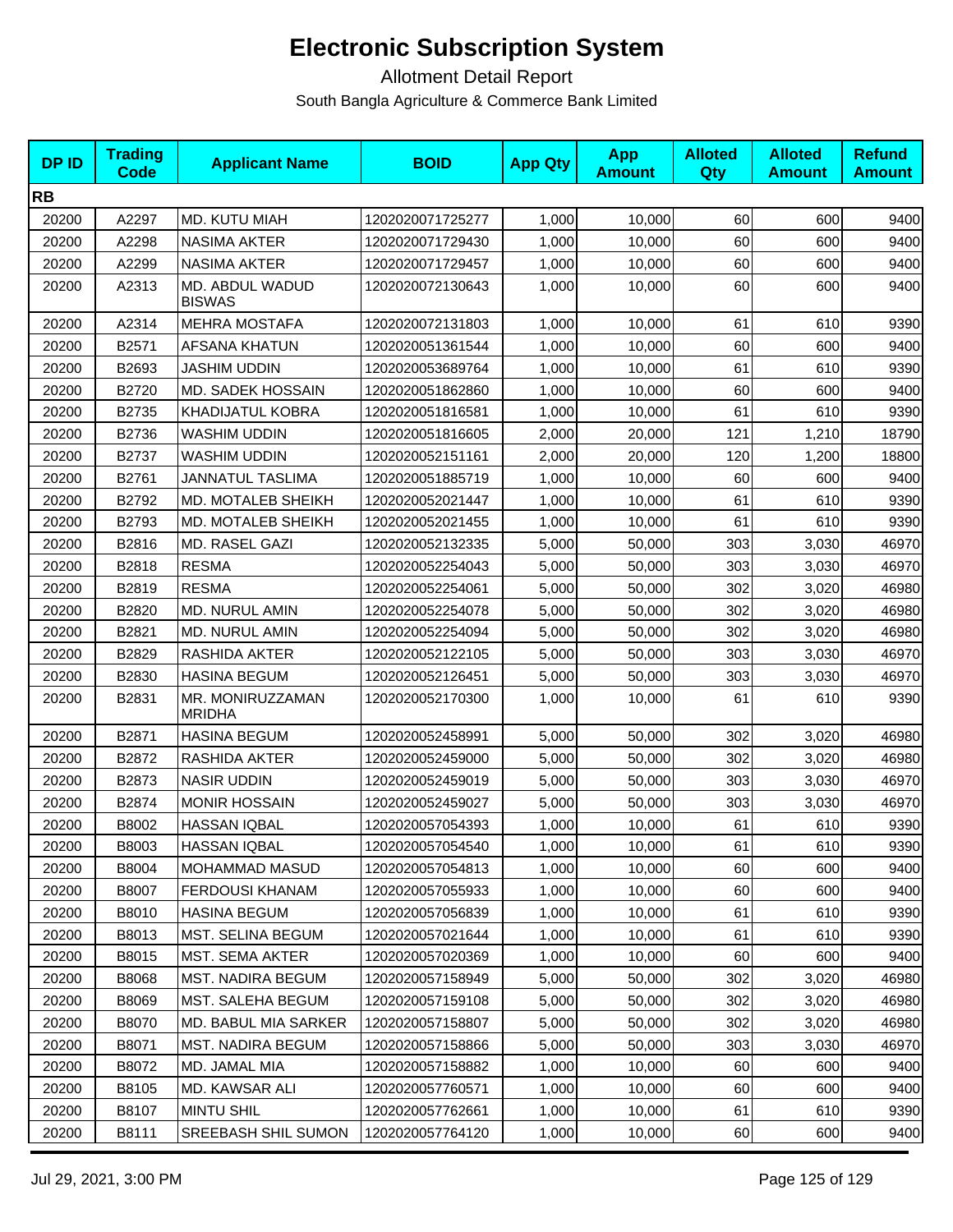| <b>DPID</b> | <b>Trading</b><br>Code | <b>Applicant Name</b>                | <b>BOID</b>      | <b>App Qty</b> | <b>App</b><br><b>Amount</b> | <b>Alloted</b><br><b>Qty</b> | <b>Alloted</b><br><b>Amount</b> | <b>Refund</b><br><b>Amount</b> |
|-------------|------------------------|--------------------------------------|------------------|----------------|-----------------------------|------------------------------|---------------------------------|--------------------------------|
| <b>RB</b>   |                        |                                      |                  |                |                             |                              |                                 |                                |
| 20200       | B8113                  | SHEIKH SHAHID MIAH                   | 1202020057764725 | 1,000          | 10,000                      | 61                           | 610                             | 9390                           |
| 20200       | B8114                  | SHEIKH SHAHID MIAH                   | 1202020057764741 | 1,000          | 10,000                      | 60                           | 600                             | 9400                           |
| 20200       | B8117                  | <b>LAL MIAH</b>                      | 1202020057756221 | 1,000          | 10,000                      | 61                           | 610                             | 9390                           |
| 20200       | B8119                  | NITAI CHANDRA SHIL                   | 1202020057757333 | 1,000          | 10,000                      | 61                           | 610                             | 9390                           |
| 20200       | B8122                  | <b>MANIK MIAH</b>                    | 1202020057760801 | 1,000          | 10,000                      | 61                           | 610                             | 9390                           |
| 20200       | B8123                  | MD. RAJJAB HAWLADAR                  | 1202020057761748 | 1,000          | 10,000                      | 61                           | 610                             | 9390                           |
| 20200       | B8137                  | <b>DILIP SARKER</b>                  | 1202020058200529 | 1,000          | 10,000                      | 61                           | 610                             | 9390                           |
| 20200       | B8138                  | <b>DILIP SARKER</b>                  | 1202020058200553 | 1,000          | 10,000                      | 60                           | 600                             | 9400                           |
| 20200       | B8153                  | <b>SAYED HOSSAIN</b>                 | 1202020058831650 | 1,000          | 10,000                      | 60                           | 600                             | 9400                           |
| 20200       | B8165                  | MOHAMMAD SAIFUL<br><b>ISLAM</b>      | 1202020058784713 | 5,000          | 50,000                      | 303                          | 3,030                           | 46970                          |
| 20200       | 0G697                  | MD. HASIBUL HASAN                    | 1202020023479791 | 1,000          | 10,000                      | 61                           | 610                             | 9390                           |
| 20200       | 0G725                  | ECSL EE0921                          | 1202020046990426 | 5,000          | 50,000                      | 302                          | 3,020                           | 46980                          |
| 20200       | 0G728                  | MD. SAIFUL ISLAM                     | 1202020061490372 | 2,000          | 20,000                      | 120                          | 1,200                           | 18800                          |
| 20200       | 0G729                  | DR. SHAMIM IMAM                      | 1202020061490511 | 1,000          | 10,000                      | 60                           | 600                             | 9400                           |
| 20200       | 0G745                  | <b>ABDUR RAHIM</b>                   | 1202020061506279 | 2,000          | 20,000                      | 121                          | 1,210                           | 18790                          |
| 20200       | 0G752                  | MD. ANWAR HOSSAIN                    | 1202020061548384 | 5,000          | 50,000                      | 302                          | 3,020                           | 46980                          |
| 20200       | 0G754                  | <b>HASINA AKTER</b>                  | 1202020061510418 | 1,000          | 10,000                      | 61                           | 610                             | 9390                           |
| 20200       | 0G759                  | SAHANAJ                              | 1202020061600473 | 1,000          | 10,000                      | 61                           | 610                             | 9390                           |
| 20200       | 0G779                  | <b>RATAN DAS</b>                     | 1202020061627940 | 1,000          | 10,000                      | 61                           | 610                             | 9390                           |
| 20200       | 0G802                  | <b>SK. MONIRUL ISLAM</b>             | 1202020061652677 | 5,000          | 50,000                      | 303                          | 3,030                           | 46970                          |
| 20200       | 0G803                  | <b>SK. MONIRUL ISLAM</b>             | 1202020061652915 | 5,000          | 50,000                      | 303                          | 3,030                           | 46970                          |
| 20200       | 0G827                  | <b>RUNU BEGUM</b>                    | 1202020061760320 | 2,000          | 20,000                      | 120                          | 1,200                           | 18800                          |
| 20200       | 0G828                  | <b>RUNU BEGUM</b>                    | 1202020061760347 | 2,000          | 20,000                      | 120                          | 1,200                           | 18800                          |
| 20200       | 0G842                  | MD. YEAHIA JONY                      | 1202020061970721 | 5,000          | 50,000                      | 302                          | 3,020                           | 46980                          |
| 20200       | A3901                  | MD. BELAYET TALUKDER                 | 1202020065078219 | 4,000          | 40,000                      | 241                          | 2,410                           | 37590                          |
| 20200       | A3902                  | MD. BELAYET TALUKDER                 | 1202020065078318 | 5,000          | 50,000                      | 303                          | 3,030                           | 46970                          |
| 20200       | A3903                  | MD. MASUM                            | 1202020065078393 | 3,000          | 30,000                      | 181                          | 1,810                           | 28190                          |
| 20200       | A3906                  | MOST. RAJIA BEGUM                    | 1202020065078749 | 4,000          | 40,000                      | 242                          | 2,420                           | 37580                          |
| 20200       | A3907                  | MD. MAHAFUJ                          | 1202020065079205 | 2,000          | 20,000                      | 121                          | 1,210                           | 18790                          |
| 20200       | A3909                  | MD. HANNAN MIA                       | 1202020065085362 | 3,000          | 30,000                      | 182                          | 1,820                           | 28180                          |
| 20200       | A3912                  | SANOWAER HOSSAN                      | 1202020065086251 | 5,000          | 50,000                      | 302                          | 3,020                           | 46980                          |
| 20200       | A3913                  | MD. JAMAL MIA                        | 1202020065077827 | 4,000          | 40,000                      | 242                          | 2,420                           | 37580                          |
| 20200       | A3914                  | MD. JAMAL MIA                        | 1202020065078152 | 5,000          | 50,000                      | 302                          | 3,020                           | 46980                          |
| 20200       | A3937                  | <b>SALAUDDIN RANA</b>                | 1202020066015925 | 2,000          | 20,000                      | 120                          | 1,200                           | 18800                          |
| 20200       | A3948                  | FARJANA AKTER RATNA                  | 1202020015542114 | 1,000          | 10,000                      | 61                           | 610                             | 9390                           |
| 20200       | A3952                  | RAWSHONE ARA SUMA                    | 1202020065126680 | 2,000          | 20,000                      | 120                          | 1,200                           | 18800                          |
| 20200       | A3958                  | AJAY KUMAR RAY                       | 1202020068690711 | 2,000          | 20,000                      | 120                          | 1,200                           | 18800                          |
| 20200       | A3964                  | <b>AZHARUL ISLAM</b>                 | 1202020068960660 | 2,000          | 20,000                      | 120                          | 1,200                           | 18800                          |
| 20200       | A3967                  | <b>SYED MOHAMMAD</b><br>ZABED HOSAIN | 1202020071180134 | 1,000          | 10,000                      | 61                           | 610                             | 9390                           |
| 20200       | A3977                  | MD. SAIFUL ISLAM                     | 1202020073544471 | 5,000          | 50,000                      | 303                          | 3,030                           | 46970                          |
| 20200       | A4005                  | MD. SHAFIULLAH SERAJ                 | 1202020066550011 | 1,000          | 10,000                      | 61                           | 610                             | 9390                           |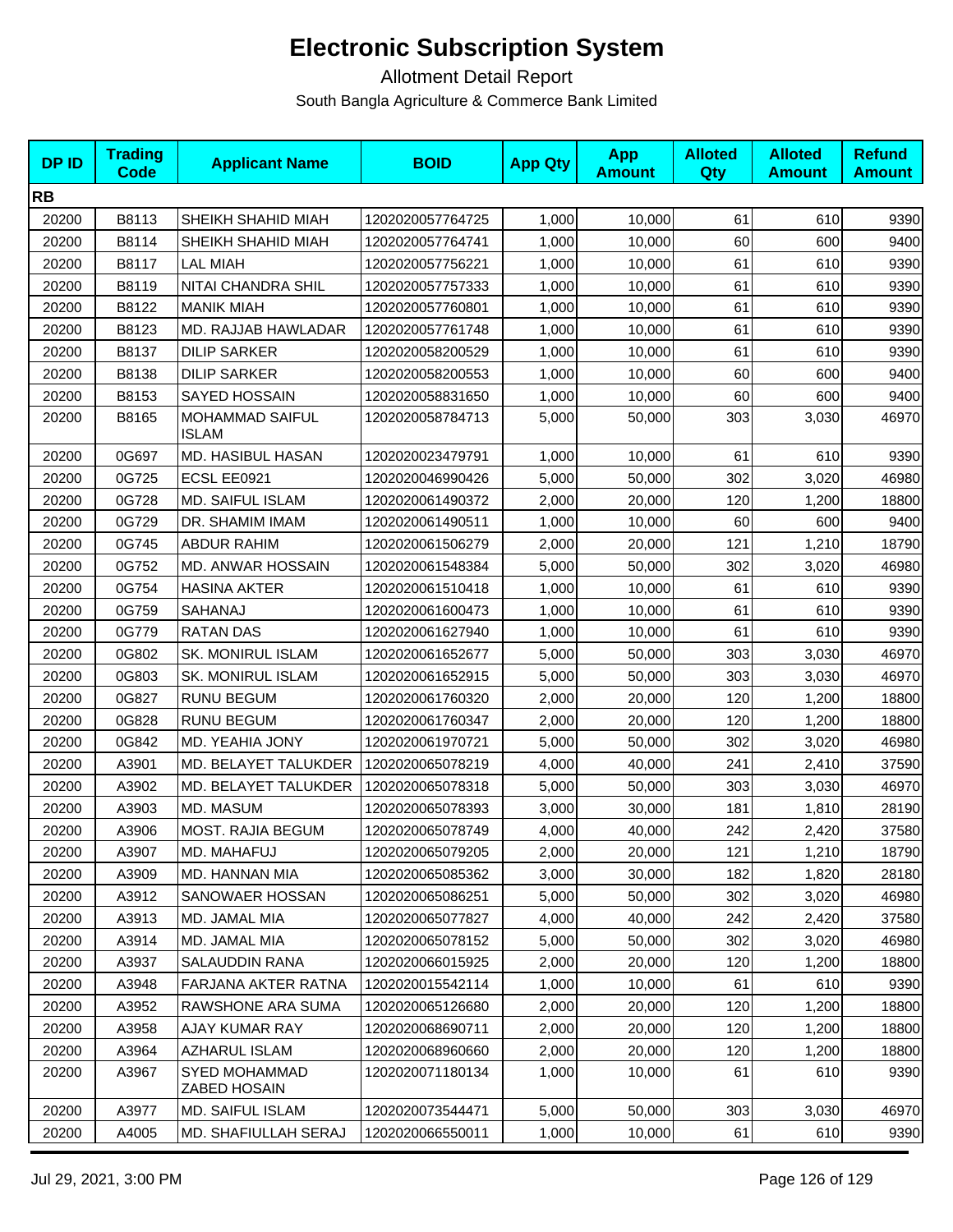| <b>DPID</b> | <b>Trading</b><br>Code | <b>Applicant Name</b>                  | <b>BOID</b>      | <b>App Qty</b> | <b>App</b><br><b>Amount</b> | <b>Alloted</b><br><b>Qty</b> | <b>Alloted</b><br><b>Amount</b> | <b>Refund</b><br><b>Amount</b> |
|-------------|------------------------|----------------------------------------|------------------|----------------|-----------------------------|------------------------------|---------------------------------|--------------------------------|
| <b>RB</b>   |                        |                                        |                  |                |                             |                              |                                 |                                |
| 20200       | A4009                  | <b>SUJIT KUMAR PAUL</b>                | 1202020066579909 | 1,000          | 10,000                      | 60                           | 600                             | 9400                           |
| 20200       | A4026                  | MOHAMMAD NAZIM<br><b>UDDIN</b>         | 1202020067526167 | 1,000          | 10,000                      | 60                           | 600                             | 9400                           |
| 20200       | A4036                  | <b>SURANJIT SIKDER</b>                 | 1202020067918221 | 5,000          | 50,000                      | 303                          | 3,030                           | 46970                          |
| 20200       | A4037                  | <b>SURANJIT SIKDER</b>                 | 1202020067918211 | 5,000          | 50,000                      | 302                          | 3,020                           | 46980                          |
| 20200       | A4050                  | <b>TECTONICS</b>                       | 1202020068164643 | 5,000          | 50,000                      | 302                          | 3,020                           | 46980                          |
| 20200       | A4051                  | KERANIGANJ<br>DEVELOPER LTD            | 1202020068175222 | 5.000          | 50,000                      | 303                          | 3,030                           | 46970                          |
| 20200       | A4052                  | <b>O2 RENEWABLE ENERGY</b>             | 1202020068175305 | 5,000          | 50,000                      | 302                          | 3,020                           | 46980                          |
| 20200       | A4053                  | <b>H20 HOLDINGS LTD</b>                | 1202020068175265 | 5,000          | 50,000                      | 302                          | 3,020                           | 46980                          |
| 20200       | A4063                  | <b>HOSSEN EMAM</b>                     | 1202020068611759 | 1,000          | 10,000                      | 61                           | 610                             | 9390                           |
| 20200       | 000D2                  | <b>SHIMON DAS</b>                      | 1202020043318569 | 4,000          | 40,000                      | 242                          | 2,420                           | 37580                          |
| 20200       | 0B404                  | MD ABUL HASAN KHAN                     | 1202020032793855 | 4,000          | 40,000                      | 242                          | 2,420                           | 37580                          |
| 20200       | 0B423                  | ASHRU BINDU GOSWAMI                    | 1202020030403673 | 1,000          | 10,000                      | 61                           | 610                             | 9390                           |
| 20200       | 0B444                  | MD, SHOFIQUL ISLAM<br>TIPU             | 1202020022611762 | 1,000          | 10,000                      | 60                           | 600                             | 9400                           |
| 20200       | 0B474                  | <b>FAROQUE HOSSAIN</b>                 | 1202020026604287 | 5,000          | 50.000                      | 302                          | 3,020                           | 46980                          |
| 20200       | 0B476                  | <b>MANIK CHANDRA PAUL</b>              | 1202020005205845 | 2,000          | 20,000                      | 121                          | 1,210                           | 18790                          |
| 20200       | 0B477                  | SHYMAL CHANDRA PAUL                    | 1202020004352344 | 2,000          | 20,000                      | 121                          | 1,210                           | 18790                          |
| 20200       | 0B483                  | TAPAN CHANDRA DEB                      | 1202020011043833 | 1,000          | 10,000                      | 60                           | 600                             | 9400                           |
| 20200       | 0B490                  | ROKEYA BEGUM                           | 1202020008524983 | 1,000          | 10,000                      | 60                           | 600                             | 9400                           |
| 20200       | 0B517                  | SANTUSH CHANDRA<br>SAHA                | 1202020045263993 | 1,000          | 10,000                      | 61                           | 610                             | 9390                           |
| 20200       | 0B529                  | <b>MS. NASIMA AKTER</b>                | 1202020045383338 | 1,000          | 10,000                      | 60                           | 600                             | 9400                           |
| 20200       | 0B594                  | MD. AKTERUZZAMAN<br><b>MILON</b>       | 1202020045757751 | 1,000          | 10,000                      | 61                           | 610                             | 9390                           |
| 20200       | 0B595                  | MD. ABDUS SATTAR                       | 1202020050817707 | 1,000          | 10,000                      | 60                           | 600                             | 9400                           |
| 20200       | 0B612                  | S.M.A ACIQUR RAHMAN<br><b>JAFAR</b>    | 1202020045563710 | 1,000          | 10,000                      | 61                           | 610                             | 9390                           |
| 20200       | 0B613                  | <b>CHAMPA RANI ROY</b>                 | 1202020045572483 | 1,000          | 10,000                      | 61                           | 610                             | 9390                           |
| 20200       | 0B614                  | CHAMPA RANI ROY                        | 1202020045572491 | 1,000          | 10,000                      | 60                           | 600                             | 9400                           |
| 20200       | 0B653                  | <b>HAREZ MOLLA</b>                     | 1202020046181467 | 1,000          | 10,000                      | 61                           | 610                             | 9390                           |
| 20200       | B8177                  | <b>MST, AKLIMA AKTER</b>               | 1202020057763383 | 5,000          | 50,000                      | 302                          | 3,020                           | 46980                          |
| 20200       | B8178                  | AMANA                                  | 1202020057766823 | 5,000          | 50,000                      | 303                          | 3,030                           | 46970                          |
| 20200       | B8179                  | MST. AKLIMA AKTER                      | 1202020057763680 | 5,000          | 50,000                      | 303                          | 3,030                           | 46970                          |
| 20200       | B8180                  | AMANA                                  | 1202020057767274 | 5,000          | 50,000                      | 303                          | 3,030                           | 46970                          |
| 20200       | B8203                  | <b>MST. ANOWARA</b>                    | 1202020057772964 | 1,000          | 10,000                      | 60                           | 600                             | 9400                           |
| 20200       | B8220                  | <b>DIGON PAUL</b>                      | 1202020057800470 | 1,000          | 10,000                      | 61                           | 610                             | 9390                           |
| 20200       | B8231                  | TAPAN CHANDRA DAS                      | 1202020057804337 | 1,000          | 10,000                      | 60                           | 600                             | 9400                           |
| 20200       | B8232                  | TAPAN CHANDRA DAS                      | 1202020057804601 | 1,000          | 10,000                      | 61                           | 610                             | 9390                           |
| 20200       | B8252                  | DR. MD. ALAMGIR<br>HOSSAIN             | 1202020057803035 | 1,000          | 10,000                      | 61                           | 610                             | 9390                           |
| 20200       | D1141                  | <b>MONTOSH CHANDRA</b><br><b>SHAHA</b> | 1202020052196021 | 1,000          | 10,000                      | 60                           | 600                             | 9400                           |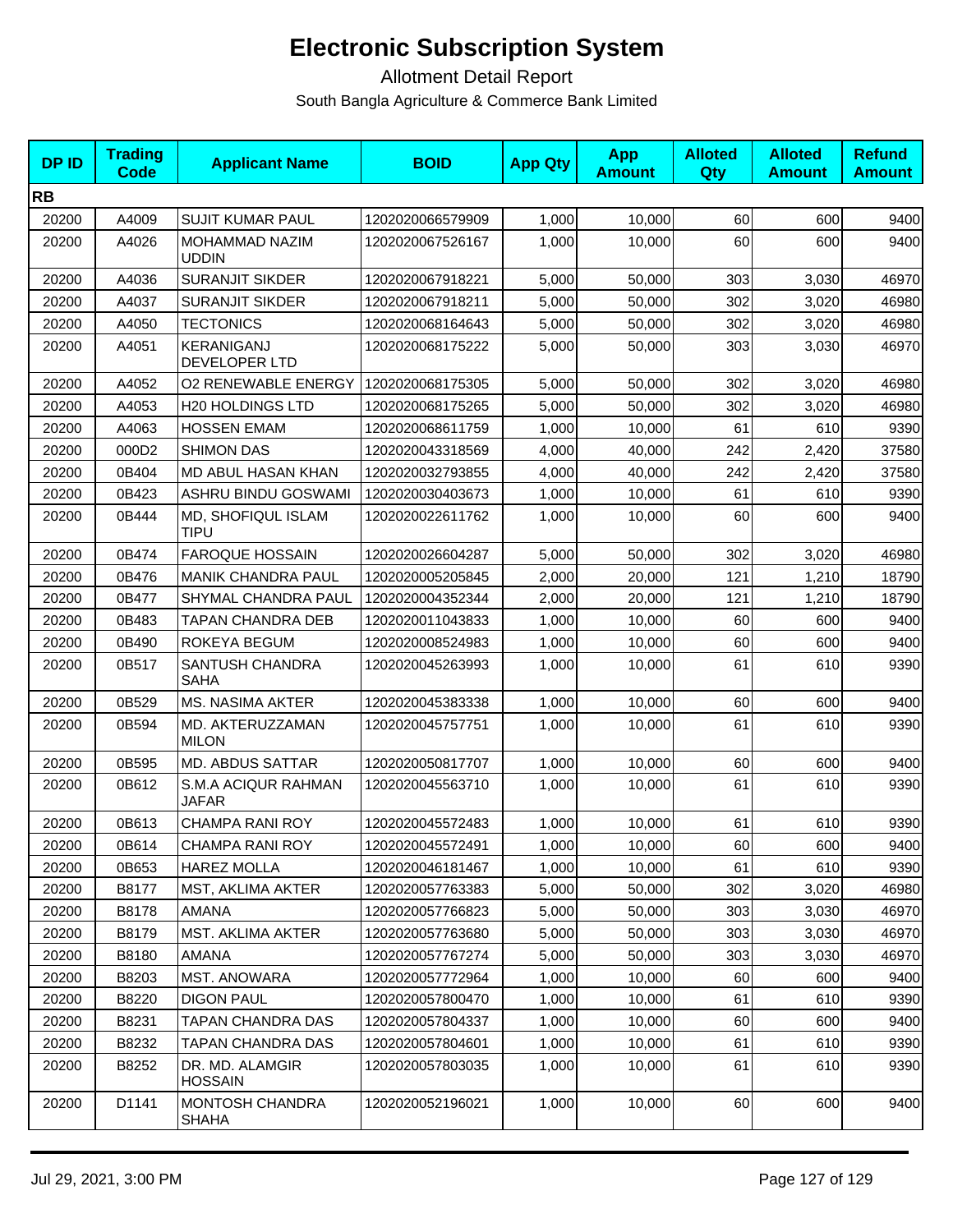| <b>DPID</b> | <b>Trading</b><br><b>Code</b> | <b>Applicant Name</b>                    | <b>BOID</b>      | <b>App Qty</b> | <b>App</b><br><b>Amount</b> | <b>Alloted</b><br>Qty | <b>Alloted</b><br><b>Amount</b> | <b>Refund</b><br><b>Amount</b> |
|-------------|-------------------------------|------------------------------------------|------------------|----------------|-----------------------------|-----------------------|---------------------------------|--------------------------------|
| <b>RB</b>   |                               |                                          |                  |                |                             |                       |                                 |                                |
| 20200       | D1142                         | MONTOSH CHANDRA<br><b>SHAHA</b>          | 1202020052203018 | 1,000          | 10,000                      | 60                    | 600                             | 9400                           |
| 20200       | 00135                         | MD. ABDUL QUDDUS                         | 1202020051637749 | 5,000          | 50,000                      | 302                   | 3,020                           | 46980                          |
| 20200       | 00160                         | <b>KAZI YEAKUB</b>                       | 1202020051795712 | 5,000          | 50,000                      | 302                   | 3,020                           | 46980                          |
| 20200       | 00166                         | <b>KAZI YEAKUB</b>                       | 1202020051834255 | 5,000          | 50,000                      | 302                   | 3,020                           | 46980                          |
| 20200       | 00167                         | MD. NIZAM UDDIN                          | 1202020051834281 | 3,000          | 30,000                      | 181                   | 1,810                           | 28190                          |
| 20200       | 00168                         | MD. SABUJ MIA                            | 1202020051970431 | 5,000          | 50,000                      | 302                   | 3,020                           | 46980                          |
| 20200       | 00169                         | MD. SABUJ MIA                            | 1202020051970423 | 2,000          | 20,000                      | 121                   | 1,210                           | 18790                          |
| 20200       | 00186                         | MAHFUZUL HAQUE                           | 1202020051966514 | 1,000          | 10,000                      | 61                    | 610                             | 9390                           |
| 20200       | 00187                         | <b>MAHFUZUL HAQUE</b>                    | 1202020051964459 | 1,000          | 10,000                      | 61                    | 610                             | 9390                           |
| 20200       | 0B742                         | <b>MD. RASHIDUL ISLAM</b>                | 1202020046662746 | 5,000          | 50,000                      | 303                   | 3,030                           | 46970                          |
| 20200       | 0B753                         | MR. S.M. FOYES IQBAL                     | 1202020046333921 | 5,000          | 50,000                      | 302                   | 3,020                           | 46980                          |
| 20200       | 0B775                         | <b>MASUM BILLAH</b>                      | 1202020017934727 | 1,000          | 10,000                      | 61                    | 610                             | 9390                           |
| 20200       | 0B776                         | <b>MASUM BILLAH</b>                      | 1202020017934719 | 1,000          | 10,000                      | 61                    | 610                             | 9390                           |
| 20200       | 0b781                         | <b>AFROZA BEGUM</b>                      | 1202020046420103 | 1,000          | 10,000                      | 61                    | 610                             | 9390                           |
| 20200       | 0B814                         | <b>TANIA CHOWDHURY</b>                   | 1202020046567662 | 1,000          | 10,000                      | 61                    | 610                             | 9390                           |
| 20200       | 0B894                         | MD. ROBI ULLAH                           | 1202020046678783 | 2,000          | 20,000                      | 121                   | 1,210                           | 18790                          |
| 20200       | 0B895                         | MD. FARUQ HOSSAIN                        | 1202020046678882 | 2,000          | 20,000                      | 121                   | 1,210                           | 18790                          |
| 20200       | 0B901                         | MD. JISHAN ISLAM                         | 1202020046674833 | 1,000          | 10,000                      | 61                    | 610                             | 9390                           |
| 20200       | 0B910                         | MRS. ALEYA BEGUM                         | 1202020046673582 | 1,000          | 10,000                      | 60                    | 600                             | 9400                           |
| 20200       | 0B944                         | MD. YEAHIA JONY                          | 1202020032641278 | 5,000          | 50,000                      | 303                   | 3,030                           | 46970                          |
| 20200       | 0H789                         | MD. REZWANUL HOQUE                       | 1202020058174393 | 1,000          | 10,000                      | 61                    | 610                             | 9390                           |
| 20200       | 0H790                         | MD. REZWANUL HOQUE                       | 1202020058174409 | 1,000          | 10,000                      | 60                    | 600                             | 9400                           |
| 20200       | 01118                         | MD. ENAMUL HAQ                           | 1202020052078263 | 1,000          | 10,000                      | 61                    | 610                             | 9390                           |
| 20200       | 65716                         | <b>GOPAL KRISHNA SAHA</b>                | 1202020022983621 | 1,000          | 10,000                      | 61                    | 610                             | 9390                           |
| 20200       | A5719                         | MD. KABIRUL ISLAM                        | 1202020059032128 | 5,000          | 50,000                      | 303                   | 3,030                           | 46970                          |
| 20200       | A5738                         | <b>SELINA PARVIN</b>                     | 1202020059035595 | 2,000          | 20,000                      | 120                   | 1,200                           | 18800                          |
| 20200       | A5794                         | <b>MD. MOTALEB HOSSAIN</b>               | 1202020073426322 | 2,000          | 20,000                      | 121                   | 1,210                           | 18790                          |
| 20200       | A5796                         | <b>MOHAMMAD MOTIOUR</b><br><b>RAHMAN</b> | 1202020073704825 | 5,000          | 50,000                      | 302                   | 3,020                           | 46980                          |
| 20200       | A5797                         | MD. HELLAL                               | 1202020073734158 | 2,000          | 20,000                      | 121                   | 1,210                           | 18790                          |
| 20200       | A5798                         | MD. HELLAL                               | 1202020073734166 | 2,000          | 20,000                      | 120                   | 1,200                           | 18800                          |
| 20200       | A7777                         | SAYEDA ASMA AKTER                        | 1202020062410566 | 1,000          | 10,000                      | 61                    | 610                             | 9390                           |
| 20200       | AIF01                         | APEX INVESTMENTS LTD-<br><b>ICB FUND</b> | 1202020068180904 | 5,000          | 50,000                      | 302                   | 3,020                           | 46980                          |
| 20200       | B1013                         | MST.SHAHANAZ BEGUM                       | 1202020047517311 | 1,000          | 10,000                      | 60                    | 600                             | 9400                           |
| 20200       | B1014                         | <b>MST.SHAHANAZ BEGUM</b>                | 1202020047516331 | 1,000          | 10,000                      | 61                    | 610                             | 9390                           |
| 20200       | B1048                         | <b>MD.MONIR HOSSAIN</b>                  | 1202020047557021 | 1,000          | 10,000                      | 60                    | 600                             | 9400                           |
| 20200       | B1053                         | MRS.MAHFUZA                              | 1202020047569721 | 2,000          | 20,000                      | 121                   | 1,210                           | 18790                          |
| 20200       | B1059                         | MD. AKKAS PATWARY                        | 1202020047574427 | 1,000          | 10,000                      | 60                    | 600                             | 9400                           |
| 20200       | B1153                         | JAHIDUL ISLAM                            | 1202020048283918 | 1,000          | 10,000                      | 60                    | 600                             | 9400                           |
| 20200       | B1154                         | RANU MIA                                 | 1202020048002222 | 1,000          | 10,000                      | 60                    | 600                             | 9400                           |
| 20200       | B1158                         | MD. SIDDIK BHUIYAN                       | 1202020048013422 | 1,000          | 10,000                      | 60                    | 600                             | 9400                           |